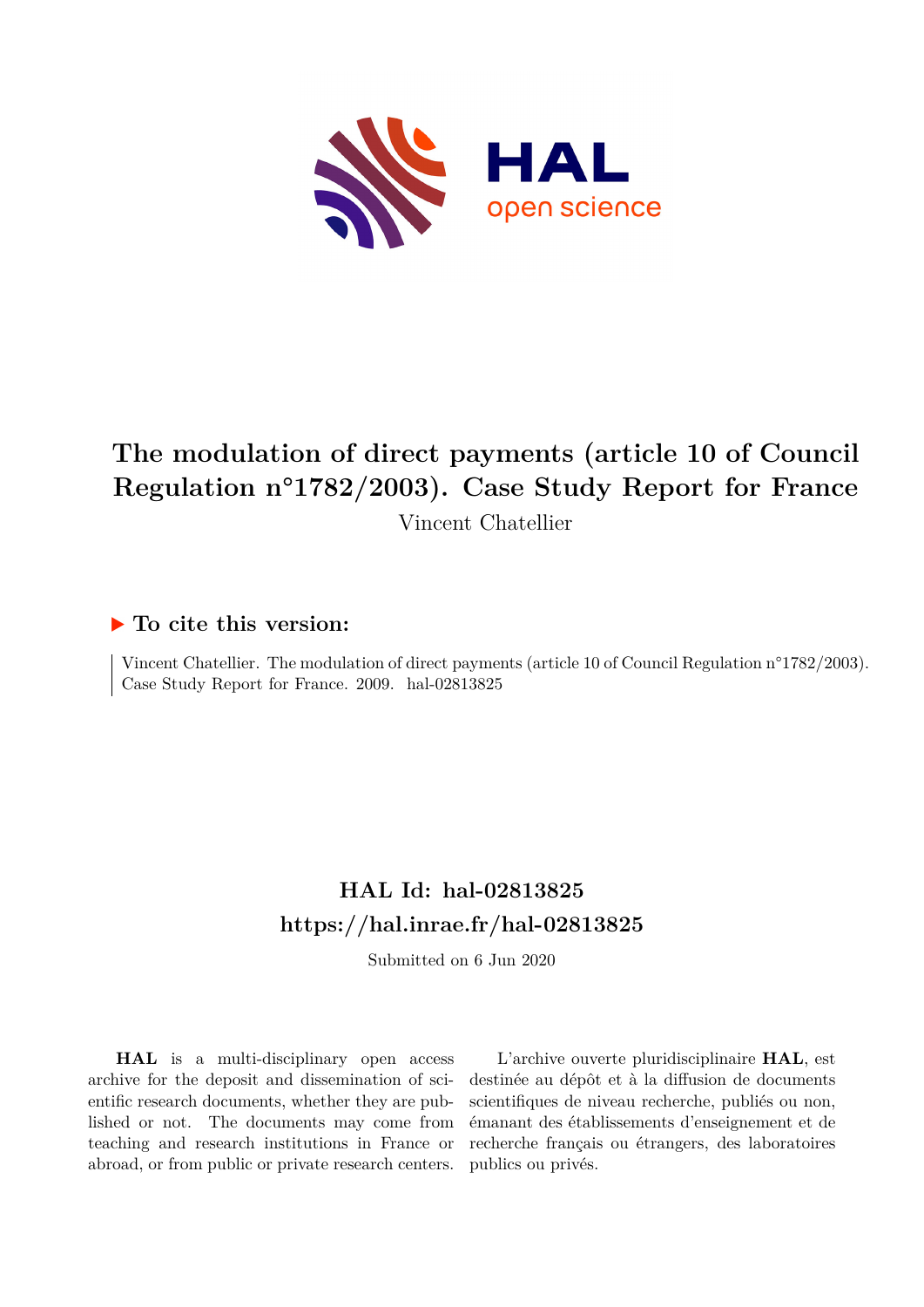#### **Study on the economic, social and environmental impact of the modulation provided for in Article 10 of Council Regulation (EC) No 1782/2003**

Directorate General for Agriculture and Rural Development Contract Nº 30-CE-0162480/00-47

**The modulation (article 10 of Council Regulation n°1782/2003)** 

# *Case Study Report for France*

# **Final Report**

# **Vincent CHATELLIER**

INRA – SAE2, UR 1134 - LERECO Rue de la Géraudière, BP 71627, 44316 Nantes, France vchatel@nantes.inra.fr

September 2008

**LEI** IEEP The Netherlands United Kingdom **www.lei.nl www.ieep.eu**



Agricultural Economics Research Institute Institute Institute for European Environmental Policy P.O. Box 29703, 2502 LS The Hague 28 Queen Anne's Gate, London, SW1H 9AB

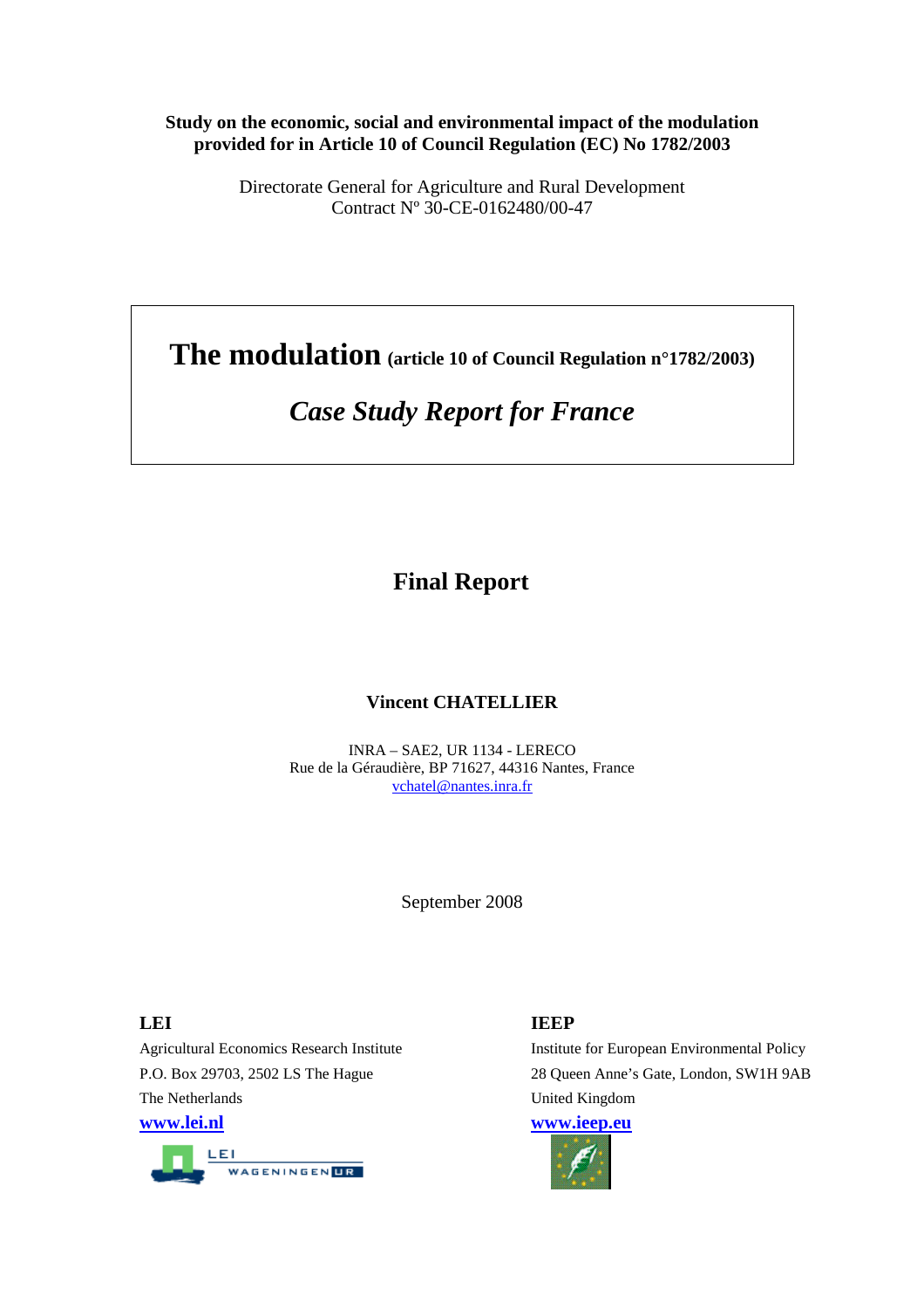# **Study on the economic, social and environmental impact of the modulation provided for in Article 10 of Council Regulation (EC) No 1782/2003**

Directorate General for Agriculture and Rural Development Contract Nº 30-CE-0162480/00-47

LEI, The Hague – IEEP, London

Case Study Report for France

| 1.                                                                                         | Abstract                                                  | $\mathbf{1}$   |
|--------------------------------------------------------------------------------------------|-----------------------------------------------------------|----------------|
| 2.                                                                                         | Methodology and Information Sources Used                  | $\overline{2}$ |
| 3.                                                                                         | Research questions                                        | 3              |
| 3.1                                                                                        | General                                                   | 3              |
| 3.2                                                                                        | Budgetary distribution effects                            | 12             |
| 3.3                                                                                        | Effects on farm structures and farm viability             | 18             |
| 3.4                                                                                        | Effects on the competitiveness of the agricultural sector | 24             |
| 3.5                                                                                        | <b>Employment effects</b>                                 | 34             |
| 3.6                                                                                        | Effects on quality of life in rural areas                 | 38             |
| 3.7                                                                                        | <b>Environmental effects</b>                              | 44             |
| 4.                                                                                         | Conclusions and synthesis of results                      | 63             |
| Bibliography                                                                               |                                                           | 67             |
| List of interviewees                                                                       |                                                           | 72             |
| Acronyms                                                                                   |                                                           | 74             |
| Annex                                                                                      |                                                           | 75             |
| Annex 1. Impact of the modulation (qualitative approaches)                                 |                                                           | 77             |
| Annex 2. The French Rural Development Hexagonal Plan (PDRH, 2007-2013)                     |                                                           | 83             |
| Annex 3. Budgetary support to French agriculture (1999-2006)                               |                                                           | 85             |
| Annex 4. Direct subsidies and the single farm payment to French farms (2006)               |                                                           | 90             |
| Annex 5. Impact of the modulation in France (article 10, Regulation $N^{\circ}1782/2003$ ) |                                                           | 108            |
| Annex 6. Simulations to prepare the next CAP                                               |                                                           | 118            |
| Annex 7. The optional modulation in France in 2000-2001 (Article 4 of Regulation No. 1259) |                                                           | 122            |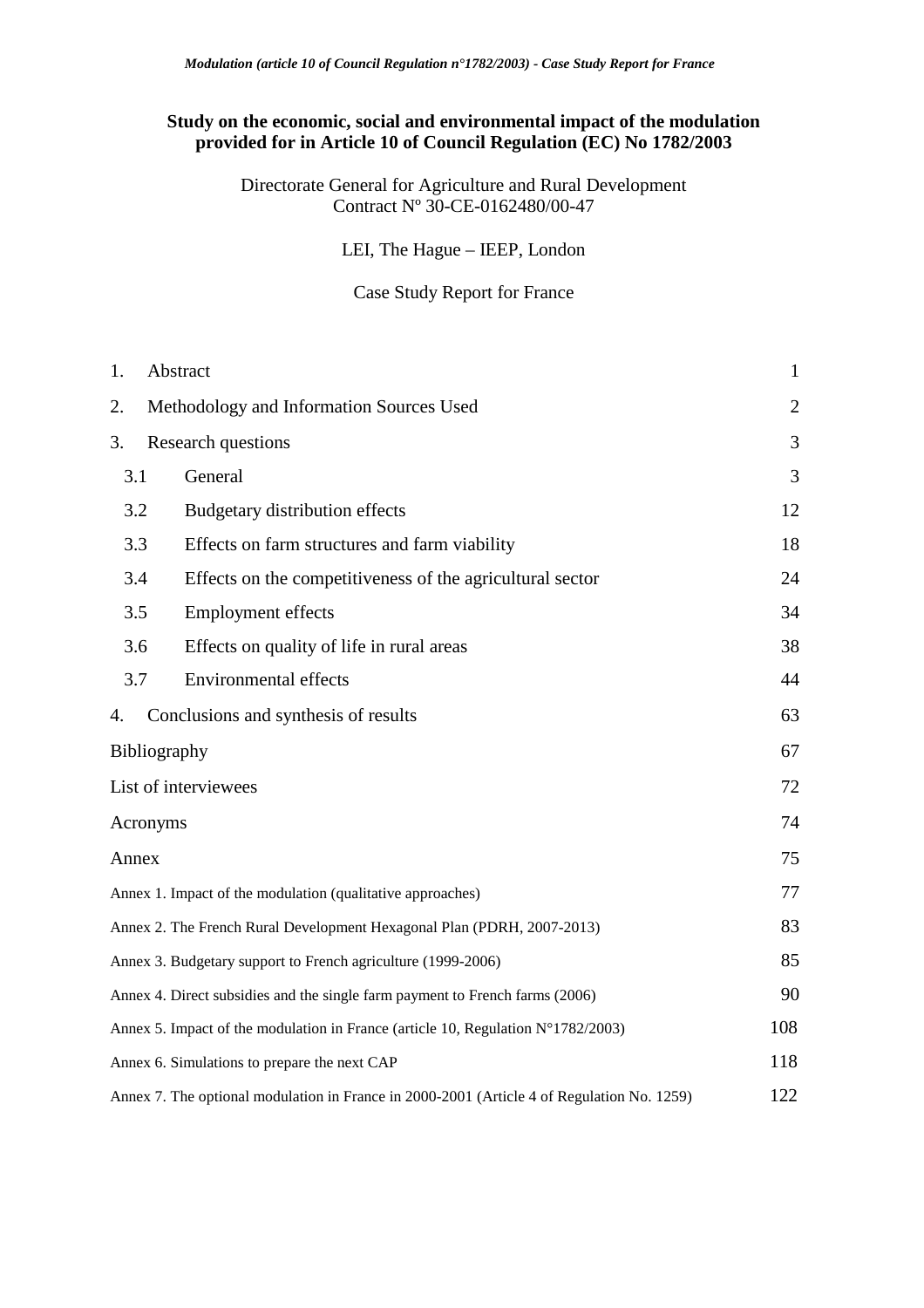#### **1. Abstract**

The successive reforms of the Common Agricultural Policy (CAP) have led to an important shift in the way of how public support are granted to agriculture. Direct aids of the first pillar have been allocated to farmers, on the basis of production factors, to offset the negative impact of lower institutional prices. Since 2005, the implementation of the decoupling has not resulted, at least in France, to a redistribution of direct aids between categories of farms. Thus, for a given productive sector, the amount of direct aids per farm or per AWU is still closely linked to the size of the structure. Following the 2003 CAP reform, and under Article 10 of EC Regulation No. 1782/2003, a compulsory modulation of direct aids from the first pillar was implemented in 2005. This device allows to deduct 5% of direct aids from the first pillar beyond a franchise set at 5 000 euros per farm. In France, a part (80%) of the collected funds is redistributed in favour of the Rural Development Programme (PDRH). This report presents an evaluation of the impacts (economic, social and environmental) of this modulation device for French agriculture. This evaluation was conducted using several sources of information: a literature review focused on documents related to the CAP and the rural development programme; some interviews focused on specific issues of the evaluation; some simulations conducted thanks to the Farm Accountancy Data Network (FADN). This report was produced as part of a more comprehensive evaluation (at the European scale) directed by LEI (agricultural economics research institute in the Netherlands) for the Directorate General of Agriculture and Rural Development of the European Commission. The report also proposes an analysis of the modulation device applied in France in 2000 and 2001 (Article 4 of EC Regulation No. 1259/1999) and proposals made (20 may 2008) by the European Commission under the health check of the CAP.

Keywords: CAP - Modulation - Farms - Direct aid - First pillar - Rural Development - FADN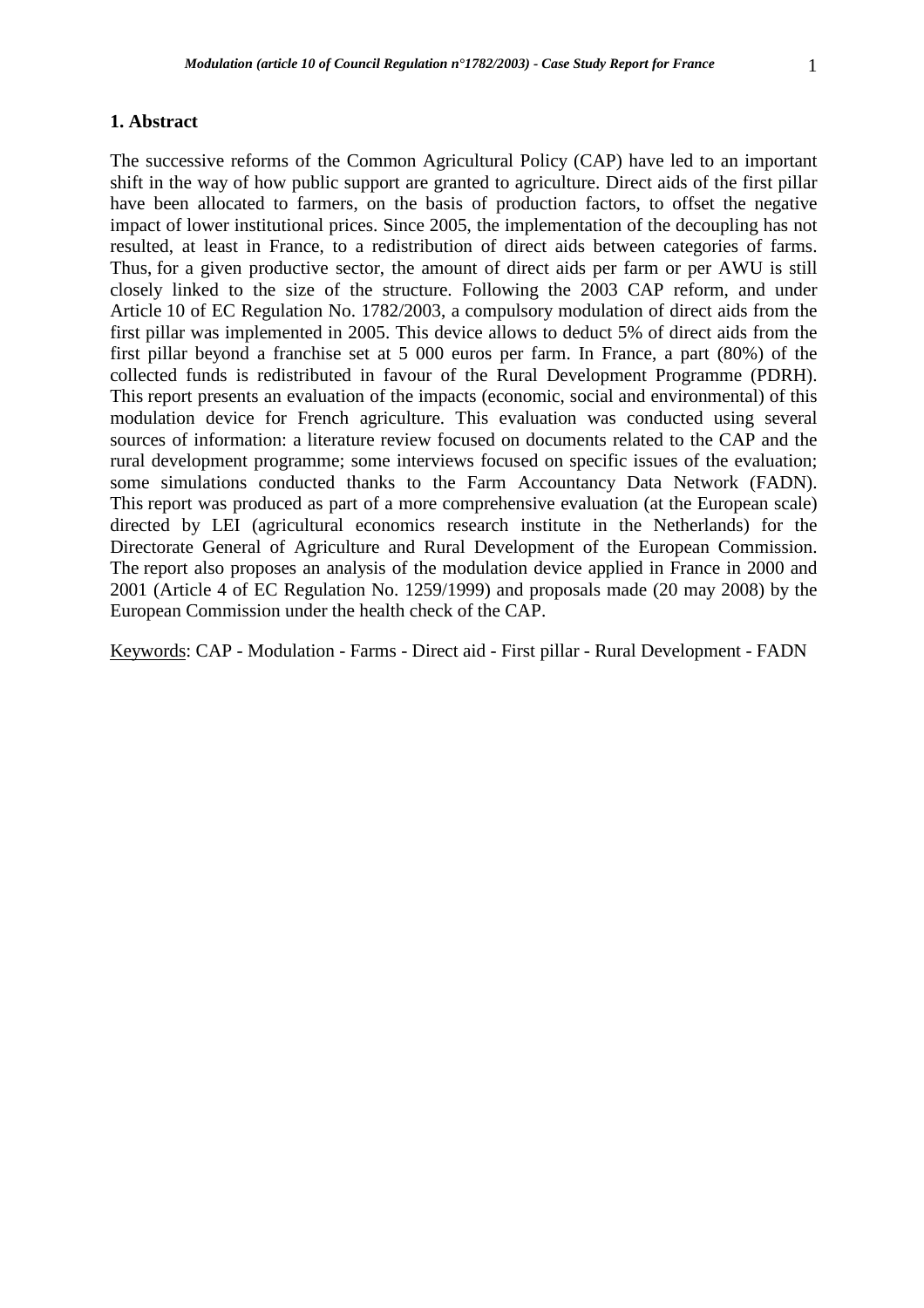#### **Methodology and Information Sources Used**

To answer the various questions, several approaches have been privileged:

A literature review focused on the CAP health check, the first pillar of the CAP, rural development measures and modulation. Several sources have been used:

- The main documents of the Ministry of Agriculture: the strategic plan for rural development for the 2007-2013 period; the Rural Development Hexagonal Programme (*RDHP*) 2007-2013 (5 volumes); the strategic environmental assessment of *PDRH*; documents relating to support for French agriculture; French documents relating to the CAP reform following the European Commission's proposals (successively entitled: *Towards a new CAP: open debate; what objectives for a CAP in a perspective of 2013*; *synthesis on the CAP health check*).

- The speeches made by the French Minister of Agriculture since the CAP reform proposals of the European Commission (20 November 2007). These are mainly those given at the following meetings: Permanent Assembly of Agricultural Chambers -*APCA*- (12-12-2007); European seminar on Rural Development (18-01-2008); National federation of beef producers -*FNB*- (14-02-2008); international seminar on Organic Farming (26-02-2008); National federation of milk producers -*FNPL*- (20-03-2007); farmers union *FNSEA* (3-04-2008).

-The documents published on the CAP health check by the French agricultural organizations, principally (see references): the General Council of Agriculture, Food and Rural Areas (*CGAAER*); the permanent assembly of agricultural chambers (APCA); the farmers union *FNSEA;* the young farmers union *Jeunes Agriculteurs;* the farmers union *Confederation Paysanne;* the farmers union *Coordination Rurale;* the national federation of milk producers (*FNPL);* the national federation of beef producers (FNB); the national federation of ovine producers (FNO); the National federation of organic agriculture (*FNAB*); the National professional organisation for milk economy (CNIEL); the national association of agricultural cooperatives (*COOP de France*)*;* the national association of food industries (ANIA).

- The various reports made in connection with the evaluation of rural development programme 2000-2006.

- The scientific papers produced by colleagues of INRA and other research institutes.

Interviews with French experts (CAP, rural development, agricultural productions, farms). These interviews have not been made according to a single method. They have helped to supplement, where it seemed useful, points absent in the literature. There is no reference in the text on what each expert said precisely. The experts preferred that we mention the official position of their organization (ministry of agriculture, farmers unions, etc.).

Simulations applied to individual data of the French Farm Accountancy Data Network (FADN 2006). This statistical tool is used to demonstrate the economic role of direct aid  $(1<sup>st</sup>$  and  $2<sup>nd</sup>$  pillar of the CAP) for different categories of French professional farms (Annex 4). In addition, simulations were conducted to measure the impact of past modulation device (Annex 7: Agenda 2000), current (Annex 5: EC Regulation No. 1782/2003) or future (Annex 6: Prospects for the CAP).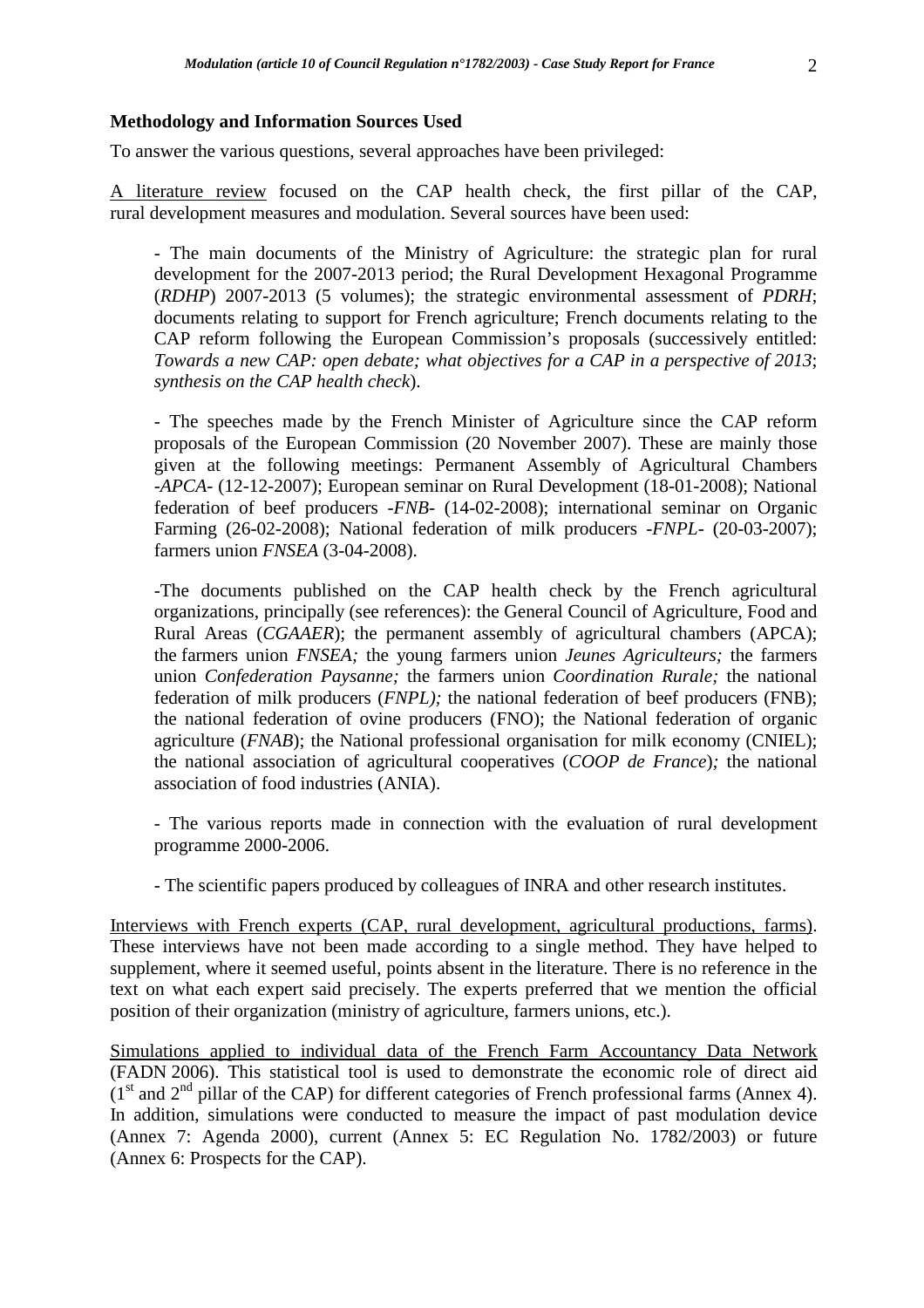# **3. Research questions**

# **3.1 General**

# **3.1.1. What are the views of your Member State on Compulsory Modulation? Are they supportive of a greater transfer of funds between Pillar 1 and Pillar 2?**

Before focusing solely on the compulsory modulation device (Regulation No. 1782 Council 2003), it is worth recalling that France had decided during the Agenda 2000, to apply the optional modulation. At the time, it reflected the will of the Minister of Agriculture (Jean Glavany, Minister of the Government of Lionel Jospin) to increase funds in favour of the second pillar of the CAP. The modulation was applied for two years (2000 and 2001) with a fairly complex device based on three indicators: the amount of direct aid, the economic dimension and agricultural employment. The modulation has allowed to deduct 213 million euros in two years. The modulation only affected farms which had a high amount of direct payments. The Annex 7 presents this optional modulation device and its implications for French agriculture.

In 2002, a change of government took place in France. The new Minister of Agriculture (Hervé Gaymard Minister of the government of Jean-Pierre Raffarin) has decided to remove the device modulation.

Since the reform of the CAP in 2003, the modulation of direct payments is mandatory. This modulation, which follows a proposal by the European Commission had not been wanted by French authorities. Since then, ministers of agriculture(Dominique Bussereau, Christine Lagarde and Michel Barnier) didn't made often reference to the modulation in their speeches concerning agricultural policy.

# **\* The position of French Minister of Agriculture**

**The French Minister of Agriculture** has said, throughout its various speeches and documents, its position concerning the European Commission's proposals of 20 November 2007. This position is not, of course, final (even after the proposals of the 20 may 2008). It will be adjusted depending on the evolution of the debate with other Member States and agricultural organizations. The discussion on the balance between the first and second pillar should be considered as a whole (with considering modulation, article 68/69...).

According to the minister of agriculture, the CAP must pursue four main objectives: ensure the independence and food security of the European Union; contribute to the world food security; preserve the quality of life in rural areas; participate in the fight against climate change and environmental improvement. In addition, the CAP must be based on the following four principles: to strengthen community preference; stabilise markets; maintain an ambitious budget for the CAP; ensuring targeted action for sustainable agriculture.

<sup>&</sup>lt;sup>1</sup> In a phase of dialogue and negotiations, it appears that some issues raised by the sponsors of this report are considered as strategic. Thus, it is sometimes impossible to get an official response and robust in some scenarios advocated. For example, the French minister was not in favor of an increase in the rate of modulation (from 5% to 13%), it is impossible to know his potential choice as targeting additional funds collected.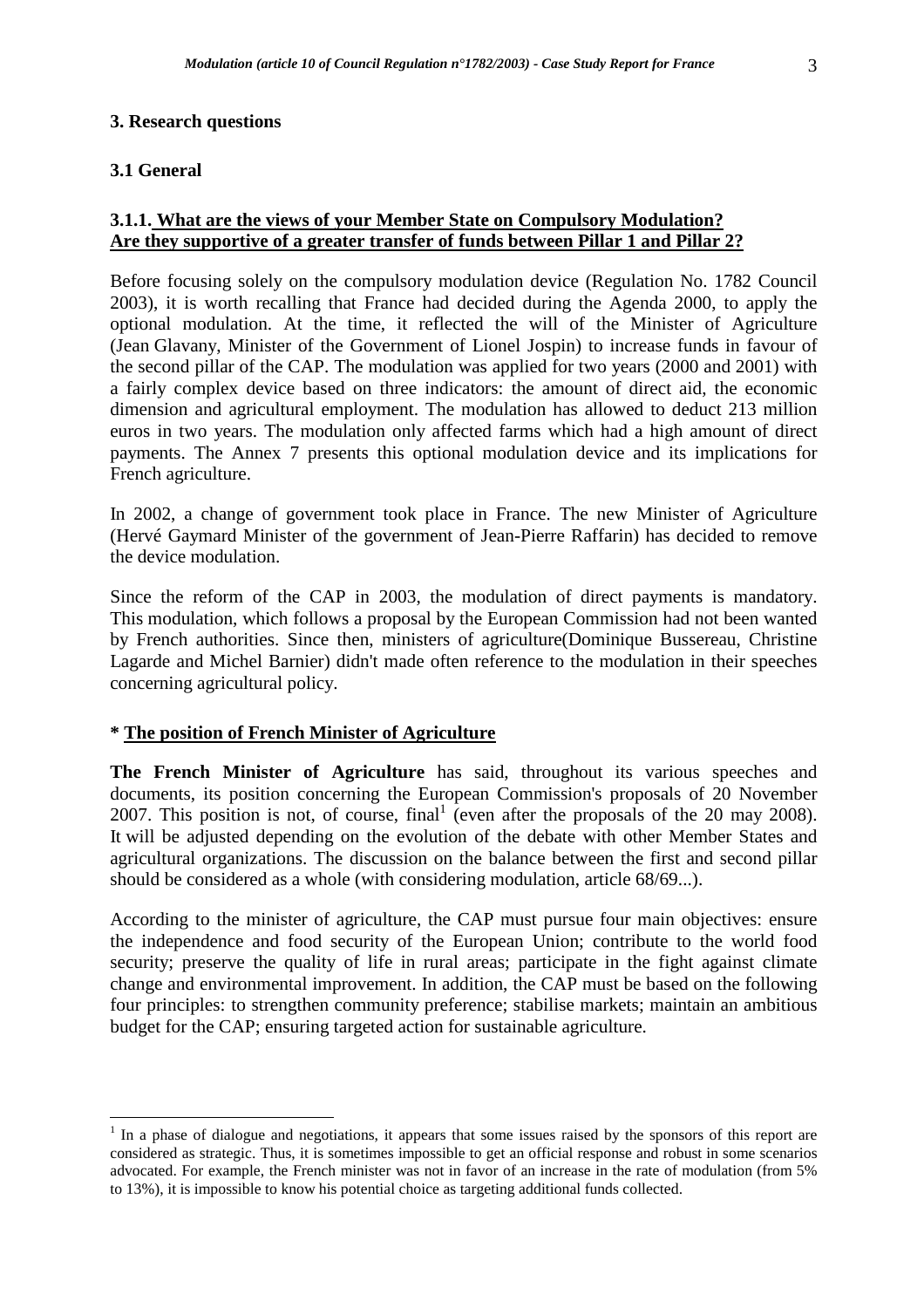More precisely, the Minister identified three priorities for the future of the CAP:

# *\* Adapting the CAP instruments to better take into account the risks of climate change and health crises*

The minister wishes to maintain some markets regulation (mechanisms of intervention). He considers that the abolition of milk quotas is only possible with two conditions: introduce measures favourable to the dairy farms located in mountain; implement some instruments for organizing the market. Similarly, he is in favour of measures enabling producers' organizations to play a larger role in stabilizing the agricultural markets. He also wants that the risk management is introduce in the first pillar. A cut on aid coupled and decoupled (first pillar) could help to finance a portion of the insurance cost (for climate risk) and to compensate farmers in case of health crises.

#### *\* Support certain agricultural products*

The minister seeks to consolidate the first pillar in its economic dimension. He hopes to consolidate production of certain goods by transferring funds within the first pillar of the CAP. This transfer could be achieved using a new amended version of Article 69. The levy on direct support should be applied to decoupled aid, but also to maintained coupled aid, the use of funds should be more flexible.

The funds collected could be granted for several objectives (see below): the implementation of a premium to grassland; the risk management; granting a single payment to fruits and vegetables productions; specific aid to dairy farms located in mountain; the upgrading of single payment for the sheep farms; the promotion of organic farming; support to plant proteins.

# *\* Limiting the transfer between the 1st and the 2nd pillar*

For the French minister of agriculture, the CAP and rural development policy are two complementary policies<sup>2</sup>. The first is not intended to disappear in favour of the latter.

In France, the transfer of funds from the first pillar to the second leads to a decline in budgetary support to Agriculture. Our country recovers only 80% of funds from the modulation. Moreover, these funds can be allocated only up for 90% to agriculture.

The increase in the modulation rate up to 13% by 2013 is considered too high.

France is not opposed to cap the amount of aid per farm (from 100 000 euros).

#### \* The position of the French agricultural organisations

 $\overline{a}$ 

The modulation of direct aid and the balance between the first and second pillar of the CAP are the subject of a debate between agricultural organizations:

 $2^{2}$  In a speech (January 18, 2008), the Minister said: "As regards the second pillar of the CAP, it naturally has its full place in the future agricultural policy. We have to adapt it, where necessary, to respond the challenges of agriculture and of the rural areas. We have to find a synergy with the first pillar. I wish that we stop to make oppositions between the 1st and 2nd pillar. They are complementary, they are two tools to serve a single purpose: anchor our productions in the territories and maintain the vitality of rural areas.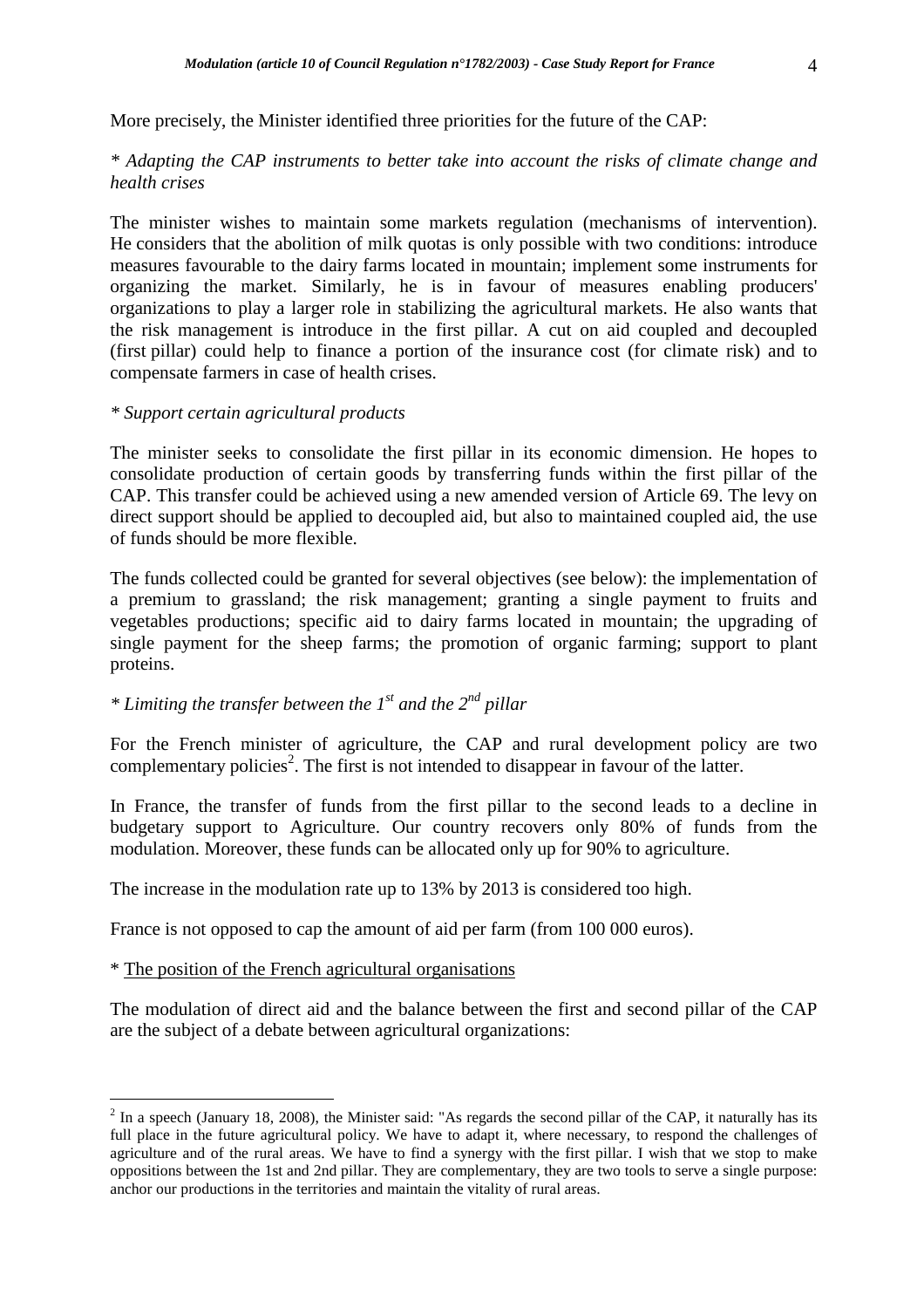**The union** *FNSEA* (the first agricultural union French, with 55% of the votes) considers that the CAP must be essentially an economic policy (FNSEA, 2008). Also, the union believes it is unacceptable to promote the second pillar at the expense of the first pillar. If a strengthening of structural policies is envisaged, it must find its own financing and not to penalize the first pillar of the CAP whose budgetary framework is defined until 2013. By refusing an increase in the rate of modulation, the position of the FNSEA is identical to that of COPA-COGECA. This position is taken in accordance with the following arguments:

- Member States have already prepared their rural development programmes for the period up to 2013.
- The European Commission has not provided sufficient justification as to the reasons for the decline in direct aid of the first pillar.
- The European Commission does not have a clear idea of how to allocate these amounts in the context of rural development.
- The reform envisaged for the CMO fruits and vegetables will involve additional expenditure for the first pillar (January 2011).
- The cut in first pillar aid penalises the competitiveness of European farmers, already weakened by lower tariffs and the strengthening of standards.

Within the FNSEA, the association specialized for field crops (ORAMA) is hostile to the rising rate of modulation. It considers that the rural development measures are not sufficiently focused on agricultural activity. In addition, this organization wants that the agrienvironmental programmes become more progressive and more incentive. Concerning the possibility of using Article No. 69, ORAMA considers that the rate shall not exceed the threshold of 8%. Similarly, the collected funds should be granted first to the risk management instruments.

**The union** *Jeunes agriculteurs* (Union of Young Farmers) is associated with the FNSEA for elections to chambers of agriculture. The union, which includes a significant proportion of French young farmers, has always been in favour of the rural development measures. Nevertheless, it considers that any strengthening of rural development must under no circumstances be at the expense of the common market organisations. In this sense, the union opposes any increase in the rate of modulation of direct aid from the 1st pillar of the CAP. For the union, the  $2<sup>nd</sup>$  pillar of the CAP does not respond to crises experienced by certain agricultural products. It considers that the rural development funds should be used principally for the setting up of young farmers and for farms located in areas with natural handicaps.

**The union** *Confederation Paysanne* (the second union, with 20% of the votes) is favourable to the modulation, on condition that the collected funds are used primarily to compensate for natural handicaps; set up young farmers; maintain agricultural systems which are the more sustainable.

**The union** *Coordination Rurale* (third farmers union, with 18% of the votes in the elections) is opposite to an increase of the modulation rate. The farmers from this union think that the development of second pillar should not be at the expense of the first pillar. The union also opposes the implementation of a ceiling on aid per farm. He considers this as unfair and unjustified insofar as the level of aid is not correlated to the net income.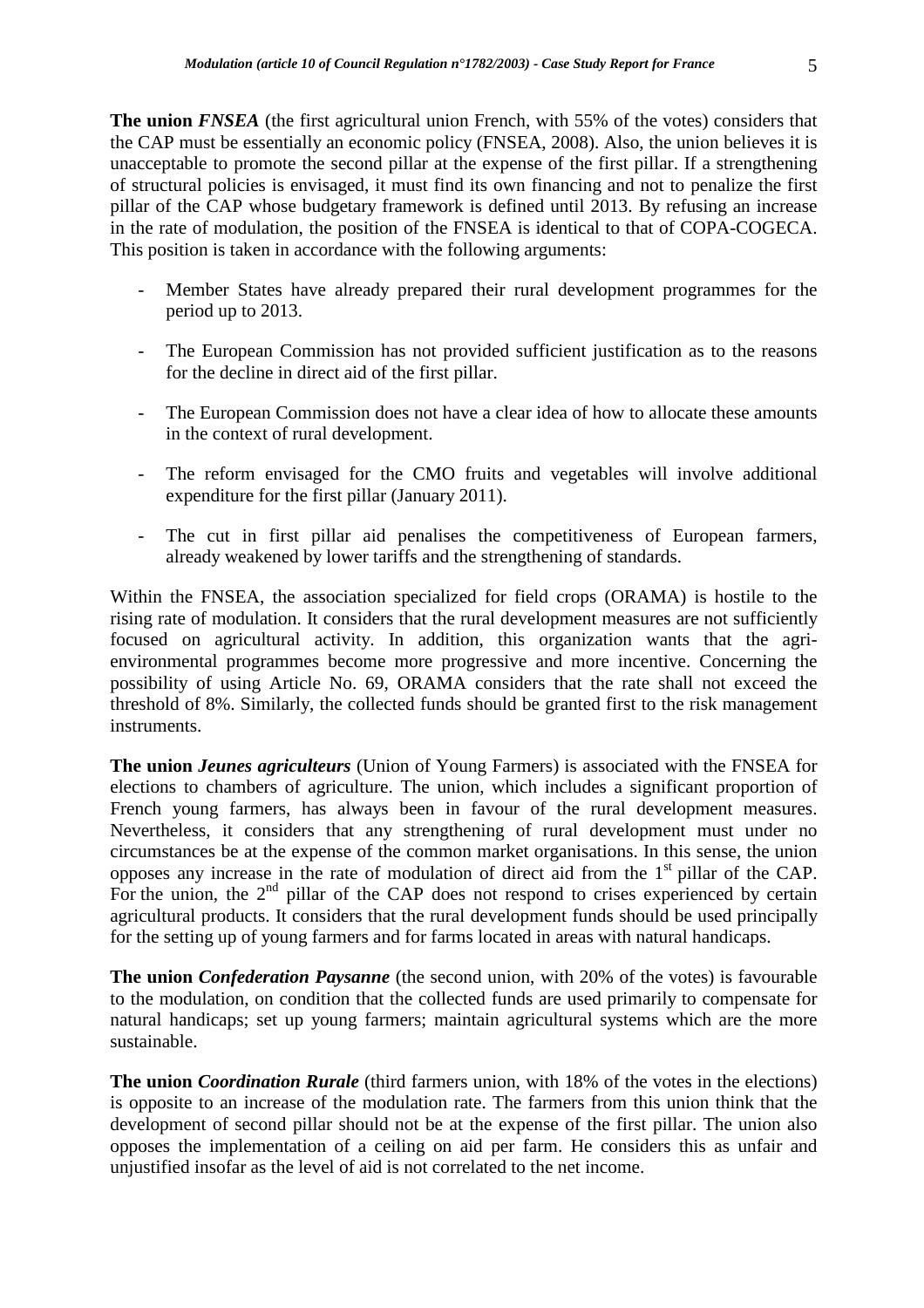**The Permanent Assembly of Agricultural Chambers** *(APCA)* also gave its views on the CAP health check. The APCA is not opposite to a transfer of certain aids in favour of regions with natural handicap and of agricultural productions with low rentability. Thus, this organization is supported the use of Article 69 of EC Regulation No. 1782/2003 (but not to an increase of the rate of modulation). In this context, it considers that the cut could be aroud 15%. This cut should be applied to the single payment but also to the coupled payment.

**The National Association of Agricultural Cooperatives (***Coop de France***)** is opposed to strengthening the compulsory modulation. The organization believes that the cofinancing hampers the strengthening of the rural development measures. Furthermore, how to use funds modulation lack of clarity. Coop de France is not opposed to some rebalancing of aid, provided they remain within the first pillar and that the interests of all sectors are taken into account.

**The National Association of Food Industries (***ANIA***)** is favourable to maintaining an ambitious budget for the CAP. It is also conducive to maintaining a balance between measures of the  $1<sup>st</sup>$  pillar (common market organization) and those of the  $2<sup>nd</sup>$  pillar (measures for rural development). For ANIA, the  $1<sup>st</sup>$  pillar must continue to provide a common regulatory framework to all Member States. According to them, the CAP can not be reduced to a single rural development policy. The  $2<sup>nd</sup>$  pillar must not harm to the objectives of the  $1<sup>st</sup>$  pillar but rather complement them. It must include measures which are in line with innovation, spread of new technologies, quality and product safety. The national funds granted to food industries and agriculture should be evaluated on a case by case, without leading to a distortion of competition within the single market.

**The National Federation of Organic Agriculture (***FNAB***)** is favourable to a deep review of ways to support agriculture. It supports the use of Article 69. Moreover, it sees as necessary to standardize the amount of single payment per hectare and to link the amount of payment to the environmental performance of farms. The FNAB supports an increase in the rate of modulation up to 13%. The collected funds should be oriented towards agricultural production systems generators of employment.

Some non-governmental organizations (relating to international solidarity, environment, agriculture and rural development) consider that the European Commission proposal on modulation does not go far enough. The rate of 13% is considered, according to them, extremely modest given the new challenges that are climate change, biodiversity and water management. They consider it is unfortunate that the rural development measures are not enough used. The national co-financing accentuates the budgetary pressure on rural development measures. The objectives of the second pillar should remain first and foremost the development of employment and environmental protection.

#### \* The position on the CAP health check differs among French regions

The Minister of Agriculture has asked to the Chambers of Agriculture (public institutions representing all components of the agricultural world) to organize in each department, a reflection on the CAP health check. Meetings were held between January 30 and February 11, 2008. They have involved nearly 5 000 people (members of chambers of agriculture, elected officials, members of consumer associations and environmental protection). Beyond the diversity of analyses, there was a broad consensus to approve the proposed strategy by the Minister: anticipate the debate the next CAP (2013); begin as early as 2009 a reorientation of the CAP. The synthesis of these discussions highlighted the following main elements: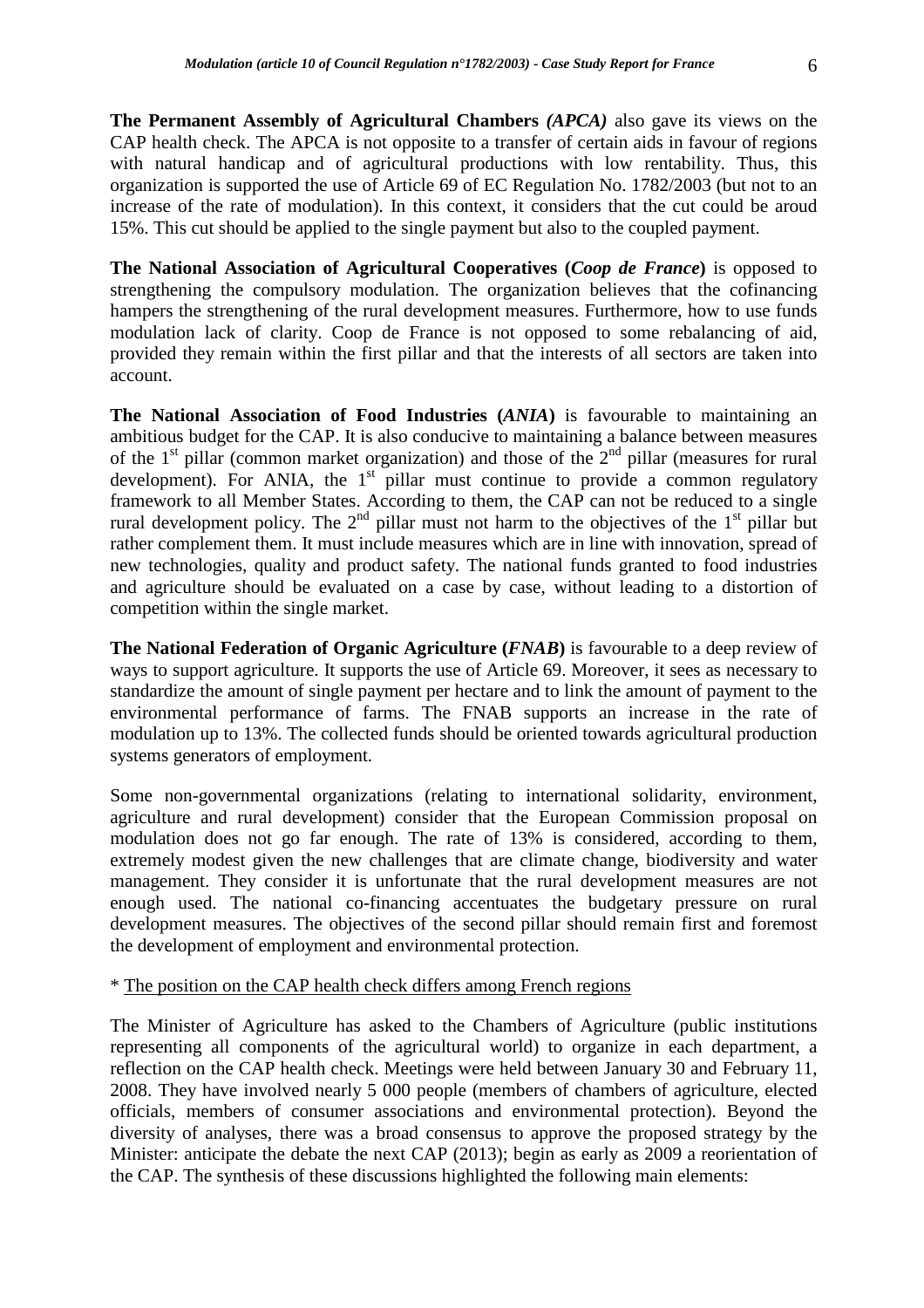There is not a general consensus on the regionalization of the single payment (fixing a single payment per hectare common to all farmers in the same geographical area). However, the conviction of the need to reduce disparities between the levels of support is widely shared. The departments prefer the path of reorientation of aid on frail productions/regions than the regionalization.

#### *Total decoupling versus partial decoupling*

Almost all the French departments concerned with livestock are favourable to maintain some premiums coupled, mainly for the suckler cows and for the sheep production. The complete decoupling of aid to cereals and oilseeds could be a source of simplification. Even with a full decoupling, the cereals production will not decrease in France, especially in a situation of high prices.

#### *Reorientation of support within the first pillar (Article 69 revised)*

An overwhelming majority of the French departments are favourable to reorientate direct aid within the first pillar for the benefit of agricultural production and of the regions with natural handicaps. This shift must be considered by applying a cut on all direct aid of the first pillar (single payment and coupled aid).

The priorities proposed by the minister to use the funds that could be collected by a new article N°69 are often validated (see above). The introduction of a premium to grassland within the first pillar is mostly sought (with some questions relating to its scope, its amount and its funding). A majority of departments also favours support for fruit and vegetables, but the debate remains open on the modalities (DPU device or crisis management). A large majority emerges for the implementation of some aids to grass surfaces within the first pillar. Several departments are pro-integration of the PHAE within the first pillar.

# *Modulation and strengthening of rural development*

Almost all the French departments are against an increasing of the modulation rate (2% per year from 2010). The arguments most often advanced are: this leads to a decrease of budgetary support to farms; the cofinancing of the rural development measures is a problem; some farmers are not able to access to the support of the second pillar. For these departments, the challenge is therefore in the rebalancing of aid within the first pillar.

Several departments want that the modulation rate is not linear and take into account jobs.

For some French departments that are not hostile to strengthening the second pillar, they wish that funds from the modulation are targeted on the regions with insufficient budgets. The funds should be directed for increasing aids to farms located in disadvantaged areas; setting up young farmers, farm modernisation (increase support for the modernization of the livestock buildings).

#### *The ceiling on aid*

A large majority of the French departments are agree to apply a ceiling on the amount of direct aid per farm. Some of them consider that the thresholds proposed by the European Commission are too high and others advocate a cap by agricultural work unit.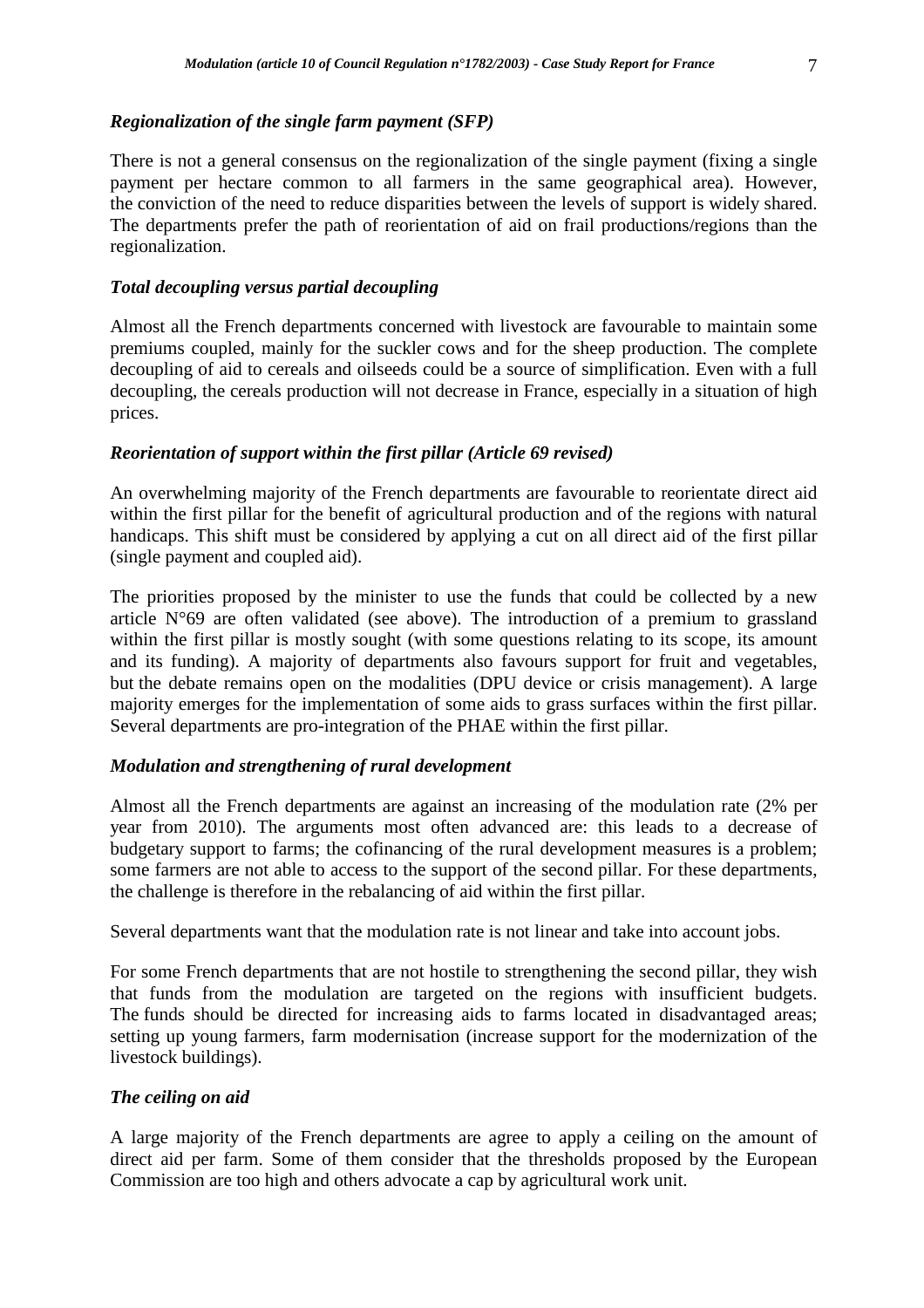# **3.1.2. Are the current compulsory modulation rules seen as adequate for providing the necessary level of funds for Pillar 2:**

The measures of rural development for the period 2007-2013 (Annex 2) were determined according to available funding (taking into account the impact of a modulation rate to 5%). The official position is to consider that the funds for the rural development program will be sufficient.

The French Minister of Agriculture believes that the rate of 13% is too high. He did not, for the moment, makes alternative proposals between the rate of 5% and 13%. For him, it is necessary to realize a transfer within the first pillar of the CAP and not between two pillars. If its strategy is not successful at the community level, other alternatives will be considered (but this is not the current willingness to anticipate on this point).

This position is shared by the main French agricultural organizations, including the *FNSEA*, young farmers, *APCA*, *Coop de France* and *ANIA*. An internal debate exists, however, insofar as other organizations (Confederation Paysanne, National Federation of Organic Agriculture and some NGOs) are favourable of strengthening rural development measures.

# **3.1.3. Are changes to the CM rules seen as desirable? If so, what changes would your Member State like to see and what is the rationale for this ?**

In the various speeches made by the Minister of Agriculture since 2003, the question of the precise modalities of implementation of the modulation has rarely been discussed. Officially, it was not proposed to change the criteria used in Regulation No. 1782/2003. Nevertheless, the Minister of Agriculture calls for a reorientation of direct aid to agriculture. As it was mentioned before, he suggested to use a new version of the Article 69 and not to increase the modulation rate. The minister considers that a cut of 10% (as permitted by Regulation No. 1782/2003) is probably insufficient.

The *APCA* considers that the cut (Article 69) could be around 15%. This agricultural organization considers that the funds collected by Article 69 should be granted for different objectives (the article 69 should be less restrictive than it is in the Regulation n°1782): aid for grassland; allocating DPU for wine and horticultural sectors; aid for food quality; aid for environmental practices; aid connected to the workforce.

The union *Confédération Paysanne* supports a change of ways of supporting agriculture. This union considers that it is necessary to cap the amount of direct aid (first and second pillar of the CAP) per agricultural work unit. For the *Conferation Paysanne*, the ceiling proposed by the European Commission (100 000 euros per farm) is too high and the rate of decline in direct aid is too low. The principle of a linear rate modulation is also often criticized.

# **3.1.4. Are there likely to be any negative repercussions of higher rates of modulation?**

With a rate of 5% (maximum), the economic impact of the modulation on farms is relatively modest (Annex 5). This is especially true that a portion of the funds are redistributed to farms by the rural development measures.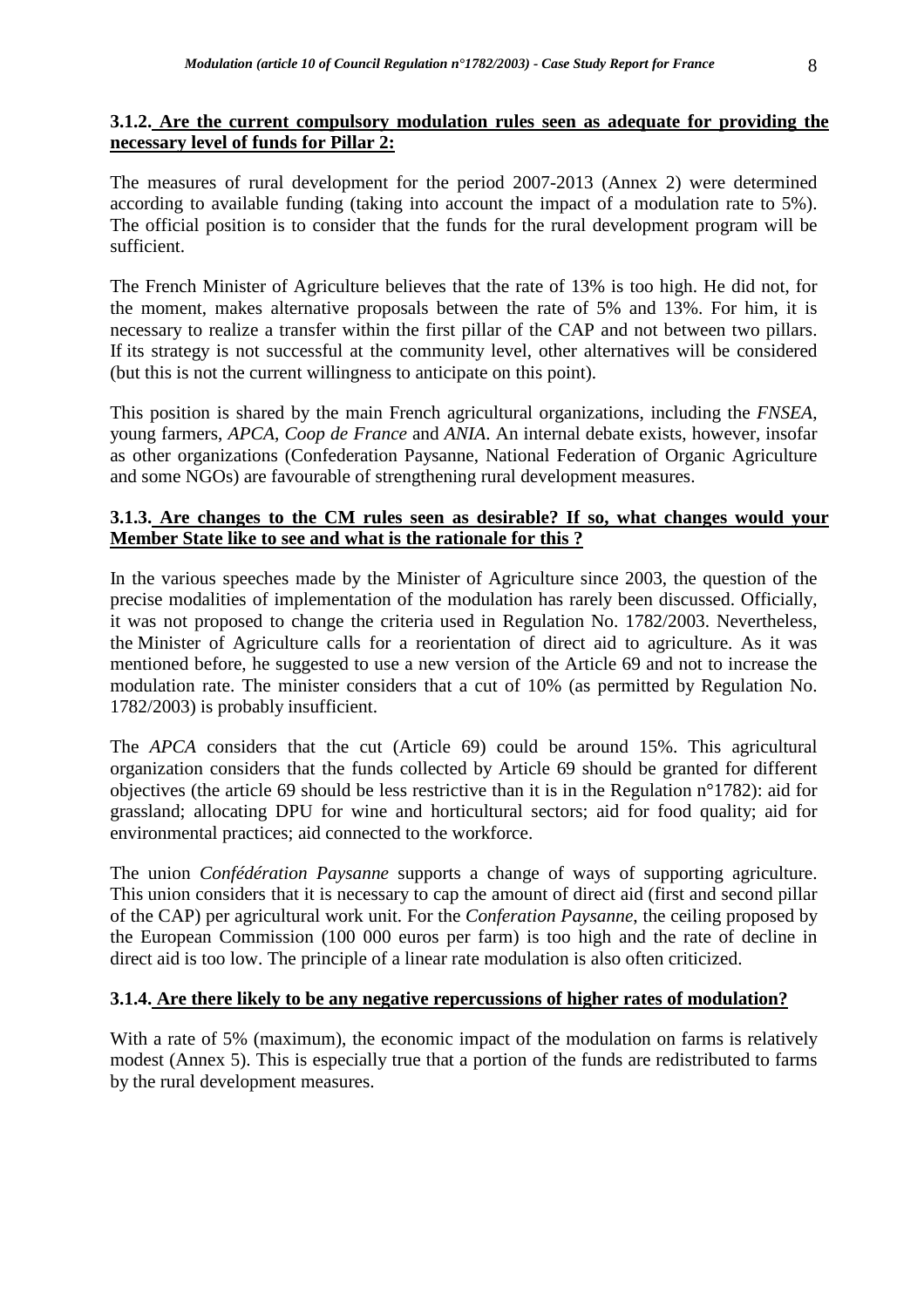To measure the impact of an higher modulation rate (from 5% to 13%), a simulation was carried out on the 2006 French FADN (Annex 6-5 and 6-6). While considering that only 56% of the funds collected would be redistributed to farms, three assumptions are taken into account to redistribute the collected funds: an increase of aids granted in favour of agrienvironment and of the disadvantaged areas; a new aid proportional to agricultural employment; a linear increase of the single payment. According to this simulation, the impact of modulation would represent, on average (for all French professional farms), -3% of the family farm income. The impact would be more important for farms specialised in field crops (-8% and -14%, depending on assumptions) and for the dairy farms with intensive production systems. It would be neutral or marginal for several types of production (horticulture, viticulture, vegetable). It would be positive for extensive farms specialised in beef (milk and meat) and sheep productions.

Since two years, the significant increase in the prices of agricultural products (the beef in 2006, the cereals in 2007 and the milk in 2008) softens the criticisms expressed by farmers against the device modulation. For farms specialised in field crops, for example, the negative impact of modulation (-4 200 euros with a 13% modulation rate up) is much lower than the positive impact of improved price cereals.

In addition, the negative effect of modulation is offset by productivity gains related to the rapid decline in the number of farms (-2.5% per annum over the last five years). Thus, the average amount of direct aid per farm and per agricultural work unit increased between 2005 and 2008.

In France, the main criticisms levelled against the increase of the modulation rate are as follows: this device would cause a loss of income for the farms (transfer towards other Member States and transfer towards rural non-farm activities); the rural development measures are co-financed; the rural development measures are seen sometimes as too complex by the farmers.

# **3.1.5. What are the main priorities for the use of Pillar 2 funding in your Member State?**

According to the budgetary information from the Ministry of Agriculture, agricultural expenditure allocated to the second pillar (rural development) have been 2 to 2.3 billion euros per year over the period 1999 to 2006 (funds from EU and from France)<sup>3</sup>. During this period, the share of national funding has been approximately 50%. The distribution of these funds according to different measures is presented in Annexes 3-1 to 3-3.

For the year 2006, the principal measures of rural development were: the agri-environmental measures (24%); aid to the less favourable areas (22%); setting up of young farmers and modernisation of holdings (20%); protection of rural areas (17%).

Another way to put in light the national priorities for the second pillar of the CAP is to consider the expenses of the European Agricultural Fund for Rural Development (EAFRD) for the period 2007-2013 (Annex 2-1 and 2-2). During this period, the rural areas will benefit from nearly 6.4 billion euros from the EAFRD. This will be supplemented by national funds (State, local communities and water agencies), totalling nearly 14 billion euros. For this program, three directions have been identified:

 $\overline{a}$ 

<sup>&</sup>lt;sup>3</sup> The first rural development programming (2000-2006) has supported many projects for a total of 12.3 billion euros (including 6.9 billion euros of EU funds).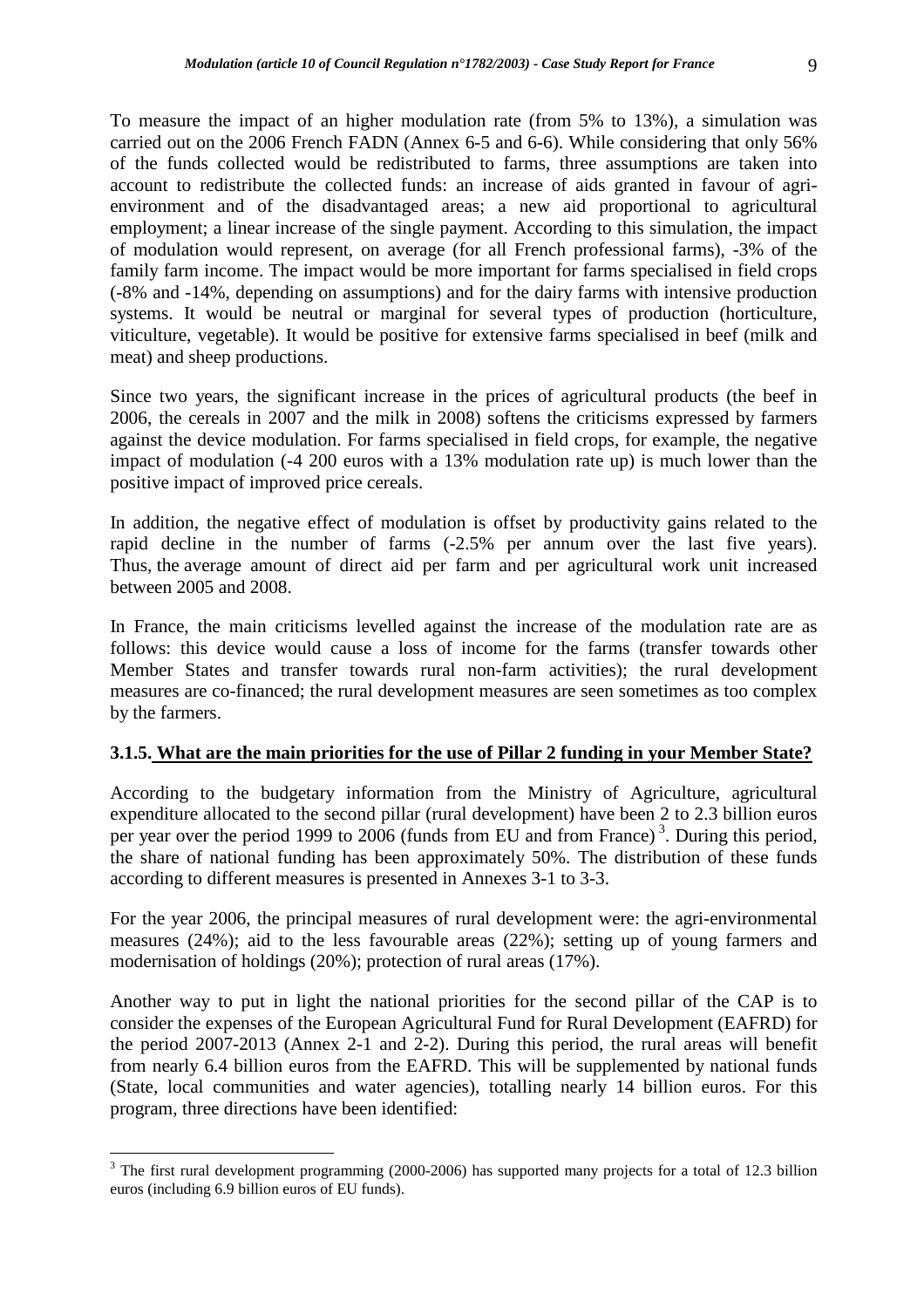\* *A strong volition for devolution*. A strong volition for devolution. Six rural development programmes were implemented: one for each of the overseas departments (631 million euros), namely Guadeloupe, French Guiana, Martinique and Reunion; one for the region "Corsica" (83 million euros), one for France (Rural Development Hexagonal Programme or PDRH). The PDRH represents an amount of 5.7 billion euros (EAFRD). Several measures are planned at the regional level.

\* *A simplification for interventions*. The funds were targeted on the most important measures and with clear priorities.

\* *A thorough consultation*. A large place for the debate and the partnership has been made in programming at community, national or regional level. This consultation has resulted in the mobilization of multiple financial partners, including local authorities.

The PDRH has identified four challenges for rural areas:

\* *The competitiveness of agricultural and forestry sectors* (Axe 1: 1.96 billion euros from EAFRD for 2007-2013, representing 35% of EAFRD). The aim is to consolidate the income in agriculture and in forest activities in order to maintain a competitive primary sector on the whole territory. This sector is considered essential to the national economy, the land occupation and the preservation of natural resources. The two main measures are the modernization of farms (610 million euros) and the setting up of farmers (578 million euros).

\* *The environment* (Axis 2: 3.08 billion euros, or 54% of EAFRD). The objective is to improve the consideration of the environment in economic activities and improve the quality of environmental goods. The support to disadvantaged areas (measures 211 and 212) represents nearly 1.9 billion euros (or 61% of the Axis 2). The support to agri-environmental measures(Measure No. 214) represents 903 million euros, of which three quarters are implemented at the regional level.

\* *The diversification of the rural areas economy* (Axis 3: 348 million euros, 6%).

\* *The diversity of territories and the territorial dynamics* (Axis 4: 286 million euros, or 5% of EAFRD). The funds of LEADER program (axe 4) are attributed for 70% to Axis 3.

# **3.1.6. Is more money needed within Pillar 2 to achieve the main priorities set out within the RDP for your Member State?**

As has been mentioned (see points 3-1-1 and 3-1-2), the position of minister of agriculture is not to increase funds for rural development. He prefer an internal transfer within the first pillar. Thus, funds programmed for rural development must be regarded as sufficient to cover commitments.

# **3.1.7. If yes, which priorities need additional funding?**

See 3-1-6.

# **3.1.8. Is there any information/figures available on the levels of funding that would be needed within Pillar 2 to meet these additional needs/priorities?**

See 3-1-6 and 3-1-9.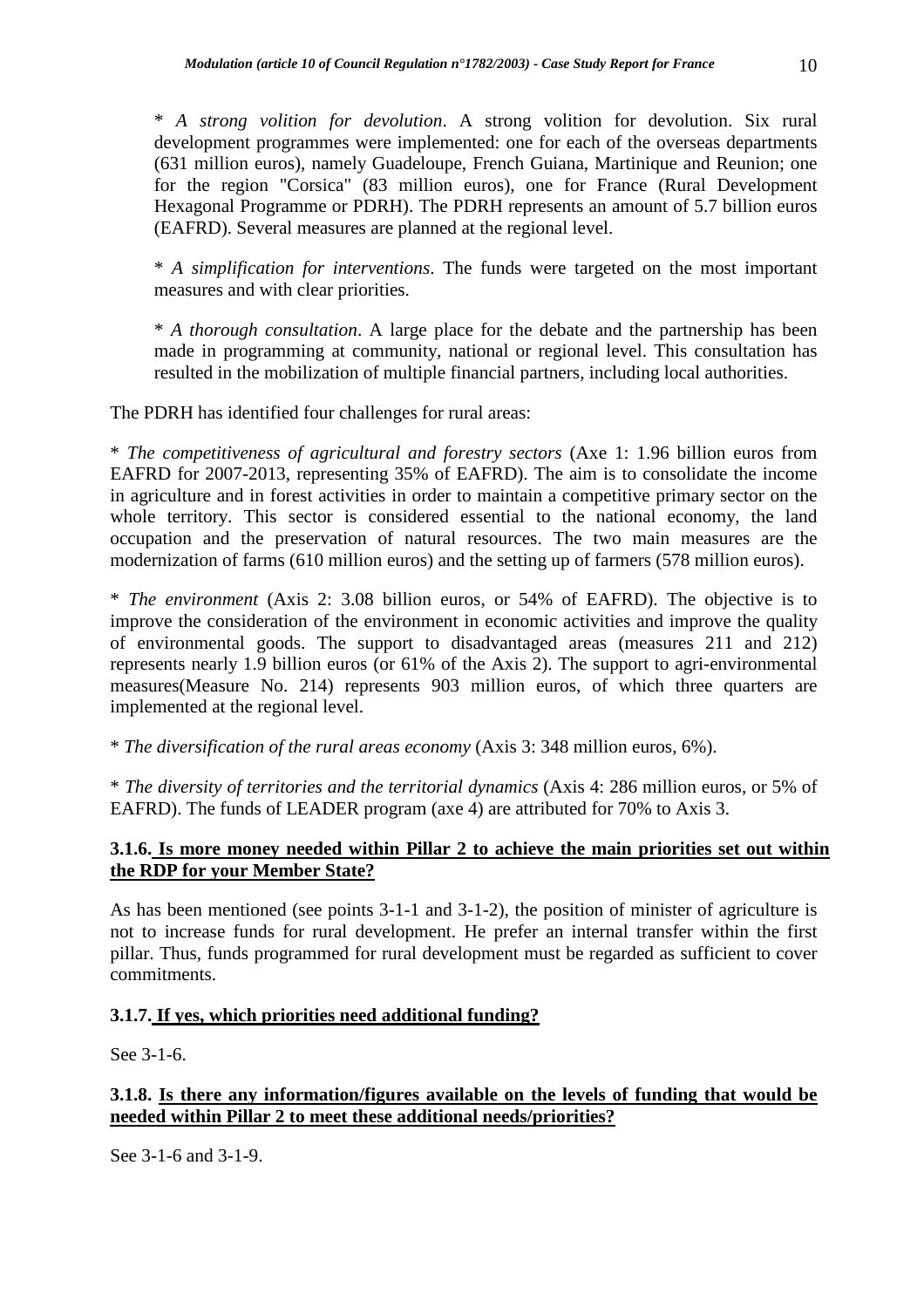# **3.1.9. Are there any alternative sources of funding that could be used to address these priorities?**

To achieve several objectives, the Minister of Agriculture wants to use Article 69, but with some amendments to its rules of application (see the new article n° 68 in the proposals of the European Commission of 20 may 2008). A transfer rate of 15% is sometimes advocated; this represent a total of 1.3 billion euros or the equivalent of more than half the expenditure of rural development for the year 2006.

According to some hypothetical estimations, these funds could be used as follows: 500 million euros for the implementation of a premium to the grasslands; 300 million for risks managment (climate and sanitary crisis); 200 million euros for the single payment to the production of fruits and vegetables; 150 million to support the dairy farms located in mountains; 80 million to upgrade the amount of the single payment in the sheep farms; 50 million euros for organic farming; 50 million euros for a proteins development plan.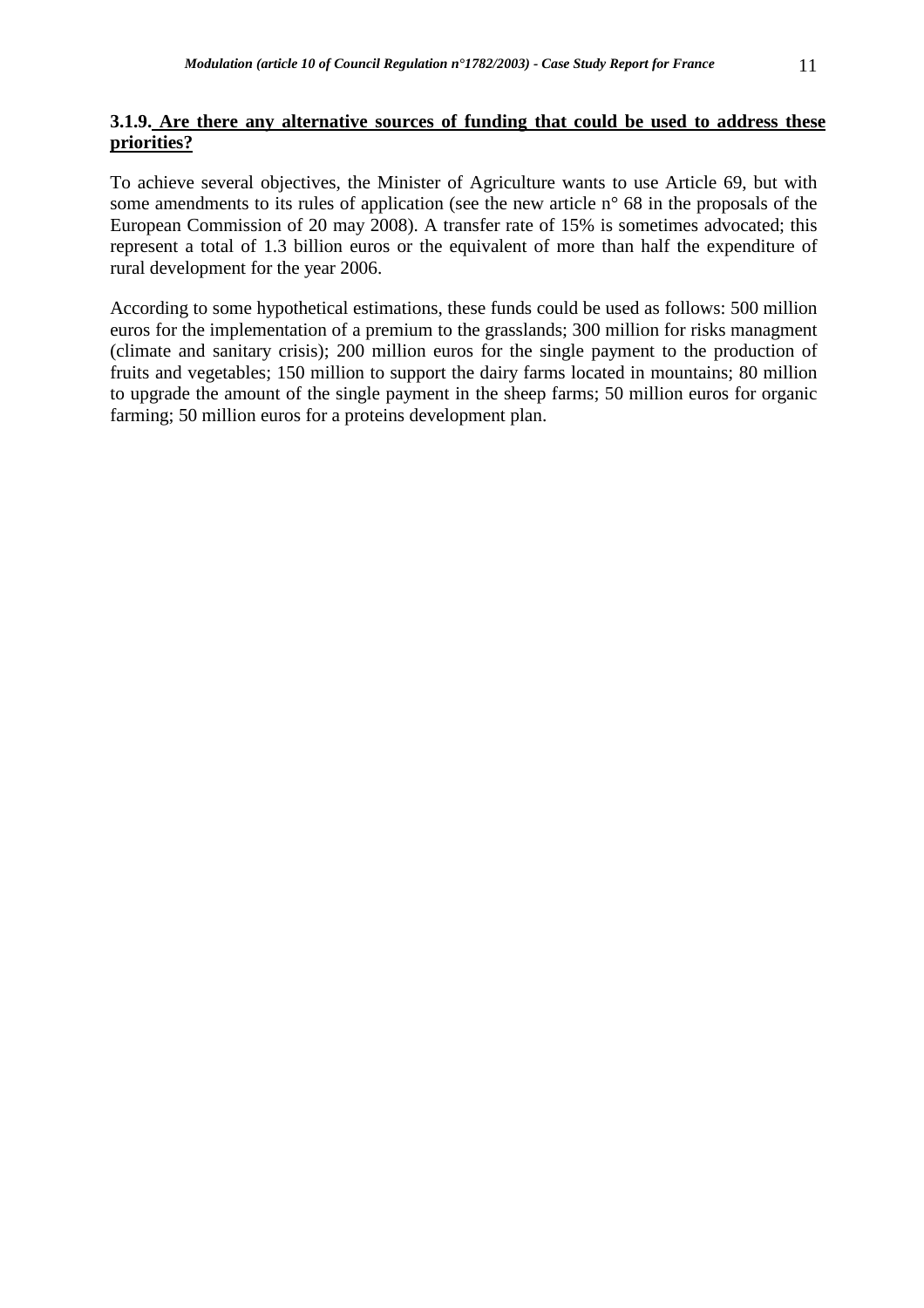# **3.2. Budgetary distribution effects**

# **3.2.1. Under the 2007/13 programming period, what effects have the additional funds available within the EAFRD budget had on programme design?**

# a) The funds being distributed across all measures in the same way as the core EAFRD budget?

In France, the economic impact of the modulation is estimated to 186 million euros in 2005, 265 million euros in 2006 and 334 million euros in 2007 (Annex 5-1). For the following years, and without changing the modulation rate, the impact will stabilize at around 334 million euros. As only 80% of these funds are reallocated to France by the rural development program to year n +1 (see paragraph 3 of Article 10 of Regulation No. 1783/2003), modulation has a net impact of -67 million euros (in 2007).

The funds of the modulation which are allocated to the program of rural development represent 149 million euros in 2006 (n+1 years of the implementation of the modulation), 212 million euros in 2007 and 267 million euros in 2008 (and after). This amount is equivalent to 11% of funds (European and national) allocated for rural development (2006). During the period 2007-2013, the transfer of funds is estimated at 1.82 billion euros. This represents 28% of EU funds (EAFRD) allocated for rural development for France (6.4 billion euros).

In France, the modulation funds are not assigned to a specific measure of PDRH (2007-2013). They abound the financing of rural development measures in their entirety. Nevertheless, a portion of funds from the modulation (20%) were allocated for crisis management. In the PDRH programming, notice that these funds have been allocated to the line No. 126 (restoration of agricultural potential).

The European funds for the PDRH over the period 2007-2007 are 16% lower than the 2000- 2006 programming. The modulation funds were therefore not considered as an exceptional resources complement. They have simply been taken into account in determining the various measures of the PDRH. The decrease of the European funds for the new programming 2007- 2013 (with taken into account the modulation funds) led France to make choices in its new programming.

Some measures of the previous programming have been removed, such as aids in favour of the early retirement. Some measures has been more controlled (with some more restrictive criteria like for the modernization of livestock buildings).

A national complementary financing was granted to support the rural development program (Article 89 of EC Regulation 1698/2005). This national support (Annex 2-1) has enhanced the impact of programming through: i) an extension of the number of beneficiaries; ii) more targeted measures on groups of beneficiaries. These national funds aims notably to support the preservation of natural resources through sustainable agriculture (agri-environmental measures generalists).

If funds from the modulation are considered as quantitatively important by the experts auditioned, they were also considered as necessary (due to the decline of funds granted to rural development between the period 2000-2006 and 2007-2013). Off course, these funds have permitted to establish the 2007-2013 programming under better conditions (comparatively to a situation without these funds). However, these funds were not focused on specific measures. The financing of PDRH was considered as a whole package.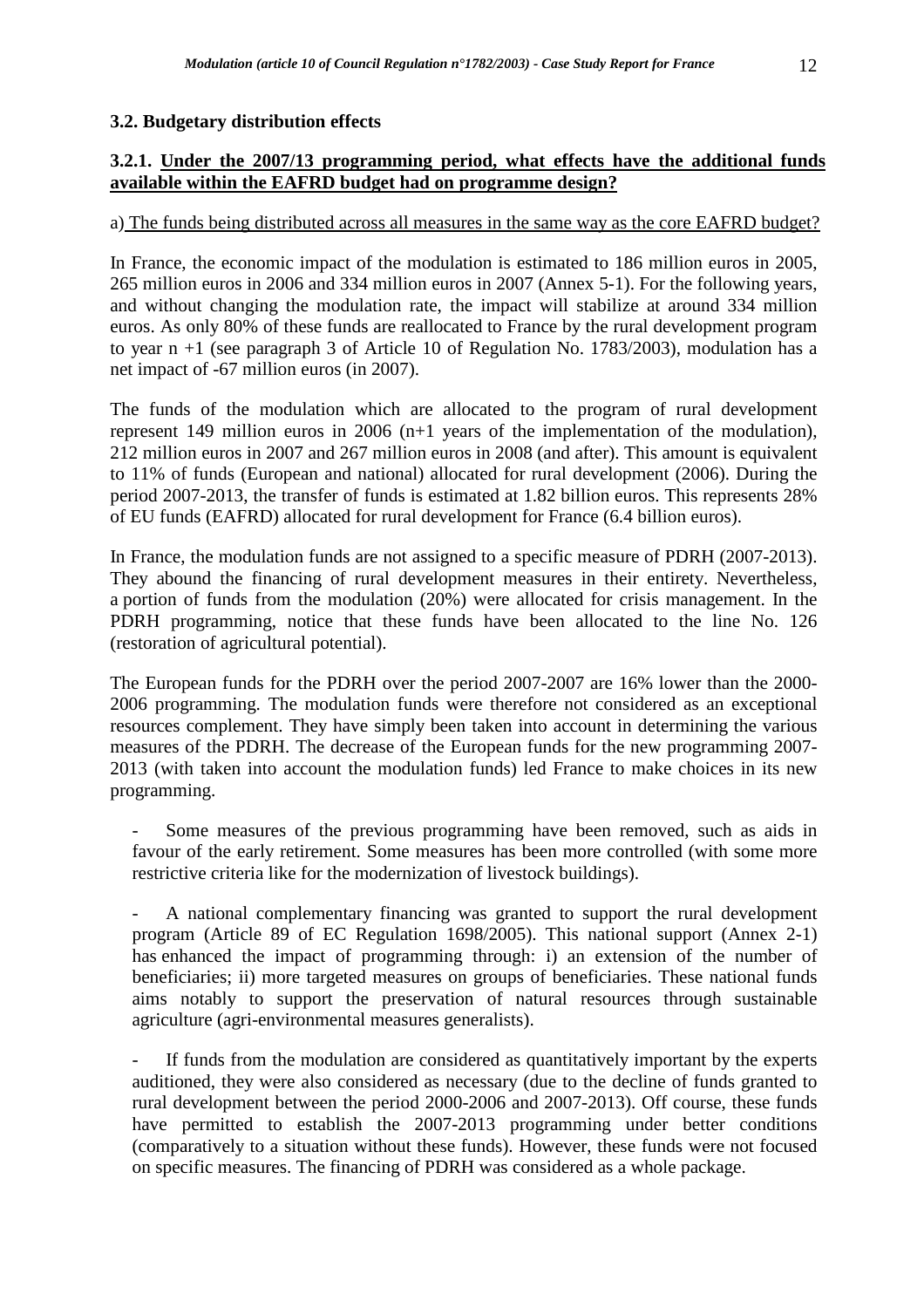#### b. A greater investment in priority measures/measures already used?

As has been previously said, the modulation funds are not targeted on specific measures. They are seen as the other funds of the EAFRD. In France, nearly two-thirds of the EAFRD funds are allocated to only four measures: Indemnity natural handicaps (33% of EAFRD, measures No. 211 +212), agri-environment (16% of EAFRD, measure No. 214), modernisation of holdings (11% of EAFRD, measure No. 121) and setting up of young farmers (10% of EAFRD, measure No. 112).

France has not structured its rural development program according to the source of funding (modulation or other sources). Without the modulation funds, the total amount of the PDRH would have been lower than that ones finally adopted.

c. Investment in a broader range of measures?

The modulation funds were not used in a specific way in this direction.

# d. Were the additional funds evenly distributed across all regions within your Member State?

In France, the funds of the rural development program profit strongly to farms specialized in herbivorous productions (milk, beef, sheep and goat), particularly those located in extensive areas. So, the increase in PDRH funds by modulating has an impact on the distribution of regional budgetary support(see paragraph 3 and simulations of Annex 4).

#### e. Were certain schemes extended or amended in any way as a result of the additional funds?

The modulation funds have helped to consolidate the national strategy. It aims to allocate a significant part of rural development funds to the four main measures mentioned above.

f. If yes, where there any changes to the way in which the scheme was targeted (for example in terms of spatial targeting, beneficiary type, eligibility criteria etc).

The modulation funds had no influence on the targeting of support.

Without these funds (about 1.8 billion euros over the period 2007-2013), it is highly probable that some measures would not have been implemented in the framework of PDRH (or with a lower amount of financing).

g. In what ways did these changes to measures / in scheme design impact on your ability to achieve the programme objectives?

See 3-2-1-a and 3-2-1-f.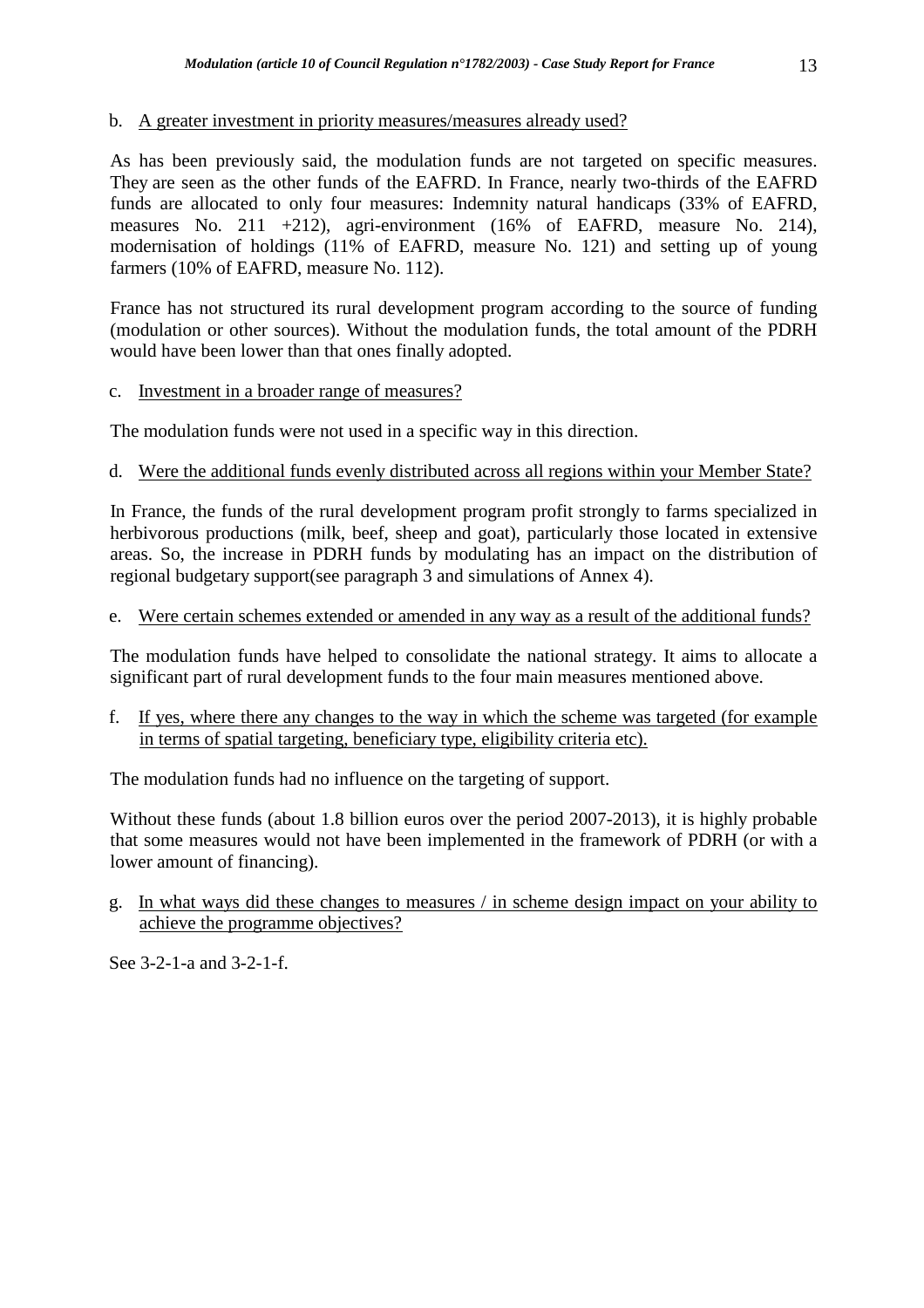# **3.2.2. If the rate of compulsory modulation were to rise by an additional 8% by 2013, what would be the priorities for the use of additional funds in the future? Would the increase in the Pillar 2 budget be likely to lead to:**

In France, the answer to this question is difficult. Indeed, the current official position of Minister of Agriculture is that this orientation is not desirable. Today (before 20 may 2008), the strategy of France is to refuse the increase of the modulation rate (from 5% up to 13%). The minister prefer to transfer funds within the first pillar of the CAP by using a revised version of Article N°69 (ie with more latitude on the rate and the way to use the funds).

Thus, according to the experts auditioned, there is currently no anticipation (or simulation) on how France could use these additional funds. The negotiations on the balance between measures of the first pillar and the second pillar (Article 69 versus modulation) should be considered as a whole.

In cases where the use of Article 69 (renovated) would become possible (see article 68 in the new European commission proposals), France is likely to be against an increase in the rate of modulation (or at a lower rate than that proposed). It is, indeed, difficult to operate the two options simultaneously (the redistribution of aids would be considered too strong). In the opposite case where the transfer of support within the first pillar would not be accepted, an increase in the modulation rate would become more feasible. Among the measures which potentially benefit from the Article 69 (see 3-1-9), some could become priorities in the framework of rural development.

a. The even distribution of the additional funds according to current EAFRD budget allocation across Axes and measures?

In the event of an increase in the modulation rate up to 13% (without the application a new article  $N^{\circ}$  69), it has not been officially communicated to date on how the funds would be concretely used. The Ministry of Agriculture considers that this question will arise, if any, in a second time (consecutively to the results of current negotiations).

# b. A greater investment in priority measures? If yes, which ones? If no, what are the reasons for this?

Given the objectives for a reallocation of aids within the first pillar (see 3-1-9) and of the position of agricultural organizations on modulation, we can make two assumptions:

- The will to target these funds seems more likely that this was the case during the programming PRDH. Indeed, these funds would supplement the initial programming.
- For the French Farmers, the main priority will be to keep theses additional funds within the farming sector. In other words, they will be against a new transfer of these funds towards the other rural activities (forest, quality of life in rural areas and so on).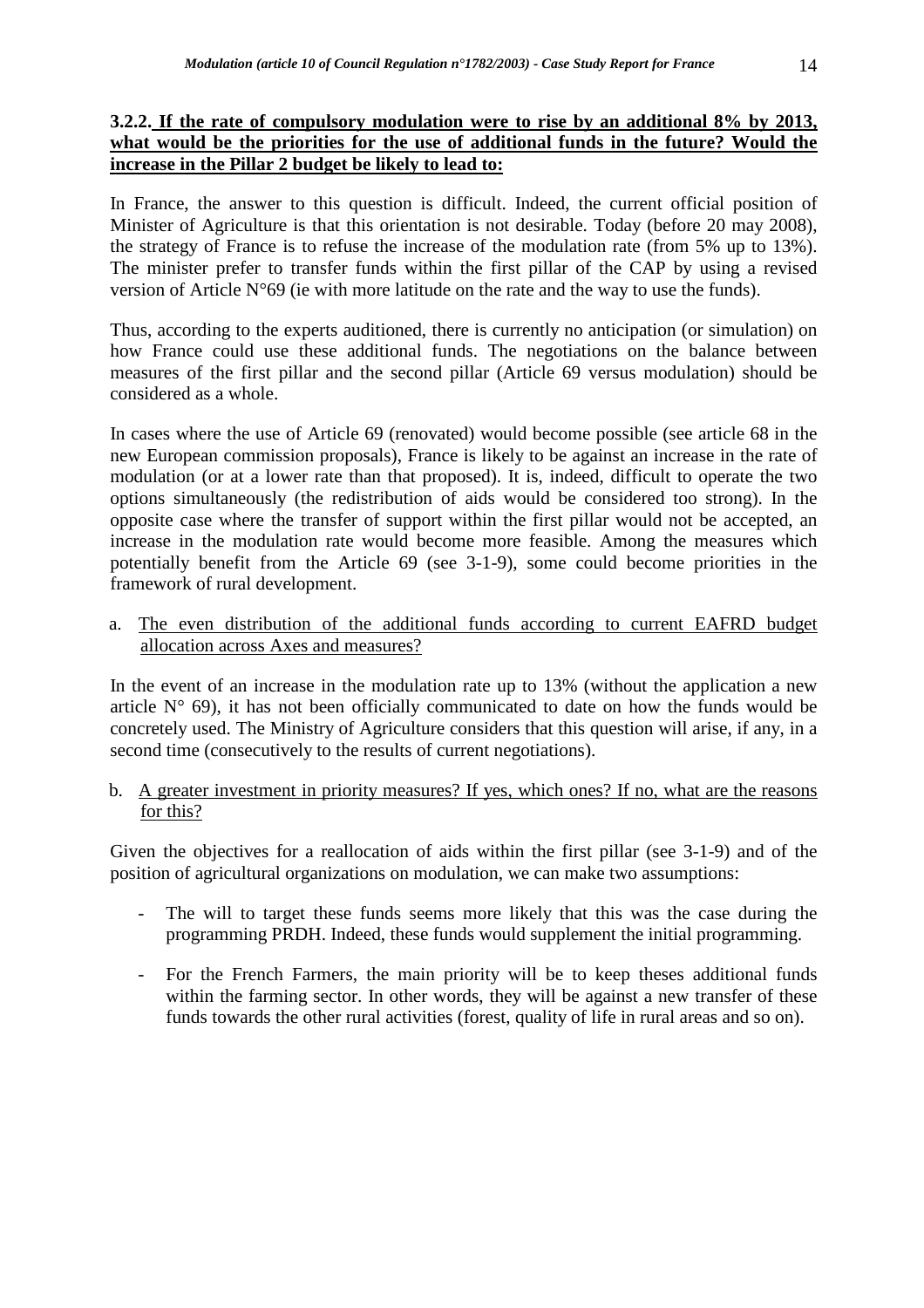c. Investment in a broader range of measures? If yes, please identify which new measures might be used and why.

In case of failure of its strategy (implementation of a rate of modulation to 13%), the French government will try to finance by the rural development program some measures that it was supposed to finance by the Article 69 (3-1-9). Thus, the additional funds of the modulation could be used as follow: a premium to grasslands (in addition to funds of the PHAE); an aid per tonne of milk quota for the dairy farms located in mountain areas (in the context of a soft landing for the milk quotas); special funds to encourage the development of organic farming, and so on.

d. A change in the nature of the beneficiaries of Pillar 2 funding?

The beneficiaries of the new rural development measures would not be fundamentally different from those who are currently. Nevertheless, a higher part of funds could be granted directly to farms (according to the arguments 3-2-2-b).

e. Is there a need/desire to extend or amend existing schemes in any way and would this happen as a result of additional funds in Pillar 2 ?

Officially, there is no willingness to change the PDRH. The PDRH must now be applied in accordance with the decisions taken in 2007. As has been mentioned, the Minister of Agriculture hopes that a redistribution of funds wil be be possible within the first pillar. The integration of the PHAE (premiums for extensive grassland) in the first pillar of the CAP has sometimes been suggested in some debates.

f. If yes, would this change the way in which the scheme was targeted (for example in terms of spatial targeting, beneficiary type, eligibility criteria etc)?

See above.

g. Why do you see these changes in design / delivery of the schemes as being necessary?

See above.

# h. To what extent would these additional funds need to go back to the farming sector?

One of the main criticisms made by French farmers against the device of modulation is that the collected funds are not always reallocated to farms. As it has been mentioned in the synthesis of internal debates on the CAP health check, the sensitivity on this point is very important. Some experts think that Farmers' organisations could be more favourable to modulation if the collected funds would be entirely reallocate to the French agricultural sector (ie without the deduction of 20%).

According to a speech of the Minister of Agriculture, it seems to be important to redirect a portion of public support between farms, productions and regions (also for anticipate the next CAP). He is not agree to transfer some important funds from agriculture to others rural areas activities.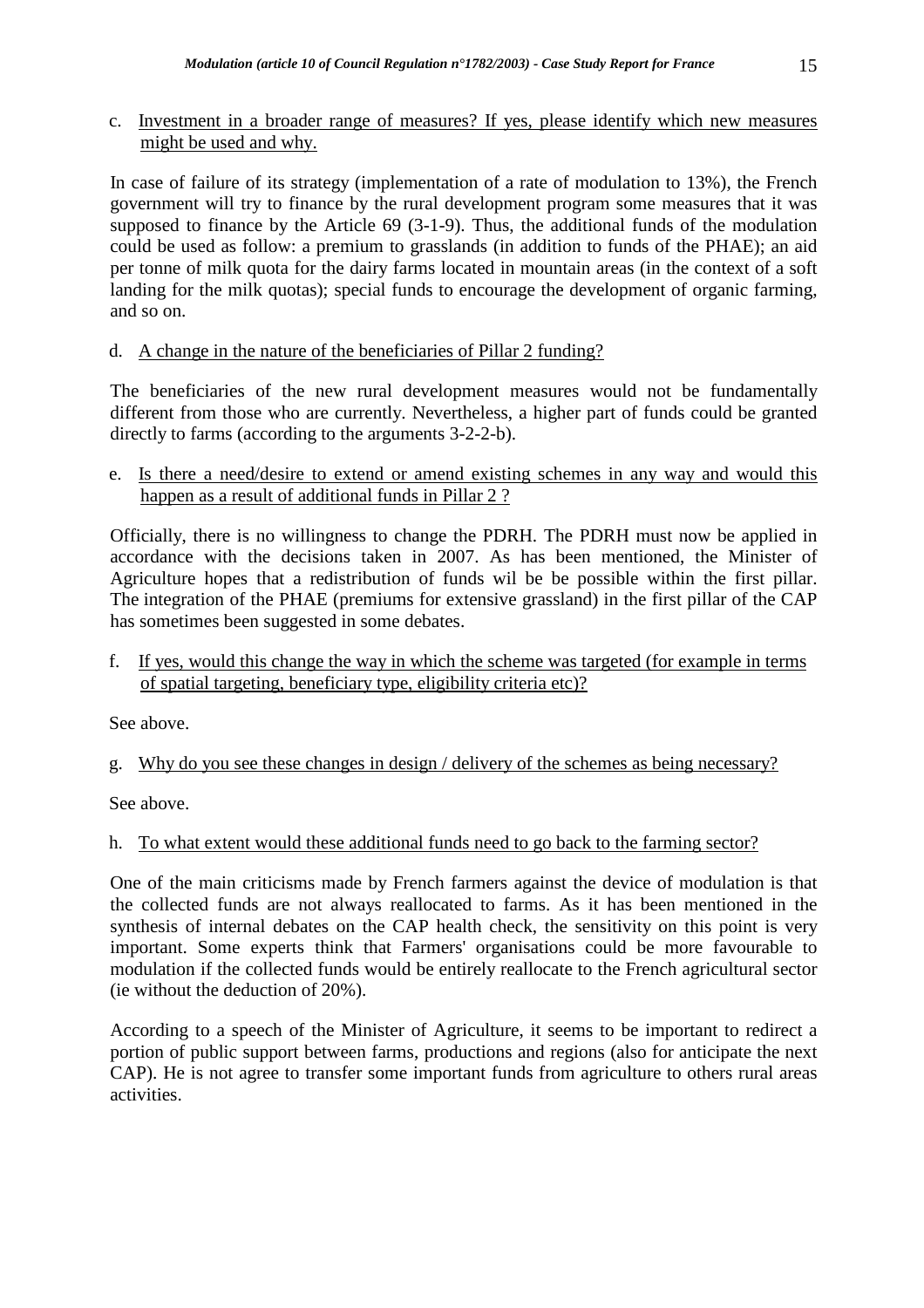# **3.2.3. What are the re-distributional effects of moving money between Pillar 1 and Pillar 2 at national and/or regional level:**

# a. Between sectors (farming, forestry, tourism, industry and services)

The modulation funds are collected only on farms. However, the affected farms are not sure to benefit from the funds that are reallocated by the PDRH. Moreover, French farmers loose 20% of the modulation funds (see Annex 3-2-1 and 5-1).

Among the modulation funds that are reallocated by the rural development, only a portion is allocated to farms (Annex 2-1). In the simulations made to estimate the impact of the modulation device (Annex 5), it was considered that the farms receive 70% of reallocated funds. In other words, only 56% of the total collected funds are used in farms in the form of direct subsidies to rural development.

An increase of the funds of the second pillar (with the modulation) is naturally more favourable for non-agricultural activities (forest, tourism and services) that the situation of the status quo (maintaining direct aids of the first pillar). Nevertheless, the overall impact is very small for two reasons: the amount of theses funds (especially with a rate of modulation to 5%) is marginal in comparison to the turnover of these activities; many other parameters influence the dynamics of these sectors.

Beyond budgetary reallocations between sectors, the strengthening of direct aids of the second pillar has an indirect positive effect on tourism (although this one is difficult to quantify). Indeed, these supports help to keep some farms in disadvantaged areas where there is a high tourist traffic. Without these farms, the attractiveness of certain tourist areas would likely be less important. Without agriculture in these areas, the landscape would be less attractive (in comparison, for example, to forest).

# b. Within the farming sector – between different farm types and/or size of farm?

An analysis of the modulation effects on the French farms was carried out thanks to the 2006 FADN (on the basis of the individual data). In the simulation, it was considered that only 56% of the collected modulation funds are redistributed to farms through rural development. This analysis does not concern the non professional farms. In France, these holdings are numerous (nearly 40% of the total), but they produce just 5% of the national agricultural production. They have a proportion probably even lower of direct aids. Also, the RICA is a tool well suited to deal with the impact of modulation.

According to this statistical tool, the overall impact of modulation is estimate to 328 million euros in France (this estimate is close to that mentioned in the annex 5-1). Among the 342 800 farms professional, several categories are distinguished according to by their position face to the impact of the modulation:

The unaffected farms. These 63 800 farms account for 19% of French farms. They collect an amount of direct aid from the first pillar below the threshold set by the franchise. Moreover, they do not receive aids by the rural development program. Theses farms are often specialised in wine, fruits and vegetables. Comparatively to the other categories of farms identified below, they have a higher income per family work unit. The have, on average, 3.1 jobs and 15 hectares.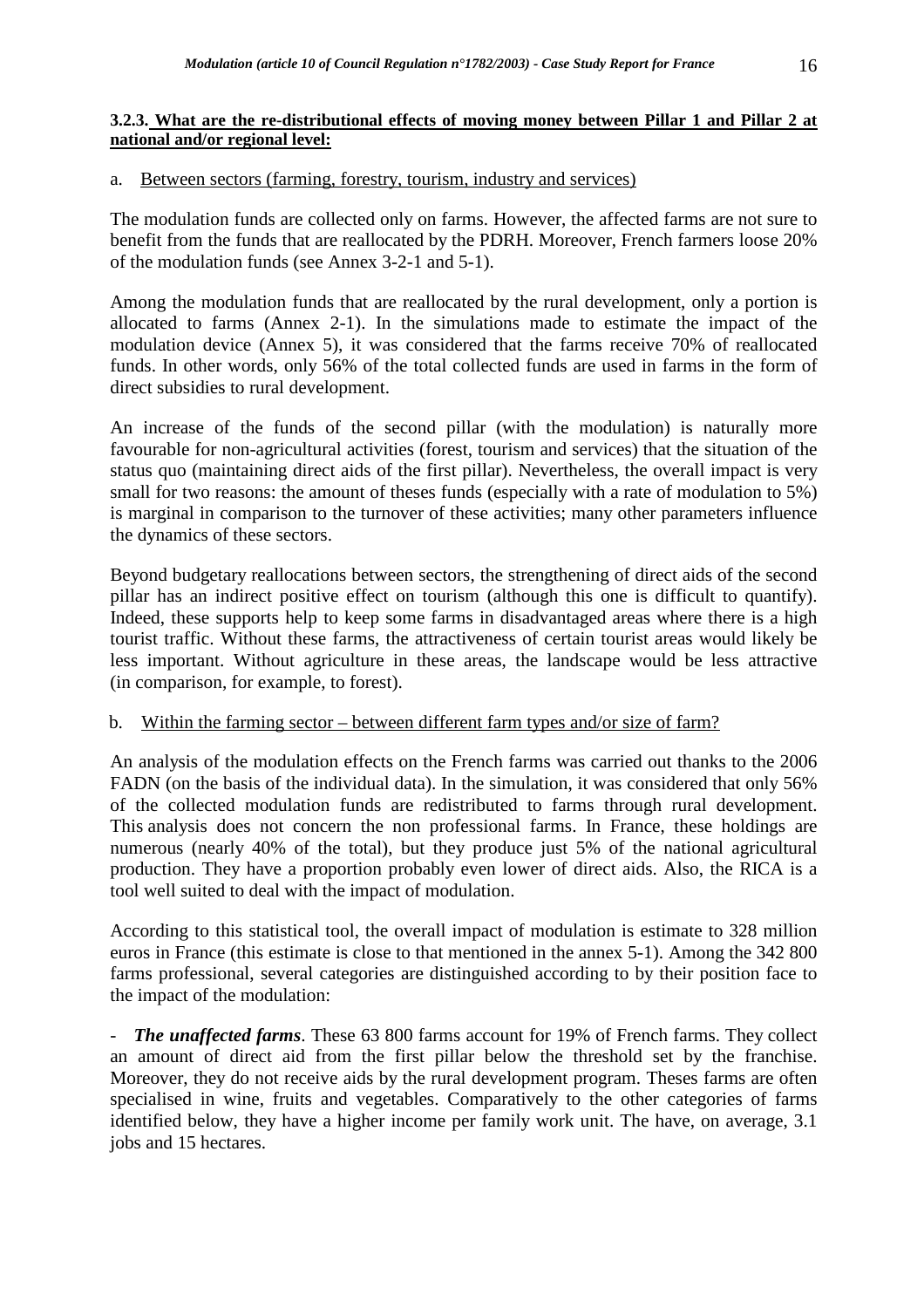*The winning farms*. These 82 000 holdings represent 24% of French farms. For these

farms, the negative impact of modulation is less important than the amount of additional funds that they receive by the rural development. Among them, two types are distinguished. The first includes farms that are not affected by the modulation but which receive funds by the rural development program(9 900 farms). The second includes farms which are affected by the modulation (72 100 farms). As shown in Appendix 5-5, the proportion of the "winning farms" is very high for the type of farming "Sheep and Goats" (80% of farms) and for the type of farming "specialist cattle-rearing and fattening" (58%). Overall, these farms have, on average, 76 acres, 17 000 euros of direct aid (first pillar) and 17 200 euros of income per family work unit (ie a lower income than in other categories). The impact of modulation leads to an increase in the income of just under 5%.

*The losing farms*. These 196 900 holdings represent 57% of French farms. For these farms, the impact of modulation is more important than the additional funds that they receive by the rural development. Among them, two types are distinguished. The first includes farms that receive funds by the rural development (58 100 farms). The second includes holdings that are not concerned by the rural development program (138 800 farms). The proportion of holdings "losers" is very high for the type of farming "specialist cereals" and for mixed farms (cereals and beef production). These farms have, on average, 96 acres, 34 200 euros of direct aid (first pillar) and 24 100 euros of income per family work unit. The impact of modulation (with the reallocation) corresponds to a decrease in the income of 3%.

To present the redistributional impact of the modulation, several dimensions were studied.

- **Types of production \* Typology "winner / loser"** (Annex 5-4 and 5-5, then 5-8 to 5-13)
- **Types of production \* Economic Dimension \* Typology "winner / loser"** (Annex 5-6, 5-7)
- **French regions \* Typology "winner / loser"** (Annex 5-12 and 5-13, then 5-16 to 5-19)
- **French regions \* \* Economic Dimension \* Typology "winner / loser"** (Annex 5-14, 5-15).

The impact of the modulation in the French regions is heavily dependent on the agricultural specialization (Annex 4-1). Thus, the modulation is positive for regions (notably mountains) specialised in extensive systems of cattle and sheep production. On the contrary, it is negative for regions with a high proportion of farms specialised in cereals.

The annex 5-3 presents the redistributional effects of the modulation. For example, the impact of modulation corresponds to -3% of the income (after reallocation) for the 53 100 big farms(over 100 ESU) from the category "losing farm". These farms have, on average, 57 400 euros of direct aid (first pillar) and an income of 34 600 euros per family AWU. At the opposite, the modulation corresponds to  $+6\%$  of the income (after reallocation) for the 51 300 small farms from the category "winning farm". These units receive 13 600 euros of direct aids (first pillar) and have an income of 14 900 euros per family AWU.

If the modulation plays in the direction of reducing income inequalities, the redistributive effect is low (with a uniform rate of 5% modulation). A device favouring a gradual adjustment depending on the size would have been much efficient on this point (as it was the case with the device used in France in 2000 and 2001 - see Annex 7). In 2007, the significant improvement in grain prices had an impact on revenues. This impact is considerably more important than the effects of the modulation. This was especially the case because the amount of direct aid has not been adjusted to the reality of market prices (to meet the requirements on the green box under the Agriculture Agreement of the Uruguay Round).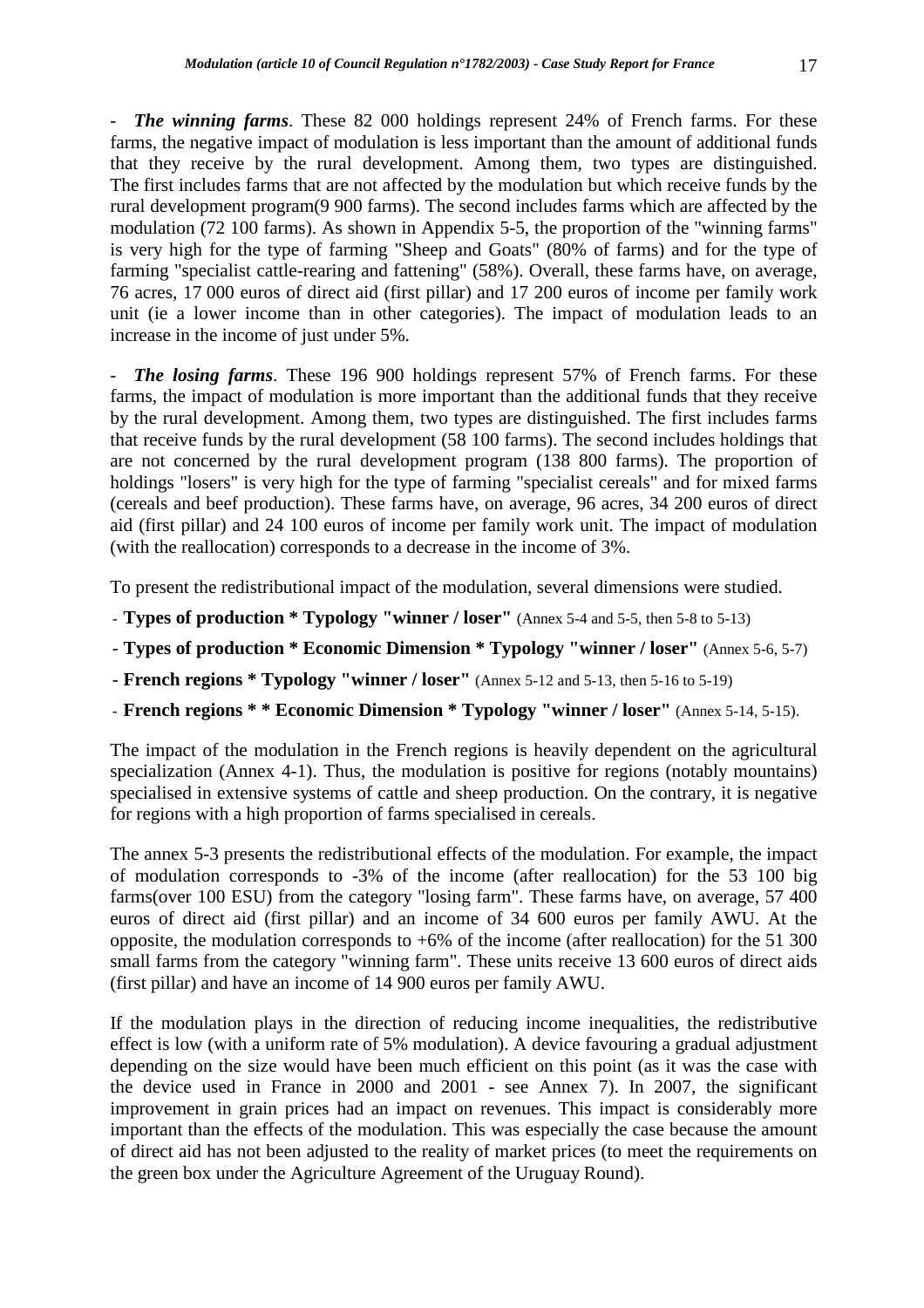# **3.3. Effects on farm structures and farm viability**

## **3.3.1. What are the key trends of farm structural change in your Member State and what are the drivers of this?**

In France, the total number of farms has sharply fallen in recent decades. It decreased from 1.7 million in 1966 to 545 000 farms in 2005. In 2005, France has one million permanent worker in farms. Their number has been divided by more than three since 1970. The farms are concentrated: in 2005, France brings together 347 000 farms professional. These have 92% of the agricultural land and 95% of agricultural production. From 1988 to 2005, the number of professional holdings has decreased by 3.3% per annum.

The farms which have several types of production tend to disappear faster than the specialized farms. This phenomenon is particularly true for mixed farms with livestock. Between 1988 and 2005, these farms have declined by 4% per annum. The trend toward specialization is particularly visible in the wine sector. In the beef sector, specialization is associated with the reconversion: many dairy farms (-5.4% per annum) were converted into beef farms (-0.6% per annum). The implementation of milk quotas has helped to eliminate many dairy farms.

Individual farms are in the majority (62%), but they decline at an annual rate of 5.3% per annum. The weight of the agricultural societies (GAEC, EARL, SCEA) has greatly increased. In 2005, the 130300 agricultural societies represent 37% of the professional farms (against around 10% in 1988). They have 53% of the UAA and of the agricultural jobs. Between 1988 and 2005, agricultural societies have grown at an average rate of 4.5% per annum.

The usable agricultural area per farm rose sharply from 42 hectares in 1988 to 73 hectares in 2005. This average hides large variations depending on the legal status (133 hectares for the GAEC, 90 hectares for EARL, 54 hectares for individual farms) and the type of farming (111 acres for farms specialised in field crops, 81 acres for beef farms, 66 hectares for the dairy farms and 22 hectares for farms specialised in wine). Half of the UAA of France is grouped in holdings with more than 100 hectares. The number of farms of more than 100 hectares has risen from 43 000 in 1988 to 85 000 in 2005.

Since 1980, the renting is the main mode of occupancy of the farmland. In 2005, it covers 74% of the UAA holdings professional. The renting of land is more prevalent in the north of France than in the south. Since 1988, the highest increases for renting prices are observed in viticulture.

The evolution of farms is influenced mainly by the gains in labour productivity. They are stimulated by the improvement of the technology, genetic progress and development of mechanization. The development of agricultural societies is an important element of the transformations underway.

# **3.3.2. To what extent have reductions in Pillar 1 exacerbated or constrained these trends?**

According to several experts, a reduction in direct aids of the first pillar encourages farmers to increase the size of their holdings. This strategy is preferred because it helps to offset the fall induced income. The decrease in direct aids of the first pillar is therefore a factor that accelerate the restructuring of farms. It is also likely to encourage diversification of activities on farms historically heavily dependent on direct aids. The reductions in Pillar 1 do not influence on the proportion between individual farms and agricultural societies. This proportion is largely dependent on sociological phenomena.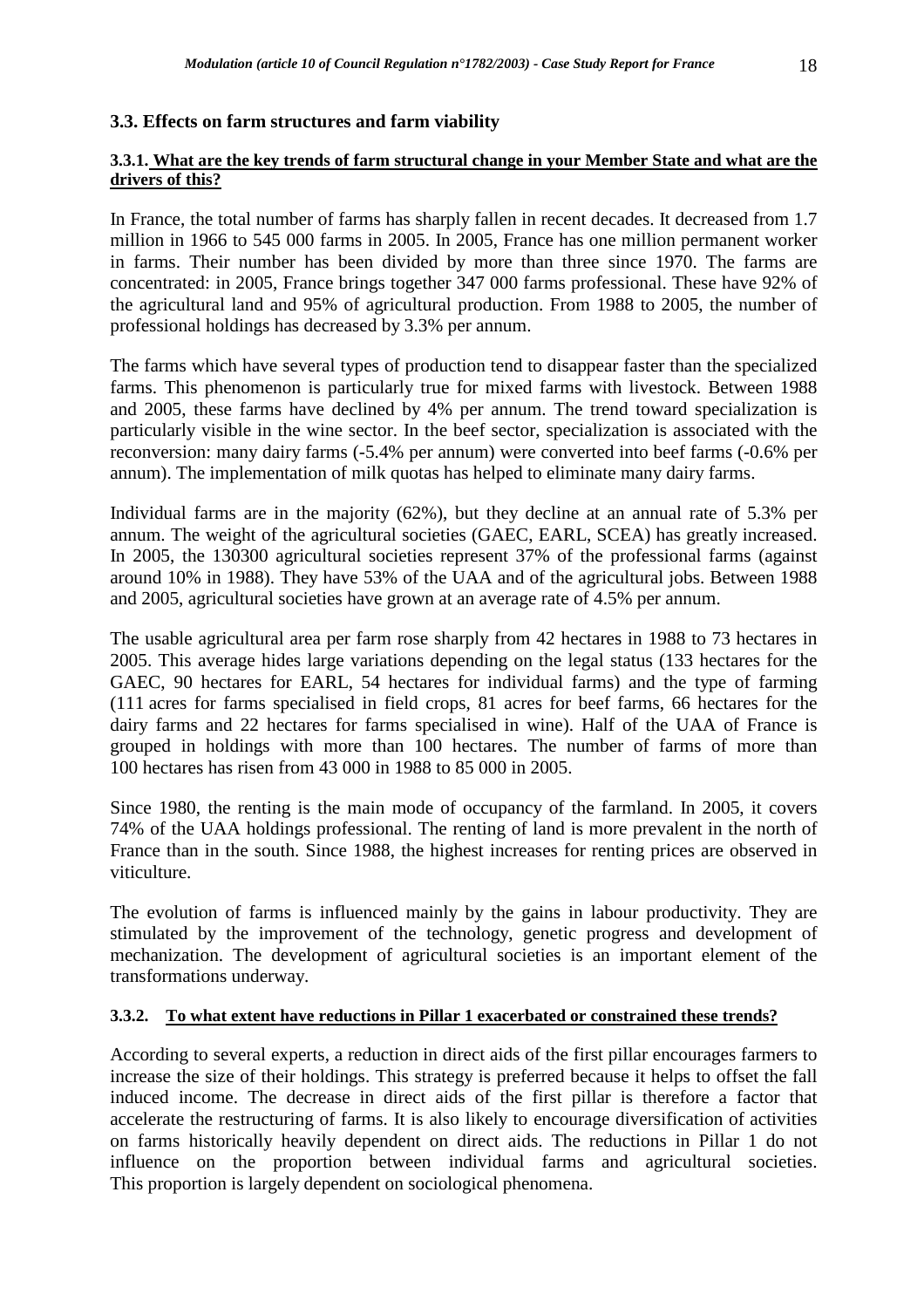Since 2005, farmers do not all have a precise knowledge of the impact of compulsory modulation on their farms. Two reasons explain this: i) the cut was applied directly on the amount of direct aid payments (the farmers did not have to repay funds to the State); ii) the amount of direct aids per farm increased due to the increased size of farms and of the reform of the dairy sector (28% of the French professional farms are specialised in milk production). Farmers have therefore not felt that the amount of direct aids had decreased (per unit of production factor). In farms with less than 5 000 euros in direct aids, a refund of the amounts collected improperly was made retrospectively by the State.

Not only the economic impact of modulation is not always known precisely by the farmers, but this impact was low compared to the impact of the variations in the prices of agricultural products (between 2005 and 2008). The sharp increase in the prices of agricultural products since the adoption of the CAP reform (beef in 2006, cereals in 2007 and milk in 2008) has impacted the income very much higher than the modulation. In this context, it is quite sure that the decrease of direct support of the first pillar (ie 5% with a franchise) has not caused a change in strategies of farmers.

# **3.3.3. Have these effects been offset by the additional money available for Pillar 2?**

The reduction in direct aids of the first pillar has not been compensated, on average, by an equivalent increase in direct aids of the second pillar. The France loses 20% of its original envelope. In addition, funds allocated for rural development are not exclusively attributed to farms. Also, the device leads to a decline in support allocated to farming.

The impact of the modulation is different according to production systems and regions (see Annex 5). The incentive to the expansion of farms is not homogeneous. In holdings (or regions) which are classified as "winners", the improvement of the income can limit (modestly) the will to increase the size of farms. So this is a rather positive factor for the maintenance of agricultural employment in disadvantaged areas. In holdings which are classified as "losers", the modulation stimulates the will to increase the size of farms. However, it is difficult to identify the specific impact of modulation on the expansion of farms because several factors interact in this plan (agricultural and land prices, labour productivity).

# **3.3.4. To what extent has the reduction in Pillar 1 payments affected:**

# a. Farm income

The economic impact of a reduction in direct support of the first pillar, depends primarily of the rate of reduction applied. In the case of compulsory modulation, the decline in direct aid is, on average, 4% (for a rate of 5% with a franchise at 5 000 euros per farm). The decline in direct aids is never, by definition, greater than the rate of 5%, including in the very large farms which receive high amounts of direct aids.

In 2006, direct aids of the first pillar represent, on average (for all French professional farms), 24 100 euros per farm or 12 000 euros per farm employment. They represent 82% of all direct aids and the equivalent of 74% of the income.

The economic weight of direct aids from the first pillar is variable according to production types (annexes 4-11 to 4-14) and regions (annexes 4-29 to 4-32). They represent, in 2006, more than the income for the farms which are in the types of farming No. 13 (Specialist cereals, oilseed and protein crops), No. 42 (Specialist cattle-rearing and fattening), No. 43 (Cattle-dairying, rearing and fattening) and No. 81 (Field crops, grazing livestock combined).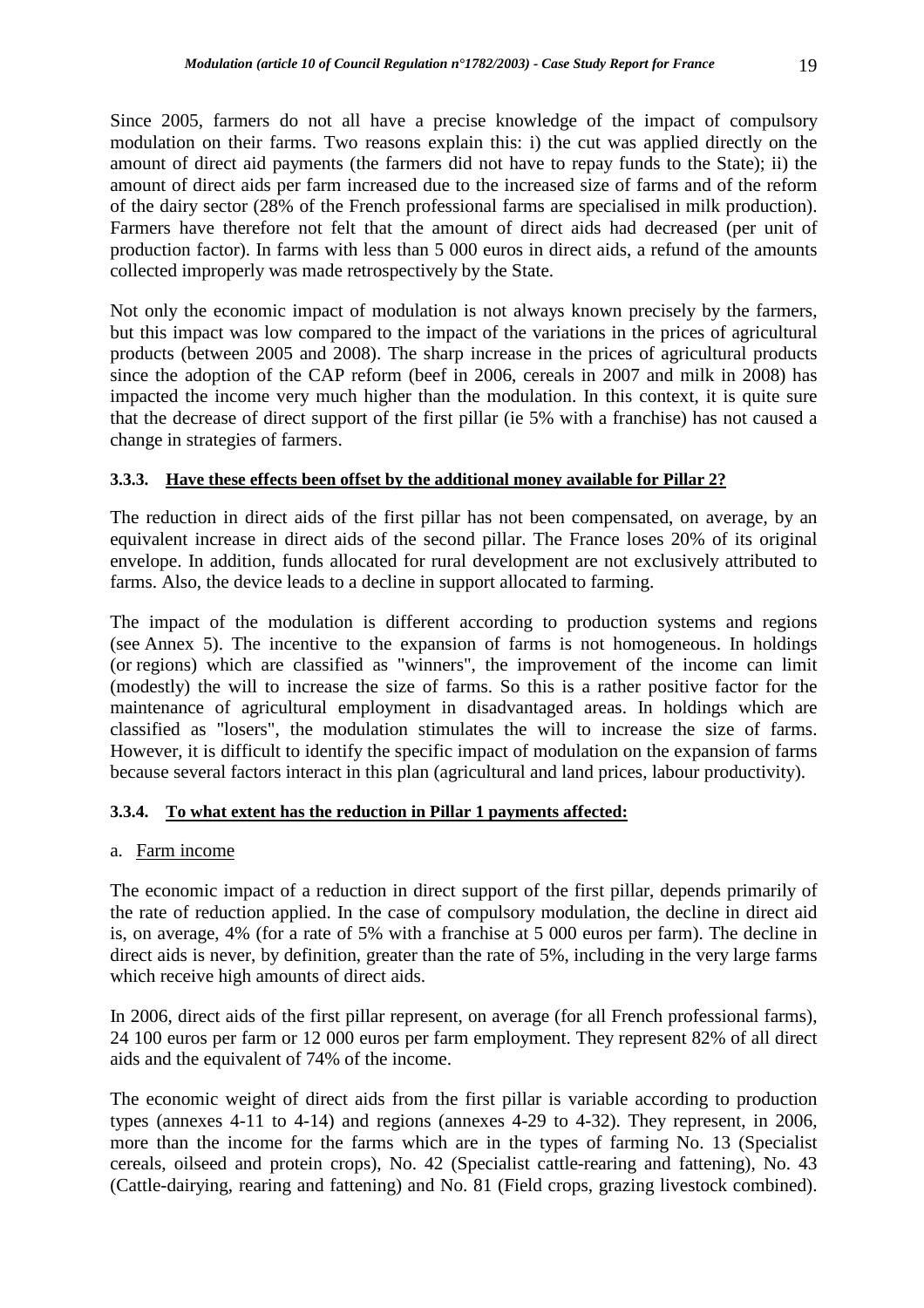The direct aids of the first pillar represent more than the income in Auvergne, Centre, Ile de France, Lorraine, Midi-Pyrenees and Pays de la Loire.

The modulation to 5%, without redistribution of funds, causes a loss (averaged over all French farms) of 960 euros per farm, or 2.9% of the income (Annex 5-2). Among the various types of production identified, the maximum decrease of the income is 6.2% (or 1 830 euros) for holdings of major crops (Annexes 5-8 and 5-9). In all the French regions, the impact is less than 5% of the income. It reached a maximum of 2 200 euros per farm in Ile de France. The modulation concerns 78% of farms professional.

# b. Capital investment decisions

The impact of the modulation (-960 euros on average per farm) has not changed, or only in a marginal way (and not easily measurable) investment strategies of French farms. These strategies are primarily influenced by the situation of agricultural markets (prices of agricultural products) and opportunities for expansion (land or rights to produce available). This reduction of the first pillar is equivalent to 4% of annual investment made by French farms (and 6% of the total asset).

# c. Farm household income

The current income of farms is used to pay social security contributions of the operator, self investments and pay for work of the farmer. This income does not correspond directly to the household income. The latter is supplemented by the spouse's income (a growing proportion of them are working outside agriculture). In France, according to 2003 estimates, the income of agricultural households is higher  $(+5%)$  than this of all French households.

The decline in direct aids of the first pillar affects the income of the agricultural households, but the impact is less important than for the farm income. Indeed, the decline in profit due to modulation led farmers to be less taxed on their income.

# d. Longer-term farm viability

At the moment, direct aids of the first pillar are economically necessary for many French farms (Annex 4). The ability of farms to cope with a decline in direct aids will depend mainly on price developments (input and output) and productivity gains. Nevertheless, for nearly 20% of French farms the future viability is not subject to this point (the pillar 1 is low).

# **3.3.5. Has the distribution of Pillar 2 funds differed between farm type and size?**

In 2006, direct aids of the second pillar represents 5 400 euros per farm (national average), or 2 700 euros per farm employment. They represent 16% of the income. The economic weight of the direct aids of the second pillar, however, varies according to types of production (annexes 4-15 to 4-18) and regions (annexes 4-33 to 4-36).

The direct aids of the second pillar have a very important economic role for the farms located in disadvantaged areas (including mountain). Similarly, nearly 60% of direct aids to rural development are, in France, assigned to only three types of production, namely "Specialist cattle-rearing and fattening" (OTEX No. 42), "Specialist dairying" (OTEX No. 41) and "Sheep, goats and other grazing livestock" (OTEX No. 44).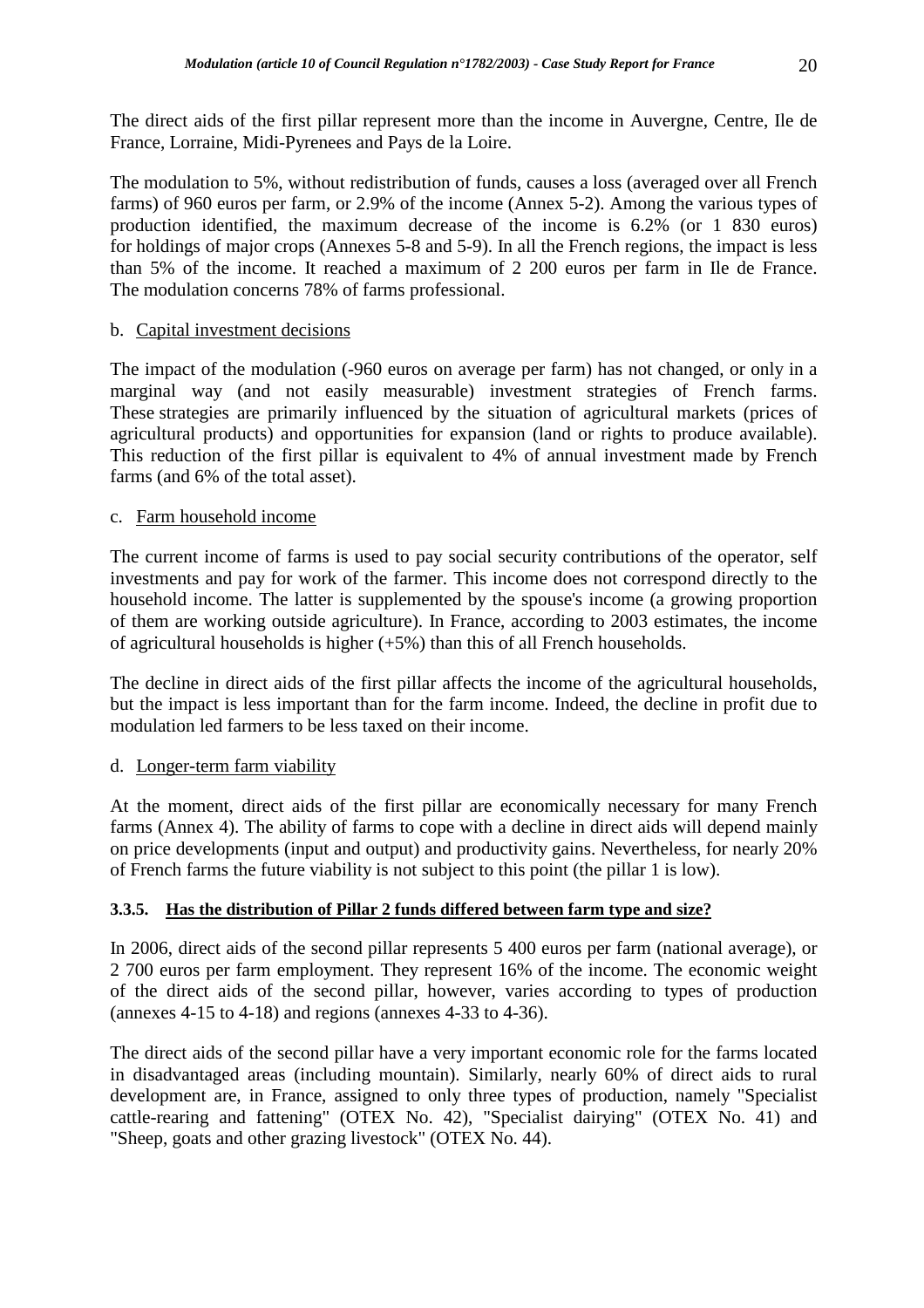Compared to the pillar 1, direct aids of the second pillar are more focused on small farms. Thus, 55% of direct aids of the second pillar are allocated to farms with an economic dimension less than 60 ESU (Annex 4-15). This proportion is 30% for direct aid from the first pillar. The average amount per farm of direct aids of the second pillar varies less strongly from one size class to an another because some premiums are capped by holding (PHAE and ICHN). The direct aids of the second pillar represent 75% of the income for the small sheep farms (less than 60 ESU) versus, for example, less than 6% of that of big cereals farms (over 100 ESU).

#### **3.3.6. To what extent are those farms affected by reductions in Pillar 1 payments (categorised by farm type and size where possible) able to recoup this money through Pillar 2 ?**

Annex 5 and paragraph 3-2-3 provide information on this point.

After redistribution of funds by the rural development, and according to our assumptions, the impact of the modulation is estimated (on average, for all French farms) at 450 euros per farm (-1, 4% of income). The impact varies as it is shown with the typology "winner – loser":

- The farms which are classified as "losers" (196 900 farms) lose 3.5% of their income (- 1 200 euros). The decrease in income is, in absolute terms, more important for farms with a large economic dimension (Annex 5-3). As a proportion of income, however, the impact is comparable between classes of economic dimension.
- The farms which are classified as "winners" (82 000 farms) obtain a better income (+ 4.7% or +1 100 euros). Notice that the impact is proportionately greater for small farms  $(+6\% \text{ of income})$  than for the big ones  $(+2\% \text{ of income})$ .

About 80% of farms located in Auvergne have a positive impact of the modulation (taking into account the redistribution). This proportion is 65% in the Limousin, 51% in the Rhone-Alpes and 43% in Midi-Pyrenees (annexes 5-14). This proportion is less than 5% in most regions with a high proportion of cereals farms (Ile de France, Haute-Normandie, Centre, Champagne-Ardennes) or intensive livestock (Brittany, the Loire).

# **3.3.7. Of the measures that you have spent additional money on within Pillar 2 in your Member State, which have the greatest impact on farm structures and farm viability? What is the nature of these impacts?**

The rural development measures which have the greatest impact on the structure of farms are primarily those mentioned in axis 1 of the PDRH. Some measures of axis 2 also play a significant role.

# *\* Support for the modernization of farms (measure 121: 1,6 billion euros for the period 2007-2013, including 610 million euros from the EAFRD)*

The modernization plan of the livestock buildings (PMBE) is an important measure (800 million euros over the period 2007-2013). The goal is to support the modernization of French farming by providing an incentive aid to the construction and renovation of buildings. These investments should help to improve production conditions; working conditions for farmers and the welfare of animals, with taking into account the environment.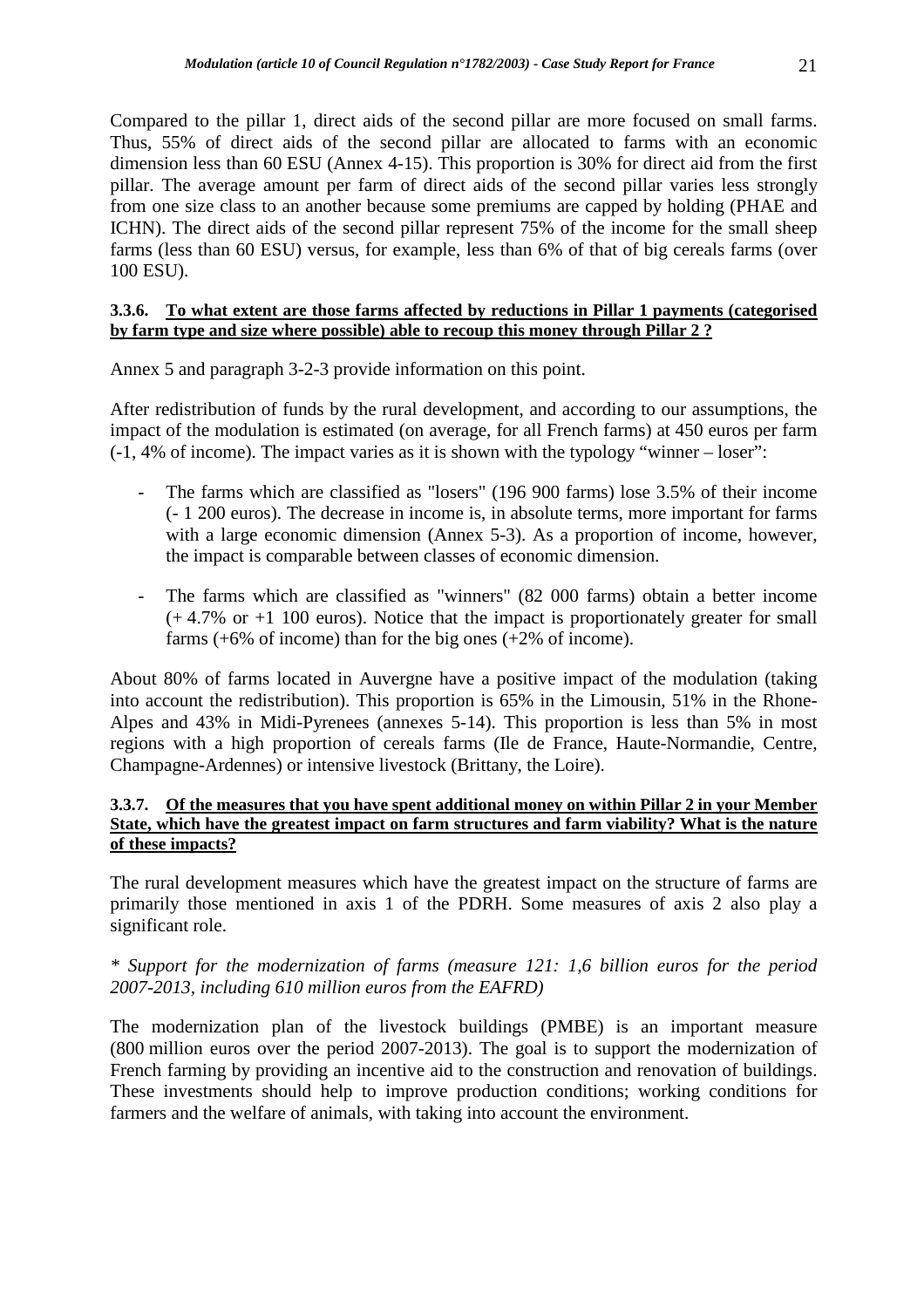The maximum rate of State aids is 20%. It can be supplemented by other funding up to 40%. These rates can be increased by 10% for young farmers and for farms located in the mountains. The amount of investment eligible is limited to 90 000 euros in plain for new constructions (and 100 000 euros in the mountains). For renovation projects, these thresholds are respectively 60 000 and 70 000 euros.

*\* The setting up of young farmers (measure 112: 1,2 billion euros for the period 2007-2013, including 578 million euros from the EAFRD)* 

This aid aims to organize generational renewal in agriculture (16 000 farmers will leave the profession each year during 2007-2013). To facilitate their setting up, an allocation to young farmers is assigned with several conditions (have less than 40 years, have a minimum level of training, etc…). Recipients must remain a farmer for five years; keep accounts; respect the standards in terms of environment and animal welfare. The amount of aid varies depending on geographical areas (it is more important in the mountains) and the project of the candidate. It ranges from 8 000 euros in plain (minimum amount) to 35 900 euros in mountain areas (maximum amount).

The state also funds a portion of the interest cost of borrowings for young farmers (with a limit to 110 000 euros of borrowings per farm). Interest rates are fixed to 1% in the mountains and 2.5% in plain (a level below the market value).

These aids aim to encourage some young farmers to settle. Indirectly, this induce a break in the farm restructuring. The number of young farmers who are concerned by these aids is slightly less than 6 000 per year.

# *\* The compensation of natural handicaps (measure 211+212: 3,4 billion euros for the period 2007-2013, including 1,88 million euros from the EAFRD)*

This aid (33% of all FEADER funds) aims to enable many mountain farms to maintain their activity. For the 70 000 French farms located in the mountains, the amount of this premium (ICHN) is, on average, 6 200 euros (ie a quarter of the income). The ICHN already existed in the program 2000-2006. This premium (ICHN) is given in a limit of 50 hectares per farm. The amounts are established per hectare, and they range from 55 to 220 euros per hectare depending on the type of area. The premium is more important for the first 25 hectares.

# *\* The PHAE (1,9 billion euros, ie a part the funds allocated to the measure 214)*

This measure is funded primarily by the Ministry of Agriculture (Annex 2-1). The PHAE is intended to farms which have a minimum share of grass in agricultural land and which have a livestock density below 1.4 LU / ha. In return for an annual fee per hectare (76 euros per hectare within the limit of 100 hectares per holding), the farmer undertakes for 5 years to meet certain environmental rules. In 2006, 70% of the PHAE funds have been allocated to farms located in the mountains. For these farms, the average amount of aid is 2 000 euros.

#### **3.3.8. What are the impacts of the availability of additional funds for these measures on national and regional trends of farm restructuring? Do they:**

The direct aids for rural development (see the four measures mentioned in point 3-2-7) have a positive impact on the number of farms. In other words, they limit the restructuring of farms (-2.5% per annum for the professional farms over the period 2000-2005).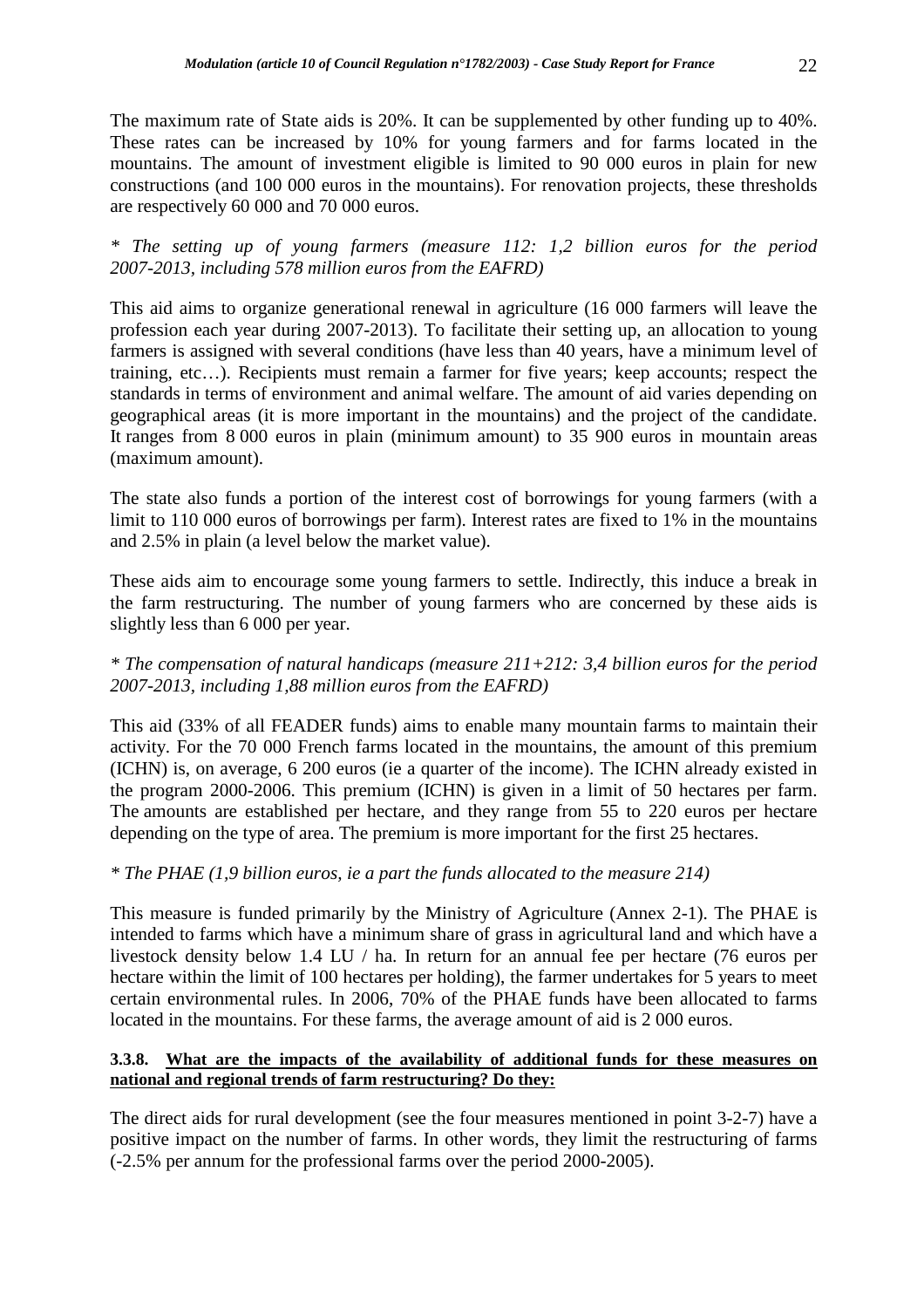This impact is low in the plain areas where these aids represent a limited share of the income (Annex 4-36). In extensive livestock farms and in mountain areas, these aids help to encourage the continued activity of small farms. In other words, without such support, the income would be too weak to allow the farmers to continue their activity.

# **What are the impacts of these measures of additional funds for these measures on farm viability, specifically:**

# a. Farm income

See point 3-3-5 and annexes 4-18 and 4-36.

# b. Changes in the proportion of farm income made up from farming activities vs non-farming

The direct aids to rural development have a slight positive impact on the diversification of forms of income in agriculture. Moreover, the proportion of part-time workers is more important in the small farms located in mountains (which are highly beneficiaries of the rural development measures) than in the units located in plain.

# c. Capital investment decisions

The direct aids to rural development (Priority 1) generally have a positive impact on investment in the farms.

For some young farmers, aids have a decisive impact on the choice to settle. With the increase in the value of holdings (at a rate of about 3% per year), installation is often difficult for many young people, especially when it is not a family business. For many farmers, the supports for the modernization of livestock buildings had an important incentive effect. These funds can lead to a greater number of holdings in the path of modernization.

# d. Farm household income

The aids of the rural development program improve the household income of farmers, mainly those located in disadvantaged areas and the young farmers. Also, these funds improve the income of some others economic actors (not farmers) located in rural areas.

As a result of taxation of agricultural income, the impact of these measures on household income is not proportional to that seen on farm income. The aids to investment are not taken into account in determining the farm income. The impact is more indirect, through improving the productive potential of farms.

# e. Longer-term farm viability

The four most important measures of the PRDH (Annex 2-1) promote long-term viability of some farms: they encourage the setting up of young farmers; they accompany farmers who invest for preparing them to the requirements of tomorrow's competitiveness; they provide a support to the farmers income, which is sometimes substantial for some of them.

The long-term future of farms depends, of course, not solely on these measures. The variation in prices (inputs and output), technical performance, the evolution of direct aid from the first pillar and the labour productivity gains are also some decisive factors .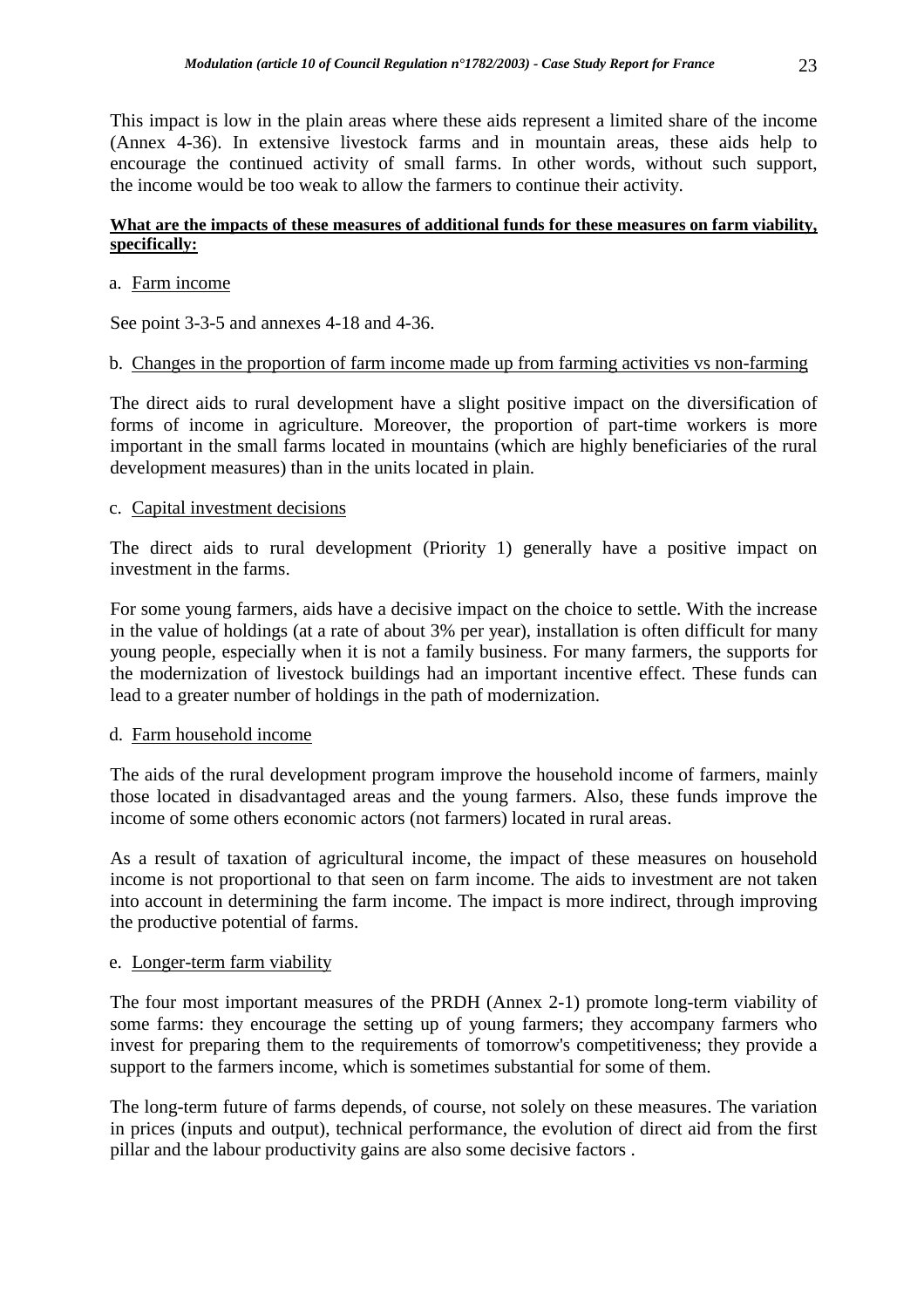# **3.4. Effects on the competitiveness of the agricultural sector**

# **3.4.1 What are the key factors that affect the competitiveness of the farming sector in your Member State?**

To answer this question, it is necessary to provide a summary of the main trends in the French agricultural sector. We distinguish successively food industries, agricultural products (mainly those which are concerned by direct aids) and farms.

# \* The competitiveness of French food industry

In France, the agrofood chain represents 3.5% of gross domestic product (GDP). The food industry represents 1.6% of GDP against 2% for agriculture, fisheries and forestry. Since 1980, the share of agriculture in GDP falling, but this decline is related primarily to lower relative prices of agricultural products. With a French agricultural production by nearly 60 billion euros in 2006, France accounts for just below 20% in the production of EU-27. It is followed by Italy (14%), Germany (13%) and Spain (12%).

According to statistics from the Ministry of Agriculture, France has in 2006 about 3 000 agrofood companies with more than twenty employees (private companies or cooperatives). These companies have a turnover of 129 billion euros (18% in exports) in four main sectors: meat (24%), various food (21%), milk (18%) and beverage (16%). The 800 cooperatives more than ten employees have a turnover of 42 billion euros and are directed mainly to dairy products, animal feeds and beverages.

In France, the agrofood trade balance is positive regularly. It reached 9.1 billion euros in 2007 (+4% compared to 2006). In 2007, exports (44.7 billion) like imports (35.6 billion euros) increased by 5%. The trade balance is positive with the EU Member States (+7.2 billion) and with the others countries (+2.2 billion).

The France has a large surplus of cereals (with a rate of self-sufficiency of 210%), sugar (186%), wine (141%) and poultry (133%). This country is slightly in surplus for dairy products (120%), beef (107%) and pork (107%). It is in deficit for sheep (51%), soybean and exotic products (coffee, tea, cocoa).

# *\* The competitiveness of agricultural production in France*

**The milk.** With a milk quota of nearly 24 million tonnes, France is the second European producer of milk behind Germany. Its production decreased by 12% since the implementation of milk quotas in 1984. After a difficult dairy campaign in 2006-2007 (with under-producing of 3%), milk production has risen sharply during the first quarter of 2008. The concentration of dairy industries becomes progressively important: 50% of the French milk are concentrated in three agrofood groups. The production of cheese is progressing at the expense of industrial products (butter and powder milk). The foreign trade of dairy products recorded a surplus of 2.5 billion euros, or nearly one third of the food trade balance. The increase in milk yields results in a significant reduction in the dairy herd. The number of dairy cows (3.8 million head in 2008) is twice lower than it was in the early eighties.

During the past ten years, the number of dairy farms has declined by 4% per year, a rate below the EU average (-6.5% per annum). This lesser decrease is partly due to the French choices relative to the management of the milk quotas. France has currently 90 000 dairy farms; approximately 60% of milk is produced in agricultural societies (GAEC and EARL).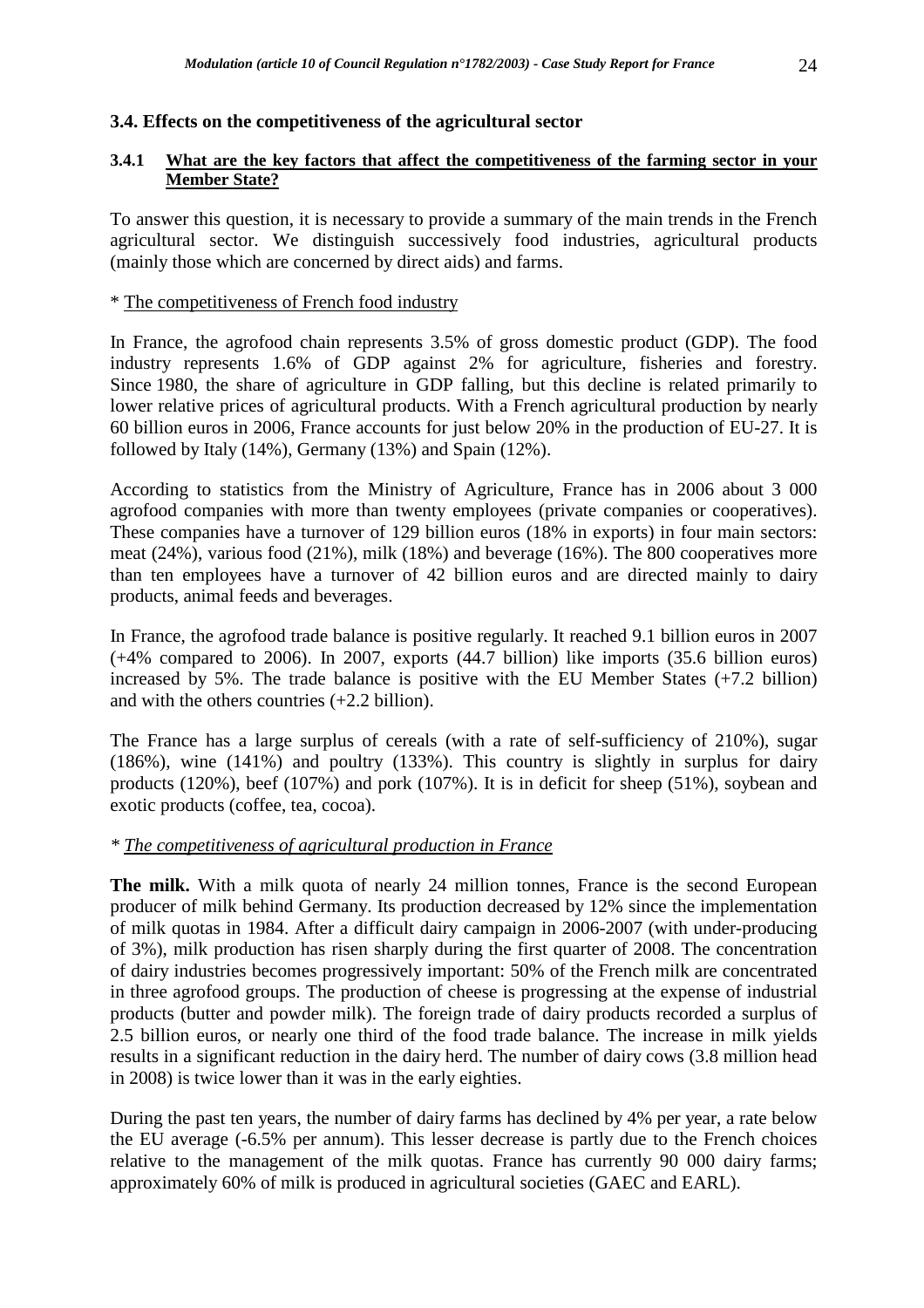In the competitive European universe, the main strengths of the French dairy farms are as follows: a low acquisition cost of production factors (land and quota); some important forage areas (the population density is lower in France that in countries of northern Europe); a wellcontrolled feed costs (as a result of a favourable climate for forage production); a sustained dynamics of investments. Their main weaknesses are: a high cost of mechanization per tonne of milk; a lesser labour productivity (quantity of milk produced by agricultural employment) than in the competitor countries from the north of the EU.

**The beef production.** With 18% of the European beef production, France is the first European producer ahead of Germany and Italy. The herd of suckler cows (4.1 million heads or 35% of the total of the EU) is relatively stable over the past decade. The domestic production of beef (1.7 million tonnes in 2007) decline despite the increase of animals weight; this is mainly due to the considerable reduction in the dairy herd. Despite a slight decline in consumption, trade balance deteriorates gradually (+790 million euros in 2007). France is a net exporter of live animals (the trade balance is +1.1 billion euros, mainly with Italy) and a net importer of fresh meat.

The farms specialized in beef (40 000 units) are located in areas where the forage areas are abundant and where the substitutions between agricultural productions are often difficult. The main advantages of these farms are: a fairly steady increase in labour productivity  $(+2\%)$ to 3% per annum), a good level of technicality; a lower amount of debts than in others production types. Their main weakness is to be very heavily dependent on direct aids (Annex 4) and of the EU trade policy (high tariffs at the borders). Alongside these 40 000 specialized beef farms, France also has 40 000 mixed farms.

**The sheep production.** Over the past decade, the French sheep population declined steadily. In 2006, it lost 3% and reached a strength of 8.5 million head (the fourth largest community, far behind the United Kingdom and Spain, and to a lesser extent, Greece). The dairy herd is maintained (-0.3% between 1996 and 2006), but the suckler herd decreased drastically (-18% between 1996 and 2006). The balance of foreign trade in sheep and goats is structurally negative (- 430 million euros in 2007). A high proportion of sheep farms is not professional. Among the professional units (about 15 000), many are those who are penalized by low labour productivity. They are heavily dependent on direct aid, especially in mountain areas where the measures of rural development play a decisive role (Annex 4). In the goats sector, the situation is different. The herd (1.2 million head) is increasing since 2000. This development reflects a favourable market for goat cheese (both in France and on export markets).

**The pork production.** The France produces 10% of the European production. It lies in third place behind Germany and Spain. The French herd of pigs (14.8 million head in 2007) decreased for the third consecutive year. Over the past five years (2002 to 2007), the herd of sows is decreasing (-1.2% per annum). Despite this decline in the number of sows, pig production is fairly stable because of the continuous improvement of technical performance. In 2007 and for the first time, the production exceeds 20 pigs per sow. France, which was in deficit for pig production until 1994, is regularly in surplus. Exports and imports increase, but the trade balance remains fairly stable at around 107%. The pork production is concentrated mainly in the western regions of France.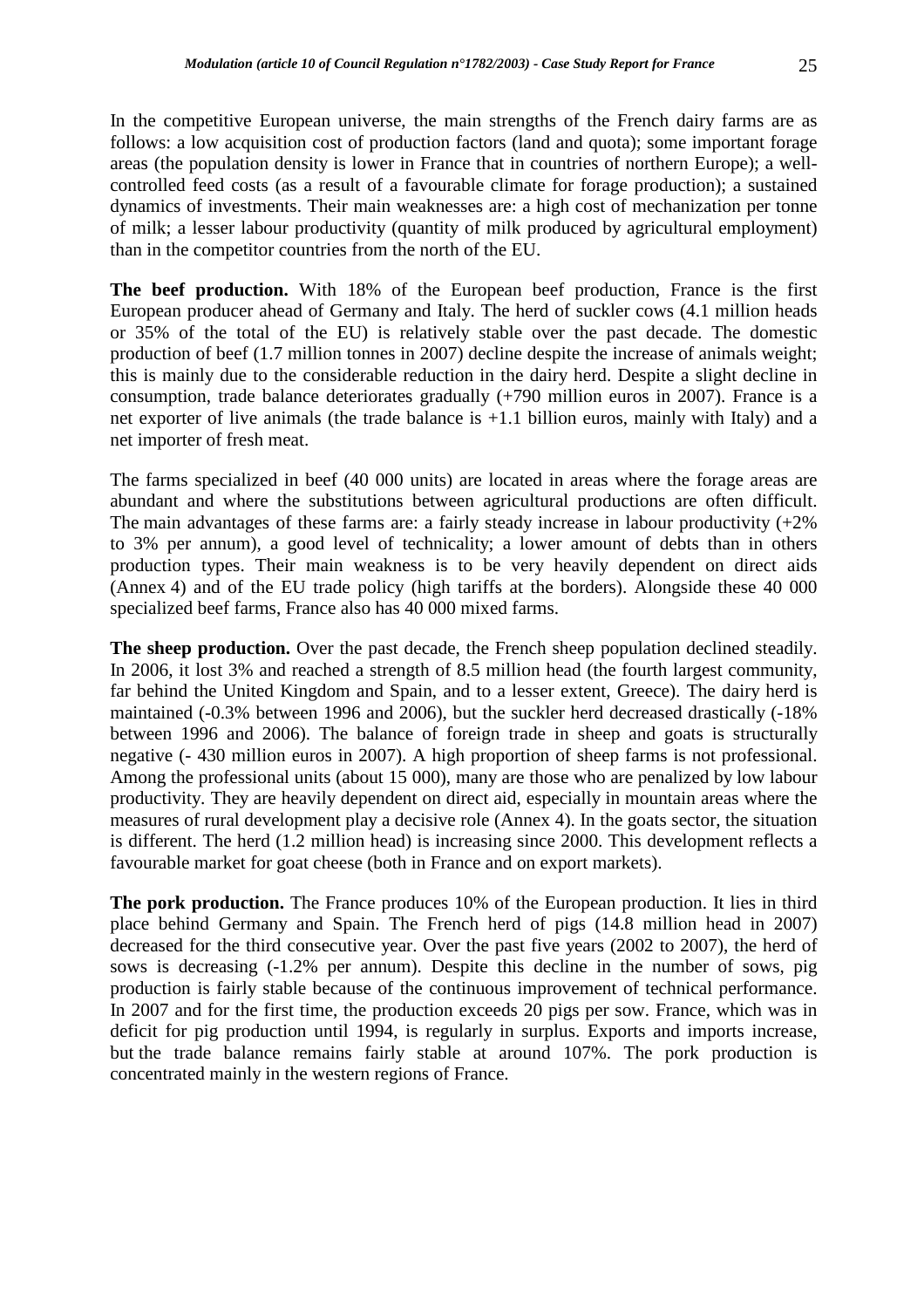The restructuring of hog farming is fast. The number of farms with at least 5 sows or more than 20 pigs fell from 35 000 in 1988 (for a herd of 11.9 million pigs) to 16 300 in 2005. The size of farms grows continuously. In 2005, the units with more than 1 000 pigs account for 31% of farms and 72% of herd (versus respectively 26% and 66% in 2000). The economic situation of many farms has been greatly deteriorated since 2007 because of rising grain prices. The ratio "price of pork / price of feed" has never been so bad. If the technical performances of French farms are satisfactory, the margins of progress have become less important than they were.

**The poultry production.** The French production of poultry meat has doubled between 1980 and 1998, due to increased domestic consumption and exports (which accounted for 43% of production in 1998 against 25% in 1980). Since then, domestic production declines due to three factors: a saturation of the domestic market, a decline in exports, an increase of imports. After the crisis of avian influenza in 2006, the French poultry production increased by 4% in 2007, but the level is still lower than 1998 (-20%). Despite this decline in production, France is always self-sufficient in poultry meat. If the production of chickens, turkeys and guinea fowl decrease, the duck and *foie gras* are experiencing an opposite trend.

The decline in poultry production has led to a sharp restructuring of farms. In 2007 and 2008, rising grain price penalises the production cost. Nevertheless, the difficulties are less important than in the pig sector, because the selling price of poultry to consumers has increased significantly.

**The cereals.** With a cereal production of 64 million tons (35 million tonnes of wheat), France ranks first in the EU. The rapid improvement in yields (+60% in maize grain during the period 1980-2005) has allowed an increase of one third of the cereal production in France. However surfaces of cereals, fell by 7% since 1980. Cereals cover 9.2 million hectares in France (around one third of the UAA). They are cultivated mainly in the plains of the Paris basin and the west (wheat and barley), in the South-West and Alsace (maize). They are present in half of the farms. The decline in cereal surfaces has to be linked with the development of the setaside(1.2 million hectares). Nearly half of French production of cereals is exported, mainly to the European market. At the international level, the French wheat is competed with wheat produced in USA, in Ukraine and in Russia. The abilities to export are closely linked to world prices and the parity between euros and dollars.

**The oilseeds and the proteins.** The oilseeds crops represent 2.1 million hectares in 2007, of which 74% in rapeseed and 23% in sunflower. With the development of biodiesel, the culture of rapeseeds has increased by almost 20% over the past five years. The surfaces of protein, that are in steady decline since 1999, reach 221 000 hectares in 2007 (including 73% of pea and 24% of beans). Since 1990, production of rapeseed has more than doubled, but the harvests of peas and sunflowers have significantly decreased. Overall, production of oilseeds and protein has decreased by 5% since 1990 because these crops have not benefited from higher yields (as in cereals). The French production of proteins represents a little less than half the needs of animal feed. To overcome this shortfall, 70% of feed concentrates (soja) are imported from the American continent.

In France, the farms specialised in cereals are favoured by obtaining excellent yields. Despite the growth of their size, they remain far smaller than those of other countries like the USA. The competitiveness of France is stronger for the wheat than for corn. The world market of corn is dominated by the USA, where GMO are more and more developed.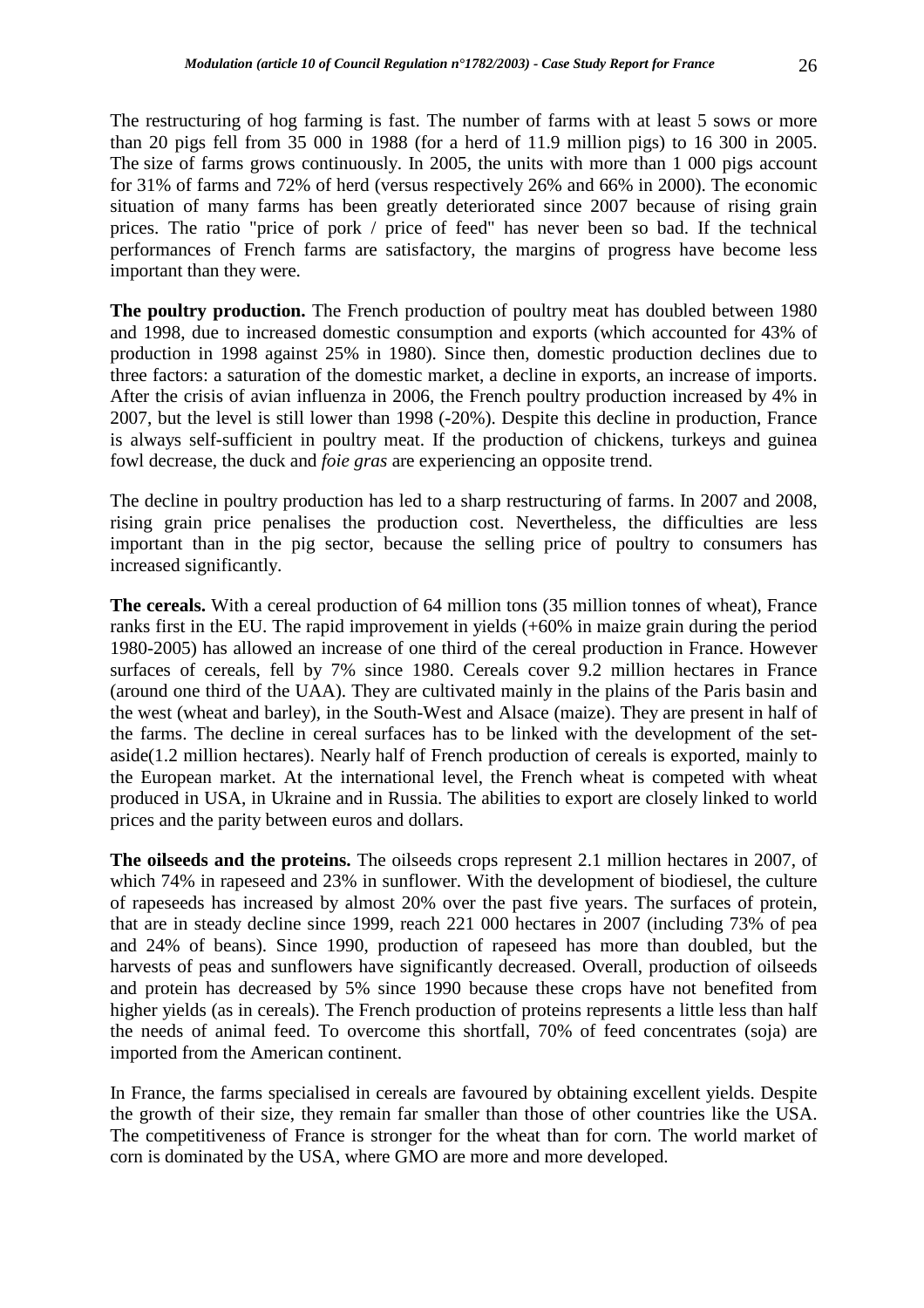**The wine.** With a production of 53.2 million hectolitres (23.7 million hectolitres of wine appellation), France is a major European wine producers (with Italy and Spain). This sector enjoys a positive trade balance. Exports (14 million hectolitres) are mainly oriented towards the United Kingdom and Germany. Our imports (5.5 million hectolitres) are provided by Spain and Italy. Wines from "New World" represent approximately 10% of our total imports. The consumption of table wine has halved in twenty years and the surfaces of vines have been halved since 1950 (820 000 hectares in 2007).

The 46 000 professional farms specialized in wine represent 17% of French agricultural jobs, 4% of the agricultural area and less than 2.5% of direct aids. The competitiveness of these farms is therefore not very dependent on the level of public support. This is the same situation for others productions such as fruits, vegetables, pigs or poultry.

# *\* The competitiveness of French farms*

The agricultural income per worker has declined over the period 1999 to 2005 (in real terms), after a period of strong growth (1993 to 1998). In 2007, it rose sharply for the second consecutive year  $(+11\%$  in real terms, after  $+16\%$  in 2006). This positive result is due mainly to the sharp rise in cereals prices (+51% compared to 2006). After a decline from 1997 to 2005, the income of cereals farms has increased significantly in 2007 (+65% compared to 2006). The farms specialised in wine have also had an improvement in their income (+19%) after several difficult years. For farms specialised in pigs, the income fell (-59%) as a result of higher cost of animal feed.

According to the FADN, the debt ratio of farms French (37% in 2006) increases over the past decade. This is primarily due to an increase in the value of holdings and to the rejuvenation of farmers. It is important to notice that the amount of debts is much higher in farms which are not very concerned by direct aids (horticulture, market gardening, pigs).

The main determinants of competitiveness of French agriculture are not fundamentally different from those of other member states. Competitiveness is the result of a combination of factors, both domestic and international.

- i. At the national level or European, the main factors influencing the competitiveness of agriculture and of agrofood firms are as follows: the natural resources(land, climate, water) and the human resources (training of farmers); the technological progress (in relation with the level of investment in research and development); the productivity of production factors (labour, land, livestock); the characteristics of the final product; the fiscal and monetary regulating (interest rates, taxation of income, controlling inflation); the strategies of investments; the trade policies (tariffs, quotas, etc.); the agricultural policies (subsidies and market regulation).
- ii. At international level, competitiveness depends on a variety of factors, including the exchange rate, the cost of international transport and trade preferences between states. In some cases, the exchange rate is influenced by the measures adopted by governments. Thus, the devaluation of the currency of a country relative to its competitors (as is currently the case in the U.S. dollar against the euro) results in an improvement of the competitiveness of products exported. Imported products are, however, more expensive. Therefore, and all things being equal, local producers of these goods become more competitive.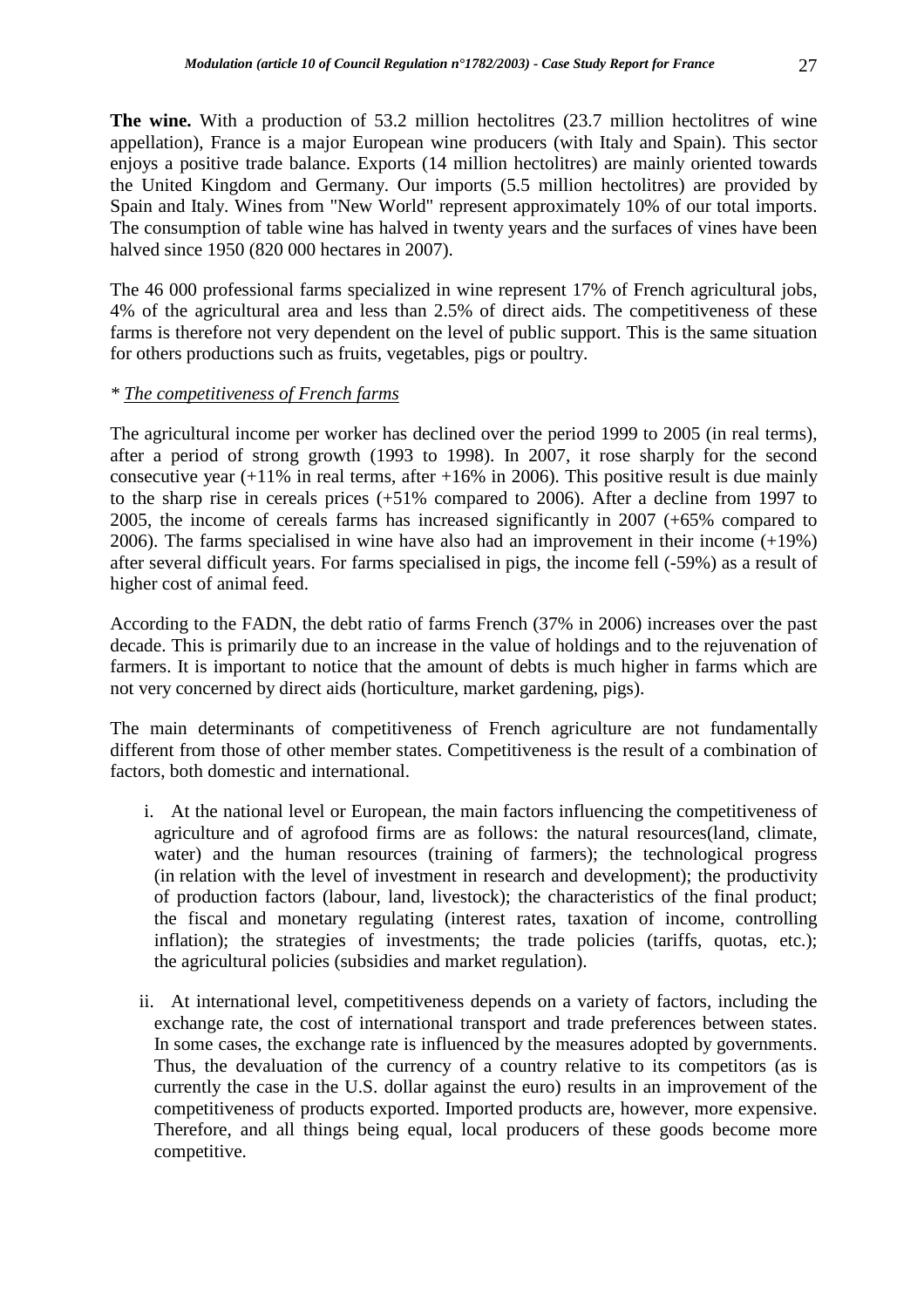# **3.4.2 To what extent do reductions in Pillar 1 payments affect these factors?**

The competitiveness of French agriculture and its agrofood industry is due first to the factors mentioned above. At the national level and community level, direct aids of the first pillar are not really a factor of discrimination of competitiveness. Due to principle of the CAP (common market), rules are applied on a common legal basis in all Member States. This is particularly true for aid from the first pillar of the CAP where funds are essentially community.

The sensitivity of the various countries to a reduction of the pillar 1 is not homogeneous. Because of its strong specialization in cereals and in beef, France is a country more sensitive than others to changes in funds from the first pillar.

Starting from 1992, the decline in institutional prices was offset by the payment of direct aids to farmers. This evolution of the CAP was designed to strengthen the competitiveness of European agricultural products on world markets. In addition, lower guaranteed prices have helped strengthen the competitiveness of European products on the European market. In the sector of animal nutrition, lower cereals prices led to a significant increase in domestic uses (at the expense of imported products: corn gluten, cassava root, etc.).

The reduction in aids from the first pillar has a negative impact on the farmers income. It does not change, however, fundamentally the competitiveness between them. For a given type of production, the negative impact is approximately the same between European farmers (in proportion of the value of production).

A significant decline in direct aids of the first pillar could lead to an acceleration of the restructuring of farms (mainly for farms specialised in cereals and grazing livestock). Indeed, only the most efficient units would be able to resist economically to a significant decline in direct aids. For some holdings (horticulture, pigs, and so on.), the decline in direct aids is less decisive (ie that the economic impact is low compared to turnover). With a 5% rate of modulation, the economic impact is generally relatively low (Annex 5). In the event that a sharp reduction in direct aids would provoke a strong restructuring of farms, the production cost of some agricultural goods could theoretically decrease (due to a higher concentration of the production in the most efficient units).

With the introduction of direct payments to production factors (comparatively to a situation with high institutional prices), the CAP has been economically more favourable, in each country, to the farms with low technical performance. In the cereals sector, for example, the amount of direct aid per hectare has been determined on the basis of a historical yield (at the national or regional level). Thus, in one given French department, farms which had low yields have received the same amount of direct aid per hectare than those with a higher yield (although the first ones had suffered a lesser decline in turnover). This example shows that the direct aids of the first pillar contribute to keep in place some farms which are not always very efficient. The direct aids of the first pillar have sometimes been a hindrance to a greater economic competitiveness of agriculture. However, this reflection ignores other factors considered important for public policies, namely agricultural employment, environment and occupation of territory.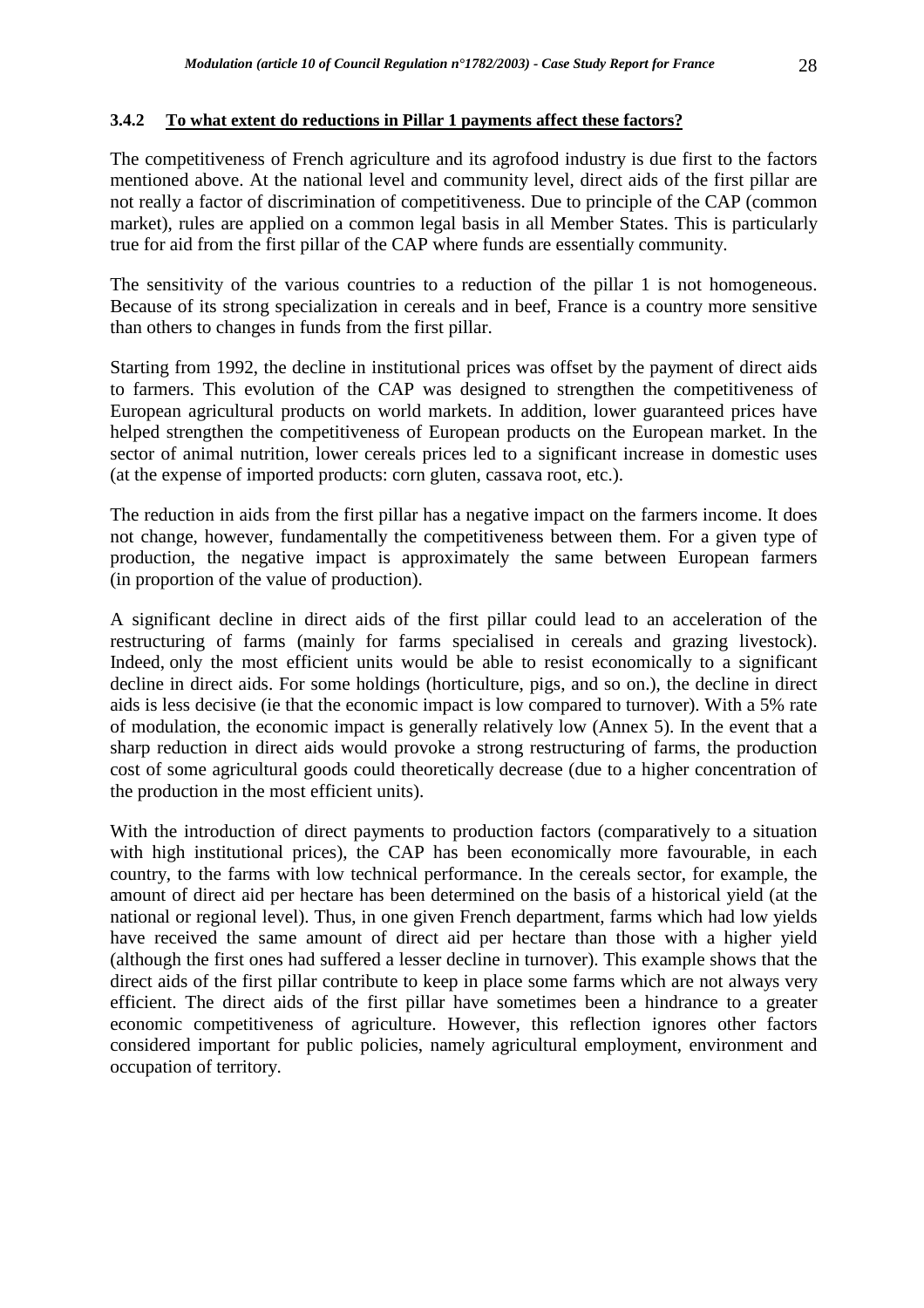# **3.4.3 Have these effects been offset by the additional money available for Pillar 2?**

The impact on competitiveness is positive essentially for young farmers and the farmers who have invested. For the farms which are not affected by the modulation (see typology), nothing has changed in the initial level of competitiveness. For farms which are classified as "losers", the decrease of the income is not necessarily identical to a decline in competitiveness; indeed, the impact was approximately equal among all farms the same type (see above).

The aids of the axis 1 EAFRD (modernisation of holdings, setting up young farmers, training of farmers, etc.) are clearly targeted on improving competitiveness. This is not the case for support from the first pillar of the CAP. These have been historically allocated, in each farm, on the basis of the production factors (hectares and livestock heads). The aids of the pillar 1 are not linked with the projects of the farmer or the needs in terms of modernization. In some very competitive farms, theses aids have been used by recipients to invest outside from the agricultural sector. This is less the case with aids of the rural development program.

Thanks to a better targeting of actions, the support of rural development is likely to have an impact on structuring the overall competitiveness of the agricultural sector (in terms of labour productivity and economic growth). In addition, they help strengthen the competitiveness of other economic activities of rural areas (mainly for forestry activities). The way to give direct aid to the second pillar is nevertheless often more complex than it is the case for the first pillar. This can lead to a loss of economic efficiency in the transfer of support to farmers.

We should however remain very cautious in this type of analysis on the competitiveness factors. The additional funds paid to rural development by the modulation are very modest (268 million per year) compared to the value of French agricultural production (0.4% of 60 billion euros). The competitiveness of French agriculture is much more dependent on the choices for our trade policy (level of tariffs, particularly for the production of herbivores) than from internal balances between the first and the second pillar.

# **3.4.4 Does the reduction in Pillar 1 payments result in a change in levels of production or prices of commodities?**

Since the implementation of modulation, European agriculture has seen a rise in the prices of some agricultural products. This increase is mainly due to the exceptional situation of agricultural markets at the international level. It is characterized by the following main points: i) food demand grows due to population growth and increase of purchasing power in some countries (Asian and oil-producing countries); ii) global stocks agricultural products have fallen sharply; iii) agricultural production is stabilized or even declining in some major exporting countries, including Oceania following a severe drought; iv) the production of milk and beef has declined in the EU; v) the development of ethanol mobilizes agricultural land previously used for the production of food; vi) the scarcity of supply encourages financial speculation on agricultural markets.

In France, the potential impact of the reduction in direct aids of the first pillar (-4%) on the agricultural prices evolution has not been demonstrated. In all cases, it is necessarily marginal compared to the factors mentioned above. Recall that the strategy of the French farmers has not changed following the decline in direct aid. For most French farms, the amount of direct aid from the first pillar has increased over the period 2005 to 2008 (because of the increase in surfaces and reform of the CMO milk and dairy products). The decoupling has certainly had an higher impact on the productive choices of farmers than the modulation.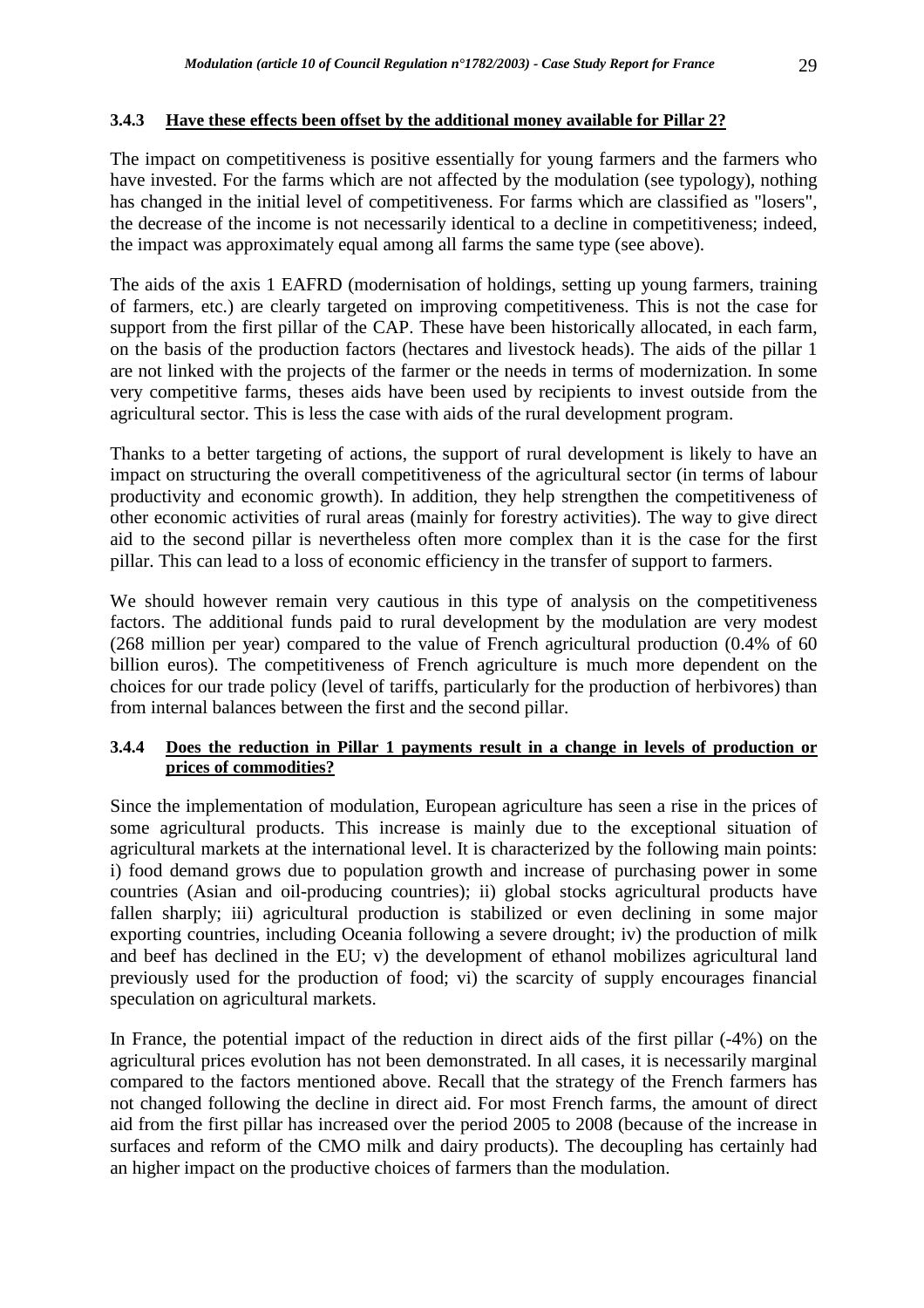For vegetal production, the impact of climatic factors and biofuels on volumes produced is much important than the effects of the CAP support reorientation (decoupling and modulation). In the cereals sector, the decoupling of direct aid has been in France, only partial. The price increase has been very important over the period 2005 to 2007. The income of the French cereals farms has increased by 65% in 2007 (compared to 2006). The negative economic impact of the modulation is therefore marginal compared to the positive impact of prices. In the second quarter of 2008, the price of wheat fell in a context where the harvest forecasts are more important than last year (according to forecasts made by USDA). Because of WTO rules, the amount of direct aid allocated to the French producers of cereals has not been altered in exceptional situations of prices.

In the dairy sector, the modulation has been implemented alongside an increase in the amount of direct aid. Therefore, the specific impact of modulation has been little perceptible by the milk producers. The total decoupling of the dairy premium prompts some farmers to abandon the milk production. This is particularly the case for dairy farms with a large surface of cereals. During the milk year 2006-2007, France has not been able to achieve its milk quota (-3%). But, the significant increase in the price of milk in the first quarter of the year 2008 (+35% compared to 2007) had an immediate impact on increasing production. In certain French regions, especially in the West, milk production in the first quarter of 2008 was 15% higher than the first quarter of the previous year. This example shows that price is the main factor taken into account by farmers in their choice productive.

In the beef sector, the French production is declining steadily since several years. This is primarily due to the declining number of dairy cows. The impact of the modulation of direct aid from the first pillar on the evolution of the beef supply is probably null. The farms specializing in beef production are economically advantaged by the device of modulation (Annex 5-11). As in other sectors, the impact of the reduction in direct aid on the price of beef is not known. With favourable prices, especially in 2006, beef producers have not abandoned the production, even with the full decoupling for the premiums to cattle male.

# **3.4.5 If so, does this result in any upstream or downstream effects?**

See- point 3.4.5.

# **3.4.6 Of the measures that you have spent additional money on within Pillar 2 in your Member State, which have the greatest impact on the competitiveness of the agriculture and agrifood sector? What is the nature of these impacts?**

In France, funds of the Axis 1(35% of the EAFRD funds) have the greatest influence on the competitiveness of the agricultural sector (in the economic sense). The support of the axis 2 (54% of funds EAFRD) also play an important economic role, but the measures are less directly targeting on the issue of competitiveness.

The nature of impacts is specified in point 3-3-7.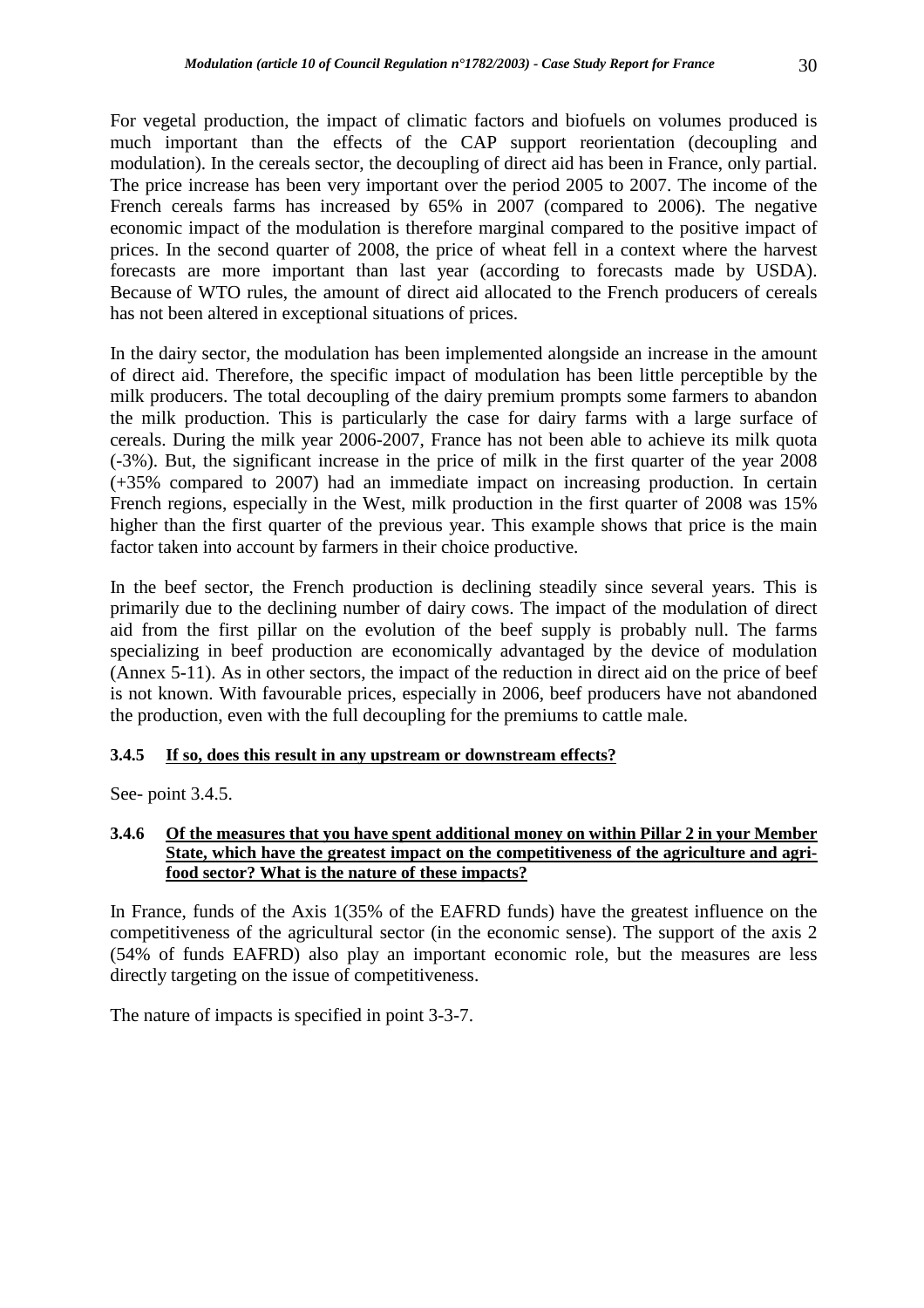# **3.4.7 What are the impacts of the additional funds for these measures in relation to the:**

# a. Economic efficiency of the sector

The impact of rural development measures on improving the added value in agriculture is, at the macro level, positive but weak. This is primarily due to the fact that the PDRH gives greater importance to the Axis 2 (54% of EAFRD funds). In addition, funds to Axis 1 are limited compared to the overall value-added of the sector. For the agrofood industry, the impact is also positive, but even more limited than in agriculture

To measure the economic efficiency in farms, some economists frequently use the indicator "Gross Farm Excess (*GFE*) / Agricultural production (including direct aids). According to this indicator, the French farms which are beneficiaries of rural development funds (ie the "winners") have, on average, greater economic efficiency that the units which are not. This is mainly due to their specialization and the way of how their product are sold on the market. For example, the dairy farms which are located in mountains (Northern Alps or Franche-Comté) have a good economic efficiency because they obtain higher price for their milk production (the cheese from these regions is well-paid). Nevertheless, these farms have sometimes a low income because they are penalized by a low labour productivity.

# b. Economic performance in relation to investment in infrastructure and new technologies

The measures of axis 1, primarily those relating to the setting up of young farmers, training of farmers and to a lesser extent, the modernization of the livestock buildings, are likely to improve the economic performance of holdings.

The specific impact of rural development measures on the adoption of new technologies in farms is marginal. Indeed, this issue concerns all farms, including those that are not concerned by public support. The adoption of new technologies is first linked with the personal will of the farmer, his age and its strategic choice for investments (substituting capital for labour). The holdings strongest financially are often the first to use the new options offered by technological progress.

# Production capacity

For one given farm, the development of its productive capacities is related to several factors: the personal choice of the farmer (balance between work and private life), the organization of work (individual holdings, agricultural societies, enterprises services); local opportunities of development; the financial strength of the farms for buying new production factors (especially land) in a competitive market; the rules of agricultural policy (rights to produce).

The rural development measures have a positive impact but low on the development of productive capacities of farms. The aids for modernisation of buildings are going in this direction. On the opposite, the aids allocated for the establishment of young farmers could have a negative impact. In a short-term view, the setting up of a young farmer limits the growth of the neighbours units.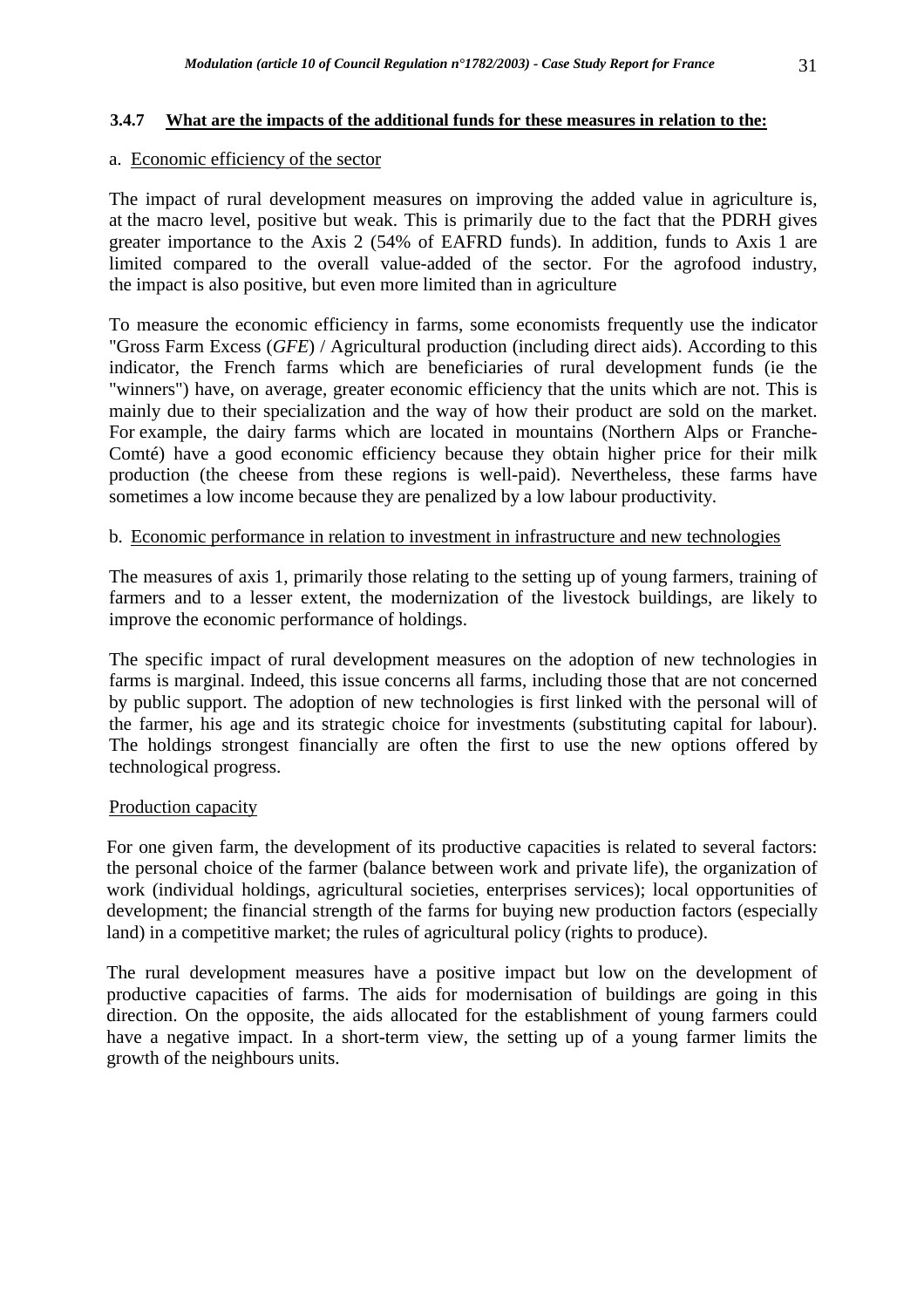## c. Development of new markets and/or new products

In the PDRH, funds allocated for developing new markets and new products are low. The measure n°124 (only 0.1% of EAFRD) aims to foster cooperation in order to develop innovative products and technologies. The measure n° 123 (entitled "improving the competitiveness of agro-industries") can have a positive impact on the development of new markets. This measure (4.2% of EAFRD) is granted to companies which are located in rural areas. The plan can be adapted to the challenges set locally. Only companies which have less than 750 employees or less than 200 million euros of turnover can receive this support.

# d. Diversification activities

The axis 3 of PDRH (6% of the EAFRD or 10% with the incorporation of corresponding measures of the programme LEADER) promotes the economic diversification in the rural areas. The measure n°311 (0.5% of EAFRD), entitled "diversification into non-agricultural activities", aims to diversify the income sources of agricultural households and to fight against the trend of reduction in the number of farms. The actions, that receive support from local authorities, can be of different kinds: handicrafts, equestrian activities (excluding livestock), services in rural areas, and so on.

#### **3.4.8 If not covered in 4.6 and 4.7 above, what are the impacts of the availability of additional funds on the competitiveness of the agriculture and agri-food sector on the following measures:**

The additional funds of modulation are not targeted on specific measures of the PDRH. Also the budgetary impact is proportional to the importance of various measures in the PDRH (Annex 2-1).

# a. Modernisation of agricultural holdings

The modernization plan of the livestock buildings, which mobilizes funds of local authorities, can contribute to modernize some farms (see 3-3-7). It has an effect on the competitiveness of farming activities for two reasons: the funds granted are important; it increases the labour productivity. Many farmers are also trying to improve, through this, their working conditions.

# b. Adding value to agricultural and forestry products

In the PDRH, the measure  $n^{\circ}122$  (entitled "improvement of the economic value of forests") represents 0.5% of EAFRD. This measure has two objectives: to support investment in stands in difficulty; optimise economically and environmentally the forestry production . The state subsidies are limited to 50% of investments in general and 60% in mountain areas and areas classified Natura 2000. The beneficiaries are mainly owners of private forests.

#### c. Infrastructure relating to the development and adaptation of agriculture and forestry

In the PDRH, the measure  $n^{\circ}125$  (0.8% EAFRD) is entitled "infrastructure for the agricultural and forestry sectors". The objective of this measure is to improve the access roads to the forests to facilitate the exploitation of forestry production. Forests that belong to the State are not eligible for this measure. The focus and priority needs are defined at regional and departmental level.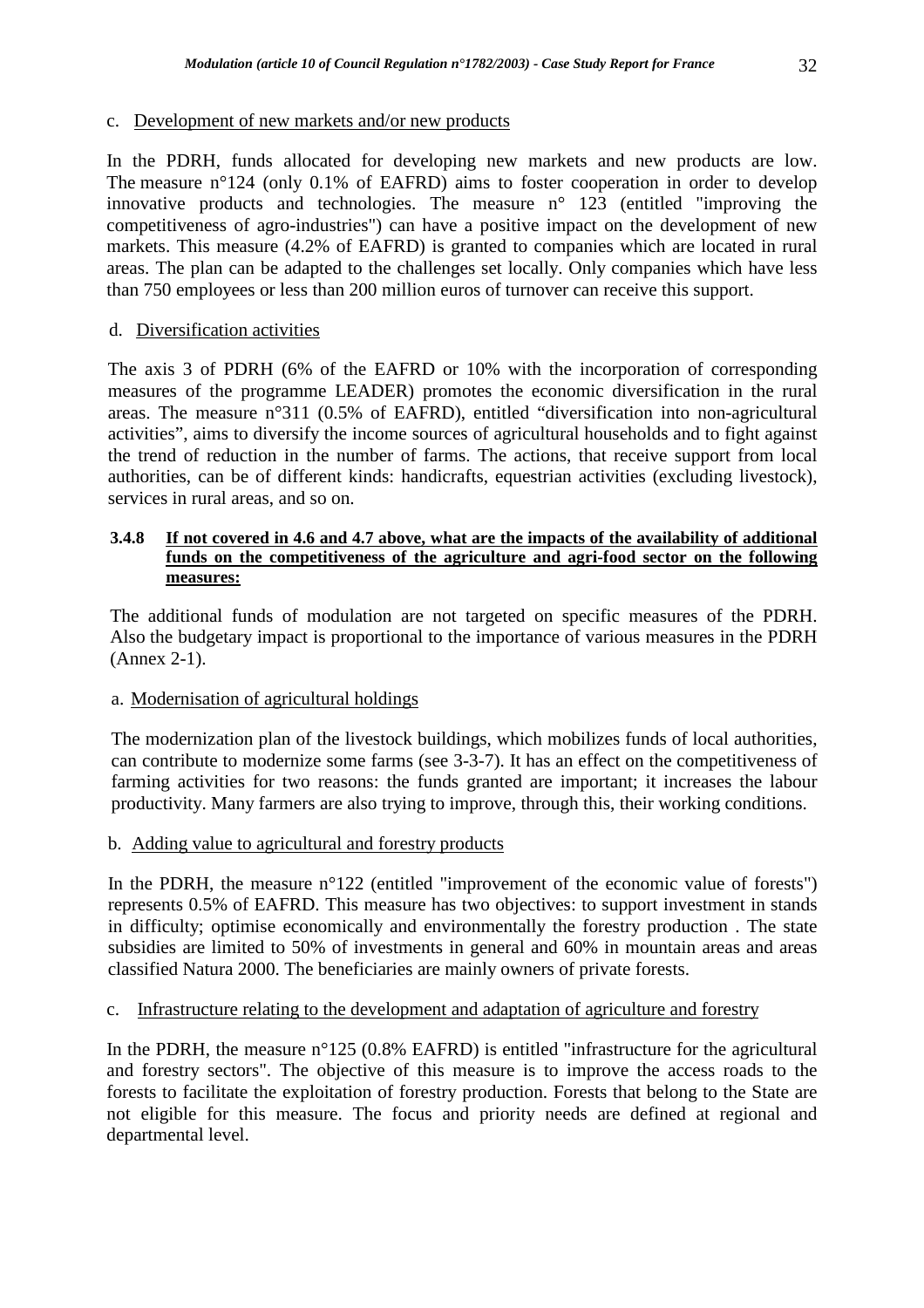The measure n°123 (4.2% of the EAFRD), which is entitled "adding value to agricultural and forestry products", has two parts: i) investment in agro-industries (see 3-4-7-d); investment in forestry companies. For the latter, the aid is reserved for small companies (less than 10 people, with a turnover of less than 2 million per year). The rate of public support is limited to 40%. The regions are allowed to apply some more restrictive conditions for granting the aids.

## **3.4.9 What impacts have investments in physical capital, specifically, had on the competitiveness of the agriculture sector?**

The aids for investment (physical capital), which occupy an important place in the axis 1, have necessarily a positive impact on competitiveness. They contribute to help some enterprises located rural areas to face with many stakes: improving the labour productivity, the working conditions (security), the environmental practices or innovation. Given the importance of funding granted by local communities (as for the modernization of the livestock buildings), these measures are often well-adapted to local conditions.

# **3.4.10 What impacts have investments in human capital, specifically, had on the competitiveness of the agriculture sector?**

In France, investments in human capital mainly concern the measure n°112 "setting up of young farmers" (10.1% of the EAFRD). This promotes the renewal of the agricultural population and thus contributes to a long-term competitiveness (see 3-3-7). Several observations can be made on the setting up of young farmers in the French agriculture:

- The number of setting up of young farmers decreases. A little less than 6000 have received public aid in 2007, twice less than in 1990.
- The renewal rate of farms increases. Around 16 000 farmers are retired each year (this number, off course, is decreasing).
- A growing proportion of young farmers settle in agricultural societies. This strategy facilitates the acquisition of capital over several years.
- For the young farmers, the amount of investment is more and more important because of the increasing size of farms (the public subsidy represents, on average, less than 15% of the amount invested).
- In a competitive market, access to land remains the main challenge to the establishment of young farmers.
- 30% to 40% of young farmers invest in a farm without the benefit of public aid. These farmers do not meet the requirements for receiving aids (be age between 18 and 40 years, possess a minimal level of diploma, etc.)
- The number of young people who are not issued from families of farmers but who choose to settle in agriculture is not negligible.

The measure n°111 (1.1% of the EAFRD) is entitled "training and information". The main objective of this measure is to increase the level of training workers (in agriculture, forestry and agrofood industries). This measure is pursuing a goal of competitiveness. It must also allow better awareness of farmers concerning the environmental requirements. In a short-term, it is still very difficult to measure and demonstrate the effects of these training on competitiveness of beneficiaries and on their know-how (technical, environmental).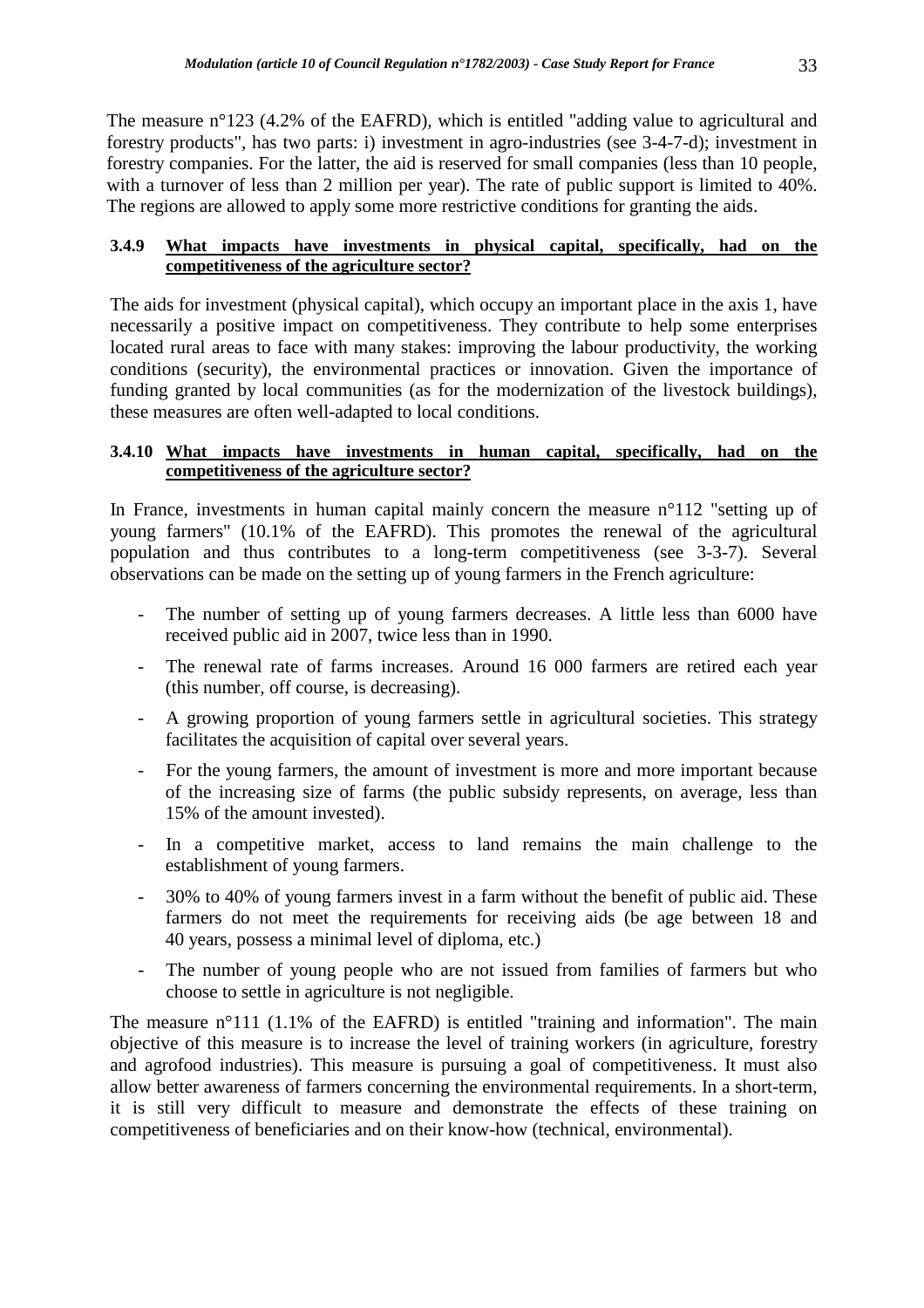## **3.5. Employment effects**

## **3.5.1. What are the general trends in terms of employment within the farm sector and within the broader rural economy in your Member State?**

In France, the urban population has doubled in sixty years. Now, three quarters of French (64 million) live in cities. The rural population has increased by two million people during the twenty-five last years. It includes 14.3 million people, ie a quarter of the total population. The agriculture, forestry, fisheries and food processing industries employ 1.4 million people. This number represents 6.6% of total national employment (expressed as full-time equivalents) against 12% in 1980.

In agrofood industries, employment was maintained in a long-term (2.6% of the active population). At the end of 2006, the 3 000 agrofood companies with more than 20 employees (private and agricultural cooperative) employ 372 000 people (or 92% of total employees of the agrofood chain). Since 2005, employment is declining at a rate of about 1% per annum. The agrofood is an important issue for the maintenance of economic activity in rural areas. Four regions (Brittany, Nord-Pas-de-Calais, Pays-de-la-Loire and Rhone-Alpes) concentrate more than 43% of employees.

Agriculture accounts for 4% of the workforce today against 9% in 1980. In the period from 2000 to 2005, the rhythm of decline in the number of agricultural jobs was slightly weaker than on the longer-term trend (-2.9% per annum since 1980). In agriculture, the decline in the number of jobs is mainly due to the improvment of the technologies, the development of mechanization, the better structure of fields, the modernization of buildings and the progress of genetics. These evolutions make it possible to gradually increase labour productivity. Thus, the needs for working force to produce the same quantity of agricultural goods decrease over time. In some areas where agricultural production decreased (beef, sheep meat, milk, poultry), the loss of jobs has been sometimes very important.

In 2005, the French farms count more than a million permanent worker. In full-time equivalent, this corresponds to 835 900 agricultural work units (AWU), a decrease of 12% compared to 2000 (or -115 000 AWU). Nearly one third of these jobs are concentrated in agricultural farms with at least three AWU. Similarly, agricultural societies (including GAEC and EARL) have 48% of total AWU.

The cereals farms(OTEX No. 13 and 14) occupy the first rank in terms of agricultural jobs (150 400 AWU in 2005, -13% compared to 2000). They are ahead the farms specialised in wine (OTEX No. 37 and 38) where the decline in jobs was the smallest over the period (142 000 AWU and -4%). With 128 800 AWU, the dairy farms occupy the third rank, but reduced staffing is supported (-18% over the period). The decline in the number of jobs was the strongest (-42% over the period)for the type of farming

In 2005, the number of agricultural employees (permanent and seasonal) reaches 222 300 AWU (including 123 100 permanent employees). These jobs account for 26% of total employment in agriculture versus 24% in 2000. They are mostly developed in horticulture, arboriculture and viticulture. The augmentation of the number of agricultural societies (mainly GAEC) and the expansion of farms stimulate the development of jobs of employees. Nearly half of professional holdings employ one or more employees.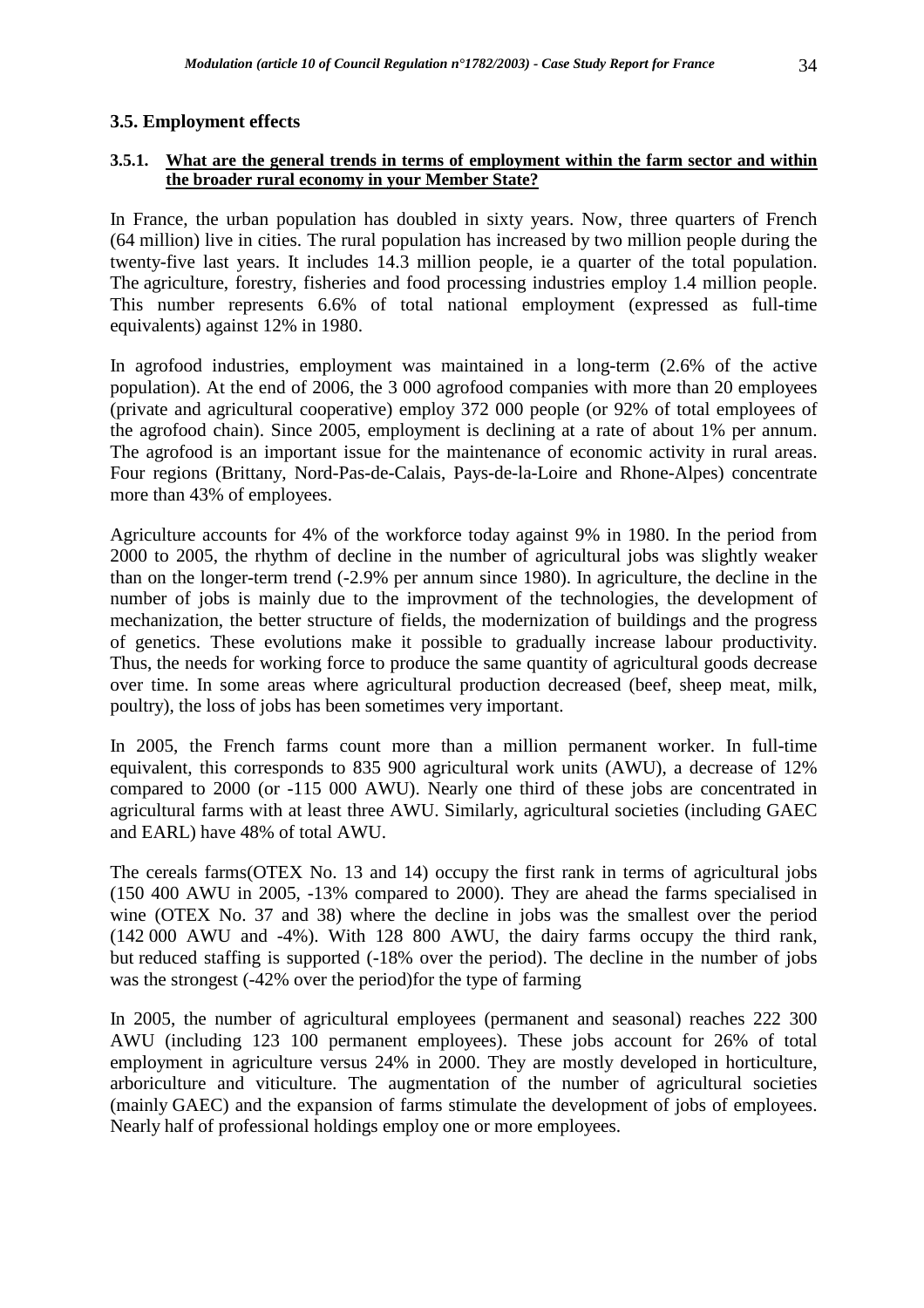The professional farms (346 000 in France in 2005) comprise 90% of agricultural jobs (or 751 000 AWU). For them, the average number of AWU (2.2) varies greatly according to the type of production: less than two UTA for farms specialised in beef compared to nearly five AWU for farms oriented toward horticulture.

# **3.5.2. To what extent have reductions in Pillar 1 exacerbated or constrained these trends;**

The decrease in aids from the first pillar encourages farms concerned to grow to maintain their initial income. Thus, the decline in direct aids is unfavourable to the development of jobs and accelerate the restructuring. If the experts interviewed all agree on this idea, they converge to indicate that it is very difficult to isolate the specific influence of modulation (5%) on this phenomenon. The dynamics of supply, prices and technological progress have a much stronger influence.

It is important to notice that the mandatory modulation device does not take into account the number of jobs on farms to determine the rate of modulation (as it was the case in the French device adopted in 2000). In the new proposals from the European Commission (May 20, 2008), this is still not envisaged.

# **3.5.3. Have these effects been offset by the additional money available for Pillar 2?**

The farms receiving direct aids of the second pillar have, on average, a lower labour productivity (agricultural production per worker or value added per worker). The transfer of aids from the first pillar to the second allows to help some farms which are in an economically difficult situation (low productivity and low income). In addition, it favours the establishment of young farmers. The payment of support for other rural activities (forestry, agrofood industries) is also a favourable factor in terms of jobs.

The modulation (with redistribution of funds) should lead at worse to neutrality in the total number of jobs. At best, he will have a slight positive effect. The total number of jobs is conditioned by a complex set of factors such as labour productivity, markets growth, etc.

## **3.5.4. Have the reductions in Pillar 1 payments, and the consequent effects on farm income, led to a change in the nature of on-farm labour use, in relation to:**

## a. The number of staff employed

The decline in direct aid of the first pillar may have a slight negative impact on the development of salaried jobs in agriculture. However, with a modulation rate to 5%, the impact is minor. This concerns especially the farms specialised in cereals. The evolution of wage employment in these farms is firstly influenced by modernizing equipment and developing new cultivation techniques (simplification). In farms with herbivores, the wage employment is weak (less than 10% of the total workforce). Notice that the proportion of GAEC is high in dairy farms. The salaried jobs are mainly present in farms which are not affected by the modulation.

# b. The use of off-farm contractors

The use of off-farm contractors is mainly due to the strategy of the farmer, in terms of work and investment in equipment. The reduction in direct aids of the first pillar has little influence on this phenomenon.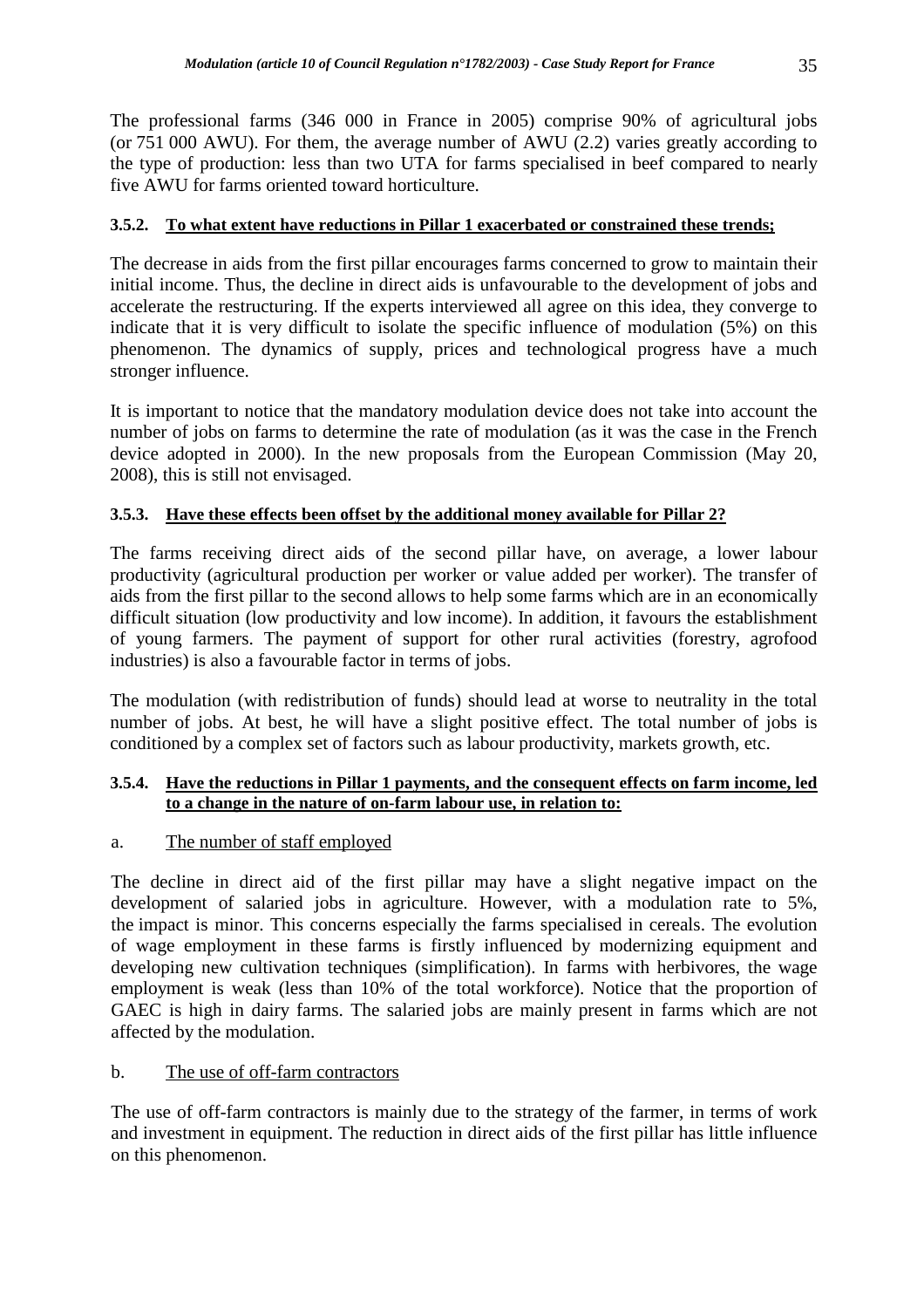## c. The use of family labour

The reduction in aids of the first pillar can lead to a decrease of the family work per farm (to compensate the loss of income). Nevertheless, given the "weakness" of the modulation rate, it is unlikely that this factor is an important. The evolution of family labour on farms depends primarily on the personal strategy of farmers (organization of work and family life), the unemployment rate in the area, the proximity of urban centres; etc.

## **3.5.5. Of the measures that you have spent additional money on within Pillar 2 in your Member State, which have the greatest impact on employment and labour use within the agriculture sector? What is the nature of these impacts?**

To answer this question, experts interviewed believe that we must distinguish between three categories of jobs: i) the direct jobs created with the recipient of public aids; ii) the jobs maintained because of the support granted (jobs that would have disappeared without them); iii) temporary jobs created to implement the measure (people who provide training, persons who participate in the construction of buildings, etc.).

For job creation, and considering the importance of funds allocated, the measure No. 112 (setting up of young farmers) is the most important. The number of young farmers decreases, but the situation would have been even more negative without these supports. The measure No. 311 (diversification of farms) can also have a positive impact on job creation in agriculture.

For the maintenance of jobs in agriculture, experts believe that the rural development measures have an overall positive impact. The measures No. 211, No. 212 and No. 214 are the most important because they improve the income of many small farms, especially those located in disadvantaged areas (Annex 4). They also represent almost half the expenses of EAFRD under the PDRH. Without the payment of such direct aids, many farms would no longer be economically able to maintain their activity. The aids for modernisation also have a positive role in the long term because they allow farms to adapt to market requirements.

For temporary jobs, the extent No. 121 (modernisation of farms) is likely to generate some jobs. The modernisation of livestock buildings requires the use of specialized jobs in masonry and carpentry. These jobs are often offered by small enterprises located in rural areas. The measure No. 111 (training and information) also mobilizes punctually some people (additional activities for some people generally employed elsewhere).

## **3.5.6. Which of the Pillar 2 measures implemented in your Member State have the greatest impact on employment and labour use within the broader rural economy? What is the nature of these impacts?**

The measure No. 123 (value- added in agro-industries and forests) is probably the most influent measure for the creation of jobs in rural areas (4,2% of EAFRD) . The aids for investment in agro-industries allow to improve business competitiveness and indirectly to promote employment.

In more limited proportions, other measures of the PDRH also promote job creation in rural areas. These measures are: No. 312 (creation and development of micro-enterprises), No. 313 (tourism activities) and No. 321 (services development).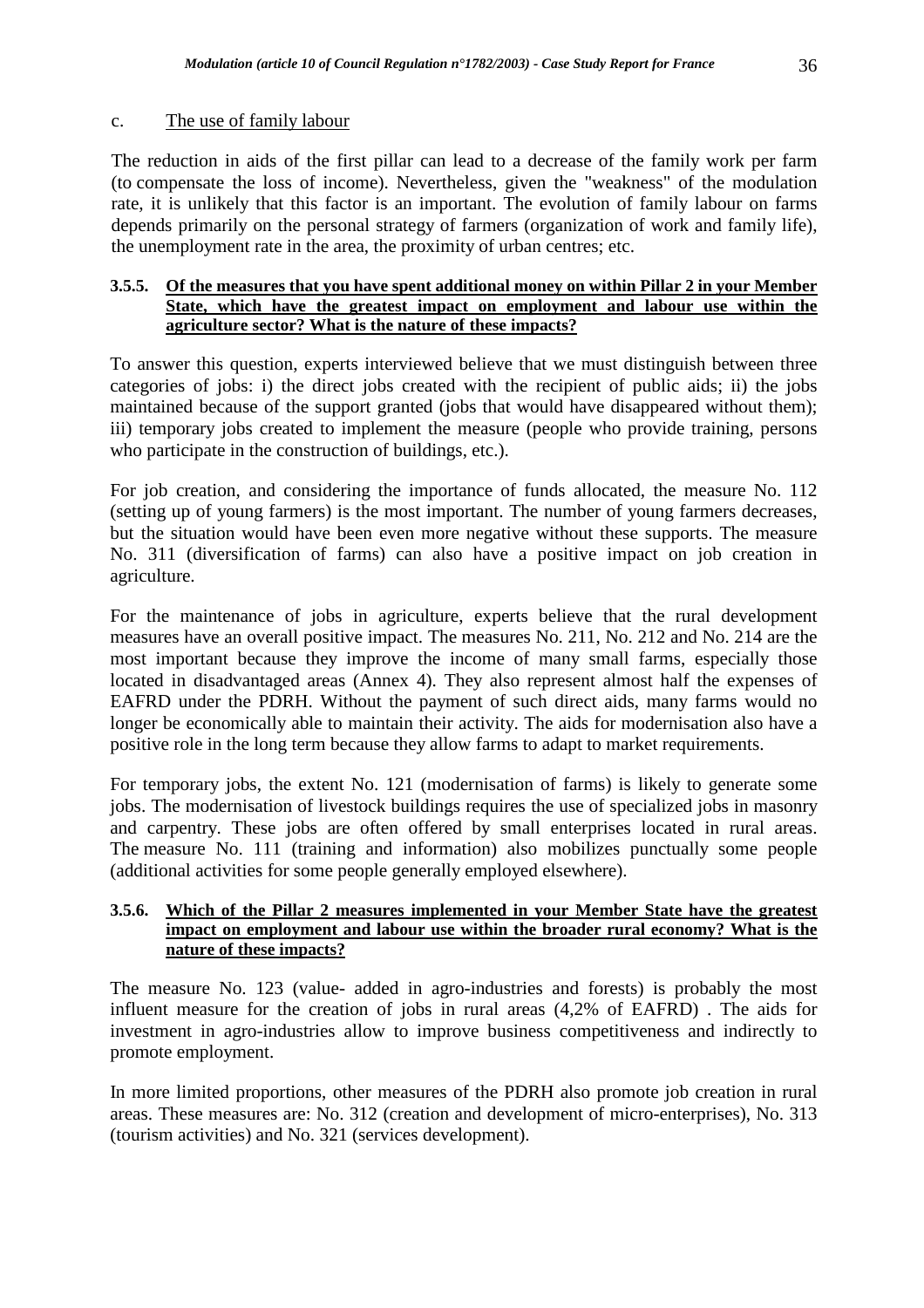## **3.5.7. What impacts has the availability of additional funds for the Pillar 2 measures had in relation to:**

## a. The nature of labour use on the farm (number of staff directly employed, use of off-farm contractors, use of family labour)

If the measures of the rural development program promote agricultural employment through various channels (see 3-5-5), the specific impact of the additional funds of the modulation is necessarily modest. For some farms beneficiaries (see Annex, typology 5), including the smallest of them, these funds have sometimes allowed to maintain the family employment in its entirety. They did not changed the initial strategy of farmers on the use of external contractors.

## b. Working conditions - have these improved or deteriorated?

In the farms that have benefited from support for the modernization of buildings, the funds gave a good opportunity to improve the working conditions. For farms not concerned by these investments, the impact is neutral.

## c. The creation of employment opportunities. If so, what sort of new jobs have been created, and in which sectors?

Given statistical tools available, it is not possible to respond specifically to this issue. Nevertheless, several observations can be made:

- The creation of jobs in farms was probably very limited (see 3-5-5).
- The jobs creations concern: the young farmers; temporary jobs in rural enterprises (construction and renovation of buildings); jobs (temporary or permanent) related to the diversification of agricultural activities or the development of micro-enterprises; jobs related to the training of farmers.
- The rural development measures contribute to maintain jobs in some farms, especially the small units located in disadvantaged areas.

## 3.5.8. **If not covered in 5.5 and 5.7 above, what are the impacts of the availability of additional funds through Pillar 2 on employment on the following measures:**

See above.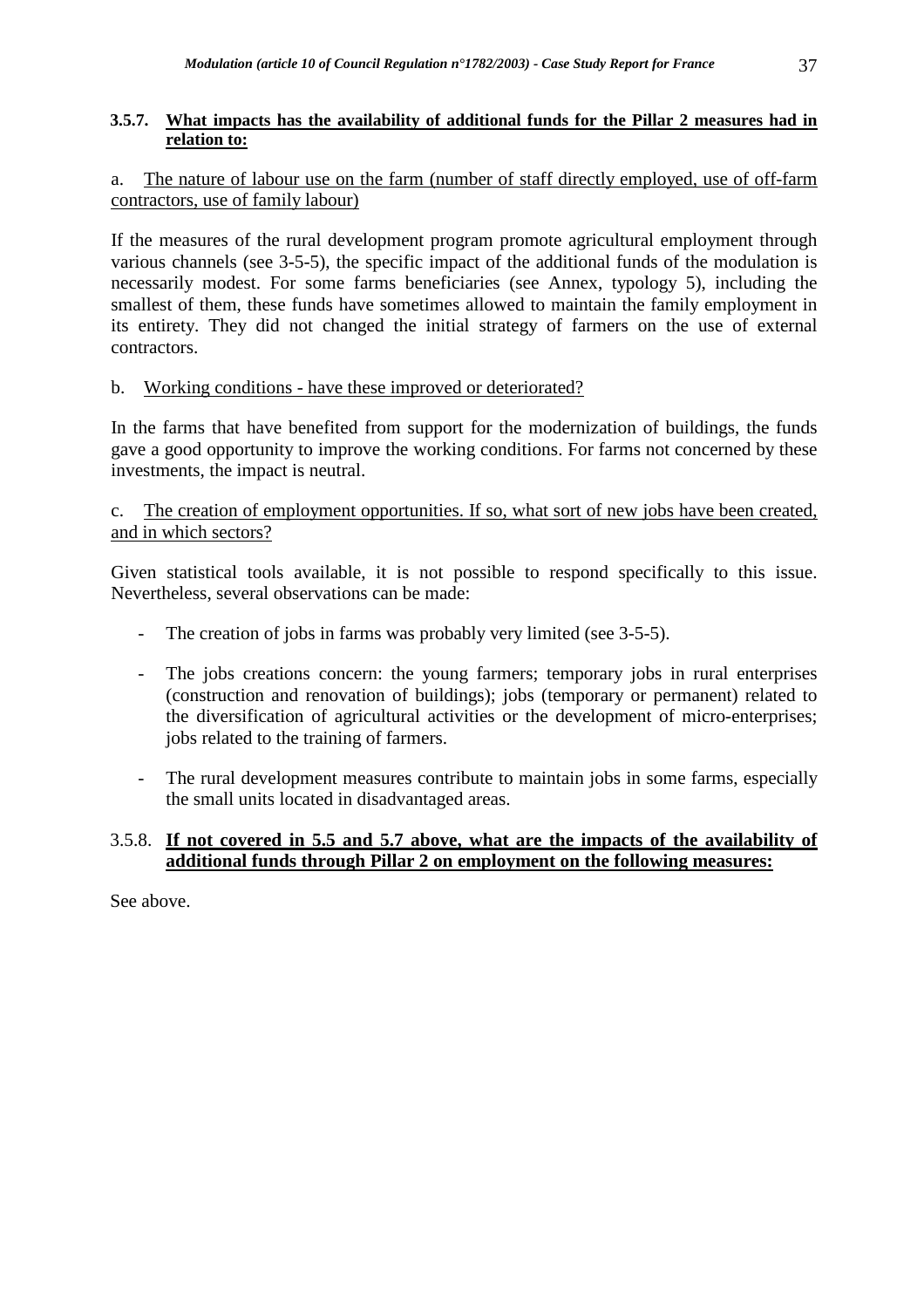## **3.6.1. Effects on quality of life in rural areas**

#### **3.6.1. Briefly, as a result of your findings so far: to what extent do the general trends identified for your Member State under the previous themes (in relation to farm restructuring, farm viability, employment and the environment) impact upon the quality of life within rural areas?**

To provide some answer to this question, several topics are successively discussed.

#### \* The dynamics of population in rural areas

In France, nearly 14 million people live in predominantly rural areas (definition INSEE), almost one quarter of the population (for 70% of the territory). The economic weight of these areas, however, is lower in jobs (about 20% of the national total) and value- added. The cultural heritage, architectural and natural rural areas is important. Because of the electoral system, the political clout of rural areas exceeds that of its demography.

Over the past three decades, the rural population grew on average at a rate of 0.2% per year (or a lower rate than urban areas: 0.4% per annum). In some regions (Massif Central, Central Brittany, and so on.), the demographic balance is negative. These are isolated areas or areas with agricultural or industrial declining. Nearly three-quarters of French rural communes have experienced positive net migration during the last thirty years. This is particularly true in rural areas near major cities. The rural population is older than the urban population (fourth of people in rural areas have more than 60 years).

The increase of population in rural areas is not influenced by changes in the agricultural sector. A significant proportion of rural dwellers did no relationship with farmers. They live in rural areas, but working in peri-urban areas. They have, for some of them, little knowledge of the agricultural sector (production methods, etc.). This situation helps sometimes quarrels and conflicts between farmers and rural (related to the odour, noise, environmental).

In some areas, the decline in the number of farms is a factor conducive to the development of the rural population. Indeed, the consolidation of farms gives the possibility to use the old buildings of farms to build new homes or to develop tourism. In these areas, the decline in the number of farmers does not necessarily mean a decrease in local services because they represent a small proportion of the total population. In other rural areas, the declining number of farmers has a negative influence on the dynamics of the local population. This is the case with areas of low population density, where the presence of farmers often justifies to remain some services (schools, shops).

In many rural communes, French employment from the agricultural sector has become a low proportion of total employment. Similarly, the weight of farmers in municipal activities (municipal council, participation in social activities and sports) is steadily decreasing. The increase in farm size is a factor that accentuates this phenomenon. Farmers have, indeed, less availability. The development of corporate forms, however, offset this phenomenon.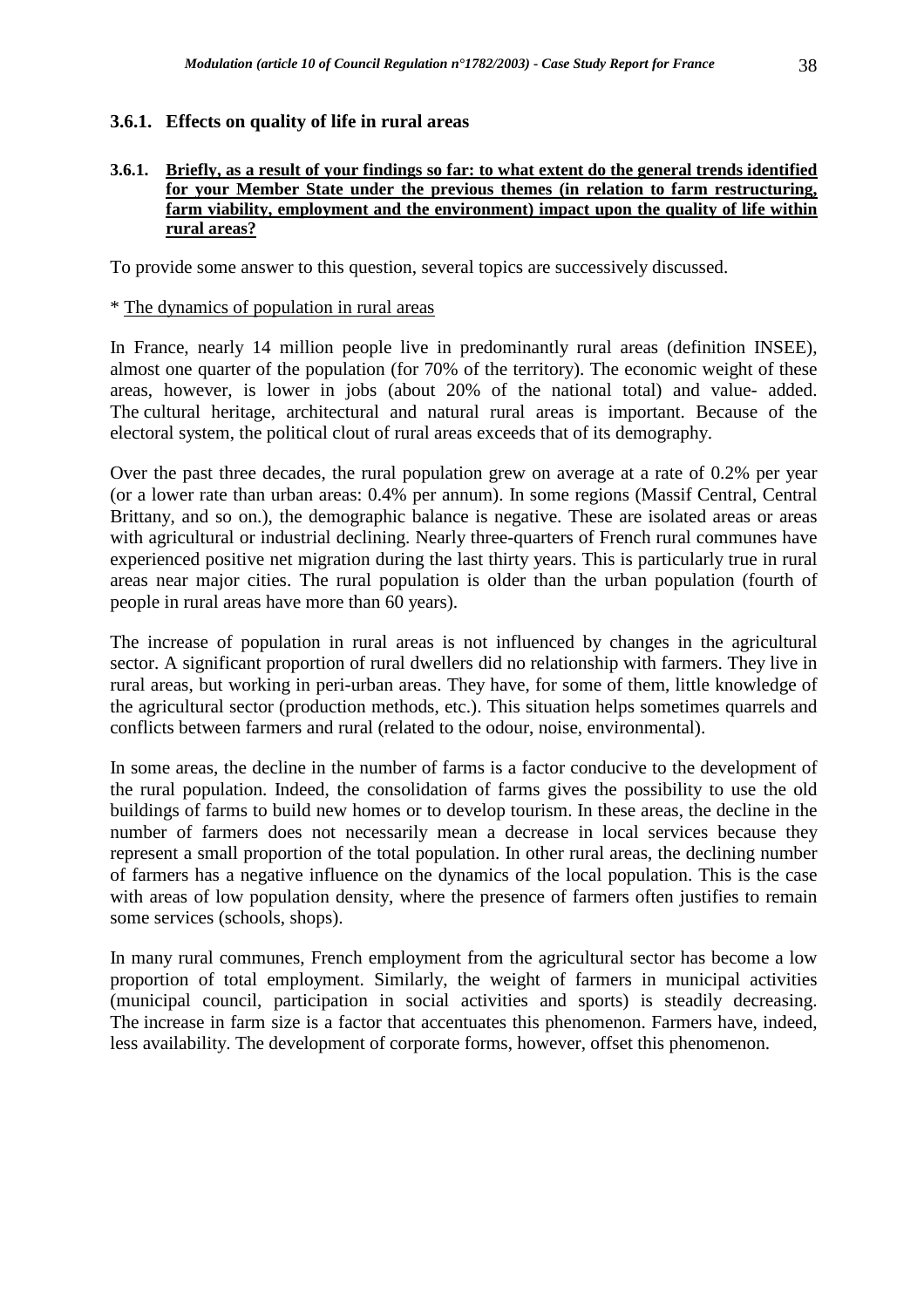The development of the rural population leads to a decline in agricultural land (at a rate of about 60 000 hectares per year in France) and an increase in the price of land. The construction of houses is the main factor explaining this trend. By selling farmland for the construction of new homes, farmers (owner of land) are sometimes economically advantaged by the growth of the rural population.

## \* The economic activity and employment in rural areas

In rural areas, the unemployment rate is slightly higher than in urban areas. Unemployment of women is more developed in part due to a lack of services (child care, etc.). Rural areas collect a high proportion of young families, skilled workers and professions intermediaries. The proportion of people with higher education is lower than in urban areas. The craft represents nearly half of the companies in the more rural areas.

The rural areas of France can be classified into three categories: i) rural areas near cities: frequent in the Rhone-Alpes, on the shores of the Atlantic and in Ile de France, they are often important economic potential, ii) rural areas who seek a balance: these areas are quite frequent in eastern and northern France; iii) rural areas experiencing economic decline and population (as in the Limousin and Auvergne).

The decline in the number of jobs in agriculture led to a rapid decline in the share of agricultural employment in total employment in rural areas. The increase share of employees in total agricultural employment plays a positive role in the rapprochement of peoples agricultural and rural populations.

## \* The services and tourism in rural areas

The services directly contribute to the quality of life. France is a country where the development of services is more important than in other European countries. In rural areas, provision of services (health, education, commerce, etc.) however, is sometimes limited and often heterogeneous. Many people living in rural areas deemed a priority to develop the dropin child care, shops, public transport and public services. The development of the Internet is generally satisfactory in France, including in rural areas. The development of services in rural areas is not dependent on the dynamic of evolution of farms.

The rural tourism develops. With a steady increase in attendance, the campaign is the second space tourist French (one third of tourist destinations). Agriculture plays an increasing role in tourism. The consolidation of farms can use the old buildings to develop facilities for tourists. Women farmers who participate less and less the work of exploitation, are sometimes interested in developing this type of activity. The development of tourism in rural areas is primarily the result of areas near the sea and the mountains. In many lowland areas, the role of tourism in the local economy is weak.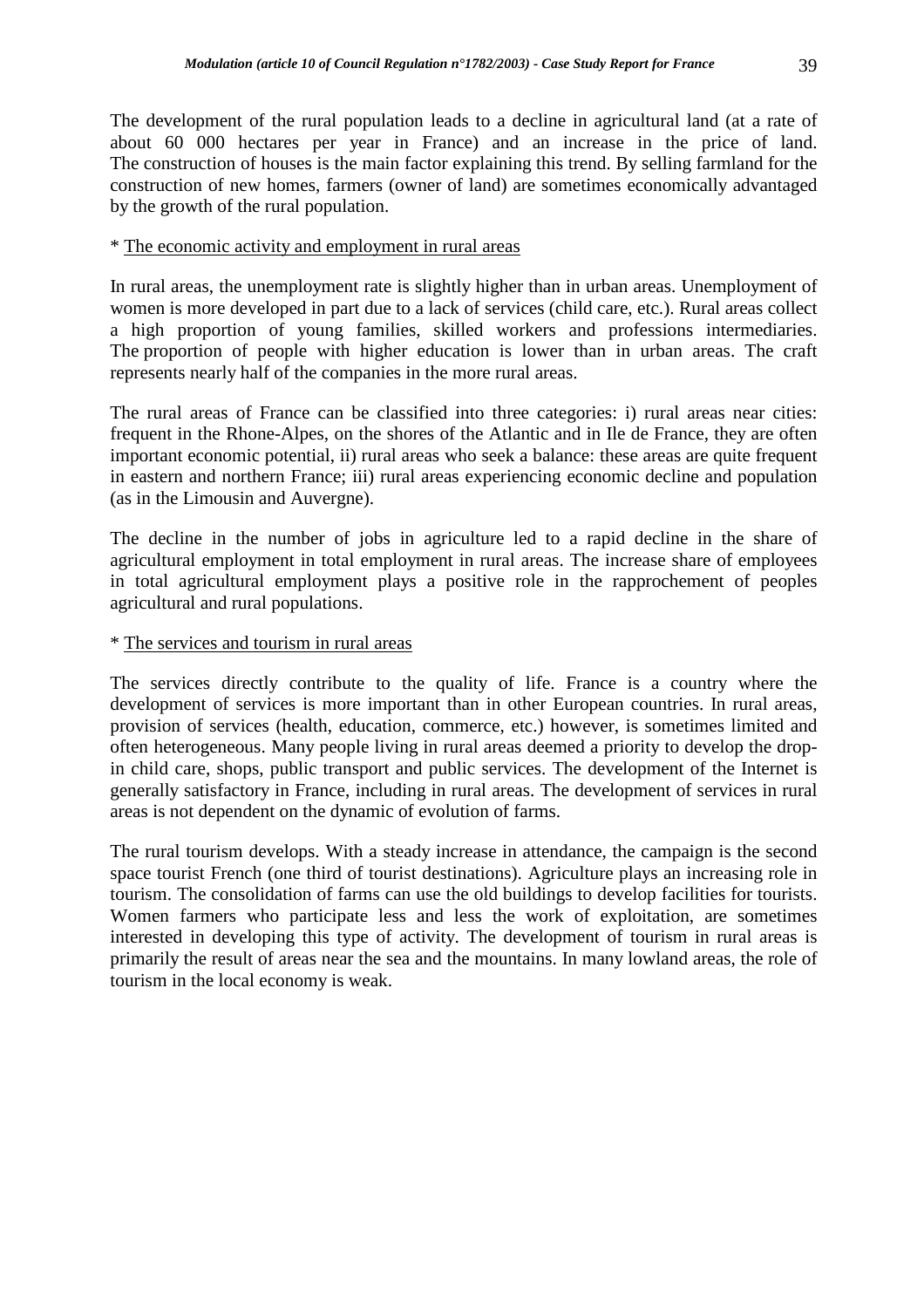## \* Agriculture and the attractiveness of rural areas

According to an opinion survey conducted among a representative sample of people, the main assets of rural areas are as follows (compared to the city and in descending order): a better quality of the environment; a rhythm of life more pleasant, a cost of living lower, solidarity between people more important, a higher level of security; easier to find accommodation. These same people believe that the main weaknesses in rural areas are: a lack of public transport, a lack of local shops; difficulties in finding employment, a lack of public services (health, etc.); isolation important and some solitude; ageing of the population; a lesser diversity of leisure.

It is mainly through its action on the landscape and the environment that agriculture plays a role in the attractiveness of rural areas. Among the trends identified above, a number expected to attend a gradual improvement of relations between farmers and other rural:

- Farmers take more account of environmental issues: support public are granted subject to strict environmental standards; farming techniques promote a better use of products (fertilizers and pesticides), the significant increase in the cost of energy incentive to lower volumes used; routes techniques are better controlled; modernization of buildings allows better management of effluents; some agricultural products (milk, sheep, pigs, poultry) not grow, or even diminish.
- Farmers are trying to make their work more compatible with the requirements of the neighbouring population. For example, they avoid resorting to some nuisances during evenings and weekends (spreading manure or pesticides).
- The farms are increasingly remote from residential areas. The restructuring of agriculture promotes the construction of buildings in areas where nuisances are potentially less important.
- - Farmers, who are increasingly isolated in rural areas, seek to establish relations with other rural non-farmers. Several factors facilitate this evolution of mentalities: the increase in the level of studies of farmers, the desire of farmers to raise awareness about the strengths and limitations of their profession; work outside of the joint; integration into community life Local.
- - Farms recruit employees (permanent or seasonal) and promote economic activity in local businesses crafts. Despite an unemployment rate sometimes important in rural communities, farms do not always find a skilled workforce and, most importantly, perennial.
- Some farms develop direct sales of agricultural products. This strategy allows on the one hand, improve relations between farmers and rural people and, on the other hand, to increase the purchasing power of rural people (while guaranteeing a margin attractive to producers).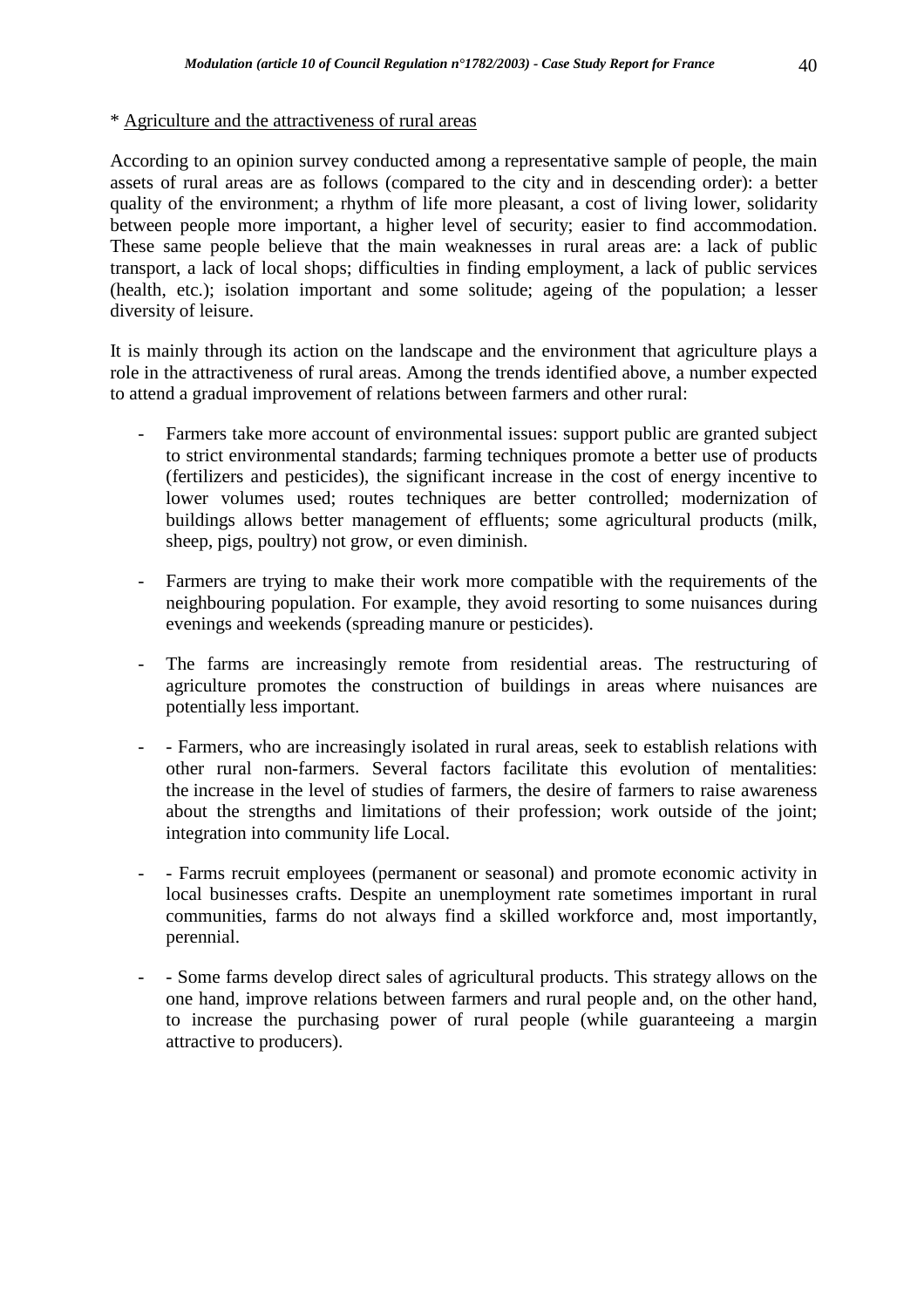## **3.6.2. Briefly, as a reflection from your findings so far: to what extent have reductions in Pillar 1 payments exacerbated or constrained these trends?**

The quality of life in rural areas does not depend, or only very marginally, on the amount of direct support of the first pillar of the *CAP* granted to farmers. Rural people consider that the most important parameters to consider are the following: unemployment rate, quality of public services (health, schools, postal services, travels), provisions of leisure, the diversity of cultural services and property prices. The relationship between rural areas and farmers is mainly through environmental quality (landscape, level of pollution, noise, odour, etc.), and any services provided by farmers (selling products to farm).

With a modulation rate to 5%, the impact of the decline in direct aid on the quality of life in rural areas was probably insignificant. Indeed, farmers have not, following this fall, changed their productive strategies. An important decline of direct aid (ie above 25% and without a concomitant increase support for rural development) would likely have adverse effects on the quality of life in the rural world. This statement is made by considering three factors: jobs in rural areas would decrease (a decrease in the number of farmers and in the number of agricultural employees); holdings would seek to limit the impact of the aid decline by a largest intensification; farmers have even less available to dedicate themselves to tasks relevant to other residents of their county (municipal mandates, social life, etc.).

The impact of the decline in direct aid under the *CAP* on the quality of life in rural areas is not uniform among all regions. It depends mainly on agricultural specialization, on the part of farmers in the rural population, farmers' incomes and / or types of land (balance agriculture / forestry).

## **3.6.3. Briefly, as a reflection from your findings so far: have these effects been offset by the additional money available for Pillar 2?**

The transfer of funds from the first pillar to the second pillar of the *CAP* (through the mechanism of modulation) has a positive impact on the quality of life in rural areas. Two main reasons explain this: rural activities eligible for support under the *PDRH*; support of *PDRH*  are strongly focused on the environment. For the experts interviewed at least four reasons explain why this impact is modest, however:

- i) Despite the introduction of modulation, the rural development funds for the period 2007-2013 have not increased over the period 2000-2006.
- ii) A share fund modulation is not up to France.
- iii) Support granted for rural development focus farms.
- iv) The quality of life in rural areas results from a complex set of factors, most of which are not related to agricultural issues.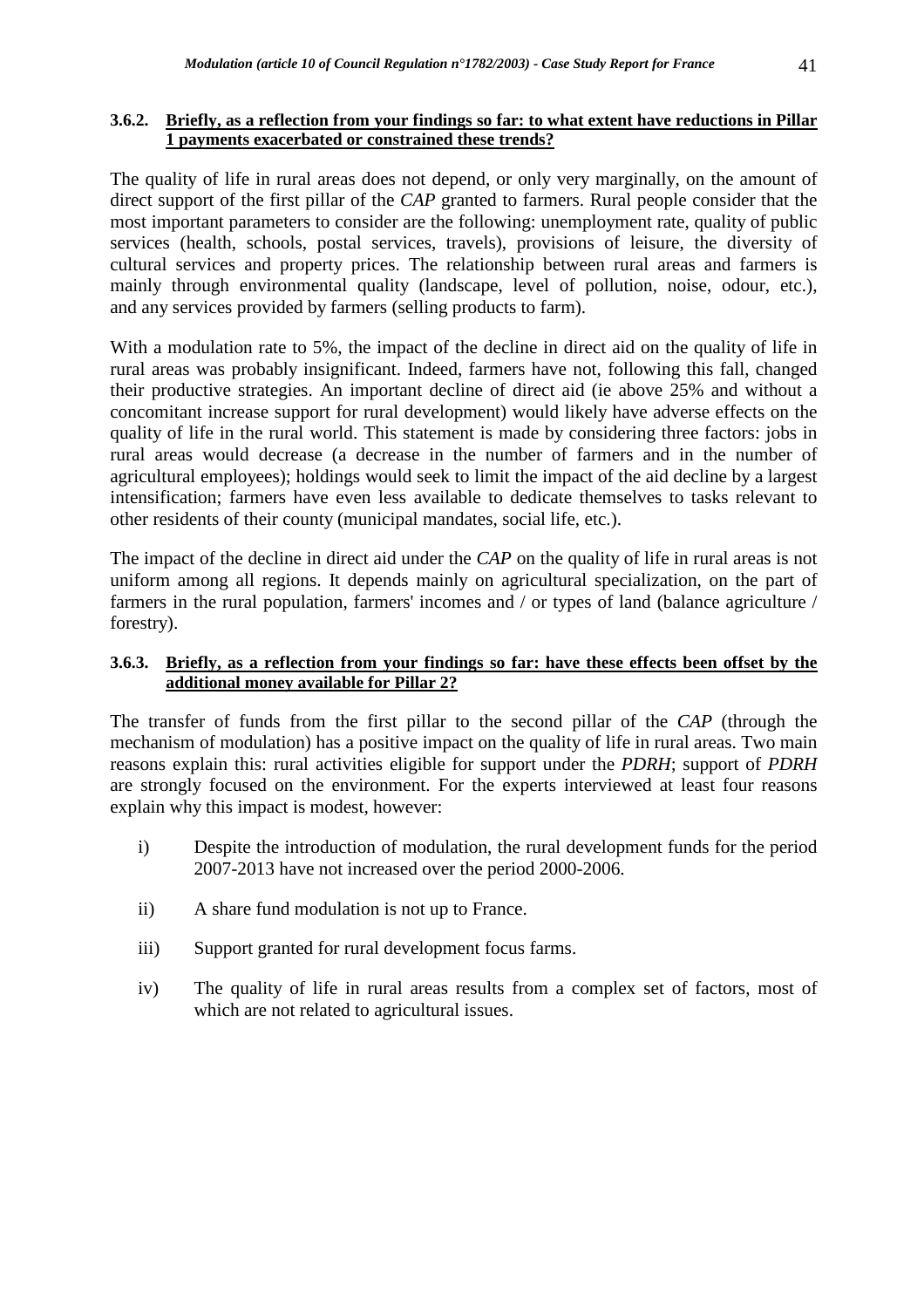## **3.6.4. To what extent is compulsory modulation leading to money moving out of the agricultural sector and into other sectors of the rural economy?**

Of the 336 million euros from the modulation in 2008 (see annexes 5-1), only 267 million euros back in France (*EAFRD*). Of this amount, it is estimated that 70% are attributable directly to the farms (see Annex 2-1). The remaining funds (approximately 80 million euros for 2008) are directed towards other rural activities broadly: the forestry sector, food industries, projects of rural actors, organizations consultancy and training. With modulation, the financial transfer from agriculture to other rural activities is very low (slightly less than 0.7% of budgetary support to agriculture).

## **3.6.5. What are the implications of this for the quality of life of rural areas?**

See point 3-6-1.

The funds *PDRH* through four axes have an influence (sometimes indirectly) on the quality of life in rural areas. It is mainly through their impact on the environment and employment priorities 1 and 2 are concerned. The axis 3 entitled "quality of life in rural areas and diversify the rural economy" is surely the one whose influence is the most direct and most important. During the period 2007-2013, nearly one billion euros (representing 7% of the total funds rural development) will be allocated to that line (of which 350 million euros by the *EAFRD*). Thus, the financial contribution of *EAFRD* to the axis 3, for example, is five times smaller than on measures No. 211 and No. 212 (compensation natural handicaps).

The funds of the Axis 4 ("Leader") *PDRH* (526 million euros, of which 286 million euros by the *EAFRD*) are used in 70% toward the Axis 3. In some regions, no provision is made for the measures under axis 3 which are funded under the LEADER programme. In regions where the funds LEADER have been little used during the 2000-2006 period, the Axis 4 was regarded as a complement to the axis 3.

To better understand the potential effects of the axis 3 on the quality of life in rural areas, it is important to quickly submit the content of the various measures envisaged in France. These relate to economic development and services to the population:

- The diversification of non-agricultural activities (Measure No. 311: 73 million euros, of which 29 million euros by the *EAFRD*). Only members of a farm household can benefit from this measure (except for agricultural workers). It is a development aid diversification projects: marketing of agricultural products, farm, services, crafts, equestrian activities, and so on.
- The creation and development of micro-enterprises (Measure No. 312: 62 million euros, of which 21 million euros by the *EAFRD*). Aid concern investment tangible or intangible. Recipients must employ fewer than ten people and have a turnover of less than two million euros.
- The promotion of tourism activities (Measure No. 313: 177 million euros, of which 54 million euros by the *EAFRD*). Support encourage mutual benefits of tourism. They also aim to develop accommodation for tourists in rural areas (small rural hotels, lodges and guest rooms). Beneficiaries include local authorities, associations, etc.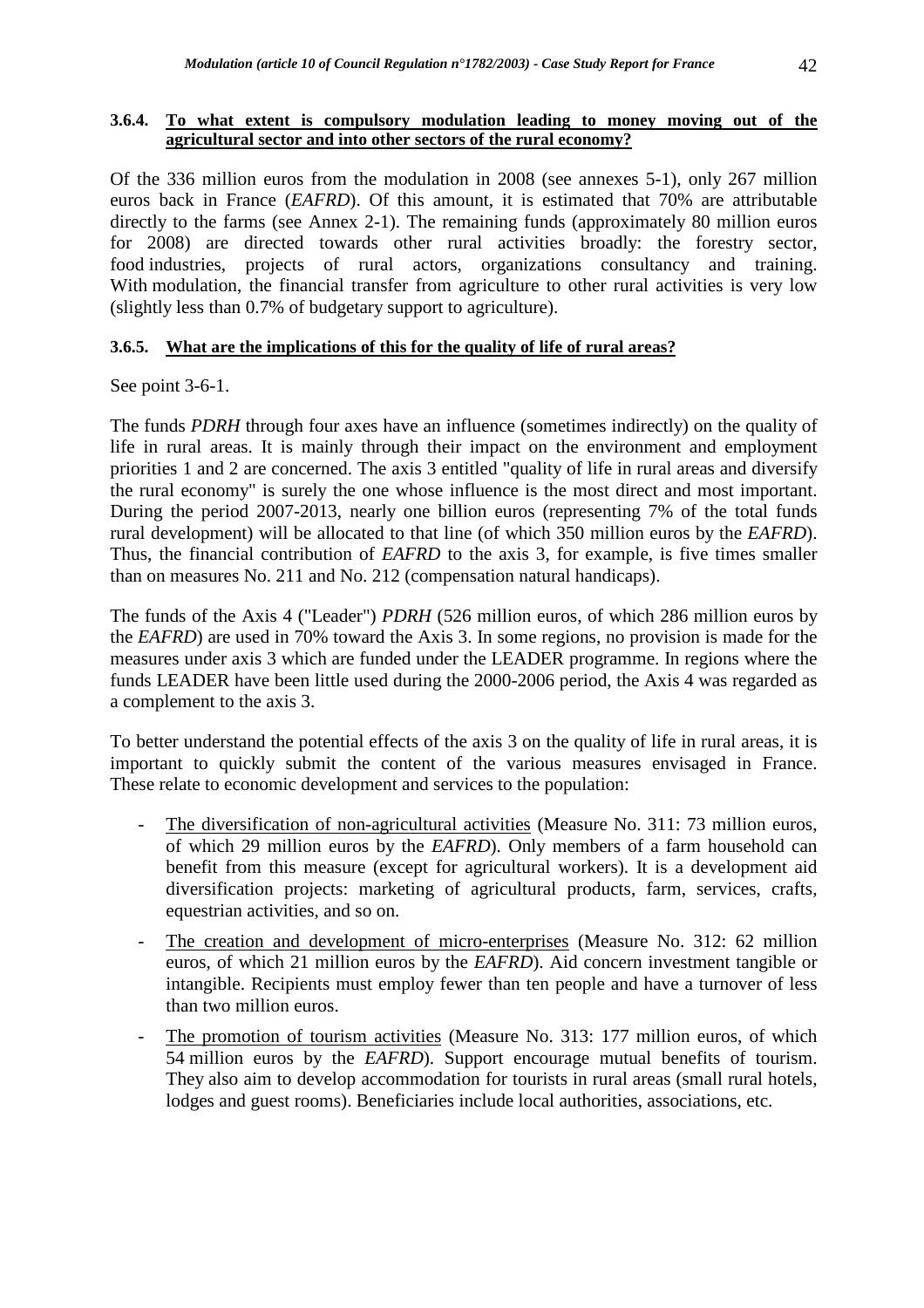- Basic services for the economy and the rural population (Measure No. 321: 141) million euros, of which 52 million euros by the *EAFRD*). The supports are awarded for the perpetuation and expansion of services to rural populations. The services are varied: sanitary service, health service, service access to employment, cultural department, leisure department, local shops.
- The renovation and development of villages (Measure No. 322: 48 million euros, of which 24 million euros by the *EAFRD*). This measure aims to enhance the attractiveness of territories by improving the visual aspect of rural villages.
- The preservation and enhancement of rural heritage (Measure No. 323: 371 million euros, of which 118 million euros by the *EAFRD*). This measure is composed of five devices: development and animation related to *DOCOB* for all Natura 2000 sites; management contracts for Natura 2000sites (non-agricultural and non-forest); integrated in favour of pastoralism; preservation and development of natural heritage; preservation and enhancement of cultural heritage.
- The training and information to economic actors in the fields of Axis 3 (Measure No. 331: 16 million euros, of which 7 million euros by the *EAFRD*). The measure to fund training projects or information to a wide audience, but concerned by the measures of the Axis 3: farmers, loggers, people who want to create a micro-enterprise and tourism professionals.
- The acquisition of knowledge, animation and implementation (Measure No. 341: 116 million euros, of which 44 million euros by the *EAFRD*). The measures include two devices: local development strategies of the forest-wood; local strategies for development outside timber industry.

## **3.6.6. Which of the Pillar 2 measures implemented in your Member State have the greatest impact on the quality of life in rural areas? What is the nature of these impacts?**

At the national level, it is very difficult to prioritize the impact of different measures *PDRH* on the quality of life in rural areas. Indeed, the measure which plays the most important role is not necessarily the same by region. In mountain regions, the support given to the axis 2 (No. 211 and 214) probably have a greater impact than the axis 3 (whose amounts are particularly low). In the plains intensive aid on the extent No. 123A (investment in food processing industries) are probably the most important. The role of the axis 3 is certainly more influent on other areas.

## **3.6.7. What impacts has the availability of additional funds for the Pillar 2 measures had in relation to**

The rural development measures have a positive impact, but low on quality of life in rural areas. By limiting the analysis to the only additional funds from modulation (267 million euros per year, of which approximately 70% from the holdings), the impact is even lower. These funds represent, on average, the equivalent of 20 euros per capita per annum (considering 14.3 million French residing in rural areas). Moreover, only a portion of these funds have targeted an impact on the quality of life.

## **3.6.8. If not covered in 6.5 and 6.6 above, what are the impacts of the availability of additional funds through Pillar 2 on the quality of life in rural areas on the following measures:**

See point 3-6-1 and 3-6-5.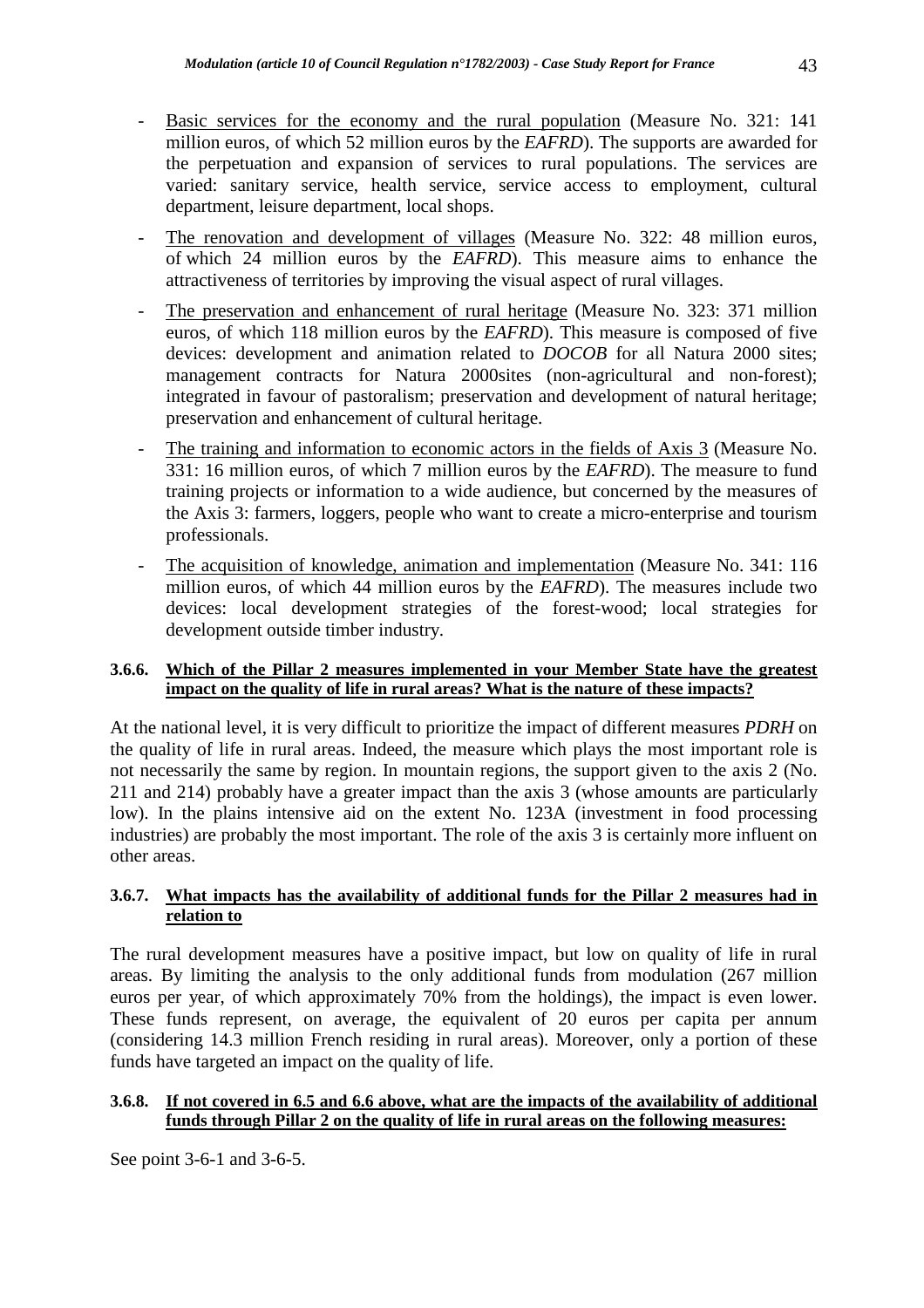## **3.7.Environmental effects**

#### **37.1. What are the general environmental trends and priorities in your Member State, in particular in relation to resource protection, biodiversity and climate change?**

The main environmental trends of France (biodiversity, water quality, air quality and soil quality) are first presented. In a second time, an attention is paid to the environmental implications of PDRH (objectives, principles and tools).

## The main environmental trends of France

#### *\* Biodiversity*

 $\overline{a}$ 

In France, ecosystems are very varied and the ecological wealth is still very big. Several reasons make it difficult to quantify changes in the link between agriculture and biodiversity<sup>4</sup>: if the indicators used are potentially many, the collection of information is costly and the observation tools are sometimes poorly developed or too recent to identify trend changes. Moreover, the measure must be carried out at different geographical scales (variability of situations).

Experts agree on the idea that biodiversity is decreasing on the national territory. The urbanization or population growth in rural areas had a negative impact on biodiversity<sup>5</sup>. By occupying 54% of the territory, agriculture also has its share of responsibility. In this sense, several factors are often mentioned:

- The decrease in agricultural land and changing in crops rotations. In France, the UAA has decreased by 5 million hectares during the past fifty years. The decrease of the UAA is due to urbanization and development of forests. The permanent grasslands, which have an important ecological role (especially in mountain areas: structuring landscapes and prevention of natural hazards), have fallen sharply over a long period. The area of arable crops (cereals, oil seeds, protein, beets) now represents nearly 40% of the UAA. In mountain areas, permanent grasslands decrease to the benefit of woodlands (in the isolated rural areas) or urbanization (as in the Alps).
- The intensification of agricultural production. Over a long period, the development of agricultural production was possible thanks in particular to the use of a large quantity of inputs (fertilizers and pesticides) and land improvements (removal of hedges and groves, drainage, etc.). These developments have often been negative for the maintenance of biodiversity.
- The specialization of agricultural production. It induces, in some regions, a loss of diversity in natural environments.

<sup>&</sup>lt;sup>4</sup> In the Rio Convention, biodiversity is defined as the variability among living organisms from all sources, including diversity within species, between species and of ecosystems.

<sup>&</sup>lt;sup>5</sup> The decline in biodiversity must be considered in its three dimensions: loss of genetic diversity; disappearance or depletion of species, degradation of ecosystems (deterioration and loss of habitats).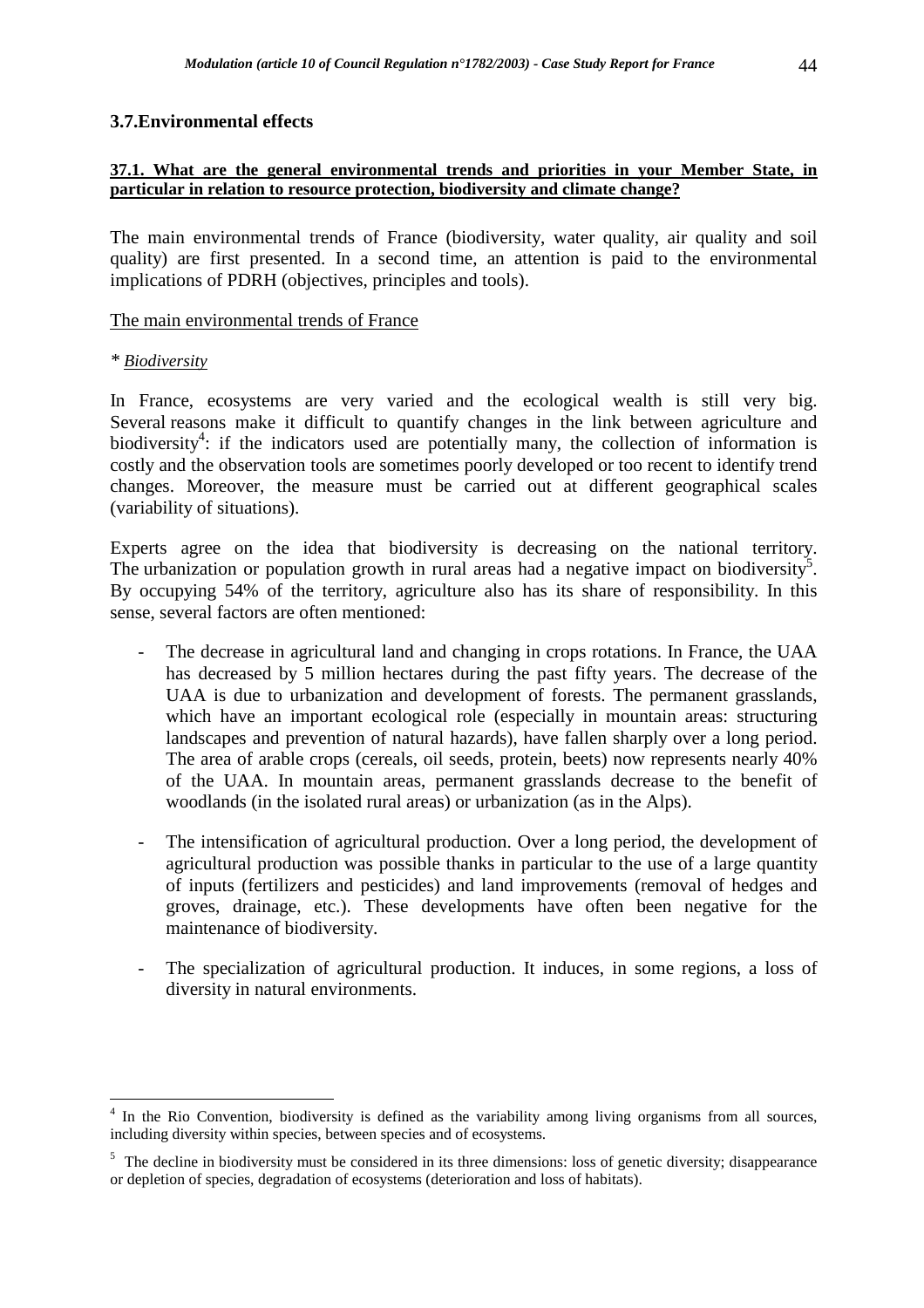- In France, the forest (16 million hectares or 30% of the territory) has a decisive impact on biodiversity. The woodlands occupy an important place in the mountains and in the French departments of the South West. They are, however, somewhat less developed in the West and northern France. The area of forest grew by 1.2 million hectares during the last fifteen years (or 6 million hectares in a century). Forests have an essential function for recreation and environmental protection (the fight against climate change through carbon storage, regulating the water cycle, etc.). With almost 140 species of trees, the French forest is diverse. Nearly 70% of the forest consist of a mixture of two or more tree species. Sometimes, the French forest is destroyed by fires (61 500 hectares in 2003), particularly in the south (because of drought or a high concentration of tourists during the summer).
- According to the French Institute of the Environment, France gathers 136 natural habitat types of community interest among the total of 218 (Annex 1 of the Habitats Directive). In 2006, they cover nearly 2.5 million hectares, or half the total area of Natura 2000 sites. The Natura 2000 sites cover 12% of the territory and involve nearly 60 000 farms. Nearly two-thirds of birds species mentioned in the Birds Directive are present in France. According to observations made since 1989, populations of common birds (sparrows, chickadees, larks, and so on.) decreased by 7%. The decline was more important for bird species of agricultural areas (-29%) and of forests (-18%).

## *\* The water quality*

In France, water quality is the most important environmental problem, especially in areas with high animal density. The problems relate to safe drinking water (in relation to nitrates toxicity) and the eutrophication of water (mainly in relation with phosphorus in the case of freshwater or nitrogen in the case of coastal waters).

## *Nitrate*

Agriculture is responsible for two thirds of the presence of nitrates in continental waters. Until the late eighties, the gains in yields obtained with the fertilizers were important. The economic profitability of intensive farms was often satisfactory, especially as the prices of fertilizers were still low (relative to selling prices of agricultural products). According to an estimate of the French Ministry of Agriculture for the period 1994 to 2004, nitrogen use was higher than the crops needs (by about 20%). Nevertheless, sales of mineral fertilizers are decreasing in proportion to crop production. The doses of mineral fertilizers (nitrogen) per hectare are stable since 1990. Phosphorus and potassium are applied at doses increasingly weak.

During the last ten years, the French farmers have changed their strategies by a decline in the use of inputs. Several factors have influenced this evolution: the environmental policies (nitrate Directive); the drop in grain prices; the rising prices of fertilizers; the yields augmentation is becoming less important each year<sup>6</sup>. The very significant increase in the price of fertilizer in 2007 and 2008 should amplify this trend.

 $\overline{a}$ <sup>6</sup> In France, yields of major crops have stagnated over the past decade. Most major crops are involved (including wheat and maize grain). This is a real change because they had strongly increased since the end of the Second World War.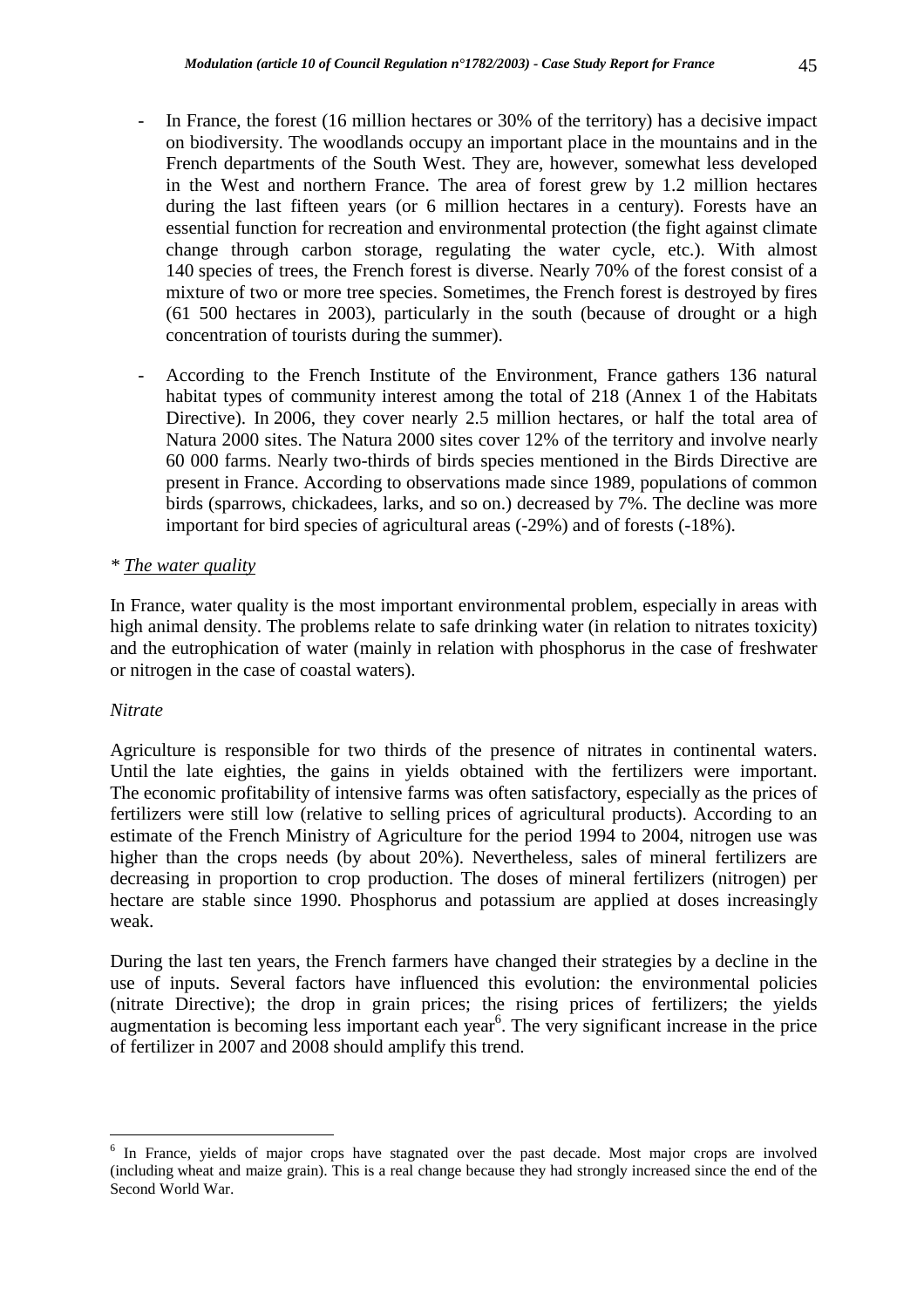The mineral fertilizers are the primary source of nitrogen in France. With 2.4 million tonnes of nitrogen, they represent nearly two thirds of total flows. The mineral fertilizers are used mostly on cereals. The French herd produces about 1.4 million tons of organic nitrogen per year. The production of organic nitrogen, which has been relatively stable over the past ten years, comes to 75% of cattle, 8% of pigs, 6% of sheep, 6% of poultry, 3% of equine and 1% of goats.

Under the Nitrates directive, nearly 45% of the national territory is classified as vulnerable zone (against 51% on average for EU-25). The measures of nitrates concentration are carried out in 42 agricultural basins spread throughout France (with the exception of North and South-East). According to the French Institute of the Environment, these levels are, on average,  $20 \text{ mg/l}^7$  in agricultural areas against 12 mg/l in urban areas and 3mg/l for the other zones. In agricultural areas, these results, however, vary greatly depending on the agricultural specialization and level of intensification.

- For freshwaters, nitrate levels are particularly high in regions with intensive farming (Brittany and to a lesser extent Pays de la Loire) and in areas of field crops (Champagne-Ardenne, Centre, Poitou-Charentes and Ile-de-France). The nitrogen balance is balanced in the regions extensive agriculture (Massif Central, the Alps and the Mediterranean regions).

- For groundwater, nearly half of the control points are classified as average (between 20 and 50 mg/l) or bad (more than 50 mg/l). Over the past ten years, a significant increase in concentrations was observed for one third of the control points, a significant decrease was observed for one fifth of them.

#### *Phosphorus*

 $\overline{a}$ 

In France, agriculture accounts for 90% of phosphorus flows from the ground towards water (53% for mineral fertilizers and 37% for organic fertilizers), but is liable only 25% of the phosphorus in water. This is due to the fact that agriculture uses phosphorus which is not very soluble. The transfer in the water is not direct, unlike for the phosphorus of human and industrial activities.

The increase of phosphorus levels in the waters is, with nitrogen, one of the main factors responsible for eutrophication, mainly for freshwater<sup>8</sup>. This phenomenon increases in areas with high animal density (all species combined) and with intensive agricultural practices (Brittany). The proliferation of green algae affects the majority of rivers and reached high levels for 30% of them. On the coast, green algae are more and more abundant. The proliferation of toxic plankton causes sometimes the temporary ban on shellfish farming activities.

 $^7$  According to the standards of the World Health Organization, drinking water must contain less than 50 mg of nitrate per litre of water.

<sup>&</sup>lt;sup>8</sup> Unlike nitrogen, phosphorus is not very mobile in the soil. There is risk of leaking only by erosion or if the storage capacity of soil is exceeded.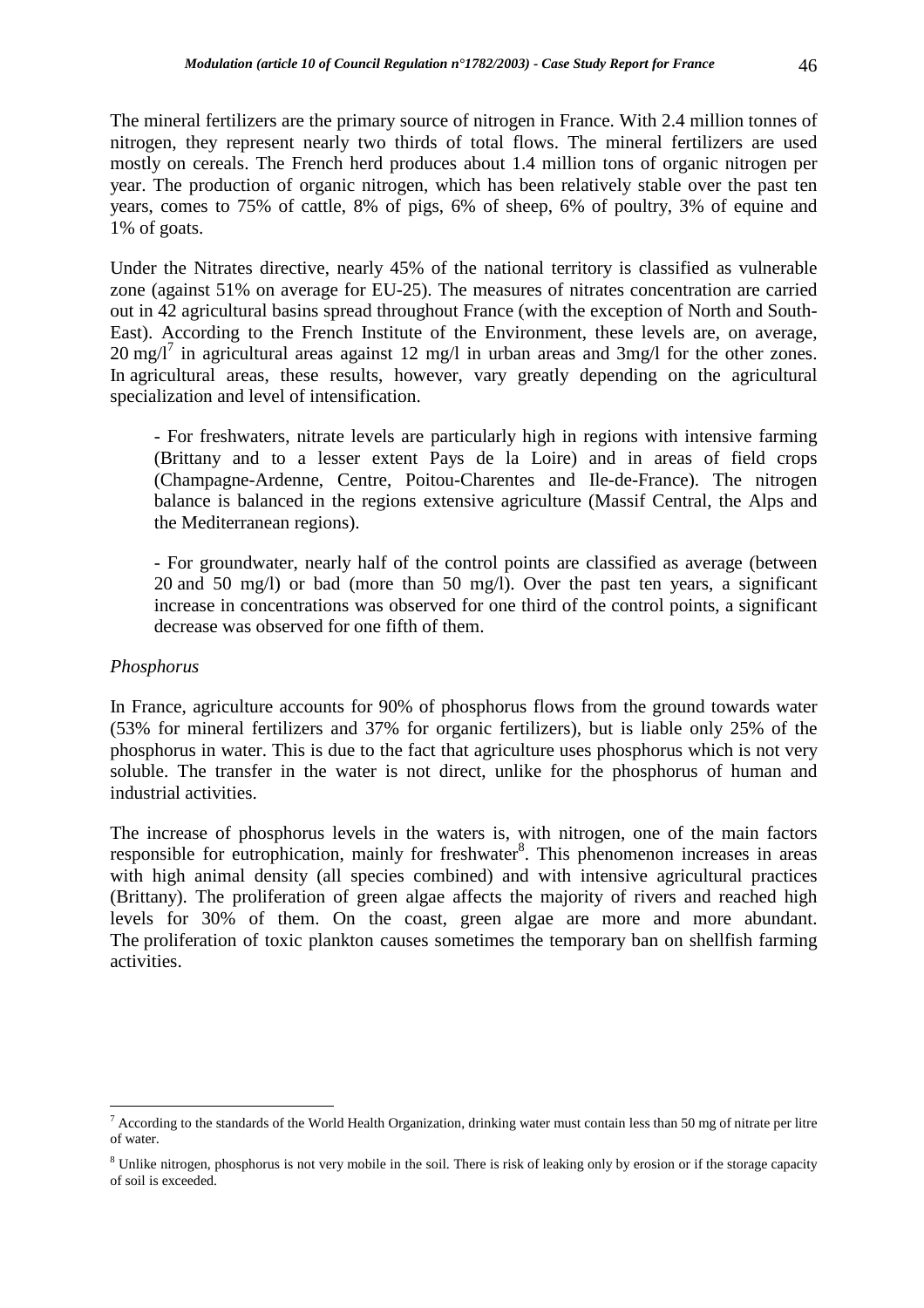## *The pesticides in water*

The volume of pesticides used in France is declining. The tonnage marketed (active substances) decrease from 120 500 tonnes in 1999 to 71 600 tonnes in 2006, representing a decrease of 40% of volumes. However, this development is attributable, in a part, to a higher concentration of the substances used.

According to the French Institute of the environment, water contamination by pesticides is widespread<sup>9</sup>. Some active substances were found in 2005 in 91% of the control points of surface water and in 55% of the control points of groundwater. Among the 408 substances searched in surface water, 229 substances have been found. Among the 373 substances searched in groundwater, 166 substances have been found. The active substance which is the most frequent is the Atrazine (55% points).

The levels of contamination are often significant. For surface water, 36% of the control points were ranked "average or bad"<sup>10</sup>. The groundwater quality is classified "poor to bad" in 25% of points of control (this means that a specific treatment is necessary to produce drinking water). With the current tools of observation, it is still difficult to know the trends in the medium and long term. The evaluation method of contamination is not still precise enough and the control points are not yet stabilized.

## *Irrigation*

In France, irrigation of farmland has known an important development over a long period, with the support of public policies. Thus, some aids have been granted for investment in irrigation equipment. During the implementation of the CAP reform (1992) some premiums were allocated specifically to irrigated crops.

The irrigable surface is potentially 10% of farmland, or about 2.7 million hectares. The irrigated area is sometimes lower than that threshold according to the intensity of rainfall and the types of implanted cultures. The quantity of water used for irrigation is estimated at 4.5billion m3, of which about three-quarters comes from surface water. Irrigation accounts for about half the volume of water consumed in France (consumption not returned to the aquatic environment). It concerns mainly maize grain and to a lesser extent, orchards and vegetables crops. It is developed in the South-West and Centre of France and in the Rhone Valley.

The development of irrigation has caused, in some cases, environmental damage. Indeed, it leads to a deterioration of the ecological situation of some wetlands (by reducing the flow of water); it contributes to water shortages during summer, to the detriment of the inhabitants or natural environments; it undermines the sustainability of many aquifers.

For several years, irrigation of farmland is stabilized for three main reasons: i) the French State (prefectures) limits sometimes the water use for irrigation, especially during the summer; ii) the selling price of crops has sharply declined (with the exception of the conjuncture 2007), while the costs of irrigation equipment increase; iii) the technologies used by farmers allow to better adapt irrigated water flows to the real needs of plants.

 $\overline{a}$ <sup>9</sup> The consequences of these pesticides excesses are being investigated. Suspicions of potential impacts are mentioned: carcinogenic risk to humans; abnormalities in fish reproduction; disappearance herbarium in rivers..

<sup>&</sup>lt;sup>10</sup> For most molecules, this corresponds to an overrun of the threshold of 0.7 µg/l in surface water and of 0.1 µg/l in groundwater.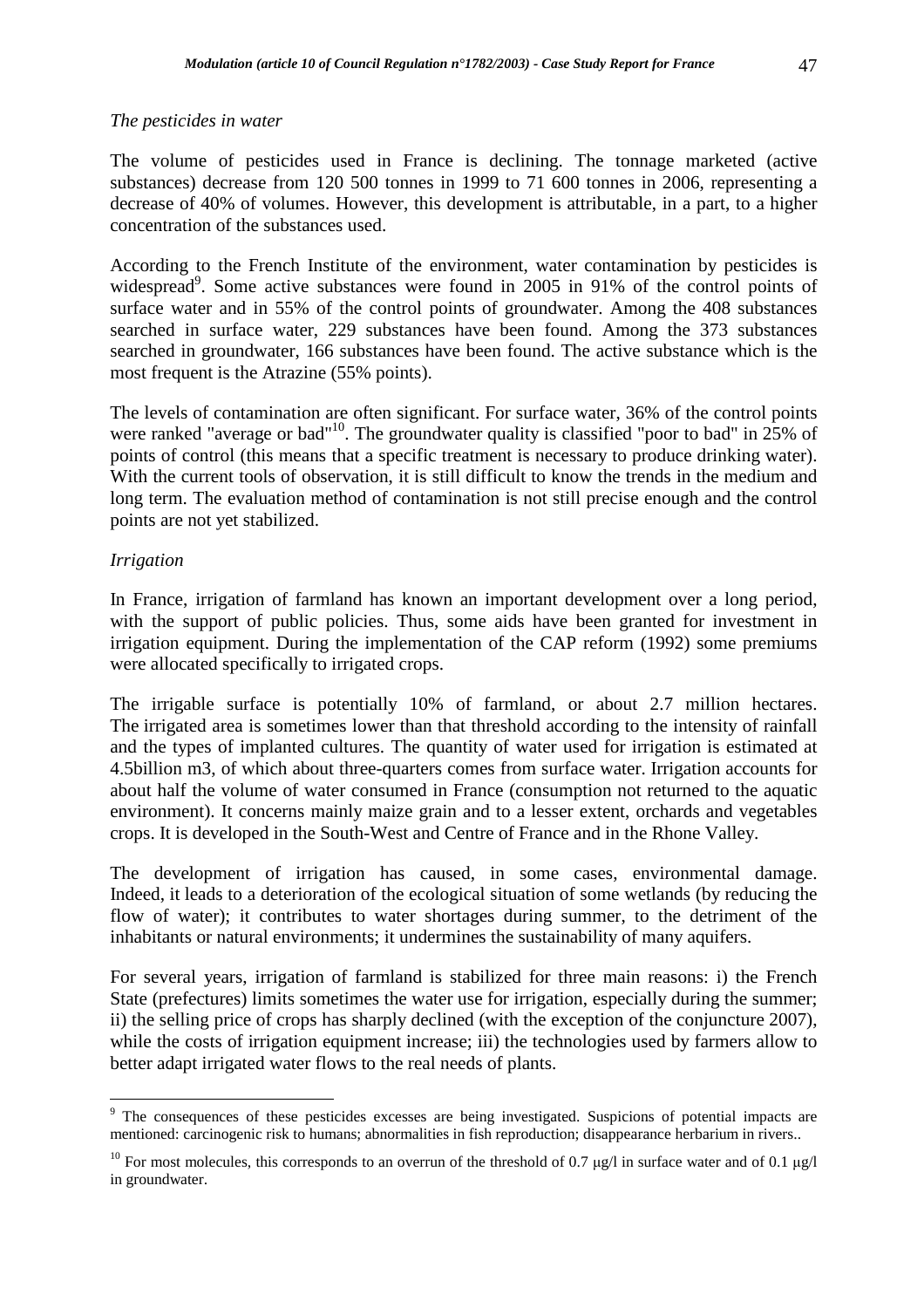## \* *Air Quality*

## *Emissions of greenhouse gas*

According to estimates made by the United Nations, France is responsible for 3% of global emissions of greenhouse gases (GHG). They represent, on average, 9 tons of carbon dioxide (CO2) per capita. In proportion to population, emissions are below those of some others industrialized countries members of the Organisation for Economic Cooperation and Development (OECD). This is mainly due to the strong contribution of nuclear energy to the national production of electricity.

With considering just the gross emissions (i.e. without taking into account the carbon storage), the agricultural sector contributes for 18% to the total emissions of greenhouse gas (GHG) of France. The emissions from agriculture have fallen by 11% between 1990 and 2005. Thus, agriculture lies in third place behind the transport (26% in 2005, with an increase of 22% over the period 1990-2005) and the manufacturing industries (21% in 2005, with a drop of 20 % over the period 1990-2005). The agricultural emissions are mainly due to two gases:

- The methane (CH4). In France, emissions of methane (12% of GHG in 2006) fell by 18% between 1990 and 2006. The CH4 emissions come primarily from agriculture, through enteric fermentation and animal manure. Although emissions from agriculture / forestry have decreased by nearly 7% over the period 1990-2006, the relative share of this sector in the total is higher in 2006 (74%) than in 1990 (66% ). The decline in methane emissions is mainly related to the intensification of milk production (reduction of dairy herd and augmentation of the yield per cow).
- The nitrous oxide (N2O). In France, emissions of N2O (14% of GHG in 2006) fell by 30% between 1990 and 2006. The N2O emissions are primarily due to fertilisers spread on cultivated land (mineral fertilizers and organic fertilizers). The emissions of N2O from agricultural and forestry fell by 15% since 1990. However, the share of agriculture in the total emissions has increased (from 69% in 1990 to 83% in 2006) because of the drastic reduction observed in industries (29% of emissions in 1990 to only 13% today).

In France, the emissions of carbon dioxide-CO2-(70% GHG) have increased by 34% over the period 1960-2006, but 2% since 1990. Agriculture and forestry are involved for just 2% in the total emissions. The main concerned sectors are road transport (33%) and manufacturing industries (24%). The agriculture and forestry sectors can limit the presence of CO2 in the atmosphere by trapping carbon in soil and the use of carbon for plant growth. Furthermore, they limit emissions in other sectors through the production of biofuels and biomaterials.

According to some estimates made at the national level, three billion tonnes of carbon are stored in the French soil. This carbon can be partially released into the atmosphere according to the strategies adopted in terms of crops rotation. Forests play a very important role on this point: plant growth represents, each year, 12% of the national emissions of CO2.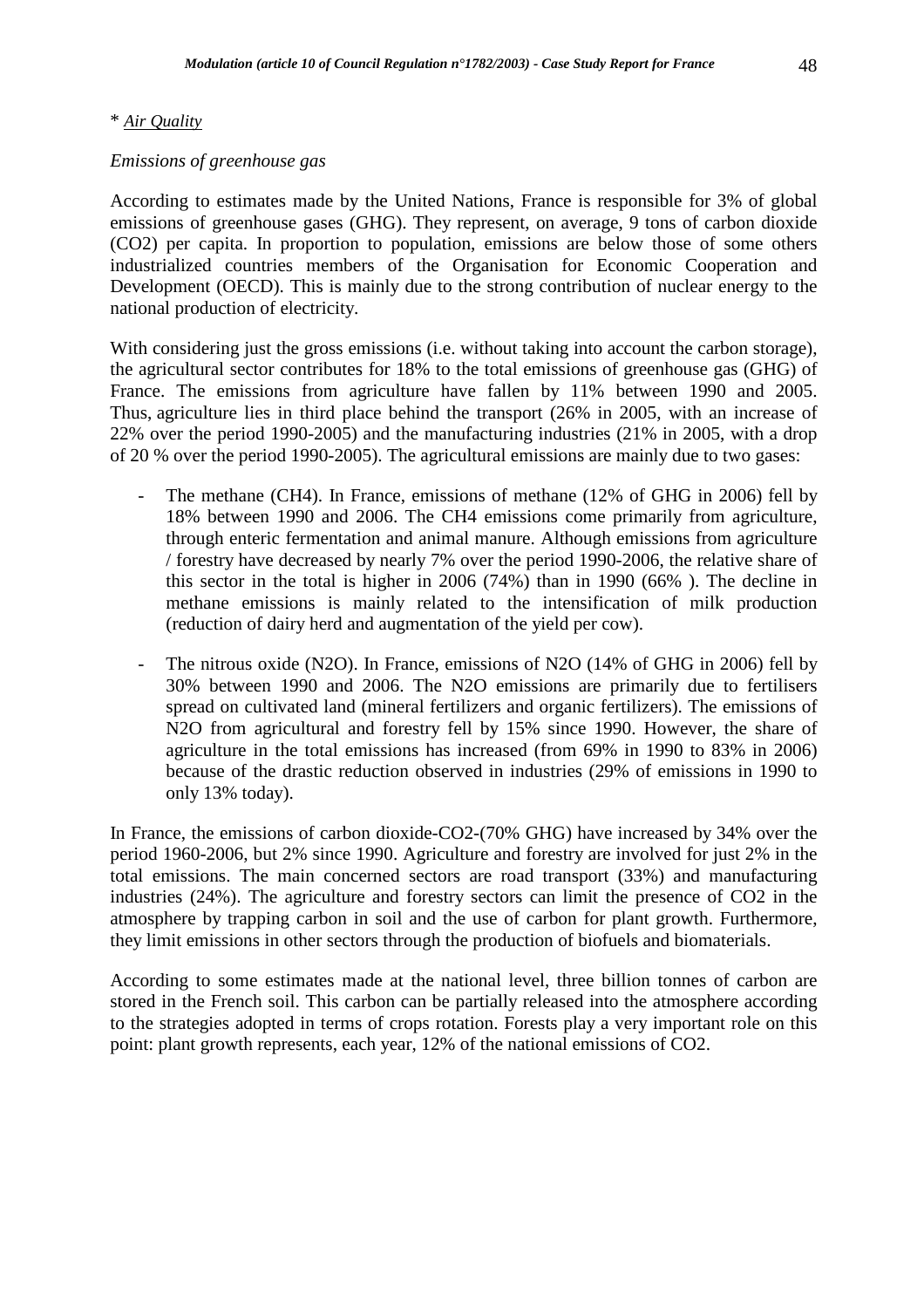## *The local emissions in the air: ammonia and pesticides*

The ammonia (NH3). Agricultural activities are responsible for almost all of ammonia emissions (740 000 tonnes in 2006, representing 98% of total). These emissions, which come from animal manure and mineral fertilizers, fell by 7% since 1990. This is due to a combination of three factors: a decline in the number of dairy cows (as a result of improving yield of milk per cow); a better adaptation of fertilizer inputs to the needs of plants; a modernization of the livestock buildings.

The pesticides. Emissions of pesticides in the air can vary between 1% and 30% of the total volume applied. They are closely related to agricultural practices and to the conditions of use (weather, precision of the sprayers).

## *The production of biofuel in substitution of fossil energy*

In France, biofuels should represent 7% of fossil fuels in 2010 (against 5.75% at Community level). The development of biofuels, in substitution of fossil fuels, is likely to reduce emissions of carbon dioxide. In 2007, biofuel production is estimated at 950 000 tonnes of diester (mostly from rapeseed) and 230 000 tons of ethanol.

## *\* The quality of soil and sludge*

 $\overline{a}$ 

The erosion and reduced rates of organic matter are two major concerns in terms of quality of soil (soil fertility). However, it is difficult to quantify the impact of these phenomena on a national scale. The observations are done mainly at a local scale.

In addition, nearly 60% of sludge<sup>11</sup> from wastewater treatment (cities) are spread on farmland (it involves less than 1% of the UAA). It is an environmental service provided by the agriculture to the community (on a voluntary basis). According to observations made so far, there is a willingness to increase the distance between cities and places where sludge are spread. Similarly, the development of composting is used to reduce odours (but it has the disadvantage of reducing the levels of nitrogen). These applications are subject to strict regulation. For now, there have been no serious incidents related to the spreading of sludge from urban areas.

## The PDRH and its environmental implications (objectives, principles and tools)

In France, as in other EU member states, the environment is a central element of public policy<sup>12</sup>. Thus, it occupies an important place in the rural development programme for the period 2007-2013. In the construction of the PDRH, national authorities have considered that it was strategic to reduce threats to wildlife, flora, water, soil and air. These threats are related to urban sprawl, development of economic activities, agricultural intensification and the excessive concentration of production. In France, three goals are assigned to the PDRH:

 $11$  For several decades, France has set up sewage treatment plants under the public policy which aims to preserve the quality of natural waters. The wastewater is collected and sent to sewage treatment plants where they are processed. At the end of the treatment, the purified water is released into the natural environment. It remains residues that are sludge. They are composed of water and solids (containing minerals and organic matter).

 $12$  The Charter of the Environment said in its preamble that the preservation of the environment must be sought in the same way as other fundamental interests of the nation.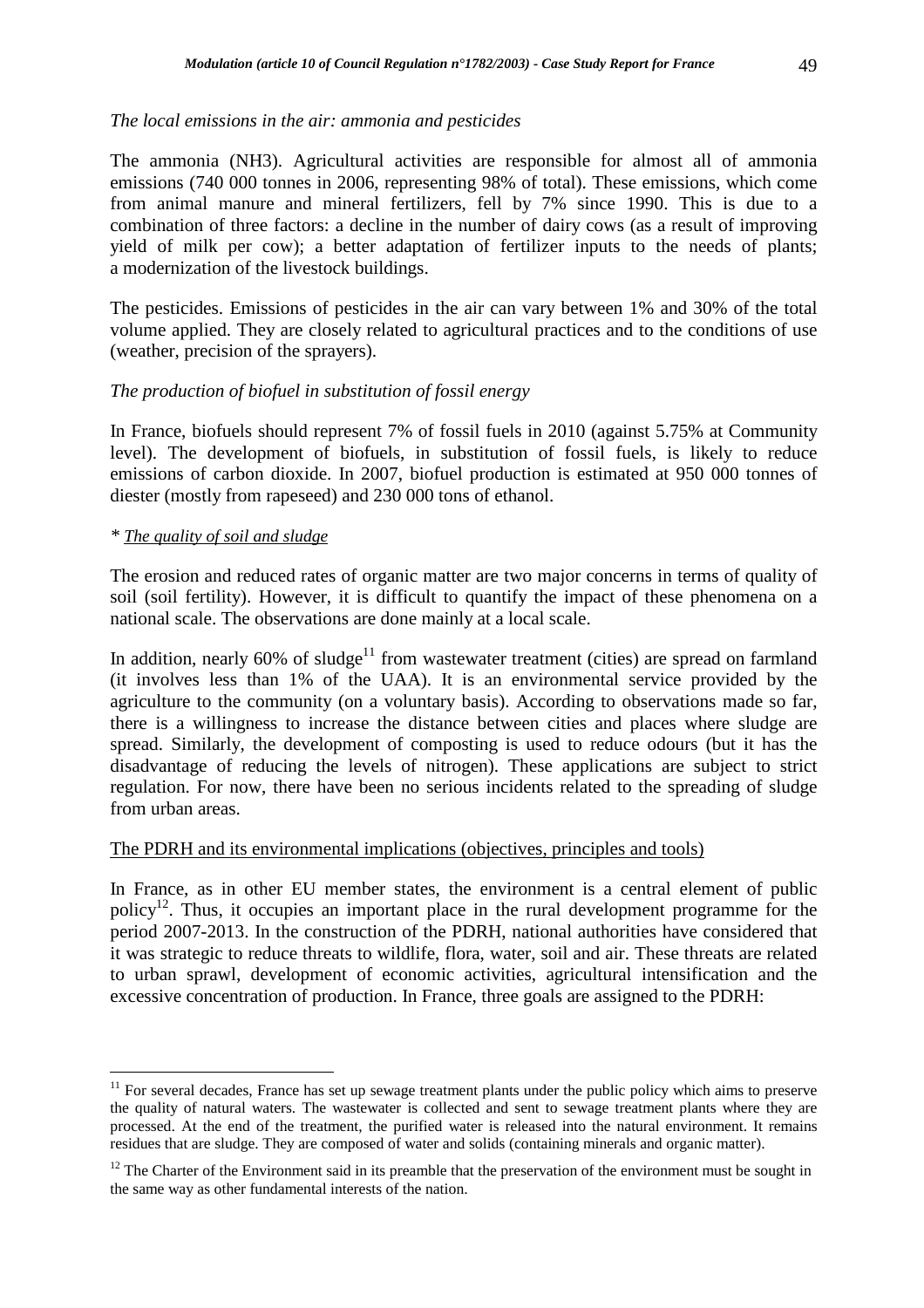- Maintain a balanced occupation of the national territory by ensuring the continuation of farming in disadvantaged areas. This is an essential element for maintaining biodiversity and preserving landscapes.
- Preserve the natural resources through the development of a sustainable agriculture. This is planned in the continuity of some general programs (Natura 2000, Directive on water, climate plan).
- Promote the forest (a sustainable instrument of the territory occupation) by the prevention of natural hazards and the expansion of the wood production.

The PDRH measures are applied on a voluntary basis. Thus, in order to receive aid, farmers must sign a commitment with the government. In addition, the PDRH measures are implemented under the principle of subsidiarity. This choice was made considering that local actors are often better placed than the national authorities to define the precise content of certain actions (definition of measures environmentally friendly, definition of the priority areas for action).

To reach its environmental objectives, the PDRH includes the following tools:

- The agri-environment measures. These are commitments made for five years by farmers to develop agricultural practices which are environmentally friendly.
- The economical compensation of natural handicaps. Such aids can be used to support the income of farms located in disadvantaged areas. These farms must comply with environmental rules. This aid is an important element for maintaining agricultural activity in these areas (and hence for the maintenance of spaces and biodiversity).
- Aids for investment. They help to promote investments (in farms or in industries) that could have a positive impact on the environment.
- The training of people in the rural areas. It helps to educate people to environmental issues, disseminate best practices, and give advices relative to investment choices.
- Aids for the implementation of the PDRH strategy and its animation. These aids are useful because that the national authorities have retained two principles: volunteerism and subsidiarity.

## **3.7.2. To what extent have reductions in Pillar 1 payments exacerbated or constrained these trends?**

The impact of agriculture on the environment depends on a number of factors. The combined effects of these factors are complex. The amount of direct aid per farm is one factor among many others. The relationship between agriculture and environment depends on how the direct aids are allocated between different categories of farms; instruments used to regulate supply (quotas, mandatory set-aside); prices of inputs and outputs. Before addressing more directly the issue, experts have stressed several points: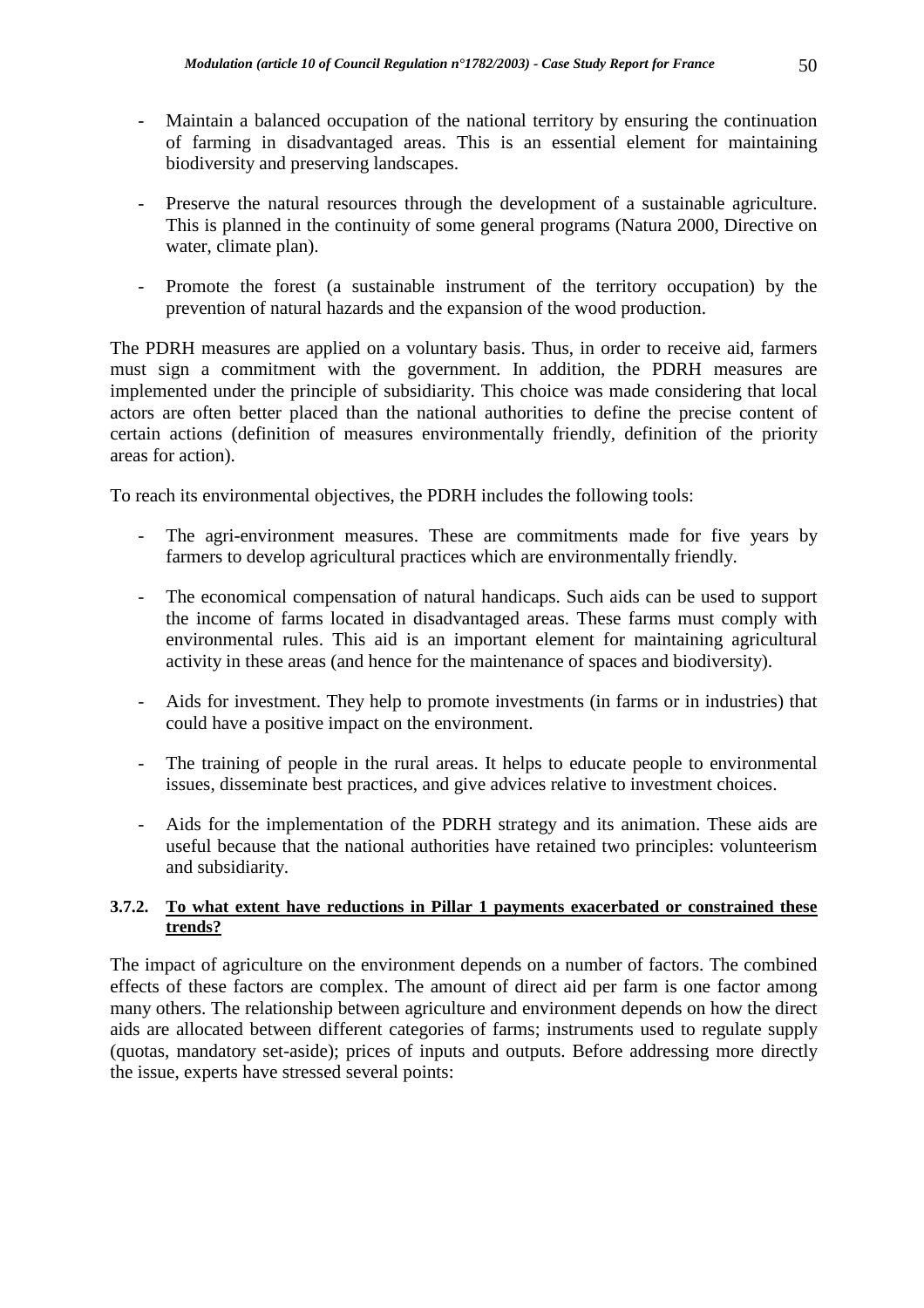- The granting of the direct payments from the first pillar is, since 2003, closely linked to the respect of EU rules<sup>13</sup> (in terms notably of environment). The principle of crosscompliance is considered by experts as positive for the environment. It is at least much better than the situation that prevailed before 2003. Experts point out that farms are not identical to face possible sanctions from conditionality. Indeed, the economic impact of the cross-compliance is potentially limited<sup>14</sup> in farms where the amount of direct aid is low. The taxation of the negative externalities would have more direct effects on the environmental behaviour of farmers.
- The requirement to maintain a certain proportion of permanent grasslands in the total agricultural land is considered a useful point for the environment. The permanent grasslands have positive effects on landscapes, biodiversity, water quality, erosion prevention and storage of carbon. The decline of the herbivores herd (especially dairy cows) and the development of cereal crops are factors that encourage, for several decades, lower surfaces of permanent grasslands. In France, the decline in permanent grasslands has been, however, less rapid in recent years.
- The rules for good agricultural practices, set out at the national level, also have a positive impact on the environment. They are designed to meet the following objectives: reduce soil erosion; maintain the rate of soil organic matter; conserve soil structure; provide a minimum level of maintenance (minimum of livestock density, protection of permanent pasture, and so on). In France, five measures have been privileged:
	- **Measure 1.** A minimum proportion of arable crops  $(3%)$  has to be used as "surfaces for environment". For these surfaces (which are implanted in priority along the rivers), the farmer should not apply pesticide or fertilizers.
	- Measure 2. The non-burning of crop residues.

 $\overline{a}$ 

- Measure 3. The diversity of crops rotations. Each farmer must establish at least three different cultures in its rotation.
- Measure 4. The control of the irrigation system. Each farmer must have a debit authorization and a means to evaluate the volumes collected.
- Measure 5. The minimum maintenance of land. This should prevent the development of unwanted weeds and the proliferation of bushes.

<sup>&</sup>lt;sup>13</sup> Since January 2005, direct aids of the first pillar are allocated to the condition that farmers respect 19 directives and regulations. Three areas are concerned: the public health of animals and plants (11 texts); the animal welfare (3 texts); the environment (5 texts). For the environment, the guidelines concern the conservation of wild birds; the protection of groundwater against pollution caused by certain dangerous substances; soil protection when using sewage sludge in agriculture; water protection against pollution by nitrates; conservation of natural habitats (wildlife and wild flora).

<sup>&</sup>lt;sup>14</sup> The respect of the cross-compliance is controlled by the Member States. When the cross-compliance is not respected, the farmer is penalized by a reduction or an abolition of its direct aids. The level of the penalty varies depending on the severity of the damage and persistence. It is 5% maximum in case of negligence; 15% maximum in case of repeated negligence; 15% to 100% in cases of intentional mistake.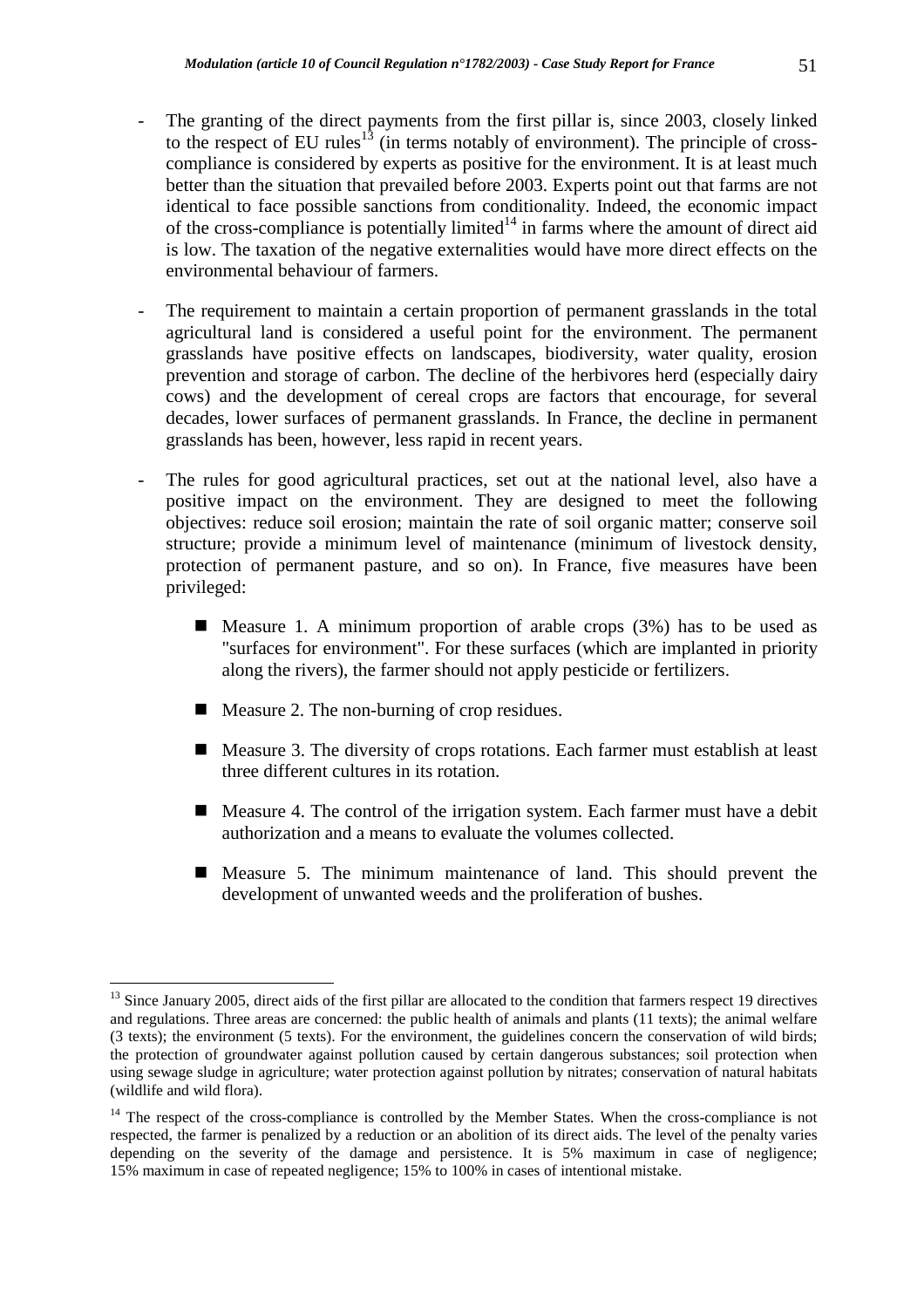- The decoupling of direct aids is theoretically better adapted than the guaranteed price system to improve the relationship between agriculture and environment. The incitation to intensification is, indeed, less important because the financial supports are not directly related to the produced quantities.
- During the implementation of the decoupling, France has not sought to support more the agricultural systems which are the most environmentally friendly. Article 69 of Regulation No. 1782/2003 has not been applied. The amount of the single farm payment was determined on the basis of the 2000-2002 reference. Therefore, the amount of the single payment per hectare is higher in the intensive farms (see Annex 4). The dairy farms which produce corn silage have, for example, a single payment per hectare significantly higher than dairy farms with pastures. Similarly, farms using irrigation also have a higher amount than others.
- The introduction of a full decoupling could have had, in France, some negative implications for the environment. Indeed, the decoupling is likely to lead to a concentration of agricultural production in regions with comparative advantages (which are often those where the concentration of production is already high). In this sense, experts believe it is preferable to maintain a coupling for the premiums to suckler cows and sheep (in its proposals of 20 May 2008, the European Commission has accepted this possibility). With a decoupling of these premiums, some farmers could be encouraged not to produce while respecting the rules of conditionality. This is particularly true for farmers with limited fixed costs (financial charges and depreciation) and a low economic efficiency. For arable crops, the application of a full decoupling does not lead to the same problems (especially with high prices)
- The choice which was taken in 1992 in favour of the set-aside (to limit the European grain production) is the subject of debate. For some experts, it would have been preferable for the environment to incite farmers to reduce the inputs (fertilizers, pesticides). Following the recent proposals by the European Commission (deletion of set-aside from 2008), other experts stressed that it was important to preserve, within the framework of the future CAP, some environmental benefits of the set-aside. In France, the set-aside accounted for 1.2 million hectares in 2007.
- Milk quotas play in France, a fundamental role in land management, particularly in mountainous areas. The dairy farms occupy more than one quarter of the national UAA. In 1984, quotas were determined on the basis of milk production achieved in 1983 by each producer. Unlike some other member states, the French government has banned the establishment of a free market for milk quotas. Thus, the redistribution of quotas between milk producers is carried out by the administrative authorities within each department (according to rules known in advance). This mechanism limits the concentration of milk production in the most competitive. Therefore, the milk production in mountains has not decreased since twenty-five years. The milk price is often higher in mountains areas, thanks to the marketing of cheese with high added value (especially in the Alps and the Jura). Nevertheless, the cost for collecting the milk is more important and the gains of labour productivity in farms are lower. The abolition of dairy quotas in 2015, as forecasted by the European Commission, could have adverse environmental effects, especially if it is accompanied by a strong geographic concentration of production. At least two factors should attenuate this phenomenon: i) the dairy industries will sign contracts with producers to secure their supply volume; ii) some specific aids could be given to dairy farms which are located in mountains (according to the Article No. 68 of EC regulation).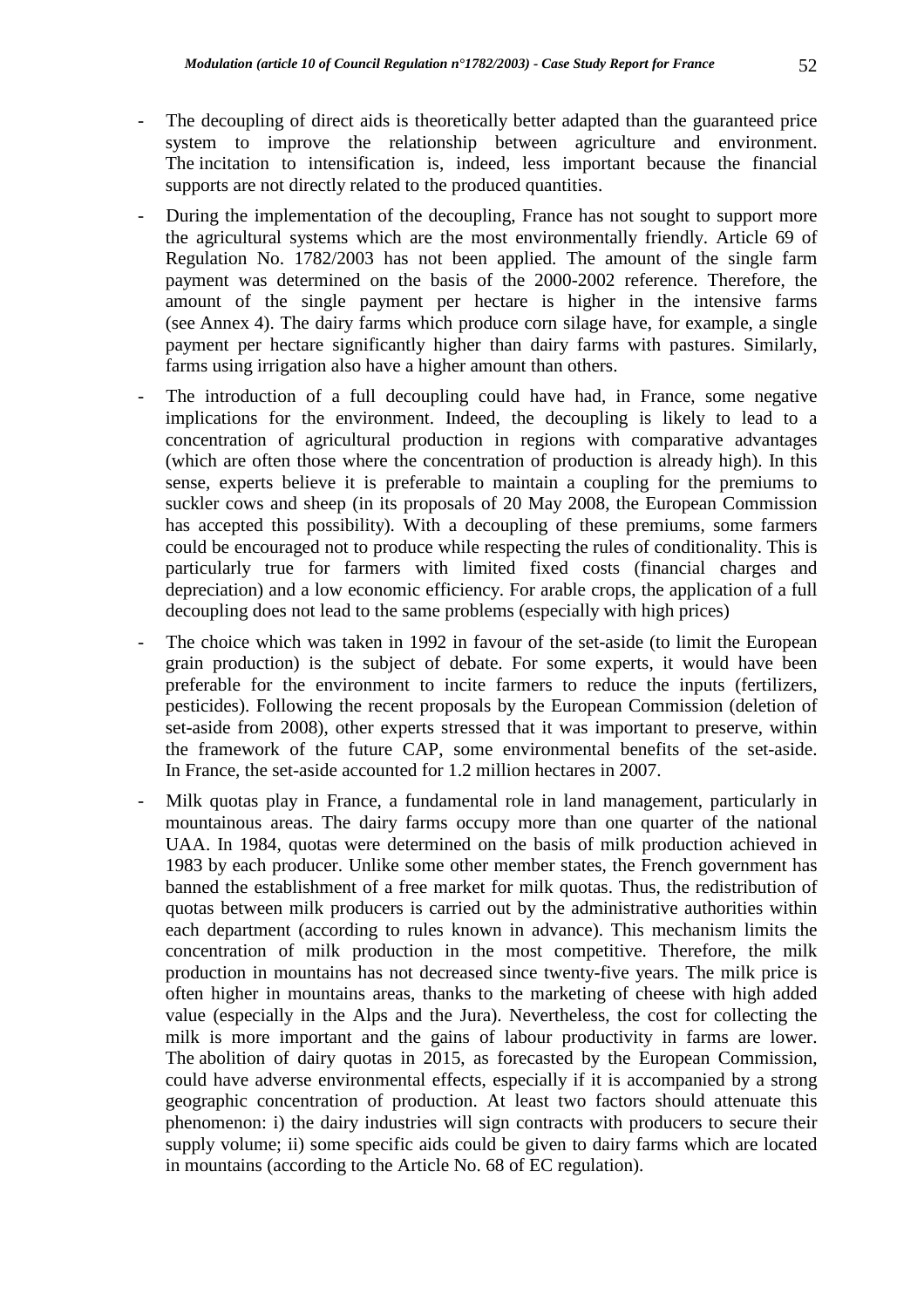In addition to these comments on the overall functioning of the first pillar, experts believe that a decrease of supports from the first pillar can potentially have a negative impact on the relationship between agriculture and environment. However, they indicate that the decline in direct aids must be significant (i.e. above the threshold of 5%) so that this impact is noticeable. They believe that farmers will be much less sensitive to changes in the indirect supports (refunds on exports, storage costs, etc.). In all cases, a decline in the direct aids of the first pillar can not, in their view, have positive effects on the environment (at best, the effect is neutral).

According to experts, a decline in direct aids of the first pillar (without redistribution) promotes the expansion of farms and intensification of agricultural production. In this case, farmers are encouraged to make productivity gains at different levels (labour, land or livestock) to limit the economic loss. At a collective level, a concentration of the production is expected to the benefit of the most competitive areas. In addition, a decline in direct aids led to decrease the dissuasive role of the cross-compliance. Indeed, the economic sanctions become lower (because they are applied on a lower amount of subsidies).

Experts point out that some factors could have contradictory effects on the environment. To better understand the meaning of this remark, the example of the geographic concentration of milk production is useful. Following a decline in direct aids and an abolishment of the milk quotas, several trends are possible regarding the environment. Two negative impacts: an increase of water pollution (intensification of production on smaller areas); a deterioration of the landscapes in mountain areas; one positive impact: a decrease in emissions of methane in the atmosphere (the number of cows decreases due to higher milk yield per cow).

## **3.7.3 Have these effects been offset by the additional money available for Pillar 2?**

Direct aids of the first pillar of the CAP are not allocated to farmers according to environmental considerations. However, a decline in support can be applied in cases where environmental rules (European and French) are not respected. In 1992, direct aids have been determined so as to attenuate, for each farm, the economic impact of declining institutional prices. They were attributed to production factors (hectare or head of livestock), then they were partially decoupled from 2006. It should be noted that in France, the implementation of the decoupling has not resulted in a redistribution of direct aids between farmers and/or regions (regionalization of the single payment has not been applied, nor Article 69). For a given production sector, the amount of direct aids from the first pillar is often more important (per hectare or per farm) in the intensive farms.

According to experts interviewed, direct aids of the second pillar have a greater impact (and also a more direct impact) on the environment than those of the first pillar. Indeed, the criteria for granting direct aids of the second pillar are different: i) they are allocated under certain conditions such as the geographical location or the agricultural practices (livestock density below certain thresholds, proportion of grasslands in the UAA, Etc.). ii) they are allocated under a contractual agreement between farmers and government iii) they are capped by holding (unlike the direct aids of the first pillar); iv) investment aids are allocated for a precise project (setting-up of a young farmer, modernization of the farm buildings, etc.).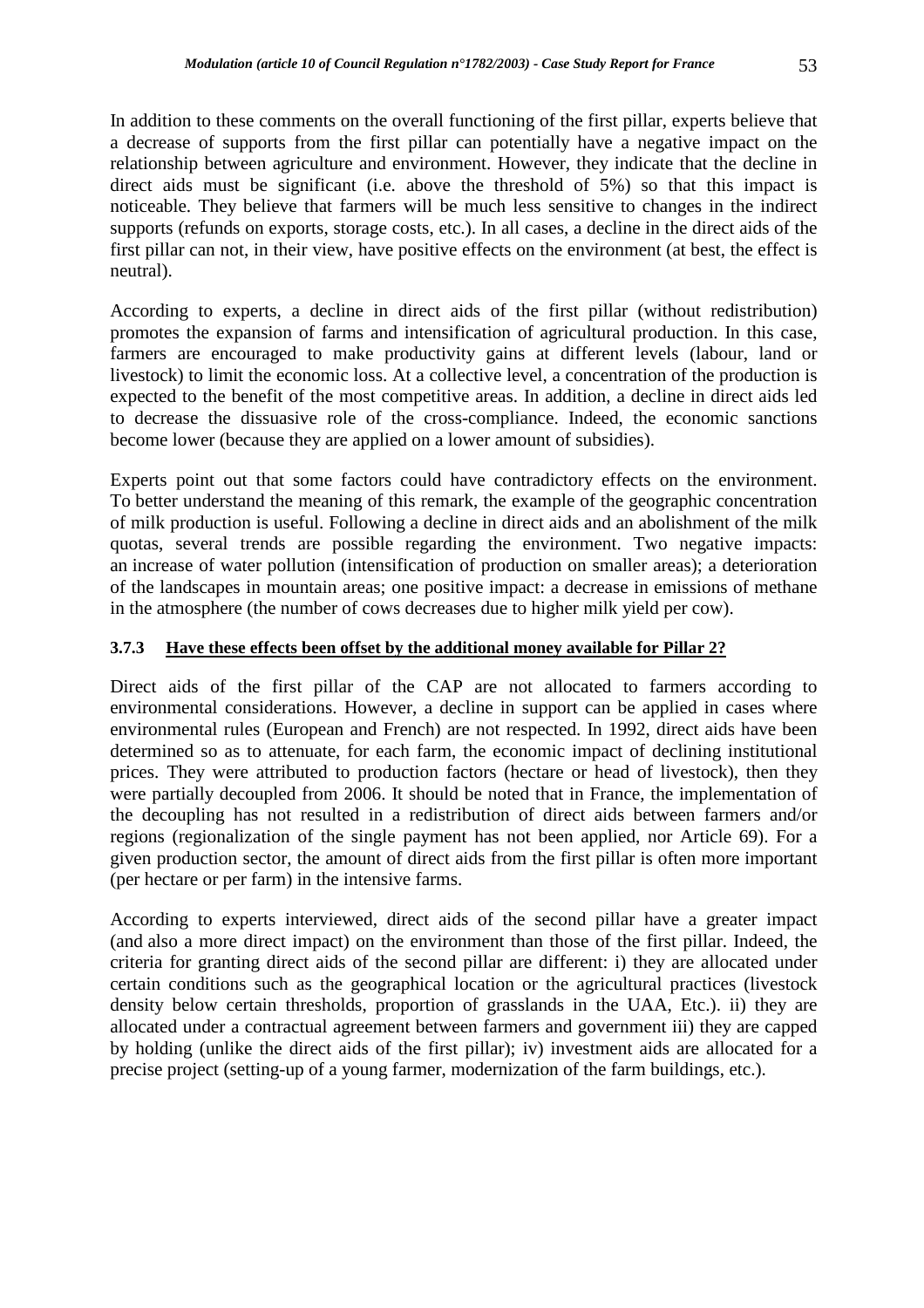Thus, experts believe that the modulation of direct aids (ie the transfer of support from the first towards the second pillar) has an overall positive impact on the relationship between agriculture and environment. However, they believe that this impact is limited because the collected funds are modest. Moreover, they indicate that the funds of the rural development programme 2007-2013 are, in France, lower than those of the programming 2000-2006. Then, they consider that it is difficult to isolate the specific impact of modulation, especially because the funds have not been focused on one of the PDRH measures. Finally, they mention that the environmental impact is not uniform between farms and between regions (due to regional distribution of PDRH funds). The environmental impact is positive for the disadvantaged areas (mountains) and the farms with extensive systems (dairy, cattle and sheep). It is also positive for intensive livestock farms which receive aids for the modernization of their buildings. It is, however, more neutral in the regions and farms specialized in cereals, wine, horticulture and vegetables.

## **3.7.4 To what extent do different levels of decreases in P1 payments result in changes to land management practices? For example:**

In France, farming practices are mainly influenced by the changing relationship between the price of land, the price of inputs (fuel, fertilizers and pesticides) and the price of agricultural products. In 2007 and 2008, the strong increase for the prices of fuel, nitrogen, phosphorus or feed stuff has a significant impact on the productive strategies of farmers. The rising price of land (+3% per year on average) is also a factor that encourages the increased level of production per hectare. The cultivation practices are also influenced by the soils potential, the climate conditions and the new technologies (improvement of the precision of the equipment used to spread fertilizers and pesticides).

Since the implementation of the decoupling, direct aids of the first pillar have a low impact on cultivation practices (except through the rules related to cross-compliance). Farmers are now certain to benefit from direct aids (at least those who are decoupled), whatever the crops implemented. In this context, the optimization of the profitability is realized without taking into account the direct aids in the calculations.

According to experts, a slight decrease in direct aids of the first pillar of the CAP (5%) has a marginal impact on the agronomic choices. The choices of crop rotations and inputs use are not taken in relation with the amount of direct aids. The use of inputs (fertilizers, pesticides) is mainly due to the expected yields (in logic of maximizing the farm income).

With the decoupling, farmers who wanted to move towards a less intensive system are comforted. They can keep the direct aids amount acquired through an intensive system, even if they adopt tomorrow a more extensive system. Thus, a decline in direct aids of the first pillar does not change the interest that a farmer can have to use a system which is more environmentally friendly.

In the event of a sharp drop in direct aids of the first pillar, the productive changes would be obviously more important. It would lead to a cessation of agricultural production in the less competitive farms. This would increase the size of the perennial holdings and the intensification of agricultural production in areas which have comparative advantages.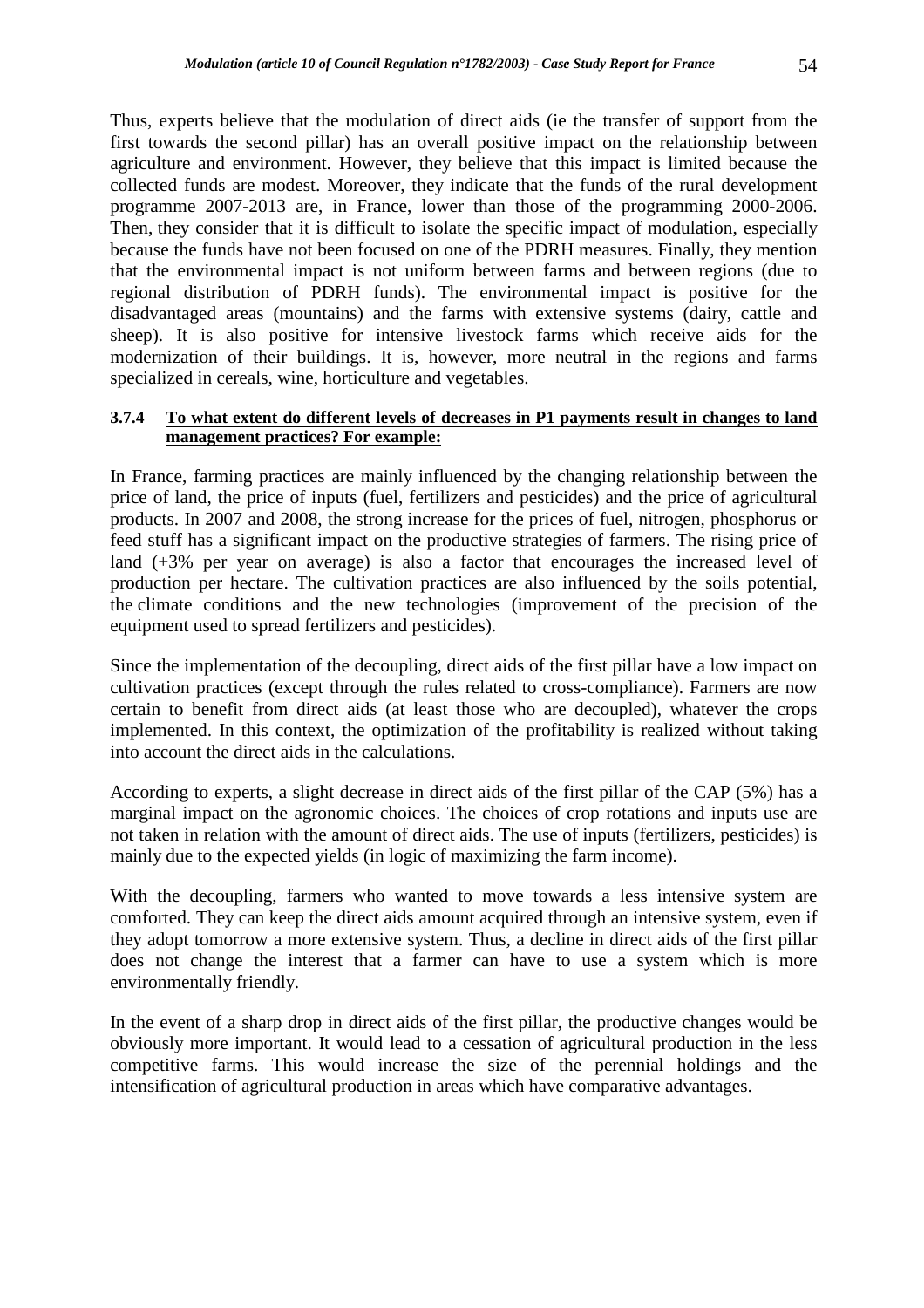## **3.7.5 Please break down your responses by farm type and size where possible and highlight if these impacts are related to a specific geography or farming system (i.e. arable, intensive grazing, extensive grazing, upland)**

## The farm specialized in arable crops

During the years 1960-1992, the price structure of inputs and output has encouraged farmers to increase grain production. The prices of inputs (fertilizers and pesticides) were weak, especially compared to the positive economic impact they had (due to the augmentation of yields); the selling price of grain was high (unlimited guaranteed price); the price of agricultural land were high. These factors have led to increased use of inputs, to intensification per hectare and an increase in the size of farms (by higher labour productivity). To minimize risk and maximize their income, it was preferable for farmers to use a quantity of inputs which exceed the real needs of plants (rather than take the risk of insufficient quantities).

Following the CAP reform of 1992, falling grain prices and the granting of direct payments per hectare were theoretically likely to encourage grain producers to adopt more extensive systems. Observations made since then show that the environmental effects have not been as favourable as those expected: the allocation of direct aids per hectare has induced, in some regions, a decrease of the permanent grasslands; granting premiums for irrigated surfaces has encouraged the development of irrigation (the water for irrigation is almost free); the development of thrifty systems (low use of inputs) is limited by the fact that they are more exigent in terms of techniques and time.

The implementation of the decoupling in 2006, the rapid increase in input prices (especially since 2007), the gradual capping of the cereal yields (over the past few years)<sup>15</sup> and improved technology are the main factors that affect current agricultural practices. The new technologies used allow to better adjust the quantity of inputs to the needs of cultures. A simplification of agricultural practice (such as the direct seeding) is increasingly used to limit working hours. In France, the direct seeding is developed for half surfaces of wheat (against the quarter in 2001). In farms over 400 hectares, where the constraints of work are more important, this proportion rises to three quarters.

In its proposals of 20 May 2008, the European Commission proposes that the decoupling of direct aids becomes total in the arable sector (it is 75% in France). With a full decoupling, the direct aids will have a minor influence on the agronomic practices (with the exception of requirements for cross-compliance). Thus, a decline in direct aid will not alter the choices of farmers in relation to quantities of inputs used or crops rotations.

#### The intensive farms with herbivorous

 $\overline{a}$ 

The analyses outlined above also concern the intensive farms with herbivorous (because they often cultivate some cereals).

<sup>&</sup>lt;sup>15</sup> In France, the yield wheat in 2007 (64 quintals) was lower than the situation of 1997. Growth of the yields has been continuous since the Second World War (16 quintals per hectare in 1946). It has stabilized in recent years. With 4.5 million hectares, France is the largest producer of wheat. Yields are high, but below those of Germany or the United Kingdom.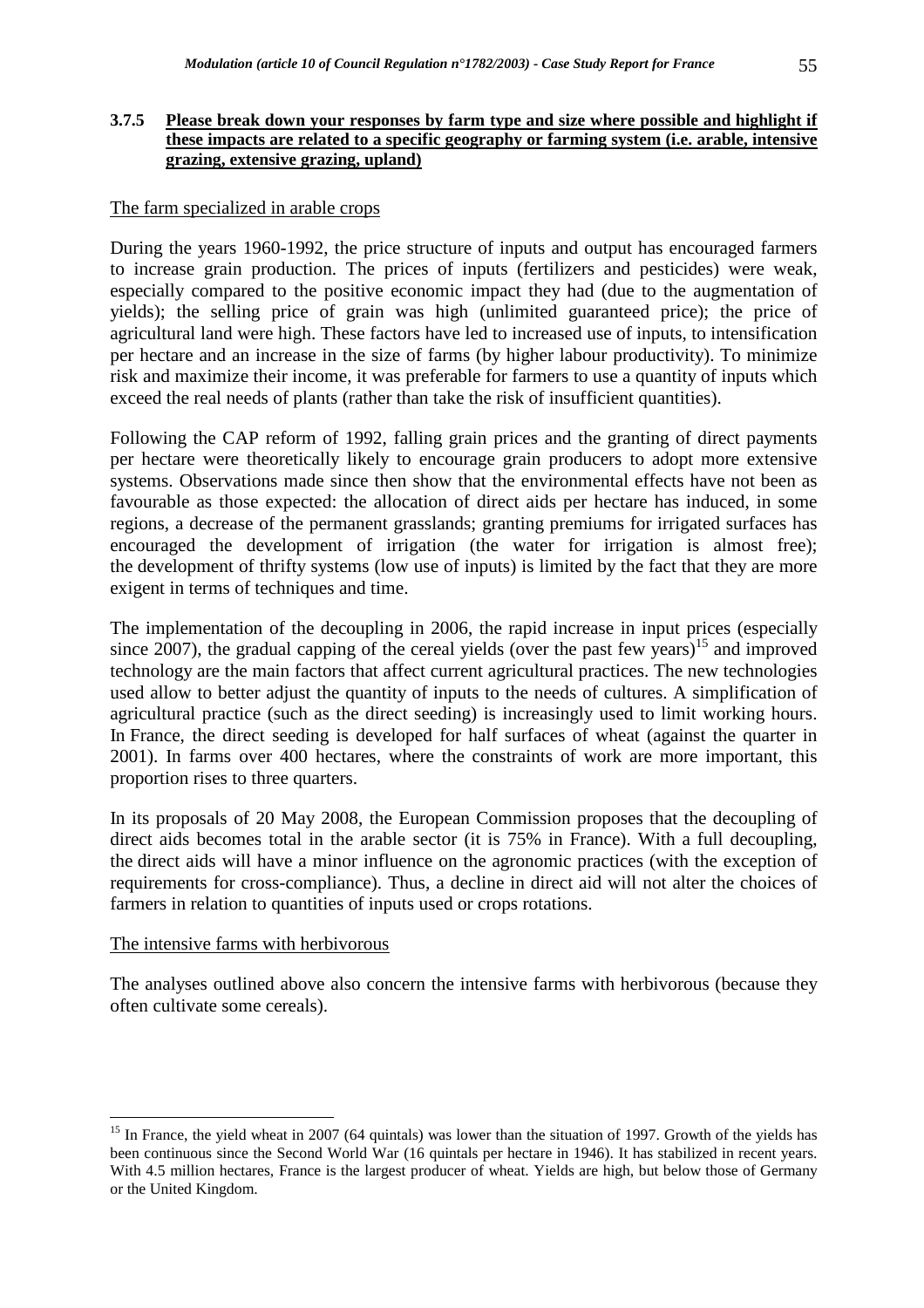Until the CAP reform in 2003, the milk sector was not concerned directly by the direct aids of the first pillar. Nevertheless, the dairy farms were indirectly concerned through the others agricultural productions (cattle, cereals, etc.). The premium to the surfaces of forage maize has reinforced economically intensive systems. Between 1992 and 2006 (date of the implementation of decoupling), farmers had an interest in keeping their surfaces of forage maize for receiving premiums. Since 2006, the situation is different. They can abandon the forage maize while retaining a portion (75%) of direct aids associated with this culture. The dairy farms which are the most affected by a decline in direct aids of the first pillar are those with an important milk quota, arable crops and bovine males. In the specialized dairy farms with a high proportion of grasslands, direct aids of the first pillar concern only the direct payments granted per tonne of quota (35.5 euros per tonne in 2008). These payments are completely decoupled, so they do not affect agricultural practices.

For the intensive farms with cattle, direct aids of the first pillar play, since 1992, a key role in the farm income (see Annex 4). Like for dairy farms, the use of forage maize can not be explained solely by the fact that this culture receives premiums. The surfaces of forage maize were already highly developed before 1992 and are still in 2008 (despite the implementation of decoupling in 2006). In areas where the availability of land are limited (as in the west of France), this culture allows to produce more milk and beef per hectare than systems based on the grasslands. Moreover, this culture is considered more compatible with the requirements of farmers in terms of work efficiency. With the decoupling, a decline in aids of the first pillar affects income but does not change the productive choices.

## The extensive farms with herbivorous

In the extensive farms with herbivorous, the amount of direct aids from the first pillar (per farm, AWU or hectare) is generally lower than that of intensive units, for several reasons: i) they have a lower volume of agricultural production (the amount of direct aids is proportional to production factors); they have few arable crops (including forage maize); they have few bovine male. Therefore, the direct aids of the first pillar concern mainly the premium granted to milk quota (decoupled payments), suckler cows (coupled payments), ewe and goat (coupled payments).

In these farms, grasslands (permanent and temporary) occupy a very important place in the UAA. The use of pesticides is low. The spreading of mineral fertilizers is limited through the use of organic fertilizers. If the measures of the second pillar (PHAE and ICHN) have an impact on cultivation practices, this is not the case with those of the first pillar.

## The farms with pigs or poultry

In these farms, intensive and highly concentrated in the west of France, agricultural practices are clearly influenced by the environmental rules. The amount of direct aids from the first pillar of the CAP is low, especially in proportion to the turnover (see Annex 4). Thus, a variation of these aids has no impact on the productive choices (especially because these aids are, for most of them, decoupled).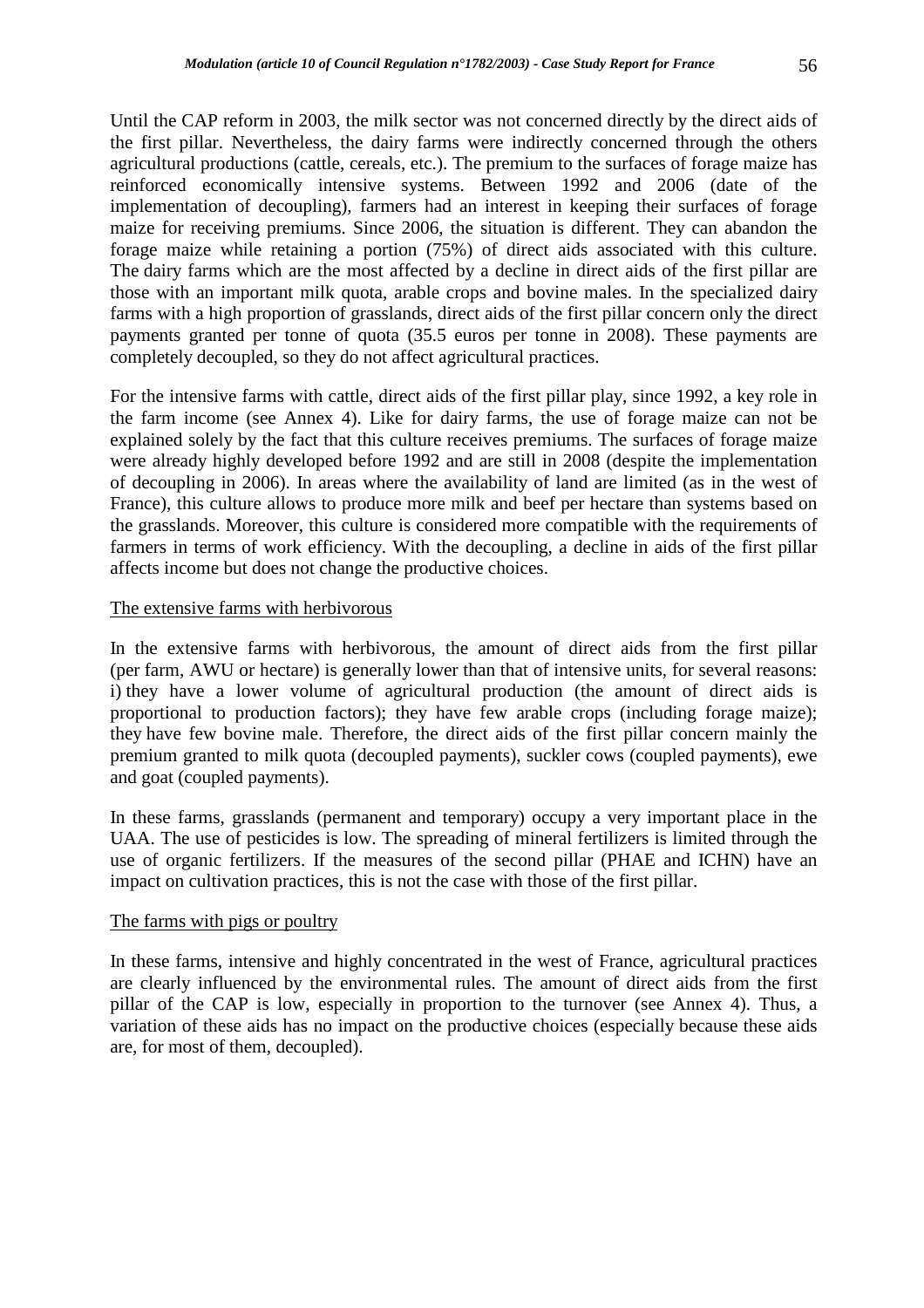## **3.7.6 What are the likely environmental impacts of the redistribution effects of the shift of funds between different farm types and sizes ?**

Before providing some arguments to answer to this question, it is worth recalling three points on the funds issued from the modulation: they are low in proportion of the total amount of direct aids granted to agriculture; they are not focused on one specific PDRH measure; they are not distributed equitably among different categories of farms.

For the most farms specialized in arable crops, the environmental impact of modulation is very low or negligible. For 98% of these holdings (OTEX No. 13), the modulation led to economic loss (Annex 5-7). The second pillar represents only 6% of their total amount of direct aids. Nevertheless, the environmental impact can be positive for farms that benefit from the agri-environmental measure focused on the diversity of cultures and the types of rotations<sup>16</sup>. This measure aims to improve water quality and to protect biodiversity by limiting the development of bio-aggressors and the use of pesticides. More generally, the environmental practices of these farms (whatever their size) are influenced mainly by the rules relating to the cross-compliance and to the good agricultural practices.

For farms with herbivorous (milk, cattle and sheep), the environmental impact of the modulation is generally positive. However, the impacts differ according to the geographic location of the farm, its size and its technical system.

- The environmental impacts of the modulation are clearly positive for the small farms, the farms with extensive systems and the farms located in disadvantaged areas. Indeed, these farms are directly concerned by the two main measures of PDRH, namely measures No. 211 +212 (compensation of natural handicaps) and No. 214 (agrienvironment). These measures represent half the total PDRH funds for the period 2007- 2013 (see point 3-7-7 for details).

- The environmental impacts of the modulation are often weak or neutral for the farms with intensive systems located in plain. However, they are positive for farms that benefit from aid for the modernization of livestock buildings (see item 3-3-7). In France, a high proportion of these farms are located in the "nitrate vulnerable zones". In these vulnerable zones, farmers must have sufficient storage capacity for the manure; they must comply with prohibition periods for spreading the manure; they must register their fertilization practices (nitrogen). Approximately 37 500 farms had been concerned by the first program to control the agricultural pollution (PMPOA 1, period 1994-2000) which provided aids for the modernization of livestock buildings. For 2000-2006, the PMPOA 2 has involved 53 000 farms (for an average subsidy of 12 000 euros per farm).

The farms specialized in pigs and poultry receive a very low amount of direct aids from the rural development (1 200 euros per farm for units of the OTEX No. 50, see Annex 4-34). Therefore, the modulation has a marginal impact on the environmental practices of these holdings. They are primarily influenced by the rules of the conditionality. Nevertheless, the PDRH measure regarding the training of farmers can have an indirect impact on agricultural practices. It is difficult to quantify this impact and only a small proportion of producers are concerned. This is also true for other productions (viticulture, horticulture, gardening, etc.).

 $\overline{a}$ 

<sup>&</sup>lt;sup>16</sup> This PDRH measure is financed mainly by the French Ministry of Agriculture (180 million euros over the period). The aids (32 euros per hectare) are capped at 7 600 euros per year and per farm. To benefit from this aid, farmers must respect, during 5 years, the following points: a minimum of three different cultures is required on the same plot of land (over 5 years); a same culture can not be used two times successively; the main crop must be less than 45% of the UAA.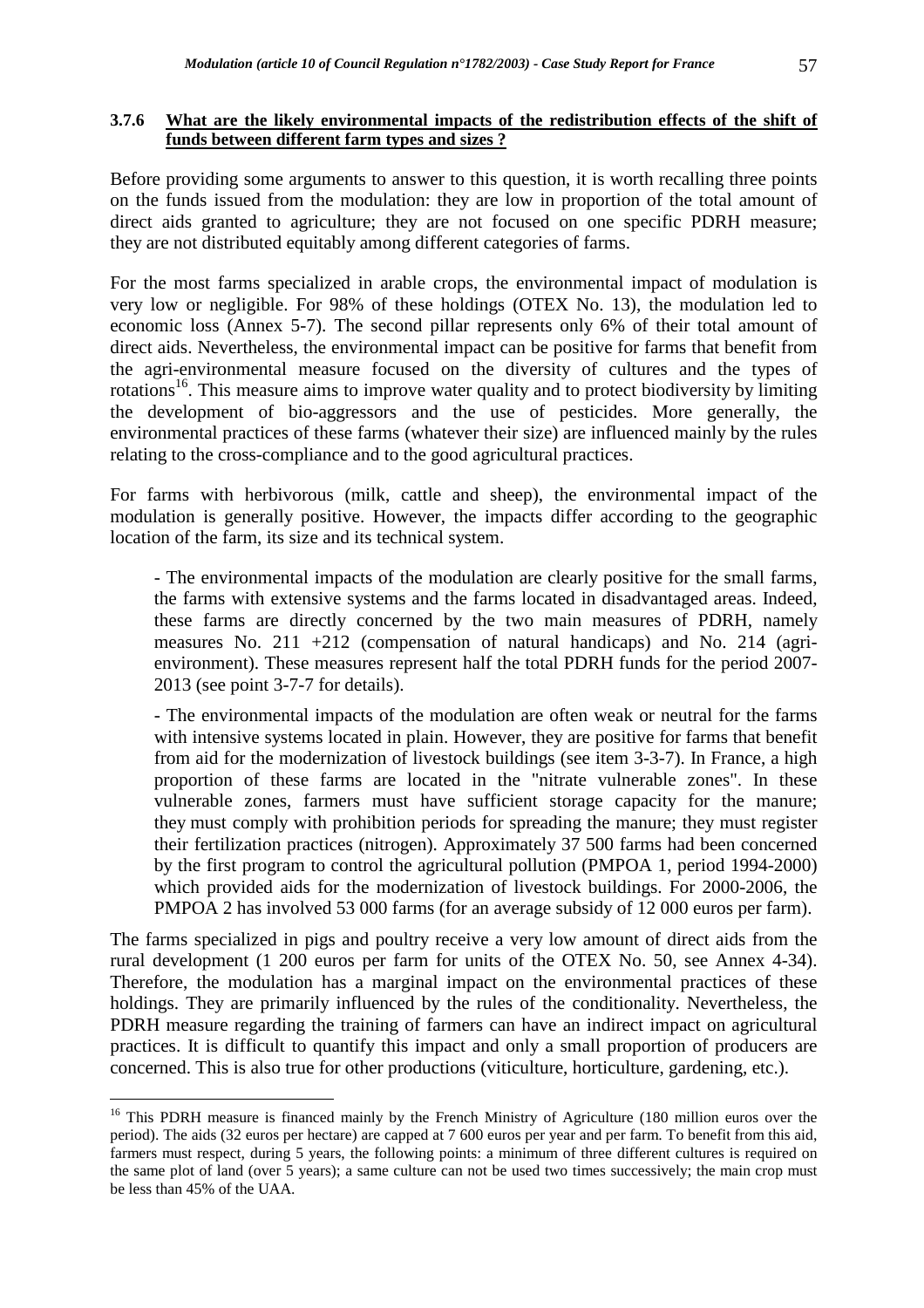#### **3.7.7. Which of the Pillar 2 measures implemented in your Member State have the greatest impact on the environment? What is the nature of these impacts?**

The PDRH measures of axis 2 are those that have the greatest impact on the environment. For the period 2007-2013, the axis 2 is 7.47 billion euros (or 54% of PDRH), including 3.08 billion euros from FEADER. The Axis 2 regroups eight measures, but two of them are particularly central (92% of the axis 2 - see Annex 2-1): the measure No. 214 (agrienvironmental measures): 3.48 billion euros (46% of the axis 2), of which 903 million euros from EAFRD; measures No. 211 +212 (compensation for natural handicaps): 3.42 billion euros (46% l 'Axis 2), including 1.88 billion euros from FEADER. These two measures are those whose influence on the environment is the most important (among the PDRH measures). The aids granted for the modernisation of livestock buildings (Measure No. 121, see 3-3-7) also have a positive impact on the environment.

## \* The agri-environmental measures

In France, the measure No. 214 is complex because it includes 9 devices.

The PHAE 2 (premiums for grasslands) is the most important PDRH device for the environment (device A - at the national level). This premium was already included in the previous rural development program 2000-2006, but some changes were made to enhance the environmental impact of this measure. This premium is primarily financed by the Ministry of Agriculture. It represents an amount of 1.9 billion euros for the period 2007-2013, i.e. 55% of funds allocated under the measure No. 214.

The PHAE is allocated to approximately 52 000 farms. They cover a quarter of the national grassland areas (permanent and temporary). Nearly 70% of the PHAE funds are allocated to farms located in the mountains (Massif Central, Alps, Pyrenees and Jura). For these mountain farms, the amount of this aid is, on an average, 2 000 euros (i.e. 10% of the farm income).

This premium (PHAE2) aims to stabilize the grasslands, particularly in disadvantaged areas. This premium aims to promote biodiversity on farms and to maintain practices which are friendly to the environment. This premium is attributed because grasslands provide several non-market services to society. They maintain the biodiversity; they protect the soil from erosion; they help to structure the landscapes; they give a good image to sell the agricultural products. In addition, grasslands established for a period of more than two years are generally thrifty in inputs (fertilizers, pesticides and energy). This amount of this premium (76 euros per hectare) is limited to 100 hectares per farm. The surfaces concerned are temporary meadows and permanent grassland. The surfaces of moors and the summer mountain pasture can also benefit from the PHAE, but the aid is reduced (depending on rules set out in each department).

To benefit from this premium, farmers must have a minimum share of grassland in the UAA (this rate, ranging between 50% and 75% is determined by department) and a livestock density lower than 1.4 LU/ha. The beneficiaries must respect, during five years, the rules of conditionality and the terms of reference of the PHAE. The contract concerns notably a maximum level of fertilizers (mineral and organic) per hectare and per year (125 units of nitrogen, 90 units of phosphorus and 160 units of potassium) and the non-use of pesticides. It is important to notice that the quantity of fertilizers used is limited for each plot of land and not for the farm as a whole. The beneficiaries must maintain some elements of the biodiversity up to 20% of the total surfaces. The reversal of temporary grassland is allowed but within the limit to 20% of the total grasslands.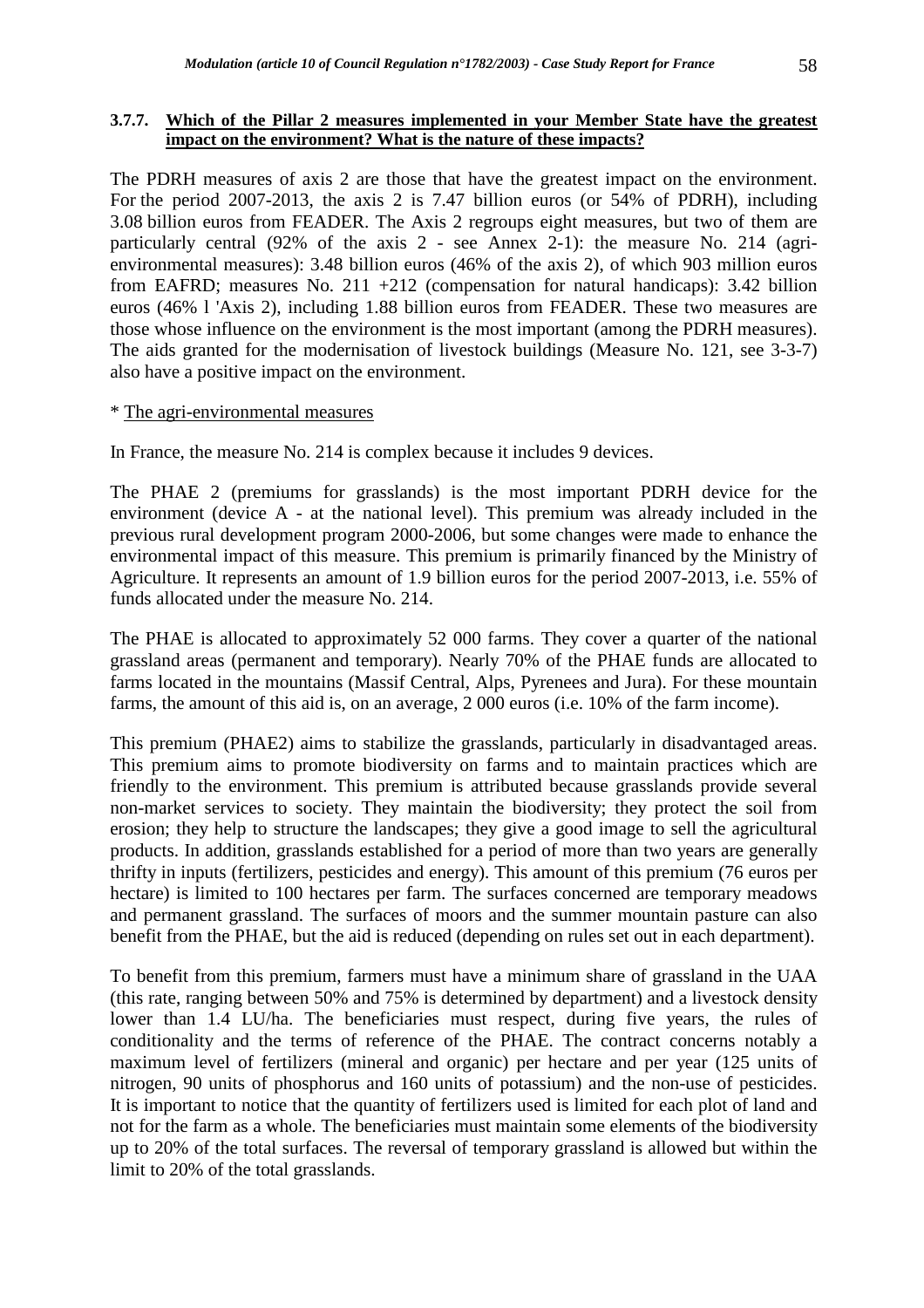The other agri-environment measures (No. 214) are classified into three categories:

*- Device A (measures with a precise geographic targeting).* 

These measures represent 38% of the total funds granted to the measure n°214. They aim to preserve water quality and to limit the degradation of biodiversity. They are geographically targeted to deal with specific threats. They relate to the requirements of Natura 2000, the Water Framework Directive and the Birds and Habitats Directives (excluding Natura 2000).

*- Another national device (in addition to the PHAE)* 

The device B. It concerns the aids granted to farmers to encourage crop diversity and rotations between crop types (3-7-6).

*- Six devices with a national specification, but with a regional implementation* 

The device C: "systems with a low inputs use". It is restricted to farms that can not benefit from the devices A, B, D and E. The beneficiaries must have efficient systems inputs (limiting the use of fertilizers, pesticides and concentrates).

The device D: "conversion to organic farming". It provides aids (to cover the additional costs) to convert farms (in part or in full) to organic farming. This aid is paid per hectare (example: 200 euros per hectare per year in annual crop). The farmer commits for 5 years to meet the specifications of organic farming.

The device E: "maintenance of organic agriculture". This device is designed to support the organic farms. These farms participate positively to the water protection and the preservation of biodiversity. These aids are paid per hectare and depend on the types of crops (example: 100 euros per hectare per year in annual crop). The devices D and E represent only 5% of funds from the measure n° 214.

The device F: "protection of endangered breeds". This device is intended to help the farmers which have animals belonging to local breeds threatened with extinction. The conservation of purebred animals is a requirement for maintaining biodiversity. The aid is 50 euros per LU per annum (cattle, sheep, goats and pigs).

The device G: "preservation of plant resources endangered". This device is intended to promote conservation and reintegration of old plant varieties or of plants threatened by genetic erosion. The amount of aid per hectare varies depending on the types of crops: 52 euros for annual crops against 400 euros for vegetables crops.

The device F: "improving the potential for pollination of bees". This device is intended to encourage the presence of hives in strategic areas in terms of biodiversity (even if it led to a decline in the yield of honey). The aid is set at 17 euros per hive per year.

\* The compensation of natural handicaps the mountain farms

The measures No. 211 and 212 (3.4 billion euros for the period 2007-2013, including 55% of European funds) aim to support farmers located in disadvantaged areas. This aid contributes to a harmonious distribution of agricultural activities on the territory and to the preservation of the landscape.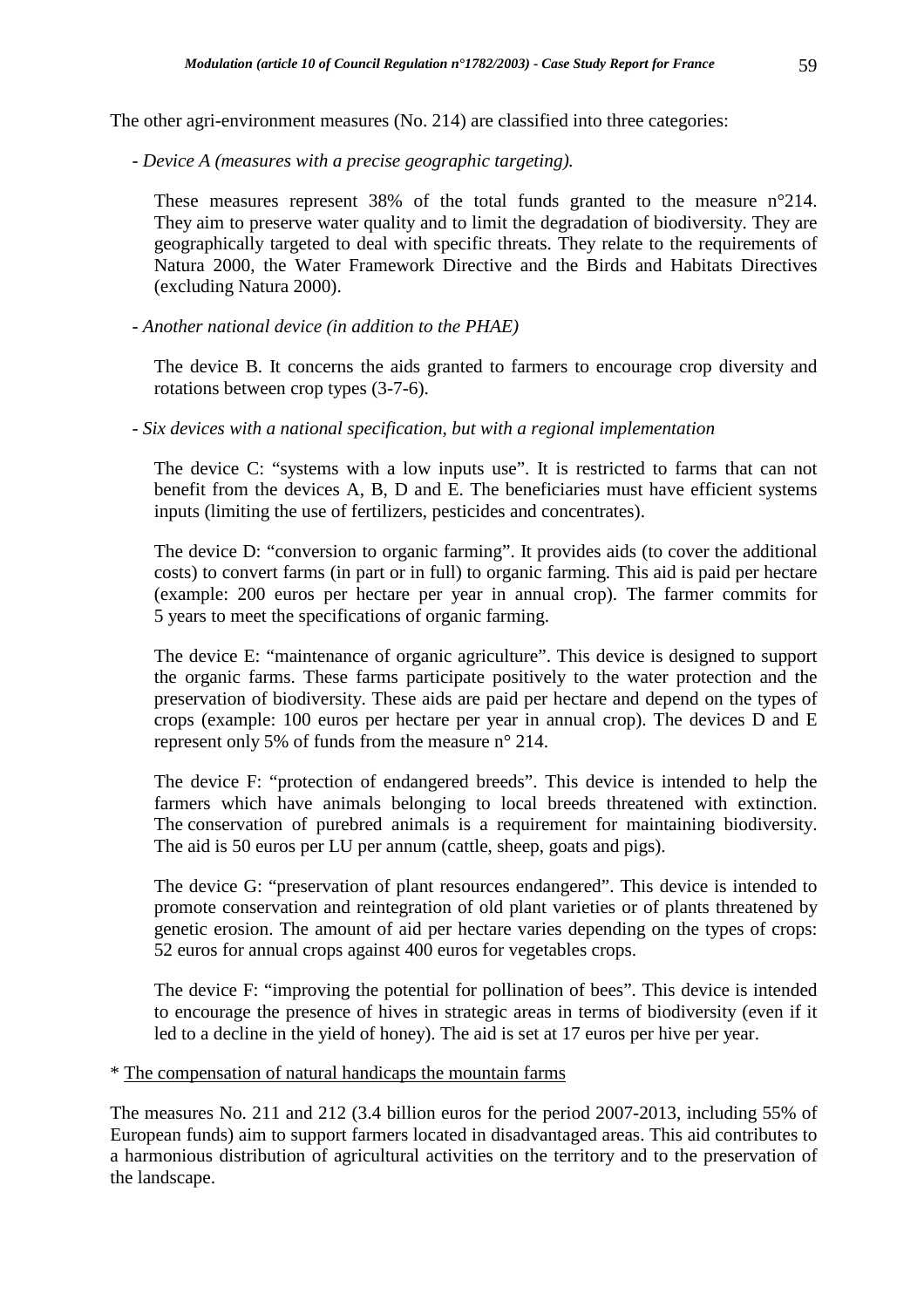Since 2001, this aid (ICHN) is attributed by hectare, with a ceiling of 50 hectares per farm. The amount of aid per hectare varies, depending on the zone, between 55 euros (piedmont zone) and 220 euros (area of high-mountain). The aid is more important for the 25 first hectares. For the farmers who practice transhumance, this aid is 10% higher in mountain areas (and high mountain) and 30% in piedmont area. This aid concerns the fodder surfaces in mountain areas and high mountain. The cultivated surfaces which are not eligible to direct payments (by the CMO) are also concerned: wines, fruit, medicinal plants, plants for perfume.

To receive this aid (ICHN), created in 1974, farmers must be located in disadvantaged areas and stay there for five years. They must meet the following conditions: have at least 3 hectares of agricultural area and at least three LU; have the buildings of their farm and at least 80% of their land in disadvantaged areas; have at least 50% their professional income comes from farming. At the environmental level, they must respect the livestock density (minimum and maximum) defined at the departmental level.

According to experts, this aid (ICHN) has a significant positive impact on the environment, even if the primary objective is to support farmers' incomes. These effects are mainly the preservation of biodiversity and landscapes.

This aid (ICHN) concerns in France, 4.3 million hectares (2.4 million hectares in mountain areas and 1.9 million hectares in other disadvantaged areas). Nearly 100 000 farms benefit from this aid, including 54 300 in the mountains. The average amount of this aid (ICHN) is 6 200 euros per farm in mountain areas, i.e. a quarter of the income.

## **3.7.8. How does the availability of additional funds for the Pillar 2 measures affect the nature and extent of environmental benefits delivered with particular reference to effects on:**

The funds from modulation are, as already mentioned, a complement to the EAFRD funds of the PDRH. Therefore, the environmental impact of these funds is proportional to their amount and to the environmental effectiveness of PDRH. The environmental benefits of PDRH are difficult to quantify in the short term. It will be necessary, of course, to wait several years before establishing a precise analysis of environmental implications of the measures applied since 2007.

a. Resource protection (water and soils)

In France, the Water Framework Directive is a national priority. Two programs are mobilised on this point: a program focuses on the nitrates (in accordance with the European rules), a other program is focused on pesticides (with the reduction by half in five years of the most dangerous substances). The PDRH fits into this framework. Several factors can have a positive impact on water quality:

- The aids of the axis 2 of PDRH (agri-environmental measures and ICHN) are allocated to the condition that farmers comply with the conditionality (cross-compliance). To reduce water pollution by nitrates, farmers are no longer allowed to cultivate the soil near ditches or rivers. Moreover, they must meet some minimum requirements for using fertilizers and pesticides.
- The agri-environmental aids are generally granted to farmers who use not a lot of fertilizer and pesticides. Moreover, some funds are granted for conversion to organic farming.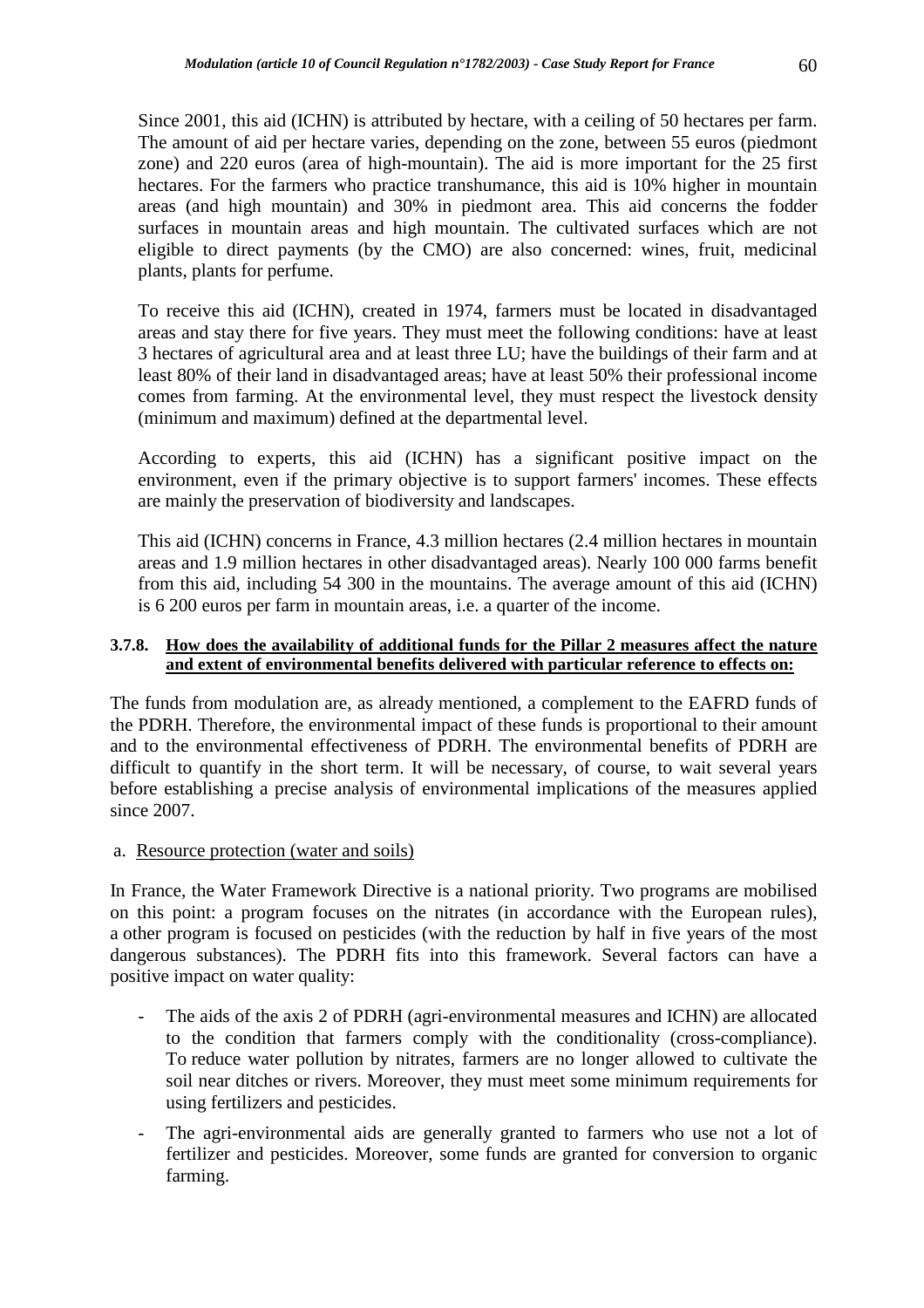- The funds allocated to the modernization of livestock buildings (Axe 1 of the PDRH) should help limit pollution.
- The use of water for irrigation is more controlled (conditionality).
- Farmers can participate in training programmes relating to soil fertilisation.
- The good agricultural practice influences positively the soil protection (see 3-7-2). Some measures of the PDRH will also have an influence on this point. This is notably the case of agri-environmental measures targeted to specific geographic areas. The support for forestry activities also has a positive indirect impact on soil protection.

## b. Biodiversity

The French authorities have adopted a biodiversity strategy for the remarkable areas (Natura 2000) and also for the other areas (biodiversity ordinary). The national strategy has several devices. For example, the state allows that the price of land rent is lower in case of compliance with certain environmental practices. Likewise, it grants an exemption from taxes for certain areas useful in terms of biodiversity (nature reserve, Natura 2000, national parks).

In areas that are not Natura 2000, several measures of the PDRH contributes to the maintenance of biodiversity: national measures of axis 2 (ICHN, PHAE) have a significant impact on this point; the training for farmers can also help to better consider the biodiversity.

In areas Natura 2000, the PDRH participates in financing the management of sites. The sites of Natura 2000 are managed on a voluntary basis. The conservation objectives are defined in the "objectives document" of each site. This document is made locally.

## C. Climate change

In the continuity of commitments taken in Kyoto, the fight against climate change is a priority for the French government.

To reduce emissions of greenhouse gases, the government developed a "climate plan" that affects all sectors of activity. For agriculture and forestry, some measures have already been taken (energy preservation, methane production, etc.). At its modest extent, the PDRH contributes to this overall strategy by the awareness of farmers to rational use of fertilisers (which can lead to lower emissions of nitrous oxide). It will also support the investments that have a positive impact on air quality.

Regarding bioenergy, the French government's objective is to incorporate 10% of biofuels in fuels by 2015 (and 7% in 2010). These goals are more ambitious than those of the European Commission (5.75% in 2010). To achieve them, two economic tools are used: an exemption from the domestic tax on petroleum products (partial for the biodiesel and bioethanol and total for the pure vegetable oils used as fuel in agriculture); a tax is applied to distributors of fuel who do not respect these targets.

The PDRH makes contributes very modestly to this objective by three main measures: the measure No. 226 relative to the forests, which has a positive effect (but low quantity) on the carbon storage; the measure No. 121-B, which allocates aid for environmental investments that go beyond the standards (in the crop sector); the measure No. 311 which concern the diversification of activities (the sale of biogas for example).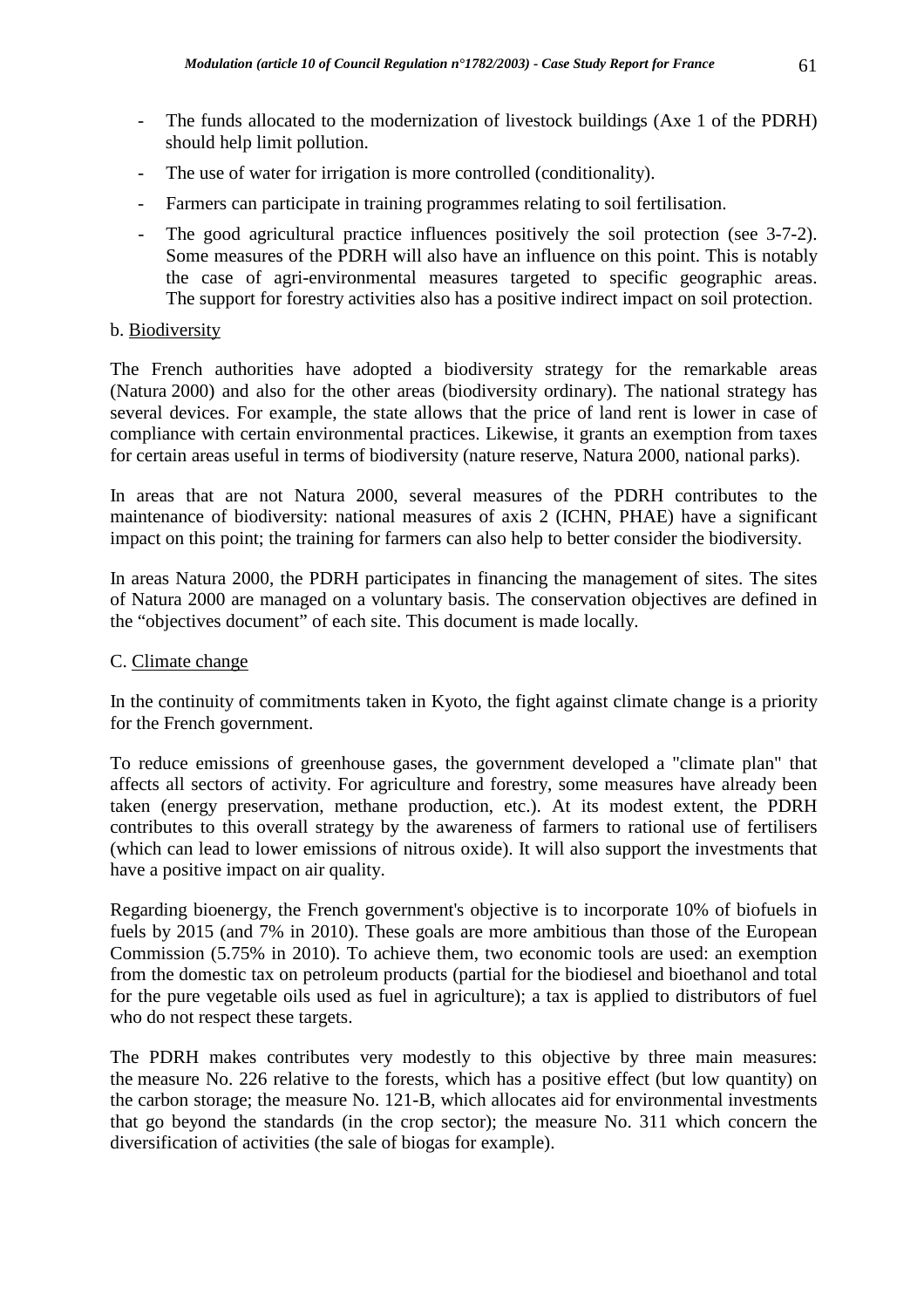#### **3.7.9. How does the availability of additional funds for the Pillar 2 measures affect the nature and extent of environmental benefits delivered with particular reference to effects on:**

The funds from modulation were regarded as the other PRDH funds. Thus, they have no influence on the development of specific Rural Development measures (eligibility, targeting). During the 2007-2013 programme, national authorities sought to improve the environmental impact of the second pillar. They have introduced agri-environmental measures targeted at regional objectives and they have changed the conditions for granting certain aid  $(PHAE<sup>17</sup>)$ and ICHN). This evolution has occurred in the continuity of certain criticisms levelled against the agri-environmental measures<sup>18</sup>. Indeed, during the mid-term evaluation of rural development programme 2000-2006, it was suggested to improve the policy readability of AEM; to improve the targeting of measures on key issues; to strengthen the role of regional and local structures in the implementation of the AEM.

The decrease in support for rural development for the period 2007-2013 (compared to the period 2000-2006) has obliged the national authorities to finance the PHAE on its own budget.

## **3.7.10. If not covered in 7.7-7.9 above, what are the impacts of the availability of additional funds for the environment through the following measures:**

See point 3-7-7 and 3-7-8.

 $\overline{a}$ 

#### **3.7.11. Have negative environmental impacts been experienced from investments in nonenvironmentally focused measures? If so, what are these environmentally damaging effects and which measures are these associated with?**

As has been mentioned previously, it is still too early to draw a clear analysis of the environmental effects of measures adopted in 2007. Indeed, it will be necessary to have information on the medium term to address this issue.

The experts insist first on the positive effects for the environment of rural development measures. The aids granted for the young farmers allow to promote the generational renewal and, therefore, to limit the concentration of production. The aids granted for modernisation of the livestock buildings allow to improve the relation between livestock and environment. The agri-environmental measures and the ICHN help to maintain agricultural activity in disadvantaged areas (the farms located in these regions use generally a low quantity of inputs). Spontaneously, the experts did not mention that some measures of the rural development programme could have a negative impact for the environment. However, they believe that some adjustments are always desirable in the perspective to better integrate environmental issues in public policy. Likewise, they stressed that some controversial debates exist between them on the intensity of the environmental effects of measures PDRH.

Nevertheless, according to some experts, the measure No.121 could have an indirect negative impact on the environment (and territory occupation). Aid for modernisation of the livestock buildings can indirectly accelerate the geographic concentration of agricultural production (main factor of pollution). Indeed, small farms, where the modernization of buildings is considered economically unprofitable, are gradually eliminate in favour of larger structures.

 $17$  For example, the beneficiaries of PHAE must now comply with the conditionality and must respect some rules relating to the use of fertilizers.

<sup>&</sup>lt;sup>18</sup> The European Court of Auditors has criticised several times inspection procedures for agri-environmental measures. It considers that too much attention is paid to the statements of contractors and that the points of control are insufficient or inadequate in relation to the specifications of the measures. In addition, The European Court of Auditors considers that sanctions are often insufficient to be truly dissuasive.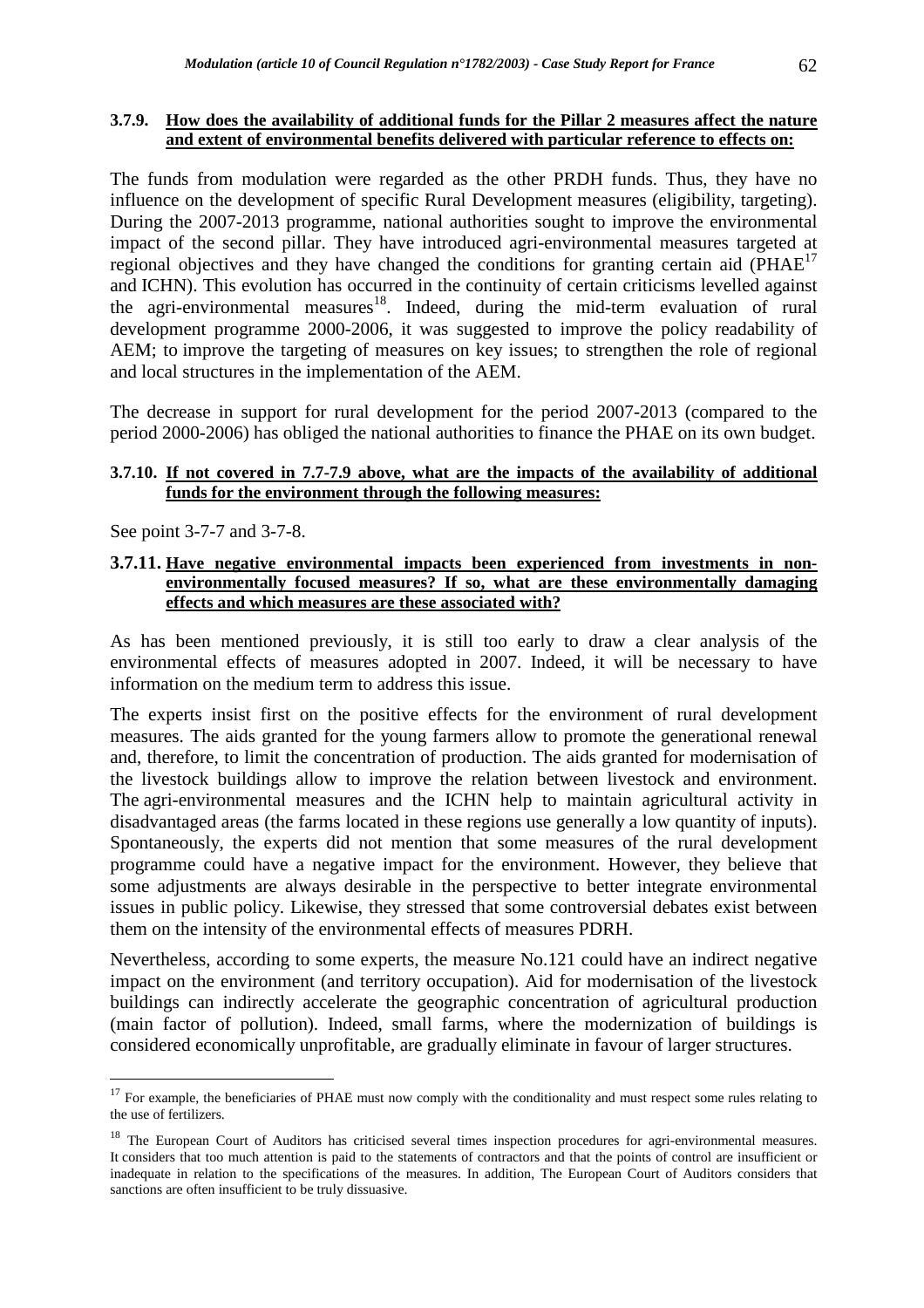## **4. Conclusions and synthesis of results**

In France, the budgetary support (French and European) allocated to agriculture has been well controlled over the past decade. As in most other member states of the European Union, this support decreased as a proportion of Gross Domestic Product (GDP). If this development is positive and consistent with the objectives set during the MacSharry reform, it is clear that the amount of direct subsidies per farm and per AWU increases over the years, for two main reasons: the three CAP reforms (1992, 1999, 2003) led to an increase in direct subsidies to farmers, but to a decrease in indirect support related to the regulation of markets (export refunds, storage costs, etc.); due to the decrease of the number of holdings (at a rate of 3% per annum), the funds are paid to less farmers.

In 2008, the amount of direct aids from the first pillar per farm still depends mainly on the agricultural specialization and on the size (hectares, LU or milk quota). This is the result of the choices made in previous reforms. In fact, direct aids have been allocated to farmers, on the basis of the production factors, in order to compensate partially or completely, the negative economic impact of declining institutional prices. In France, the distribution of the direct aids from the first pillar between farms has finally changed very little over the last fifteen years.

During the Agenda 2000, and as allowed in Article 4 of EC Regulation No. 1259/1999, the French government has decided to implement the optional modulation. The mechanism adopted was complex because the modulation rate was not fixed, but variable depending on several factors: the amount of direct aids per farm; the economical dimension of the farm; the number of jobs. The modulation concerned only 15% of all French farms, especially the large units, strongly supported but with a small number of agricultural jobs. Theoretically, this device would achieve a redistribution of support between categories of farms. In fact, its impact was limited for two reasons: it was applied only during two years; it has allowed a low transfer between the two pillars (just under 1% of the support of the first pillar). If this modulation device had a limited impact, it has been the subject of much criticism, essentially because the collected funds did not return fully to French farms.

In 2006, during the implementation of the decoupling, the French authorities did not use the options offered by the EC Regulation No. 1782/2003 to redistribute the support between categories of farms. Indeed, they have decided that the amount of the single payment for each farm should be determined on the basis of the historical situation 2000-2002. Thus, they did not use the articles No. 58 and No. 59 of the Regulation (regionalization of the single payment), nor Article 69. The distribution of the single payment between farms is therefore substantially equivalent to that which prevailed for direct aids allocated to production factors. The amount of the single payment per hectare is higher in the intensive farms. In addition, national authorities have implemented a partial decoupling, with a maximization of the coupling rate (compared to what the rules allowed). These choices are different from those taken in other Member States like United Kingdom, Germany and so on. This demonstrates the sensitivity of French farmers and national authorities face to an evolution of direct aids to agriculture and, more generally, of the agricultural policy.

During negotiations on the CAP reform in 2003, the French authorities were not spontaneously favourable to the implementation of a compulsory modulation of direct aids (Article No. 10 of EC Regulation 1782/2003). Since then, the agricultural Ministers have rarely mentioned the strengths and limits of this modulation device in their speeches. According to information collected from experts and simulations applied to the FADN, several remarks can be made about the application of this device in France: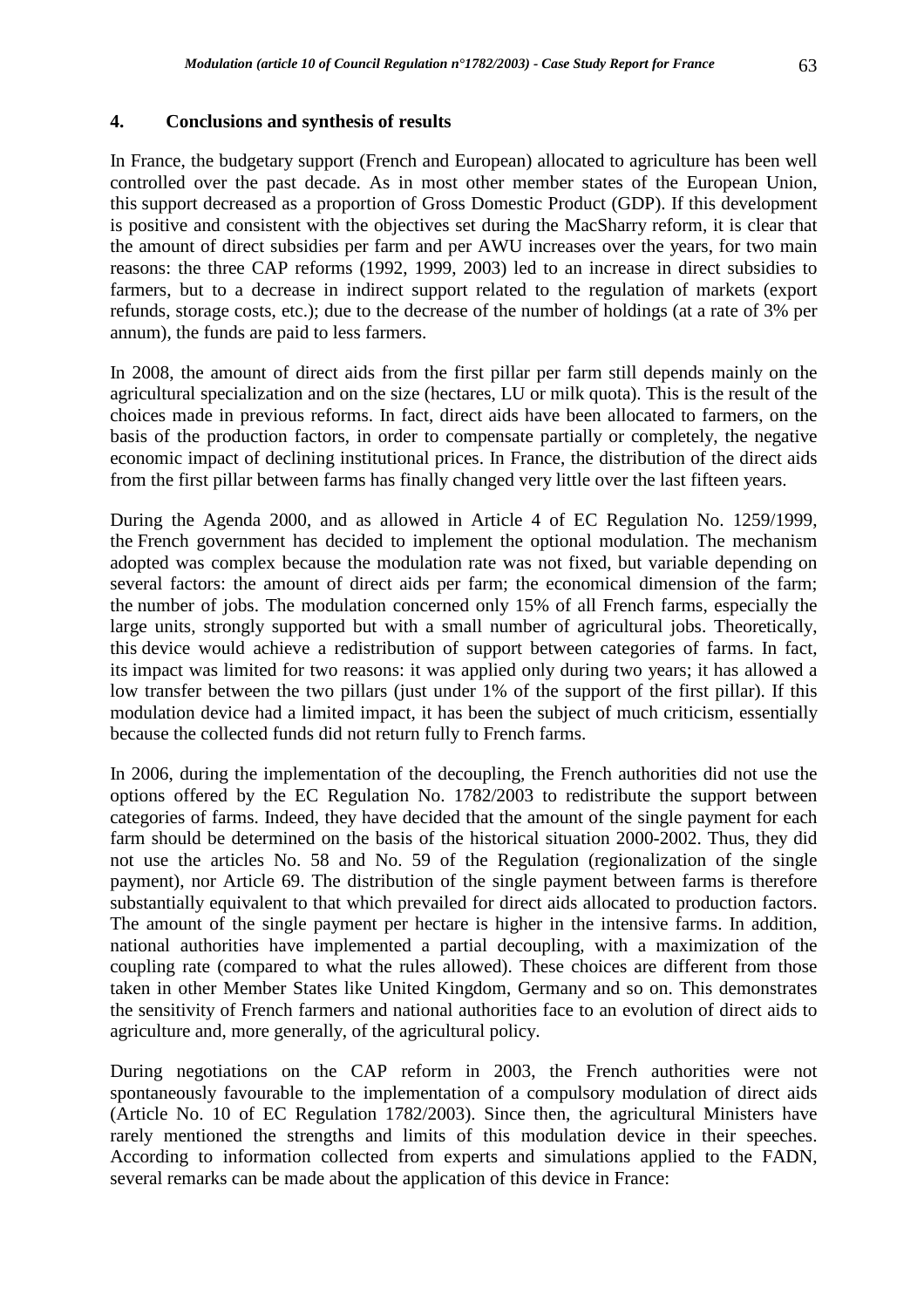- In 2008, the modulation allows to collect, in France, a total of 336 million euros. This amount represents 2.5% of the budgetary support to French agriculture or 4% of direct aids from the first pillar. Only 80% of these funds are redistributed to France (268 million euros per year from 2008). These funds can supplement the financing of PDRH (13.7 billion euros for the period 2007-2013, of which 5.7 billion euros for the EAFRD). They were not used in a specific manner, but they were spread over all the PRDH measures. They have not been considered as an exceptional increase of the budget that would have allowed the introduction of new rural development measures. Indeed, even taking into account the funds from the modulation, the budget for the rural development programme 2007-2013 remains lower than in the previous period.
	- The modulation device has a low redistributive effect on the direct aids and on the incomes between the categories of farms. The rate of modulation is, firstly, linear and not gradual depending on the size of the farm or the amount of direct aids. Then, the franchise (5000 euros) was set at a low level, leading to what 80% of French professional farms are affected by the modulation. Finally, only a part of the collected funds (between 50% and 60%) is redistributed in favour of farms. According to the simulations made on the FADN, and after the redistribution of funds by the Rural Development, about one quarter of farms are economically "winners" with modulation (+5% of income on an average). For nearly 60% of farms, modulation causes a loss of income (-4% of income on an average). The beneficiaries are mainly the farms with extensive herbivorous (milk, cattle, sheep), especially those located in disadvantaged areas. The farms "losers" are mainly those with large surfaces of crops, essentially because they are rarely concerned by the rural development support. The farm income of the 53 000 biggest farms (over 100 ESU) classified as "losers" decreases, but only of 3%.
- The productive strategies of French farmers have not been altered, or only very marginally, by the implementation of the modulation device. Since 2005, farmers have not always had specific knowledge of amounts which were deducted by the modulation. Indeed, the decline in direct aids was carried out before and not after the payment (for example by a tax that farmers would have to pay to the State). During the period 2005-2008, and despite the modulation, the amount of direct aids per farm has increased as a result of the expansions of farms and/or the implementation of direct aids in the dairy sector. The low influence of the modulation on productive strategies is mainly due to the fact that its economic implications have been weak in relation to the impact of changes in prices of inputs and outputs.
- The effects of the modulation on the farms structure and agricultural employment are considered by experts as slightly positive at the national level. However, this impact varies according to regions and types of farms. For units "losers", the modulation encourages farmers to increase labour productivity to offset the economic loss. For units "winners", the modulation can help to maintain the agricultural employment, mainly in disadvantaged areas and in the sheep sector where incomes are often lower than elsewhere. The aids granted for the setting-up of young farmers have, however, a direct impact on the renewal of generations and employment on farms.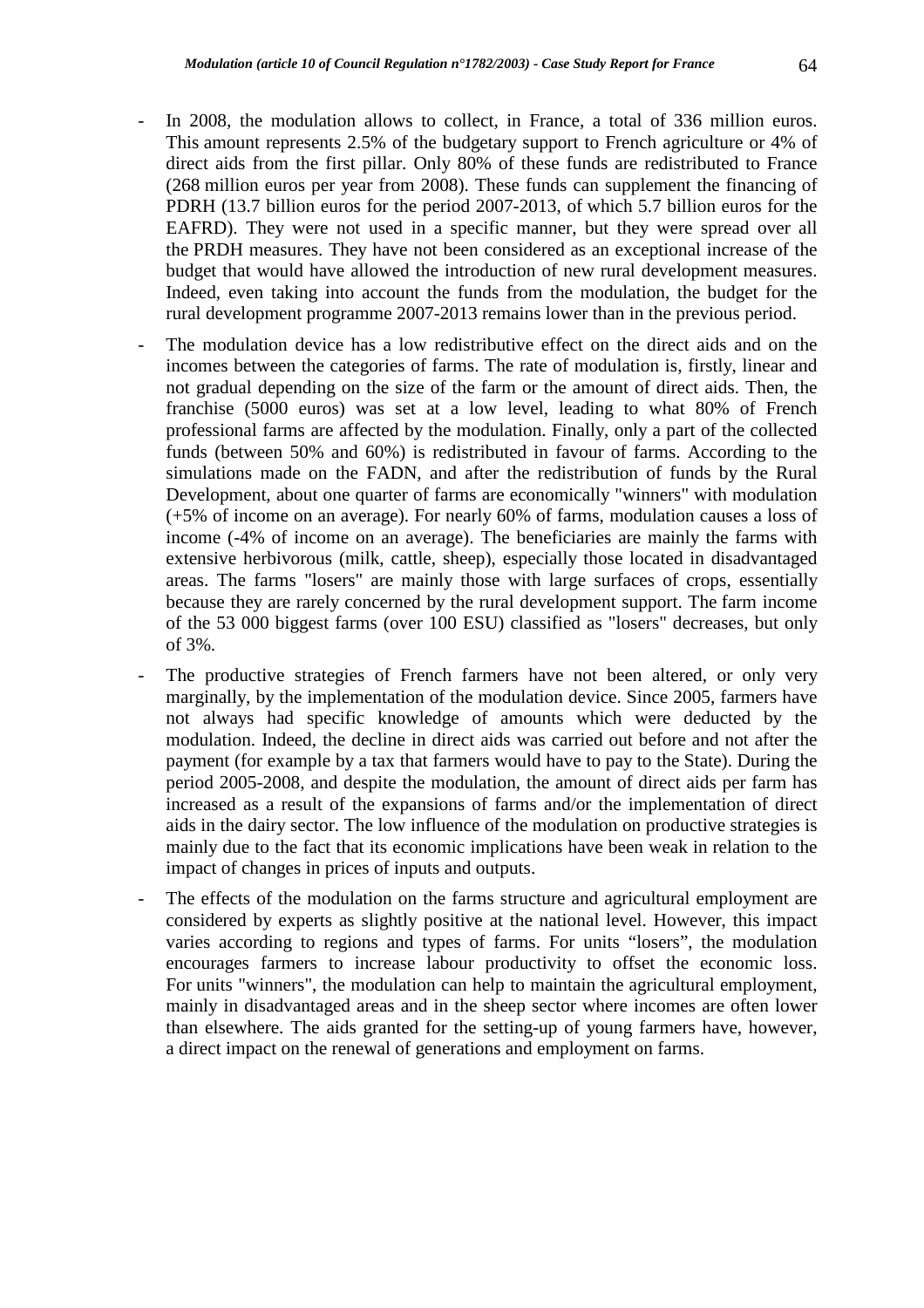- The competitiveness of French agriculture has not been changed following the implementation of the modulation. Indeed, this change in the way of support was consistent (at least for the modulation rate) between all European farms (except in the new member states). In other words, the modulation device has not led to distortion in the competition between European farms. In addition, many other factors, often more important than the amount of direct aid granted to farms, affect the competitiveness. These factors include the conditions of the natural environment (climate, topography), production costs, technical performance, innovation in food firms, the parity between the currencies, customs duties, and so on.
- The impact of the modulation on the quality of life in rural areas is seen as potentially positive, but with a low overall effect. Indeed, the measures of the Axis No. 2 and No. 3 of PDRH permit to take into account certain expectations of rural citizens. Nevertheless, the quality of life in rural areas depends on many factors which are not directly related to agricultural, such as unemployment, the quality of services (transport, health, education), the price of houses or the distance to the cities.
- The modulation, or more exactly the increase in direct aids allocated to rural development, is seen as a positive factor for the relationship between agriculture and the environment. However, experts stress that cross-compliance measures of the first pillar is also a positive factor, especially as some intensive farms are not or little concerned by the measures of rural development. In France, the environmental issues are a priority for the rural development programme. Indeed, the Axis 2 represents just over half of the PDRH funds. The two main measures of the Axis 2 are the compensation of natural handicaps (one third of the EAFRD for PDRH) and agrienvironment (16% of the EAFRD for PDRH). The quantification of the impact of the axis 2 is difficult to achieve because many tools act simultaneously on the same territory (the first pillar of the CAP, the measures of the PRDH, regional and local policies, etc.). Similarly, the indicators used are not always sustainable over time. The agri-environmental measures are based on obligations of means and not on environmental results achieved. The environmental results depend mainly on the link between practices required and their environmental effects; the location of the farms which are concerned by the PDRH measures; the number of contracts in a same region; the compliance with specifications by contractors; the quality of the controls made in the beneficiaries farms; the sustainability of the practices, with or without renewal of contracts.

In the current negociations related to the CAP health check, the French minister has indicated that he was favourable to a certain redistribution of direct aid within agriculture. To do this, he recommends using a new version of Article 69 to allow a transfer of funds within the first pillar. This position is shared by a large majority of professional organizations. In its proposals of 20 May 2008 (see Article 68), the European Commission took account of some of these expectations. Thus, the collected funds from Article 69 will not necessarily be redistributed to the production sectors which were concerned by the budget cut. However, the European Commission has capped the rate to a maximum of 10% (some French farmers' organisations wanted 15%). Moreover, some strict rules have been taken to use the collected funds. If the final version of the Article 68 is not exactly conform to the expectations expressed, national authorities would nevertheless use it. They want to allocate a direct support to the dairy farms located in mountains, because these farms could be economically disadvantaged by the abolition of milk quotas. It is still too early to know if France will decide to apply the maximum rate (10%), knowing that the European Commission wishes to increase the rate of the mandatory modulation.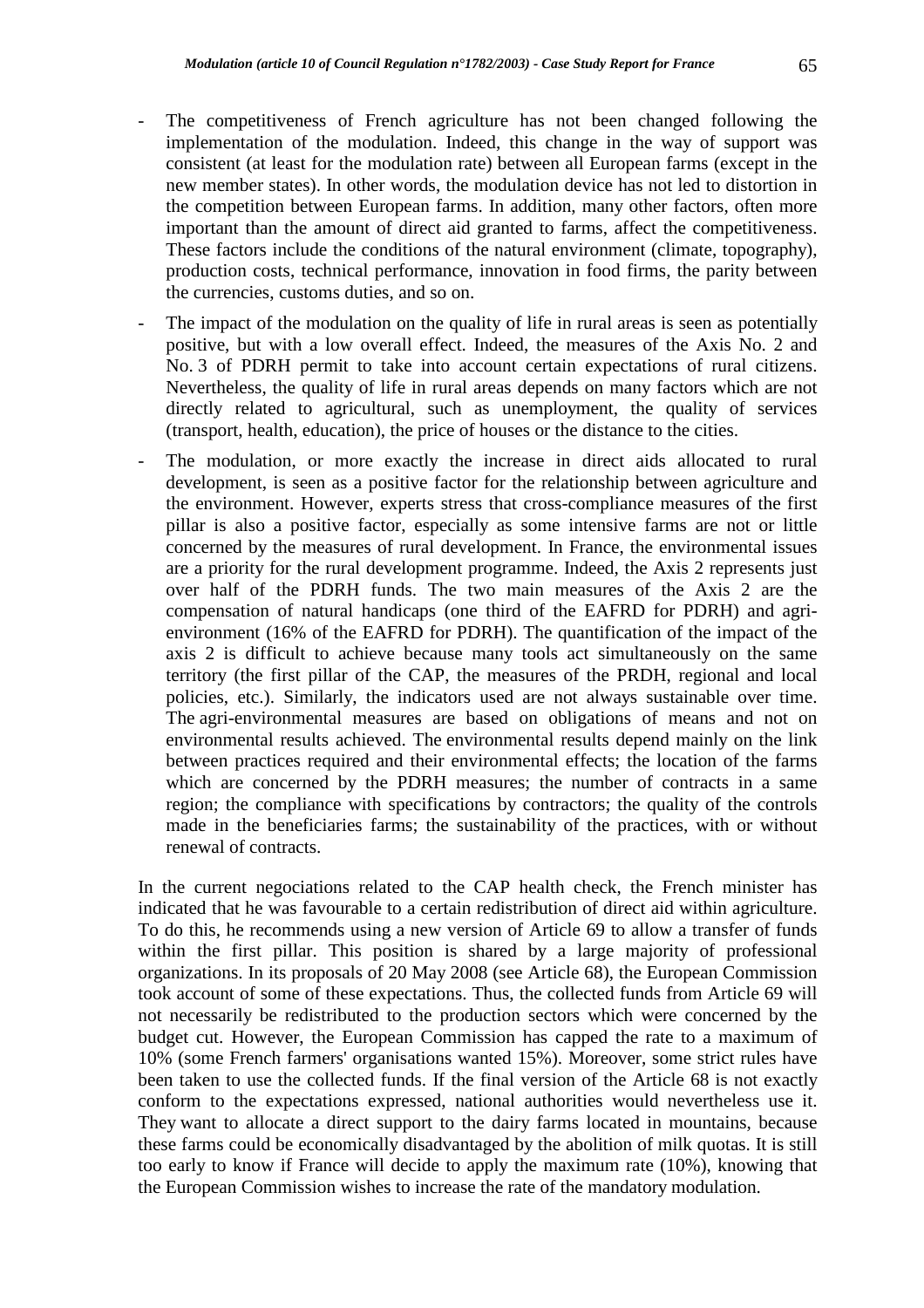In France, the Minister of Agriculture and most agricultural professional organisations are not agree with an increase of the rate of the mandatory modulation (beyond the current threshold of 5%). They justify their choice through the main following arguments: the funds of the rural development programme for the period 2007-2013 have already been decided; the rural development measures induce a co-financing from Member States; the collected funds are not distributed only to farms. The European Commission proposed on 20 May 2008, to increase the modulation rate of at least 8% by 2013 (and a little more for farms receiving more than 100 000 euros of direct aids). The simulations made on the national FADN show that these new rates would represent nearly 550 million euros extra per year for the second pillar. The redistributive impact will depend mainly on the choices made regarding the allocation of these funds (see annexes 6-5 and 6-6).

The sharp increase in the prices of some agricultural products in 2007 and 2008, led, despite the rising cost of inputs (fuel, feed, fertilizers, pesticides), to a significant improvement in the income of some categories of farms (mainly those with large surfaces of crops). However, for other farms, farm incomes fell because of increased grain price. Given the commitments made in 1995 in the Agricultural Agreement of the Uruguay Round, the EU authorities did not decide to reduce the amount of aids granted to farms beneficiaries of price increases. Indeed, according to this multilateral agreement, direct aids must not be variable depending on agricultural prices (domestic or international) to be considered decoupled. Nevertheless, the granting of direct aids to farmers who benefit from high agricultural prices still remain a real question for European taxpayer (especially if this situation persists for the next years, as it is suggested by the OECD estimates). Before the forthcoming budget negotiations of the EU in 2013, the modulation is one of the tools that can give a little more sense to public aid granted to agriculture. Without a better justification of the public support to agriculture, the risk is high for the French farmers (and European ones) to have a significant drop in direct aids after that date.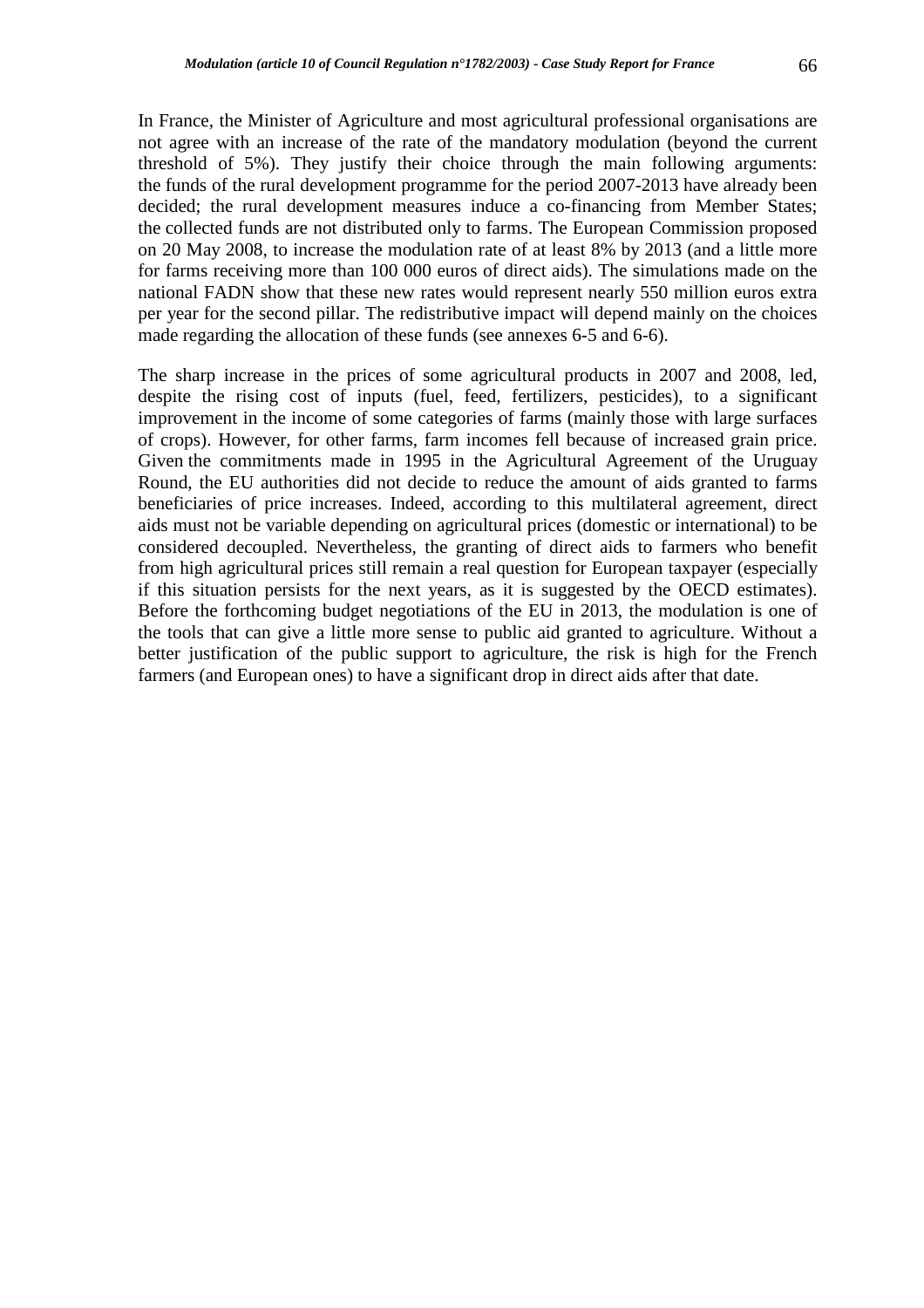#### **Bibliography**

Agence Unique de Paiement, 2006. Les aides PAC en 2006. Note de synthèse, décembre, 4 p.

AND international, 2003. Aides à la transformation et à la commercialisation des produits agricoles. Rapport réalisé dans le cadre de l'évaluation à mi-parcours du règlement CE n°1257/1999 du Conseil, Paris, 25 p.

ANIA, 2008. Le bilan de santé de la PAC: principaux enjeux pour les industries agroalimentaires françaises. Paris, 6 p.

Antoni V., 2007. Le stock de carbone dans les sols agricoles diminue. *Le 4 pages de l'Institut Français de l'Environnement,* n°121, novembre, 4 p.

APCA, 2008. Contributions des Chambres d'agriculture sur le bilan de santé de la PAC. Paris, 4 p.

ASCA, 2003. Soutien à l'agroenvironnement. Rapport réalisé dans le cadre de l'évaluation à mi-parcours du règlement CE n°1257/1999 du Conseil, Paris, 24 p.

Assemblée Nationale, 2007 à 2002. Rapports fait au nom de la Commission des Finances, de l'Economie Générale et du Plan sur le projet de loi de finances. Annexes : agriculture et Pêche.

Barbut L., Baschet J. F., 2005. L'évaluation de la politique de soutien à l'agroenvironnement. *Notes et Etudes économiques*, n°22, février, pp 35-68.

Blogowski A., Chatellier V., 2004. Les aides directes aux exploitations agricoles européennes et françaises depuis la réforme de la PAC de 1992. In: *Les soutiens à l'agriculture*, INRA éditions,, pp 223-275.

Boinon J. P., Dussol A. M., 2005. Les installations sans DJA : une contribution significative à l'activité agricole. *INRA Sciences Sociales*, n°3, juin, pp 15-21.

Borzeix V., Codron S., Laureau D., Seban S., 2006. Pourquoi une nouvelle réforme de la politique agricole commune ? *Notes et Etudes économiques*, n°25, décembre, pp 7-44.

Bureau J. C., 2007. *La politique agricole commune*. Editions La Découverte, Paris, 121 p.

Butault J. P., 1999. Coût de production, productivité et dégressivité temporelle des aides, *INRA Sciences sociales n°6*, janvier, 6 p.

Butault J. P., 2007. Modulation des aides, renforcement du deuxième pilier et répartition des subventions et des revenus agricoles. *INRA sciences sociales*, n°2-3, septembre, 4 p.

Butault J. P., Gohin A., Guyomard H., Barkaoui A., 2005. Une analyse économique de la réforme de la PAC de juin 2003. *Revue Française d'Economie* (1), pp 57-107.

CER, 2003. Les conséquences de la réforme sur l'agriculture française. Note de synthèse, 30 p.

CESR, 2006. Filière laitière des régions de l'Ouest : comment maintenir, demain, le plus grand nombre d'exploitations et d'actifs ? Rapport du Conseil Economique et Social de Basse-Normandie, 172 p.

Chatellier V., 2006. Le découplage et les droits à paiement unique dans les exploitations laitières et bovinsviande en France. *Cahiers d'Economie et Sociologie Rurales*, n°78, pp. 53-80.

Chatellier V., 2008. Le financement et l'efficacité des dépenses à l'agriculture. *Workshop des Commissions agriculture et budget du Parlement européen*. Bruxelles, 2 avril, 19 p.

Chatellier V., Delattre F., 2006. Le régime de paiement unique et l'agriculture de montagne en France. *Notes et Etudes Economiques*, n°26, pp 79-108.

Chatellier V., Delattre F., 2005. Les soutiens directs et le découplage dans les exploitations de montagne. *Economie rurale*, n°288, juillet-août, pp. 40-57.

Chatellier V., Kleinhanss W., 2002. Agenda 2000 et modulation des aides directes de la PAC en Allemagne et en France. *Économie Rurale n° 268-269*, mars-juin, pp 159-173.

Chatellier V., Vérité, 2003. L'élevage bovin et l'environnement en France : le diagnostic justifie-t-il des alternatives techniques ? *INRA Productions Animales,* vol. 16 (4), octobre, pp 231-249.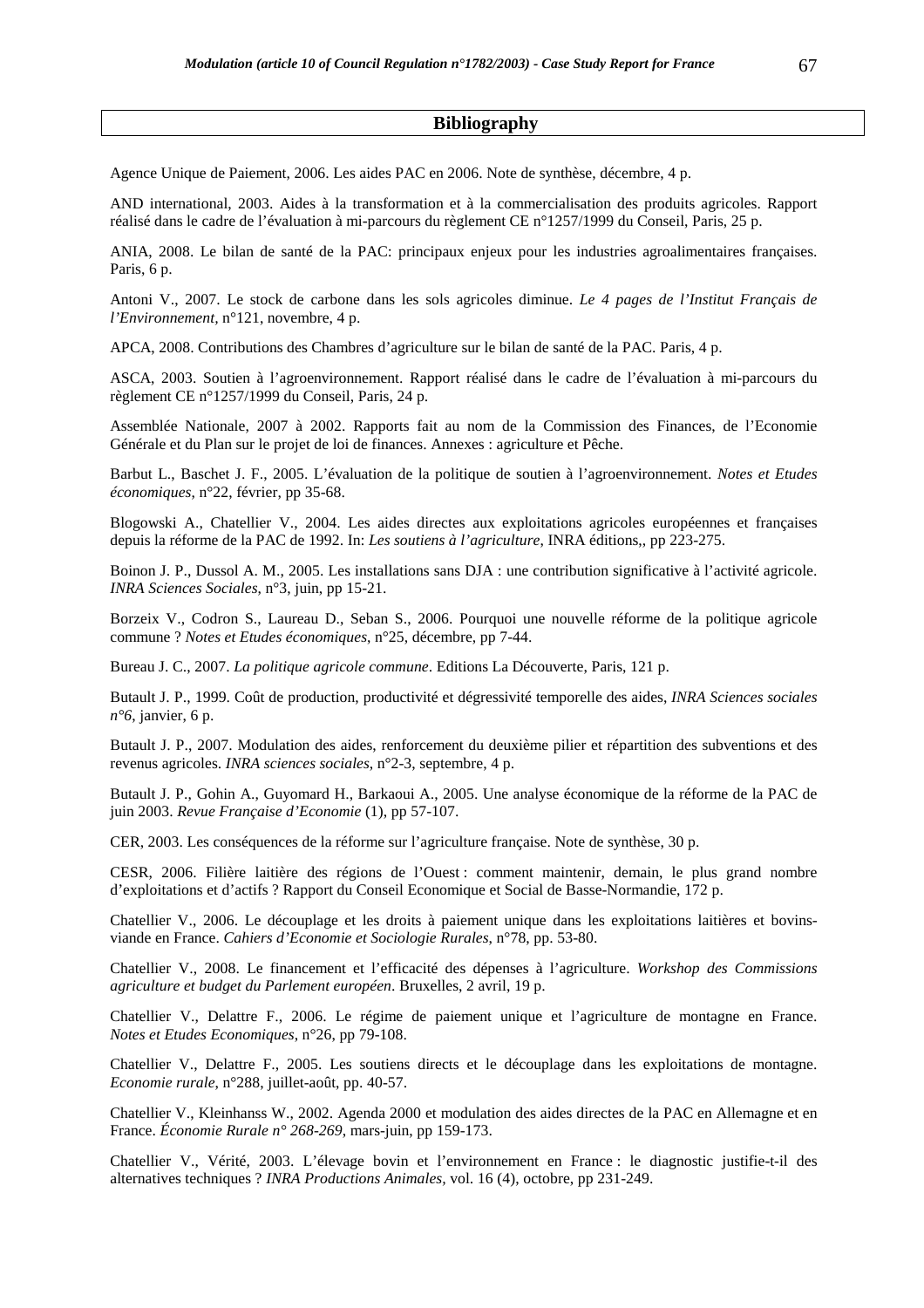Chatellier V., Vollet D., Dobremez L., Josien E., 2006. Les politiques publiques de soutien aux systèmes herbagers : bilan et évolutions. *Séance de l'Académie d'Agriculture de France*, Paris, 30 novembre, 23 p.

CNASEA, 2003. Aides à la formation. Rapport réalisé dans le cadre de l'évaluation à mi-parcours du règlement CE n°1257/1999 du Conseil, Paris, 12 p.

CNASEA, 2004. Les aides des premier et second piliers de la PAC et les résultats d'exploitations départementaux en France. *Cahiers du CNASEA,* n°4, 44 p.

CNIEL, 2008. Position du CNIEL sur les quotas et les compensations. Paris, 5 p.

Commissariat Général du Plan, 2003. Rapport de l'instance d'évaluation des politiques de développement rural, Paris, 160 p.

Commission européenne, 1999. Règlement (CE) n° 1257/1999 du Conseil du 17 mai 1999 concernant le soutien au développement rural par le Fonds européen d'orientation et de garantie agricole (FEOGA) et modifiant et abrogeant certains règlements. *Journal Officiel des Communautés Européennes*, L160/80-102.

Commission européenne, 1999. Règlement (CE) n°1259/1999 du Conseil du 17 mai 1999 établissant des règles communes pour les régimes de soutien direct dans le cadre de la PAC. *Journal officiel des Communautés Européennes*, 23 p.

Commission européenne, 2002. Règlement (CE) n°445/2002 de la Commission du 26 février 2002 portant modalités d'application du règlement (CE) no 1257/1999 du Conseil concernant le soutien au développement rural par le Fonds européen d'orientation et de garantie agricole (FEOGA). *Journal officiel des Communautés Européennes*, L74-1/34.

Commission européenne, 2003. Règlement (CE) n°1782/2003 du Conseil du 29 septembre 2003 établissant des règles communes pour les régimes de soutien direct dans le cadre de la politique agricole commune et établissant certains régimes de soutien en faveur des agriculteurs. *Journal officiel de l'Union Européenne*, L 270-1/69.

Commission européenne, 2006. Décision de la Commission du 24 mai 2006 fixant les montants qui, en application de l'article 10, paragraphe 2, de l'article 143 *quinquies* et de l'article 143 *sexies* du règlement (CE) no 1782/2003 du Conseil, sont mis à la disposition du Feader et les montants qui sont mis à la disposition du FEAGA. *Journal Officiel de l'Union Européenne*, L163-10/11.

Commission européenne, 2006. Décision de la Commission du 29 août 2006 portant fixation de l'attribution aux États membres des montants résultant de la modulation prévue à l'article 10 du règlement (CE) no 1782/2003 du Conseil pour les années 2006 à 2012. *Journal Officiel de l'Union Européenne*, L240-6/8.

Commission européenne, 2006. Stratégie de l'UE en faveur des biocarburants. Communication au Conseil, 30 p.

Commission européenne, 2007. Décision de la Commission du  $1<sup>et</sup>$  juin 2007 modifiant la décision 2006/636/CE fixant, par État membre, la ventilation annuelle du montant du soutien communautaire en faveur du développement rural pour la période allant du 1er janvier 2007 au 31 décembre 2013. *Journal Officiel de l'Union Européenne*, L142-21/22.

Commission européenne, 2008. Proposition de règlement du Conseil établissant les règles communes pour les régimes de soutien direct en faveur des agriculteurs dans le cadre de la PAC et établissant certains régimes de soutien en faveur des agriculteurs. Bruxelles, 20 mai, 168 p.

Commission européenne, 2008. Propositions de Règlement du Conseil établissant des règles communes pour les régimes de soutien direct en faveur des agriculteurs dans le cadre de la politique agricole commune et établissant certains régimes de soutien en faveur des agriculteurs. Bruxelles, 168 p.

Confédération Paysanne, 2007. Position de la Confédération paysanne sur le bilan de santé de la PAC. Paris, 4 p.

Confédération Paysanne, 2008. Il faut une autre politique agricole européenne. Paris, 11 p.

Coop de France, 2008. Préparer le bilan de santé de la PAC – Réflexions de Coop de France. Paris, 6 p.

Coordination Rurale, 2008. Position de la Coordination rurale sur le bilan de santé de la PAC. Auch, 10 p.

COPA-COGECA, 2008. Réaction du COPA et de la COGECA à la communication de la Commission européenne sur le bilan de santé de la réforme de la PAC De 2003. Bruxelles, 11 p.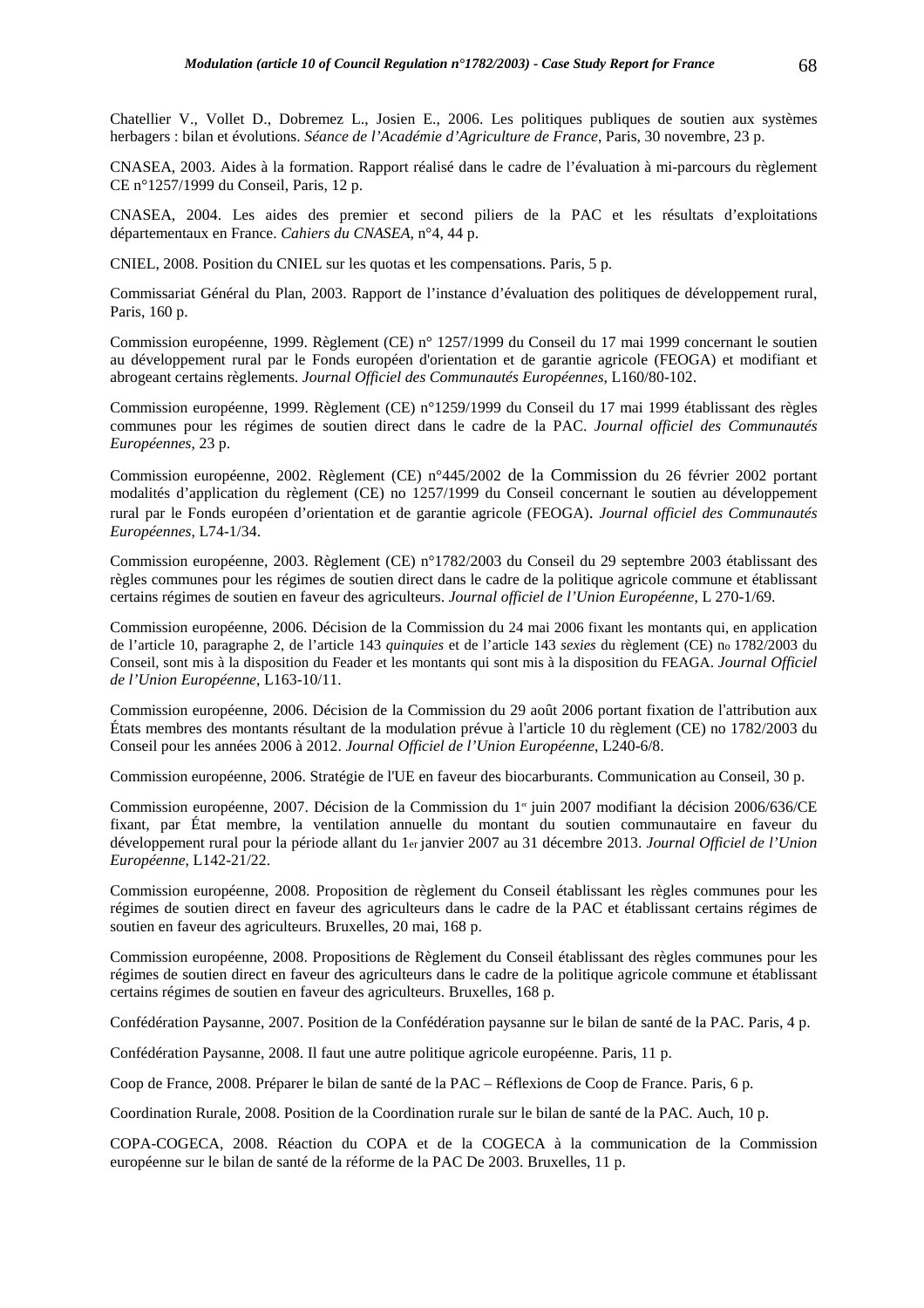Coutellier A., 2004. L'épuration des eaux usées urbaines. *Le 4 pages de l'Institut Français de l'Environnement,*  n°98, décembre, 4 p.

Delécrin N., 2005. L'intérêt des biocarburants pour l'environnement. *Le 4 pages de l'Institut Français de l'Environnement,* n°108, décembre, 4 p.

Dervieux L., 2007. Les concours publics à l'agriculture se modifient avec les réformes de la PAC. In: *L'agriculture, nouveaux défis*, INSEE Références, Editions INSEE, Paris, pp 177-191.

Desriers M., 2007. L'agriculture française depuis cinquante ans : des petites exploitations familiales aux droits à paiement unique. In: *L'agriculture, nouveaux défis*, INSEE Références, Editions INSEE, Paris, pp 17-30.

Dormoy C., 2008. La France face à ses objectifs environnementaux européens. *Le 4 pages de l'Institut Français de l'Environnement*, n°124, juin, 4 p.

Dupraz P, Latouche K., Turpin N., 2007. Programmes agri-environnementaux en présence d'effets de seuils. *Cahiers d'Economie et Sociologie Rurales*, n°82-83, pp. 5-32.

Dupraz P., Pech M., 2007. Effets des mesures agri-environnementales. *INRA Sciences Sociales*, n°2-3, septembre, 6 p.

Ernst et Young, 2003. Aides à l'investissement, à l'installation et aux préretraites. Rapport réalisé dans le cadre de l'évaluation à mi-parcours du règlement CE n°1257/1999 du Conseil, Paris, 23 p.

FAO, 2006. Livestock's long shadow – environnemental issues and options. Report, 390 p.

FNSEA, 2008. Position de la FNSEA sur le bilan de santé de la PAC. Paris, 4 p.

Grivaux J., Rattin S., 2006. L'agrandissement va de pair avec l'essor des formes sociétaires. *Agreste cahiers n°4*, pp 23-28.

Guérin M, Ruas J.F., 2006. Analyse des pratiques d'évaluation des politiques agricoles et de développement rural. *Notes et Etudes Economiques*, n°26, pp 35-126.

Guesnerie R., 2007. Promouvoir des modes de développement écologiques favorables à la compétitivité. Rapport du Grenelle de l'environnement, Paris, 43 p.

Guyomard H., Chatellier V., Courleux F., Levert F., 2007. La politique de soutien des revenus agricoles dans l'UE: quel avenir pour les droits à paiement unique ? *In: Perspectives agricoles en France et en Europe, R*apport du Conseil d'Analyse Economique (CAE) du premier ministre, Paris, pp 125-179.

IFEN, 2006. L'agriculture et la sylviculture. *Les synthèses de l'IFEN*, pp 63-82.

IFEN, 2006. L'air. *Les synthèses de l'IFEN*, pp 235-250.

IFEN, 2006. L'eau. *Les synthèses de l'IFEN*, pp 193-234.

IFEN, 2006. La biodiversité. *Les synthèses de l'IFEN*, pp 273-296.

IFEN, 2006. Le changement climatique. *Les synthèses de l'IFEN*, pp 297-310.

IFEN, 2006. Les pesticides dans les eaux. Les d*ossiers de l'IFEN,* n°9, 36 p.

Institut de l'Elevage, 2003. Ler compromis de Luxembourg du 26+ juin 2003 : enjeux et premières analyses. *Le Dossier Economie de l'Elevage*, n°329, novembre, 65 p.

Institut de l'Elevage, 2007. La prairie, un enjeu économique et sociétal. Le Dossier Economie de l'Elevage, janvier, 39 p.

Institut de l'Elevage, 2007. Les agrocarburants et l'élevage : atouts ou menaces pour les ruminants. *Le Dossier Economie de l'Elevage*, n°373, décembre, 40 p.

Janet C., 2006. La gestion de l'eau et des milieux aquatiques en France : des dispositifs complexes, un bilan mitigé, un projet de loi contesté. Note de synthèse du département SAE2 de l'INRA « pour mieux comprendre l'actualité », octobre, 13 p.

Janet C., 2007. Biodiversité : entre complexité et perplexité (faits, débats et controverses). Note de synthèse du département SAE2 de l'INRA « pour mieux comprendre l'actualité », mars, 13 p.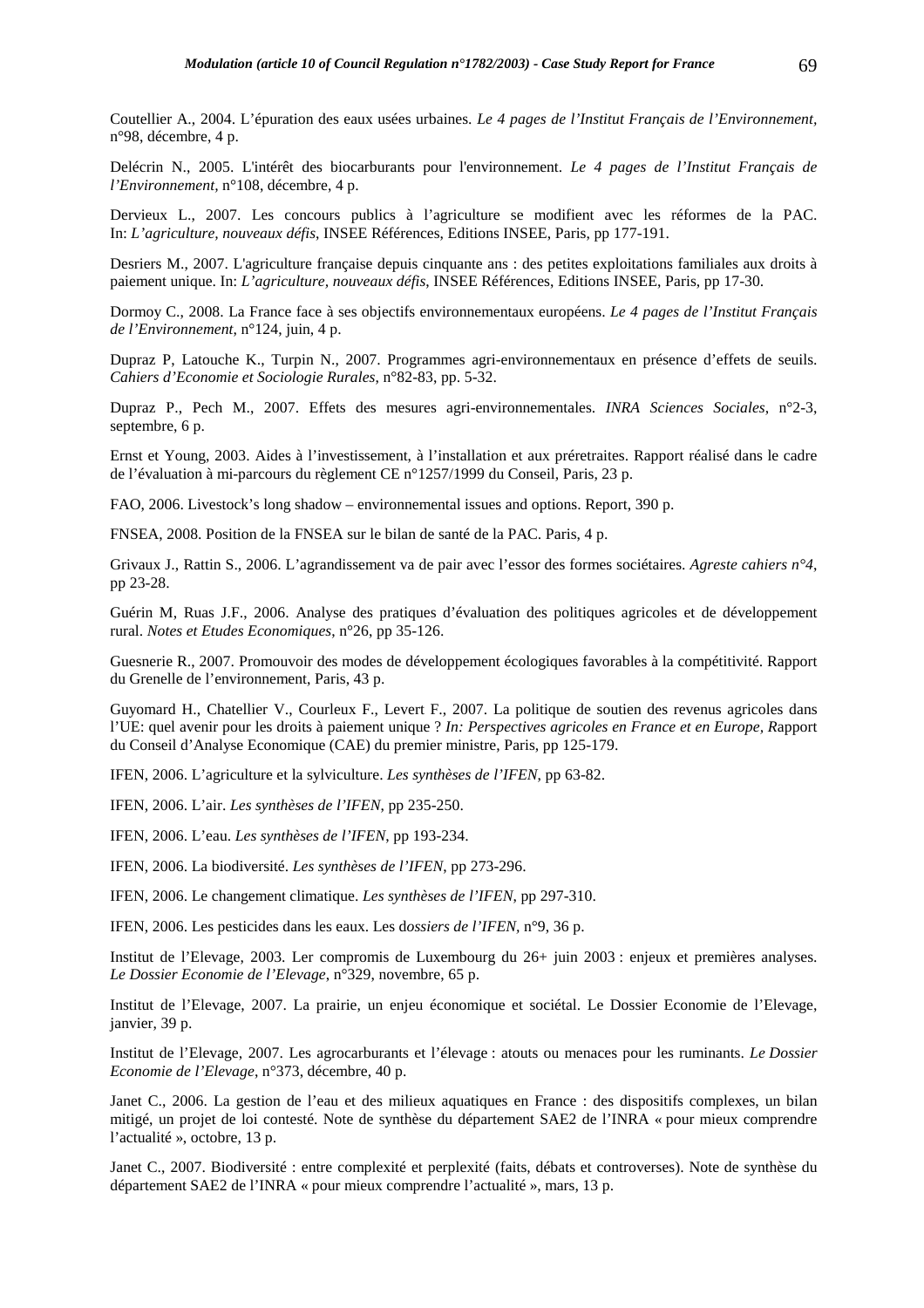Jeunes Agriculteurs, 2008. Position de Jeunes Agriculteurs sur le bilan de santé de la PAC. Paris, 6 p.

Jouzel J., Stern N., 2007. Lutter contre les changements climatiques et maîtriser l'énergie. Rapport du Grenelle de l'environnement, Paris, 108 p.

Le Grand J. F., 2007. Préserver la biodiversité et les ressources naturelles. Rapport du Grenelle de l'environnement, Paris, 124 p.

Legall A., Raison C., 2005. Impact de la conditionnalité des aides de la PAC sur les systèmes laitiers français. Rapport de l'Institut de l'Elevage, 26 p.

Leger F., Urbano G., Vollet D., 2006. The difficult match between a territorial policy instrument and the industry-centred tradition of French agricultural policies: the case of "CTE" (Contrat Territorial d'Exploitation"). *International Review of Administrative Science*, 72 (3), pp 377-394.

Ministère de l'Agriculture et de la Pêche, 2000. Décret n°2000-280 du 24 mars 2000 relatif à la modulation des paiements accordés aux agriculteurs au titre des régimes de soutien direct dans le cadre de la PAC. Journal officiel de la République Française, 26 mars, p. 4775.

Ministère de l'Agriculture et de la Pêche, 2002 à 2007. Les concours publics à l'agriculture. Note de synthèse à la Commission des comptes de l'agriculture de la nation.

Ministère de l'Agriculture et de la Pêche, 2002. Décret n°2002-1246 du 7 octobre 2002 supprimant la modulation relative aux paiements accordés aux agriculteurs au titre de l'année 2002 dans le cadre de la PAC. Journal officiel de la République Française, 9 octobre, p. 16673.

Ministère de l'Agriculture et de la Pêche, 2005. La gestion des droits à paiement unique, déclinaison nationale. Paris, 21 p.

Ministère de l'Agriculture et de la Pêche, 2006. Arrêté du 28 septembre 2006 constatant le dépassement du plafond budgétaire de l'aide supplémentaire mentionnée à l'article 12 du règlement (CE) no 1782/2003 du Conseil du 29 septembre 2003.

Ministère de l'agriculture et de la pêche, 2006. Evaluation ex-ante du Programme de Développement Rural de l'Hexagone 2007-2013 (PDRH). Paris, 128 p+annexes (comptes rendus des enquêtes en région).

Ministère de l'Agriculture et de la Pêche, 2007. Arrêté du 5 septembre 2007 constatant le dépassement du plafond budgétaire de l'aide supplémentaire mentionnée à l'article 12 du règlement (CE) no 1782/2003 du Conseil du 29 septembre 2003.

Ministère de l'agriculture et de la pêche, 2007. Plan stratégique national de développement rural 2007-2013. Paris, 178 p.

Ministère de l'agriculture et de la pêche, 2007. Programme de Développement Rural de l'Hexagone (PDRH) 2007-2013 (5 tomes). Paris, 20 juin.

Ministère de l'agriculture et de la pêche, 2008. Vers une nouvelle PAC : ouvrons le débat. Document à destinations des organisations professionnelles agricoles françaises, Paris, 18 p.

Ministère de l'agriculture et de la pêche, 2008. Vers une nouvelle PAC : ouvrons le débat. Synthèse des débats départementaux. Paris, 35 p.

Ministère de l'Environnement et du Développement Durable, 2007. Stratégie nationale de la biodiversité. Paris, 42 p.

Mollard A., 2003. Multifonctionnalité de l'agriculture et territoires : des concepts aux politiques publiques, *Cahiers d'économie et sociologie rurales,* n°66, pp. 28-54.

Mollard A., Chatellier V., Codron J.M., Dupraz P., Jacquet F., 2003. L'agriculture contre l'environnement ? diagnostic, solutions et perspectives. *Annales des Mines (Responsabilités & Environnement)*, n°30, pp 37-59.

OCDE, 2000. Découplage : une vue d'ensemble du concept. Paris, 33 p.

ONIC, 2004. La prime herbagère agro-environnementale en 2003. Note de synthèse, 4 p.

Oréade-Brèche, 2003. Aides à la sylviculture et à la forêt. Rapport réalisé dans le cadre de l'évaluation à miparcours du règlement CE n°1257/1999 du Conseil, Paris, 17 p.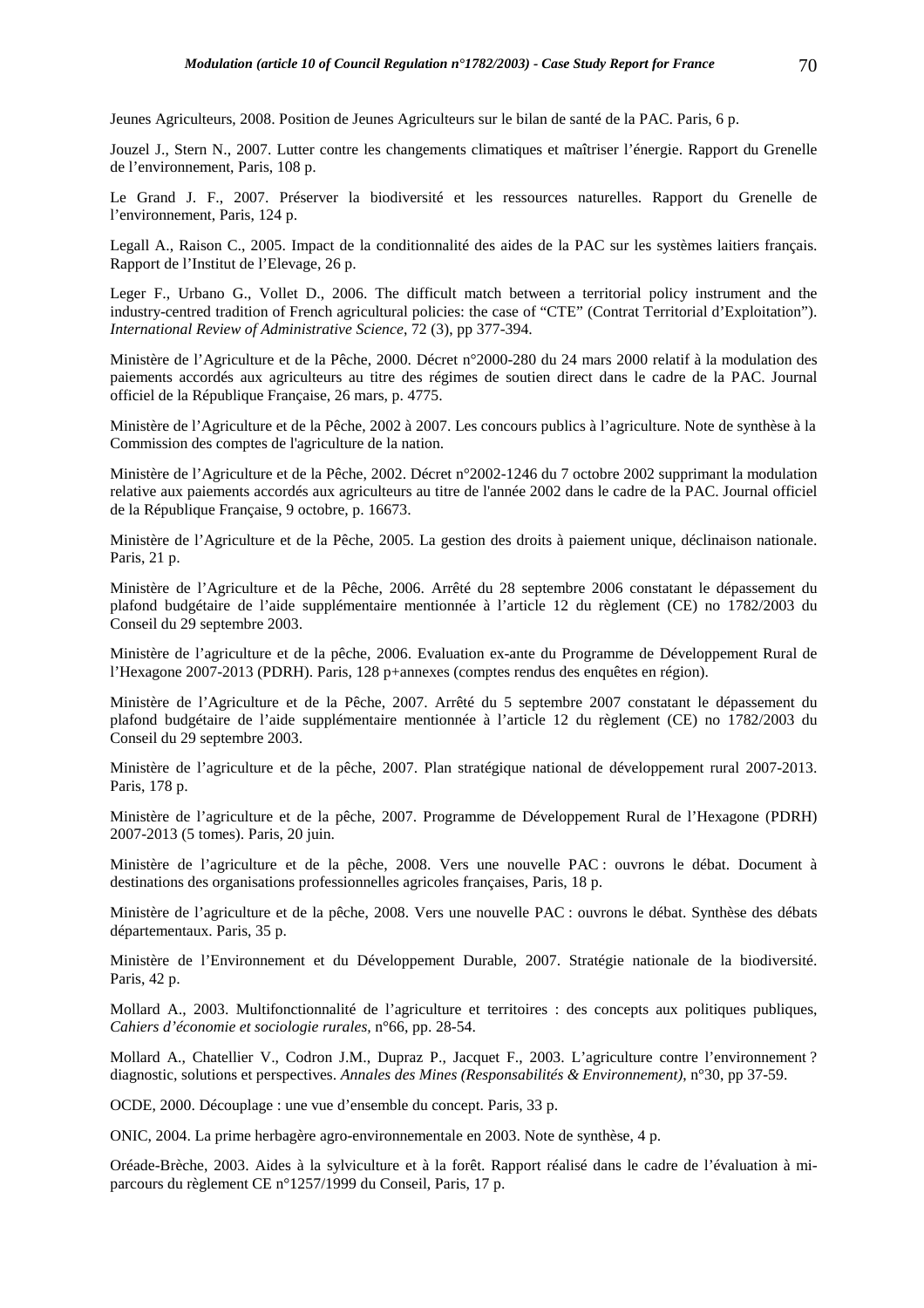Organisations non gouvernementales françaises, 2008. Il faut une autre PAC pour le maintien d'une agriculture durable et solidaire. Paris, 3 p.

Perrier-Cornet, 2002. Repenser les campagnes. La Tour d'Aigues, Éditions de l'Aube et Datar, 279 p.

Persillet V., 2007. Le changement climatique : les enjeux pour le secteur agricole. Note de synthèse du département SAE2 de l'INRA « pour mieux comprendre l'actualité », décembre, 8 p.

Pitte J. R., 2007. Adopter des modes de production et de consommation durables. Rapport du Grenelle de l'environnement, Paris, 167 p.

Rabaud V., 2006. Quelles surfaces pour les carburants verts (1,8 million d'hectares nécessaires pour le colza énergétique d'ici 2010) ? *Agreste Primeur*, n°185, novembre, 4 p.

Rattin S., 2007. Les sociétés agricoles en pleine croissance. *Agreste cahiers*, n°2, juillet, pp 49-56.

SAF, 2007. PAC 2013. Rapport de la SAF, Paris, 28 p.

Sourie J-C., Tréguer D., Rozakis S., 2005. L'ambivalence des filières biocarburants. *INRA Sciences Sociales*, n°2, décembre, 8 p.

Tauber M., 2007. Pression et services environnementaux. In: *L'agriculture, nouveaux défis*, INSEE Références, Editions INSEE, Paris, pp 193-205.

Tercia consulting, 2003. Aides aux zones défavorisées et soumises à contraintes environnementales. Rapport réalisé dans le cadre de l'évaluation à mi-parcours du règlement CE n°1257/1999 du Conseil, Paris, 19 p.

Tuot T, 2007. Rapport du rapporteur général du Grenelle de l'environnement, Paris, 39 p.

Urbano G., Vollet D., 2005. L'évaluation du Contrat Territorial d'Exploitation (CTE). *Notes et Etudes Economiques*, n°22, février, pp 69-110.

Vindel B., Gergely N., 2005. Aperçus de l'évaluation à mi-parcours du Plan de Développement Rural National. *Notes et Etudes Economiques*, n°22, février, pp 13-34.

Vollet D., Arlot M. P., 2007. Politiques agricoles et enjeux paysages : analyse sur des territoires rhône-alpins. *Cahiers d'Economie et Sociologie Rurales*, n°84-85, pp. 94-112.

Vollet D., Guérin M., 2005. Effets économiques du paysage sur le développement régional : illustration à partir d'une zone rurale française, *Revue Canadienne des Sciences Régionales*, 28(3), pp. 577-602.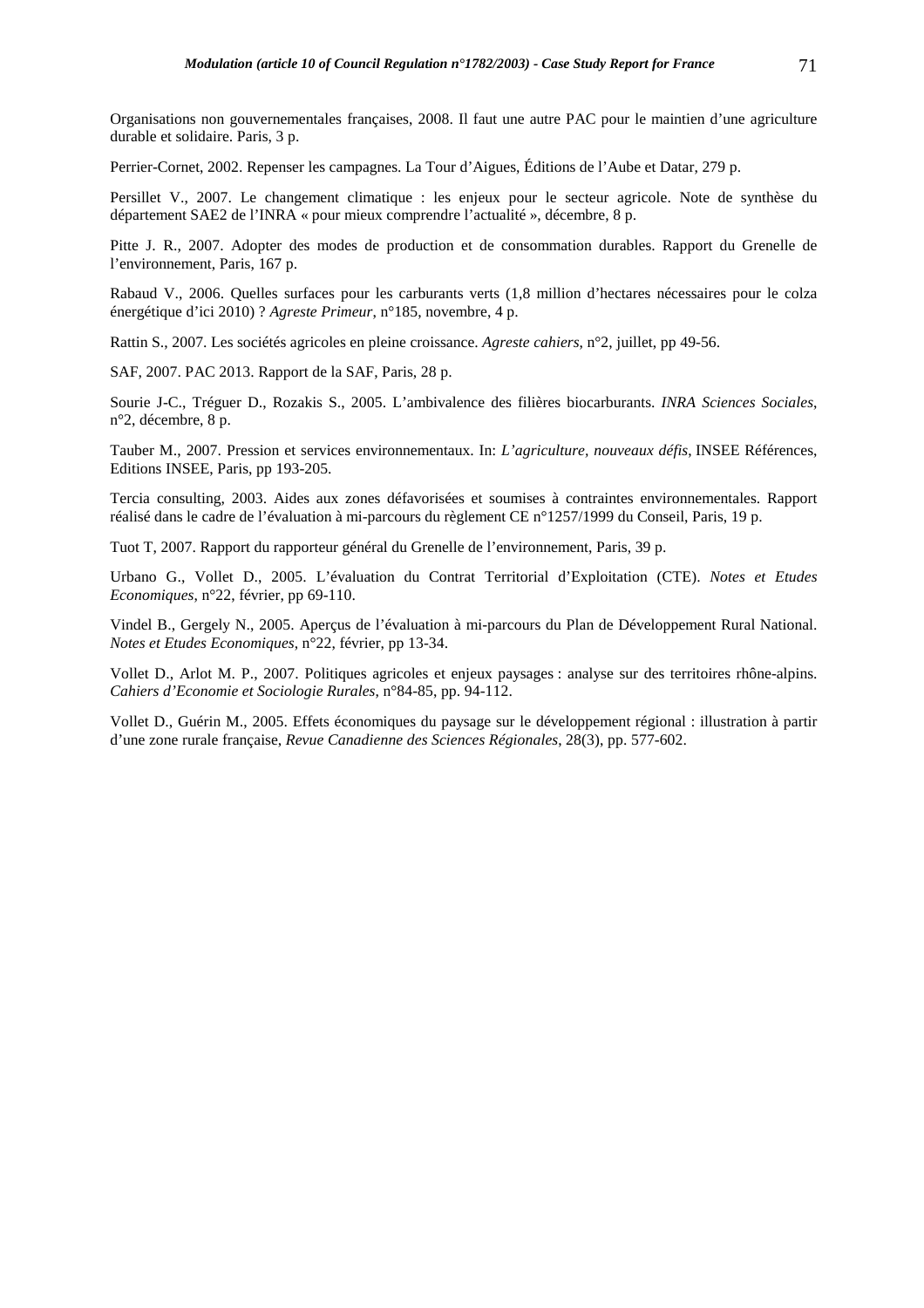## **List of interviewees**

This list shows the names of persons who, by their answers to questions and/or their published work, allowed me to conduct this analysis. Many other contacts were engaged to better understand the position of the various organisations regarding to the modulation.

# **French Ministry of Economy, finance and employment**

### **BEC Hervé**

Ministère de l'Économie, des finances et de l'emploi (Paris) Direction Général du Trésor et de la Politique Economique Service des Politiques Publiques – Bureau Environnement et Agriculture

## **LECOCQ Pierre Emmanuel**

Ministère de l'Économie, des finances et de l'emploi (Paris) Direction Général du Trésor et de la Politique Economique Service des Politiques Publiques – Bureau Environnement et Agriculture

# **French Ministry of agriculture**

### **BORZEIX Véronique**

Ministère de l'Agriculture et de la Pêche (Paris) Direction Générale des politiques économique, européenne et internationale (DGPEI) Bureau des soutiens directs (chef de bureau)

#### **ERHEL Antoine**

Ministère de l'Agriculture et de la Pêche (Paris) Direction Générale des politiques économique, européenne et internationale (DGPEI) Bureau de l'Analyse Economique et de la Prospective (chargé d'Etudes)

### **MARY Laurent**

Ministère de l'Agriculture et de la Pêche (Paris) Direction Générale de la Forêt et des Affaires Rurales (DGFAR) Bureau de l'élaboration de la négociation communautaire et du suivi du développement rural

### **PERREAU Aude**

Agence de Paiement Unique (Paris) Chargée de Mission

### **RIGNOLS Elisabeth**

Ministère de l'Agriculture et de la Pêche (Paris) Direction des Affaires Financières et de la Logistique (DAFL) Bureau de l'étude des concours publics à l'agriculture

### **Economic organizations**

#### **GUESDON Jean-Claude**

Institut de l'Elevage (Paris) Département Economie

**LEGALL André**  Institut de l'Elevage Département Environnement

**TREGARO Yves**  Office de l'Elevage (Paris) Département Economie

### **LALLOUE François**

Centre d'Economie Rurale (Ancenis) Conseiller de gestion en exploitations agricoles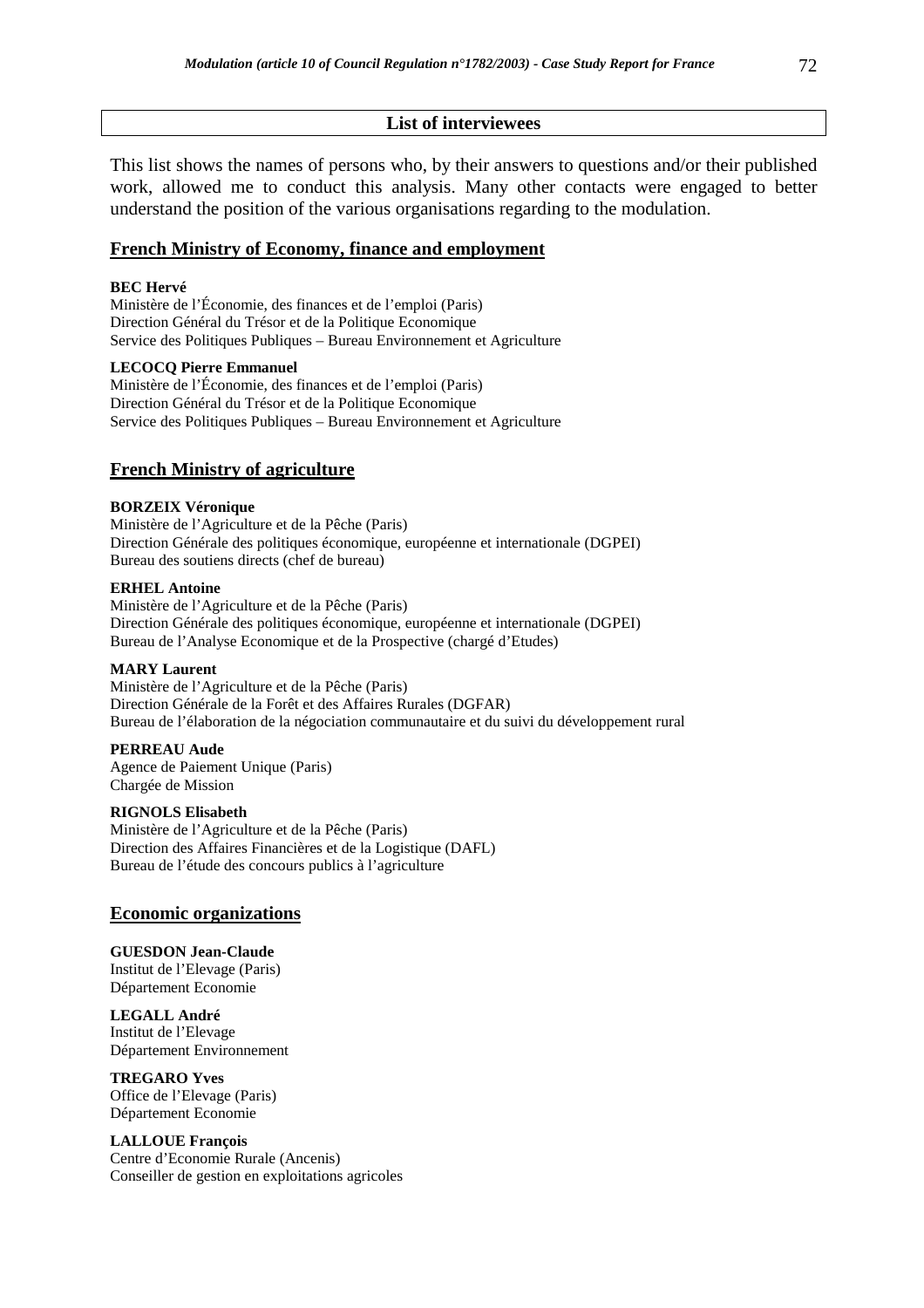# **INRA and other Research institutes**

BERRIET-SOLLIEC Marielle (ENESAD) DUPRAZ Pierre (INRA Rennes) GOHIN Alexandre (INRA Rennes) GUERIN Marc (CEMAGREF) GUYOMARD Hervé (INRA Rennes) LELYON Baptiste (INRA Nantes) PIET Laurent (INRA Rennes) VOLLET Dominique (CEMAGREF Clermont-Ferrand)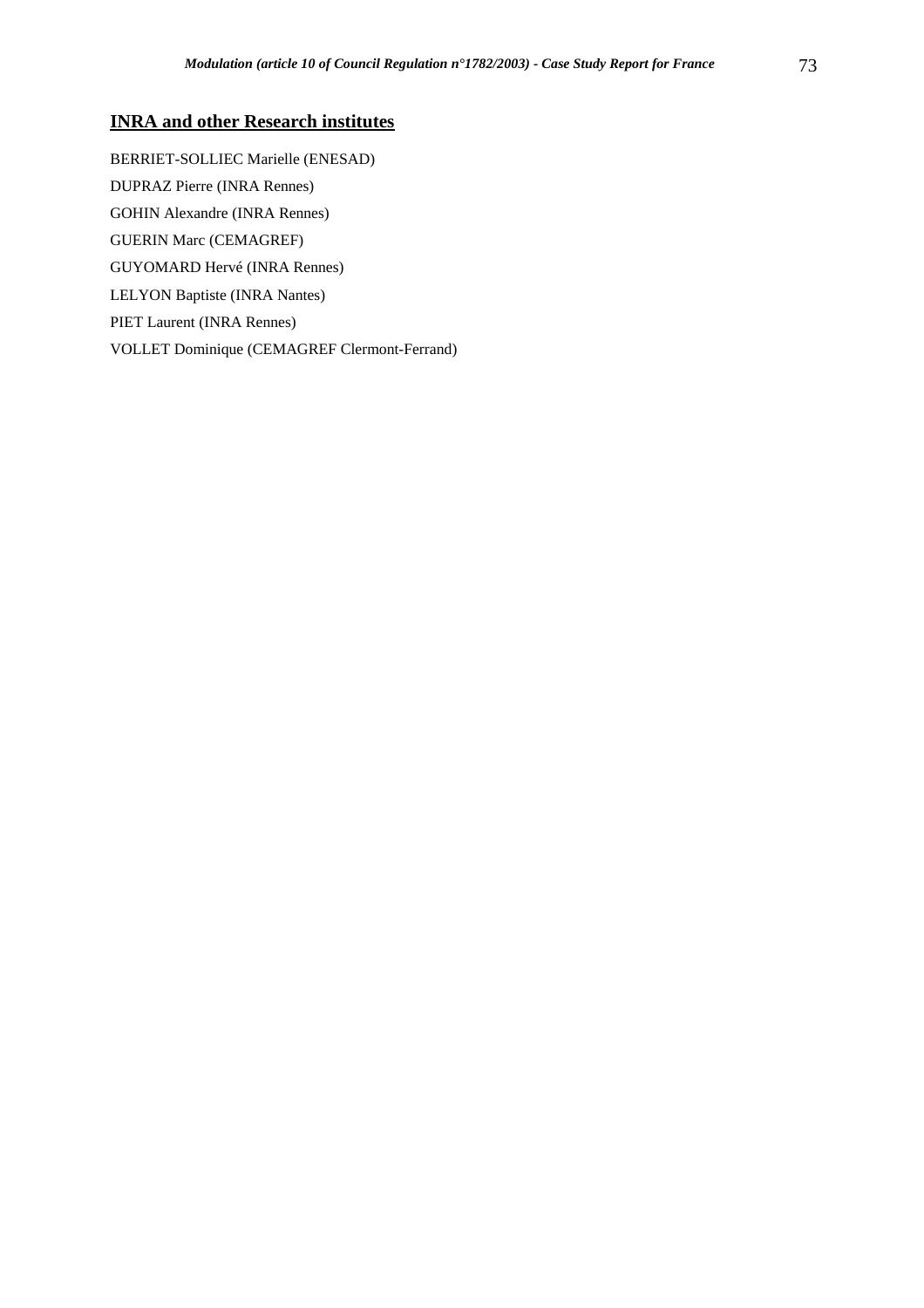#### **Acronyms**

#### **French acronyms**

**ANIA:** National association of food industries (Association Nationale des Industries Agroalimentaires) **AOC:** Controlled term of origin *(Appellation d'Origine Contrôlée)* **APCA :** Permanent Assembly of Agricultural Chambers *(Assemblée Permanente des Chambres d'Agriculture)* **AUP:** The French agency which pay the direct subsidies (first pillar) to farmers *(Agence Unique de Paiement)*  **CAD:** Individual contract between farmer and state for sustainable agriculture *(Contrat d'Agriculture Durable)* **CGAAER:** *Conseil Général de l'Agriculture de l'Alimentation et des Espaces Ruraux*  **CNIEL :** National professional organisation for milk *(Centre National Interprofessionnel de l'Economie laitière)* **COOP DE FRANCE:** National association of agricultural cooperatives (Association des coopératives agricoles) **CTE:** Individual contract between farmer and state for sustainable agriculture *(Contrat Territorial d'Exploitation)*  **FNAB:** National federation of organic agriculture *(Fédération Nationale de l'agriculture Biologique)* **FNB:** National federation of beef producers *(Fédération Nationale Bovine)*  **FNO:** National federation of ovine producers *(Fédération Nationale Ovine)*  **FNPL:** National federation of milk producers *(Fédération Nationale des Producteurs de Lait)* **FNSEA:** Union of farmers FNSEA *(Fédération Nationale des Syndicats d'Exploitants Agricoles)* **GAEC :** Association of farmers who work in a same farm *(Groupement agricole d'Exploitation en Commun)*  **ICHN:** Natural handicaps payments to farmers (Indemnité Compensatoire de Handicaps Naturels) **INRA :** National Institute of Agronomic Research *(Institut National de la Recherche Agronomique)* **JA:** Union of young farmers *(Jeunes Agriculteurs)*  **PDRH:** Rural development hexagonal plan *(Plan de Développement Rural Hexagonal)*  **PDRN:** Rural development national plan *(Plan de Développement Rural National)*  **PHAE:** Direct subsidies for grass area *(Prime Herbagère Agro-Environnementale)*  **PMBE:** The modernization plan of the livestock buildings (Plan de Modernisation des Bâtiments d'Elevage) **PMPOA:** Global monitoring for environment and security *(Plan de Maîtrise des Pollution d'Origine Agricole)* **PMSEE:** Premium for extensive livestock systems *(Prime au Maintien des Systèmes d'Elevage Extensifs)* 

#### **English acronyms**

**AEM:** Agro-environment measures **AWU :** Agricultural Work Unit **CAP:** Common agricultural policy **EAGFF:** European Agricultural Guidance and Guarantee Fund (EAGGF) **EAGGF:** European Agricultural Guidance and Guarantee Fund **ESU:** Economic size unit **FADN:** Farm Accountancy Data Network **FFI:** Family Farm Income (= GFI - interest paid - depreciation) **GFI:** Gross Farm Income  $(=$  Family farm income  $+$  interest paid  $+$  depreciation) **LFA:** Less favourable area (LFA). **LU:** Livestock Unit **SGM:** Standard gross margin (1 ESU = 1200 euros) **TF:** Type of Farming (see classification of FADN) **UAA:** Usable Agricultural Area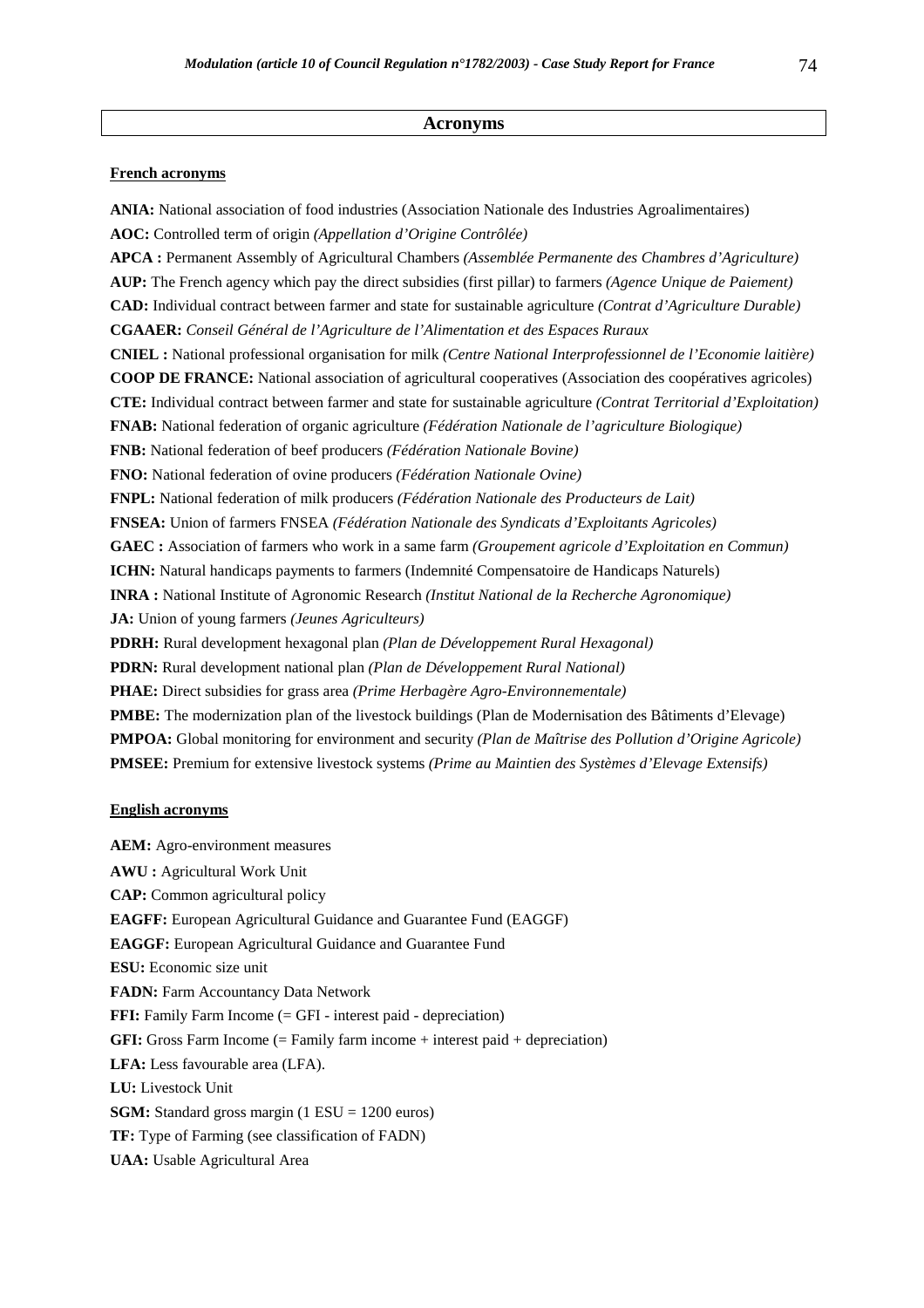#### **Annexes**

#### **Annex 1. Impact of the modulation (qualitative approaches)**

- Annex 1-1. On farm structure and farm income
- Annex 1-2. On the competitiveness of the agricultural sector
- Annex 1-3. On employment
- Annex 1-4. On quality of life
- Annex 1-5. On environment

#### **Annex 2. The French Rural Development National Plan (RDNP – Hexagonal, 2007-2013)**

- Annex 2-1. The French RDNP 2007-2013 (millions euros)
- Annex 2-2. The French RDNP 2007-2013 (%)

#### **Annex 3. Budgetary support to French agriculture (1999-2006)**

- Annex 3-1. The budgetary support of EU and France to French agriculture (millions euros)
- Annex 3-2. The budgetary support of France to French agriculture (millions euros)
- Annex 3-3. Percentage of French funds in the total budgetary support to French agriculture
- Annex 3-4. Map of the French regions
- Annex 3-5. Direct subsidies from the first pillar of the CAP (millions euros 1999 to 2006)
- Annex 3-6. Direct subsidies from the second pillar of the CAP (millions euros 1999 to 2006)
- Annex 3-7. Direct subsidies from the second pillar of the CAP / Total direct subsidies (% 1999 to 2006)

#### **Annex 4. Direct subsidies and the single farm payment to French farms (2006)**

According to Types of farming \* Economic size (SGM)

- Annex 4-1. French professional farms (%)
- Annex 4-2. Distribution of the direct subsidies (%)
- Annex 4-3. Number of French professional farms (%)
- Annex 4-4. Direct subsidies (total) per farm (euros)
- Annex 4-5. Direct subsidies (total) per AWU (euros)
- Annex 4-6. Direct subsidies (total) per UAA (euros)
- Annex 4-7. Direct subsidies (total) / Family Farm Income (%)
- Annex 4-8. Single Farm Payment per farm (euros)
- Annex 4-9. Single Farm Payment / Total direct subsidies (%)
- Annex 4-10. Single Farm Payment per hectare (euros)
- Annex 4-11. Distribution of direct subsidies from the first pillar of the CAP (%)
- Annex 4-12. Direct subsidies from the first pillar of the CAP per farm (euros)
- Annex 4-13. Direct subsidies from the first pillar of the CAP per AWU (euros)
- Annex 4-14. Direct subsidies from the first pillar / Family Farm Income (%)
- Annex 4-15. Distribution of direct subsidies from the second pillar of the CAP (%)
- Annex 4-16. Direct subsidies from the second pillar of the CAP per farm (euros)
- Annex 4-17. Direct subsidies from the second pillar of the CAP per AWU (euros)
- Annex 4-18. Direct subsidies from the second pillar / Family Farm Income (%)

## According to Regions \* Economic size (SGM)

- Annex 4-19. French professional farms (%)
- Annex 4-20. Distribution of the direct subsidies (total) in France
- Annex 4-21. Number of French professional farms (%)
- Annex 4-22. Direct subsidies (total) per farm (euros)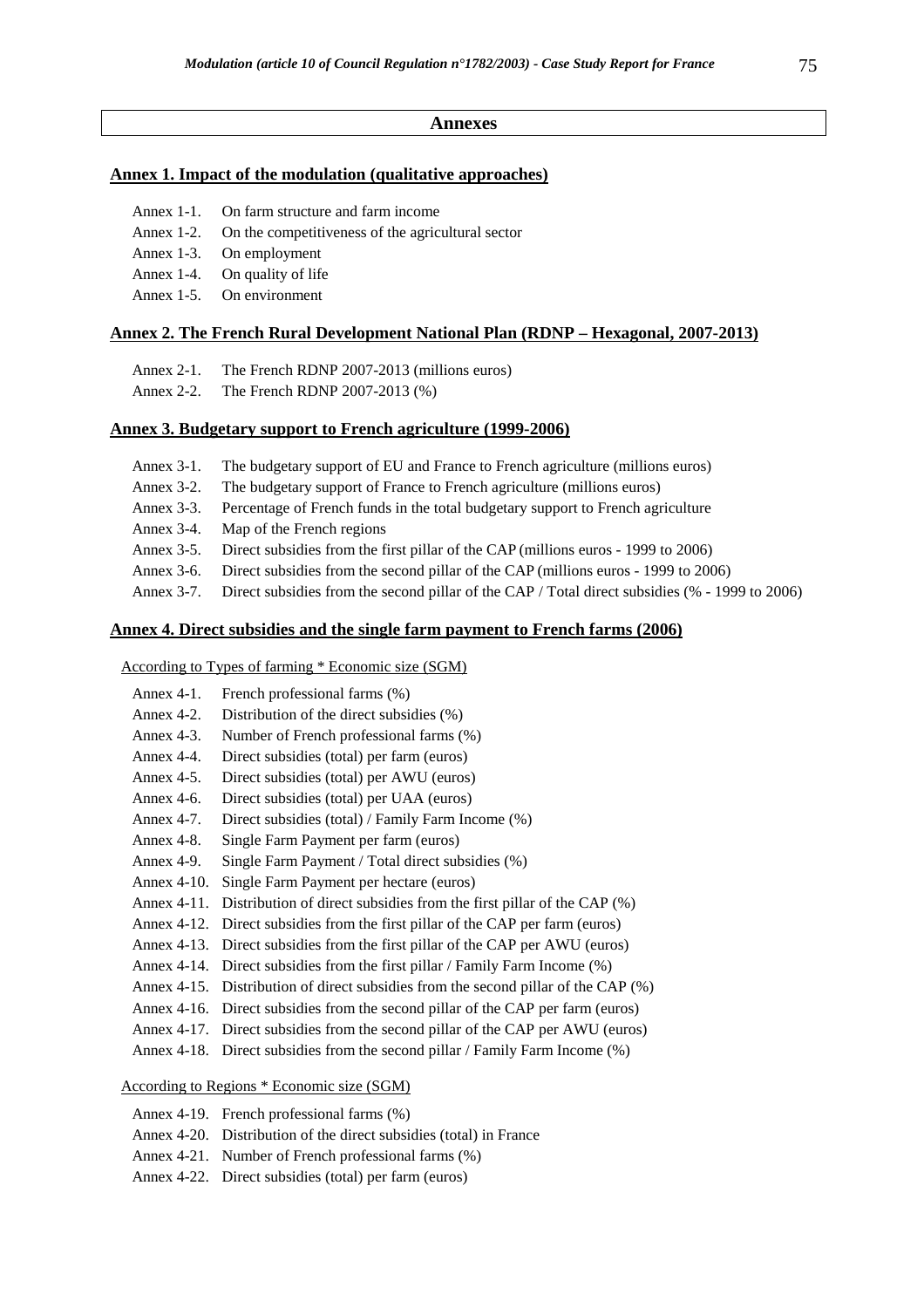- Annex 4-23. Direct subsidies (total) per AWU (euros)
- Annex 4-24. Direct subsidies (total) per UAA (euros)
- Annex 4-25. Direct subsidies (total) / Family Farm Income (%)
- Annex 4-26. Single Farm Payment per farm (euros)
- Annex 4-27. Single Farm Payment / Total direct subsidies (%)
- Annex 4-28. Single Farm Payment per hectare (euros)
- Annex 4-29. Distribution of direct subsidies from the first pillar of the CAP (%)
- Annex 4-30. Direct subsidies from the first pillar of the CAP per farm (euros)
- Annex 4-31. Direct subsidies from the first pillar of the CAP per AWU (euros)
- Annex 4-32. Direct subsidies from the first pillar / Family Farm Income (%)
- Annex 4-33. Distribution of direct subsidies from the second pillar of the CAP (%)
- Annex 4-34. Direct subsidies from the second pillar of the CAP per farm (euros)
- Annex 4-35. Direct subsidies from the second pillar of the CAP per AWU (euros)

Annex 4-36. Direct subsidies from the second pillar / Family Farm Income (%)

#### **Annex 5. Impact of the modulation in France (article 10, Regulation N°1782/2003)**

- Annex 5-1. The modulation in France over the period 2005-2013 (millions euros)
- Annex 5-2. French professional farms according to the typology "winners and losers"
- Annex 5-3. French professional farms according to the typology and the SGM

#### According to types of farming and the typology "winners and losers"

- Annex 5-4. Number of French professional farms
- Annex 5-5. Number of French professional farms (%)
- Annex 5-6. Farms "winners" (in % of all farms)
- Annex 5-7. Farms "losers" (in % of all farms)
- Annex 5-8. Impact of the modulation per French farm (euros, without redistribution)
- Annex 5-9. Impact of the modulation per French farm (% FFI, without redistribution)
- Annex 5-10. Impact of the modulation per French farm (euros, with redistribution)
- Annex 5-11. Impact of the modulation per French farm (% FFI, with redistribution)

# According to regions and the typology "winners and losers"

- Annex 5-12. Number of French professional farms
- Annex 5-13. Number of French professional farms (%)
- Annex 5-14. Farms "winners" (in % of all farms)
- Annex 5-15. Farms "losers" (in % of all farms)
- Annex 5-16. Impact of the modulation per French farm (euros, without redistribution)
- Annex 5-17. Impact of the modulation per French farm (% FFI, without redistribution)
- Annex 5-18. Impact of the modulation per French farm (euros, with redistribution)
- Annex 5-19. Impact of the modulation per French farm (% FFI, with redistribution)

#### **Annex 6. Simulations to prepare the next CAP (full decoupling and modulation)**

- Annex 6-1. Single Farm Payment to French farms with a partial or a full decoupling: TF
- Annex 6-2. Single Farm Payment to French farms with a partial or a full decoupling: regions
- Annex 6-3. Impact of the implementation of a flat-rate model for the SFP (at the national level): TF
- Annex 6-4. Impact of the implementation of a flat-rate model for the SFP (at the national level): regions
- Annex 6-5. Impact of the modulation (new EC proposals) per French farms (euros and %): TF
- Annex 6-6. Impact of the modulation (new EC proposals) per French farms (euros and %): regions

#### **Annex 7. The optional modulation in France in 2000-2001 (Article 4 of Regulation No. 1259/1999)**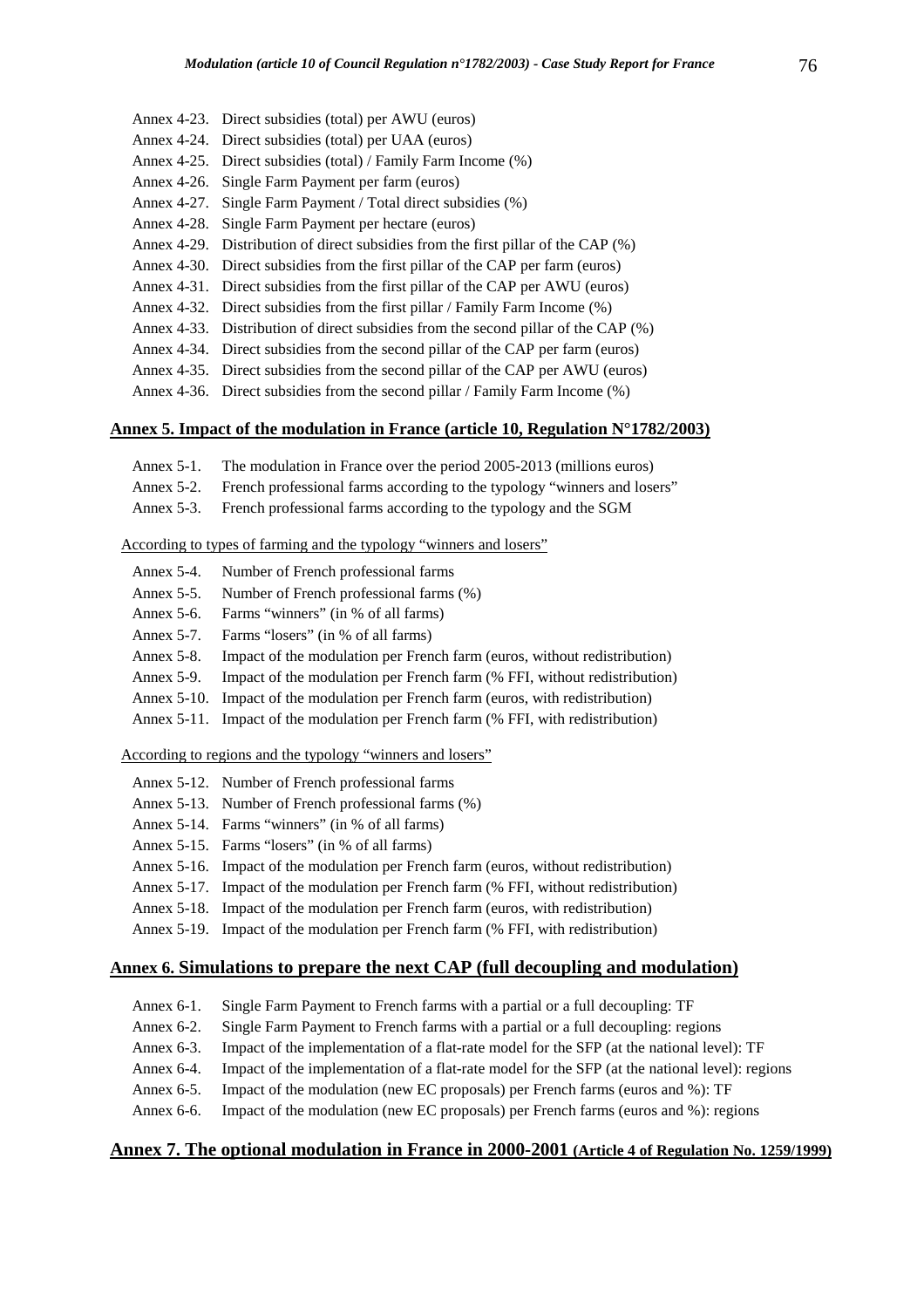# **Annex 1. Impact of the modulation - Qualitative approaches**

| $\bf{no}$ | <b>Indicator</b>    | <b>Impact due</b>        | Impact due to use of CM funds    |                               | <b>Synthesis:</b> impact of |
|-----------|---------------------|--------------------------|----------------------------------|-------------------------------|-----------------------------|
|           |                     | to CM                    | in measures of the second pillar |                               | changes of first and second |
|           |                     | in the first             |                                  |                               | pillar due to CM            |
|           |                     | pillar                   |                                  |                               |                             |
| 2.1       | Utilized            | $\Omega$                 | Measure 111                      | $\boldsymbol{0}$              | $^{+}$                      |
|           | agricultural area   |                          | Measure 112                      | $\boldsymbol{0}$              | (farms of the disadvantaged |
|           | (UAA) (ha)          |                          | Measure 113                      | $\boldsymbol{0}$              | areas are encouraged)       |
|           |                     |                          | Measure 121                      | $\boldsymbol{0}$              |                             |
|           |                     |                          | Measure $211+212$                | $\ddot{}$                     |                             |
|           |                     |                          | Measure 214                      | $^{+}$                        |                             |
| 2.2       | Share of arable     | $\blacksquare$           | Measure 111                      | $\boldsymbol{0}$              |                             |
|           | area in UAA (%)     |                          | Measure 112                      | $\boldsymbol{0}$              | (support to permanent       |
|           |                     |                          | Measure 113                      | $\boldsymbol{0}$              | pastures in disadvantaged   |
|           |                     |                          | Measure 121                      | $^{+}$                        | areas)                      |
|           |                     |                          | Measure 211+212                  | $\overline{\phantom{a}}$      |                             |
|           |                     |                          | Measure 214                      |                               |                             |
| 2.3       | Number of farms     |                          | Measure 111                      | $\boldsymbol{0}$              | $^{+}$                      |
|           |                     |                          | Measure 112                      | $^{+}$                        |                             |
|           |                     |                          | Measure 113                      | $\overline{a}$                |                             |
|           |                     |                          | Measure 121                      | $\overline{\phantom{0}}$      |                             |
|           |                     |                          | Measure $211+212$                | $\ddot{}$                     |                             |
|           |                     |                          | Measure 214                      | $\ddot{}$                     |                             |
| 2.4       | Average farm size   | $++$                     | Measure 111                      | $\boldsymbol{0}$              | $^{+}$                      |
|           | (ha)                |                          | Measure 112                      | $\overline{a}$                |                             |
|           |                     |                          | Measure 113                      | $^{+}$                        |                             |
|           |                     |                          | Measure 121                      | $^{+}$                        |                             |
|           |                     |                          | Measure 211+212                  | $\ddot{}$                     |                             |
|           |                     |                          | Measure 214                      | $\ddot{}$                     |                             |
| 2.5       | Average farm size   | $++$                     | Measure 111                      | $\boldsymbol{0}$              | $^{+}$                      |
|           | (ESU)               |                          | Measure 112                      | $\overline{a}$                |                             |
|           |                     |                          | Measure 113                      | $^{+}$                        |                             |
|           |                     |                          | Measure $121$                    | $\! + \!$<br>$\boldsymbol{0}$ |                             |
|           |                     |                          | Measure $211+212$<br>Measure 214 | $\mathbf{0}$                  |                             |
| 2.6       | Agricultural labour |                          | Measure 111                      | $\mathbf{0}$                  |                             |
|           | force (AWU)         | $\overline{\phantom{a}}$ | Measure 112                      |                               | $^{+}$                      |
|           |                     |                          | Measure 113                      | $^{+}$                        |                             |
|           |                     |                          | Measure 121                      |                               |                             |
|           |                     |                          | Measure 211+212                  | $^{+}$                        |                             |
|           |                     |                          | Measure 214                      | $\ddot{}$                     |                             |
| 2.7       | Composition of      | $\boldsymbol{0}$         | Measure 111                      | $\overline{0}$                | $\mathbf{0}$                |
|           | farming types       |                          | Measure 112                      | $\overline{0}$                |                             |
|           | (% of total)        |                          | Measure 113                      | $\boldsymbol{0}$              |                             |
|           |                     |                          | Measure 121                      | $\mathbf{0}$                  |                             |
|           |                     |                          | Measure $211+212$                | $\mathbf{0}$                  |                             |
|           |                     |                          | Measure 214                      | $\mathbf{0}$                  |                             |
| 2.8       | Organic land        | $\mathbf{0}$             | Measure 111                      | $\mathbf{0}$                  | $\boldsymbol{0}$            |
|           | as % of UAA         |                          | Measure 112                      | $\boldsymbol{0}$              |                             |
|           |                     |                          | Measure 113                      | $\boldsymbol{0}$              |                             |
|           |                     |                          | Measure 121                      | $\boldsymbol{0}$              |                             |
|           |                     |                          | Measure $211+212$                | $\boldsymbol{0}$              |                             |
|           |                     |                          | Measure 214                      | $\mathbf{0}$                  |                             |

**Annex 1-1.** Impact of the modulation (rate: 5%) on farm structure and farm income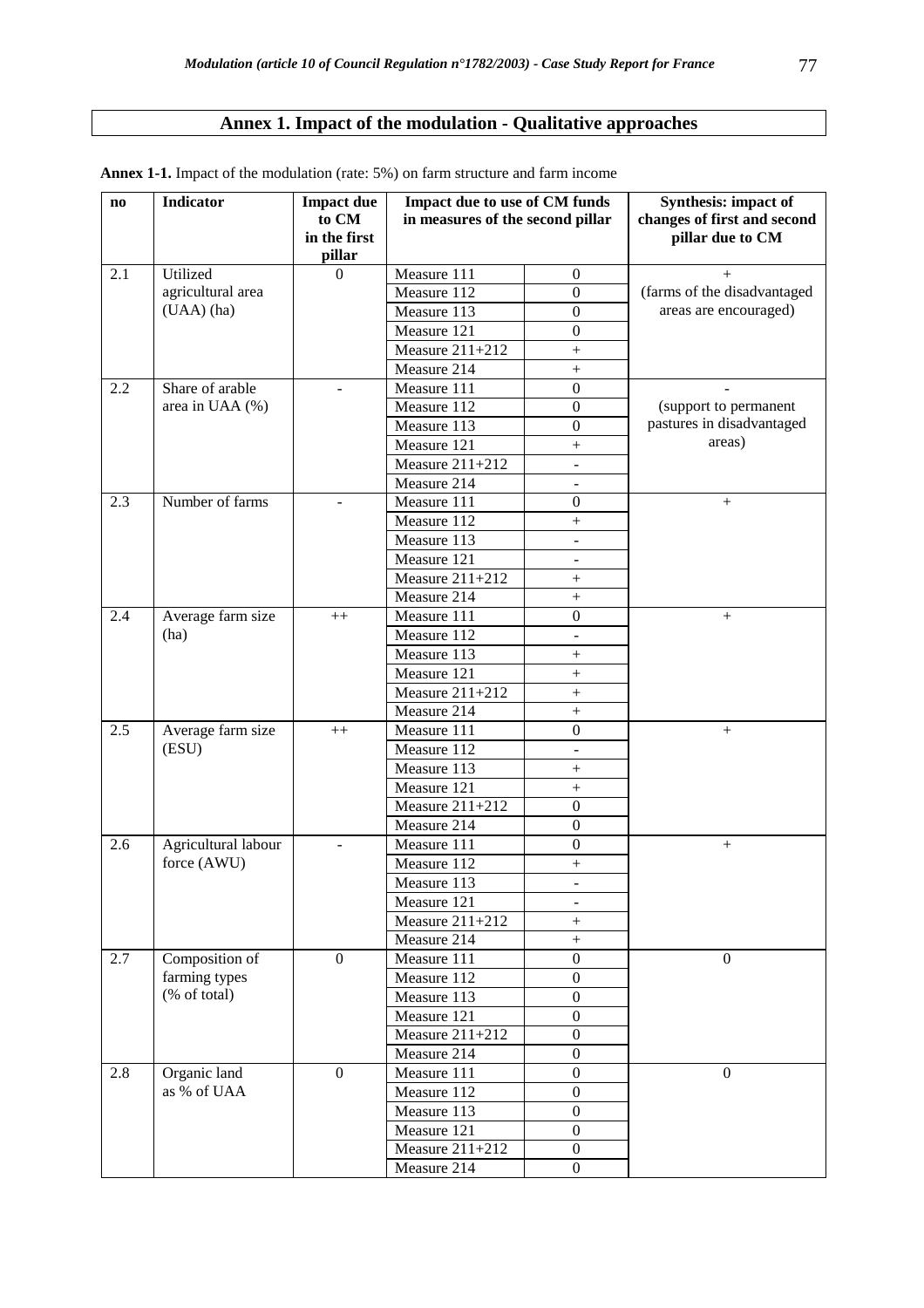| 2.9   | Organic production | $\Omega$ | Measure 111       | $\Omega$                 | $\theta$                      |
|-------|--------------------|----------|-------------------|--------------------------|-------------------------------|
|       | as % of total      |          | Measure 112       | $\boldsymbol{0}$         |                               |
|       | agricultural       |          | Measure 113       | $\overline{0}$           |                               |
|       | production         |          | Measure 121       | $\mathbf{0}$             |                               |
|       |                    |          | Measure $211+212$ | $\Omega$                 |                               |
|       |                    |          | Measure 214       | $\boldsymbol{0}$         |                               |
| 1.2.1 | Farm income        |          | Measure 111       | $\boldsymbol{0}$         |                               |
|       | (per holding)      |          | Measure 112       |                          | (In France, the funds granted |
|       |                    |          | Measure 113       | $+$                      | to the RDNP are lower than    |
|       |                    |          | Measure 121       | $+$                      | the impact of the             |
|       |                    |          | Measure 211+212   | $+$                      | modulation)                   |
|       |                    |          | Measure 214       | $^{+}$                   |                               |
| 1.2.2 | Farm household     |          | Measure 111       | $\mathbf{0}$             |                               |
|       | income             |          | Measure 112       | $\overline{\phantom{0}}$ | (In France, the funds granted |
|       | (per holding)      |          | Measure 113       | $+$                      | to the RDNP are lower than    |
|       |                    |          | Measure 121       | $\ddot{}$                | the impact of the             |
|       |                    |          | Measure $211+212$ | $\ddot{}$                | modulation)                   |
|       |                    |          | Measure 214       | $\ddot{}$                |                               |
| 1.2.3 | Farm income        |          | Measure 111       | $\boldsymbol{0}$         |                               |
|       | (per Family Work)  |          | Measure 112       | L.                       | (In France, the funds granted |
|       | Unit)              |          | Measure 113       | $^{+}$                   | to the RDNP are lower than    |
|       |                    |          | Measure 121       | $^{+}$                   | the impact of the             |
|       |                    |          | Measure 211+212   | $^{+}$                   | modulation)                   |
|       |                    |          | Measure 214       | $+$                      |                               |
| 1.2.4 | Farm household     |          | Measure 111       | $\Omega$                 |                               |
|       | income (per        |          | Measure 112       | $\overline{a}$           | (In France, the funds granted |
|       | Family Work Unit)  |          | Measure 113       | $+$                      | to the RDNP are lower than    |
|       |                    |          | Measure 121       | $^{+}$                   | the impact of the             |
|       |                    |          | Measure 211+212   | $\ddot{}$                | modulation)                   |
|       |                    |          | Measure 214       | $+$                      |                               |

**Code :** ++ : increase ; +: slightly increase ; 0 : neutral ; - : slightly increase ; -- decrease

### **Remarks :**

The code is synthesis for all French farms. Sometimes the impact is negative for some farms and positive for the others. The code is also considered according to the amount of the funds granted (see annex 2-1 and 2-2).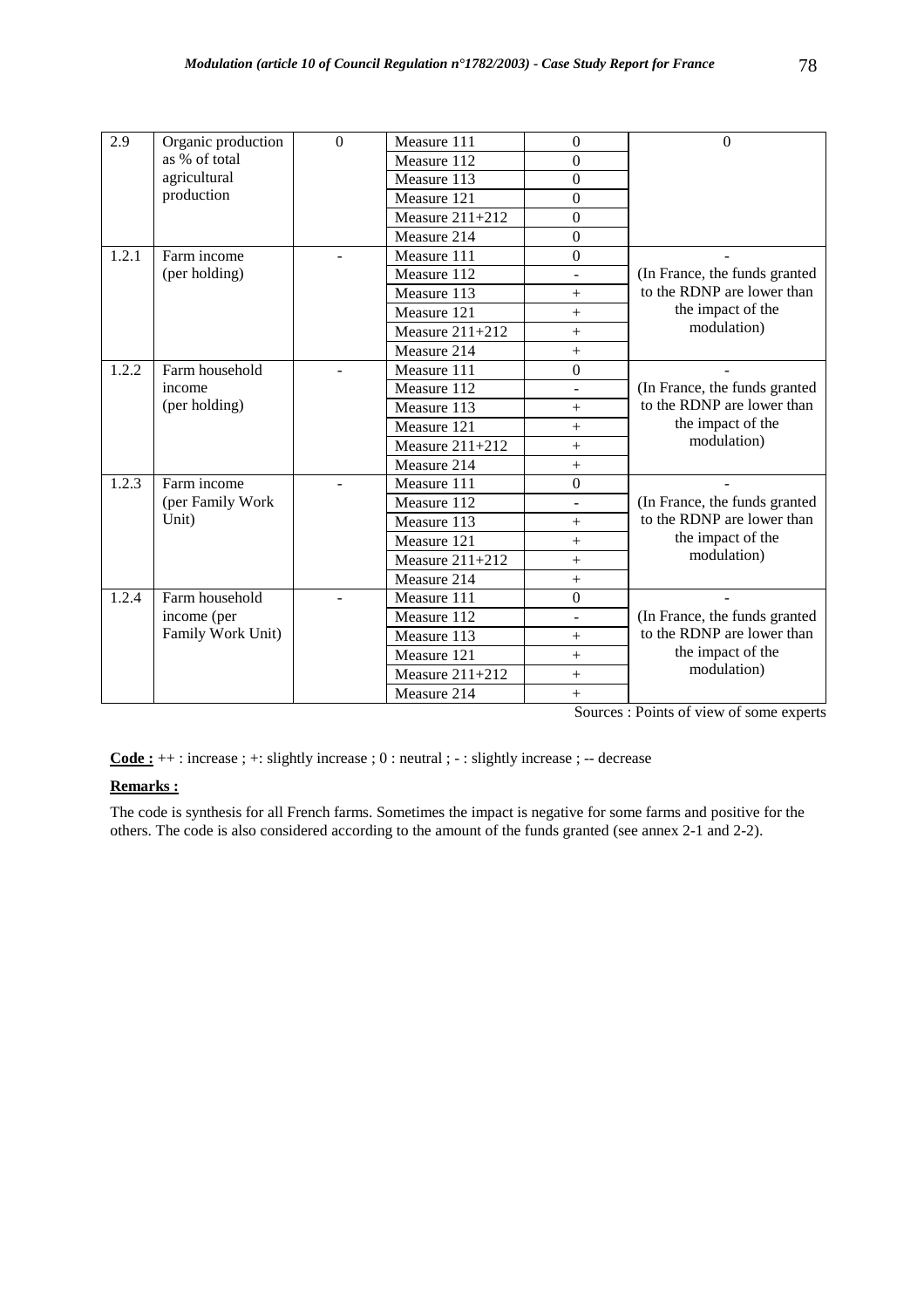| $\mathbf{n}\mathbf{o}$ | Indicator       | <b>Impact due</b><br>to CM<br>in the first<br>pillar | Impact due to use of CM funds<br>in measures of the second pillar |              | <b>Synthesis: impact of</b><br>changes of first and second<br>pillar due to CM |
|------------------------|-----------------|------------------------------------------------------|-------------------------------------------------------------------|--------------|--------------------------------------------------------------------------------|
| 1.1.1                  | GVA in the      | $0^*$ or -                                           | Measure 111                                                       | $0^*$ or $+$ | $\theta$                                                                       |
|                        | primary sector  |                                                      | Measure 112                                                       | $\Omega$     | $+$ (otherwise)                                                                |
|                        |                 |                                                      | Measure 113                                                       | $\Omega$     |                                                                                |
|                        |                 |                                                      | Measure 121                                                       | $0^*$ or $+$ |                                                                                |
|                        |                 |                                                      | Measure $211+212$                                                 | $0^*$ or $+$ |                                                                                |
|                        |                 |                                                      | Measure 214                                                       |              |                                                                                |
| 1.1.2                  | GVA in the food |                                                      | Measure 111                                                       | $^{+}$       |                                                                                |
|                        | industry        | (they have                                           | Measure 112                                                       | $\Omega$     |                                                                                |
|                        |                 | to buy                                               | Measure 113                                                       | $\Omega$     |                                                                                |
|                        |                 | agricultural                                         | Measure 121                                                       | $^{+}$       |                                                                                |
|                        |                 | products to                                          | Measure $211+212$                                                 | $^{+}$       |                                                                                |
|                        |                 | higher<br>prices)                                    | Measure 214                                                       | $^{+}$       |                                                                                |

**Annex 1-2.** Impact of the modulation (rate: 5%) on the competitiveness of the agricultural sector

**Code :** ++ : increase ; +: slightly increase ; 0 : neutral ; - : slightly increase ; -- decrease

## **Remarks :**

The code is synthesis for all French farms. Sometimes the impact is negative for some farms and positive for the others. The code is also considered according to the amount of the funds granted (see annex 2-1 and 2-2).

(\*) 0, if we consider that direct subsidies are not integrated in the calculation of the GVA. – (otherwise).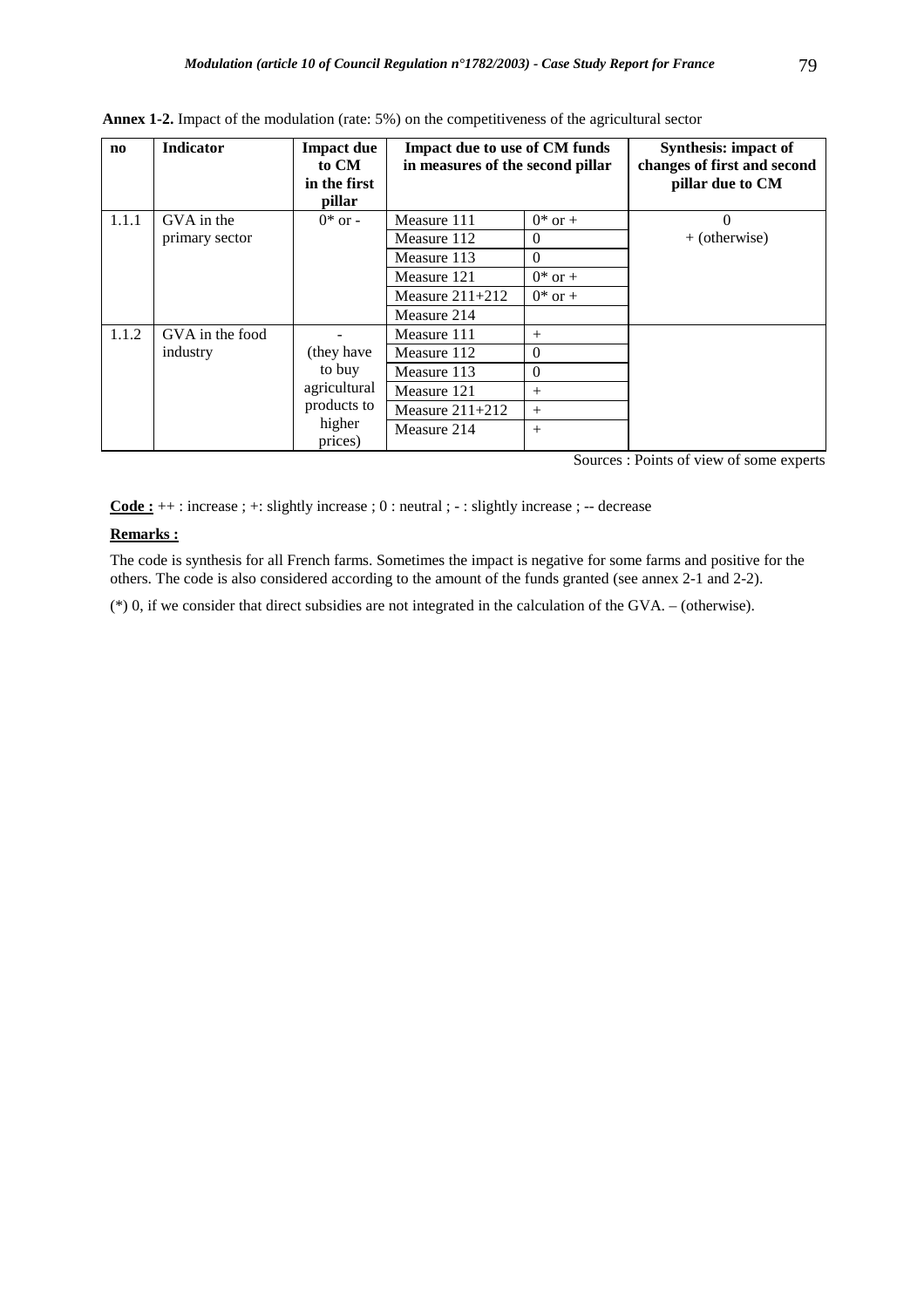| $\mathbf{n}\mathbf{o}$ | <b>Indicator</b>                            | <b>Impact due</b>        | Impact due to use of CM funds    |                                              | <b>Synthesis:</b> impact of |
|------------------------|---------------------------------------------|--------------------------|----------------------------------|----------------------------------------------|-----------------------------|
|                        |                                             | to CM                    | in measures of the second pillar |                                              | changes of first and second |
|                        |                                             | in the first             |                                  |                                              | pillar due to CM            |
|                        |                                             | pillar                   |                                  |                                              |                             |
| 1.3.1                  | Share of part-time                          |                          | Measure 111                      | $\! + \!\!\!\!$                              | $\overline{0}$              |
|                        | farm holders                                |                          | Measure 112                      | $\mathbf{0}$                                 |                             |
|                        | (% of total)                                |                          | Measure 121                      | $\overline{\phantom{a}}$                     |                             |
|                        |                                             |                          | Measure 211+212                  | $\boldsymbol{0}$                             |                             |
|                        |                                             |                          | Measure 214                      | $\boldsymbol{0}$                             |                             |
|                        |                                             |                          | Measure 311                      | $^{+}$                                       |                             |
|                        |                                             |                          | Measure 312                      | $^+$                                         |                             |
|                        |                                             |                          | Measure 313                      | $^{+}$                                       |                             |
| 1.3.2                  |                                             |                          | Leader<br>Measure 111            | $\boldsymbol{0}$                             | $\mathbf{0}$                |
|                        | Share of farm holders<br>with other gainful | $\overline{a}$           | Measure 112                      | $\boldsymbol{+}$<br>$\boldsymbol{0}$         |                             |
|                        | activities (% of total)                     |                          | Measure 121                      |                                              |                             |
|                        |                                             |                          | Measure 211+212                  | $\overline{\phantom{a}}$<br>$\boldsymbol{0}$ |                             |
|                        |                                             |                          | Measure 214                      | $\boldsymbol{0}$                             |                             |
|                        |                                             |                          | Measure 311                      | $^{+}$                                       |                             |
|                        |                                             |                          | Measure 312                      | $\ddot{}$                                    |                             |
|                        |                                             |                          | Measure 313                      | $\boldsymbol{+}$                             |                             |
|                        |                                             |                          | Leader                           | $\mathbf{0}$                                 |                             |
| 1.3.3                  | Total employment                            | $\blacksquare$           | Measure 111                      | $\boldsymbol{0}$                             | + (but very slightly)       |
|                        |                                             |                          | Measure 112                      | $^{+}$                                       |                             |
|                        |                                             |                          | Measure 121                      | $\frac{1}{2}$                                |                             |
|                        |                                             |                          | Measure 211+212                  | $\! + \!\!\!\!$                              |                             |
|                        |                                             |                          | Measure 214                      | $\ddot{}$                                    |                             |
|                        |                                             |                          | Measure 311                      | $\! + \!\!\!\!$                              |                             |
|                        |                                             |                          | Measure 312                      | $^{+}$                                       |                             |
|                        |                                             |                          | Measure 313                      | $^{+}$                                       |                             |
|                        |                                             |                          | Leader                           | $^+$                                         |                             |
| 1.3.4                  | Agricultural                                |                          | Measure 111                      | $\boldsymbol{0}$                             | $+$ (but slightly)          |
|                        | employment (AWU)                            |                          | Measure 112                      | $^{+}$                                       |                             |
|                        |                                             |                          | Measure 121                      | $\equiv$                                     |                             |
|                        |                                             |                          | Measure 211+212                  | $\begin{array}{c} + \end{array}$             |                             |
|                        |                                             |                          | Measure 214                      | $^{+}$                                       |                             |
|                        |                                             |                          | Measure 311                      | $^{+}$                                       |                             |
|                        |                                             |                          | Measure 312                      | $^+$                                         |                             |
|                        |                                             |                          | Measure 313                      | $^{+}$                                       |                             |
|                        |                                             |                          | Leader                           | $\qquad \qquad +$                            |                             |
| 1.3.5                  | Industrial                                  | $\boldsymbol{0}$         | Measure 111                      | $\mathbf{0}$                                 | $\mathbf{0}$                |
|                        | employment (AWU)                            |                          | Measure 112                      | $\boldsymbol{0}$                             |                             |
|                        |                                             |                          | Measure 121                      | 0                                            |                             |
|                        |                                             |                          | Measure 211+212                  | $\boldsymbol{0}$                             |                             |
|                        |                                             |                          | Measure 214                      | $\overline{0}$                               |                             |
|                        |                                             |                          | Measure 311                      | $^{+}$                                       |                             |
|                        |                                             |                          | Measure 312<br>Measure 313       | $^{+}$                                       |                             |
|                        |                                             |                          | Leader                           | $^{+}$<br>$\mathbf{0}$                       |                             |
| 1.3.6                  | Services employment                         | $\overline{\phantom{a}}$ | Measure 111                      | $\boldsymbol{0}$                             | $+($ but slightly $)$       |
|                        | (AWU)                                       |                          | Measure 112                      | $\boldsymbol{0}$                             |                             |
|                        |                                             |                          | Measure 121                      | $\boldsymbol{0}$                             |                             |
|                        |                                             |                          | Measure 211+212                  | $\boldsymbol{0}$                             |                             |
|                        |                                             |                          | Measure 214                      | $\boldsymbol{0}$                             |                             |
|                        |                                             |                          | Measure 311                      | $\boldsymbol{0}$                             |                             |
|                        |                                             |                          | Measure 312                      | $\overline{0}$                               |                             |
|                        |                                             |                          | Measure 313                      | $\boldsymbol{0}$                             |                             |
|                        |                                             |                          | Leader                           | $\boldsymbol{0}$                             |                             |

**Annex 1-3.** Impact of the modulation (rate: 5%) on employment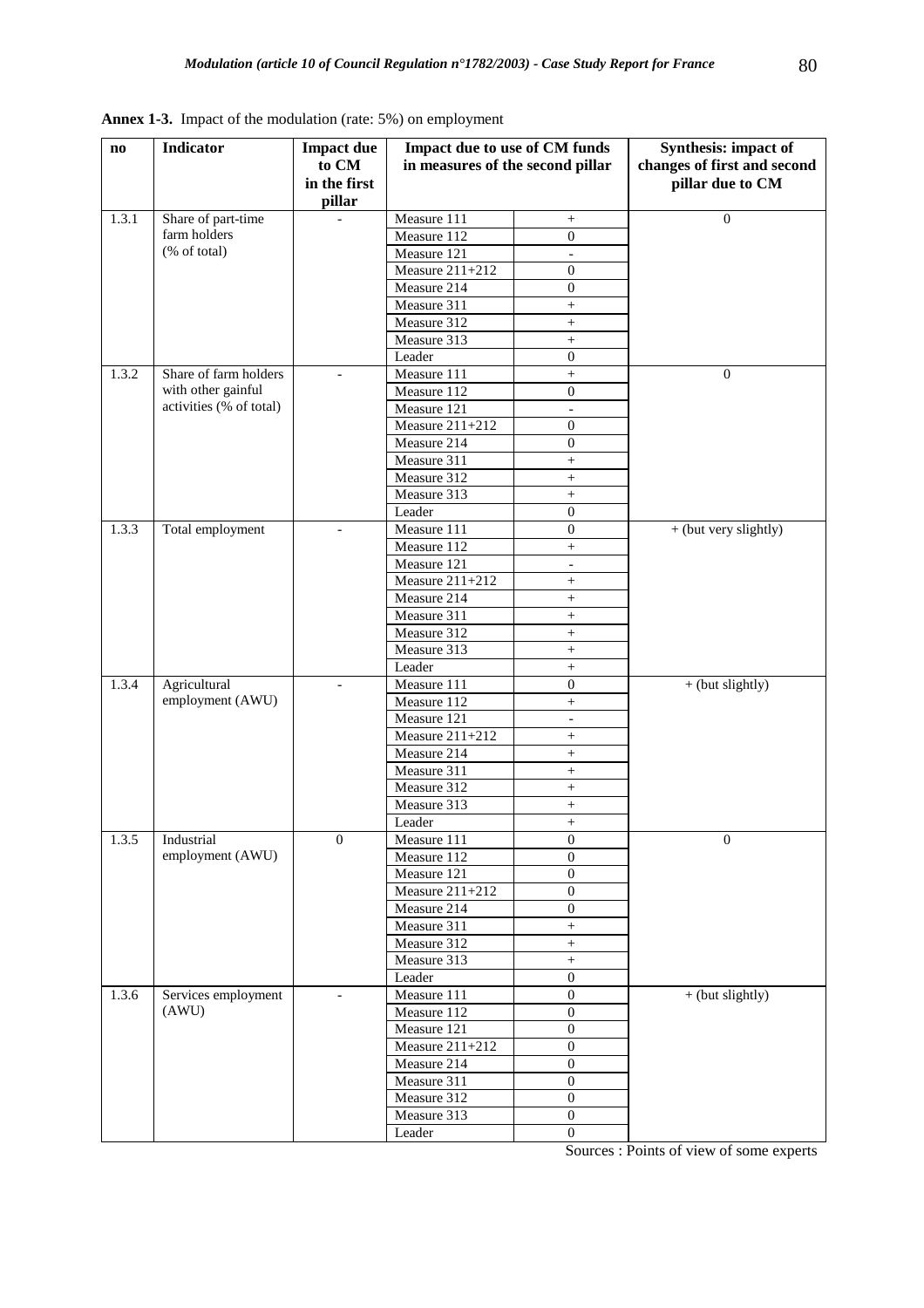| $\bf{no}$ | <b>Indicator</b>     | <b>Impact due</b><br>to CM<br>in the first<br>pillar | Impact due to use of CM funds<br>in measures of the second pillar |                  | <b>Synthesis: impact of</b><br>changes of first and second<br>pillar due to CM |
|-----------|----------------------|------------------------------------------------------|-------------------------------------------------------------------|------------------|--------------------------------------------------------------------------------|
| 1.4.1     | Actions to support   | $\Omega$                                             | Measure 111                                                       | $\mathbf{0}$     | $+(but very slightly)$                                                         |
|           | basic services for   |                                                      | Measure 112                                                       | $\theta$         |                                                                                |
|           | the economy and      |                                                      | Measure 121                                                       | $\boldsymbol{0}$ |                                                                                |
|           | rural population     |                                                      | Measure 211+212                                                   | $\boldsymbol{0}$ |                                                                                |
|           |                      |                                                      | Measure 214                                                       | $\boldsymbol{0}$ |                                                                                |
|           |                      |                                                      | Measure 321                                                       | $\ddot{}$        |                                                                                |
|           |                      |                                                      | Measure 322                                                       | $\boldsymbol{0}$ |                                                                                |
|           |                      |                                                      | Measure 323                                                       | $\boldsymbol{0}$ |                                                                                |
|           |                      |                                                      | Leader                                                            | $\boldsymbol{0}$ |                                                                                |
| 1.4.2     | Village renewals     | $\boldsymbol{0}$                                     | Measure 111                                                       | $\boldsymbol{0}$ | $+$ (but very slightly)                                                        |
|           |                      |                                                      | Measure 112                                                       | $\boldsymbol{0}$ |                                                                                |
|           |                      |                                                      | Measure 121                                                       | $\overline{0}$   |                                                                                |
|           |                      |                                                      | Measure 211+212                                                   | $\boldsymbol{0}$ |                                                                                |
|           |                      |                                                      | Measure 214                                                       | $\boldsymbol{0}$ |                                                                                |
|           |                      |                                                      | Measure 321                                                       | $\mathbf{0}$     |                                                                                |
|           |                      |                                                      | Measure 322                                                       | $^{+}$           |                                                                                |
|           |                      |                                                      | Measure 323                                                       | $\mathbf{0}$     |                                                                                |
|           |                      |                                                      | Leader                                                            | $\boldsymbol{0}$ |                                                                                |
| 1.4.3     | Actions to support   | $\mathbf{0}$                                         | Measure 111                                                       | $\overline{0}$   | + (but very slightly)                                                          |
|           | rural heritage       |                                                      | Measure 112                                                       | $\boldsymbol{0}$ |                                                                                |
|           |                      |                                                      | Measure 121                                                       | $\mathbf{0}$     |                                                                                |
|           |                      |                                                      | Measure 211+212                                                   | $\overline{0}$   |                                                                                |
|           |                      |                                                      | Measure 214                                                       | $\boldsymbol{0}$ |                                                                                |
|           |                      |                                                      | Measure 321                                                       | $\overline{0}$   |                                                                                |
|           |                      |                                                      | Measure 322                                                       | $\mathbf{0}$     |                                                                                |
|           |                      |                                                      | Measure 323                                                       | $\boldsymbol{+}$ |                                                                                |
|           |                      |                                                      | Leader                                                            | $\mathbf{0}$     |                                                                                |
| 1.4.4     | Number of tourists   |                                                      | Measure 111                                                       | $\mathbf{0}$     | $+$                                                                            |
|           |                      | (but very                                            | Measure 112                                                       | $^{+}$           | (due essentially to preservation                                               |
|           |                      | slightly)                                            | Measure 121                                                       | $\boldsymbol{0}$ | of the landscape in mountains)                                                 |
|           |                      |                                                      | Measure $211+212$                                                 | $^{++}$          |                                                                                |
|           |                      |                                                      | Measure 214                                                       | $^{++}$          |                                                                                |
|           |                      |                                                      | Measure 321                                                       | $\boldsymbol{+}$ |                                                                                |
|           |                      |                                                      | Measure 322                                                       | $^{++}$          |                                                                                |
|           |                      |                                                      | Measure 323                                                       | $^{++}$          |                                                                                |
|           |                      |                                                      | Leader                                                            |                  |                                                                                |
| 1.4.5     | Internet penetration | $\overline{0}$                                       | Measure 111                                                       |                  | + (but very slightly)                                                          |
|           |                      |                                                      | Measure 112                                                       | $\overline{0}$   |                                                                                |
|           |                      |                                                      | Measure 121                                                       | $\overline{0}$   |                                                                                |
|           |                      |                                                      | Measure 211+212                                                   | $\boldsymbol{0}$ |                                                                                |
|           |                      |                                                      | Measure 214                                                       | $\mathbf{0}$     |                                                                                |
|           |                      |                                                      | Measure 321                                                       | $\boldsymbol{+}$ |                                                                                |
|           |                      |                                                      | Measure 322                                                       | $\boldsymbol{0}$ |                                                                                |
|           |                      |                                                      | Measure 323                                                       | $\boldsymbol{0}$ |                                                                                |
|           |                      |                                                      | Leader                                                            | $\boldsymbol{0}$ |                                                                                |

**Annex 1-4.** Impact of the modulation (rate: 5%) on quality of life

**Code :** ++ : increase ; +: slightly increase ; 0 : neutral ; - : slightly increase ; -- decrease

## **Remarks :**

The code is synthesis for all French farms. Sometimes the impact is negative for some farms and positive for the others. The code is also considered according to the amount of the funds granted (see annex 2-1 and 2-2).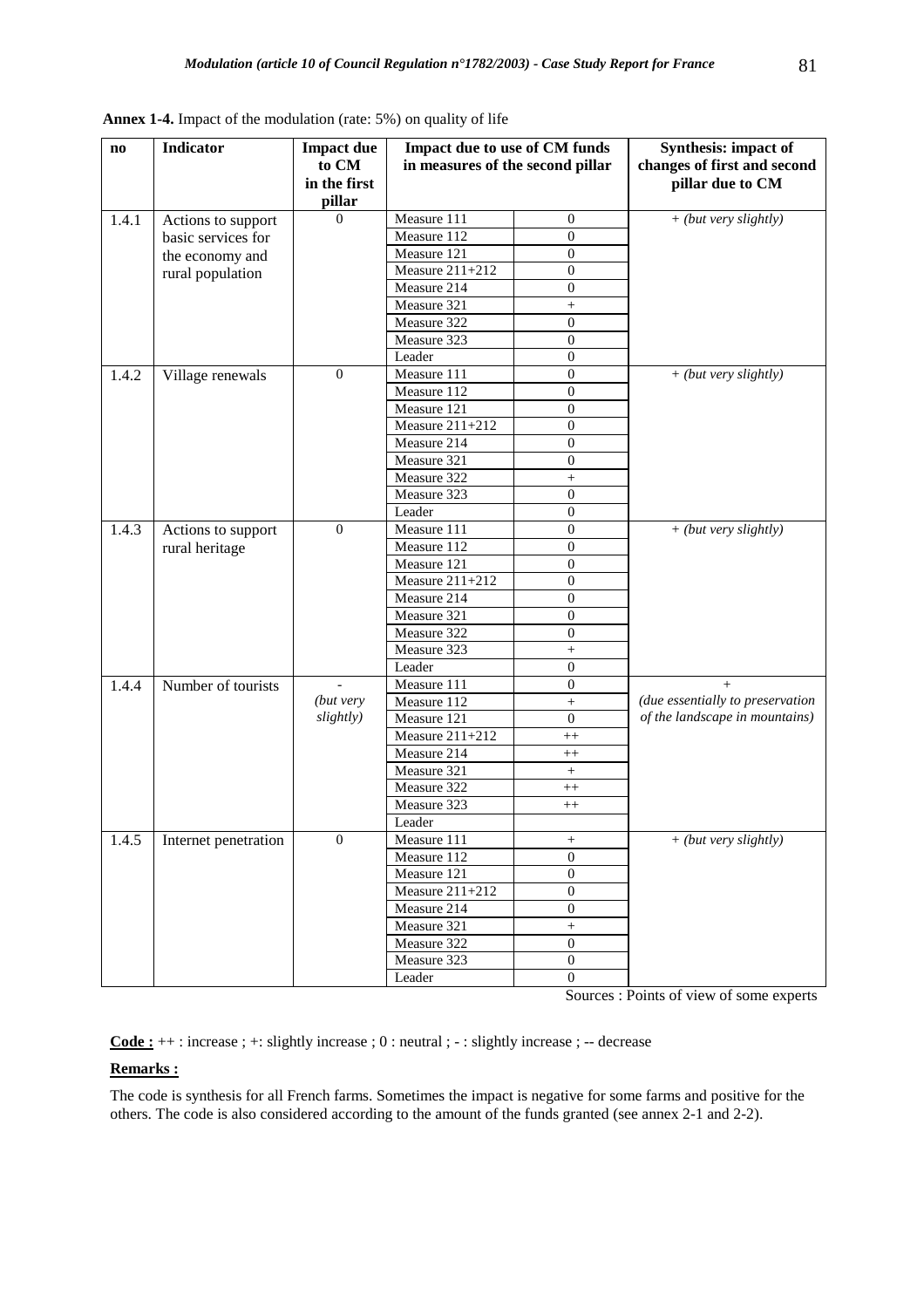| $\mathbf{n}\mathbf{o}$ | <b>Indicator</b>            | <b>Impact due to</b><br>CM | Impact due to use of CM<br>funds |                          | Synthesis: impact of<br>changes of first and |
|------------------------|-----------------------------|----------------------------|----------------------------------|--------------------------|----------------------------------------------|
|                        |                             | in the first               | in measures of the second        |                          | second pillar due to CM                      |
|                        |                             | pillar                     | pillar                           |                          |                                              |
| 3.1                    | Land cover (% agricultural  | $\Omega$                   | Measure 211+212                  | $^{+}$                   | $^{+}$                                       |
|                        | area in total area)         |                            | Measure 213                      | $\boldsymbol{0}$         |                                              |
|                        |                             |                            | Measure 214                      | $^{+}$                   |                                              |
|                        |                             |                            | Measure 226                      | $\overline{\phantom{a}}$ |                                              |
| 3.2                    | % UAA in non-LFA/LFA        |                            | Measure 211+212                  | $^{++}$                  | $^{+}$                                       |
|                        |                             |                            | Measure 213                      | $\Omega$                 |                                              |
|                        |                             |                            | Measure 214                      | $++$                     |                                              |
|                        |                             |                            | Measure 226                      |                          |                                              |
| 3.3                    | % UAA for extensive         |                            | Measure $211+212$                | $\Box$                   |                                              |
|                        | arable crops                |                            | Measure 213                      | $\overline{\phantom{a}}$ |                                              |
|                        |                             |                            | Measure 214                      | $\overline{\phantom{a}}$ |                                              |
|                        |                             |                            | Measure 226                      | $\qquad \qquad -$        |                                              |
| 3.4                    | % UAA for extensive         |                            | Measure 211+212                  | $^{++}$                  | $++$                                         |
|                        | grazing                     |                            | Measure 213                      | $\overline{0}$           |                                              |
|                        |                             |                            | Measure 214                      | $^{++}$                  |                                              |
|                        |                             |                            | Measure 226                      | $\equiv$                 |                                              |
| 3.5                    | % UAA under Natura          | $\boldsymbol{0}$           | <b>Measure 211+212</b>           | $\mathbf{0}$             | $\boldsymbol{0}$                             |
|                        | 2000                        |                            | Measure 213                      | $\boldsymbol{0}$         |                                              |
|                        |                             |                            | Measure 214                      | $\boldsymbol{0}$         |                                              |
|                        |                             |                            | Measure 226                      | $\overline{0}$           |                                              |
| 3.6                    | % UAA under agri-           | $^{+}$                     | Measure 211+212                  | $^{++}$                  | $^{++}$                                      |
|                        | environmental support       |                            | Measure 213                      | $\Omega$                 |                                              |
|                        | (measure 214)               |                            | Measure 214                      | $^{++}$                  |                                              |
|                        |                             |                            | Measure 226                      | $\overline{0}$           |                                              |
| 3.7                    | Forest area (ha)            | $^{+}$                     | Measure 211+212<br>Measure 213   | --<br>$\mathbf{0}$       |                                              |
|                        |                             |                            | Measure 214                      |                          |                                              |
|                        |                             |                            | Measure 226                      | $-$                      |                                              |
| 3.8                    | % territory designated as   | $\mathbf{0}$               | Measure 211+212                  | $^{++}$<br>Ξ.            |                                              |
|                        | Nitrate Vulnerable Zone     |                            | Measure 213                      | $\mathbf{0}$             |                                              |
|                        |                             |                            | Measure 214                      | $\overline{\phantom{a}}$ |                                              |
|                        |                             |                            | Measure 226                      |                          |                                              |
| 3.9                    | % irrigated UAA             |                            | Measure 211+212                  | $\boldsymbol{0}$         |                                              |
|                        |                             |                            | Measure 213                      | $\overline{0}$           |                                              |
|                        |                             |                            | Measure 214                      | $\boldsymbol{0}$         |                                              |
|                        |                             |                            | Measure 226                      | $\overline{0}$           |                                              |
| 3.10                   | Production of renewable     | $^{+}$                     | Measure $211+212$                | $\boldsymbol{0}$         | $\mathbf{0}$                                 |
|                        | energy                      |                            | Measure 213                      | $\mathbf{0}$             |                                              |
|                        |                             |                            | Measure 214                      | $\boldsymbol{0}$         |                                              |
|                        |                             |                            | Measure 226                      | $\boldsymbol{0}$         |                                              |
| 3.11                   | Nutrients surplus N, P, K   |                            | Measure 211+212                  |                          |                                              |
|                        | (per ha)                    |                            | Measure 213                      | $\mathbf{0}$             |                                              |
|                        |                             |                            | Measure 214                      | $\bar{a}$                |                                              |
|                        |                             |                            | Measure 226                      | $\boldsymbol{0}$         |                                              |
| 3.12                   | Biodiversity (bird species) |                            | Measure 211+212                  | $\! + \!\!\!\!$          | $\! + \!\!\!\!$                              |
|                        |                             |                            | Measure 213                      | $\boldsymbol{0}$         |                                              |
|                        |                             |                            | Measure 214                      | $\! + \!\!\!\!$          |                                              |
|                        |                             |                            | Measure 226                      | $^{+}$                   |                                              |
| 3.13                   | High nature value           | $\Omega$                   | Measure 211+212                  | $^{+}$                   | $^{+}$                                       |
|                        | farmland and forestry (ha)  |                            | Measure 213                      | $\boldsymbol{0}$         |                                              |
|                        |                             |                            | Measure 214                      | $^{+}$                   |                                              |
|                        |                             |                            | Measure 226                      | $\! + \!\!\!\!$          |                                              |

**Annex 1-5.** Impact of the modulation (rate: 5%) on environment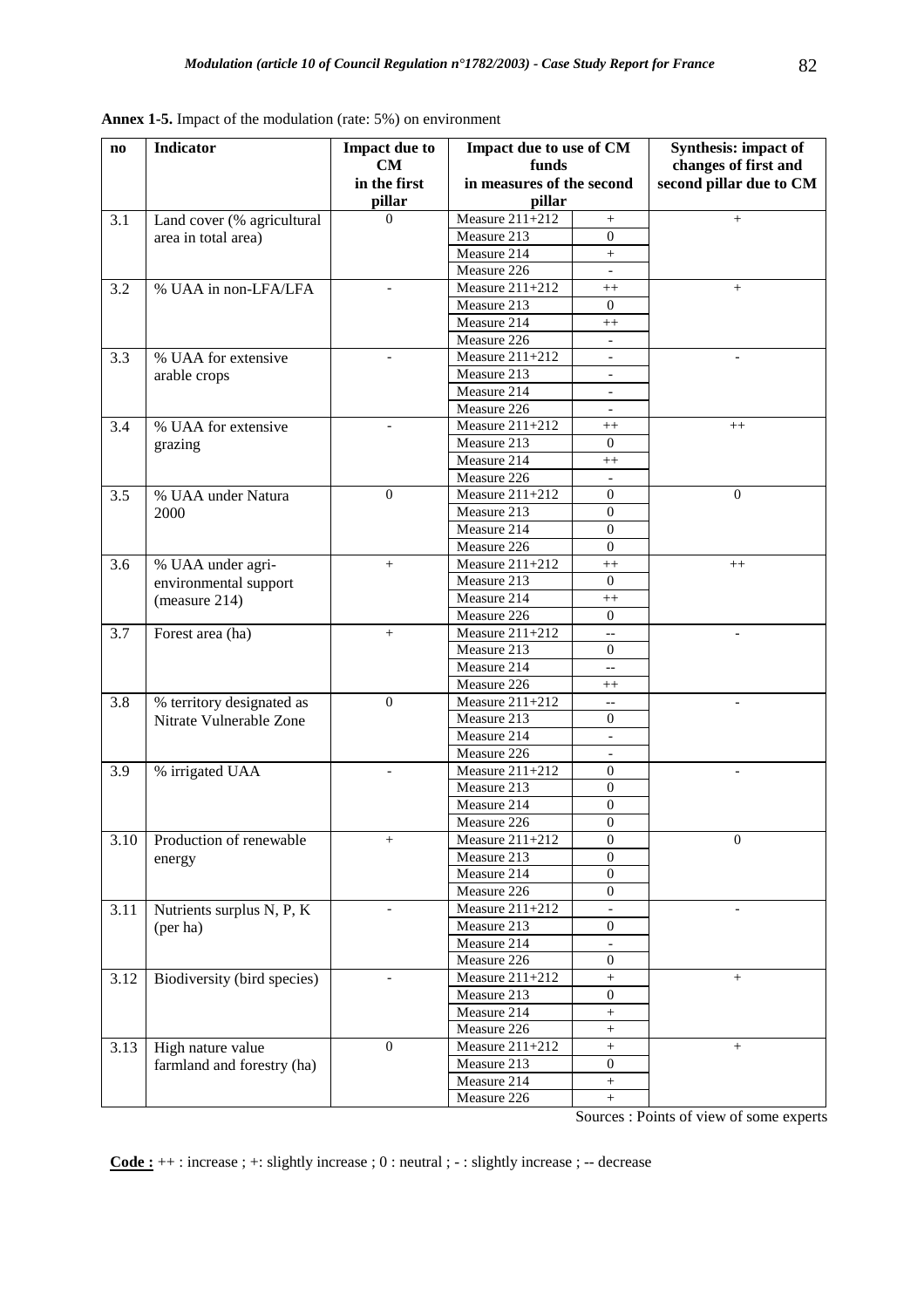# **Annex 2. The French Rural Development National Plan (RDNP – Hexagonal, 2007-2013**

| $\mathbf{Code}$             | <b>Measures</b>                                                 | <b>FEADER</b> | <b>National</b><br>funds | Top-up           | <b>Total</b> |
|-----------------------------|-----------------------------------------------------------------|---------------|--------------------------|------------------|--------------|
|                             | AXE 1 "Improving competiveness" (with leader)                   | 1978          | 1975                     | 726              | 4679         |
|                             | <b>AXE 1 without Leader</b>                                     | 1961          | 1961                     | 726              | 4648         |
| 111                         | Vocational training, information actions                        | 61            | 61                       | 34               | 156          |
| 112                         | Setting up of young farmers                                     | 578           | 578                      | 70               | 1 2 2 7      |
| 113                         | Early retirement of farmers and farm workers                    | 21            | 21                       | $\theta$         | 42           |
| 121                         | Farm modernisation                                              | 610           | 610                      | 404              | 1 623        |
| 122                         | Improving the economic value of the forest                      | 29            | 29                       | $\boldsymbol{0}$ | 57           |
| 123                         | Adding value to agricultural and forestry products              | 240           | 240                      | 97               | 577          |
| 124                         | Cooperation for development of new products                     | 5             | 5                        | 5                | 14           |
| 125                         | Improving and developing infrastructure                         | 57            | 57                       | 92               | 206          |
| 125                         | - Agricultural infrastructures                                  | 14            | 14                       | 92               | 121          |
| 125                         | - Forestry infrastructures                                      | 43            | 43                       | 0                | 85           |
| 126                         | Restoring agricultural production potential                     | 336           | 336                      | $\boldsymbol{0}$ | 673          |
| 132                         | Supporting farmers who participate in food quality schemes      | 6             | 6                        | 7                | 19           |
| 133                         | Supporting producer groups under food quality schemes           | 18            | 18                       | 18               | 53           |
|                             | AXE 2 "Improving environment and countryside" (with leader)     | 3 1 0 4       | 2539                     | 1880             | 7523         |
|                             | <b>AXE 2 without Leader</b>                                     | 3 0 8 0       | 2520                     | 1880             | 7479         |
| 211                         | Natural handicap payments to farmers in mountain areas          | 1571          | 1 2 8 6                  | $\boldsymbol{0}$ | 2857         |
| 212                         | Payments in areas with handicaps, other than mountain areas     | 315           | 257                      | $\theta$         | 572          |
| 214                         | Agri-environmental payments                                     | 903           | 739                      | 1839             | 3481         |
| 216                         | Support for non-productive investments                          | 7             | 6                        | 7                | 20           |
| 221                         | First afforestation of agricultural land;                       | 4             | 3                        | 7                | 14           |
| 223                         | First afforestation of non-agricultural land                    | 1             | 1                        | $\boldsymbol{0}$ | 2            |
| 226                         | Restoring forestry potential and introducing prevention actions | 256           | 209                      | 12               | 478          |
| 227                         | Support for non-productive investments (forest)                 | 23            | 19                       | 14               | 56           |
|                             | AXE 3 "Improving rural life" (with leader)                      | 594           | 549                      | 312              | 1455         |
|                             | <b>AXE 3 without Leader</b>                                     | 348           | 348                      | 307              | 1 0 0 4      |
| 311                         | Diversification into non-agricultural activities                | 29            | 29                       | 16               | 73           |
| 312                         | Support for the creation and development of micro-enterprises   | 21            | 21                       | 20               | 62           |
| 313                         | Encouragement of tourism activities                             | 54            | 54                       | 70               | 177          |
| 321                         | Basic services for the economy and rural population             | 52            | 52                       | 37               | 141          |
| 322                         | Village renewal and development                                 | 24            | 24                       | $\boldsymbol{0}$ | 48           |
| 323                         | Conservation and upgrading of the rural heritage                | 118           | 118                      | 135              | 371          |
| 331                         | Training and information for economic actors operating          | 7             | 7                        | $\overline{c}$   | 16           |
| 341                         | Animation with a view to implementing a local strategy          | 44            | 44                       | 28               | 116          |
| <b>AXE 4 "Leader"</b>       |                                                                 | 286           | 234                      | 5                | 526          |
| 411                         | Axe 1 "Improving competiveness"                                 | 14            | 11                       | 0                | 25           |
| 412                         | Axe 2 "Improving environment and countryside"                   | 20            | 16                       | 0                | 36           |
| 413                         | Axe 3 "Improving rural life"                                    | 202           | 165                      | 4                | 370          |
| 421                         | Transnational and inter-regional cooperation                    | 13            | 11                       | $\boldsymbol{0}$ | 24           |
| 431                         | Running the local action group, skills acquisition, animation   | 38            | 31                       | 1                | 70           |
| <b>Technical assistance</b> |                                                                 | 52            | 52                       | $\mathbf{1}$     | 105          |
| <b>TOTAL</b>                |                                                                 | 5727          | 5 1 1 5                  | 2920             | 13762        |

## **Annex 2-1.** The French RDNP 2007-2013 (millions euros)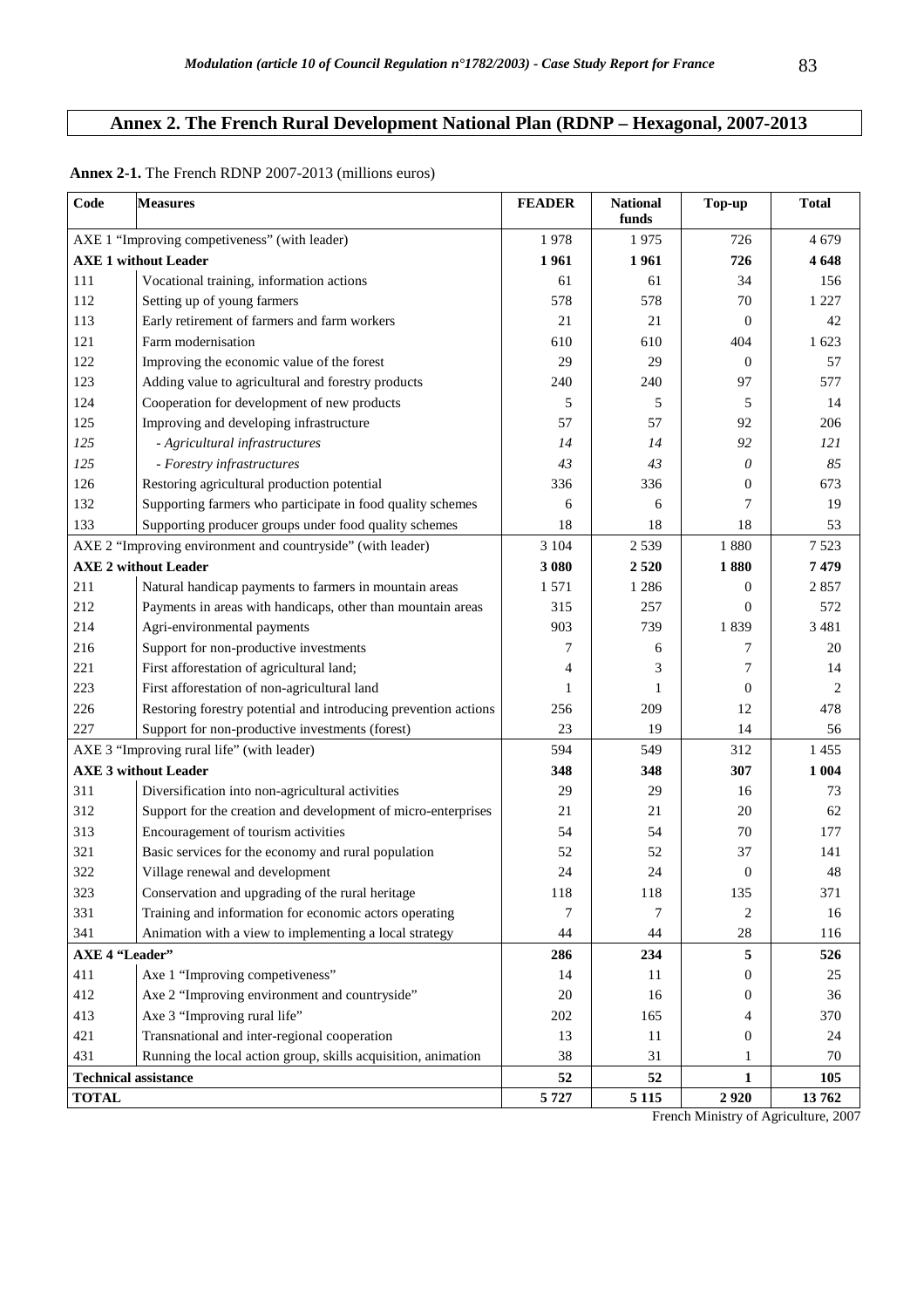|  | <b>Annex 2-2.</b> The French RDNP 2007-2013 (%) |  |  |  |
|--|-------------------------------------------------|--|--|--|
|--|-------------------------------------------------|--|--|--|

| $\mathbf{Code}$             | <b>Measures</b>                                                 | <b>FEADER</b> | <b>National</b><br>funds | Top-up    | <b>Total</b> |
|-----------------------------|-----------------------------------------------------------------|---------------|--------------------------|-----------|--------------|
|                             | AXE 1 "Improving competiveness" (with leader)                   | 34,5%         | 38,6%                    | 24,9%     | 34,0%        |
|                             | <b>AXE 1 without Leader</b>                                     | 34,2%         | 38,3%                    | 24,9%     | 33,8%        |
| 111                         | Vocational training, information actions                        | 1,1%          | 1,2%                     | 1,2%      | 1,1%         |
| 112                         | Setting up of young farmers                                     | 10,1%         | 11,3%                    | 2,4%      | 8,9%         |
| 113                         | Early retirement of farmers and farm workers                    | 0,4%          | 0,4%                     | 0,0%      | 0,3%         |
| 121                         | Farm modernisation                                              | 10,7%         | 11,9%                    | 13,8%     | 11,8%        |
| 122                         | Improving the economic value of the forest                      | 0,5%          | 0,6%                     | 0,0%      | 0,4%         |
| 123                         | Adding value to agricultural and forestry products              | 4,2%          | 4,7%                     | 3,3%      | 4,2%         |
| 124                         | Cooperation for development of new products                     | 0,1%          | 0,1%                     | 0,2%      | 0,1%         |
| 125                         | Improving and developing infrastructure                         | 1,0%          | 1,1%                     | 3,2%      | 1,5%         |
| 125                         | - Agricultural infrastructures                                  | 0,2%          | 0,3%                     | 3,2%      | 0,9%         |
| 125                         | - Forestry infrastructures                                      | 0,8%          | 0,8%                     | 0,0%      | 0,6%         |
| 126                         | Restoring agricultural production potential                     | 5,9%          | 6,6%                     | 0,0%      | 4,9%         |
| 132                         | Supporting farmers who participate in food quality schemes      | 0,1%          | 0,1%                     | 0,2%      | 0,1%         |
| 133                         | Supporting producer groups under food quality schemes           | 0,3%          | 0,4%                     | 0,6%      | 0,4%         |
|                             | AXE 2 "Improving environment and countryside" (with leader)     | 54,2%         | 49,6%                    | 64,4%     | 54,7%        |
|                             | <b>AXE 2 without Leader</b>                                     | 53,8%         | 49,3%                    | 64,4%     | 54,3%        |
| 211                         | Natural handicap payments to farmers in mountain areas          | 27,4%         | 25,1%                    | 0,0%      | 20,8%        |
| 212                         | Payments in areas with handicaps, other than mountain areas     | 5,5%          | 5,0%                     | 0,0%      | 4,2%         |
| 214                         | Agri-environmental payments                                     | 15,8%         | 14,4%                    | 63,0%     | 25,3%        |
| 216                         | Support for non-productive investments                          | 0,1%          | 0,1%                     | 0,2%      | 0,1%         |
| 221                         | First afforestation of agricultural land;                       | 0,1%          | 0,1%                     | 0,2%      | 0,1%         |
| 223                         | First afforestation of non-agricultural land                    | 0,0%          | 0,0%                     | 0,0%      | 0,0%         |
| 226                         | Restoring forestry potential and introducing prevention actions | 4,5%          | 4,1%                     | 0,4%      | 3,5%         |
| 227                         | Support for non-productive investments (forest)                 | 0,4%          | 0,4%                     | 0,5%      | 0,4%         |
|                             | AXE 3 "Improving rural life" (with leader)                      | 10,4%         | 10,7%                    | 10,7%     | 10,6%        |
|                             | <b>AXE 3 without Leader</b>                                     | 6,1%          | 6,8%                     | 10,5%     | 7,3%         |
| 311                         | Diversification into non-agricultural activities                | 0,5%          | 0,6%                     | 0,5%      | 0,5%         |
| 312                         | Support for the creation and development of micro-enterprises   | 0,4%          | 0,4%                     | 0,7%      | 0,5%         |
| 313                         | Encouragement of tourism activities                             | 0,9%          | 1,1%                     | 2,4%      | 1,3%         |
| 321                         | Basic services for the economy and rural population             | 0,9%          | 1,0%                     | 1,3%      | 1,0%         |
| 322                         | Village renewal and development                                 | 0,4%          | 0,5%                     | 0,0%      | 0,3%         |
| 323                         | Conservation and upgrading of the rural heritage                | 2,1%          | 2,3%                     | 4,6%      | 2,7%         |
| 331                         | Training and information for economic actors operating          | 0,1%          | 0,1%                     | 0,1%      | 0,1%         |
| 341                         | Animation with a view to implementing a local strategy          | 0,8%          | 0,9%                     | 1,0%      | 0,8%         |
| <b>AXE 4 "Leader"</b>       |                                                                 | 5,0%          | 4,6%                     | 0,2%      | 3,8%         |
| 411                         | Axe 1 "Improving competiveness"                                 | 0,2%          | 0,2%                     | 0,0%      | 0,2%         |
| 412                         | Axe 2 "Improving environment and countryside"                   | 0,3%          | 0,3%                     | 0,0%      | 0,3%         |
| 413                         | Axe 3 "Improving rural life"                                    | 3,5%          | 3,2%                     | 0,1%      | 2,7%         |
| 421                         | Transnational and inter-regional cooperation                    | 0,2%          | 0,2%                     | 0,0%      | 0,2%         |
| 431                         | Running the local action group, skills acquisition, animation   | 0,7%          | 0,6%                     | 0,0%      | 0,5%         |
| <b>Technical assistance</b> |                                                                 | 0,9%          | 1,0%                     | 0,0%      | 0,8%         |
| <b>TOTAL</b>                |                                                                 | 100,0%        | 100,0%                   | $100,0\%$ | 100,0%       |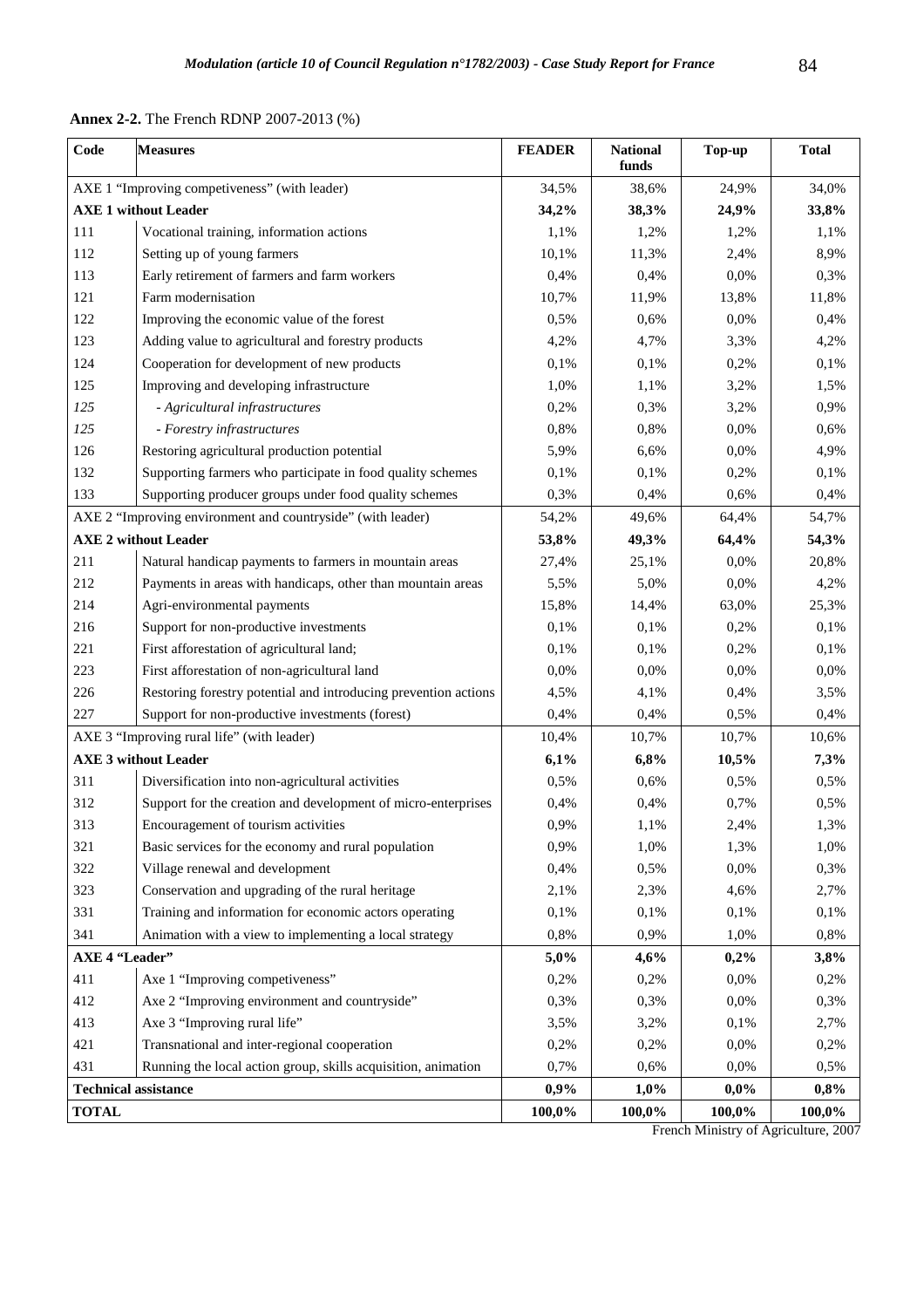# **Annex 3. Budgetary support to French agriculture (1999-2006)**

|                                                 | 1999             | 2000             | 2001             | 2002             | 2003           | 2004           | 2005             | 2006        |
|-------------------------------------------------|------------------|------------------|------------------|------------------|----------------|----------------|------------------|-------------|
| First pillar of the CAP                         | 10 229           | 10 567           | 10 641           | 10 612           | 10708          | 10 282         | 10 442           | 11 207      |
| Support for market and income                   | 10 058           | 10 329           | 10 0 28          | 9998             | 10 178         | 9851           | 10 068           | 10 806      |
| * Direct subsidies linked with production       | 6 6 6 7          | 7509             | 7498             | 7 5 6 3          | 7739           | 7835           | 8 2 2 5          | 3 3 1 2     |
| - Area aid (including set-aside)                | 4953             | 5 4 8 4          | 5 1 5 6          | 5 1 3 0          | 5 1 2 8        | 5 1 1 5        | 4 9 4 3          | 1 1 3 8     |
| - Premium for suckler cow                       | 807              | 960              | 974              | 1 0 4 4          | 1 0 9 9        | 1018           | 1 2 5 2          | 1 0 8 0     |
| - Special premium for bovine male               | 308              | 413              | 383              | 410              | 454            | 405            | 463              | 298         |
| - Slaughter premium                             | 3                | 22               | 200              | 308              | 468            | 407            | 438              | 341         |
| - Premium for ewe, sheep and goat               | 194              | 162              | 130              | 191              | 179            | 175            | 170              | 77          |
| - Premium based on the milk quota               | $\overline{0}$   | $\mathbf{0}$     | $\mathbf{0}$     | $\theta$         | $\overline{0}$ | 279            | 545              | 5           |
| - Others directs subsidies link with production | 402              | 468              | 655              | 480              | 411            | 436            | 414              | 373         |
| * Single Payment                                | $\overline{0}$   | $\overline{0}$   | $\mathbf{0}$     | $\boldsymbol{0}$ | $\theta$       | $\theta$       | $\boldsymbol{0}$ | 5 6 4 4     |
| * Others measures concerning market             | 3 3 9 1          | 2820             | 2 5 3 0          | 2 4 3 5          | 2439           | 2016           | 1843             | 1850        |
| Health safety of plants and animals             | 171              | 238              | 613              | 614              | 530            | <u>431</u>     | <u>374</u>       | 401         |
| Second pillar (Rural development)               | 2072             | 1923             | 1925             | 2 0 6 3          | 2 2 9 7        | 2 1 7 6        | 2 2 2 9          | 2 3 4 0     |
| Setting up of farmers and modernisation         | <u>541</u>       | 429              | 419              | 466              | 553            | <u>445</u>     | <u>459</u>       | 464         |
| * Loan interest paid by state                   | 329              | 220              | 222              | 207              | 253            | 206            | 204              | 156         |
| * Aid to setting up of young farmers            | 147              | 131              | 125              | 117              | 120            | 111            | 138              | 142         |
| * Access to land and water                      | 14               | 13               | 9                | 10               | 8              | 12             | 12               | 13          |
| * PMPOA (control of agricultural pollution)     | 35               | 38               | 26               | 27               | 21             | 22             | 22               | 27          |
| * CTE - Economical and social measures          | $\mathbf{0}$     | 6                | 15               | 64               | 111            | 50             | 42               | 25          |
| * CAD - Economical and social measures          | $\mathbf{0}$     | $\mathbf{0}$     | $\mathbf{0}$     | $\theta$         | $\overline{0}$ | $\overline{0}$ | 9                | 16          |
| * Others aids to modernisation                  | 16               | 22               | 22               | 41               | 41             | 45             | 33               | 86          |
| <b>Early</b> retirement                         | <u>245</u>       | 200              | <u>146</u>       | <u>119</u>       | 105            | <u>102</u>     | 89               | 80          |
| Less Favoured Area (LFA) payment                | <u>373</u>       | <u>392</u>       | <u>433</u>       | 453              | 463            | <u>489</u>     | 527              | <u>516</u>  |
| Agro-environmental measures                     | <u>275</u>       | 290              | 327              | <u>457</u>       | 602            | <u>541</u>     | <u>552</u>       | <u>576</u>  |
| $*$ $PHAE$                                      | $\boldsymbol{0}$ | $\boldsymbol{0}$ | $\boldsymbol{0}$ | $\boldsymbol{0}$ | 196            | 211            | 196              | 211         |
| * PMSEE                                         | 90               | 97               | 184              | 159              | 8              | $\theta$       | $\overline{0}$   | $\Omega$    |
| * CTE - Agro-environmental measures             | $\overline{0}$   | 3                | 81               | 257              | 350            | 290            | 281              | 230         |
| * CAD -Agro-environmental measures              | $\Omega$         | $\theta$         | $\overline{0}$   | $\overline{0}$   | $\overline{0}$ | $\overline{0}$ | 36               | 99          |
| * Aid in favour of crop rotation                | $\theta$         | 6                | $\overline{0}$   | 4                | 11             | 20             | 27               | 26          |
| * Others agro-environmental                     | 185              | 185              | 61               | 37               | 37             | 21             | 12               | 11          |
| Protection of rural areas                       | <u>385</u>       | <u>385</u>       | <u>393</u>       | 362              | 381            | <u>399</u>     | <u>366</u>       | 408         |
| Processing and marketing of product             | 81               | 81               | 60               | 75               | 52             | 65             | 49               | <u> 144</u> |
| Horse activities                                | <u>171</u>       | 142              | <u>146</u>       | <u>128</u>       | <u>140</u>     | 134            | <u>186</u>       | <u>150</u>  |
| All Budgetary support to agriculture            | 12 301           | 12 490           | 12 5 6 6         | 12 676           | 13 006         | 12 460         | 12 672           | 13549       |

Annex 3-1. The budgetary support of **EU** and France to French agriculture (millions euros)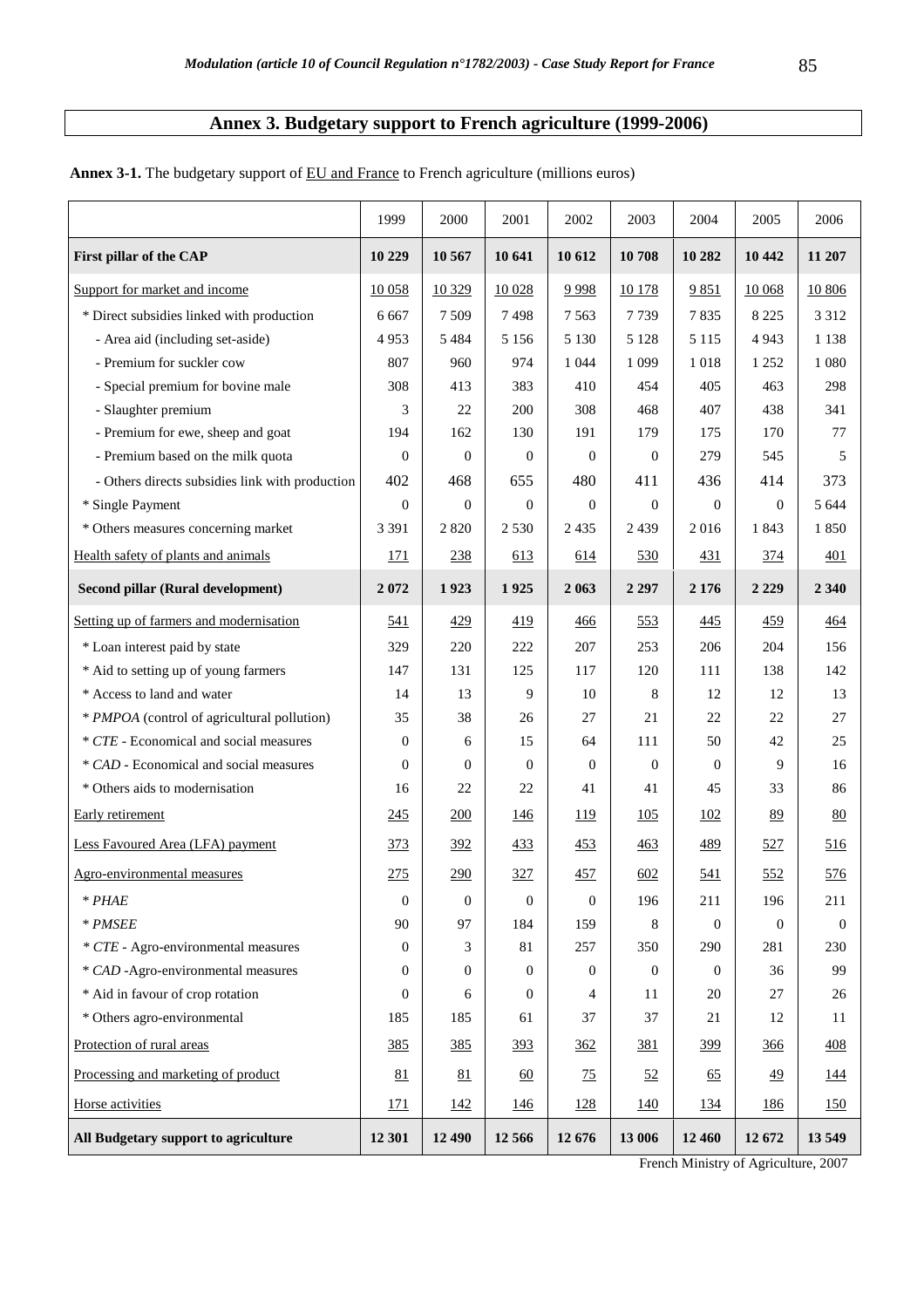# Annex 3-2. The budgetary support of **France** to French agriculture (millions euros)

|                                                 | 1999           | 2000           | 2001           | 2002           | 2003           | 2004           | 2005           | 2006           |
|-------------------------------------------------|----------------|----------------|----------------|----------------|----------------|----------------|----------------|----------------|
| First pillar of the CAP                         | 968            | 1 3 3 5        | 1636           | 1419           | 1 4 0 4        | 1 2 4 2        | 1 1 7 8        | 1 400          |
| Support for market and income                   | 811            | 1 107          | 1052           | 866            | 916            | 842            | 830            | 1028           |
| * Direct subsidies linked with production       | 192            | 274            | 405            | 336            | 252            | 224            | 244            | 306            |
| - Area aid (including set-aside)                | $\overline{0}$ | $\Omega$       | $\theta$       | $\mathbf{0}$   | $\Omega$       | $\theta$       | $\Omega$       | $\overline{0}$ |
| - Premium for suckler cow                       | 78             | 174            | 115            | 158            | 169            | 150            | 148            | 223            |
| - Special premium for bovine male               | $\mathbf{0}$   | $\overline{0}$ | $\overline{0}$ | $\overline{0}$ | $\overline{0}$ | $\theta$       | $\Omega$       | $\overline{0}$ |
| - Slaughter premium                             | $\mathbf{0}$   | $\mathbf{0}$   | $\overline{0}$ | $\overline{0}$ | $\overline{0}$ | $\overline{0}$ | $\overline{0}$ | $\overline{0}$ |
| - Premium for ewe, sheep and goat               | $\Omega$       | $\Omega$       | $\Omega$       | $\Omega$       | $\Omega$       | $\Omega$       | $\Omega$       | $\Omega$       |
| - Premium based on the milk quota               | $\overline{0}$ | $\mathbf{0}$   | $\Omega$       | $\Omega$       | $\Omega$       | $\Omega$       | $\Omega$       | $\overline{0}$ |
| - Others directs subsidies link with production | 114            | 100            | 290            | 178            | 83             | 74             | 96             | 86             |
| * Single Payment                                | $\overline{0}$ | $\mathbf{0}$   | $\overline{0}$ | $\overline{0}$ | $\Omega$       | $\Omega$       | $\Omega$       | $\overline{0}$ |
| * Others measures concerning market (*)         | 619            | 833            | 647            | 530            | 664            | 618            | 586            | 719            |
| Health safety of plants and animals             | <u>157</u>     | 228            | 584            | 553            | 488            | 400            | 348            | 372            |
| Second pillar (Rural development)               | 1 207          | 1 2 9 8        | 1 2 9 9        | 1 3 0 5        | 1378           | 1 2 2 0        | 1 1 3 5        | 1 0 9 4        |
| Setting up of farmers and modernisation         | 391            | 407            | 315            | 315            | 403            | 303            | 288            | 308            |
| * Loan interest paid by state                   | 238            | 217            | 162            | 162            | 194            | 131            | 135            | 115            |
| * Aid to setting up of young farmers            | 89             | 112            | 85             | 33             | 77             | 69             | 61             | 82             |
| * Access to land and water                      | 14             | 13             | 9              | 10             | 8              | 12             | 12             | 13             |
| * PMPOA (control of agricultural pollution)     | 35             | 38             | 26             | 27             | 21             | 22             | 22             | 27             |
| * CTE - Economical and social measures          | $\mathbf{0}$   | 6              | 13             | 42             | 63             | 28             | 23             | 14             |
| * CAD - Economical and social measures          | $\theta$       | $\mathbf{0}$   | $\mathbf{0}$   | $\mathbf{0}$   | $\overline{0}$ | $\theta$       | 4              | 8              |
| * Others aids to modernisation                  | 14             | 21             | 22             | 41             | 41             | 42             | 31             | 50             |
| Early retirement                                | <u>189</u>     | <u>166</u>     | <u>122</u>     | <u>104</u>     | 95             | 89             | $\frac{76}{9}$ | 69             |
| Less Favoured Area (LFA) payment                | 273            | 210            | 219            | 208            | 233            | <u>244</u>     | 264            | 254            |
| Agro-environmental measures                     | <u>133</u>     | 143            | <u>176</u>     | 253            | <u>323</u>     | <u>288</u>     | 265            | 234            |
| $*$ <i>PHAE</i>                                 | $\theta$       | $\theta$       | $\theta$       | $\theta$       | 98             | 105            | 85             | 84             |
| $*$ PMSEE                                       | 90             | 97             | 92             | 81             | 3              | $\theta$       | $\mathbf{0}$   | $\overline{0}$ |
| * CTE - Agro-environmental measures             | $\Omega$       | 3              | 56             | 151            | 195            | 158            | 143            | 93             |
| * CAD -Agro-environmental measures              | $\mathbf{0}$   | $\mathbf{0}$   | $\overline{0}$ | $\overline{0}$ | $\overline{0}$ | $\overline{0}$ | 18             | 39             |
| * Aid in favour of crop rotation                | $\Omega$       | $\Omega$       | $\Omega$       | 2              | 6              | 10             | 12             | 10             |
| * Others agro-environmental                     | 43             | 44             | 29             | 19             | 22             | 15             | 8              | 8              |
| Protection of rural areas                       | 84             | 160            | 267            | 263            | <u>164</u>     | <u>139</u>     | $\frac{43}{5}$ | 42             |
| Processing and marketing of product             | 37             | 67             | 52             | 32             | <u>19</u>      | 21             | <u>12</u>      | $\frac{34}{5}$ |
| Horse activities                                | 171            | <u> 142</u>    | <u>146</u>     | 128            | 140            | <u> 134</u>    | 185            | 150            |
| All Budgetary support to agriculture            | 2 1 7 5        | 2633           | 2935           | 2724           | 2782           | 2462           | 2 3 1 3        | 2494           |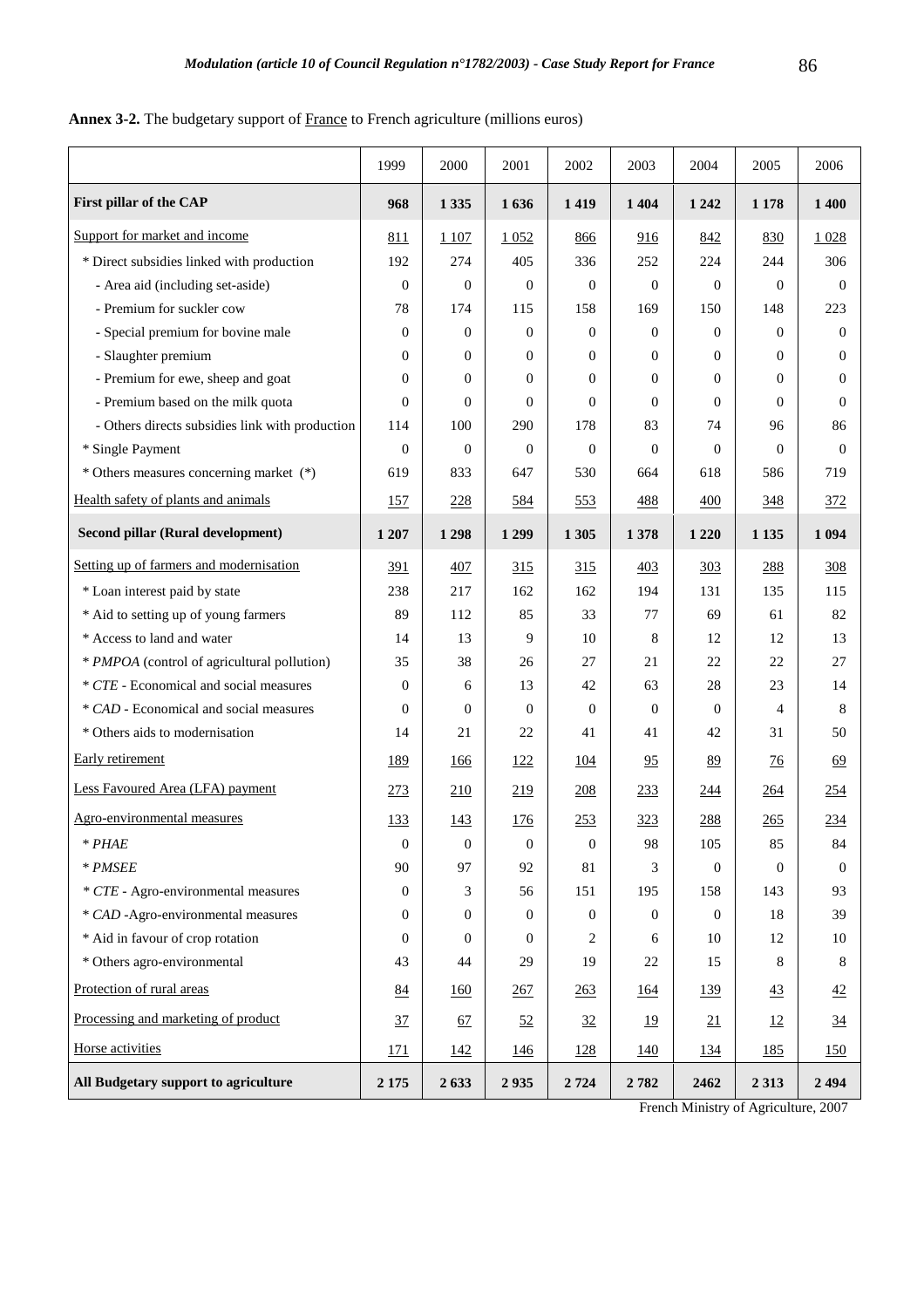| Annex 3-3. Percentage of French funds in the total budgetary support to French agriculture |  |
|--------------------------------------------------------------------------------------------|--|
|--------------------------------------------------------------------------------------------|--|

|                                                 | 1999       | 2000 | 2001       | 2002       | 2003       | 2004       | 2005 | 2006 |
|-------------------------------------------------|------------|------|------------|------------|------------|------------|------|------|
| First pillar of the CAP                         | 9%         | 13%  | 15%        | 13%        | 13%        | 12%        | 11%  | 12%  |
| Support for market and income                   | 8%         | 11%  | <u>10%</u> | 9%         | 9%         | 9%         | 8%   | 9%   |
| * Direct subsidies linked with production       | 3%         | 4%   | 5%         | 4%         | 3%         | 3%         | 3%   | 9%   |
| - Area aid (including set-aside)                | 0%         | 0%   | 0%         | 0%         | 0%         | 0%         | 0%   | 0%   |
| - Premium for suckler cow                       | 10%        | 18%  | 12%        | 15%        | 15%        | 15%        | 12%  | 21%  |
| - Special premium for bovine male               | $0\%$      | 0%   | 0%         | 0%         | 0%         | 0%         | 0%   | 0%   |
| - Slaughter premium                             | 0%         | 0%   | 0%         | 0%         | 0%         | 0%         | 0%   | 0%   |
| - Premium for ewe, sheep and goat               | 0%         | 0%   | 0%         | 0%         | 0%         | 0%         | 0%   | 0%   |
| - Premium based on the milk quota               |            |      |            |            |            | 0%         | 0%   | 0%   |
| - Others directs subsidies link with production | 28%        | 21%  | 44%        | 37%        | 20%        | 17%        | 23%  | 23%  |
| * Single Payment                                |            |      |            |            |            |            |      | 0%   |
| * Others measures concerning market (*)         | 18%        | 30%  | 26%        | 22%        | 27%        | 31%        | 32%  | 39%  |
| Health safety of plants and animals             | 92%        | 96%  | 95%        | 90%        | 92%        | 93%        | 93%  | 93%  |
| Second pillar (Rural development)               | 58%        | 67%  | 67%        | 63%        | 60%        | 56%        | 51%  | 47%  |
| Setting up of farmers and modernisation         | <b>72%</b> | 95%  | <u>75%</u> | 68%        | <u>73%</u> | 68%        | 63%  | 66%  |
| * Loan interest paid by state                   | 72%        | 98%  | 73%        | 78%        | 77%        | 64%        | 66%  | 73%  |
| * Aid to setting up of young farmers            | 55%        | 83%  | 61%        | 15%        | 58%        | 55%        | 38%  | 53%  |
| * Access to land and water                      | 100%       | 100% | 100%       | 100%       | 100%       | 100%       | 100% | 100% |
| * PMPOA (control of agricultural pollution)     | 100%       | 100% | 100%       | 100%       | 100%       | 100%       | 100% | 100% |
| * CTE - Economical and social measures          |            | 106% | 84%        | 66%        | 56%        | 56%        | 54%  | 55%  |
| * CAD - Economical and social measures          |            |      |            |            |            |            | 44%  | 48%  |
| * Others aids to modernisation                  | 88%        | 95%  | 99%        | 100%       | 100%       | 94%        | 95%  | 58%  |
| Early retirement                                | 77%        | 83%  | 84%        | 87%        | 90%        | 87%        | 85%  | 86%  |
| Less Favoured Area (LFA) payment                | 73%        | 54%  | 51%        | 46%        | 50%        | <u>50%</u> | 50%  | 49%  |
| Agro-environmental measures                     | 48%        | 49%  | 54%        | 55%        | 54%        | 53%        | 48%  | 41%  |
| $*$ PHAE                                        |            |      |            |            | 50%        | 50%        | 43%  | 40%  |
| * PMSEE                                         | 100%       | 100% | 50%        | 51%        | 41%        |            |      |      |
| * CTE - Agro-environmental measures             |            | 102% | 69%        | 59%        | 56%        | 55%        | 51%  | 40%  |
| * CAD -Agro-environmental measures              |            |      |            |            |            |            | 50%  | 39%  |
| * Aid in favour of crop rotation                |            |      |            | 45%        | 50%        | 49%        | 43%  | 40%  |
| * Others agro-environmental                     | 23%        | 24%  | 47%        | 51%        | 60%        | 70%        | 69%  | 76%  |
| Protection of rural areas                       | 22%        | 42%  | 68%        | <u>73%</u> | <u>43%</u> | <u>35%</u> | 12%  | 10%  |
| Processing and marketing of product             | 46%        | 83%  | 87%        | 43%        | 37%        | 32%        | 24%  | 24%  |
| Horse activities                                | 100%       | 100% | 100%       | 100%       | 100%       | 100%       | 99%  | 100% |
| All Budgetary support to agriculture            | 18%        | 21%  | 23%        | 21%        | 21%        | 20%        | 18%  | 18%  |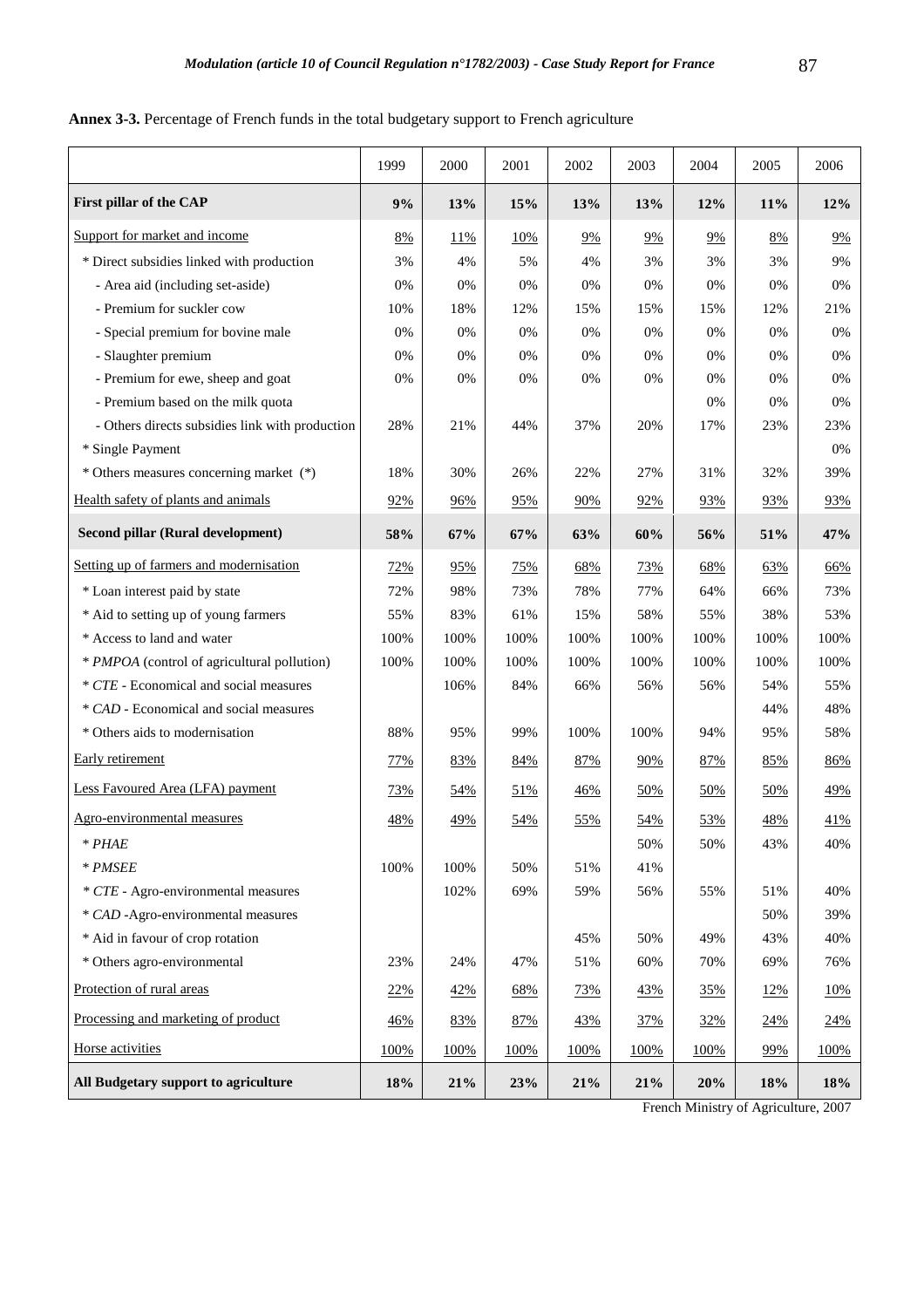



**Annex 3-5.** Direct subsidies from the first pillar of the CAP\* (millions euros - 1999 to 2006)

|                    | 1999    | 2000    | 2001   | 2002   | 2003   | 2004    | 2005       | 2006        |
|--------------------|---------|---------|--------|--------|--------|---------|------------|-------------|
| Alsace             | 89.9    | 93,3    | 102,8  | 117,3  | 119,2  | 123,9   | 125,9      | 129,8       |
| Aquitaine          | 348,4   | 351,8   | 382,8  | 421,7  | 416.9  | 422,2   | 424,1      | 430.9       |
| Auvergne           | 235,9   | 265,7   | 293,3  | 326,8  | 325,8  | 337,8   | 341,6      | 361,1       |
| Basse-Normandie    | 225,2   | 245,2   | 274,3  | 294,6  | 300,6  | 330.8   | 358,7      | 374,1       |
| Bourgogne          | 464,8   | 474,1   | 504,2  | 522,4  | 522,3  | 524,2   | 516,2      | 525,6       |
| <b>Bretagne</b>    | 334,7   | 371,8   | 407,6  | 432,5  | 430,5  | 483,9   | 531,2      | 571,9       |
| Centre             | 763,2   | 733,8   | 750,7  | 762,4  | 763.9  | 763,9   | 747,0      | 754,8       |
| Ch. Ardennes       | 445,0   | 437,4   | 458,2  | 467,0  | 474,9  | 481,6   | 481,2      | 543,3       |
| Corse              | 13.5    | 14,0    | 14,9   | 18,2   | 18,0   | 18,4    | 18.4       | 9,4         |
| Franche-Comté      | 87,7    | 91,0    | 98,6   | 102,6  | 103.5  | 116,0   | 126,9      | 137,8       |
| Haute-Normandie    | 222,7   | 221,8   | 253,3  | 252,6  | 257,3  | 267,3   | 270,2      | 278,7       |
| Ile de France      | 197,1   | 187,3   | 195,8  | 200,0  | 204,1  | 207,7   | 201,9      | 212,1       |
| L. Roussillon      | 109,5   | 106.5   | 109,2  | 129,5  | 127,8  | 132,1   | 127,1      | 119,7       |
| Limousin           | 155,6   | 184,2   | 203,4  | 226,9  | 227,2  | 229,5   | 226,2      | 229,9       |
| Lorraine           | 270,0   | 269,4   | 287,3  | 297,1  | 299,3  | 313,4   | 327,3      | 334,8       |
| Midi-Pyrénées      | 611,2   | 601.5   | 624,1  | 675,1  | 667,8  | 677,8   | 668,6      | 674,2       |
| Nord Pas de Calais | 202,1   | 215,7   | 239,8  | 241,6  | 245,5  | 264,5   | 272,9      | 298,2       |
| <b>PACA</b>        | 88,0    | 80.6    | 75,0   | 93,7   | 91,2   | 103,6   | 96.5       | 90,3        |
| Pays de la Loire   | 509,0   | 556.9   | 595,6  | 626,8  | 621,6  | 664,5   | 687,3      | 717,9       |
| Picardie           | 394,9   | 398,0   | 420,3  | 433,0  | 443,5  | 460,1   | 459,6      | 508,6       |
| Poitou-Charentes   | 524,9   | 515,4   | 524,6  | 530,6  | 527,2  | 542,0   | 538,8      | 541,5       |
| Rhône-Alpes        | 214,7   | 226,0   | 243,2  | 263,7  | 262,4  | 279,9   | 288,5      | 306,2       |
| France             | 6 507,6 | 6 641,3 | 7058,9 | 7436,2 | 7450.3 | 7 744,9 | 7 8 3 6, 1 | 8 1 5 1 , 0 |

(\*) Direct subsidies linked with production and single payments. EU and national funds. French Ministry of Agriculture, 2007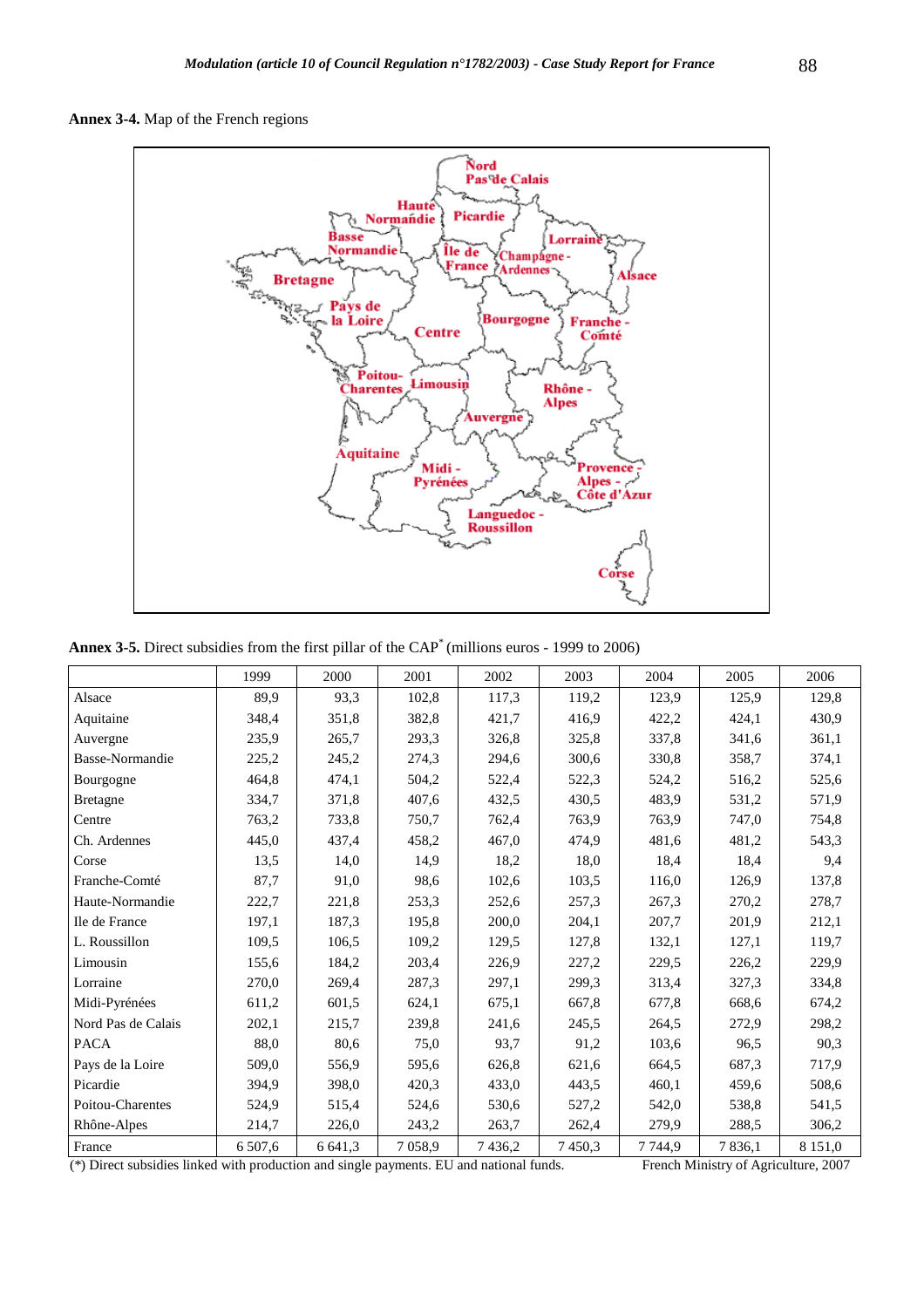|                    | 1999  | 2000  | 2001  | 2002  | 2003   | 2004   | 2005   | 2006   |
|--------------------|-------|-------|-------|-------|--------|--------|--------|--------|
| Alsace             | 5,5   | 5,9   | 5,7   | 7,2   | 8,5    | 7,0    | 6,5    | 7,7    |
| Aquitaine          | 36,3  | 35,8  | 44,4  | 59,4  | 61,4   | 63,4   | 58,0   | 52,5   |
| Auvergne           | 120,0 | 126,7 | 135,0 | 156,3 | 174,1  | 172,2  | 179,3  | 181,9  |
| Basse-Normandie    | 13,2  | 11,1  | 12,7  | 17,4  | 23,9   | 22,0   | 23,3   | 25,4   |
| Bourgogne          | 39,6  | 39,8  | 42,6  | 49,4  | 76,9   | 70,8   | 72,0   | 76,0   |
| <b>Bretagne</b>    | 7,0   | 7,3   | 8,3   | 13,3  | 23,9   | 18,4   | 15,1   | 11,2   |
| Centre             | 14,0  | 12,7  | 16,1  | 25,5  | 35,6   | 26,1   | 34,3   | 31,6   |
| Ch. Ardennes       | 4,6   | 4,7   | 6,8   | 12,2  | 16,3   | 18,5   | 18,6   | 22,8   |
| Corse              | 6,2   | 6,8   | 8,9   | 9,1   | 10,3   | 10,2   | 11,8   | 13,1   |
| Franche-Comté      | 32,0  | 35,8  | 37,6  | 41,8  | 52,4   | 48,5   | 51,8   | 55,7   |
| Haute-Normandie    | 2,3   | 1,5   | 3,0   | 4,6   | 6,3    | 5,3    | 5,1    | 6,3    |
| Ile de France      | 0,4   | 0,5   | 1,1   | 3,0   | 2,3    | 5,8    | 5,6    | 7,1    |
| L. Roussillon      | 35,6  | 37,9  | 48,1  | 54,7  | 64,3   | 61,9   | 68,2   | 65,1   |
| Limousin           | 54,2  | 55,3  | 60,1  | 70,9  | 73,9   | 77,1   | 81,0   | 81,9   |
| Lorraine           | 13,2  | 14,8  | 14,2  | 24,7  | 30,8   | 28,6   | 29,1   | 32,3   |
| Midi-Pyrénées      | 105,6 | 109,4 | 130,3 | 156,5 | 172,3  | 164,9  | 175,9  | 167,3  |
| Nord Pas de Calais | 2,6   | 2,5   | 3,1   | 5,1   | 5,7    | 4,4    | 5,5    | 7,7    |
| <b>PACA</b>        | 30,6  | 32,5  | 38,4  | 45,0  | 50,7   | 49,6   | 53,1   | 53,5   |
| Pays de la Loire   | 17,6  | 15,5  | 19,1  | 31,4  | 41,4   | 30,6   | 34,0   | 36,9   |
| Picardie           | 2,7   | 2,1   | 5,0   | 11,1  | 12,1   | 8,9    | 9,8    | 10,6   |
| Poitou-Charentes   | 17,8  | 16,9  | 20,8  | 26,7  | 32,8   | 31,1   | 32,7   | 34,2   |
| Rhône-Alpes        | 74,9  | 79,8  | 93,7  | 112,4 | 123,4  | 121,1  | 129,6  | 137,7  |
| France             | 635,8 | 655,1 | 755,0 | 937,6 | 1099,2 | 1046,2 | 1100,1 | 1118,3 |

Annex 3-6. Direct subsidies from the second pillar of the CAP<sup>\*\*</sup> (millions euros - 1999 to 2006)

(\*) EU and National funds French Ministry of Agriculture, 2007

| <b>Annex 3-7.</b> Direct subsidies from the second pillar of the CAP <sup>**</sup> / Total direct subsidies <sup>*</sup> (% - 1999 to 2006) |  |  |
|---------------------------------------------------------------------------------------------------------------------------------------------|--|--|
|---------------------------------------------------------------------------------------------------------------------------------------------|--|--|

|                  | 1999  | 2000  | 2001  | 2002  | 2003  | 2004  | 2005  | 2006  |
|------------------|-------|-------|-------|-------|-------|-------|-------|-------|
| Alsace           | 5,8%  | 6,0%  | 5,3%  | 5,8%  | 6,7%  | 5,4%  | 4,9%  | 5,6%  |
| Aquitaine        | 9,4%  | 9,2%  | 10,4% | 12,3% | 12,8% | 13,0% | 12,0% | 10,9% |
| Auvergne         | 33,7% | 32,3% | 31,5% | 32,3% | 34,8% | 33,8% | 34,4% | 33,5% |
| Basse-Normandie  | 5,5%  | 4,3%  | 4,4%  | 5,6%  | 7,4%  | 6,2%  | 6,1%  | 6,4%  |
| Bourgogne        | 7,8%  | 7,7%  | 7,8%  | 8,6%  | 12,8% | 11,9% | 12,2% | 12,6% |
| <b>Bretagne</b>  | 2,0%  | 1,9%  | 2,0%  | 3,0%  | 5,3%  | 3,7%  | 2,8%  | 1,9%  |
| Centre           | 1,8%  | 1,7%  | 2,1%  | 3,2%  | 4,5%  | 3,3%  | 4,4%  | 4,0%  |
| Ch. Ardennes     | 1,0%  | 1,1%  | 1,5%  | 2,5%  | 3,3%  | 3,7%  | 3,7%  | 4,0%  |
| Corse            | 31,3% | 32,8% | 37,3% | 33,3% | 36,3% | 35,6% | 39,1% | 58,1% |
| Franche-Comté    | 26,7% | 28,2% | 27,6% | 28,9% | 33,6% | 29,5% | 29,0% | 28,8% |
| Haute-Normandie  | 1,0%  | 0,7%  | 1,2%  | 1,8%  | 2,4%  | 2,0%  | 1,9%  | 2,2%  |
| Ile de France    | 0,2%  | 0,3%  | 0,6%  | 1,5%  | 1,1%  | 2,7%  | 2,7%  | 3,3%  |
| L. Roussillon    | 24,6% | 26,3% | 30,6% | 29,7% | 33,5% | 31,9% | 34,9% | 35,2% |
| Limousin         | 25,8% | 23,1% | 22,8% | 23,8% | 24,6% | 25,1% | 26,4% | 26,3% |
| Lorraine         | 4,7%  | 5,2%  | 4,7%  | 7,7%  | 9,3%  | 8,4%  | 8,2%  | 8,8%  |
| Midi-Pyrénées    | 14,7% | 15,4% | 17,3% | 18,8% | 20,5% | 19,6% | 20,8% | 19,9% |
| Nord             | 1,3%  | 1,1%  | 1,3%  | 2,1%  | 2,3%  | 1,6%  | 2,0%  | 2,5%  |
| <b>PACA</b>      | 25,8% | 28,8% | 33,8% | 32,4% | 35,7% | 32,4% | 35,5% | 37,2% |
| Pays de la Loire | 3,3%  | 2,7%  | 3,1%  | 4,8%  | 6,2%  | 4,4%  | 4,7%  | 4,9%  |
| Picardie         | 0,7%  | 0,5%  | 1,2%  | 2,5%  | 2,7%  | 1,9%  | 2,1%  | 2,0%  |
| Poitou-Charentes | 3,3%  | 3,2%  | 3,8%  | 4,8%  | 5,9%  | 5,4%  | 5,7%  | 5,9%  |
| Rhône-Alpes      | 25,9% | 26,1% | 27,8% | 29,9% | 32,0% | 30,2% | 31,0% | 31,0% |
| France           | 8,9%  | 9,0%  | 9,7%  | 11,2% | 12,9% | 11,9% | 12,3% | 12,1% |

(\*\*) = Direct subsidies for ICHN, CTE, CAD, PMSEE, PHAE and others agro-environmental measures.

(\*) EU and National funds French Ministry of Agriculture, 2007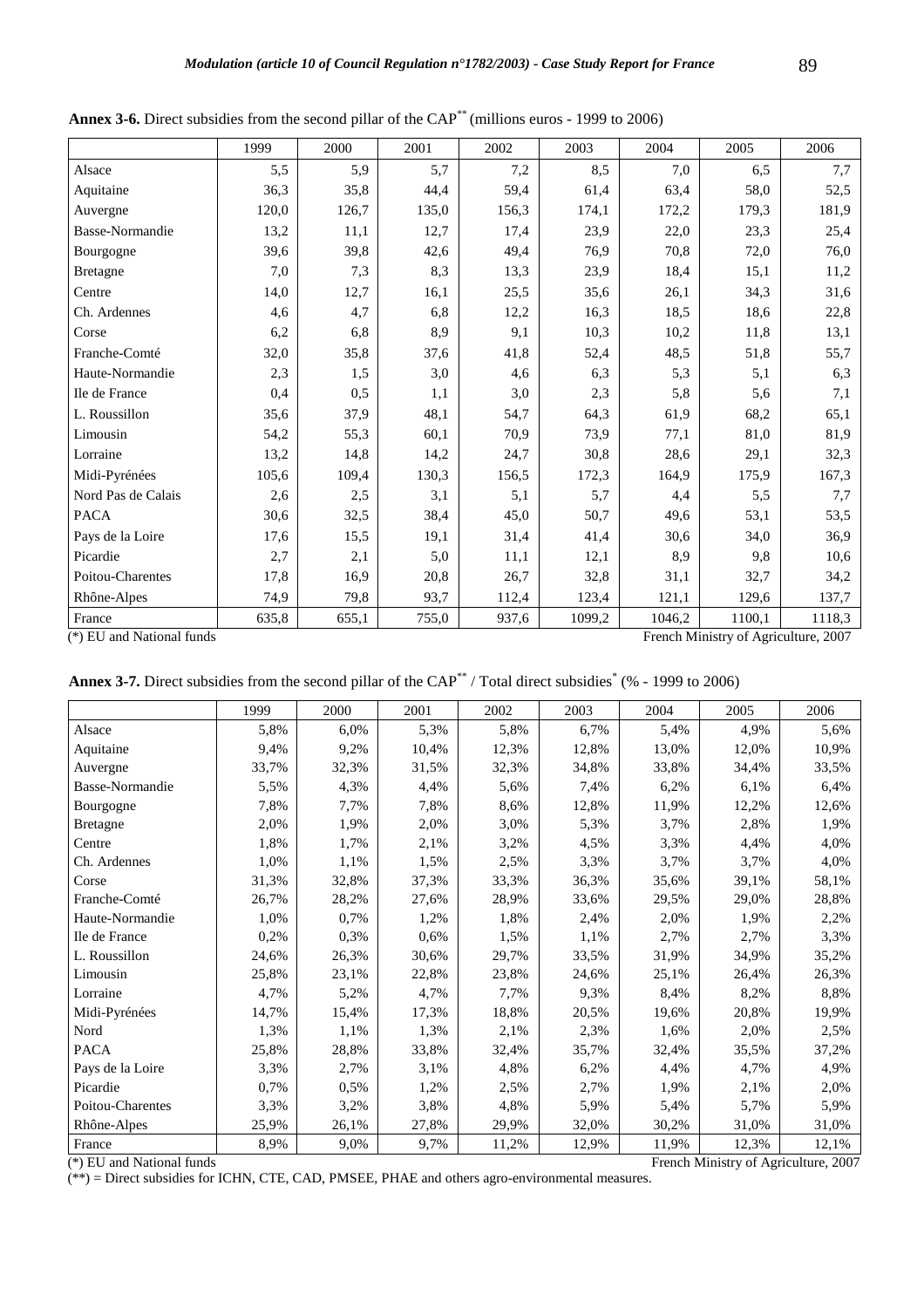# **Annex 4. Direct subsidies and the single farm payment to French farms (2006)**

|                                                |            |                                    | All      |       |            |        |
|------------------------------------------------|------------|------------------------------------|----------|-------|------------|--------|
|                                                | 40 ESU $<$ | 40 - 60 ESU 60 - 80 ESU 80-100 ESU |          |       | $>100$ ESU |        |
| 13 - Specialist cereals, oilseed and protein   | 4,1%       | 2,3%                               | 2,7%     | 2,7%  | 4,2%       | 15,9%  |
| 14 - General field cropping                    | 1,2%       | 0.8%                               | 0,8%     | 0.9%  | 2,9%       | 6,6%   |
| 28 - Market Gardening                          | 0,7%       | 0,2%                               | 0,2%     | 0,2%  | 0.4%       | 1,6%   |
| 29 - Specialist horticulture                   | 0,6%       | 0,2%                               | 0,2%     | 0,1%  | 0,4%       | 1,5%   |
| 37 - Specialist vineyards (AOC)                | 1,7%       | 1,0%                               | 1,2%     | 1,3%  | 4,5%       | 9,7%   |
| 38 - Other vineyards                           | 1,7%       | 0,6%                               | 0,5%     | 0,4%  | 0,5%       | 3,6%   |
| 39 - Fruits and permanent crops                | 1,0%       | 0,4%                               | 0,4%     | 0,2%  | 0,9%       | 2,9%   |
| 41 - Specialist dairying                       | 5,6%       | 4,3%                               | 2,9%     | 2,6%  | 1,5%       | 16,9%  |
| 42 - Specialist cattle-rearing and fattening   | 8,2%       | 2,0%                               | 1,1%     | 0,3%  | 0,2%       | 11,7%  |
| 43 - Cattle-dairying, rearing and fattening    | 0,5%       | 0,4%                               | 0,6%     | 0,4%  | 0,6%       | 2,5%   |
| 44 - Sheep, goats and other grazing livestock  | 3,8%       | 1,2%                               | 0,4%     | 0,3%  | 0,2%       | 5,8%   |
| 50 - Specialist granivores                     | 0,8%       | 0,2%                               | 0,2%     | 0,3%  | 0.8%       | 2,2%   |
| 60 - Mixed cropping                            | 1,5%       | 0.5%                               | 0,5%     | 0,4%  | 0.8%       | 3,5%   |
| 71 - Mixed livestock, mainly grazing livestock | 0,4%       | 0,3%                               | 0,3%     | 0,4%  | 0,3%       | 1,8%   |
| 72 - Mixed livestock, mainly granivores        | 0,3%       | 0,2%                               | 0,3%     | 0,3%  | 0,8%       | 2,0%   |
| 81 - Field crops-grazing livestock combined    | 2,5%       | 1,0%                               | 1,5%     | 1,6%  | 2,9%       | 9,5%   |
| 82 - Various crops and livestock combined      | 0,8%       | 0,3%                               | 0,3%     | 0,3%  | 0,5%       | 2,2%   |
| <b>All French farms</b>                        | 35,4%      | 15,8%                              | $14,0\%$ | 12,6% | 22,2%      | 100,0% |

| Annex 4-1. French professional farms: according to TF and SGM (%) |  |  |  |  |  |  |
|-------------------------------------------------------------------|--|--|--|--|--|--|
|-------------------------------------------------------------------|--|--|--|--|--|--|

French FADN 2006 / INRA Nantes

**Annex 4-2.** Distribution of the direct subsidies (total): according to TF and SGM (%)

|                                                |            |       | Standard Gross Margin (SGM)        |         |            | All    |
|------------------------------------------------|------------|-------|------------------------------------|---------|------------|--------|
|                                                | 40 ESU $<$ |       | 40 - 60 ESU 60 - 80 ESU 80-100 ESU |         | $>100$ ESU |        |
| 13 - Specialist cereals, oilseed and protein   | 2,4%       | 2,2%  | 3,5%                               | 4,4%    | 11,4%      | 23,9%  |
| 14 - General field cropping                    | 0,5%       | 0,5%  | 0,6%                               | 0,9%    | 5,8%       | 8,3%   |
| 28 - Market Gardening                          | 0,0%       | 0,0%  | 0,0%                               | $0.0\%$ | 0,2%       | 0,3%   |
| 29 - Specialist horticulture                   | 0,0%       | 0,0%  | 0,0%                               | $0.0\%$ | 0,1%       | 0,1%   |
| 37 - Specialist vineyards $(AOC)$              | 0,1%       | 0,1%  | 0,2%                               | 0,1%    | 0,8%       | 1,2%   |
| 38 - Other vineyards                           | 0,3%       | 0,1%  | 0,1%                               | 0,1%    | 0,3%       | 1,0%   |
| 39 - Fruits and permanent crops                | 0,1%       | 0,1%  | 0,1%                               | 0,1%    | 0,7%       | 1,1%   |
| 41 - Specialist dairying                       | 3,0%       | 3,1%  | 2,8%                               | 3,4%    | 2,7%       | 15,1%  |
| 42 - Specialist cattle-rearing and fattening   | 9,0%       | 3,3%  | 2,3%                               | 0,8%    | 0,7%       | 16,2%  |
| 43 - Cattle-dairying, rearing and fattening    | 0,4%       | 0,5%  | 0,7%                               | 0,7%    | 1,3%       | 3,5%   |
| 44 - Sheep, goats and other grazing livestock  | 3,0%       | 1,3%  | 0,6%                               | 0,5%    | 0,4%       | 5,8%   |
| 50 - Specialist granivores                     | 0,1%       | 0,0%  | 0,1%                               | 0,1%    | 0,5%       | 0,8%   |
| 60 - Mixed cropping                            | 0,4%       | 0,3%  | 0,4%                               | 0,4%    | 1,2%       | 2,6%   |
| 71 - Mixed livestock, mainly grazing livestock | 0,3%       | 0,3%  | 0,4%                               | 0,5%    | 0,6%       | 2,0%   |
| 72 - Mixed livestock, mainly granivores        | 0,2%       | 0,2%  | 0,3%                               | 0,3%    | 0,9%       | 1,9%   |
| 81 - Field crops-grazing livestock combined    | 1,8%       | 1,0%  | 2,0%                               | 2,6%    | 7,3%       | 14,7%  |
| 82 - Various crops and livestock combined      | 0,3%       | 0,2%  | 0,2%                               | 0,2%    | 0,7%       | 1,6%   |
| <b>All French farms</b>                        | 21,9%      | 13,1% | 14,3%                              | 15,1%   | 35,5%      | 100,0% |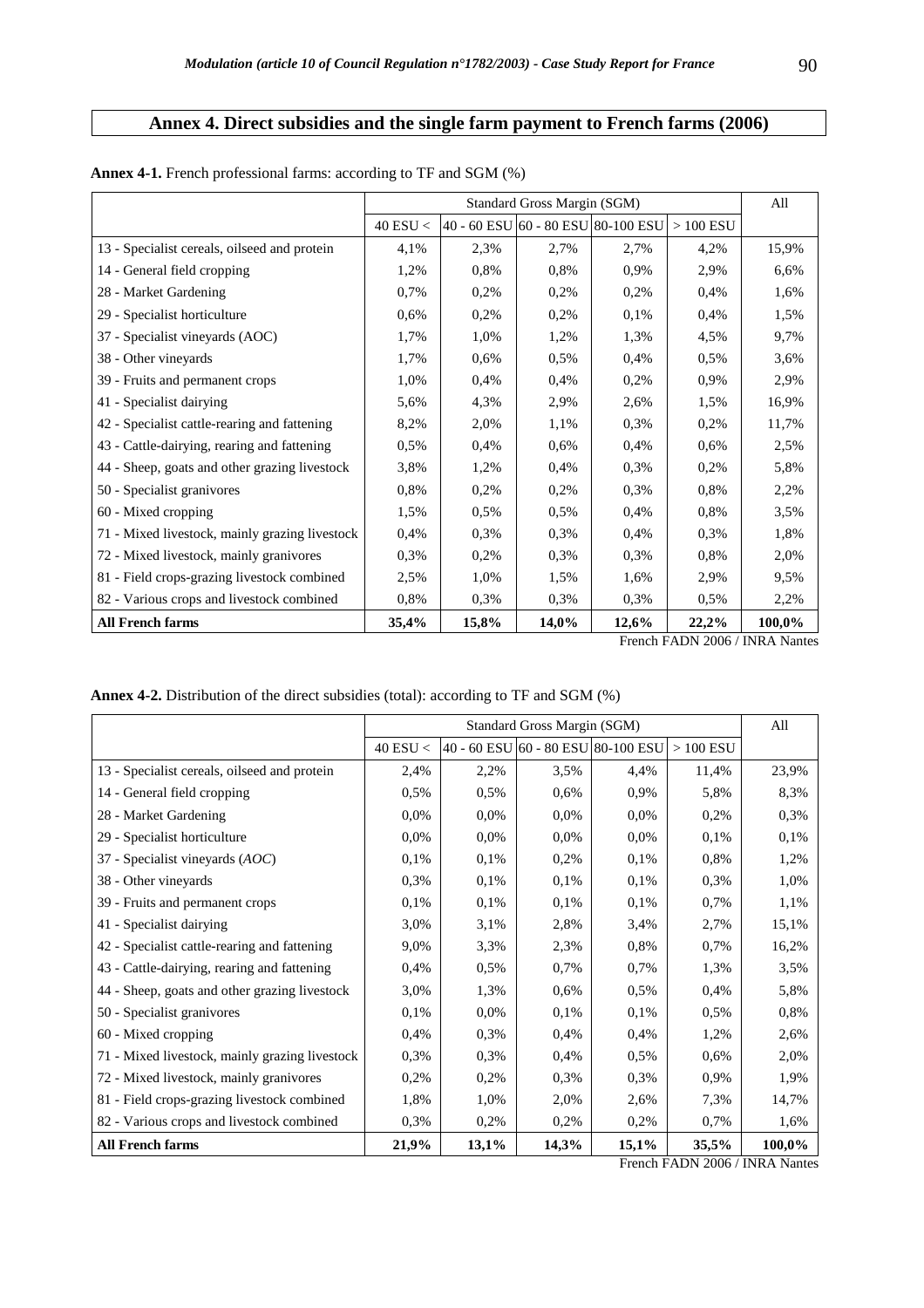|                                                |            | Standard Gross Margin (SGM) |                                    |         |                      |         |  |  |
|------------------------------------------------|------------|-----------------------------|------------------------------------|---------|----------------------|---------|--|--|
|                                                | 40 ESU $<$ |                             | 40 - 60 ESU 60 - 80 ESU 80-100 ESU |         | $>100\;\mathrm{ESU}$ |         |  |  |
| 13 - Specialist cereals, oilseed and protein   | 14 000     | 7800                        | 9 200                              | 9 200   | 14 300               | 54 500  |  |  |
| 14 - General field cropping                    | 4 200      | 2 600                       | 2 8 0 0                            | 3 000   | 10 000               | 22 500  |  |  |
| 28 - Market Gardening                          | 2 500      | 600                         | 700                                | 600     | 1 300                | 5 600   |  |  |
| 29 - Specialist horticulture                   | 2 0 0 0    | 800                         | 500                                | 400     | 1 500                | 5 300   |  |  |
| 37 - Specialist vineyards (AOC)                | 5 9 0 0    | 3 3 0 0                     | 4 3 0 0                            | 4 3 0 0 | 15 300               | 33 100  |  |  |
| 38 - Other vineyards                           | 5 700      | 2 0 0 0                     | 1 600                              | 1 500   | 1 700                | 12 500  |  |  |
| 39 - Fruits and permanent crops                | 3 500      | 1 400                       | 1 200                              | 800     | 3 0 0 0              | 9 9 0 0 |  |  |
| 41 - Specialist dairying                       | 19 300     | 14 600                      | 9 9 0 0                            | 9 0 0 0 | 5 100                | 57 900  |  |  |
| 42 - Specialist cattle-rearing and fattening   | 28 100     | 6 800                       | 3 600                              | 1 0 0 0 | 700                  | 40 100  |  |  |
| 43 - Cattle-dairying, rearing and fattening    | 1700       | 1 500                       | 2 0 0 0                            | 1 500   | 1 900                | 8 700   |  |  |
| 44 - Sheep, goats and other grazing livestock  | 13 000     | 4 0 0 0                     | 1.500                              | 1 0 0 0 | 600                  | 20 000  |  |  |
| 50 - Specialist granivores                     | 2 600      | 500                         | 700                                | 1 0 0 0 | 2 600                | 7 500   |  |  |
| 60 - Mixed cropping                            | 5 0 0 0    | 1 600                       | 1700                               | 1 200   | 2 600                | 12 100  |  |  |
| 71 - Mixed livestock, mainly grazing livestock | 1 500      | 1 0 0 0                     | 1 100                              | 1400    | 1 200                | 6 100   |  |  |
| 72 - Mixed livestock, mainly granivores        | 1 100      | 800                         | 1 200                              | 1 200   | 2 600                | 6 9 0 0 |  |  |
| 81 - Field crops-grazing livestock combined    | 8 500      | 3 500                       | 5 300                              | 5 400   | 9 9 0 0              | 32 700  |  |  |
| 82 - Various crops and livestock combined      | 2 700      | 1 100                       | 900                                | 900     | 1 900                | 7400    |  |  |
| <b>All French farms</b>                        | 121 400    | 54 100                      | 48 100                             | 43 200  | 76 100               | 342 800 |  |  |

**Annex 4-3.** Number of French professional farms: according to TF and SGM

**Annex 4-4.** Direct subsidies (total) per farm: according to TF and SGM (euros)

|                                                |            | Standard Gross Margin (SGM) |         |                                    |            |         |  |
|------------------------------------------------|------------|-----------------------------|---------|------------------------------------|------------|---------|--|
|                                                | 40 ESU $<$ |                             |         | 40 - 60 ESU 60 - 80 ESU 80-100 ESU | $>100$ ESU |         |  |
| 13 - Specialist cereals, oilseed and protein   | 17 100     | 28 300                      | 38 700  | 48 100                             | 81 100     | 44 300  |  |
| 14 - General field cropping                    | 11 100     | 19 000                      | 22 700  | 30 000                             | 58 900     | 37 100  |  |
| 28 - Market Gardening                          | 1 200      | 2 2 0 0                     | 3 700   | 4 800                              | 13 100     | 4 700   |  |
| 29 - Specialist horticulture                   | 1 000      | 1800                        | 1 300   | ns.                                | 3 600      | 2 0 0 0 |  |
| 37 - Specialist vineyards (AOC)                | 1 400      | 2 700                       | 3 600   | 2 3 0 0                            | 5 300      | 3 700   |  |
| 38 - Other vineyards                           | 5 000      | 5 800                       | 8 3 0 0 | 7 9 0 0                            | 18 000     | 7 700   |  |
| 39 - Fruits and permanent crops                | 4 200      | 8 0 0 0                     | 7 700   | 11 600                             | 23 700     | 11 600  |  |
| 41 - Specialist dairying                       | 15 800     | 21 700                      | 28 600  | 37 700                             | 54 300     | 26 300  |  |
| 42 - Specialist cattle-rearing and fattening   | 32 500     | 49 000                      | 65 800  | 81 100                             | 110 300    | 40 800  |  |
| 43 - Cattle-dairying, rearing and fattening    | 22 500     | 30 200                      | 36 000  | 46 400                             | 67 700     | 41 100  |  |
| 44 - Sheep, goats and other grazing livestock  | 23 300     | 32 700                      | 38 600  | 56 000                             | 65 900     | 29 200  |  |
| 50 - Specialist granivores                     | 2 0 0 0    | 5 600                       | 7 700   | 12 900                             | 19 100     | 10 200  |  |
| 60 - Mixed cropping                            | 8 4 0 0    | 17400                       | 27 100  | 29 300                             | 45 200     | 22 200  |  |
| 71 - Mixed livestock, mainly grazing livestock | ns         | 27 100                      | 34 600  | 38 900                             | 48 700     | 33 700  |  |
| 72 - Mixed livestock, mainly granivores        | ns         | 22 600                      | 24 600  | 26 800                             | 36 300     | 27 600  |  |
| 81 - Field crops-grazing livestock combined    | 21 400     | 28 100                      | 38 800  | 49 200                             | 73 900     | 45 500  |  |
| 82 - Various crops and livestock combined      | 12 700     | 16 300                      | 23 000  | 22 700                             | 36 600     | 21 600  |  |
| <b>All French farms</b>                        | 18 200     | 24 500                      | 30 200  | 35 300                             | 47 200     | 29 500  |  |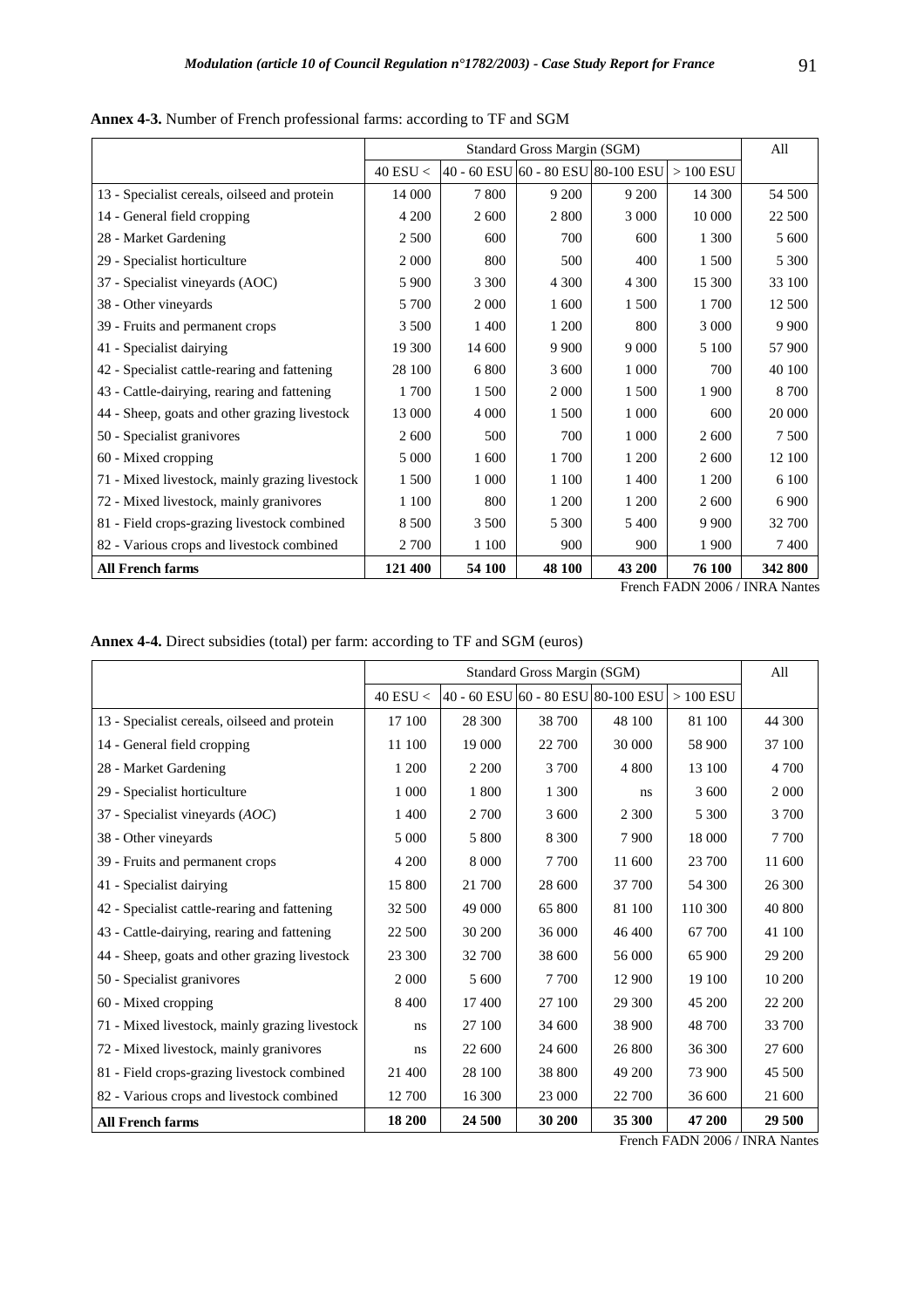|                                                |              | Standard Gross Margin (SGM)                   |         |         |            |         |  |  |
|------------------------------------------------|--------------|-----------------------------------------------|---------|---------|------------|---------|--|--|
|                                                | $40$ ESU $<$ | $ 40 - 60$ ESU $ 60 - 80$ ESU $ 80 - 100$ ESU |         |         | $>100$ ESU |         |  |  |
| 13 - Specialist cereals, oilseed and protein   | 14 800       | 24 600                                        | 32 200  | 34 800  | 39 900     | 31 000  |  |  |
| 14 - General field cropping                    | 6 600        | 11 500                                        | 11 500  | 17 800  | 22 000     | 17 300  |  |  |
| 28 - Market Gardening                          | 500          | 800                                           | 1 100   | 800     | 1800       | 1 1 0 0 |  |  |
| 29 - Specialist horticulture                   | 600          | 600                                           | 300     | ns      | 500        | 500     |  |  |
| 37 - Specialist vineyards (AOC)                | 1 0 0 0      | 1 500                                         | 1 700   | 900     | 1 200      | 1 200   |  |  |
| 38 - Other vineyards                           | 4 200        | 4 3 0 0                                       | 3 700   | 3 4 0 0 | 4 5 0 0    | 4 100   |  |  |
| 39 - Fruits and permanent crops                | 2 3 0 0      | 3 100                                         | 2 800   | 2 8 0 0 | 2 500      | 2 600   |  |  |
| 41 - Specialist dairying                       | 13 000       | 14 100                                        | 15 300  | 17 600  | 18 500     | 15 400  |  |  |
| 42 - Specialist cattle-rearing and fattening   | 28 700       | 33 300                                        | 33 900  | 35 900  | 37 600     | 30 900  |  |  |
| 43 - Cattle-dairying, rearing and fattening    | 18 700       | 20 800                                        | 23 300  | 23 800  | 24 300     | 22 800  |  |  |
| 44 - Sheep, goats and other grazing livestock  | 17 600       | 20 400                                        | 20 000  | 21 900  | 18 100     | 18700   |  |  |
| 50 - Specialist granivores                     | 1 500        | 4 3 0 0                                       | 5 0 0 0 | 7 0 0 0 | 7 7 0 0    | 5 700   |  |  |
| 60 - Mixed cropping                            | 5 200        | 10 700                                        | 10 900  | 15 300  | 11 200     | 9700    |  |  |
| 71 - Mixed livestock, mainly grazing livestock | ns.          | 16 600                                        | 19 100  | 19 200  | 18 100     | 17 800  |  |  |
| 72 - Mixed livestock, mainly granivores        | ns           | 14 000                                        | 15 700  | 15 300  | 14 400     | 14 100  |  |  |
| 81 - Field crops-grazing livestock combined    | 18 800       | 23 100                                        | 24 900  | 26 000  | 27 600     | 25 100  |  |  |
| 82 - Various crops and livestock combined      | 10 100       | 11 400                                        | 13 100  | 17 900  | 15 200     | 13 200  |  |  |
| <b>All French farms</b>                        | 14 000       | 16 000                                        | 16 600  | 17 200  | 13800      | 15 000  |  |  |

**Annex 4-5.** Direct subsidies (total) per AWU: according to TF and SGM (euros)

| <b>Annex 4-6.</b> Direct subsidies (total) per UAA: according to TF and SGM (euros) |  |  |  |
|-------------------------------------------------------------------------------------|--|--|--|
|-------------------------------------------------------------------------------------|--|--|--|

|                                                |            | Standard Gross Margin (SGM) |     |                                    |            |     |  |
|------------------------------------------------|------------|-----------------------------|-----|------------------------------------|------------|-----|--|
|                                                | 40 ESU $<$ |                             |     | 40 - 60 ESU 60 - 80 ESU 80-100 ESU | $>100$ ESU |     |  |
| 13 - Specialist cereals, oilseed and protein   | 376        | 371                         | 371 | 360                                | 372        | 370 |  |
| 14 - General field cropping                    | 359        | 404                         | 395 | 403                                | 382        | 385 |  |
| 28 - Market Gardening                          | 502        | 436                         | 393 | 514                                | 490        | 479 |  |
| 29 - Specialist horticulture                   | 1464       | 832                         | 586 | ns                                 | 632        | 703 |  |
| 37 - Specialist vineyards $(AOC)$              | 186        | 247                         | 253 | 129                                | 193        | 194 |  |
| 38 - Other vineyards                           | 299        | 230                         | 236 | 179                                | 234        | 240 |  |
| 39 - Fruits and permanent crops                | 337        | 437                         | 340 | 306                                | 472        | 417 |  |
| 41 - Specialist dairying                       | 352        | 363                         | 371 | 387                                | 409        | 375 |  |
| 42 - Specialist cattle-rearing and fattening   | 474        | 436                         | 482 | 461                                | 440        | 465 |  |
| 43 - Cattle-dairying, rearing and fattening    | 424        | 409                         | 417 | 406                                | 389        | 404 |  |
| 44 - Sheep, goats and other grazing livestock  | 350        | 382                         | 452 | 358                                | 398        | 369 |  |
| 50 - Specialist granivores                     | 484        | 309                         | 439 | 453                                | 377        | 395 |  |
| 60 - Mixed cropping                            | 317        | 332                         | 390 | 388                                | 363        | 359 |  |
| 71 - Mixed livestock, mainly grazing livestock | ns         | 425                         | 479 | 512                                | 404        | 449 |  |
| 72 - Mixed livestock, mainly granivores        | ns         | 478                         | 479 | 420                                | 436        | 446 |  |
| 81 - Field crops-grazing livestock combined    | 379        | 384                         | 393 | 394                                | 397        | 393 |  |
| 82 - Various crops and livestock combined      | 415        | 398                         | 413 | 351                                | 360        | 380 |  |
| <b>All French farms</b>                        | 401        | 387                         | 396 | 379                                | 377        | 386 |  |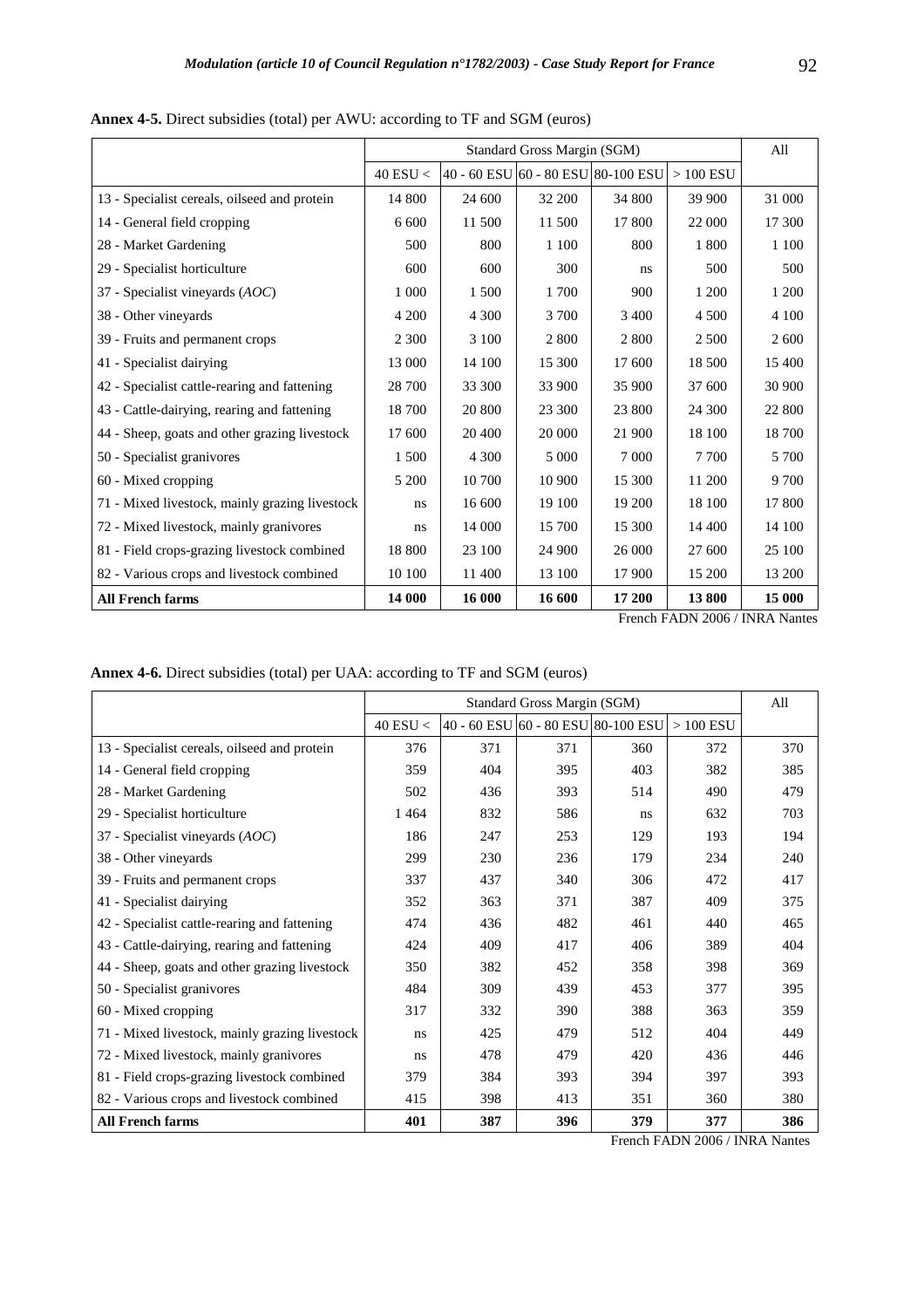|                                                |              | Standard Gross Margin (SGM)        |      |      |            |      |  |
|------------------------------------------------|--------------|------------------------------------|------|------|------------|------|--|
|                                                | $40$ ESU $<$ | 40 - 60 ESU 60 - 80 ESU 80-100 ESU |      |      | $>100$ ESU |      |  |
| 13 - Specialist cereals, oilseed and protein   | 218%         | 155%                               | 154% | 153% | 140%       | 151% |  |
| 14 - General field cropping                    | 78%          | 101%                               | 63%  | 92%  | 78%        | 79%  |  |
| 28 - Market Gardening                          | 5%           | 7%                                 | 12%  | 8%   | 28%        | 14%  |  |
| 29 - Specialist horticulture                   | 7%           | 6%                                 | 5%   | ns.  | 10%        | 8%   |  |
| 37 - Specialist vineyards (AOC)                | 11%          | 11%                                | 12%  | 8%   | 7%         | 8%   |  |
| 38 - Other vineyards                           | 62%          | 74%                                | 108% | 16%  | 27%        | 37%  |  |
| 39 - Fruits and permanent crops                | 22%          | 26%                                | 24%  | 37%  | 37%        | 31%  |  |
| 41 - Specialist dairying                       | 96%          | 94%                                | 87%  | 94%  | 91%        | 93%  |  |
| 42 - Specialist cattle-rearing and fattening   | 143%         | 160%                               | 151% | 133% | 122%       | 145% |  |
| 43 - Cattle-dairying, rearing and fattening    | 121%         | 119%                               | 121% | 133% | 117%       | 121% |  |
| 44 - Sheep, goats and other grazing livestock  | 145%         | 153%                               | 143% | 135% | 96%        | 141% |  |
| 50 - Specialist granivores                     | 13%          | 48%                                | 25%  | 29%  | 23%        | 23%  |  |
| 60 - Mixed cropping                            | 70%          | 87%                                | 118% | 71%  | 88%        | 85%  |  |
| 71 - Mixed livestock, mainly grazing livestock | ns           | 87%                                | 92%  | 98%  | 87%        | 96%  |  |
| 72 - Mixed livestock, mainly granivores        | ns           | 93%                                | 87%  | 81%  | 52%        | 67%  |  |
| 81 - Field crops-grazing livestock combined    | 153%         | 159%                               | 146% | 136% | 125%       | 134% |  |
| 82 - Various crops and livestock combined      | 79%          | 72%                                | 82%  | 104% | 60%        | 71%  |  |
| <b>All French farms</b>                        | 114%         | 109%                               | 102% | 98%  | 71%        | 90%  |  |

**Annex 4-7.** Direct subsidies (total) per Family Farm income: according to TF and SGM (%)

| Annex 4-8. Single Farm Payment per farm: according to TF and SGM (euros) |  |  |  |
|--------------------------------------------------------------------------|--|--|--|
|                                                                          |  |  |  |

|                                                |              | Standard Gross Margin (SGM) |                                    |         |            |         |  |  |
|------------------------------------------------|--------------|-----------------------------|------------------------------------|---------|------------|---------|--|--|
|                                                | $40$ ESU $<$ |                             | 40 - 60 ESU 60 - 80 ESU 80-100 ESU |         | $>100$ ESU |         |  |  |
| 13 - Specialist cereals, oilseed and protein   | 11 600       | 19 500                      | 27 700                             | 34 100  | 58 400     | 31 500  |  |  |
| 14 - General field cropping                    | 7 0 0 0      | 14 200                      | 16 700                             | 22 000  | 43 300     | 27 100  |  |  |
| 28 - Market Gardening                          | $\mathbf{0}$ | 200                         | 1 0 0 0                            | 1 100   | 2 600      | 900     |  |  |
| 29 - Specialist horticulture                   | $\theta$     | $\Omega$                    | $\Omega$                           | ns      | 400        | 100     |  |  |
| 37 - Specialist vineyards $(AOC)$              | 100          | 100                         | 600                                | 500     | 1 700      | 1 0 0 0 |  |  |
| 38 - Other vineyards                           | 700          | 1 200                       | 2 3 0 0                            | 3 9 0 0 | 7600       | 2 3 0 0 |  |  |
| 39 - Fruits and permanent crops                | 600          | 1 0 0 0                     | 1 400                              | 2 100   | 3 700      | 1800    |  |  |
| 41 - Specialist dairying                       | 8 0 0 0      | 13 800                      | 20 100                             | 25 900  | 39 400     | 17 100  |  |  |
| 42 - Specialist cattle-rearing and fattening   | 8 1 0 0      | 14 800                      | 21 700                             | 30 900  | 42 100     | 11 600  |  |  |
| 43 - Cattle-dairying, rearing and fattening    | 7600         | 14 900                      | 21 700                             | 27 100  | 46 200     | 24 000  |  |  |
| 44 - Sheep, goats and other grazing livestock  | 5 300        | 8 700                       | 11 200                             | 19 000  | 26 600     | 7800    |  |  |
| 50 - Specialist granivores                     | 300          | 2 100                       | 3 500                              | 6 600   | 12 300     | 5 700   |  |  |
| 60 - Mixed cropping                            | 4 4 0 0      | 10 400                      | 15 300                             | 17 600  | 28 700     | 13 300  |  |  |
| 71 - Mixed livestock, mainly grazing livestock | ns           | 11 500                      | 16 500                             | 21 700  | 33 900     | 17 900  |  |  |
| 72 - Mixed livestock, mainly granivores        | ns           | 8 0 0 0                     | 12 600                             | 15 700  | 24 100     | 15 300  |  |  |
| 81 - Field crops-grazing livestock combined    | 10 000       | 16 400                      | 23 900                             | 30 600  | 52 200     | 29 100  |  |  |
| 82 - Various crops and livestock combined      | 4 300        | 10 500                      | 13 100                             | 14 900  | 25 500     | 12 800  |  |  |
| <b>All French farms</b>                        | 6 600        | 12 200                      | 17 500                             | 22 300  | 31 900     | 16 600  |  |  |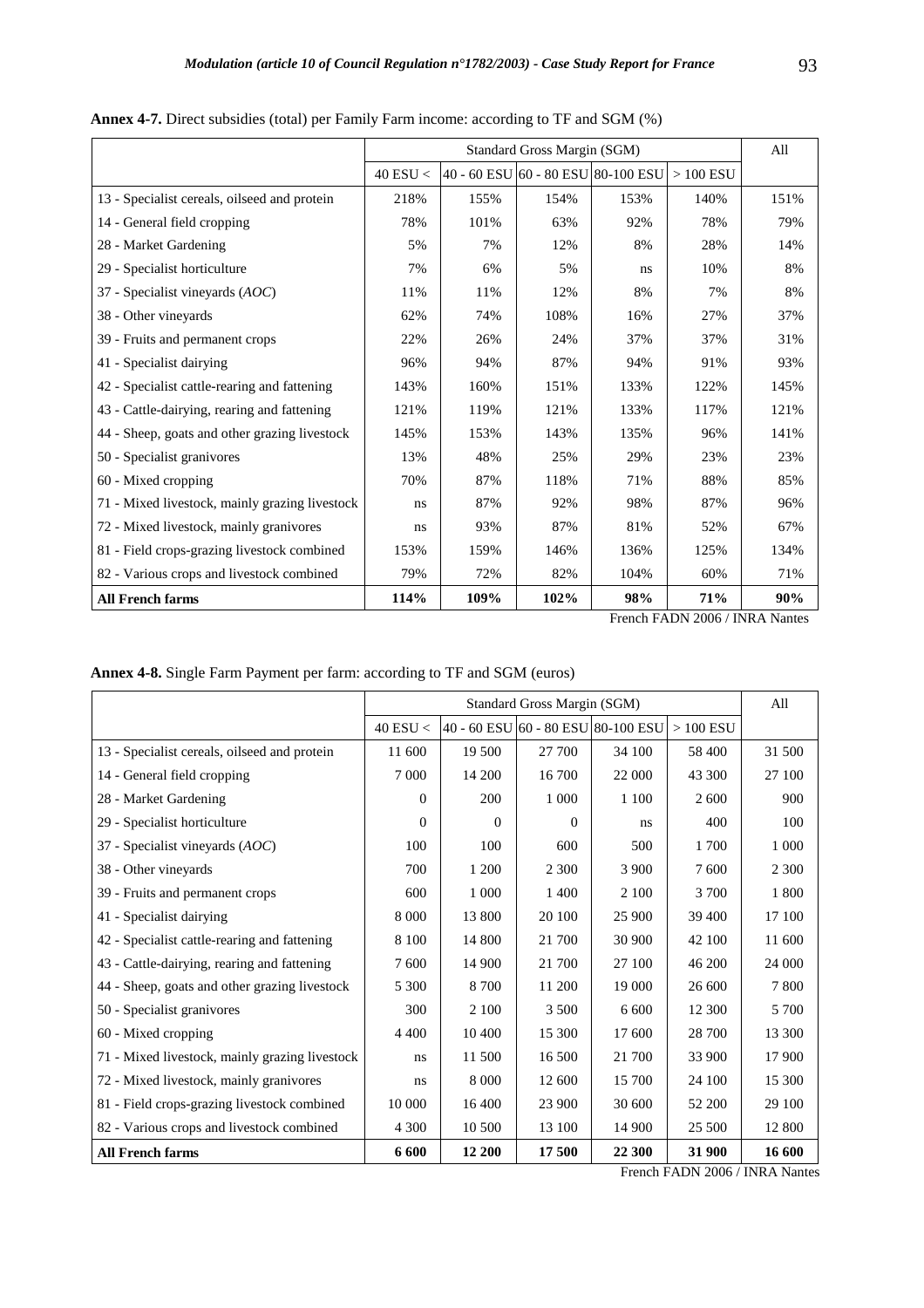|                                                |              | Standard Gross Margin (SGM)        |     |     |            |     |  |
|------------------------------------------------|--------------|------------------------------------|-----|-----|------------|-----|--|
|                                                | $40$ ESU $<$ | 40 - 60 ESU 60 - 80 ESU 80-100 ESU |     |     | $>100$ ESU |     |  |
| 13 - Specialist cereals, oilseed and protein   | 68%          | 69%                                | 72% | 71% | 72%        | 71% |  |
| 14 - General field cropping                    | 63%          | 75%                                | 73% | 73% | 74%        | 73% |  |
| 28 - Market Gardening                          | 2%           | 9%                                 | 26% | 23% | 20%        | 18% |  |
| 29 - Specialist horticulture                   | 0%           | $1\%$                              | 0%  | ns  | 10%        | 7%  |  |
| 37 - Specialist vineyards $(AOC)$              | 5%           | 4%                                 | 15% | 20% | 33%        | 26% |  |
| 38 - Other vineyards                           | 14%          | 20%                                | 27% | 49% | 42%        | 30% |  |
| 39 - Fruits and permanent crops                | 15%          | 13%                                | 18% | 18% | 15%        | 16% |  |
| 41 - Specialist dairying                       | 51%          | 63%                                | 70% | 69% | 72%        | 65% |  |
| 42 - Specialist cattle-rearing and fattening   | 25%          | 30%                                | 33% | 38% | 38%        | 28% |  |
| 43 - Cattle-dairying, rearing and fattening    | 34%          | 49%                                | 60% | 58% | 68%        | 58% |  |
| 44 - Sheep, goats and other grazing livestock  | 23%          | 27%                                | 29% | 34% | 40%        | 27% |  |
| 50 - Specialist granivores                     | 14%          | 38%                                | 45% | 51% | 64%        | 56% |  |
| 60 - Mixed cropping                            | 53%          | 60%                                | 57% | 60% | 63%        | 60% |  |
| 71 - Mixed livestock, mainly grazing livestock | ns           | 42%                                | 48% | 56% | 70%        | 53% |  |
| 72 - Mixed livestock, mainly granivores        | ns           | 36%                                | 51% | 59% | 66%        | 56% |  |
| 81 - Field crops-grazing livestock combined    | 46%          | 58%                                | 62% | 62% | 71%        | 64% |  |
| 82 - Various crops and livestock combined      | 34%          | 64%                                | 57% | 66% | 70%        | 59% |  |
| <b>All French farms</b>                        | 36%          | 50%                                | 58% | 63% | 68%        | 56% |  |

**Annex 4-9.** Single Farm Payment / Total direct subsidies: according to TF and SGM (%)

**Annex 4-10.** Single Farm Payment per hectare: according to TF and SGM

|                                                |            | Standard Gross Margin (SGM) |     |                                    |            |     |  |
|------------------------------------------------|------------|-----------------------------|-----|------------------------------------|------------|-----|--|
|                                                | 40 ESU $<$ |                             |     | 40 - 60 ESU 60 - 80 ESU 80-100 ESU | $>100$ ESU |     |  |
| 13 - Specialist cereals, oilseed and protein   | 271        | 269                         | 281 | 266                                | 278        | 275 |  |
| 14 - General field cropping                    | 278        | 357                         | 356 | 333                                | 330        | 331 |  |
| 28 - Market Gardening                          | 268        | 274                         | 215 | 307                                | 213        | 225 |  |
| 29 - Specialist horticulture                   | ns         | 21                          | ns  | ns.                                | 252        | 240 |  |
| 37 - Specialist vineyards $(AOC)$              | 151        | 120                         | 235 | 161                                | 255        | 240 |  |
| 38 - Other vineyards                           | 271        | 260                         | 278 | 257                                | 268        | 267 |  |
| 39 - Fruits and permanent crops                | 289        | 192                         | 185 | 113                                | 246        | 216 |  |
| 41 - Specialist dairying                       | 192        | 242                         | 272 | 279                                | 309        | 256 |  |
| 42 - Specialist cattle-rearing and fattening   | 124        | 141                         | 167 | 183                                | 182        | 139 |  |
| 43 - Cattle-dairying, rearing and fattening    | 151        | 220                         | 259 | 252                                | 277        | 249 |  |
| 44 - Sheep, goats and other grazing livestock  | 94         | 116                         | 137 | 128                                | 166        | 111 |  |
| 50 - Specialist granivores                     | 244        | 243                         | 213 | 246                                | 260        | 253 |  |
| 60 - Mixed cropping                            | 224        | 239                         | 286 | 276                                | 281        | 267 |  |
| 71 - Mixed livestock, mainly grazing livestock | ns         | 191                         | 241 | 304                                | 299        | 254 |  |
| 72 - Mixed livestock, mainly granivores        | ns         | 180                         | 260 | 260                                | 303        | 263 |  |
| 81 - Field crops-grazing livestock combined    | 186        | 235                         | 253 | 253                                | 292        | 263 |  |
| 82 - Various crops and livestock combined      | 169        | 274                         | 257 | 255                                | 274        | 250 |  |
| <b>All French farms</b>                        | 162        | 212                         | 253 | 260                                | 288        | 242 |  |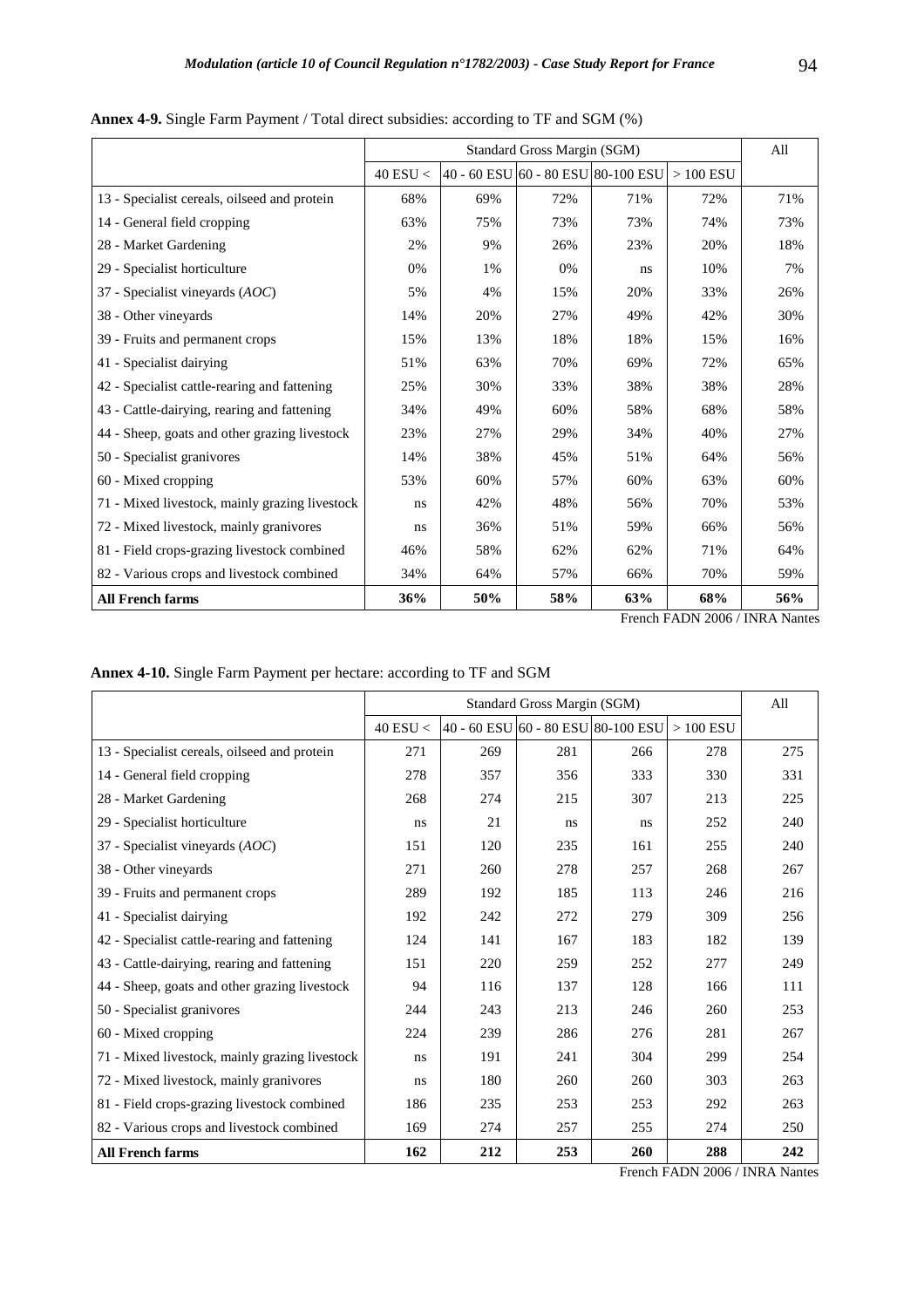|                                                |              | Standard Gross Margin (SGM) |                                    |          |            |        |  |
|------------------------------------------------|--------------|-----------------------------|------------------------------------|----------|------------|--------|--|
|                                                | $40$ ESU $<$ |                             | 40 - 60 ESU 60 - 80 ESU 80-100 ESU |          | $>100$ ESU |        |  |
| 13 - Specialist cereals, oilseed and protein   | 2,7%         | 2,5%                        | 4,1%                               | 5,1%     | 13,4%      | 27,7%  |  |
| 14 - General field cropping                    | 0.5%         | 0.6%                        | 0,7%                               | 1,1%     | 6,6%       | 9,4%   |  |
| 28 - Market Gardening                          | 0.0%         | 0.0%                        | 0,0%                               | 0.0%     | 0.1%       | 0,1%   |  |
| 29 - Specialist horticulture                   | 0.0%         | 0.0%                        | 0.0%                               | $0.0\%$  | 0.0%       | 0.0%   |  |
| 37 - Specialist vineyards $(AOC)$              | 0.0%         | 0.0%                        | 0.0%                               | $0.0\%$  | 0.5%       | 0.6%   |  |
| 38 - Other vineyards                           | 0.1%         | 0.0%                        | 0.1%                               | 0.1%     | 0.2%       | 0,5%   |  |
| 39 - Fruits and permanent crops                | 0.1%         | 0.0%                        | 0.0%                               | 0.0%     | 0,2%       | 0,3%   |  |
| 41 - Specialist dairying                       | 2,2%         | 2.9%                        | 2,8%                               | 3,4%     | 3,0%       | 14,4%  |  |
| 42 - Specialist cattle-rearing and fattening   | 7,7%         | 2.9%                        | 2,1%                               | 0.7%     | 0.7%       | 14,2%  |  |
| 43 - Cattle-dairying, rearing and fattening    | 0.3%         | 0.4%                        | 0.8%                               | 0.7%     | 1,4%       | 3,6%   |  |
| 44 - Sheep, goats and other grazing livestock  | 1,8%         | 0.8%                        | 0.4%                               | 0.4%     | 0.3%       | 3,7%   |  |
| 50 - Specialist granivores                     | 0.0%         | 0.0%                        | 0.1%                               | 0.1%     | 0.6%       | 0,8%   |  |
| 60 - Mixed cropping                            | 0.4%         | 0.3%                        | $0.5\%$                            | 0.4%     | 1,2%       | 2,7%   |  |
| 71 - Mixed livestock, mainly grazing livestock | 0.3%         | 0,3%                        | 0,4%                               | 0,5%     | 0,6%       | 2,0%   |  |
| 72 - Mixed livestock, mainly granivores        | 0.1%         | 0.2%                        | 0.3%                               | 0,3%     | 1,0%       | 2,0%   |  |
| 81 - Field crops-grazing livestock combined    | 1,9%         | 1,1%                        | 2,2%                               | 2,9%     | 8,2%       | 16,2%  |  |
| 82 - Various crops and livestock combined      | 0.3%         | 0.2%                        | 0,2%                               | 0,2%     | 0.8%       | 1,7%   |  |
| <b>All French farms</b>                        | 18,2%        | 12,3%                       | 14,7%                              | $16.0\%$ | 38,8%      | 100,0% |  |

**Annex 4-11.** Distribution of direct subsidies from the first pillar of the CAP: according to TF and SGM

| <b>Annex 4-12.</b> Direct subsidies from the first pillar of the CAP per farm: according to TF and SGM |  |  |
|--------------------------------------------------------------------------------------------------------|--|--|
|--------------------------------------------------------------------------------------------------------|--|--|

|                                                |              | Standard Gross Margin (SGM) |                                    |        |            |         |  |  |
|------------------------------------------------|--------------|-----------------------------|------------------------------------|--------|------------|---------|--|--|
|                                                | $40$ ESU $<$ |                             | 40 - 60 ESU 60 - 80 ESU 80-100 ESU |        | $>100$ ESU |         |  |  |
| 13 - Specialist cereals, oilseed and protein   | 15 700       | 26 600                      | 36 800                             | 45 700 | 77 500     | 42 100  |  |  |
| 14 - General field cropping                    | 9 500        | 17 700                      | 21 100                             | 28 900 | 55 100     | 34 600  |  |  |
| 28 - Market Gardening                          | 100          | 1 400                       | 1400                               | 1 500  | 5 700      | 1800    |  |  |
| 29 - Specialist horticulture                   | $\Omega$     | 0                           | $\Omega$                           | 700    | 600        | 200     |  |  |
| 37 - Specialist vineyards $(AOC)$              | 100          | 200                         | 800                                | 900    | 2 600      | 1400    |  |  |
| 38 - Other vineyards                           | 1 000        | 1 600                       | $3\;100$                           | 5 100  | 10 200     | 3 1 0 0 |  |  |
| 39 - Fruits and permanent crops                | 1 400        | 1 900                       | 2 0 0 0                            | 3 200  | 5 100      | 2 800   |  |  |
| 41 - Specialist dairying                       | 9 500        | 16 600                      | 23 800                             | 31 400 | 48 700     | 20 600  |  |  |
| 42 - Specialist cattle-rearing and fattening   | 22 600       | 35 800                      | 49 000                             | 60 200 | 85 400     | 29 200  |  |  |
| 43 - Cattle-dairying, rearing and fattening    | 13 700       | 24 200                      | 31 200                             | 39 200 | 61 300     | 34 500  |  |  |
| 44 - Sheep, goats and other grazing livestock  | 11 200       | 16 800                      | 21 900                             | 35 300 | 44 400     | 15 300  |  |  |
| 50 - Specialist granivores                     | 1 200        | 4 0 0 0                     | 6 3 0 0                            | 11 400 | 17 800     | 9 0 0 0 |  |  |
| 60 - Mixed cropping                            | 6 200        | 15 100                      | 23 800                             | 25 000 | 39 200     | 18 800  |  |  |
| 71 - Mixed livestock, mainly grazing livestock | 16 500       | 21 700                      | 28 200                             | 29 000 | 44 400     | 27 600  |  |  |
| 72 - Mixed livestock, mainly granivores        | 9 9 0 0      | 17 000                      | 21 900                             | 22 700 | 32 700     | 23 500  |  |  |
| 81 - Field crops-grazing livestock combined    | 18 100       | 25 200                      | 34 600                             | 43 800 | 68 200     | 41 000  |  |  |
| 82 - Various crops and livestock combined      | 8 8 0 0      | 14 700                      | 18 600                             | 20 700 | 34 000     | 18 500  |  |  |
| <b>All French farms</b>                        | 12 400       | 18 900                      | 25 300                             | 30 500 | 42 200     | 24 100  |  |  |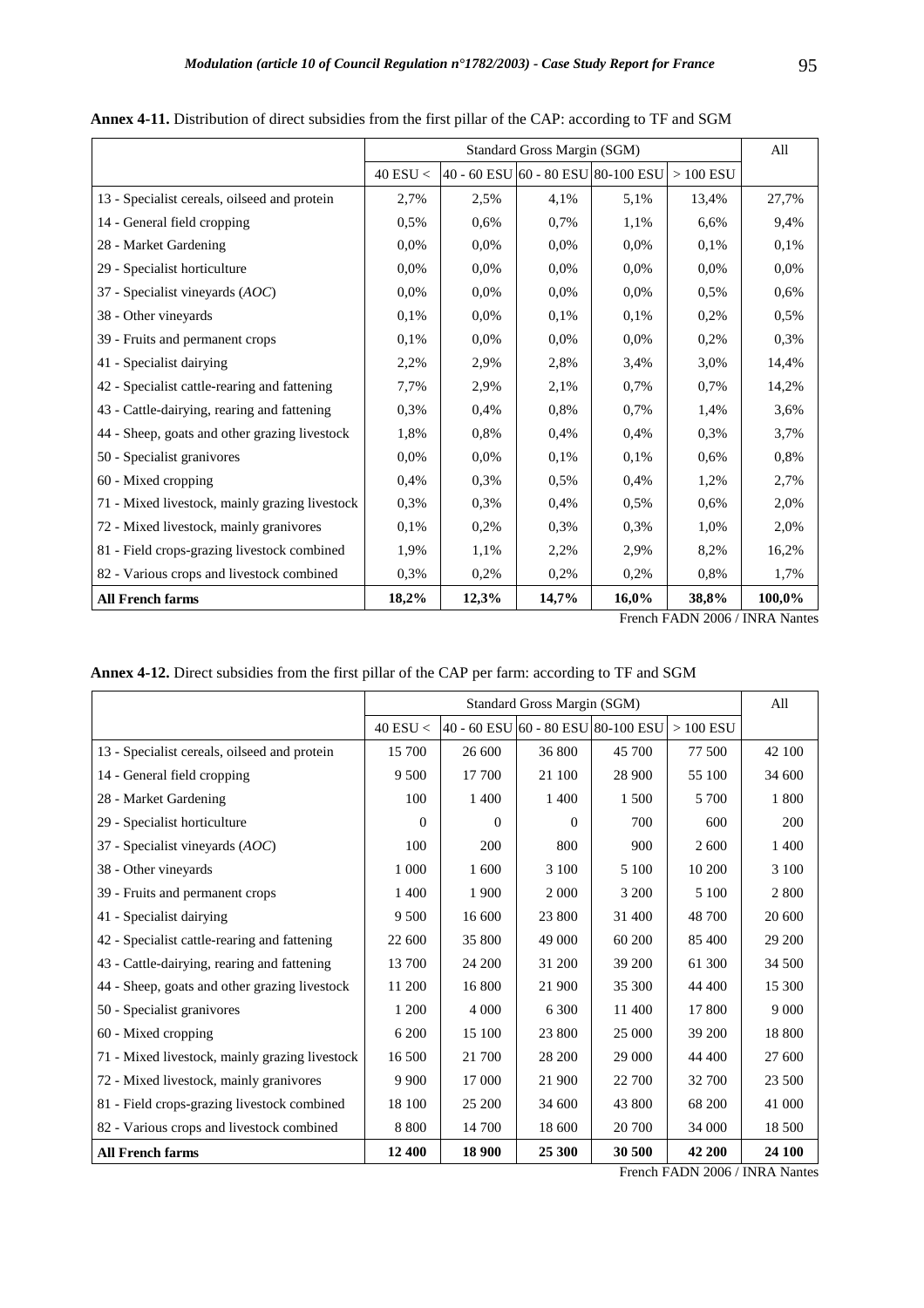|                                                |              | Standard Gross Margin (SGM) |                                    |         |            |         |  |
|------------------------------------------------|--------------|-----------------------------|------------------------------------|---------|------------|---------|--|
|                                                | $40$ ESU $<$ |                             | 40 - 60 ESU 60 - 80 ESU 80-100 ESU |         | $>100$ ESU |         |  |
| 13 - Specialist cereals, oilseed and protein   | 13 500       | 23 200                      | 30 700                             | 33 100  | 38 200     | 29 400  |  |
| 14 - General field cropping                    | 5 600        | 10 700                      | 10 700                             | 17 100  | 20 600     | 16 100  |  |
| 28 - Market Gardening                          | $\Omega$     | 500                         | 400                                | 300     | 800        | 400     |  |
| 29 - Specialist horticulture                   | $\theta$     | $\Omega$                    | $\Omega$                           | 100     | 100        | 100     |  |
| 37 - Specialist vineyards $(AOC)$              | 100          | 100                         | 400                                | 400     | 600        | 500     |  |
| 38 - Other vineyards                           | 900          | 1 100                       | 1 300                              | 2 2 0 0 | 2 600      | 1700    |  |
| 39 - Fruits and permanent crops                | 800          | 700                         | 700                                | 800     | 500        | 600     |  |
| 41 - Specialist dairying                       | 7800         | 10 800                      | 12 800                             | 14 700  | 16 600     | 12 100  |  |
| 42 - Specialist cattle-rearing and fattening   | 20 000       | 24 400                      | 25 300                             | 26 700  | 29 200     | 22 100  |  |
| 43 - Cattle-dairying, rearing and fattening    | 11 400       | 16 700                      | 20 100                             | 20 100  | 22 100     | 19 200  |  |
| 44 - Sheep, goats and other grazing livestock  | 8 4 0 0      | 10 500                      | 11 300                             | 13 800  | 12 200     | 9 800   |  |
| 50 - Specialist granivores                     | 1 0 0 0      | 3 100                       | 4 0 0 0                            | 6 200   | 7 200      | 5 0 0 0 |  |
| 60 - Mixed cropping                            | 3 800        | 9 4 0 0                     | 9 600                              | 13 100  | 9 700      | 8 2 0 0 |  |
| 71 - Mixed livestock, mainly grazing livestock | 11 800       | 13 300                      | 15 600                             | 14 300  | 16 500     | 14 500  |  |
| 72 - Mixed livestock, mainly granivores        | 6 9 0 0      | 10 500                      | 13 900                             | 13 000  | 12 900     | 12 100  |  |
| 81 - Field crops-grazing livestock combined    | 15 900       | 20 600                      | 22 200                             | 23 200  | 25 500     | 22 700  |  |
| 82 - Various crops and livestock combined      | 7 0 0 0      | 10 300                      | 10 600                             | 16 300  | 14 200     | 11 300  |  |
| <b>All French farms</b>                        | 9 500        | 12 300                      | 13 900                             | 14 900  | 12 400     | 12 200  |  |

**Annex 4-13.** Direct subsidies from the first pillar of the CAP per AWU: according to TF and SGM

| Annex 4-14. Direct subsidies from the first pillar of the CAP / FFI (%): according to TF and SGM |  |  |  |
|--------------------------------------------------------------------------------------------------|--|--|--|
|                                                                                                  |  |  |  |

|                                                |              |                                    | Standard Gross Margin (SGM) |      |            | All  |
|------------------------------------------------|--------------|------------------------------------|-----------------------------|------|------------|------|
|                                                | $40$ ESU $<$ | 40 - 60 ESU 60 - 80 ESU 80-100 ESU |                             |      | $>100$ ESU |      |
| 13 - Specialist cereals, oilseed and protein   | 200%         | 146%                               | 147%                        | 146% | 134%       | 144% |
| 14 - General field cropping                    | 66%          | 94%                                | 58%                         | 89%  | 73%        | 74%  |
| 28 - Market Gardening                          | 0%           | 4%                                 | 4%                          | 3%   | 12%        | 5%   |
| 29 - Specialist horticulture                   | 0%           | 0%                                 | 0%                          | 22%  | 2%         | 1%   |
| 37 - Specialist vineyards $(AOC)$              | 1%           | $1\%$                              | 3%                          | 3%   | 3%         | 3%   |
| 38 - Other vineyards                           | 13%          | 20%                                | 40%                         | 11%  | 15%        | 15%  |
| 39 - Fruits and permanent crops                | 7%           | 6%                                 | 6%                          | 10%  | 8%         | 8%   |
| 41 - Specialist dairying                       | 58%          | 72%                                | 73%                         | 78%  | 81%        | 73%  |
| 42 - Specialist cattle-rearing and fattening   | 99%          | 117%                               | 113%                        | 99%  | 94%        | 104% |
| 43 - Cattle-dairying, rearing and fattening    | 74%          | 95%                                | 104%                        | 112% | 106%       | 102% |
| 44 - Sheep, goats and other grazing livestock  | 70%          | 79%                                | 81%                         | 85%  | 65%        | 74%  |
| 50 - Specialist granivores                     | 8%           | 34%                                | 20%                         | 26%  | 21%        | 20%  |
| 60 - Mixed cropping                            | 52%          | 75%                                | 104%                        | 60%  | 76%        | 72%  |
| 71 - Mixed livestock, mainly grazing livestock | 111%         | 70%                                | 75%                         | 73%  | 79%        | 79%  |
| 72 - Mixed livestock, mainly granivores        | 111%         | 70%                                | 77%                         | 68%  | 47%        | 57%  |
| 81 - Field crops-grazing livestock combined    | 129%         | 142%                               | 130%                        | 121% | 115%       | 121% |
| 82 - Various crops and livestock combined      | 54%          | 65%                                | 67%                         | 95%  | 56%        | 61%  |
| <b>All French farms</b>                        | 77%          | 84%                                | 85%                         | 84%  | 64%        | 74%  |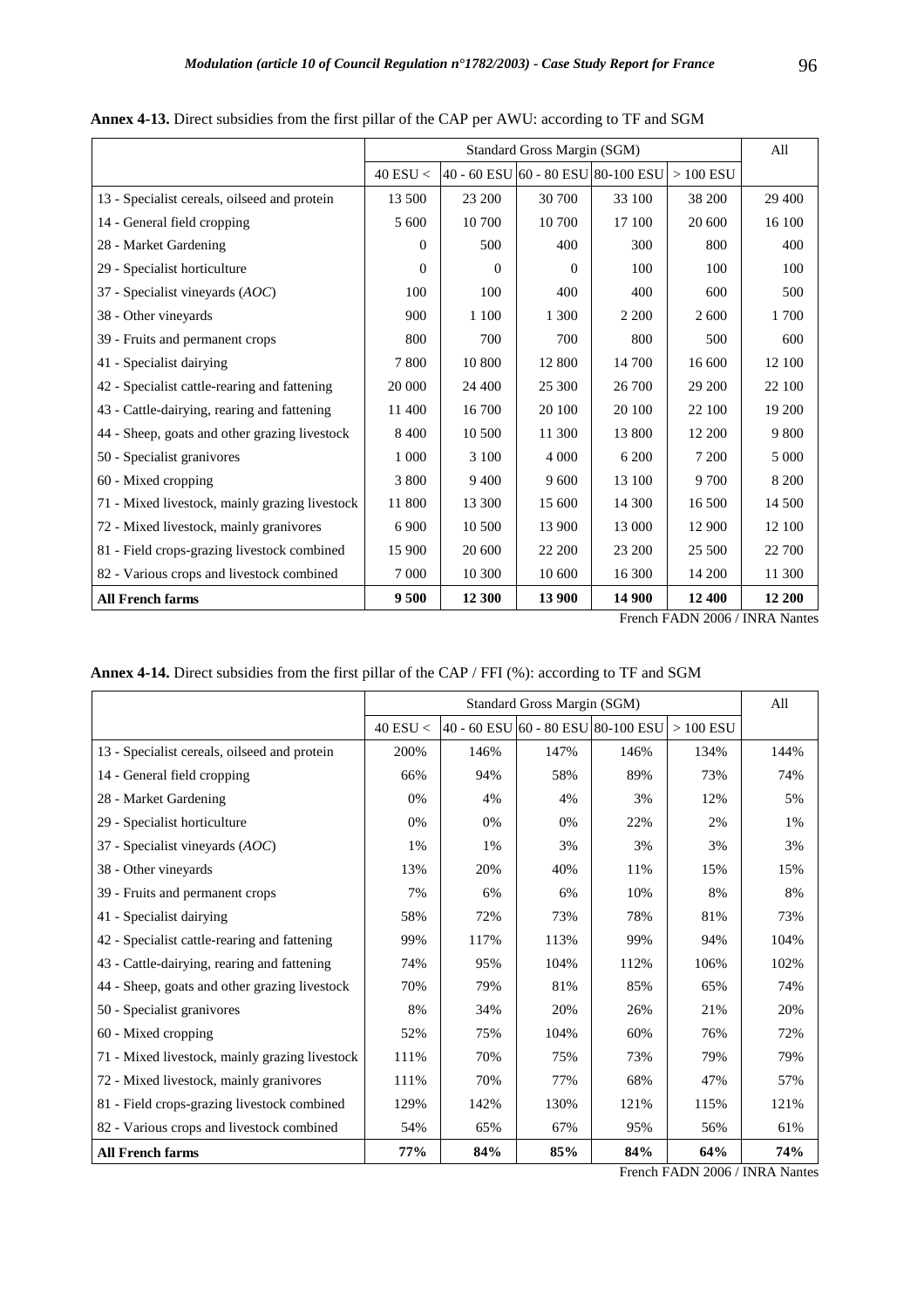|                                                |              | Standard Gross Margin (SGM) |       |                                    |            |        |  |
|------------------------------------------------|--------------|-----------------------------|-------|------------------------------------|------------|--------|--|
|                                                | $40$ ESU $<$ |                             |       | 40 - 60 ESU 60 - 80 ESU 80-100 ESU | $>100$ ESU |        |  |
| 13 - Specialist cereals, oilseed and protein   | 1,1%         | 0.7%                        | 0.9%  | 1,2%                               | 2,8%       | 6,7%   |  |
| 14 - General field cropping                    | 0.4%         | 0.2%                        | 0,2%  | 0,2%                               | 2,0%       | 3,0%   |  |
| 28 - Market Gardening                          | 0,2%         | 0.0%                        | 0.1%  | 0,1%                               | 0,5%       | 0,9%   |  |
| 29 - Specialist horticulture                   | 0.1%         | 0.1%                        | 0.0%  | 0.0%                               | 0.2%       | 0.5%   |  |
| 37 - Specialist vineyards $(AOC)$              | 0.4%         | 0.4%                        | 0,7%  | 0.3%                               | 2,3%       | 4,1%   |  |
| 38 - Other vineyards                           | 1,2%         | 0.5%                        | 0.5%  | 0,2%                               | 0.7%       | 3,1%   |  |
| 39 - Fruits and permanent crops                | 0,5%         | 0,5%                        | 0.4%  | 0,3%                               | 3.0%       | 4,8%   |  |
| 41 - Specialist dairying                       | 6,6%         | 4,1%                        | 2,5%  | 3,1%                               | 1,6%       | 17,9%  |  |
| 42 - Specialist cattle-rearing and fattening   | 15,1%        | 4,8%                        | 3,3%  | 1,1%                               | 0.9%       | 25,2%  |  |
| 43 - Cattle-dairying, rearing and fattening    | 0.8%         | 0.5%                        | 0,5%  | 0.6%                               | 0.7%       | 3,1%   |  |
| 44 - Sheep, goats and other grazing livestock  | 8,6%         | 3,5%                        | 1,3%  | 1,1%                               | 0,7%       | 15,2%  |  |
| 50 - Specialist granivores                     | 0.1%         | $0.0\%$                     | 0.1%  | 0.1%                               | 0.2%       | 0.5%   |  |
| 60 - Mixed cropping                            | 0.6%         | 0.2%                        | 0,3%  | 0.3%                               | 0.8%       | 2,2%   |  |
| 71 - Mixed livestock, mainly grazing livestock | 0.4%         | 0.3%                        | 0.4%  | 0.8%                               | 0.3%       | 2,1%   |  |
| 72 - Mixed livestock, mainly granivores        | 0.3%         | 0,3%                        | 0,2%  | 0,3%                               | 0,5%       | 1,5%   |  |
| 81 - Field crops-grazing livestock combined    | 1,5%         | 0.6%                        | 1,2%  | 1,6%                               | 3,1%       | 8,0%   |  |
| 82 - Various crops and livestock combined      | 0.6%         | 0,1%                        | 0,2%  | 0,1%                               | 0.3%       | 1,2%   |  |
| <b>All French farms</b>                        | 38,5%        | 16,7%                       | 12,8% | 11,3%                              | 20,6%      | 100,0% |  |

**Annex 4-15.** Distribution of direct subsidies from the second pillar of the CAP: according to TF and SGM

| <b>Annex 4-16.</b> Direct subsidies from the second pillar of the CAP per farm: according to TF and SGM |
|---------------------------------------------------------------------------------------------------------|
|---------------------------------------------------------------------------------------------------------|

|                                                |              | Standard Gross Margin (SGM) |                                    |         |            | All     |
|------------------------------------------------|--------------|-----------------------------|------------------------------------|---------|------------|---------|
|                                                | $40$ ESU $<$ |                             | 40 - 60 ESU 60 - 80 ESU 80-100 ESU |         | $>100$ ESU |         |
| 13 - Specialist cereals, oilseed and protein   | 1 400        | 1700                        | 1800                               | 2400    | 3 600      | 2 3 0 0 |
| 14 - General field cropping                    | 1700         | 1 300                       | 1 600                              | 1 100   | 3 700      | 2 5 0 0 |
| 28 - Market Gardening                          | 1 200        | 900                         | 2 3 0 0                            | 3 3 0 0 | 7 300      | 2 9 0 0 |
| 29 - Specialist horticulture                   | 1 000        | 1 800                       | 1 300                              | 1 600   | 3 0 0 0    | 1800    |
| 37 - Specialist vineyards $(AOC)$              | 1 300        | 2 5 0 0                     | 2 8 0 0                            | 1400    | 2 700      | 2 3 0 0 |
| 38 - Other vineyards                           | 4 0 0 0      | 4 3 0 0                     | 5 300                              | 2 8 0 0 | 7800       | 4 600   |
| 39 - Fruits and permanent crops                | 2 800        | 6 100                       | 5 800                              | 8 3 0 0 | 18 600     | 8 9 0 0 |
| 41 - Specialist dairying                       | 6 300        | 5 100                       | 4 700                              | 6 200   | 5 600      | 5 700   |
| 42 - Specialist cattle-rearing and fattening   | 9 9 0 0      | 13 200                      | 16 800                             | 20 800  | 24 900     | 11 600  |
| 43 - Cattle-dairying, rearing and fattening    | 8 8 0 0      | 6 0 0 0                     | 4 9 0 0                            | 7 200   | 6400       | 6 600   |
| 44 - Sheep, goats and other grazing livestock  | 12 100       | 15 900                      | 16 700                             | 20 700  | 21 500     | 13 900  |
| 50 - Specialist granivores                     | 700          | 1 600                       | 1400                               | 1 500   | 1 200      | 1 200   |
| 60 - Mixed cropping                            | 2 2 0 0      | 2 3 0 0                     | 3 200                              | 4 200   | 6 0 0 0    | 3 4 0 0 |
| 71 - Mixed livestock, mainly grazing livestock | 4 4 0 0      | 5 300                       | 6400                               | 9 9 0 0 | 4 3 0 0    | 6 200   |
| 72 - Mixed livestock, mainly granivores        | 5 0 0 0      | 5 600                       | 2 800                              | 4 100   | 3 700      | 4 0 0 0 |
| 81 - Field crops-grazing livestock combined    | 3 3 0 0      | 3 0 0 0                     | 4 3 0 0                            | 5 3 0 0 | 5 700      | 4 500   |
| 82 - Various crops and livestock combined      | 4 0 0 0      | 1 600                       | 4 4 0 0                            | 2 0 0 0 | 2 600      | 3 100   |
| <b>All French farms</b>                        | 5800         | 5700                        | 4 9 0 0                            | 4800    | 5 000      | 5400    |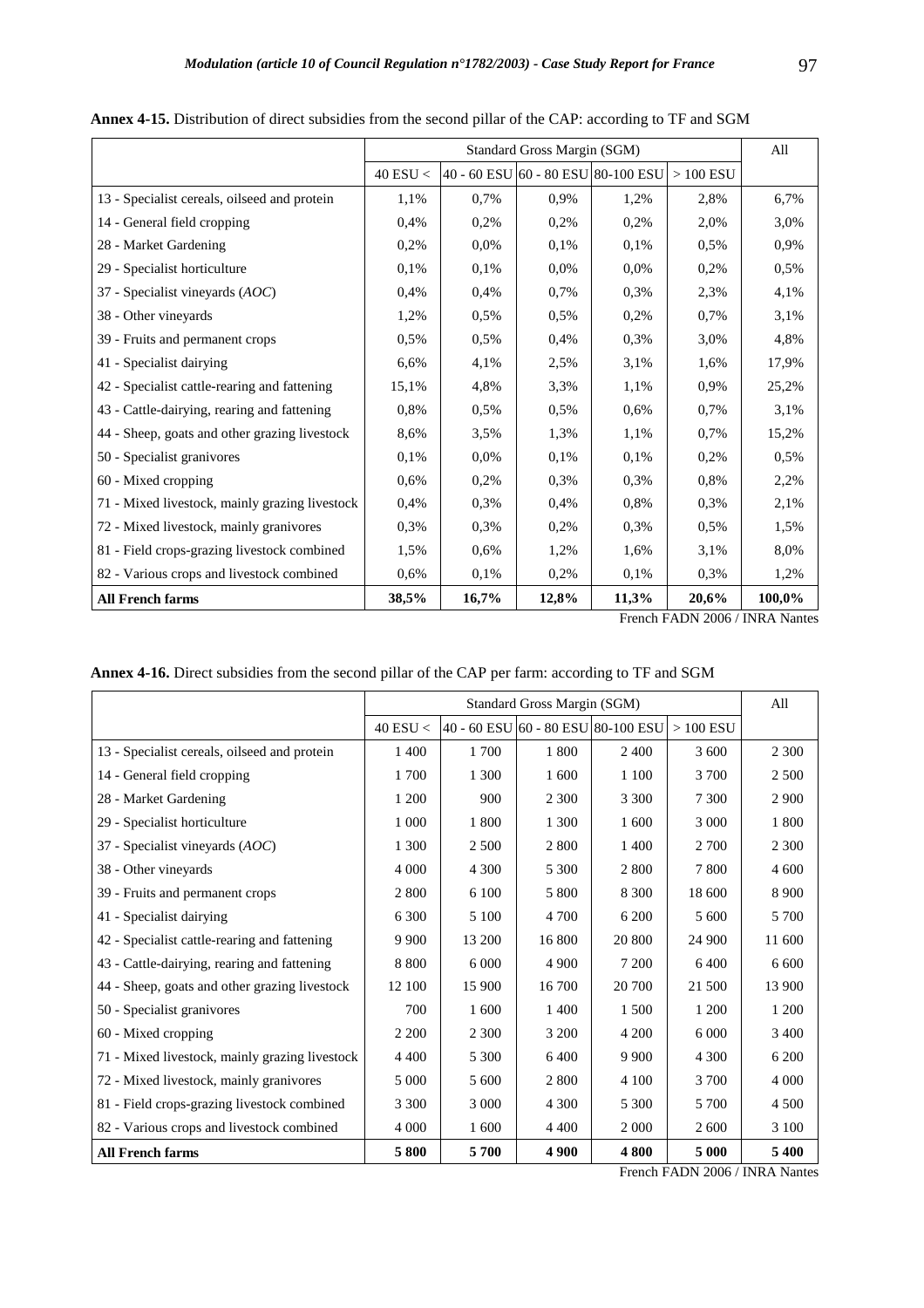|                                                |              | Standard Gross Margin (SGM)        |         |         |            |         |
|------------------------------------------------|--------------|------------------------------------|---------|---------|------------|---------|
|                                                | $40$ ESU $<$ | 40 - 60 ESU 60 - 80 ESU 80-100 ESU |         |         | $>100$ ESU |         |
| 13 - Specialist cereals, oilseed and protein   | 1 2 3 0      | 1450                               | 1 500   | 1700    | 1780       | 1 5 7 0 |
| 14 - General field cropping                    | 990          | 770                                | 830     | 630     | 1 400      | 1 1 4 0 |
| 28 - Market Gardening                          | 450          | 300                                | 670     | 580     | 1 0 3 0    | 710     |
| 29 - Specialist horticulture                   | 550          | 610                                | 330     | 220     | 430        | 430     |
| 37 - Specialist vineyards $(AOC)$              | 930          | 1 3 9 0                            | 1 3 5 0 | 570     | 630        | 750     |
| 38 - Other vineyards                           | 3 3 7 0      | 3 1 6 0                            | 2 3 2 0 | 1 2 1 0 | 1970       | 2450    |
| 39 - Fruits and permanent crops                | 1 5 7 0      | 2 3 5 0                            | 2 1 1 0 | 1990    | 1990       | 1970    |
| 41 - Specialist dairying                       | 5 1 8 0      | 3 3 3 0                            | 2 5 2 0 | 2920    | 1920       | 3 3 2 0 |
| 42 - Specialist cattle-rearing and fattening   | 8 7 3 0      | 8 9 6 0                            | 8650    | 9 2 1 0 | 8 5 0 0    | 8 7 7 0 |
| 43 - Cattle-dairying, rearing and fattening    | 7 3 4 0      | 4 1 3 0                            | 3 1 5 0 | 3 6 8 0 | 2 2 9 0    | 3 6 6 0 |
| 44 - Sheep, goats and other grazing livestock  | 9 1 2 0      | 9 9 7 0                            | 8680    | 8 0 9 0 | 5910       | 8930    |
| 50 - Specialist granivores                     | 580          | 1 2 3 0                            | 920     | 840     | 500        | 640     |
| 60 - Mixed cropping                            | 1 3 7 0      | 1 400                              | 1 300   | 2 2 0 0 | 1480       | 1480    |
| 71 - Mixed livestock, mainly grazing livestock | 3 1 8 0      | 3 2 8 0                            | 3 5 4 0 | 4 8 8 0 | 1 5 9 0    | 3 2 4 0 |
| 72 - Mixed livestock, mainly granivores        | 3 500        | 3 4 7 0                            | 1760    | 2 3 2 0 | 1450       | 2070    |
| 81 - Field crops-grazing livestock combined    | 2880         | 2430                               | 2 7 3 0 | 2 8 3 0 | 2 1 2 0    | 2470    |
| 82 - Various crops and livestock combined      | 3 1 4 0      | 1 1 4 0                            | 2490    | 1 5 7 0 | 1 0 7 0    | 1890    |
| <b>All French farms</b>                        | 4490         | 3720                               | 2690    | 2 3 3 0 | 1460       | 2720    |

**Annex 4-17.** Direct subsidies from the second pillar of the CAP per AWU: according to TF and SGM

| Annex 4-18. Direct subsidies from the second pillar of the CAP/FFI (%): according to TF and SGM |  |  |  |
|-------------------------------------------------------------------------------------------------|--|--|--|
|-------------------------------------------------------------------------------------------------|--|--|--|

|                                                |            | Standard Gross Margin (SGM)                   |     |     |            |     |  |
|------------------------------------------------|------------|-----------------------------------------------|-----|-----|------------|-----|--|
|                                                | 40 ESU $<$ | $ 40 - 60$ ESU $ 60 - 80$ ESU $ 80 - 100$ ESU |     |     | $>100$ ESU |     |  |
| 13 - Specialist cereals, oilseed and protein   | 18%        | 9%                                            | 7%  | 8%  | 6%         | 8%  |  |
| 14 - General field cropping                    | 12%        | 7%                                            | 4%  | 3%  | 5%         | 5%  |  |
| 28 - Market Gardening                          | 5%         | 3%                                            | 7%  | 6%  | 16%        | 8%  |  |
| 29 - Specialist horticulture                   | 7%         | 6%                                            | 5%  | 48% | 8%         | 7%  |  |
| 37 - Specialist vineyards (AOC)                | 10%        | 10%                                           | 10% | 5%  | 3%         | 5%  |  |
| 38 - Other vineyards                           | 49%        | 54%                                           | 69% | 6%  | 12%        | 22% |  |
| 39 - Fruits and permanent crops                | 15%        | 20%                                           | 18% | 27% | 29%        | 24% |  |
| 41 - Specialist dairying                       | 38%        | 22%                                           | 14% | 16% | 9%         | 20% |  |
| 42 - Specialist cattle-rearing and fattening   | 43%        | 43%                                           | 39% | 34% | 28%        | 41% |  |
| 43 - Cattle-dairying, rearing and fattening    | 47%        | 24%                                           | 16% | 21% | 11%        | 19% |  |
| 44 - Sheep, goats and other grazing livestock  | 75%        | 75%                                           | 62% | 50% | 31%        | 67% |  |
| 50 - Specialist granivores                     | 5%         | 14%                                           | 5%  | 3%  | 1%         | 3%  |  |
| 60 - Mixed cropping                            | 18%        | 11%                                           | 14% | 10% | 12%        | 13% |  |
| 71 - Mixed livestock, mainly grazing livestock | 30%        | 17%                                           | 17% | 25% | 8%         | 18% |  |
| 72 - Mixed livestock, mainly granivores        | 56%        | 23%                                           | 10% | 12% | 5%         | 10% |  |
| 81 - Field crops-grazing livestock combined    | 23%        | 17%                                           | 16% | 15% | 10%        | 13% |  |
| 82 - Various crops and livestock combined      | 24%        | 7%                                            | 16% | 9%  | 4%         | 10% |  |
| <b>All French farms</b>                        | 36%        | 25%                                           | 17% | 13% | 8%         | 16% |  |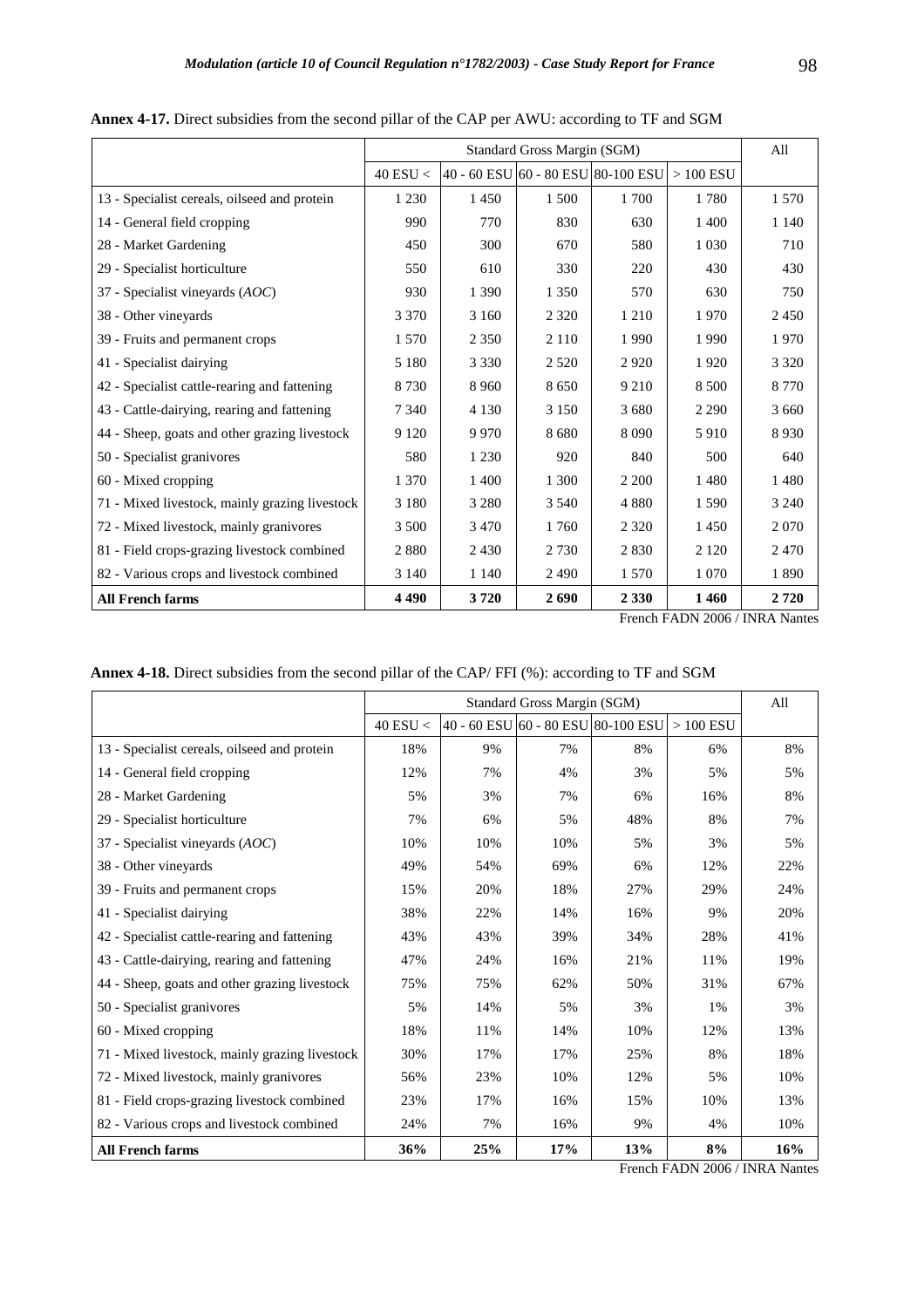|                    | Standard Gross Margin (SGM) |             |                        |            |                 |        |
|--------------------|-----------------------------|-------------|------------------------|------------|-----------------|--------|
|                    | $40$ ESU $<\,$              | 40 - 60 ESU | $60$ - $80$ $\rm{ESU}$ | 80-100 ESU | $>100$ ESU $\,$ |        |
| Alsace             | 0,6%                        | 0,2%        | 0,2%                   | 0,3%       | 0.5%            | 1,8%   |
| Aquitaine          | 3,2%                        | 1,1%        | 0,9%                   | 0,6%       | 2,2%            | 8,0%   |
| Auvergne           | 3,2%                        | 0,8%        | 0,5%                   | 0,3%       | 0,2%            | 5,1%   |
| Basse-Normandie    | 1,4%                        | 0,7%        | 0,8%                   | 0,7%       | 0,7%            | 4,3%   |
| Bourgogne          | 1,2%                        | 0,7%        | 0,7%                   | 0,6%       | 1,3%            | 4,5%   |
| <b>Bretagne</b>    | 2,0%                        | 1,7%        | 1,5%                   | 1,5%       | 2,0%            | 8,7%   |
| Centre             | 0,9%                        | 0,8%        | 0,8%                   | 1,1%       | 1,8%            | 5,4%   |
| Ch. Ardennes       | 0,4%                        | 0,4%        | 0,7%                   | 0,7%       | 2,5%            | 4,7%   |
| Corse              | 0,4%                        | 0,1%        | 0,0%                   | 0,0%       | 0,0%            | 0,5%   |
| Franche-Comté      | 0,7%                        | 0,4%        | 0,3%                   | 0,2%       | 0,2%            | 1,9%   |
| Haute-Normandie    | 0,2%                        | 0,3%        | 0,2%                   | 0,4%       | 0,9%            | 2,1%   |
| Ile de France      | 0,1%                        | 0,1%        | 0,2%                   | 0,2%       | 0,7%            | 1,2%   |
| L. Roussillon      | 3,0%                        | 0,9%        | 0,6%                   | 0,4%       | 0,6%            | 5,5%   |
| Limousin           | 1,9%                        | 0,6%        | 0,3%                   | 0,2%       | 0,1%            | 3,0%   |
| Lorraine           | 0,4%                        | 0,3%        | 0,4%                   | 0,4%       | 0,9%            | 2,4%   |
| Midi-Pyrénées      | 5,1%                        | 1,7%        | 1,1%                   | 0,7%       | 0,7%            | 9,2%   |
| Nord Pas de Calais | 0,6%                        | 0,5%        | 0,6%                   | 0,5%       | 1,0%            | 3,2%   |
| <b>PACA</b>        | 2,4%                        | 1,6%        | 1,5%                   | 1,3%       | 1,6%            | 8,5%   |
| Pays de la Loire   | 0,3%                        | 0,2%        | 0,4%                   | 0,5%       | 1,7%            | 3,1%   |
| Picardie           | 1,4%                        | 1,0%        | 1,0%                   | 0,8%       | 1,2%            | 5,4%   |
| Poitou-Charentes   | 1,9%                        | 0,5%        | 0,4%                   | 0,3%       | 0,8%            | 3,9%   |
| Rhône-Alpes        | 4,1%                        | 1,1%        | 0,9%                   | 0,7%       | 0,8%            | 7,5%   |
| <b>France</b>      | 35,4%                       | 15,8%       | 14,0%                  | 12,6%      | 22,2%           | 100,0% |

**Annex 4-19.** French professional farms: according to regions and SGM

**Annex 4-20.** Distribution of the direct subsidies (total): according to regions and SGM (%)

|                    |            |             | Standard Gross Margin (SGM) |            |            | All    |
|--------------------|------------|-------------|-----------------------------|------------|------------|--------|
|                    | 40 $ESU <$ | 40 - 60 ESU | 60 - 80 ESU                 | 80-100 ESU | $>100$ ESU |        |
| Alsace             | 0,2%       | 0,1%        | 0,2%                        | 0,2%       | 0.4%       | 1,2%   |
| Aquitaine          | 2,0%       | 0,8%        | 0,8%                        | 0,5%       | 1,4%       | 5,5%   |
| Auvergne           | 2,9%       | 1,2%        | 0,9%                        | 0,7%       | 0.6%       | 6,3%   |
| Basse-Normandie    | 0,7%       | 0,5%        | 0,8%                        | 0,9%       | 1,3%       | 4,2%   |
| Bourgogne          | 1,2%       | 0,9%        | 1,1%                        | 0,9%       | 2,3%       | 6,3%   |
| <b>Bretagne</b>    | 0,7%       | 1,0%        | 1,1%                        | 1,3%       | 2,2%       | 6,3%   |
| Centre             | 0,5%       | 0,8%        | 0,9%                        | 1,6%       | 3.8%       | 7,5%   |
| Ch. Ardennes       | 0,1%       | 0,3%        | 0,6%                        | 0,9%       | 3,7%       | 5,6%   |
| Corse              | 0,3%       | 0.0%        | 0.0%                        | 0,0%       | 0.0%       | 0,3%   |
| Franche-Comté      | 0,4%       | 0,3%        | 0,3%                        | 0,3%       | 0,5%       | 1,9%   |
| Haute-Normandie    | 0,1%       | 0,2%        | 0,2%                        | 0,6%       | 1,8%       | 2,9%   |
| Ile de France      | $0.0\%$    | 0,1%        | 0,2%                        | 0,3%       | 1,6%       | 2,1%   |
| L. Roussillon      | 1,3%       | 0,5%        | 0,3%                        | 0,1%       | 0,5%       | 2,7%   |
| Limousin           | 1,7%       | 0,8%        | 0,6%                        | 0,3%       | 0,1%       | 3,6%   |
| Lorraine           | 0,3%       | 0,3%        | 0.5%                        | 0,7%       | 2,3%       | 4,1%   |
| Midi-Pyrénées      | 3,9%       | 1,7%        | 1,4%                        | 1,0%       | 1,3%       | 9,4%   |
| Nord Pas de Calais | 0,2%       | 0,3%        | 0,5%                        | 0,5%       | 1,5%       | 3,1%   |
| <b>PACA</b>        | 1,2%       | 1,3%        | 1,6%                        | 1,9%       | 2,8%       | 8,7%   |
| Pays de la Loire   | 0,1%       | 0,2%        | 0,4%                        | 0.6%       | 4,0%       | 5,3%   |
| Picardie           | 0,8%       | 0.9%        | 1,1%                        | 1,0%       | 2,2%       | 6,0%   |
| Poitou-Charentes   | 0,8%       | 0,2%        | 0,1%                        | 0,1%       | 0,5%       | 1,7%   |
| Rhône-Alpes        | 2,4%       | 0,8%        | 0,6%                        | 0,7%       | 0,7%       | 5,3%   |
| <b>France</b>      | 21,9%      | 13,1%       | 14,3%                       | 15,1%      | 35,5%      | 100,0% |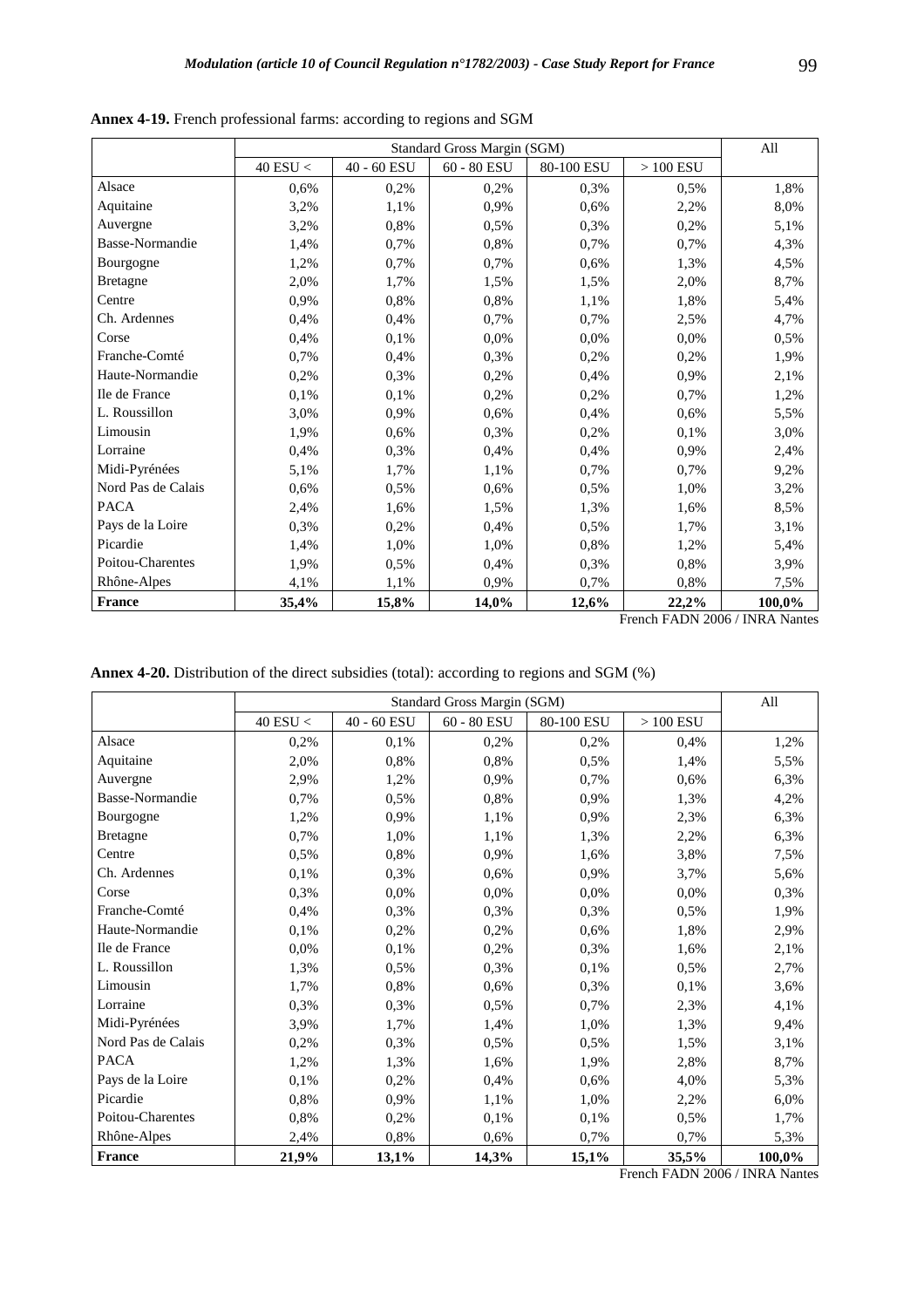|                    |                |             | Standard Gross Margin (SGM) |            |            | All     |
|--------------------|----------------|-------------|-----------------------------|------------|------------|---------|
|                    | $40$ ESU $<\,$ | 40 - 60 ESU | 60 - 80 ESU                 | 80-100 ESU | $>100$ ESU |         |
| Alsace             | 2 100          | 700         | 800                         | 900        | 1800       | 6 300   |
| Aquitaine          | 11 000         | 3700        | 3 100                       | 2 2 0 0    | 7600       | 27 500  |
| Auvergne           | 11 100         | 2 9 0 0     | 1700                        | 1 200      | 700        | 17 500  |
| Basse-Normandie    | 4 9 0 0        | 2 400       | 2 800                       | 2 400      | 2 400      | 14 900  |
| Bourgogne          | 4 200          | 2 300       | 2 5 0 0                     | 2 0 0 0    | 4 4 0 0    | 15 500  |
| <b>Bretagne</b>    | 6 800          | 5 800       | 5 0 0 0                     | 5 200      | 6 9 0 0    | 29 700  |
| Centre             | 3 0 0 0        | 2800        | 2 700                       | 3 800      | 6 300      | 18 500  |
| Ch. Ardennes       | 1 200          | 1 400       | 2 600                       | 2 500      | 8 4 0 0    | 16 100  |
| Corse              | 1 200          | 200         | 100                         | $\Omega$   | 100        | 1700    |
| Franche-Comté      | 2 500          | 1500        | 1 000                       | 800        | 800        | 6 700   |
| Haute-Normandie    | 800            | 1 100       | 700                         | 1500       | 3 000      | 7 100   |
| Ile de France      | 200            | 300         | 600                         | 700        | 2 300      | 4 200   |
| L. Roussillon      | 10 100         | 3 200       | 2 100                       | 1 400      | 2 100      | 18 900  |
| Limousin           | 6 600          | 1 900       | 1 100                       | 500        | 200        | 10 300  |
| Lorraine           | 1 400          | 1 000       | 1500                        | 1 400      | 3 000      | 8 3 0 0 |
| Midi-Pyrénées      | 17 400         | 5 9 0 0     | 3 700                       | 2 300      | 2 400      | 31 600  |
| Nord Pas de Calais | 2 2 0 0        | 1700        | 2 0 0 0                     | 1800       | 3 4 0 0    | 11 100  |
| <b>PACA</b>        | 8 4 0 0        | 5 400       | 5 100                       | 4 600      | 5 500      | 29 000  |
| Pays de la Loire   | 900            | 900         | 1 300                       | 1800       | 5 700      | 10 600  |
| Picardie           | 4 9 0 0        | 3 500       | 3 3 0 0                     | 2 9 0 0    | 4 0 0 0    | 18 500  |
| Poitou-Charentes   | 6 600          | 1700        | 1 400                       | 1 000      | 2 600      | 13 200  |
| Rhône-Alpes        | 14 000         | 3 800       | 3 0 0 0                     | 2 300      | 2 600      | 25 600  |
| France             | 121 400        | 54 100      | 48 100                      | 43 200     | 76 100     | 342 800 |

**Annex 4-21.** Number of French professional farms: according to regions and SGM

**Annex 4-22.** Direct subsidies (total) per farm: according to regions and SGM (euros)

|                    |            | All         |               |            |            |        |
|--------------------|------------|-------------|---------------|------------|------------|--------|
|                    | 40 ESU $<$ | 40 - 60 ESU | $60 - 80$ ESU | 80-100 ESU | $>100$ ESU |        |
| Alsace             | 11 000     | 18 600      | 24 600        | 25 100     | 23 700     | 19 300 |
| Aquitaine          | 18 300     | 22 600      | 25 400        | 22 500     | 19 300     | 20 300 |
| Auvergne           | 26 300     | 41 500      | 54 900        | 62 500     | 83 800     | 36 200 |
| Basse-Normandie    | 15 400     | 20 900      | 28 600        | 36 900     | 52 300     | 28 200 |
| Bourgogne          | 27 900     | 38 400      | 43 500        | 43 400     | 53 300     | 41 300 |
| <b>Bretagne</b>    | 11 000     | 17400       | 22 400        | 25 000     | 32 100     | 21 500 |
| Centre             | 16 900     | 27 300      | 34 300        | 42 100     | 61 100     | 41 100 |
| Ch. Ardennes       | ns         | 18 900      | 24 600        | 37 000     | 44 200     | 35 000 |
| Corse              | 21 700     | 14 200      | 17400         | ns         | 12 500     | 19 700 |
| Franche-Comté      | 17 500     | 23 000      | 32 700        | 39 800     | 62 800     | 29 600 |
| Haute-Normandie    | ns         | 19 200      | ns            | 38 600     | 59 700     | 40 800 |
| Ile de France      | ns         | 24 500      | 30 500        | 37 300     | 69 100     | 50 900 |
| L. Roussillon      | 12 600     | 15 800      | 16 500        | 8 0 0 0    | 25 600     | 14 700 |
| Limousin           | 26 600     | 40 700      | 60 100        | 66 100     | ns         | 35 700 |
| Lorraine           | ns         | 29 100      | 35 400        | 46 300     | 77 300     | 49 500 |
| Midi-Pyrénées      | 22 700     | 29 900      | 38 500        | 45 600     | 55 000     | 30 000 |
| Nord Pas de Calais | 10 400     | 18 600      | 24 900        | 28 800     | 45 700     | 28 000 |
| <b>PACA</b>        | 14 200     | 23 800      | 31 200        | 41 100     | 50 700     | 30 200 |
| Pays de la Loire   | ns         | 21 900      | 28 600        | 33 600     | 71 000     | 50 700 |
| Picardie           | 15 900     | 25 800      | 33 300        | 36 100     | 56 600     | 32 700 |
| Poitou-Charentes   | 12 500     | 12 300      | 7800          | 13 000     | 18 200     | 13 100 |
| Rhône-Alpes        | 17 700     | 20 700      | 21 100        | 29 600     | 28 900     | 20 700 |
| <b>France</b>      | 18 200     | 24 500      | 30 200        | 35 300     | 47 200     | 29 500 |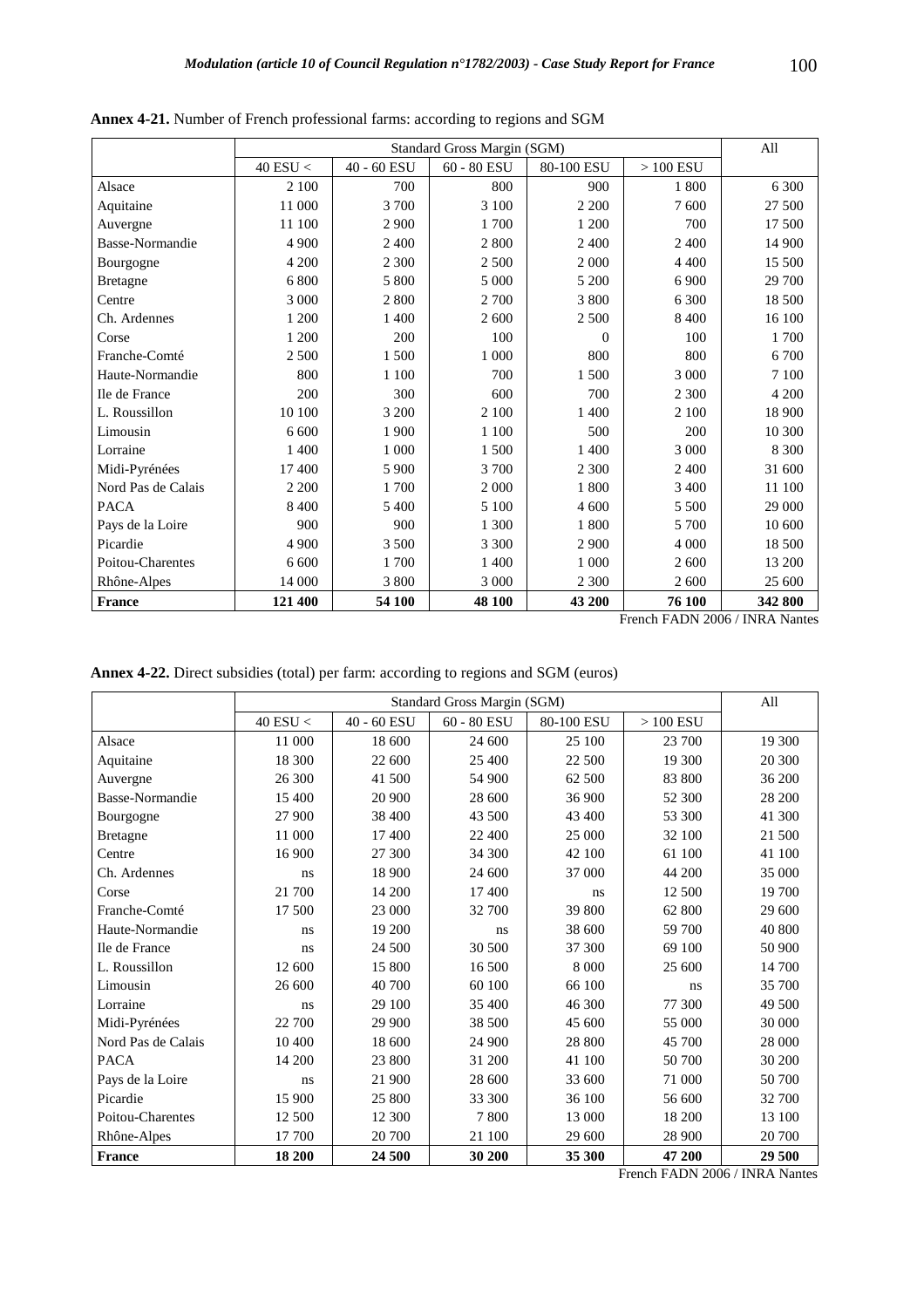|                    |            |             | Standard Gross Margin (SGM) |            |            | All     |
|--------------------|------------|-------------|-----------------------------|------------|------------|---------|
|                    | 40 ESU $<$ | 40 - 60 ESU | 60 - 80 ESU                 | 80-100 ESU | $>100$ ESU |         |
| Alsace             | 8 4 0 0    | 12 400      | 15 100                      | 10 500     | 6400       | 8 8 0 0 |
| Aquitaine          | 13 900     | 13 200      | 11 500                      | 10 400     | 4 800      | 8800    |
| Auvergne           | 22 600     | 23 700      | 28 900                      | 25 300     | 25 900     | 24 100  |
| Basse-Normandie    | 11 000     | 15 000      | 17 200                      | 18 700     | 19 100     | 16 000  |
| Bourgogne          | 24 900     | 26 700      | 32 200                      | 26 800     | 16 400     | 22 000  |
| <b>Bretagne</b>    | 8 200      | 11 800      | 13 200                      | 13 200     | 10 000     | 11 000  |
| Centre             | 10 800     | 21 800      | 21 300                      | 27 000     | 24 000     | 22 100  |
| Ch. Ardennes       | ns         | 15 500      | 17 800                      | 23 300     | 13 200     | 14 500  |
| Corse              | 17 900     | 6 9 0 0     | 5 400                       | ns         | 2 300      | 11 200  |
| Franche-Comté      | 15 400     | 14 700      | 19 800                      | 22 000     | 20 900     | 18 100  |
| Haute-Normandie    | ns         | 13 000      | ns                          | 22 600     | 22 800     | 20 900  |
| Ile de France      | ns         | 17 300      | 18 500                      | 10 200     | 26 100     | 19 600  |
| L. Roussillon      | 10 000     | 9700        | 7 300                       | 2 600      | 4 300      | 7 100   |
| Limousin           | 21 300     | 25 900      | 26 500                      | 26 300     | ns         | 23 700  |
| Lorraine           | ns         | 20 400      | 21 300                      | 25 000     | 29 400     | 25 800  |
| Midi-Pyrénées      | 17 300     | 19 600      | 18 300                      | 19 600     | 14 100     | 17 500  |
| Nord Pas de Calais | 6 9 0 0    | 13 100      | 16 000                      | 17 000     | 18 200     | 15 200  |
| <b>PACA</b>        | 11 600     | 16 700      | 15 700                      | 17 800     | 12 400     | 14 300  |
| Pays de la Loire   | ns         | 18 600      | 21 700                      | 25 100     | 31 200     | 28 100  |
| Picardie           | 12 900     | 21 300      | 23 800                      | 22 000     | 19 900     | 19 600  |
| Poitou-Charentes   | 7800       | 5 600       | 3 200                       | 3700       | 2 800      | 4 600   |
| Rhône-Alpes        | 12 900     | 10 800      | 8800                        | 10 400     | 5 700      | 10 000  |
| France             | 14 000     | 16 000      | 16 600                      | 17 200     | 13800      | 15 000  |

**Annex 4-23.** Direct subsidies (total) per AWU: according to regions and SGM (euros)

**Annex 4-24.** Direct subsidies (total) per UAA: according to regions and SGM (euros)

|                    | Standard Gross Margin (SGM) |             |               |            |            |     |  |
|--------------------|-----------------------------|-------------|---------------|------------|------------|-----|--|
|                    | 40 ESU $<$                  | 40 - 60 ESU | $60 - 80$ ESU | 80-100 ESU | $>100$ ESU |     |  |
| Alsace             | 369                         | 479         | 457           | 480        | 409        | 426 |  |
| Aquitaine          | 548                         | 490         | 479           | 445        | 333        | 447 |  |
| Auvergne           | 450                         | 413         | 427           | 410        | 413        | 431 |  |
| Basse-Normandie    | 326                         | 362         | 361           | 371        | 389        | 364 |  |
| Bourgogne          | 400                         | 391         | 381           | 365        | 363        | 377 |  |
| <b>Bretagne</b>    | 418                         | 403         | 400           | 404        | 386        | 398 |  |
| Centre             | 348                         | 359         | 364           | 348        | 353        | 354 |  |
| Ch. Ardennes       | ns                          | 326         | 365           | 361        | 375        | 368 |  |
| Corse              | 263                         | 213         | 267           | ns         | 237        | 257 |  |
| Franche-Comté      | 303                         | 273         | 285           | 309        | 315        | 298 |  |
| Haute-Normandie    | ns                          | 358         | ns            | 422        | 372        | 381 |  |
| Ile de France      | ns                          | 366         | 390           | 390        | 374        | 377 |  |
| L. Roussillon      | 320                         | 330         | 366           | 187        | 385        | 328 |  |
| Limousin           | 427                         | 404         | 411           | 417        | ns         | 418 |  |
| Lorraine           | ns                          | 362         | 340           | 346        | 353        | 353 |  |
| Midi-Pyrénées      | 473                         | 423         | 461           | 380        | 408        | 440 |  |
| Nord Pas de Calais | 379                         | 404         | 432           | 418        | 408        | 411 |  |
| <b>PACA</b>        | 394                         | 380         | 447           | 414        | 414        | 411 |  |
| Pays de la Loire   | ns                          | 431         | 419           | 415        | 414        | 413 |  |
| Picardie           | 363                         | 378         | 369           | 359        | 363        | 366 |  |
| Poitou-Charentes   | 464                         | 361         | 284           | 286        | 352        | 385 |  |
| Rhône-Alpes        | 316                         | 365         | 367           | 359        | 357        | 339 |  |
| <b>France</b>      | 401                         | 387         | 396           | 379        | 377        | 386 |  |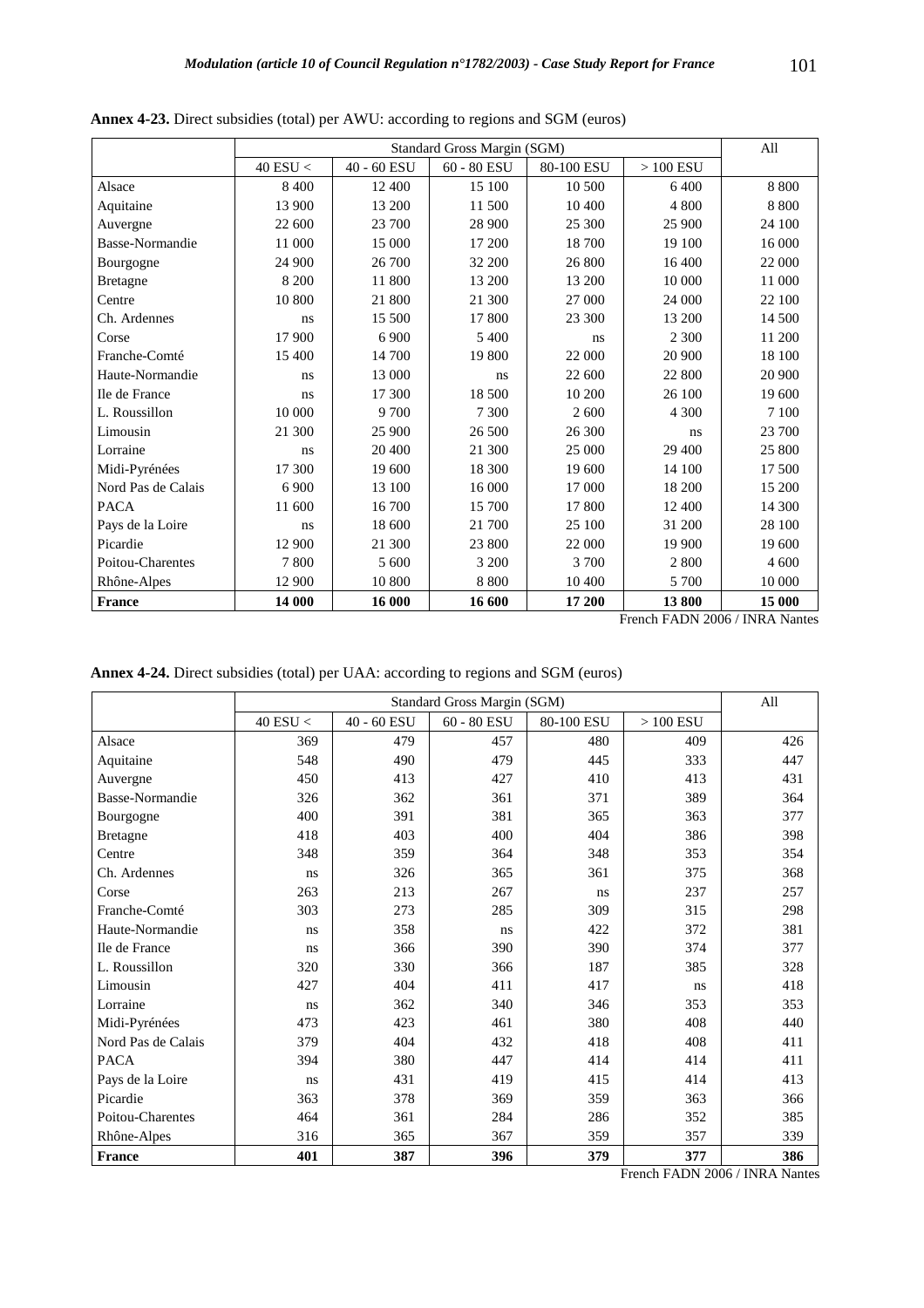|                    |            |             | Standard Gross Margin (SGM) |            |            | All  |
|--------------------|------------|-------------|-----------------------------|------------|------------|------|
|                    | 40 ESU $<$ | 40 - 60 ESU | $60 - 80$ ESU               | 80-100 ESU | $>100$ ESU |      |
| Alsace             | 69%        | 102%        | 87%                         | 99%        | 37%        | 59%  |
| Aquitaine          | 128%       | 108%        | 112%                        | 94%        | 65%        | 96%  |
| Auvergne           | 147%       | 185%        | 181%                        | 174%       | 134%       | 159% |
| Basse-Normandie    | 85%        | 92%         | 98%                         | 99%        | 108%       | 98%  |
| Bourgogne          | 146%       | 167%        | 159%                        | 159%       | 84%        | 119% |
| <b>Bretagne</b>    | 85%        | 76%         | 71%                         | 71%        | 44%        | 60%  |
| Centre             | 85%        | 122%        | 123%                        | 114%       | 106%       | 109% |
| Ch. Ardennes       | ns         | 61%         | 62%                         | 79%        | 34%        | 41%  |
| Corse              | 121%       | 67%         | 66%                         | ns         | 22%        | 93%  |
| Franche-Comté      | 102%       | 108%        | 90%                         | 95%        | 85%        | 95%  |
| Haute-Normandie    | ns         | 173%        | ns                          | 98%        | 90%        | 99%  |
| Ile de France      | ns         | 103%        | 117%                        | 231%       | 106%       | 110% |
| L. Roussillon      | ns         | ns          | S                           | ns         | ns         | ns   |
| Limousin           | 132%       | 136%        | 140%                        | 158%       | ns         | 134% |
| Lorraine           | ns         | 165%        | 129%                        | 129%       | 107%       | 119% |
| Midi-Pyrénées      | 149%       | 138%        | 139%                        | 157%       | 118%       | 141% |
| Nord Pas de Calais | 77%        | 93%         | 86%                         | 79%        | 77%        | 80%  |
| <b>PACA</b>        | 62%        | 96%         | 83%                         | 94%        | 77%        | 81%  |
| Pays de la Loire   | ns         | 108%        | 110%                        | 110%       | 113%       | 115% |
| Picardie           | 89%        | 108%        | 99%                         | 75%        | 63%        | 78%  |
| Poitou-Charentes   | 79%        | 58%         | 31%                         | 29%        | 38%        | 51%  |
| Rhône-Alpes        | 110%       | 67%         | 65%                         | 70%        | 49%        | 77%  |
| <b>France</b>      | 114%       | 109%        | 102%                        | 98%        | 71%        | 90%  |

**Annex 4-25.** Direct subsidies (total) per Family Farm income: according to regions and SGM (%)

|  |  |  | Annex 4-26. Single Farm Payment per farm: according to regions and SGM (euros) |  |  |  |
|--|--|--|--------------------------------------------------------------------------------|--|--|--|
|  |  |  |                                                                                |  |  |  |

|                        |            |             | Standard Gross Margin (SGM) |            |            | All    |
|------------------------|------------|-------------|-----------------------------|------------|------------|--------|
|                        | 40 ESU $<$ | 40 - 60 ESU | 60 - 80 ESU                 | 80-100 ESU | $>100$ ESU |        |
| Alsace                 | 6 9 0 0    | 13 800      | 18 300                      | 19 700     | 17 100     | 13 900 |
| Aquitaine              | 6 100      | 10 100      | 12 600                      | 13 100     | 10 500     | 9 100  |
| Auvergne               | 8 200      | 15 500      | 23 700                      | 29 400     | 41 300     | 13 600 |
| <b>Basse-Normandie</b> | 7400       | 13 300      | 19 600                      | 26 800     | 38 100     | 18700  |
| Bourgogne              | 10 200     | 14 600      | 21 400                      | 26 400     | 33 300     | 21 400 |
| <b>Bretagne</b>        | 5 700      | 12 200      | 17 200                      | 18 500     | 23 300     | 15 200 |
| Centre                 | 7 300      | 15 000      | 22 500                      | 28 000     | 43 600     | 27 200 |
| Ch. Ardennes           | ns         | 13 100      | 18 900                      | 26 700     | 33 400     | 26 200 |
| Corse                  | 2 500      | 1 500       | 800                         | ns         | 300        | 2 100  |
| Franche-Comté          | 7 200      | 11 500      | 19 400                      | 25 700     | 43 700     | 16 900 |
| Haute-Normandie        | ns         | 14 200      | ns                          | 27 200     | 45 400     | 30 200 |
| Ile de France          | ns         | 17 600      | 21 900                      | 26 400     | 51 500     | 37 400 |
| L. Roussillon          | 3 0 0 0    | 3 9 0 0     | 5400                        | 1 500      | 6 900      | 3700   |
| Limousin               | 7 100      | 12 700      | 21 600                      | 26 500     | ns         | 11 100 |
| Lorraine               | ns         | 16 000      | 22 400                      | 28 800     | 53 500     | 31 900 |
| Midi-Pyrénées          | 8 0 0 0    | 12 300      | 18 200                      | 24 600     | 30 200     | 12 900 |
| Nord Pas de Calais     | 6 9 0 0    | 13 500      | 17 700                      | 21 200     | 32 100     | 19 900 |
| <b>PACA</b>            | 6400       | 14 300      | 17 500                      | 24 100     | 31 700     | 17 500 |
| Pays de la Loire       | ns         | 17 100      | 21 700                      | 25 600     | 52 400     | 37 600 |
| Picardie               | 7 0 0 0    | 13 500      | 20 300                      | 22 700     | 39 400     | 20 000 |
| Poitou-Charentes       | 3 100      | 3 100       | 3 100                       | 4 500      | 5 600      | 3700   |
| Rhône-Alpes            | 6 200      | 10 400      | 11 800                      | 16 100     | 14 800     | 9 300  |
| <b>France</b>          | 6 600      | 12 200      | 17500                       | 22 300     | 31 900     | 16 600 |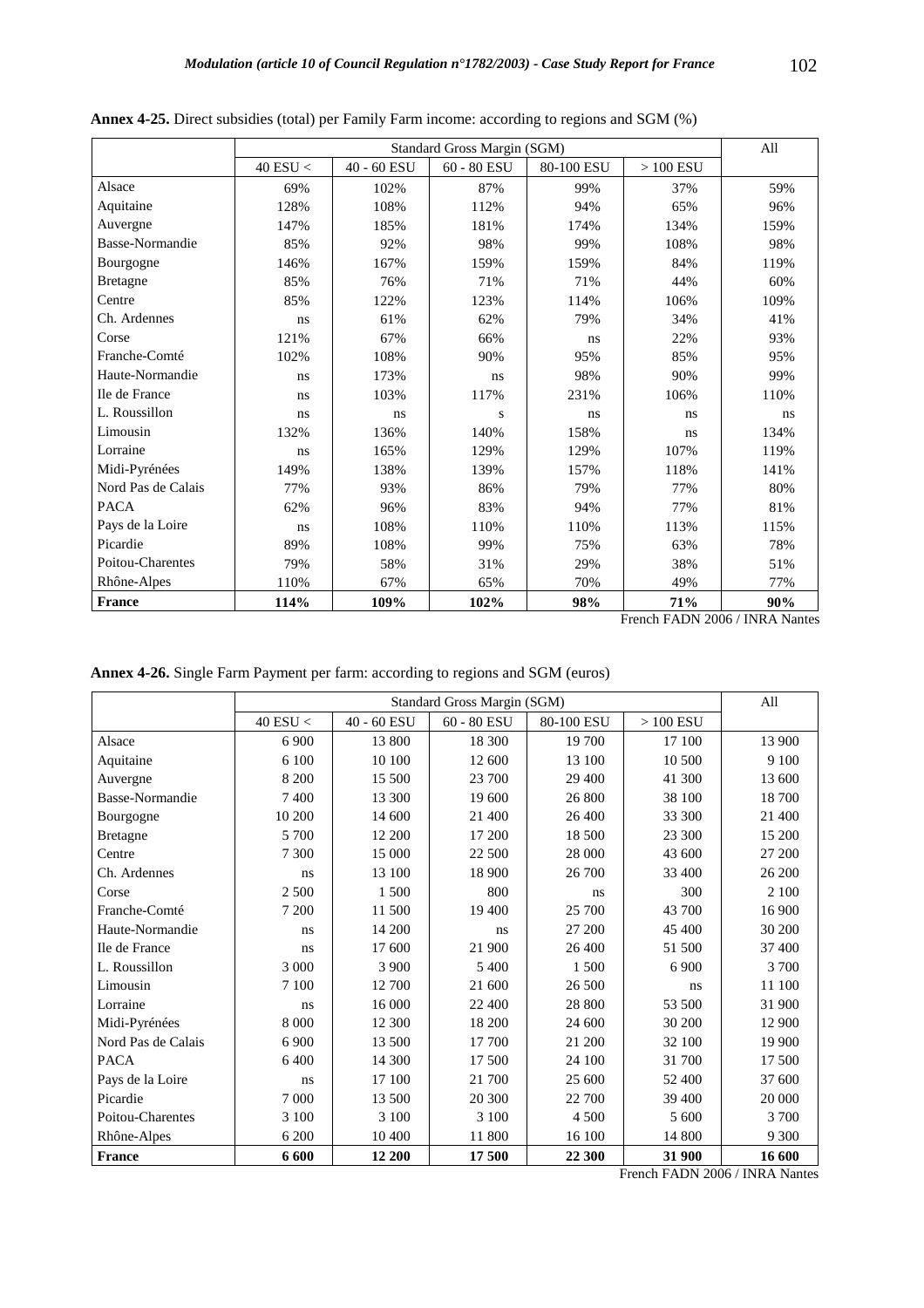|                    |                |             | Standard Gross Margin (SGM) |            |            | All |
|--------------------|----------------|-------------|-----------------------------|------------|------------|-----|
|                    | $40$ ESU $<\,$ | 40 - 60 ESU | $60$ - $80$ $\rm{ESU}$      | 80-100 ESU | $>100$ ESU |     |
| Alsace             | 63%            | 74%         | 74%                         | 78%        | 72%        | 72% |
| Aquitaine          | 33%            | 45%         | 50%                         | 58%        | 55%        | 45% |
| Auvergne           | 31%            | 37%         | 43%                         | 47%        | 49%        | 38% |
| Basse-Normandie    | 48%            | 64%         | 69%                         | 73%        | 73%        | 66% |
| Bourgogne          | 37%            | 38%         | 49%                         | 61%        | 63%        | 52% |
| <b>Bretagne</b>    | 52%            | 70%         | 77%                         | 74%        | 72%        | 71% |
| Centre             | 43%            | 55%         | 65%                         | 66%        | 71%        | 66% |
| Ch. Ardennes       | ns             | 69%         | 77%                         | 72%        | 76%        | 75% |
| Corse              | 11%            | 10%         | 4%                          | ns         | 3%         | 10% |
| Franche-Comté      | 41%            | 50%         | 59%                         | 65%        | 70%        | 57% |
| Haute-Normandie    | ns             | 74%         | ns                          | 70%        | 76%        | 74% |
| Ile de France      | ns             | 72%         | 72%                         | 71%        | 75%        | 74% |
| L. Roussillon      | 24%            | 25%         | 33%                         | 18%        | 27%        | 25% |
| Limousin           | 27%            | 31%         | 36%                         | 40%        | ns         | 31% |
| Lorraine           | ns             | 55%         | 63%                         | 62%        | 69%        | 64% |
| Midi-Pyrénées      | 35%            | 41%         | 47%                         | 54%        | 55%        | 43% |
| Nord Pas de Calais | 67%            | 72%         | 71%                         | 73%        | 70%        | 71% |
| <b>PACA</b>        | 45%            | 60%         | 56%                         | 59%        | 63%        | 58% |
| Pays de la Loire   | ns             | 78%         | 76%                         | 76%        | 74%        | 74% |
| Picardie           | 44%            | 52%         | 61%                         | 63%        | 70%        | 61% |
| Poitou-Charentes   | 25%            | 25%         | 39%                         | 35%        | 31%        | 28% |
| Rhône-Alpes        | 35%            | 50%         | 56%                         | 55%        | 51%        | 45% |
| <b>France</b>      | 36%            | 50%         | 58%                         | 63%        | 68%        | 56% |

**Annex 4-27.** Single Farm Payment / Total direct subsidies: according to regions and SGM (%)

**Annex 4-28.** Single Farm Payment per hectare: according to regions and SGM

|                    |              | Standard Gross Margin (SGM) |             |            |            |     |  |  |  |  |
|--------------------|--------------|-----------------------------|-------------|------------|------------|-----|--|--|--|--|
|                    | $40$ ESU $<$ | 40 - 60 ESU                 | 60 - 80 ESU | 80-100 ESU | $>100$ ESU |     |  |  |  |  |
| Alsace             | 250          | 385                         | 360         | 416        | 357        | 346 |  |  |  |  |
| Aquitaine          | 197          | 243                         | 279         | 310        | 298        | 253 |  |  |  |  |
| Auvergne           | 149          | 162                         | 191         | 203        | 212        | 170 |  |  |  |  |
| Basse-Normandie    | 163          | 245                         | 262         | 282        | 297        | 254 |  |  |  |  |
| Bourgogne          | 155          | 162                         | 196         | 232        | 251        | 210 |  |  |  |  |
| <b>Bretagne</b>    | 240          | 299                         | 325         | 321        | 305        | 304 |  |  |  |  |
| Centre             | 160          | 210                         | 249         | 242        | 268        | 248 |  |  |  |  |
| Ch. Ardennes       | ns           | 239                         | 294         | 271        | 303        | 292 |  |  |  |  |
| Corse              | 76           | 101                         | 63          | ns         | 26         | 76  |  |  |  |  |
| Franche-Comté      | 137          | 142                         | 177         | 210        | 238        | 183 |  |  |  |  |
| Haute-Normandie    | ns           | 299                         | ns          | 307        | 308        | 304 |  |  |  |  |
| Ile de France      | ns           | 281                         | 293         | 293        | 301        | 298 |  |  |  |  |
| L. Roussillon      | 104          | 128                         | 268         | 155        | 333        | 144 |  |  |  |  |
| Limousin           | 122          | 134                         | 160         | 174        | ns         | 139 |  |  |  |  |
| Lorraine           | ns           | 204                         | 223         | 222        | 253        | 235 |  |  |  |  |
| Midi-Pyrénées      | 176          | 196                         | 240         | 223        | 258        | 206 |  |  |  |  |
| Nord Pas de Calais | 280          | 338                         | 342         | 349        | 340        | 337 |  |  |  |  |
| <b>PACA</b>        | 188          | 243                         | 268         | 259        | 284        | 256 |  |  |  |  |
| Pays de la Loire   | ns           | 354                         | 346         | 335        | 335        | 335 |  |  |  |  |
| Picardie           | 181          | 217                         | 250         | 253        | 282        | 249 |  |  |  |  |
| Poitou-Charentes   | 152          | 147                         | 265         | 196        | 288        | 188 |  |  |  |  |
| Rhône-Alpes        | 135          | 204                         | 239         | 218        | 252        | 181 |  |  |  |  |
| <b>France</b>      | 162          | 212                         | 253         | 260        | 288        | 242 |  |  |  |  |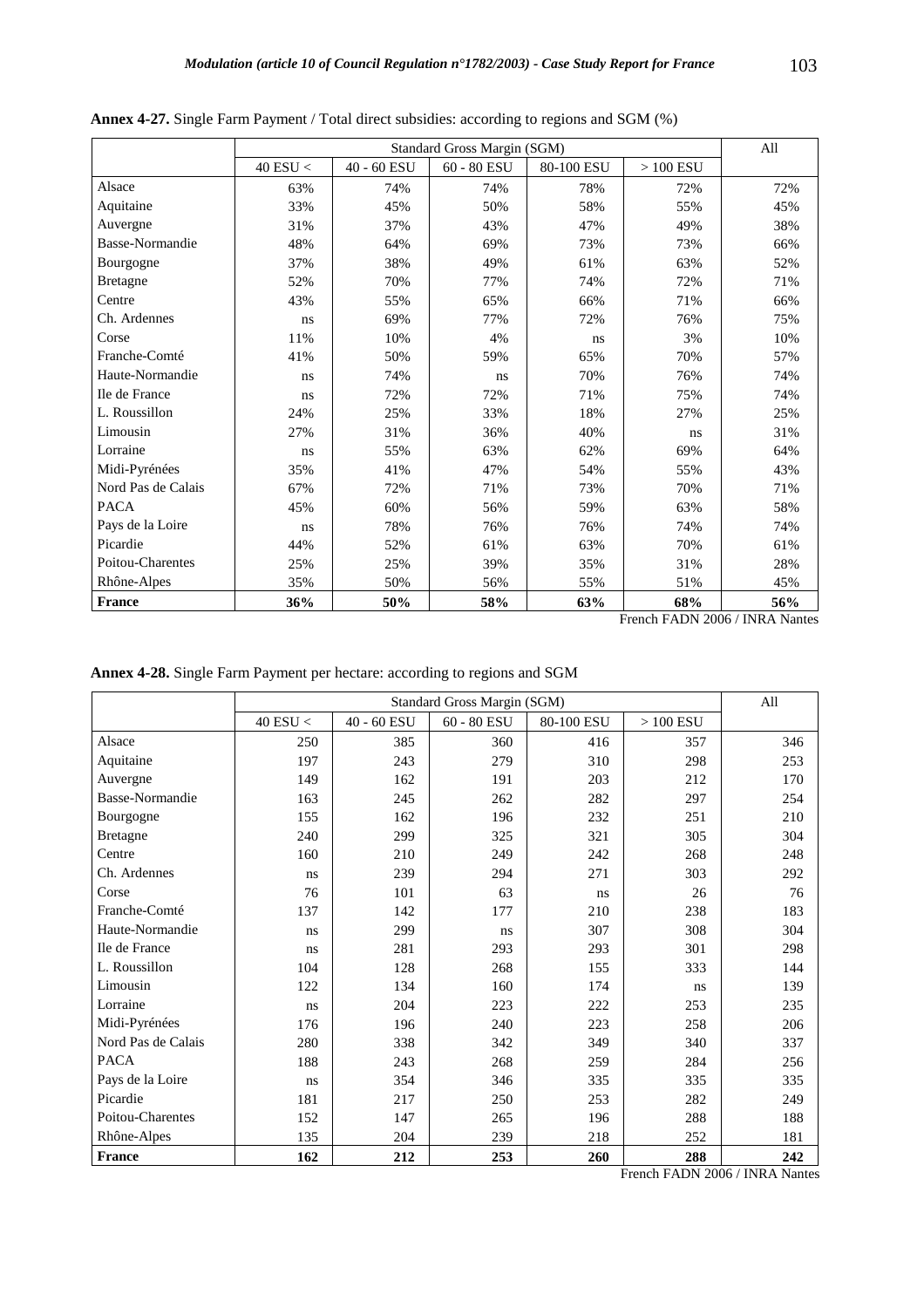|                    |              |             | Standard Gross Margin (SGM) |            |            | All    |
|--------------------|--------------|-------------|-----------------------------|------------|------------|--------|
|                    | $40$ ESU $<$ | 40 - 60 ESU | $60$ - $80\,\mathrm{ESU}$   | 80-100 ESU | $>100$ ESU |        |
| Alsace             | 0,2%         | 0,2%        | 0.2%                        | 0.3%       | 0.5%       | 1,3%   |
| Aquitaine          | 1,9%         | 0,8%        | 0,8%                        | 0,5%       | 1,4%       | 5,3%   |
| Auvergne           | 2,0%         | 0.9%        | 0.8%                        | 0,6%       | 0,5%       | 4,9%   |
| Basse-Normandie    | 0,7%         | 0,5%        | 0,9%                        | 0,9%       | 1,4%       | 4,5%   |
| Bourgogne          | 1,1%         | 0,8%        | 1,1%                        | 1,0%       | 2,5%       | 6,4%   |
| <b>Bretagne</b>    | 0,8%         | 1,1%        | 1,3%                        | 1,5%       | 2,5%       | 7,2%   |
| Centre             | 0,5%         | 0,8%        | 1,0%                        | 1,8%       | 4,4%       | 8,6%   |
| Ch. Ardennes       | 0,1%         | 0,3%        | 0,7%                        | 1,0%       | 4,2%       | 6,4%   |
| Corse              | 0,2%         | 0,0%        | 0,0%                        | 0,0%       | 0,0%       | 0,2%   |
| Franche-Comté      | 0,3%         | 0,3%        | 0,3%                        | 0,3%       | 0,5%       | 1,7%   |
| Haute-Normandie    | 0,1%         | 0,2%        | 0,2%                        | 0,7%       | 2,1%       | 3,4%   |
| Ile de France      | 0,0%         | 0,1%        | 0,2%                        | 0,3%       | 1,8%       | 2,4%   |
| L. Roussillon      | 0,7%         | 0,3%        | 0,2%                        | 0,0%       | 0,2%       | 1,4%   |
| Limousin           | 1,4%         | 0,6%        | 0,5%                        | 0,3%       | 0,1%       | 3,0%   |
| Lorraine           | 0,3%         | 0,3%        | 0,6%                        | 0,7%       | 2,5%       | 4,4%   |
| Midi-Pyrénées      | 3,3%         | 1,5%        | 1,3%                        | 1,0%       | 1,3%       | 8,3%   |
| Nord Pas de Calais | 0,3%         | 0,4%        | 0.6%                        | 0,6%       | 1,7%       | 3,6%   |
| <b>PACA</b>        | 1,2%         | 1,4%        | 1,7%                        | 1,9%       | 3,0%       | 9,2%   |
| Pays de la Loire   | 0,1%         | 0,2%        | 0,4%                        | 0,7%       | 4,7%       | 6,2%   |
| Picardie           | 0,8%         | 0,9%        | 1,2%                        | 1,1%       | 2,5%       | 6,5%   |
| Poitou-Charentes   | 0,4%         | 0,1%        | 0,1%                        | 0,1%       | 0,3%       | 0,9%   |
| Rhône-Alpes        | 1,7%         | 0,6%        | 0,6%                        | 0,6%       | 0,6%       | 4,1%   |
| France             | 18,2%        | 12,3%       | 14,7%                       | 16,0%      | 38,8%      | 100,0% |

**Annex 4-29.** Distribution of direct subsidies from the first pillar of the CAP: according to region and SGM

| Annex 4-30. Direct subsidies from the first pillar of the CAP per farm: according to regions and SGM |  |  |  |  |  |  |
|------------------------------------------------------------------------------------------------------|--|--|--|--|--|--|
|                                                                                                      |  |  |  |  |  |  |

|                    |            |             | Standard Gross Margin (SGM) |            |            | All     |
|--------------------|------------|-------------|-----------------------------|------------|------------|---------|
|                    | 40 ESU $<$ | 40 - 60 ESU | $60 - 80$ ESU               | 80-100 ESU | $>100$ ESU |         |
| Alsace             | 9 100      | 17 800      | 23 500                      | 23 900     | 21 600     | 17 600  |
| Aquitaine          | 14 100     | 17400       | 20 600                      | 18 800     | 14 900     | 15 900  |
| Auvergne           | 15 300     | 26 900      | 38 300                      | 43 900     | 63 800     | 23 200  |
| Basse-Normandie    | 12 500     | 18 300      | 26 000                      | 32 700     | 48 600     | 25 100  |
| Bourgogne          | 21 300     | 28 000      | 35 200                      | 38 600     | 46 600     | 34 100  |
| <b>Bretagne</b>    | 9 600      | 16 100      | 21 200                      | 23 700     | 30 000     | 20 000  |
| Centre             | 14 200     | 23 200      | 31 800                      | 39 300     | 58 700     | 38 300  |
| Ch. Ardennes       | ns         | 17 700      | 23 200                      | 34 400     | 41 200     | 32 700  |
| Corse              | 13 400     | 5 400       | 6400                        | ns         | 4 300      | 11 200  |
| Franche-Comté      | 9 800      | 14 000      | 24 200                      | 32 000     | 54 500     | 21 300  |
| Haute-Normandie    | ns         | 18 200      | ns                          | 36 600     | 57 900     | 39 300  |
| Ile de France      | ns         | 23 400      | 29 100                      | 35 600     | 66 400     | 48 700  |
| L. Roussillon      | 5 400      | 6 800       | 7900                        | 2 100      | 9 200      | 6 100   |
| Limousin           | 17 400     | 27 700      | 41 800                      | 49 700     | ns         | 24 300  |
| Lorraine           | ns         | 24 900      | 30 900                      | 39 100     | 69 800     | 43 700  |
| Midi-Pyrénées      | 15 500     | 21 300      | 28 000                      | 35 900     | 43 600     | 21 600  |
| Nord Pas de Calais | 10 300     | 18 200      | 23 700                      | 27 900     | 42 700     | 26 600  |
| <b>PACA</b>        | 12 300     | 21 300      | 27 800                      | 34 500     | 44 500     | 26 400  |
| Pays de la Loire   | ns         | 21 200      | 27 400                      | 32 500     | 67 700     | 48 400  |
| Picardie           | 12 800     | 21 200      | 29 900                      | 32 600     | 52 400     | 29 000  |
| Poitou-Charentes   | 5 300      | 4 9 0 0     | 4 4 0 0                     | 7 200      | 8 500      | 5 9 0 0 |
| Rhône-Alpes        | 10 100     | 14 000      | 16 200                      | 20 300     | 19 600     | 13 300  |
| <b>France</b>      | 12 400     | 18 900      | 25 300                      | 30 500     | 42 200     | 24 100  |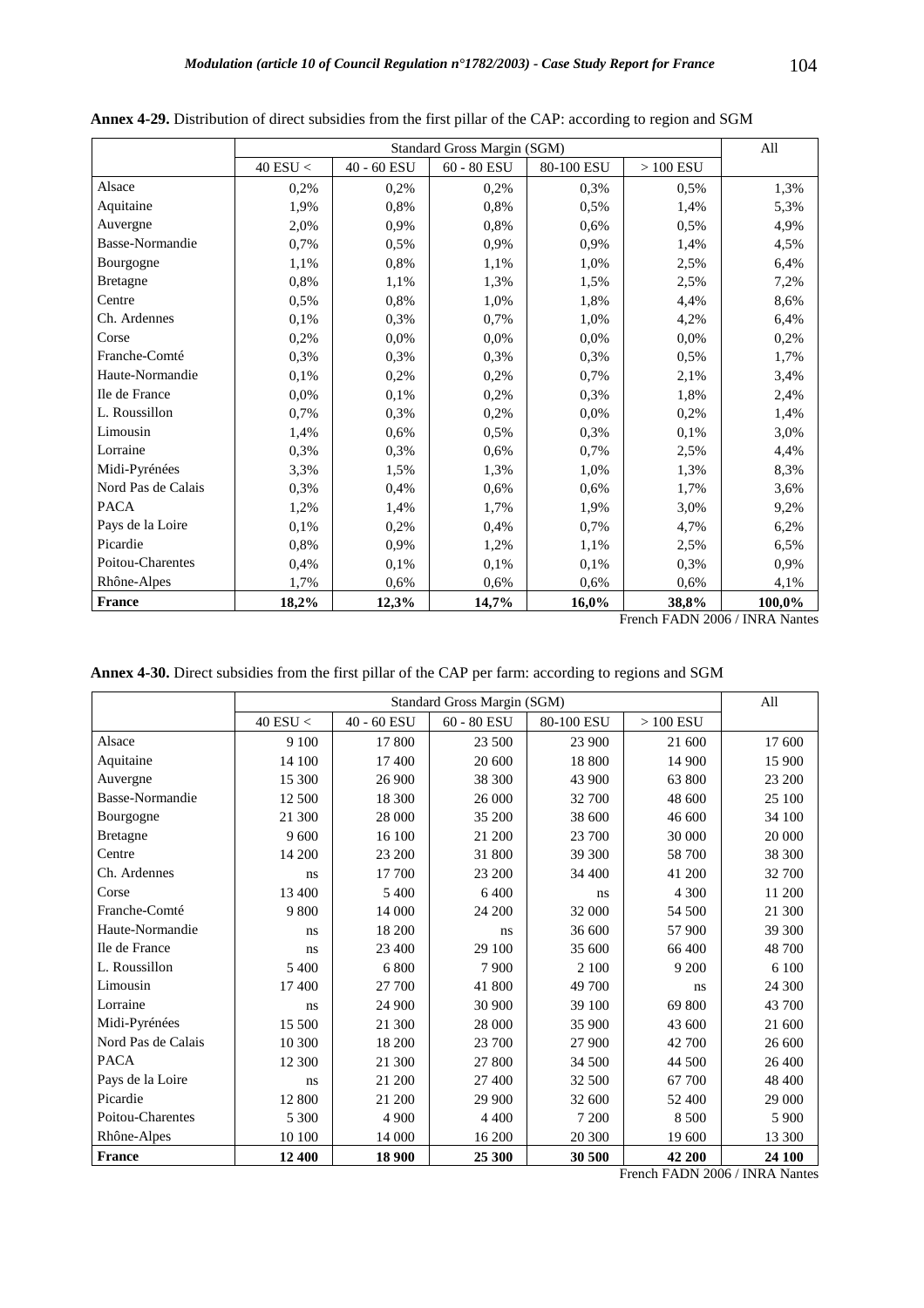|                    |            |             | Standard Gross Margin (SGM) |            |            | All     |
|--------------------|------------|-------------|-----------------------------|------------|------------|---------|
|                    | 40 ESU $<$ | 40 - 60 ESU | $60 - 80$ ESU               | 80-100 ESU | $>100$ ESU |         |
| Alsace             | 7 0 0 0    | 11 900      | 14 400                      | 10 000     | 5 9 0 0    | 8 0 0 0 |
| Aquitaine          | 10 800     | 10 100      | 9 3 0 0                     | 8700       | 3700       | 6 9 0 0 |
| Auvergne           | 13 200     | 15 300      | 20 200                      | 17 800     | 19 700     | 15 500  |
| Basse-Normandie    | 9 0 0 0    | 13 100      | 15 700                      | 16 500     | 17 700     | 14 200  |
| Bourgogne          | 19 000     | 19 500      | 26 100                      | 23 800     | 14 400     | 18 100  |
| <b>Bretagne</b>    | 7 200      | 10 900      | 12 500                      | 12 500     | 9 300      | 10 200  |
| Centre             | 9 100      | 18 500      | 19 700                      | 25 200     | 23 000     | 20 600  |
| Ch. Ardennes       | ns         | 14 500      | 16 800                      | 21 700     | 12 300     | 13 600  |
| Corse              | 11 100     | 2 600       | 2 0 0 0                     | ns         | 800        | 6 300   |
| Franche-Comté      | 8 600      | 8 9 0 0     | 14 700                      | 17 700     | 18 100     | 13 100  |
| Haute-Normandie    | ns         | 12 300      | ns                          | 21 400     | 22 100     | 20 200  |
| Ile de France      | ns         | 16 500      | 17 600                      | 9 700      | 25 100     | 18700   |
| L. Roussillon      | 4 300      | 4 200       | 3 500                       | 700        | 1 500      | 2 9 0 0 |
| Limousin           | 14 000     | 17 700      | 18 400                      | 19 800     | ns         | 16 100  |
| Lorraine           | ns         | 17400       | 18 600                      | 21 100     | 26 600     | 22 700  |
| Midi-Pyrénées      | 11 800     | 13 900      | 13 300                      | 15 400     | 11 100     | 12 700  |
| Nord Pas de Calais | 6 800      | 12 800      | 15 200                      | 16 400     | 17 000     | 14 500  |
| <b>PACA</b>        | 10 000     | 14 900      | 14 000                      | 14 900     | 10 900     | 12 400  |
| Pays de la Loire   | ns         | 18 000      | 20 800                      | 24 300     | 29 700     | 26 900  |
| Picardie           | 10 400     | 17 600      | 21 400                      | 19 900     | 18 500     | 17400   |
| Poitou-Charentes   | 3 3 0 0    | 2 2 0 0     | 1800                        | 2 100      | 1 300      | 2 100   |
| Rhône-Alpes        | 7 400      | 7 300       | 6 700                       | 7 100      | 3 900      | 6400    |
| France             | 9500       | 12 300      | 13 900                      | 14 900     | 12 400     | 12 200  |

**Annex 4-31.** Direct subsidies from the first pillar of the CAP per AWU: according to regions and SGM (euros)

**Annex 4-32.** Direct subsidies from the first pillar of the CAP / FFI: according to regions and SGM (%)

|                    |              |             | Standard Gross Margin (SGM) |            |            | All  |
|--------------------|--------------|-------------|-----------------------------|------------|------------|------|
|                    | $40$ ESU $<$ | 40 - 60 ESU | 60 - 80 ESU                 | 80-100 ESU | $>100$ ESU |      |
| Alsace             | 57%          | 98%         | 83%                         | 94%        | 34%        | 54%  |
| Aquitaine          | 99%          | 83%         | 91%                         | 78%        | 51%        | 75%  |
| Auvergne           | 86%          | 120%        | 126%                        | 122%       | 102%       | 102% |
| Basse-Normandie    | 69%          | 81%         | 90%                         | 88%        | 101%       | 87%  |
| Bourgogne          | 112%         | 122%        | 128%                        | 142%       | 74%        | 98%  |
| <b>Bretagne</b>    | 75%          | 71%         | 67%                         | 67%        | 42%        | 56%  |
| Centre             | 72%          | 104%        | 114%                        | 106%       | 102%       | 102% |
| Ch. Ardennes       | ns           | 57%         | 58%                         | 74%        | 32%        | 38%  |
| Corse              | 75%          | 26%         | 24%                         | ns         | 7%         | 52%  |
| Franche-Comté      | 57%          | 66%         | 67%                         | 76%        | 74%        | 68%  |
| Haute-Normandie    | ns           | 165%        | ns                          | 93%        | 87%        | 95%  |
| Ile de France      | ns           | 99%         | 111%                        | 220%       | 101%       | 106% |
| L. Roussillon      | ns           | ns          | S                           | ns         | ns         | ns   |
| Limousin           | 86%          | 93%         | 98%                         | 119%       | ns         | 91%  |
| Lorraine           | ns           | 141%        | 113%                        | 109%       | 97%        | 105% |
| Midi-Pyrénées      | 102%         | 98%         | 101%                        | 123%       | 93%        | 102% |
| Nord Pas de Calais | 77%          | 91%         | 82%                         | 76%        | 72%        | 76%  |
| <b>PACA</b>        | 54%          | 86%         | 74%                         | 79%        | 68%        | 71%  |
| Pays de la Loire   | ns           | 105%        | 106%                        | 106%       | 108%       | 110% |
| Picardie           | 72%          | 89%         | 89%                         | 68%        | 58%        | 69%  |
| Poitou-Charentes   | 34%          | 23%         | 17%                         | 16%        | 18%        | 23%  |
| Rhône-Alpes        | 63%          | 45%         | 50%                         | 48%        | 33%        | 50%  |
| <b>France</b>      | 77%          | 84%         | 85%                         | 84%        | 64%        | 74%  |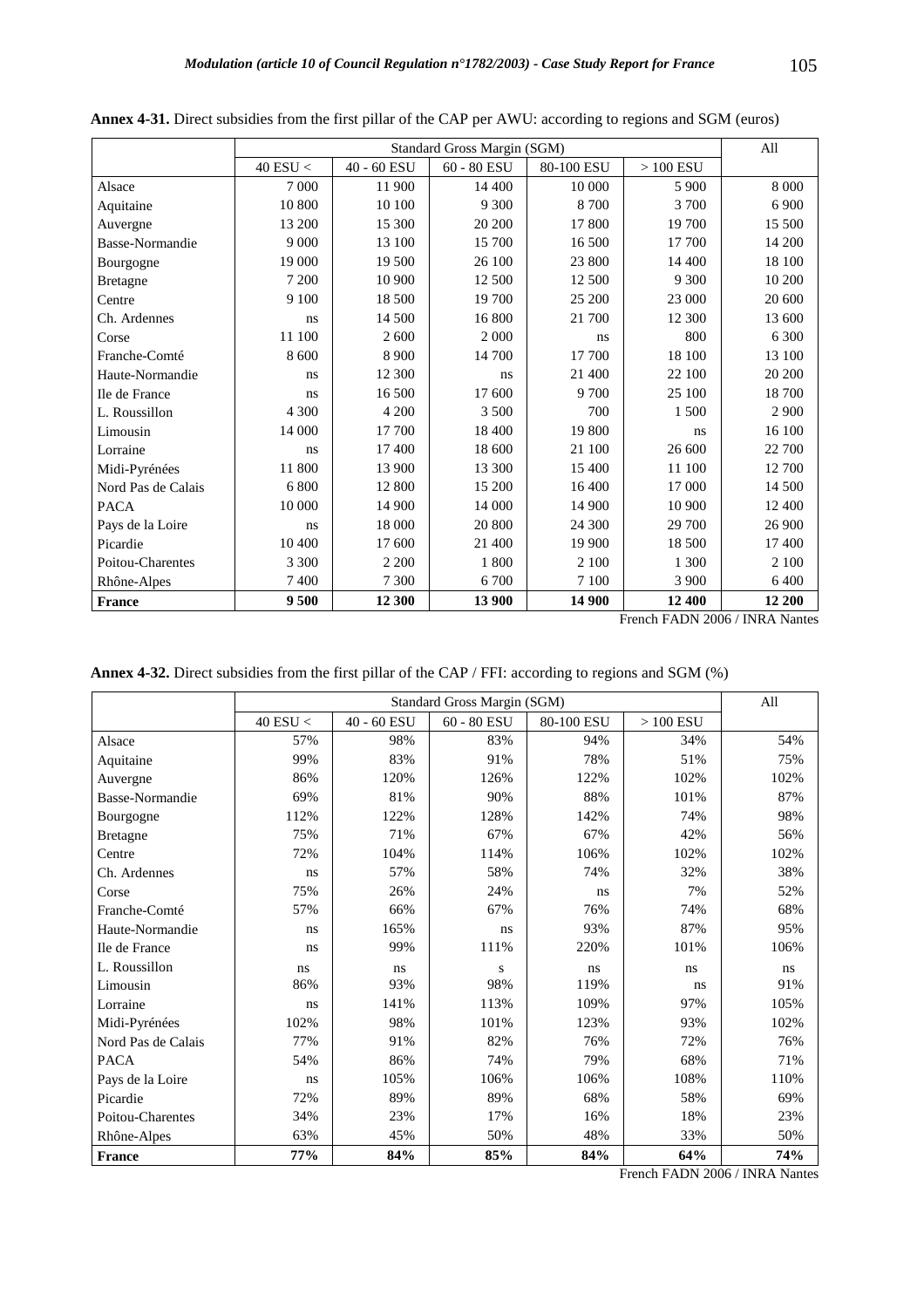|                    |            |             | Standard Gross Margin (SGM) |            |            | All    |
|--------------------|------------|-------------|-----------------------------|------------|------------|--------|
|                    | 40 ESU $<$ | 40 - 60 ESU | 60 - 80 ESU                 | 80-100 ESU | $>100$ ESU |        |
| Alsace             | 0,2%       | 0.0%        | 0.0%                        | 0.1%       | 0.2%       | 0,5%   |
| Aquitaine          | 2,5%       | 1,1%        | 0,8%                        | 0,4%       | 1,8%       | 6,6%   |
| Auvergne           | 6,6%       | 2,3%        | 1,5%                        | 1,2%       | 0,7%       | 12,4%  |
| Basse-Normandie    | 0,8%       | 0,3%        | 0,4%                        | 0,5%       | 0,5%       | 2,5%   |
| Bourgogne          | 1,5%       | 1,3%        | 1,1%                        | 0,5%       | 1,6%       | 6,1%   |
| <b>Bretagne</b>    | 0,5%       | 0,4%        | 0,3%                        | 0,4%       | 0,8%       | 2,4%   |
| Centre             | 0,4%       | 0.6%        | 0,4%                        | 0,6%       | 0,8%       | 2,8%   |
| Ch. Ardennes       | 0,0%       | 0,1%        | 0,2%                        | 0,4%       | 1,3%       | 2,0%   |
| Corse              | 0,5%       | 0,1%        | 0,1%                        | 0,0%       | 0,0%       | 0,8%   |
| Franche-Comté      | 1,0%       | 0,7%        | 0,5%                        | 0,4%       | 0,4%       | 3,0%   |
| Haute-Normandie    | 0,0%       | 0,1%        | 0,0%                        | 0,2%       | 0,3%       | 0,6%   |
| Ile de France      | 0,0%       | 0,0%        | 0,0%                        | 0,1%       | 0,3%       | 0,5%   |
| L. Roussillon      | 4,0%       | 1,6%        | 1,0%                        | 0,4%       | 1,9%       | 8,8%   |
| Limousin           | 3,3%       | 1,3%        | 1,1%                        | 0,5%       | 0,2%       | 6,4%   |
| Lorraine           | 0,3%       | 0,2%        | 0,4%                        | 0,6%       | 1,2%       | 2,6%   |
| Midi-Pyrénées      | 6,8%       | 2,8%        | 2,1%                        | 1,2%       | 1,5%       | 14,4%  |
| Nord Pas de Calais | 0,0%       | 0,0%        | 0,1%                        | 0,1%       | 0,5%       | 0,8%   |
| <b>PACA</b>        | 0,9%       | 0,8%        | 1,0%                        | 1,7%       | 1,9%       | 6,1%   |
| Pays de la Loire   | 0,0%       | 0,0%        | 0,1%                        | 0,1%       | 1,0%       | 1,3%   |
| Picardie           | 0,8%       | 0,9%        | 0,6%                        | 0,5%       | 0,9%       | 3,7%   |
| Poitou-Charentes   | 2,6%       | 0,7%        | 0,3%                        | 0,3%       | 1,4%       | 5,2%   |
| Rhône-Alpes        | 5,7%       | 1,4%        | 0,8%                        | 1,2%       | 1,3%       | 10,4%  |
| France             | 38,5%      | 16,7%       | 12,8%                       | 11,3%      | 20,6%      | 100,0% |

**Annex 4-33.** Distribution of direct subsidies from the second pillar of the CAP: according to region and SGM

French FADN 2006 / INRA Nantes

**Annex 4-34.** Direct subsidies from the second pillar of the CAP per farm: according to regions and SGM

|                    |            |             | Standard Gross Margin (SGM) |            |            | All     |
|--------------------|------------|-------------|-----------------------------|------------|------------|---------|
|                    | 40 ESU $<$ | 40 - 60 ESU | 60 - 80 ESU                 | 80-100 ESU | $>100$ ESU |         |
| Alsace             | 1 900      | 700         | 1 000                       | 1 200      | 2 100      | 1 600   |
| Aquitaine          | 4 100      | 5 300       | 4 800                       | 3 700      | 4 3 0 0    | 4 4 0 0 |
| Auvergne           | 11 000     | 14 600      | 16 600                      | 18 600     | 20 000     | 13 000  |
| Basse-Normandie    | 2 9 0 0    | 2 600       | 2 600                       | 4 200      | 3 600      | 3 100   |
| Bourgogne          | 6 600      | 10 400      | 8 3 0 0                     | 4 800      | 6 600      | 7 200   |
| <b>Bretagne</b>    | 1 300      | 1 300       | 1 200                       | 1 300      | 2 100      | 1.500   |
| Centre             | 2 700      | 4 100       | 2 600                       | 2 9 0 0    | 2 400      | 2 800   |
| Ch. Ardennes       | ns         | 1 300       | 1 400                       | 2 600      | 2 900      | 2 300   |
| Corse              | 8 200      | 8 8 0 0     | 11 000                      | ns         | 8 3 0 0    | 8 5 0 0 |
| Franche-Comté      | 7700       | 9 0 0 0     | 8 500                       | 7800       | 8 3 0 0    | 8 200   |
| Haute-Normandie    | ns         | 1 000       | ns                          | 2 0 0 0    | 1 900      | 1.500   |
| Ile de France      | ns         | 1 100       | 1 400                       | 1700       | 2 700      | 2 2 0 0 |
| L. Roussillon      | 7 200      | 9 0 0 0     | 8700                        | 6 0 0 0    | 16 400     | 8 600   |
| Limousin           | 9 200      | 13 000      | 18 300                      | 16 400     | ns         | 11 500  |
| Lorraine           | ns         | 4 200       | 4 500                       | 7 300      | 7400       | 5 800   |
| Midi-Pyrénées      | 7 200      | 8700        | 10 500                      | 9 700      | 11 400     | 8 4 0 0 |
| Nord Pas de Calais | 100        | 400         | 1 200                       | 900        | 3 0 0 0    | 1400    |
| <b>PACA</b>        | 1 900      | 2 600       | 3 4 0 0                     | 6 700      | 6 200      | 3 9 0 0 |
| Pays de la Loire   | ns         | 700         | 1 200                       | 1 100      | 3 400      | 2 2 0 0 |
| Picardie           | 3 100      | 4 600       | 3 3 0 0                     | 3 500      | 4 200      | 3 700   |
| Poitou-Charentes   | 7 200      | 7400        | 3 500                       | 5 800      | 9 700      | 7 200   |
| Rhône-Alpes        | 7600       | 6700        | 4 9 0 0                     | 9 3 0 0    | 9 3 0 0    | 7 500   |
| <b>France</b>      | 5800       | 5700        | 4 9 0 0                     | 4800       | 5 000      | 5 400   |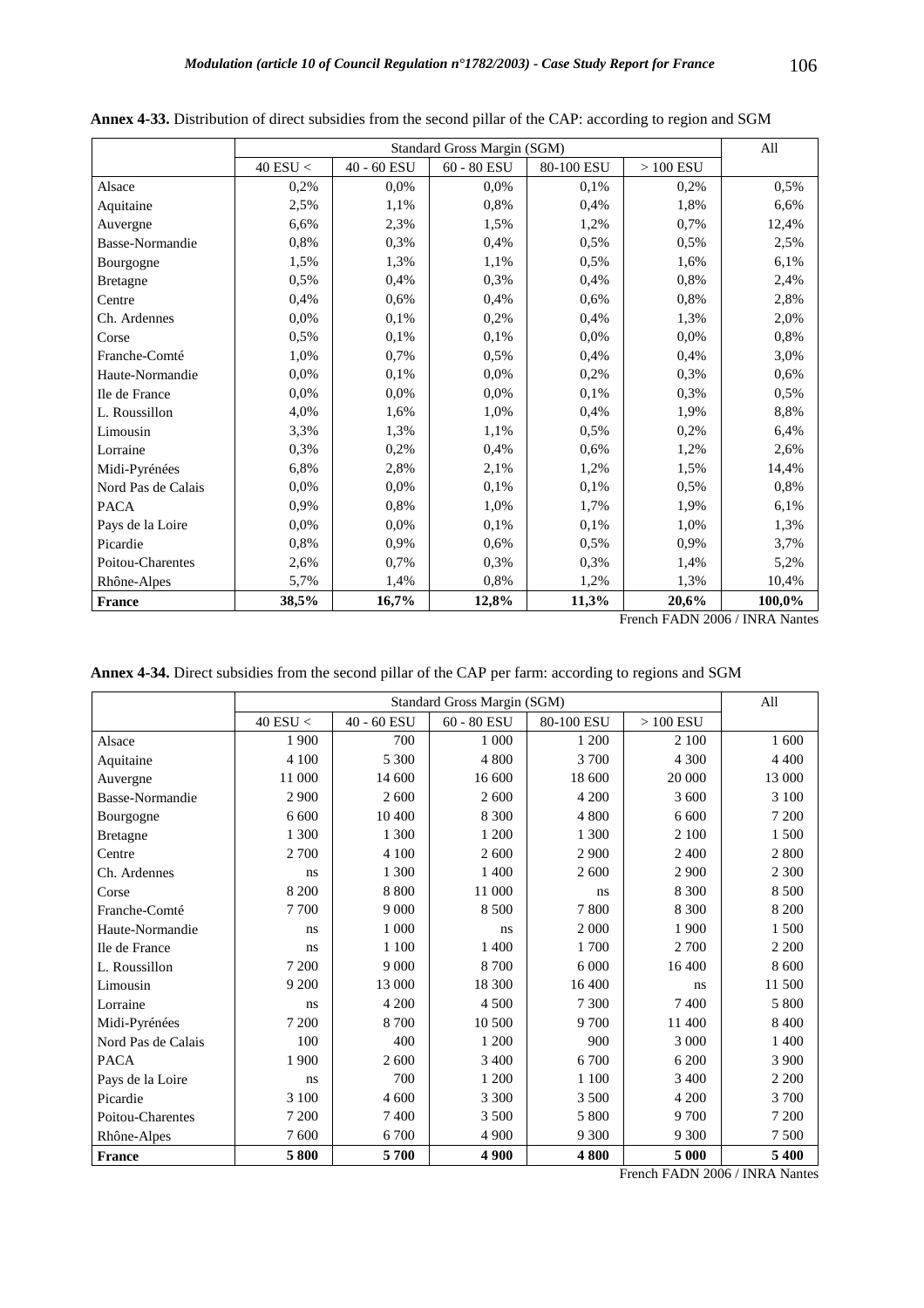|                    |                |             | Standard Gross Margin (SGM) |            |            | All     |
|--------------------|----------------|-------------|-----------------------------|------------|------------|---------|
|                    | $40$ ESU $<\,$ | 40 - 60 ESU | $60$ - $80\,\mathrm{ESU}$   | 80-100 ESU | $>100$ ESU |         |
| Alsace             | 1 4 4 0        | 500         | 640                         | 510        | 570        | 730     |
| Aquitaine          | 3 1 5 0        | 3 0 7 0     | 2 1 8 0                     | 1720       | 1 0 7 0    | 1920    |
| Auvergne           | 9480           | 8 3 6 0     | 8710                        | 7 5 4 0    | 6 1 9 0    | 8 6 6 0 |
| Basse-Normandie    | 2 0 4 0        | 1860        | 1 5 6 0                     | 2 1 3 0    | 1 3 3 0    | 1770    |
| Bourgogne          | 5 8 6 0        | 7 2 4 0     | 6 1 5 0                     | 2980       | 2 0 4 0    | 3840    |
| <b>Bretagne</b>    | 1 000          | 870         | 710                         | 710        | 650        | 750     |
| Centre             | 1700           | 3 3 1 0     | 1590                        | 1850       | 940        | 1 5 2 0 |
| Ch. Ardennes       | ns             | 1 0 3 0     | 1 000                       | 1610       | 880        | 950     |
| Corse              | 6 800          | 4 3 0 0     | 3 4 2 0                     | ns         | 1530       | 4850    |
| Franche-Comté      | 6 7 7 0        | 5 7 3 0     | 5 1 6 0                     | 4 3 1 0    | 2 7 7 0    | 5 0 4 0 |
| Haute-Normandie    | ns             | 640         | ns                          | 1 1 7 0    | 710        | 760     |
| Ile de France      | ns             | 800         | 870                         | 460        | 1 0 3 0    | 860     |
| L. Roussillon      | 5 7 2 0        | 5490        | 3850                        | 1 9 6 0    | 2750       | 4 1 3 0 |
| Limousin           | 7 3 6 0        | 8 2 8 0     | 8070                        | 6 5 3 0    | ns         | 7590    |
| Lorraine           | ns             | 2970        | 2 7 2 0                     | 3 9 3 0    | 2 8 2 0    | 3 0 3 0 |
| Midi-Pyrénées      | 5490           | 5 6 5 0     | 5 0 1 0                     | 4 1 5 0    | 2920       | 4880    |
| Nord Pas de Calais | 50             | 310         | 790                         | 530        | 1 200      | 740     |
| <b>PACA</b>        | 1 5 4 0        | 1800        | 1730                        | 2880       | 1510       | 1830    |
| Pays de la Loire   | ns             | 590         | 880                         | 800        | 1 470      | 1 2 3 0 |
| Picardie           | 2490           | 3770        | 2 3 9 0                     | 2 1 3 0    | 1490       | 2 2 2 0 |
| Poitou-Charentes   | 4 500          | 3 3 3 0     | 1 4 2 0                     | 1 660      | 1 4 8 0    | 2 5 2 0 |
| Rhône-Alpes        | 5 5 2 0        | 3 500       | 2 0 3 0                     | 3 2 7 0    | 1850       | 3 600   |
| <b>France</b>      | 4 4 9 0        | 3720        | 2690                        | 2 3 3 0    | 1 4 6 0    | 2720    |

**Annex 4-35.** Direct subsidies from the second pillar of the CAP per AWU: according to regions and SGM (euros)

French FADN 2006 / INRA Nantes

**Annex 4-36.** Direct subsidies from the second pillar of the CAP / FFI: according to regions and SGM (%)

|                    |              |             | Standard Gross Margin (SGM) |            |            | All |
|--------------------|--------------|-------------|-----------------------------|------------|------------|-----|
|                    | $40$ ESU $<$ | 40 - 60 ESU | $60 - 80$ ESU               | 80-100 ESU | $>100$ ESU |     |
| Alsace             | 12%          | 4%          | 4%                          | 5%         | 3%         | 5%  |
| Aquitaine          | 29%          | 25%         | 21%                         | 16%        | 15%        | 21% |
| Auvergne           | 62%          | 65%         | 54%                         | 52%        | 32%        | 57% |
| Basse-Normandie    | 16%          | 11%         | 9%                          | 11%        | 8%         | 11% |
| Bourgogne          | 34%          | 45%         | 30%                         | 18%        | 10%        | 21% |
| <b>Bretagne</b>    | 10%          | 6%          | 4%                          | 4%         | 3%         | 4%  |
| Centre             | 13%          | 19%         | 9%                          | 8%         | 4%         | 8%  |
| Ch. Ardennes       | ns           | 4%          | 3%                          | 5%         | 2%         | 3%  |
| Corse              | 46%          | 42%         | 42%                         | ns         | 15%        | 40% |
| Franche-Comté      | 45%          | 42%         | 23%                         | 19%        | 11%        | 26% |
| Haute-Normandie    | ns           | 9%          | ns                          | 5%         | 3%         | 4%  |
| Ile de France      | ns           | 5%          | 5%                          | 10%        | 4%         | 5%  |
| L. Roussillon      | ns           | ns          | S                           | ns         | ns         | ns  |
| Limousin           | 46%          | 43%         | 43%                         | 39%        | ns         | 43% |
| Lorraine           | ns           | 24%         | 16%                         | 20%        | 10%        | 14% |
| Midi-Pyrénées      | 47%          | 40%         | 38%                         | 33%        | 24%        | 39% |
| Nord Pas de Calais | 1%           | 2%          | 4%                          | 2%         | 5%         | 4%  |
| <b>PACA</b>        | 8%           | 10%         | 9%                          | 15%        | 9%         | 10% |
| Pays de la Loire   | ns           | 3%          | 4%                          | 3%         | 5%         | 5%  |
| Picardie           | 17%          | 19%         | 10%                         | 7%         | 5%         | 9%  |
| Poitou-Charentes   | 46%          | 35%         | 14%                         | 13%        | 20%        | 28% |
| Rhône-Alpes        | 47%          | 22%         | 15%                         | 22%        | 16%        | 28% |
| <b>France</b>      | 36%          | 25%         | 17%                         | 13%        | 8%         | 16% |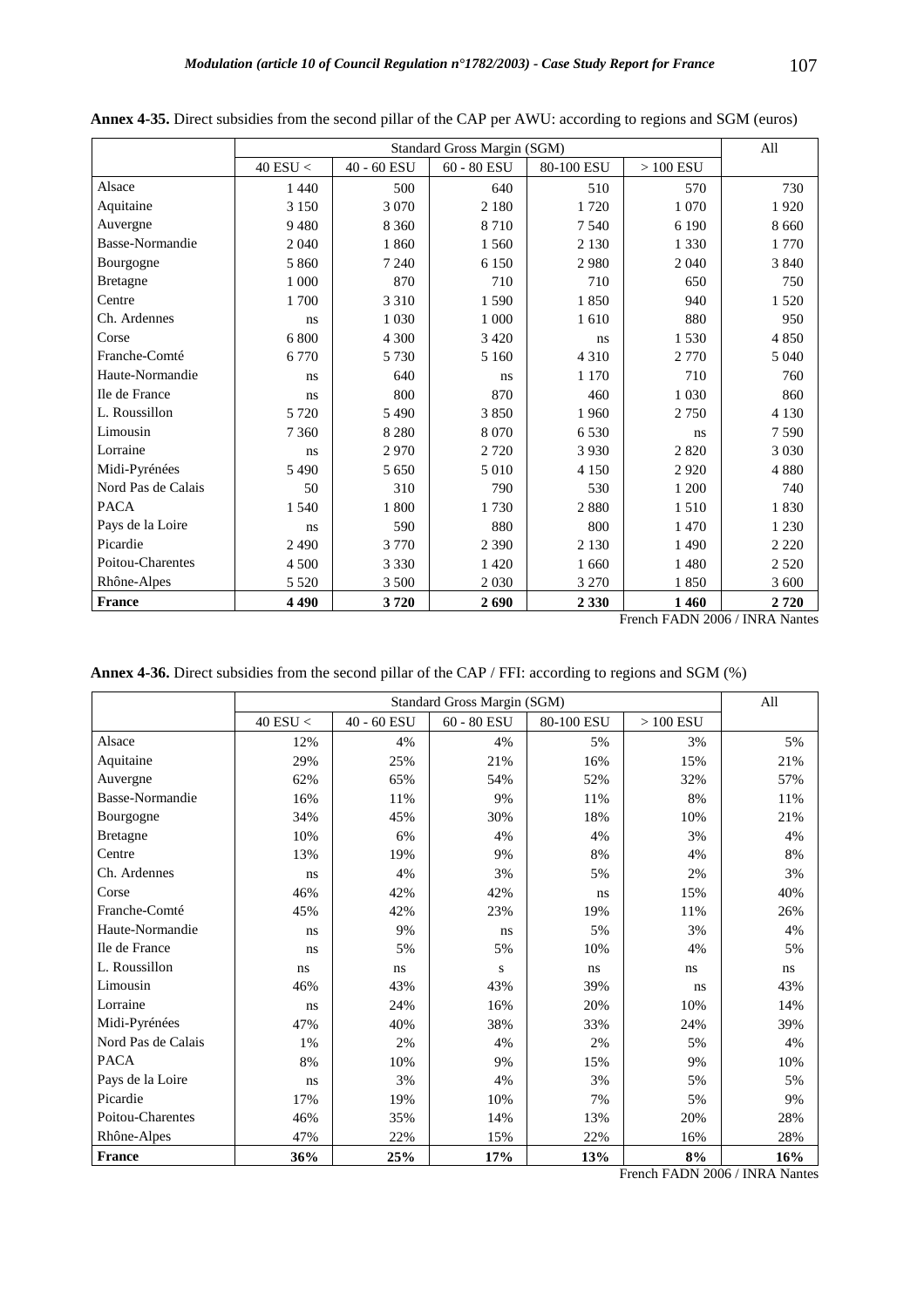#### **Annex 5. Impact of the modulation in France (article 10, Regulation N°1782/2003)**

|                                               | 2005  | 2006    | 2007    | 2008    | 2009    | 2010    | 2011    | 2012    | 2013    |
|-----------------------------------------------|-------|---------|---------|---------|---------|---------|---------|---------|---------|
| Impact of the modulation $(A)$                | 186,3 | 265,8   | 334,4   | 336,9   | 338,3   | 336,0   | 336,0   | 336,0   |         |
| - In % total budgetary support to agriculture | 1.47% | 1,96%   |         |         |         |         |         |         |         |
| - In % fist pillar budgetary support          | 1,78% | 2,40%   |         |         |         |         |         |         |         |
| - In % first pillar (CAP) direct subsidies    | 2,26% | 2,96%   |         |         |         |         |         |         |         |
| Financial return by rural development (B)     |       | 149.0   | 212,6   | 267.5   | 269,5   | 270,6   | 268,8   | 268,8   | 268,8   |
| Rate of funds return $(B/A n-1)$              |       | 80%     | 80%     | 80%     | 80%     | 80%     | 80%     | 80%     | 80%     |
| Net impact of the modulation $(A n-1-B)$      |       | $-37.3$ | $-53.2$ | $-66.9$ | $-67.4$ | $-67,4$ | $-67.2$ | $-67.2$ | $-67,2$ |
| - In % total budgetary support to agriculture |       | 0.3%    | $0.4\%$ |         |         |         |         |         |         |

**Annex 5-1.** The modulation in France over the period 2005-2013 (millions euros)

European Commission, 2007 ; French Ministry of agriculture 2007

#### Typology of the Modulation ("winners" and "losers")

**Unaffected:** Farm who are not affected by modulation (i.e. farms under the franchise level), but who are also not eligible or have chosen not to enter into Pillar 2 schemes.

Winners (type 1): Farms who are not affected by modulation, but who are eligible for entry into Pillar 2 schemes.

**Winners (type 2)**: Farms who are affected by modulation and where the global impact of the modulation (decrease of the first CAP pillar + Increase of rural development measures) is positive.

Losers (type 1): Farms who are affected by modulation and where the global impact of the modulation (decrease of the first CAP pillar + Increase of rural development measures) is negative.

Losers (type 2): Farms who are affected by modulation, but who are not eligible for entry into Pillar 2 schemes.

|                                          | Unaffected |          | Winners |         |         | Losers   |         | Total   |
|------------------------------------------|------------|----------|---------|---------|---------|----------|---------|---------|
|                                          |            | Type 1   | Type 2  | Total   | Type 1  | Type 2   | Total   |         |
| Number of farms                          | 63 800     | 9 9 0 0  | 72 100  | 82 000  | 58 100  | 138 800  | 196 900 | 342 800 |
| AWU per farm                             | 3,06       | 2,32     | 1,54    | 1,63    | 1,76    | 1,76     | 1,76    | 1,97    |
| SGM (in ESU) per farm                    | 96         | 57       | 44      | 46      | 87      | 86       | 87      | 79      |
| UAA (ha) per farm                        | 15         | 32       | 82      | 76      | 113     | 89       | 96      | 76      |
| GFI / Family AWU                         | 25 900     | 17 200   | 17 200  | 17 200  | 25 300  | 23 600   | 24 100  | 22 800  |
| CAP direct subsidies per farm            | 500        | 2 100    | 19 100  | 17 000  | 39 400  | 32 100   | 34 200  | 23 800  |
| Impact of the modulation (euros)         | $\theta$   | $\Omega$ | $-700$  | $-600$  | $-1700$ | $-1300$  | $-1400$ | $-1000$ |
| Return from rural development (*)        | $\Omega$   | 1 0 0 0  | 1800    | 1700    | 700     | $\Omega$ | 200     | 550     |
| Impact after redistribution              | $\Omega$   | 1 0 0 0  | 1 1 0 0 | 1 1 0 0 | $-1000$ | $-1,300$ | $-1200$ | $-450$  |
| Impact after redistribution / GFI $(\%)$ | 0%         | 4,2%     | 4,8%    | 4,7%    | $-2,6%$ | $-3,9%$  | $-3,5%$ | $-1,4%$ |

**Annex 5-2.** French professional farms according to the typology "winners and losers"

FADN France 2006 / INRA Nantes

(\*) In France, funds from the modulation are estimated at 328 million euros (rate: 5%). A return of 80% (262 million euros) would be allocated the year  $n + 1$ , by the rural development measures. But, only a part of those returns would be allocated to farms. According to the Ministry of Agriculture, the amount of rural development measures was 2.34 billion euros in 2006 (Annex 1), in which 70% correspond to subsidies for farms. Therefore, in the simulation, it is considered that French farms will receive 183 million euros (70%\*262 million). These funds are used to increase (+16.2%) the direct subsidies allocated to agro-environmental measures (AEM) and to less favourable area (LFA).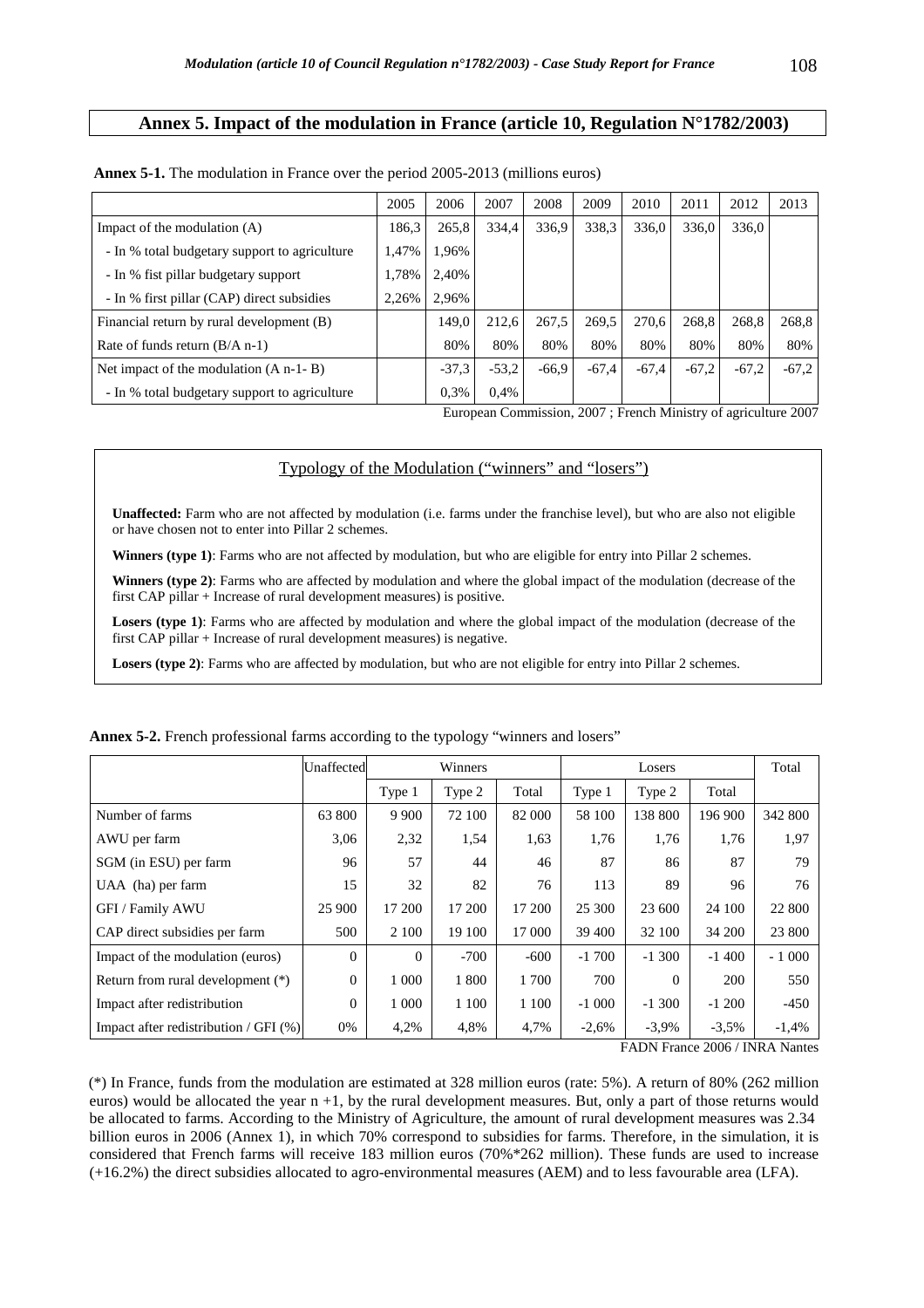|                                       |                |                                    | Standard Gross Margin (SGM) |                |            | All            |
|---------------------------------------|----------------|------------------------------------|-----------------------------|----------------|------------|----------------|
|                                       | $40$ ESU $<\,$ | 40 - 60 ESU 60 - 80 ESU 80-100 ESU |                             |                | $>100$ ESU |                |
|                                       |                | Unaffected                         |                             |                |            |                |
| Number of farms                       | 23 500         | 7400                               | 7800                        | 6 700          | 18 500     | 63 800         |
| AWU per farm                          | 1,60           | 2,01                               | 2,56                        | 3,25           | 5,49       | 3,06           |
| SGM (in ESU) per farm                 | 28             | 50                                 | 70                          | 89             | 216        | 96             |
| UAA (ha) per farm                     | 9              | 12                                 | 15                          | 17             | 22         | 15             |
| GFI / Family AWU (before modulation)  | 12 500         | 17400                              | 20 500                      | 22 900         | 43 900     | 25 900         |
| CAP direct subsidies per farm         | 600            | 100                                | 600                         | 700            | 500        | 500            |
| Impact of the modulation (euros)      | $\mathbf{0}$   | $\Omega$                           | $\theta$                    | $\overline{0}$ | 0          | $\mathbf{0}$   |
| Return from rural development (euros) | $\mathbf{0}$   | $\overline{0}$                     | 0                           | $\Omega$       | 0          | $\overline{0}$ |
| Impact after redistribution (euros)   | $\Omega$       | $\Omega$                           | $\overline{0}$              | $\theta$       | 0          | $\theta$       |
| Impact after redistribution / GFI (%) | 0%             | 0%                                 | $0\%$                       | 0%             | 0%         | 0%             |
|                                       |                | Winners (types 1 and 2)            |                             |                |            |                |
| Number of farms                       | 51 300         | 14 400                             | 7 200                       | 4 800          | 4 4 0 0    | 82 000         |
| AWU per farm                          | 1,25           | 1,71                               | 2,10                        | 2,39           | 4,19       | 1,63           |
| SGM (in ESU) per farm                 | 28             | 49                                 | 68                          | 89             | 160        | 46             |
| UAA (ha) per farm                     | 62             | 84                                 | 101                         | 129            | 120        | 76             |
| GFI / Family AWU (before modulation)  | 14 900         | 15 400                             | 18 200                      | 19 700         | 31 200     | 17 200         |
| CAP direct subsidies per farm         | 13 600         | 18 000                             | 25 400                      | 28 700         | 28 000     | 17 000         |
| Impact of the modulation (euros)      | $-500$         | $-600$                             | $-900$                      | $-1000$        | $-1000$    | $-600$         |
| Return from rural development (euros) | 1 500          | 1800                               | 2 100                       | 2 800          | 2 500      | 1700           |
| Impact after redistribution (euros)   | 1 0 0 0        | 1 200                              | 1 200                       | 1 800          | 1 500      | 1 100          |
| Impact after redistribution / GFI (%) | 6%             | 5%                                 | 4%                          | 4%             | 2%         | 5%             |
|                                       |                | Losers (types 1 and 2)             |                             |                |            |                |
| Number of farms                       | 46 700         | 32 300                             | 33 100                      | 31 800         | 53 100     | 197 000        |
| AWU per farm                          | 1,21           | 1,34                               | 1,58                        | 1,75           | 2,62       | 1,76           |
| SGM (in ESU) per farm                 | 30             | 50                                 | 70                          | 89             | 167        | 87             |
| UAA (ha) per farm                     | 46             | 66                                 | 85                          | 104            | 161        | 96             |
| GFI / Family AWU (before modulation)  | 12 900         | 17 600                             | 21 100                      | 23 600         | 34 600     | 24 100         |
| CAP direct subsidies per farm         | 16 300         | 23 200                             | 30 700                      | 36 700         | 57 400     | 34 200         |
| Impact of the modulation (euros)      | $-600$         | $-900$                             | $-1300$                     | $-1500$        | $-2500$    | $-1400$        |
| Return from rural development (euros) | 100            | 200                                | 200                         | 200            | 300        | 200            |
| Impact after redistribution (euros)   | $-500$         | $-700$                             | $-1100$                     | $-1300$        | $-2200$    | $-1200$        |
| Impact after redistribution / GFI (%) | $-3%$          | $-3%$                              | $-4%$                       | $-4%$          | $-3%$      | $-3%$          |
|                                       |                | All farms                          |                             |                |            |                |
| Number of farms                       | 121 400        | 54 100                             | 48 100                      | 43 200         | 76 100     | 342 800        |
| AWU per farm                          | 1,30           | 1,53                               | 1,82                        | 2,05           | 3,41       | 1,97           |
| SGM (in ESU) per farm                 | 29             | 50                                 | 70                          | 89             | 179        | 79             |
| UAA (ha) per farm                     | 46             | 63                                 | 76                          | 93             | 125        | 76             |
| GFI / Family AWU (before modulation)  | 13 700         | 16 900                             | 20 600                      | 22 900         | 36 300     | 22 800         |
| CAP direct subsidies per farm         | 12 100         | 18 700                             | 25 000                      | 30 300         | 41 800     | 23 800         |
| Impact of the modulation (euros)      | $-400$         | $-700$                             | $-1000$                     | $-1200$        | $-1800$    | $-1000$        |
| Return from rural development (euros) | 700            | 600                                | 500                         | 500            | 300        | 500            |
| Impact after redistribution (euros)   | 300            | $-100$                             | $-600$                      | $-800$         | $-1500$    | $-400$         |
| Impact after redistribution / GFI (%) | $2\%$          | $0\%$                              | $-2%$                       | $-2%$          | $-2%$      | $-1%$          |

**Annex 5-3.** Characteristics of French professional farms according to the typology "winners and losers" and the Standard Gross Margin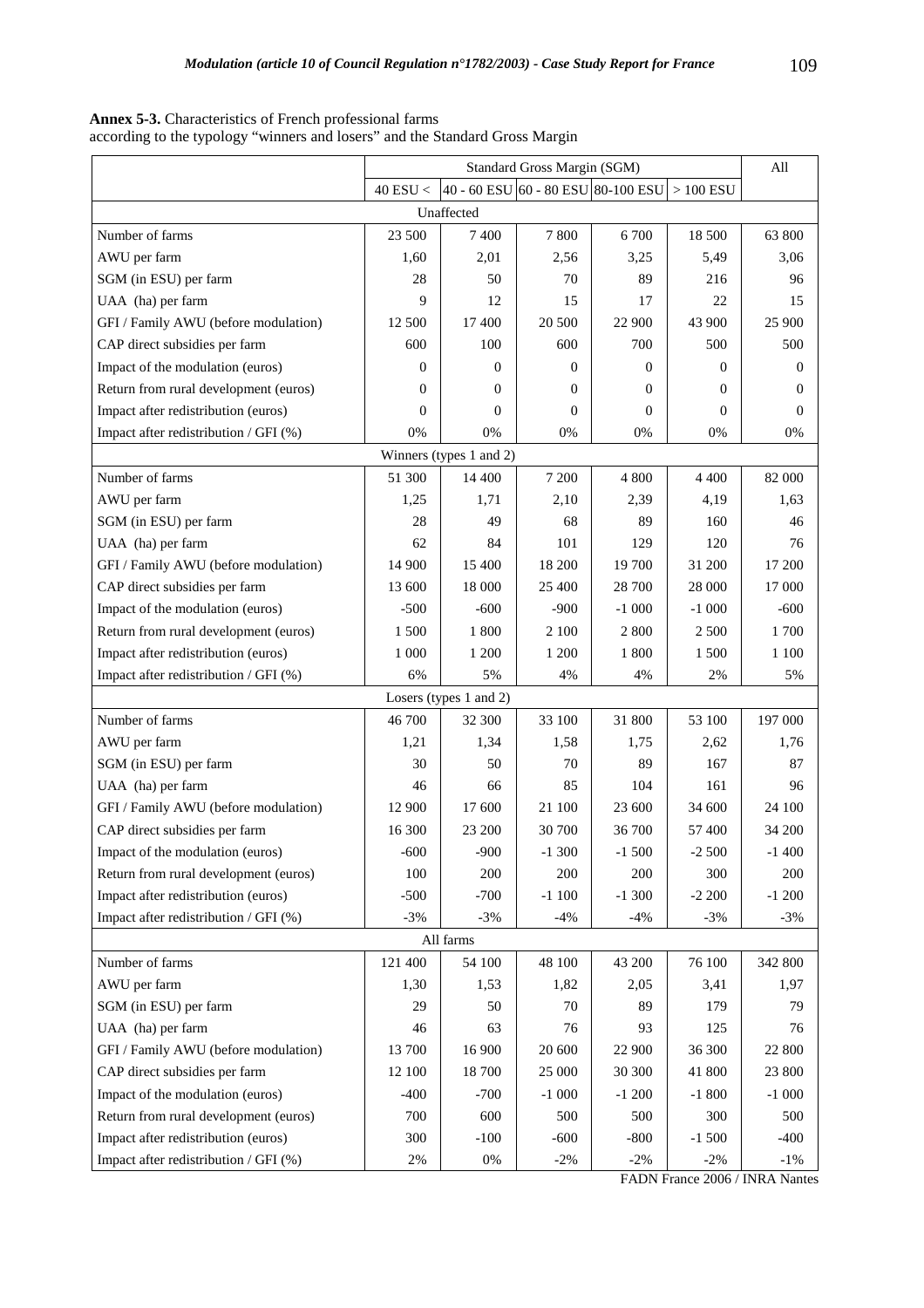|                                                    | Una-         |                | Winners  |          |          | Losers   |          | Total   |
|----------------------------------------------------|--------------|----------------|----------|----------|----------|----------|----------|---------|
|                                                    | ffected      | Type 1         | Type 2   | Total    | Type 1   | Type 2   | Total    |         |
| 13 - Specialist cereals, oilseed and protein crops | $\Omega$     | $\Omega$       | 1 200    | 1 200    | 10 500   | 42 700   | 53 200   | 54 500  |
| 14 - General field cropping                        | 2 800        | 200            | 1 600    | 1800     | 2 600    | 15 300   | 18 000   | 22 500  |
| 28 - Market Gardening                              | 5 000        | 200            | $\Omega$ | 300      | 100      | 200      | 300      | 5 600   |
| 29 - Specialist horticulture                       | 5 300        | $\Omega$       | $\Omega$ | $\Omega$ | $\Omega$ | $\Omega$ | $\Omega$ | 5 3 0 0 |
| 37 - Specialist vineyards $(AOC)$                  | 28 700       | 2 0 0 0        | 200      | 2 2 0 0  | 300      | 1 900    | 2 2 0 0  | 33 100  |
| 38 - Other vineyards                               | 8 0 0 0      | 1700           | 200      | 1 900    | 200      | 2400     | 2 600    | 12 500  |
| 39 - Fruits and permanent crops                    | 7 200        | 1 000          | 400      | 1500     | 100      | 1 200    | 1 200    | 9 9 0 0 |
| 41 - Specialist dairying                           | 200          | 1 500          | 20 700   | 22 300   | 9 4 0 0  | 26 000   | 35 500   | 57 900  |
| 42 - Specialist cattle-rearing and fattening       | 100          | 200            | 23 000   | 23 200   | 11 300   | 5 500    | 16 800   | 40 100  |
| 43 - Cattle-dairying, rearing and fattening        | $\mathbf{0}$ | $\Omega$       | 2 3 0 0  | 2 3 0 0  | 2 100    | 4 200    | 6 300    | 8700    |
| 44 - Sheep, goats and other grazing livestock      | 700          | 1700           | 14 400   | 16 100   | 1 900    | 1 300    | 3 200    | 20 000  |
| 50 - Specialist granivores                         | 3 600        | 100            | 300      | 400      | 600      | 2 9 0 0  | 3 500    | 7 500   |
| 60 - Mixed cropping                                | 1 900        | 800            | 900      | 1 600    | 1800     | 6 800    | 8 600    | 12 100  |
| 71 - Mixed livestock, mainly grazing livestock     | $\Omega$     | $\overline{0}$ | 1 100    | 1 100    | 2 5 0 0  | 2 500    | 5 0 0 0  | 6 100   |
| 72 - Mixed livestock, mainly granivores            | $\mathbf{0}$ | 100            | 1 300    | 1 500    | 1 900    | 3 400    | 5 4 0 0  | 6 9 0 0 |
| 81 - Field crops-grazing livestock combined        | 100          | $\Omega$       | 3 0 0 0  | 3 000    | 11 400   | 18 200   | 29 600   | 32 700  |
| 82 - Various crops and livestock combined          | 200          | 200            | 1 400    | 1 600    | 1 400    | 4 200    | 5 600    | 7400    |
| All farms                                          | 63800        | 9 9 0 0        | 72 100   | 82 000   | 58 100   | 138 800  | 197 000  | 342 800 |

**Annex 5-4.** Number of French farms according to the typology "winners and losers" and types of farming

| Annex 5-5. Distribution of French farms according to the typology "winners and losers" and types of farming |  |  |
|-------------------------------------------------------------------------------------------------------------|--|--|
|-------------------------------------------------------------------------------------------------------------|--|--|

|                                                    | Una-    |        | Winners |       |        | Losers |       | Total |
|----------------------------------------------------|---------|--------|---------|-------|--------|--------|-------|-------|
|                                                    | ffected | Type 1 | Type 2  | Total | Type 1 | Type 2 | Total |       |
| 13 - Specialist cereals, oilseed and protein crops | 0%      | 0%     | 2%      | 2%    | 19%    | 78%    | 98%   | 100%  |
| 14 - General field cropping                        | 12%     | 1%     | 7%      | 8%    | 12%    | 68%    | 80%   | 100%  |
| 28 - Market Gardening                              | 90%     | 4%     | 0%      | 5%    | 2%     | 3%     | 5%    | 100%  |
| 29 - Specialist horticulture                       | 99%     | 0%     | 0%      | 0%    | 0%     | 1%     | 1%    | 100%  |
| 37 - Specialist vineyards $(AOC)$                  | 87%     | 6%     | 1%      | 7%    | 1%     | 6%     | 7%    | 100%  |
| 38 - Other vineyards                               | 64%     | 14%    | 2%      | 15%   | 1%     | 20%    | 21%   | 100%  |
| 39 - Fruits and permanent crops                    | 73%     | 11%    | 4%      | 15%   | 1%     | 12%    | 12%   | 100%  |
| 41 - Specialist dairying                           | 0%      | 3%     | 36%     | 38%   | 16%    | 45%    | 61%   | 100%  |
| 42 - Specialist cattle-rearing and fattening       | 0%      | $1\%$  | 57%     | 58%   | 28%    | 14%    | 42%   | 100%  |
| 43 - Cattle-dairying, rearing and fattening        | 0%      | 0%     | 27%     | 27%   | 24%    | 49%    | 73%   | 100%  |
| 44 - Sheep, goats and other grazing livestock      | 4%      | 8%     | 72%     | 80%   | 10%    | 6%     | 16%   | 100%  |
| 50 - Specialist granivores                         | 48%     | 2%     | 4%      | 6%    | 8%     | 38%    | 46%   | 100%  |
| 60 - Mixed cropping                                | 15%     | 6%     | 7%      | 13%   | 15%    | 57%    | 71%   | 100%  |
| 71 - Mixed livestock, mainly grazing livestock     | 1%      | 0%     | 18%     | 18%   | 41%    | 41%    | 82%   | 100%  |
| 72 - Mixed livestock, mainly granivores            | 1%      | 2%     | 19%     | 22%   | 28%    | 50%    | 78%   | 100%  |
| 81 - Field crops-grazing livestock combined        | 0%      | 0%     | 9%      | 9%    | 35%    | 56%    | 90%   | 100%  |
| 82 - Various crops and livestock combined          | 3%      | 3%     | 19%     | 22%   | 18%    | 57%    | 75%   | 100%  |
| All farms                                          | 19%     | 3%     | 21%     | 24%   | 17%    | 40%    | 57%   | 100%  |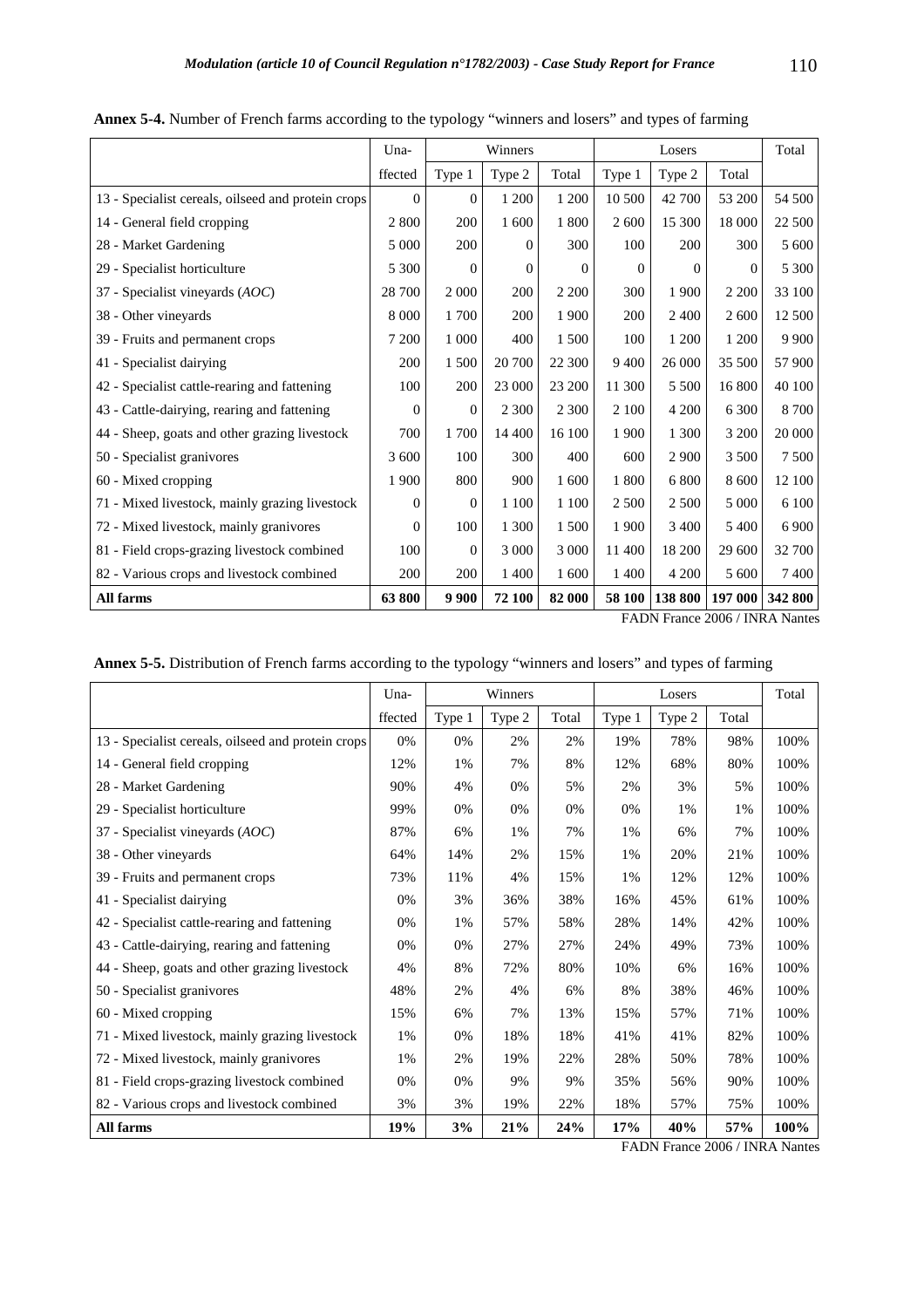|                                                |            |                                    | Standard Gross Margin (SGM) |     |            | All |
|------------------------------------------------|------------|------------------------------------|-----------------------------|-----|------------|-----|
|                                                | 40 ESU $<$ | 40 - 60 ESU 60 - 80 ESU 80-100 ESU |                             |     | $>100$ ESU |     |
| 13 - Specialist cereals, oilseed and protein   | 2%         | 4%                                 | 2%                          | 3%  | 1%         | 2%  |
| 14 - General field cropping                    | 28%        | 4%                                 | 5%                          | 1%  | 4%         | 8%  |
| 28 - Market Gardening                          | 9%         | 3%                                 | 2%                          | 0%  | 1%         | 5%  |
| 29 - Specialist horticulture                   | 0%         | 0%                                 | 0%                          | 0%  | 1%         | 0%  |
| 37 - Specialist vineyards $(AOC)$              | 7%         | 8%                                 | 9%                          | 7%  | 5%         | 7%  |
| 38 - Other vineyards                           | 17%        | 12%                                | 12%                         | 11% | 20%        | 15% |
| 39 - Fruits and permanent crops                | 10%        | 32%                                | 8%                          | 8%  | 17%        | 15% |
| 41 - Specialist dairying                       | 61%        | 37%                                | 25%                         | 23% | 14%        | 38% |
| 42 - Specialist cattle-rearing and fattening   | 66%        | 40%                                | 40%                         | 31% | 22%        | 58% |
| 43 - Cattle-dairying, rearing and fattening    | 63%        | 28%                                | 14%                         | 21% | 11%        | 27% |
| 44 - Sheep, goats and other grazing livestock  | 83%        | 85%                                | 72%                         | 60% | 47%        | 80% |
| 50 - Specialist granivores                     | 4%         | 8%                                 | 9%                          | 6%  | 6%         | 6%  |
| 60 - Mixed cropping                            | 21%        | 12%                                | 10%                         | 7%  | 4%         | 13% |
| 71 - Mixed livestock, mainly grazing livestock | 37%        | 27%                                | 21%                         | 0%  | 4%         | 18% |
| 72 - Mixed livestock, mainly granivores        | 71%        | 28%                                | 4%                          | 17% | 8%         | 22% |
| 81 - Field crops-grazing livestock combined    | 19%        | 7%                                 | 7%                          | 7%  | 3%         | 9%  |
| 82 - Various crops and livestock combined      | 50%        | 8%                                 | 10%                         | 5%  | 2%         | 22% |
| All farms                                      | 42%        | 27%                                | 15%                         | 11% | 6%         | 24% |

**Annex 5-6.** Farms "winners" with the modulation (in % of all farms) according to types of farming and Standard Gross Margin

French FADN 2006 / INRA Nantes

**Annex 5-7.** Farms "losers" with the modulation (in % of all farms) according to types of farming and Standard Gross Margin

|                                                |            |                                    | Standard Gross Margin (SGM) |      |            | All |
|------------------------------------------------|------------|------------------------------------|-----------------------------|------|------------|-----|
|                                                | 40 ESU $<$ | 40 - 60 ESU 60 - 80 ESU 80-100 ESU |                             |      | $>100$ ESU |     |
| 13 - Specialist cereals, oilseed and protein   | 97%        | 96%                                | 98%                         | 97%  | 99%        | 98% |
| 14 - General field cropping                    | 35%        | 86%                                | 78%                         | 93%  | 93%        | 80% |
| 28 - Market Gardening                          | 0%         | 6%                                 | 5%                          | 3%   | 17%        | 5%  |
| 29 - Specialist horticulture                   | 0%         | 0%                                 | 0%                          | 0%   | 2%         | 1%  |
| 37 - Specialist vineyards $(AOC)$              | 0%         | 1%                                 | 5%                          | 4%   | 12%        | 7%  |
| 38 - Other vineyards                           | 6%         | 18%                                | 27%                         | 42%  | 48%        | 21% |
| 39 - Fruits and permanent crops                | 8%         | 8%                                 | 8%                          | 24%  | 19%        | 12% |
| 41 - Specialist dairying                       | 38%        | 63%                                | 75%                         | 77%  | 86%        | 61% |
| 42 - Specialist cattle-rearing and fattening   | 33%        | 60%                                | 60%                         | 69%  | 78%        | 42% |
| 43 - Cattle-dairying, rearing and fattening    | 37%        | 72%                                | 86%                         | 79%  | 89%        | 73% |
| 44 - Sheep, goats and other grazing livestock  | 13%        | 14%                                | 18%                         | 40%  | 53%        | 16% |
| 50 - Specialist granivores                     | 3%         | 32%                                | 56%                         | 71%  | 81%        | 46% |
| 60 - Mixed cropping                            | 53%        | 73%                                | 89%                         | 83%  | 88%        | 71% |
| 71 - Mixed livestock, mainly grazing livestock | 60%        | 73%                                | 79%                         | 100% | 96%        | 82% |
| 72 - Mixed livestock, mainly granivores        | 25%        | 72%                                | 96%                         | 83%  | 92%        | 78% |
| 81 - Field crops-grazing livestock combined    | 80%        | 93%                                | 92%                         | 93%  | 97%        | 90% |
| 82 - Various crops and livestock combined      | 45%        | 92%                                | 86%                         | 87%  | 98%        | 75% |
| All farms                                      | 38%        | 60%                                | 69%                         | 74%  | 70%        | 57% |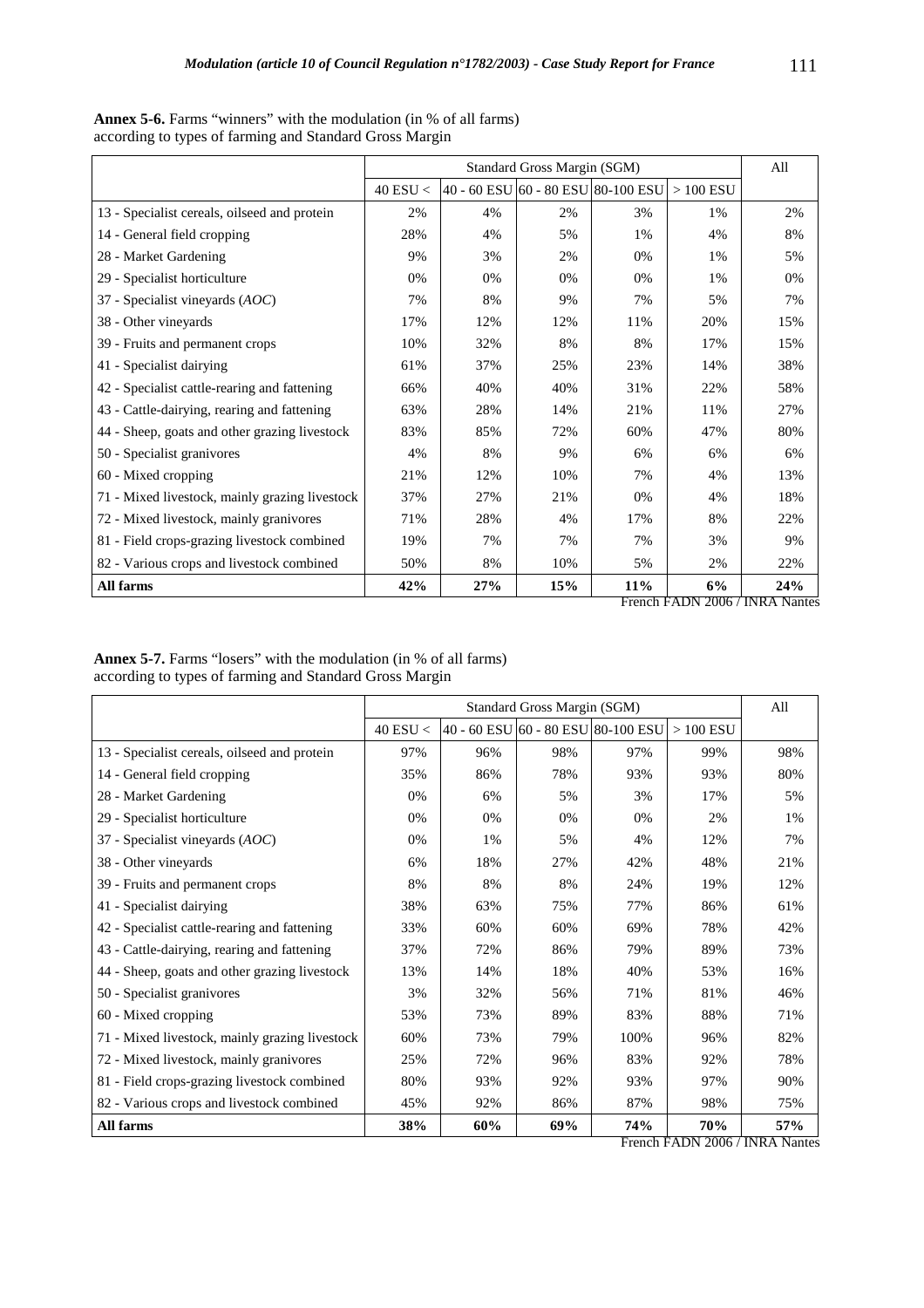|                                                    | Una-     |          | Winners |         |         | Losers  |          | Total    |
|----------------------------------------------------|----------|----------|---------|---------|---------|---------|----------|----------|
|                                                    | ffected  | Type 1   | Type 2  | Total   | Type 1  | Type 2  | Total    |          |
| 13 - Specialist cereals, oilseed and protein crops | ns       | ns       | $-1420$ | $-1420$ | $-2400$ | $-1700$ | $-1840$  | $-1830$  |
| 14 - General field cropping                        | $\Omega$ | ns       | $-640$  | $-570$  | $-2370$ | $-1670$ | $-1770$  | $-1460$  |
| 28 - Market Gardening                              | 0        | ns       | ns      | ns      | ns.     | $-530$  | $-850$   | $-50$    |
| 29 - Specialist horticulture                       | $\Omega$ | ns       | ns      | ns      | ns      | ns      | ns       | $\Omega$ |
| 37 - Specialist vineyards (AOC)                    | $\Omega$ | $\Omega$ | ns      | $-20$   | ns.     | $-550$  | $-570$   | $-40$    |
| 38 - Other vineyards                               | $\Omega$ | $\Omega$ | ns      | $-50$   | ns      | $-270$  | $-290$   | $-70$    |
| 39 - Fruits and permanent crops                    | $\Omega$ | $\Omega$ | ns      | $-40$   | ns.     | $-370$  | $-400$   | $-60$    |
| 41 - Specialist dairying                           | ns       | $\theta$ | $-370$  | $-350$  | $-1000$ | $-910$  | $-930$   | $-700$   |
| 42 - Specialist cattle-rearing and fattening       | ns       | ns       | $-990$  | $-980$  | $-1640$ | $-1100$ | $-1460$  | $-1180$  |
| 43 - Cattle-dairying, rearing and fattening        | ns       | ns       | $-880$  | $-880$  | $-1620$ | $-1530$ | $-1,560$ | $-1380$  |
| 44 - Sheep, goats and other grazing livestock      | ns       | $\theta$ | $-450$  | $-400$  | $-1290$ | $-590$  | $-1010$  | $-480$   |
| 50 - Specialist granivores                         | 0        | ns       | ns      | $-280$  | ns.     | $-500$  | $-560$   | $-270$   |
| 60 - Mixed cropping                                | $\Omega$ | ns       | -490    | $-260$  | $-1580$ | $-750$  | $-920$   | $-690$   |
| 71 - Mixed livestock, mainly grazing livestock     | ns       | ns       | $-560$  | $-560$  | $-1140$ | $-1180$ | $-1160$  | $-1050$  |
| 72 - Mixed livestock, mainly granivores            | ns       | ns       | $-580$  | $-520$  | $-1020$ | $-890$  | $-930$   | $-840$   |
| 81 - Field crops-grazing livestock combined        | ns       | ns       | $-1120$ | $-1120$ | $-1990$ | $-1640$ | $-1770$  | $-1710$  |
| 82 - Various crops and livestock combined          | ns       | ns       | ns      | $-230$  | $-960$  | $-740$  | $-800$   | $-650$   |
| All farms                                          | $\bf{0}$ | $\bf{0}$ | -660    | $-580$  | $-1680$ | $-1320$ | $-1430$  | $-960$   |

**Annex 5-8.** Impact of the modulation per French farms (euros) according to the typology "winners and losers" and types of farming (without the redistribution of funds)

**Annex 5-9.** Impact of the modulation for French farms (% of the GFI) according to the typology "winners and losers" and types of farming (without the redistribution of funds)

|                                                    | Una-    | Winners |          |          | Losers   |          | Total    |          |
|----------------------------------------------------|---------|---------|----------|----------|----------|----------|----------|----------|
|                                                    | ffected | Type 1  | Type 2   | Total    | Type 1   | Type 2   | Total    |          |
| 13 - Specialist cereals, oilseed and protein crops | ns      | ns      | $-7,3%$  | $-7,3%$  | $-6,0\%$ | $-6,3%$  | $-6,2%$  | $-6,2%$  |
| 14 - General field cropping                        | 0,0%    | ns      | $-6,2%$  | $-5,6%$  | $-3,5%$  | $-3,4%$  | $-3,4%$  | $-3,1%$  |
| 28 - Market Gardening                              | 0,0%    | ns      | ns       | ns.      | ns.      | $-1,3%$  | $-2,7%$  | $-0,1%$  |
| 29 - Specialist horticulture                       | 0,0%    | ns      | ns       | ns.      | ns.      | ns       | ns       | 0,0%     |
| 37 - Specialist vineyards $(AOC)$                  | 0,0%    | 0.0%    | ns       | $-0,1%$  | ns       | $-0,7%$  | $-0,8%$  | $-0,1%$  |
| 38 - Other vineyards                               | 0,0%    | 0,0%    | ns       | $-0,4%$  | ns       | $-0,4%$  | $-0,5%$  | $-0,3%$  |
| 39 - Fruits and permanent crops                    | 0,0%    | 0,0%    | ns       | $-0,1%$  | ns       | $-1,0\%$ | $-1,3%$  | $-0,2%$  |
| 41 - Specialist dairying                           | ns      | 0,0%    | $-1,4%$  | $-1,4%$  | $-2,9%$  | $-3,1%$  | $-3,1%$  | $-2,5%$  |
| 42 - Specialist cattle-rearing and fattening       | ns      | ns      | $-3,9%$  | $-3,9%$  | $-4,7%$  | $-4,4%$  | $-4,6%$  | $-4,2%$  |
| 43 - Cattle-dairying, rearing and fattening        | ns      | ns      | $-3,1%$  | $-3,1%$  | $-4,4%$  | $-4,3%$  | $-4,3%$  | $-4,1%$  |
| 44 - Sheep, goats and other grazing livestock      | ns      | 0.0%    | $-2,2%$  | $-2,0\%$ | $-4,4%$  | $-2,7%$  | $-3,8%$  | $-2,3%$  |
| 50 - Specialist granivores                         | 0,0%    | ns      | ns       | $-0,6%$  | ns       | $-0,8%$  | $-0,8%$  | $-0,6%$  |
| 60 - Mixed cropping                                | 0,0%    | ns      | $-2,3%$  | $-1,3%$  | $-4,1%$  | $-2,7%$  | $-3,0\%$ | $-2,6%$  |
| 71 - Mixed livestock, mainly grazing livestock     | ns      | ns      | $-1,8%$  | $-1,8%$  | $-3,4%$  | $-3,1%$  | $-3,2%$  | $-3,0\%$ |
| 72 - Mixed livestock, mainly granivores            | ns      | ns      | $-2,4%$  | $-1,9%$  | $-2,0\%$ | $-2,1%$  | $-2,1%$  | $-2,0\%$ |
| 81 - Field crops-grazing livestock combined        | ns      | ns      | $-5,0\%$ | $-5,0\%$ | $-5,3%$  | $-4,9%$  | $-5,1%$  | $-5,0\%$ |
| 82 - Various crops and livestock combined          | ns      | ns      | ns       | $-1,1%$  | $-2,4%$  | $-2,3%$  | $-2,4%$  | $-2,1%$  |
| All farms                                          | 0,0%    | $0.0\%$ | $-2,7%$  | $-2,4%$  | $-4,4%$  | $-3.9%$  | $-4,1%$  | $-2.9%$  |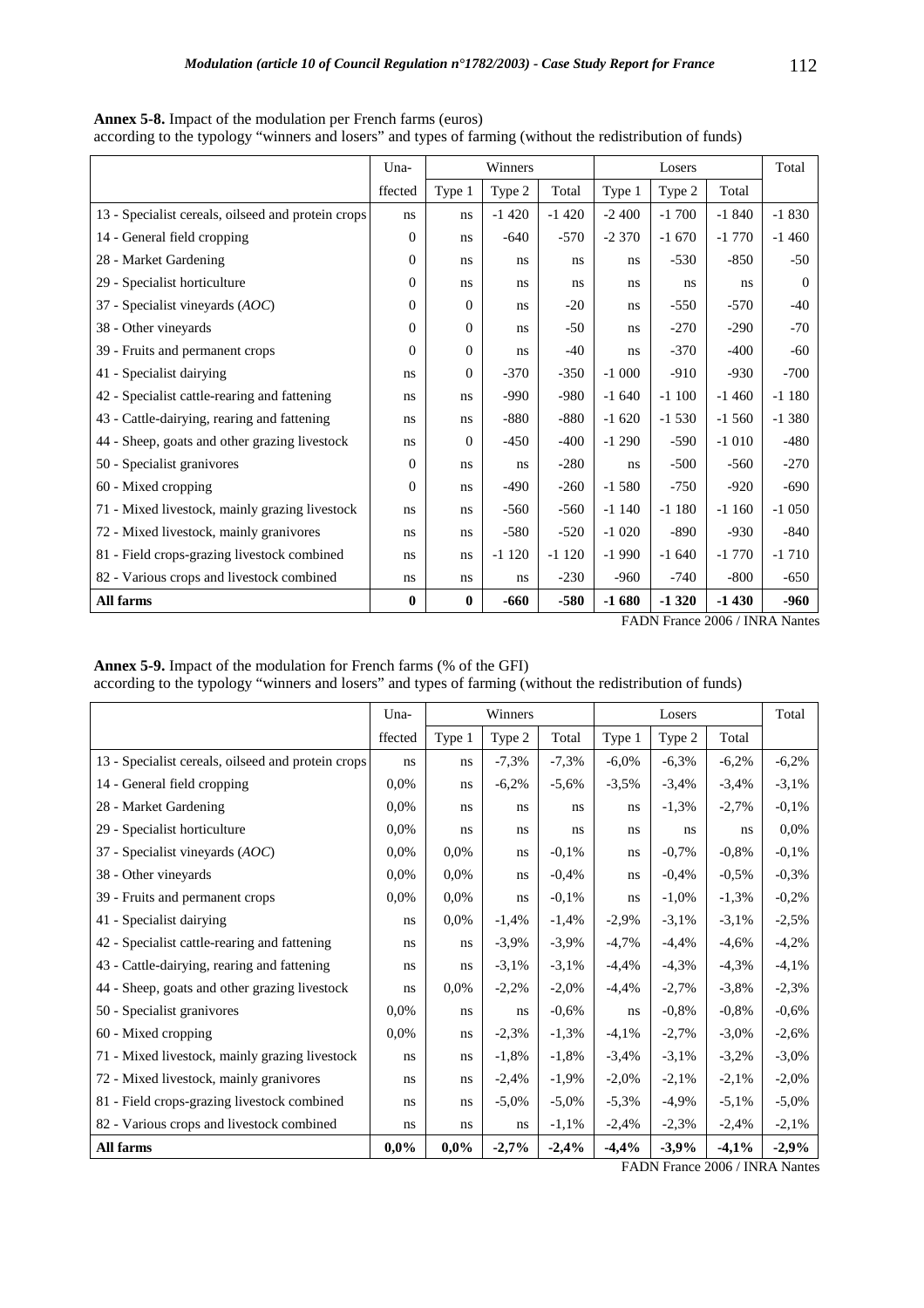|                                                    | Winners<br>Una- |         |         |         |         | Losers  |         | Total   |
|----------------------------------------------------|-----------------|---------|---------|---------|---------|---------|---------|---------|
|                                                    | ffected         | Type 1  | Type 2  | Total   | Type 1  | Type 2  | Total   |         |
| 13 - Specialist cereals, oilseed and protein crops | ns              | ns      | 730     | 730     | $-1630$ | $-1700$ | $-1680$ | $-1630$ |
| 14 - General field cropping                        | $\Omega$        | ns      | 570     | 660     | $-1750$ | $-1670$ | $-1680$ | $-1290$ |
| 28 - Market Gardening                              | $\theta$        | ns      | ns      | ns      | ns.     | $-530$  | $-570$  | $-20$   |
| 29 - Specialist horticulture                       | $\Omega$        | ns      | ns      | ns      | ns      | ns      | ns      | 10      |
| 37 - Specialist vineyards (AOC)                    | $\Omega$        | 640     | ns      | 620     | ns.     | $-550$  | $-520$  | 10      |
| 38 - Other vineyards                               | 0               | 1 0 6 0 | ns      | 1 0 1 0 | ns.     | $-270$  | $-270$  | 100     |
| 39 - Fruits and permanent crops                    | $\Omega$        | 930     | ns      | 860     | ns.     | $-370$  | $-380$  | 80      |
| 41 - Specialist dairying                           | ns              | 1 5 2 0 | 1 3 8 0 | 1 3 9 0 | $-590$  | $-910$  | $-830$  | 30      |
| 42 - Specialist cattle-rearing and fattening       | ns              | ns      | 900     | 900     | $-740$  | $-1100$ | $-860$  | 160     |
| 43 - Cattle-dairying, rearing and fattening        | ns              | ns      | 1 300   | 1 300   | $-990$  | $-1530$ | $-1350$ | $-640$  |
| 44 - Sheep, goats and other grazing livestock      | ns              | 1 0 5 0 | 1650    | 1 5 9 0 | $-650$  | $-590$  | $-620$  | 1 1 8 0 |
| 50 - Specialist granivores                         | $\Omega$        | ns      | ns      | 860     | ns.     | $-500$  | $-510$  | $-190$  |
| 60 - Mixed cropping                                | $\Omega$        | ns      | 480     | 650     | $-990$  | $-750$  | $-800$  | $-480$  |
| 71 - Mixed livestock, mainly grazing livestock     | ns              | ns      | 810     | 810     | $-660$  | $-1180$ | $-920$  | $-610$  |
| 72 - Mixed livestock, mainly granivores            | ns              | ns      | 870     | 950     | $-660$  | $-890$  | $-810$  | $-420$  |
| 81 - Field crops-grazing livestock combined        | ns              | ns      | 760     | 760     | $-1240$ | $-1640$ | $-1480$ | $-1270$ |
| 82 - Various crops and livestock combined          | ns              | ns      | ns      | 570     | $-580$  | $-740$  | $-700$  | $-400$  |
| All farms                                          | $\bf{0}$        | 1 0 1 0 | 1 1 7 0 | 1 1 5 0 | $-1020$ | $-1320$ | $-1230$ | $-430$  |

**Annex 5-10.** Impact of the modulation per French farms (euros)

according to the typology "winners and losers" and types of farming (with the redistribution of funds)

FADN France 2006 / INRA Nantes

**Annex 5-11.** Impact of the modulation for French farms (% of the GFI)

| according to the typology "winners and losers" and types of farming (with the redistribution of funds) |  |  |  |
|--------------------------------------------------------------------------------------------------------|--|--|--|
|                                                                                                        |  |  |  |

|                                                    | Una-    |        | Winners |       |          | Losers   |         | Total    |
|----------------------------------------------------|---------|--------|---------|-------|----------|----------|---------|----------|
|                                                    | ffected | Type 1 | Type 2  | Total | Type 1   | Type 2   | Total   |          |
| 13 - Specialist cereals, oilseed and protein crops | ns      | ns     | 3,7%    | 3,7%  | $-4,0\%$ | $-6,3%$  | $-5,7%$ | $-5,6%$  |
| 14 - General field cropping                        | $0.0\%$ | ns     | 5,5%    | 6,5%  | $-2,6%$  | $-3,4%$  | $-3,3%$ | $-2,8%$  |
| 28 - Market Gardening                              | 0,0%    | ns     | ns      | ns    | ns       | $-1,3%$  | $-1,8%$ | $-0,1%$  |
| 29 - Specialist horticulture                       | 0,0%    | ns     | ns      | ns    | ns       | ns       | ns      | 0,0%     |
| 37 - Specialist vineyards (AOC)                    | 0,0%    | 1,6%   | ns      | 1,7%  | ns       | $-0,7%$  | $-0,8%$ | 0,0%     |
| 38 - Other vineyards                               | 0,0%    | 10,9%  | ns      | 9,5%  | ns       | $-0,4%$  | $-0,4%$ | 0,5%     |
| 39 - Fruits and permanent crops                    | 0,0%    | 1,9%   | ns      | 1,8%  | ns       | $-1,0\%$ | $-1,2%$ | 0,2%     |
| 41 - Specialist dairying                           | ns      | 8,8%   | 5,3%    | 5,5%  | $-1,7%$  | $-3,1%$  | $-2,7%$ | 0,1%     |
| 42 - Specialist cattle-rearing and fattening       | ns      | ns     | 3,5%    | 3,5%  | $-2,1%$  | $-4,4%$  | $-2,7%$ | 0,6%     |
| 43 - Cattle-dairying, rearing and fattening        | ns      | ns     | 4,6%    | 4,6%  | $-2,7%$  | $-4,3%$  | $-3,7%$ | $-1,9%$  |
| 44 - Sheep, goats and other grazing livestock      | ns      | 6,0%   | 8,2%    | 8,0%  | $-2,2%$  | $-2,7%$  | $-2,4%$ | 5,7%     |
| 50 - Specialist granivores                         | $0.0\%$ | ns     | ns      | 1,8%  | ns       | $-0,8%$  | $-0,7%$ | $-0,4%$  |
| 60 - Mixed cropping                                | $0.0\%$ | ns     | 2,3%    | 3,2%  | $-2,6%$  | $-2,7%$  | $-2,6%$ | $-1,8%$  |
| 71 - Mixed livestock, mainly grazing livestock     | ns      | ns     | 2,5%    | 2,5%  | $-2,0\%$ | $-3,1%$  | $-2,6%$ | $-1,7%$  |
| 72 - Mixed livestock, mainly granivores            | ns      | ns     | 3.6%    | 3,4%  | $-1,3%$  | $-2,1%$  | $-1,8%$ | $-1,0\%$ |
| 81 - Field crops-grazing livestock combined        | ns      | ns     | 3,4%    | 3,4%  | $-3,3%$  | $-4,9%$  | $-4,2%$ | $-3,8%$  |
| 82 - Various crops and livestock combined          | ns      | ns     | ns      | 2,8%  | $-1,4%$  | $-2,3%$  | $-2,1%$ | $-1,3%$  |
| All farms                                          | 0,0%    | 4,2%   | 4,8%    | 4,7%  | $-2,6%$  | $-3,9%$  | $-3,5%$ | $-1,3%$  |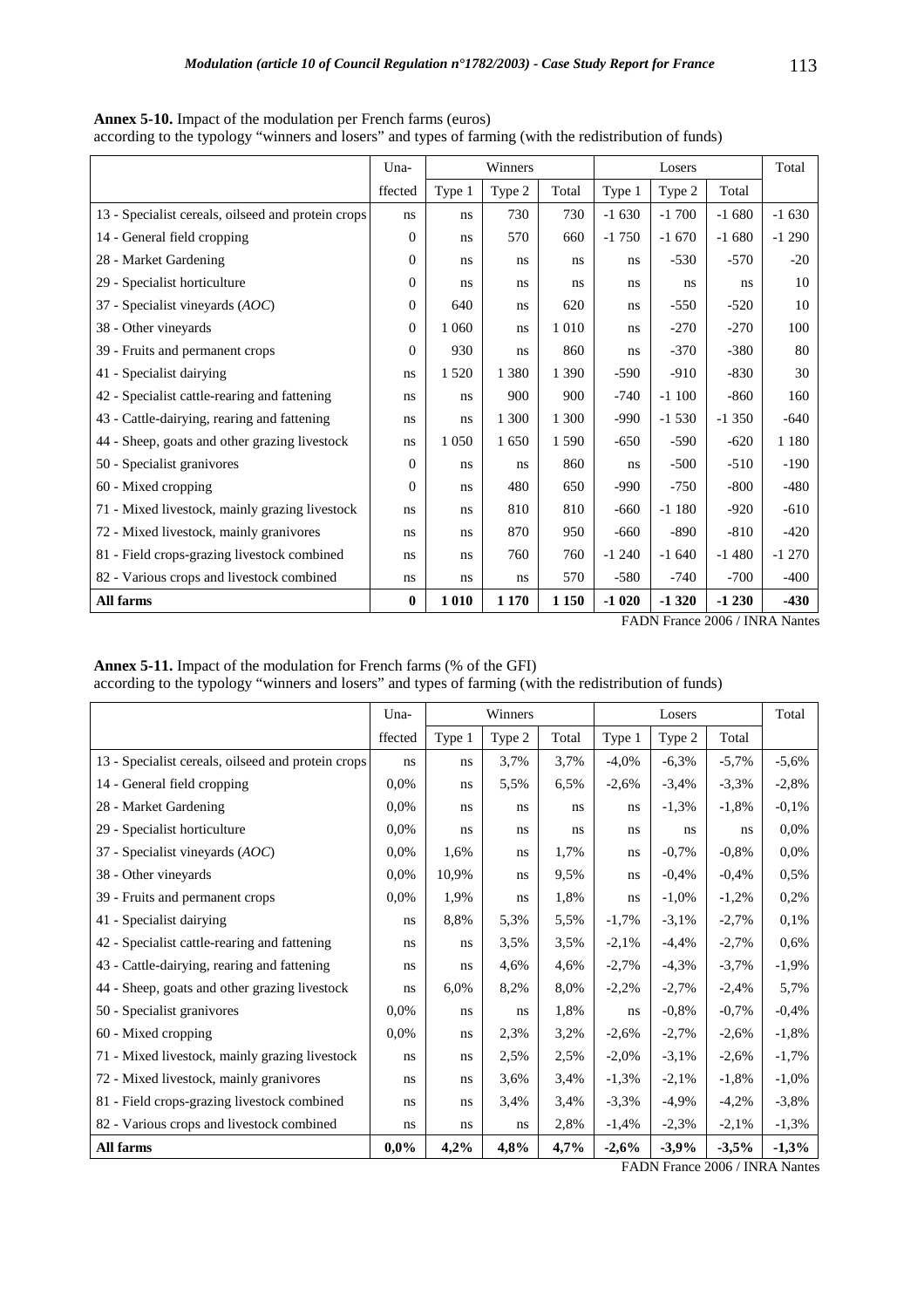|                    | Una-    |                | Winners  |          |         | Losers   |         | Total   |
|--------------------|---------|----------------|----------|----------|---------|----------|---------|---------|
|                    | ffected | Type 1         | Type 2   | Total    | Type 1  | Type 2   | Total   |         |
| Alsace             | 2 2 0 0 | 100            | 300      | 400      | 600     | 3 100    | 3 700   | 6 300   |
| Aquitaine          | 8 200   | 500            | 3 800    | 4 300    | 4 700   | 10 300   | 15 000  | 27 500  |
| Auvergne           | 300     | 500            | 13 500   | 14 000   | 1700    | 1 500    | 3 200   | 17 500  |
| Basse-Normandie    | 400     | 300            | 2 700    | 3 000    | 2 800   | 8 8 0 0  | 11 600  | 14 900  |
| Bourgogne          | 3 000   | 100            | 4 200    | 4 300    | 4 800   | 3 500    | 8 200   | 15 500  |
| <b>Bretagne</b>    | 3 800   | 400            | 700      | 1 100    | 9 100   | 15 800   | 24 900  | 29 700  |
| Centre             | 2 2 0 0 | $\theta$       | 900      | 900      | 3 200   | 12 200   | 15 400  | 18 500  |
| Ch. Ardennes       | 5 5 0 0 | 300            | 300      | 600      | 3 900   | 6 200    | 10 100  | 16 100  |
| Corse              | 500     | 300            | 800      | 1 100    | 100     | $\Omega$ | 100     | 1700    |
| Franche-Comté      | 300     | 400            | 3 600    | 4 0 0 0  | 1 000   | 1 300    | 2 400   | 6 700   |
| Haute-Normandie    | 100     | $\Omega$       | 200      | 200      | 800     | 6 100    | 6 800   | 7 100   |
| Ile de France      | 600     | $\Omega$       | $\Omega$ | $\Omega$ | 1 100   | 2 500    | 3 500   | 4 200   |
| L. Roussillon      | 11 800  | 2 3 0 0        | 2 9 0 0  | 5 300    | 200     | 1700     | 1 900   | 18 900  |
| Limousin           | 200     | 300            | 6400     | 6 700    | 3 100   | 300      | 3 500   | 10 300  |
| Lorraine           | 100     | $\Omega$       | 1 400    | 1 400    | 2 800   | 4 0 0 0  | 6 800   | 8 3 0 0 |
| Midi-Pyrénées      | 2800    | 400            | 13 400   | 13 800   | 6 200   | 8 8 0 0  | 15 000  | 31 600  |
| Nord Pas de Calais | 800     | $\overline{0}$ | 100      | 100      | 500     | 9 700    | 10 200  | 11 100  |
| <b>PACA</b>        | 3700    | 400            | 2 700    | 3 100    | 4 500   | 17 600   | 22 100  | 29 000  |
| Pays de la Loire   | 400     | $\overline{0}$ | 100      | 100      | 1500    | 8 600    | 10 200  | 10 600  |
| Picardie           | 2 2 0 0 | 200            | 1700     | 1 900    | 3 9 0 0 | 10 500   | 14 400  | 18 500  |
| Poitou-Charentes   | 8 9 0 0 | 700            | 2 2 0 0  | 2 9 0 0  | 100     | 1 300    | 1 400   | 13 200  |
| Rhône-Alpes        | 6 0 0 0 | 2 700          | 10 300   | 13 000   | 1 300   | 5 300    | 6700    | 25 600  |
| <b>France</b>      | 63800   | 9 9 0 0        | 72 100   | 82 000   | 58 100  | 138 800  | 197 000 | 342 800 |

**Annex 5-12.** Number of French farms according to the typology "winners and losers" and types of farming

| Annex 5-13. Distribution of French farms according to the typology "winners and losers" and types of farming |
|--------------------------------------------------------------------------------------------------------------|
|--------------------------------------------------------------------------------------------------------------|

|                    | Una-    | Winners |        |       | Losers |        | Total |      |
|--------------------|---------|---------|--------|-------|--------|--------|-------|------|
|                    | ffected | Type 1  | Type 2 | Total | Type 1 | Type 2 | Total |      |
| Alsace             | 34%     | 2%      | 5%     | 7%    | 10%    | 49%    | 59%   | 100% |
| Aquitaine          | 30%     | 2%      | 14%    | 16%   | 17%    | 37%    | 54%   | 100% |
| Auvergne           | 2%      | 3%      | 77%    | 80%   | 10%    | 9%     | 19%   | 100% |
| Basse-Normandie    | 2%      | 2%      | 18%    | 20%   | 19%    | 59%    | 78%   | 100% |
| Bourgogne          | 19%     | 1%      | 27%    | 28%   | 31%    | 22%    | 53%   | 100% |
| <b>Bretagne</b>    | 13%     | 1%      | 3%     | 4%    | 31%    | 53%    | 84%   | 100% |
| Centre             | 12%     | 0%      | 5%     | 5%    | 17%    | 66%    | 83%   | 100% |
| Ch. Ardennes       | 34%     | 2%      | 2%     | 4%    | 24%    | 38%    | 62%   | 100% |
| Corse              | 29%     | 17%     | 47%    | 64%   | 5%     | 2%     | 7%    | 100% |
| Franche-Comté      | 4%      | 7%      | 54%    | 61%   | 16%    | 20%    | 36%   | 100% |
| Haute-Normandie    | 2%      | 0%      | 2%     | 2%    | 11%    | 86%    | 97%   | 100% |
| Ile de France      | 14%     | 0%      | 0%     | 0%    | 26%    | 59%    | 85%   | 100% |
| L. Roussillon      | 62%     | 12%     | 15%    | 27%   | 1%     | 9%     | 10%   | 100% |
| Limousin           | 2%      | 3%      | 62%    | 65%   | 30%    | 3%     | 33%   | 100% |
| Lorraine           | 1%      | 0%      | 17%    | 17%   | 34%    | 48%    | 82%   | 100% |
| Midi-Pyrénées      | 9%      | 1%      | 42%    | 43%   | 20%    | 28%    | 48%   | 100% |
| Nord Pas de Calais | 7%      | 0%      | 1%     | 1%    | 5%     | 87%    | 92%   | 100% |
| <b>PACA</b>        | 13%     | 1%      | 9%     | 10%   | 16%    | 61%    | 77%   | 100% |
| Pays de la Loire   | 3%      | 0%      | 1%     | 1%    | 15%    | 81%    | 96%   | 100% |
| Picardie           | 12%     | 1%      | 9%     | 10%   | 21%    | 57%    | 78%   | 100% |
| Poitou-Charentes   | 67%     | 5%      | 17%    | 22%   | 1%     | 10%    | 11%   | 100% |
| Rhône-Alpes        | 23%     | 11%     | 40%    | 51%   | 5%     | 21%    | 26%   | 100% |
| France             | 19%     | 3%      | 21%    | 24%   | 17%    | 40%    | 57%   | 100% |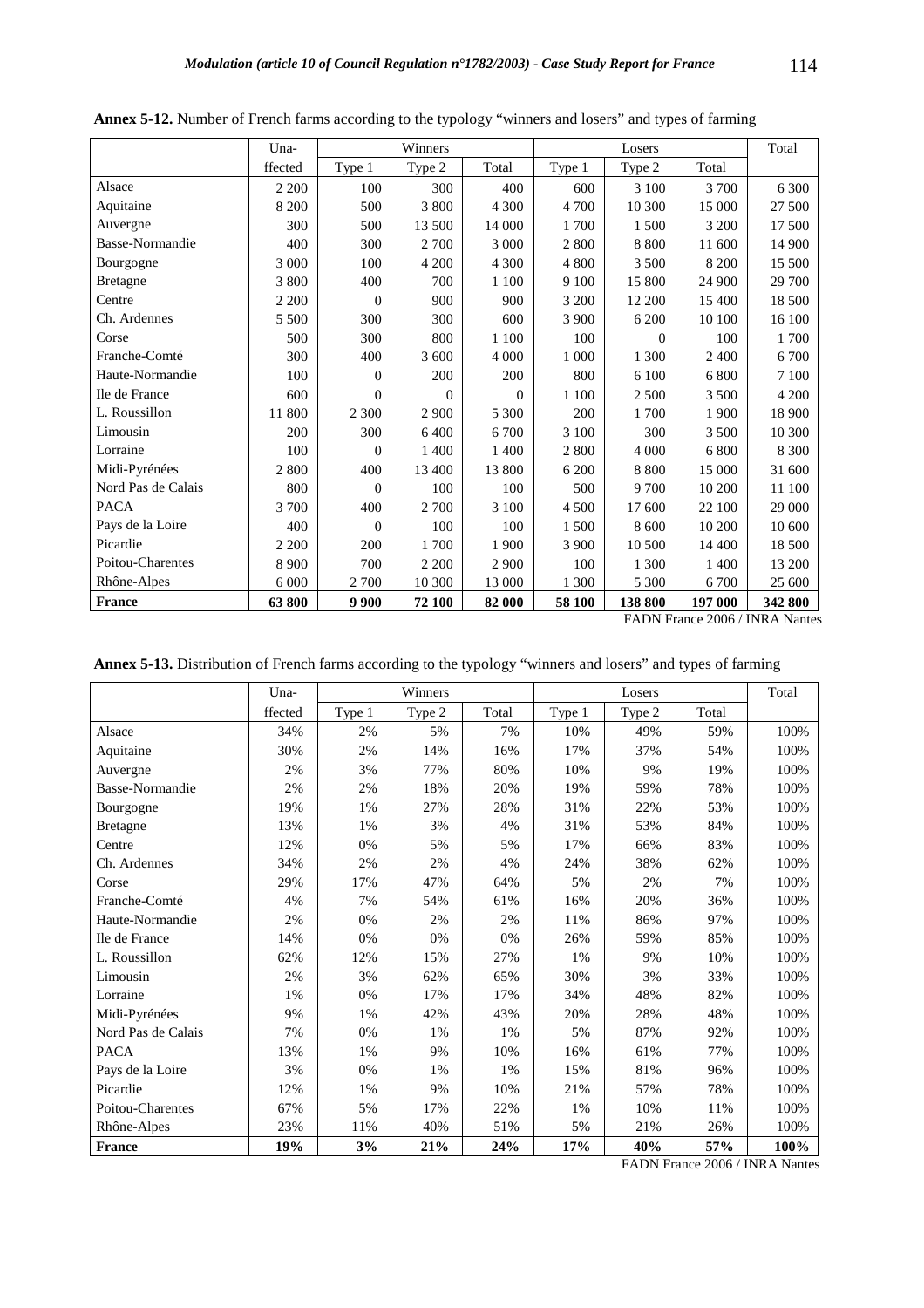|                    |                |             | Standard Gross Margin (SGM) |            |            | All |
|--------------------|----------------|-------------|-----------------------------|------------|------------|-----|
|                    | $40$ ESU $<\,$ | 40 - 60 ESU | $60 - 80$ ESU               | 80-100 ESU | $>100$ ESU |     |
| Alsace             | 16%            | 0%          | 2%                          | 0%         | 3%         | 7%  |
| Aquitaine          | 26%            | 20%         | 11%                         | 5%         | 3%         | 15% |
| Auvergne           | 90%            | 71%         | 60%                         | 60%        | 40%        | 80% |
| Basse-Normandie    | 32%            | 24%         | 12%                         | 14%        | 6%         | 20% |
| Bourgogne          | 56%            | 44%         | 20%                         | 8%         | 6%         | 28% |
| <b>Bretagne</b>    | 10%            | 2%          | 2%                          | 1%         | 2%         | 4%  |
| Centre             | 13%            | 16%         | $1\%$                       | 2%         | 0%         | 5%  |
| Ch. Ardennes       | 6%             | 5%          | 4%                          | 3%         | 3%         | 4%  |
| Corse              | 72%            | 50%         | 51%                         | 27%        | 25%        | 64% |
| Franche-Comté      | 77%            | 76%         | 54%                         | 27%        | 25%        | 60% |
| Haute-Normandie    | 0%             | 5%          | 0%                          | 4%         | 1%         | 2%  |
| Ile de France      | 0%             | 0%          | 0%                          | 0%         | 0%         | 0%  |
| L. Roussillon      | 35%            | 25%         | 18%                         | 20%        | 13%        | 28% |
| Limousin           | 75%            | 57%         | 41%                         | 22%        | 41%        | 65% |
| Lorraine           | 16%            | 28%         | 23%                         | 21%        | 9%         | 17% |
| Midi-Pyrénées      | 51%            | 47%         | 32%                         | 32%        | 15%        | 44% |
| Nord Pas de Calais | 0%             | 0%          | 0%                          | 0%         | 3%         | 1%  |
| <b>PACA</b>        | 13%            | 8%          | 15%                         | 10%        | 8%         | 11% |
| Pays de la Loire   | 0%             | 0%          | 6%                          | 0%         | 0%         | 1%  |
| Picardie           | 21%            | 14%         | 2%                          | 2%         | 7%         | 10% |
| Poitou-Charentes   | 31%            | 21%         | 10%                         | 12%        | 11%        | 22% |
| Rhône-Alpes        | 62%            | 49%         | 26%                         | 40%        | 28%        | 51% |
| France             | 42%            | 27%         | 15%                         | 11%        | 6%         | 24% |

| <b>Annex 5-14.</b> Farms "winners" with the modulation (in % of all farms) |  |  |
|----------------------------------------------------------------------------|--|--|
| according to regions and Standard Gross Margin                             |  |  |

**Annex 5-15.** Farms "losers" with the modulation (in % of all farms) according to regions and Standard Gross Margin

|                    |                |                           | Standard Gross Margin (SGM) |            |                                | All |
|--------------------|----------------|---------------------------|-----------------------------|------------|--------------------------------|-----|
|                    | $40$ ESU $<\,$ | $40$ - $60\,\mathrm{ESU}$ | $60 - 80$ ESU               | 80-100 ESU | $>100$ ESU                     |     |
| Alsace             | 54%            | 68%                       | 78%                         | 70%        | 47%                            | 59% |
| Aquitaine          | 59%            | 65%                       | 62%                         | 60%        | 38%                            | 55% |
| Auvergne           | 8%             | 29%                       | 40%                         | 40%        | 60%                            | 18% |
| Basse-Normandie    | 66%            | 73%                       | 86%                         | 84%        | 91%                            | 78% |
| Bourgogne          | 36%            | 49%                       | 70%                         | 69%        | 55%                            | 53% |
| <b>Bretagne</b>    | 64%            | 91%                       | 91%                         | 89%        | 88%                            | 84% |
| Centre             | 71%            | 72%                       | 91%                         | 88%        | 88%                            | 83% |
| Ch. Ardennes       | 45%            | 70%                       | 68%                         | 76%        | 58%                            | 63% |
| Corse              | 7%             | 5%                        | 0%                          | 0%         | 15%                            | 7%  |
| Franche-Comté      | 18%            | 22%                       | 43%                         | 69%        | 67%                            | 35% |
| Haute-Normandie    | 100%           | 88%                       | 100%                        | 94%        | 98%                            | 96% |
| Ile de France      | 0%             | 88%                       | 86%                         | 83%        | 95%                            | 85% |
| L. Roussillon      | 5%             | 11%                       | 23%                         | 11%        | 20%                            | 10% |
| Limousin           | 23%            | 43%                       | 55%                         | 76%        | 59%                            | 33% |
| Lorraine           | 84%            | 67%                       | 76%                         | 79%        | 91%                            | 82% |
| Midi-Pyrénées      | 41%            | 48%                       | 58%                         | 54%        | 66%                            | 47% |
| Nord Pas de Calais | 84%            | 98%                       | 94%                         | 93%        | 92%                            | 92% |
| <b>PACA</b>        | 67%            | 87%                       | 72%                         | 85%        | 76%                            | 76% |
| Pays de la Loire   | 100%           | 100%                      | 90%                         | 91%        | 97%                            | 96% |
| Picardie           | 58%            | 76%                       | 91%                         | 89%        | 84%                            | 78% |
| Poitou-Charentes   | 9%             | 8%                        | 11%                         | 10%        | 16%                            | 10% |
| Rhône-Alpes        | 22%            | 29%                       | 35%                         | 31%        | 30%                            | 26% |
| France             | 38%            | 60%                       | 69%                         | 74%        | 70%                            | 57% |
|                    |                |                           |                             |            | French FADN 2006 / INRA Nantes |     |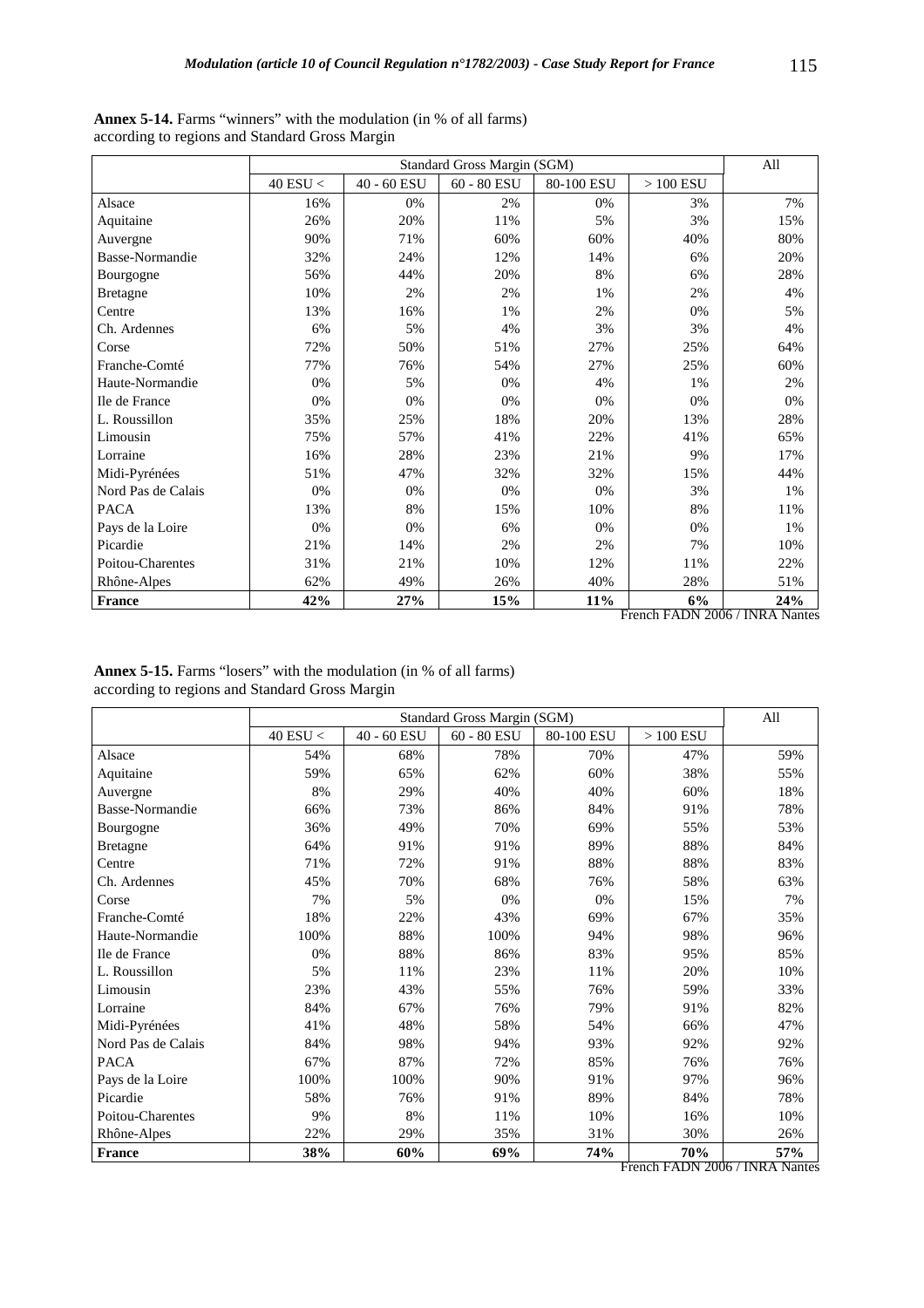|                    | Una-         |              | Winners |         |          | Losers  |          | Total   |
|--------------------|--------------|--------------|---------|---------|----------|---------|----------|---------|
|                    | ffected      | Type 1       | Type 2  | Total   | Type 1   | Type 2  | Total    |         |
| Alsace             | $\Omega$     | ns           | ns      | ns      | $-1310$  | $-1120$ | $-1150$  | $-690$  |
| Aquitaine          | $\theta$     | ns           | $-330$  | $-290$  | $-1330$  | $-830$  | $-990$   | $-580$  |
| Auvergne           | ns.          | ns           | $-710$  | $-680$  | $-1880$  | $-1450$ | $-1680$  | $-850$  |
| Basse-Normandie    | $\Omega$     | ns           | $-670$  | $-600$  | $-1440$  | $-990$  | $-1100$  | $-970$  |
| Bourgogne          | $\Omega$     | ns           | $-1220$ | $-1190$ | $-2310$  | $-1870$ | $-2130$  | $-1460$ |
| <b>Bretagne</b>    | $\Omega$     | ns           | ns      | ns      | $-860$   | $-840$  | $-850$   | $-720$  |
| Centre             | $\Omega$     | ns           | $-1110$ | $-1080$ | $-1960$  | $-1920$ | $-1930$  | $-1660$ |
| Ch. Ardennes       | $\Omega$     | ns           | ns      | $-590$  | $-2,580$ | $-2060$ | $-2260$  | $-1430$ |
| Corse              | $\Omega$     | $\Omega$     | $-550$  | $-400$  | ns       | ns      | ns.      | $-390$  |
| Franche-Comté      | $\Omega$     | ns           | $-390$  | $-340$  | $-1660$  | $-1480$ | $-1,560$ | $-760$  |
| Haute-Normandie    | ns.          | ns           | ns      | ns      | $-2130$  | $-1630$ | $-1690$  | $-1650$ |
| Ile de France      | $\Omega$     | ns           | ns      | ns      | $-2800$  | $-2490$ | $-2,580$ | $-2200$ |
| L. Roussillon      | $\theta$     | $\Omega$     | $-770$  | $-430$  | ns       | $-730$  | $-980$   | $-220$  |
| Limousin           | ns.          | ns           | $-740$  | $-710$  | $-1400$  | ns      | $-1380$  | $-930$  |
| Lorraine           | ns.          | ns           | $-890$  | $-890$  | $-2350$  | $-1820$ | $-2040$  | $-1820$ |
| Midi-Pyrénées      | $\Omega$     | ns           | $-640$  | $-620$  | $-1410$  | $-960$  | $-1150$  | $-820$  |
| Nord Pas de Calais | $\Omega$     | ns           | ns      | ns      | $-1870$  | $-1080$ | $-1120$  | $-1040$ |
| <b>PACA</b>        | $\Omega$     | ns           | $-980$  | $-860$  | $-1,540$ | $-1130$ | $-1210$  | $-1020$ |
| Pays de la Loire   | ns.          | ns           | ns      | ns      | $-2660$  | $-2140$ | $-2220$  | $-2130$ |
| Picardie           | $\Omega$     | ns           | $-650$  | $-590$  | $-1800$  | $-1300$ | $-1430$  | $-1180$ |
| Poitou-Charentes   | $\Omega$     | $\Omega$     | $-580$  | $-440$  | ns       | $-970$  | $-1080$  | $-210$  |
| Rhône-Alpes        | $\mathbf{0}$ | $\mathbf{0}$ | $-380$  | $-300$  | $-1,560$ | $-990$  | $-1100$  | $-440$  |
| France             | $\bf{0}$     | $\bf{0}$     | $-660$  | $-580$  | $-1680$  | $-1320$ | $-1430$  | $-960$  |

**Annex 5-16.** Impact of the modulation per French farms (euros) according to the typology "winners and losers" and regions (without the redistribution of funds)

**Annex 5-17.** Impact of the modulation for French farms (% of the GFI) according to the typology "winners and losers" and regions (without the redistribution of funds)

|                    | Una-    |        | Winners |         |          | Losers   |          |          |  |
|--------------------|---------|--------|---------|---------|----------|----------|----------|----------|--|
|                    | ffected | Type 1 | Type 2  | Total   | Type 1   | Type 2   | Total    |          |  |
| Alsace             | 0,0%    | ns     | ns      | ns      | $-4,0%$  | $-3,6%$  | $-3,7%$  | $-2,1%$  |  |
| Aquitaine          | 0,0%    | ns     | $-2,2%$ | $-1,9%$ | $-4,6%$  | $-3,5%$  | $-3,9%$  | $-2,8%$  |  |
| Auvergne           | ns      | ns     | $-3,3%$ | $-3,2%$ | $-5,9%$  | $-5,2%$  | $-5,6%$  | $-3,8%$  |  |
| Basse-Normandie    | 0.0%    | ns     | $-2,4%$ | $-2,4%$ | $-4,0%$  | $-3,6%$  | $-3,7%$  | $-3,4%$  |  |
| Bourgogne          | 0,0%    | ns     | $-4,4%$ | $-4,3%$ | $-6,5%$  | $-7,9%$  | $-7,0%$  | $-4,2%$  |  |
| <b>Bretagne</b>    | 0,0%    | ns     | ns      | ns      | $-2,3%$  | $-2,3%$  | $-2,3%$  | $-2,0%$  |  |
| Centre             | 0,0%    | ns     | $-4,9%$ | $-3,8%$ | $-5,1%$  | $-5,0\%$ | $-5,0\%$ | $-4,4%$  |  |
| Ch. Ardennes       | 0,0%    | ns     | ns      | $-0,6%$ | $-4,4%$  | $-3,9%$  | $-4,1%$  | $-1,7%$  |  |
| Corse              | 0.0%    | 0.0%   | $-2,7%$ | $-2,0%$ | ns.      | ns       | ns       | $-1,8%$  |  |
| Franche-Comté      | 0,0%    | ns     | $-1,3%$ | $-1,1%$ | $-5,0\%$ | $-5,2%$  | $-5,1%$  | $-2,4%$  |  |
| Haute-Normandie    | ns.     | ns     | ns      | ns      | $-4,3%$  | $-4,0\%$ | $-4,0%$  | $-4,0%$  |  |
| Ile de France      | 0,0%    | ns     | ns      | ns      | $-3,8%$  | $-5,8%$  | $-4,9%$  | $-4,8%$  |  |
| L. Roussillon      | 0,0%    | 0.0%   | $-4,5%$ | $-3,7%$ | ns       | $-13,2%$ | $-11,1%$ | $-2,6%$  |  |
| Limousin           | ns      | ns     | $-2,9%$ | $-2,7%$ | $-4,8%$  | ns       | $-4,8%$  | $-3,5%$  |  |
| Lorraine           | ns      | ns     | $-2,3%$ | $-2,3%$ | $-4,6%$  | $-5,0\%$ | $-4,8%$  | $-4,4%$  |  |
| Midi-Pyrénées      | 0,0%    | ns     | $-2,9%$ | $-2,8%$ | $-5,4%$  | $-5,5%$  | $-5,5%$  | $-3,8%$  |  |
| Nord Pas de Calais | 0.0%    | ns     | ns      | ns      | $-4,3%$  | $-3,2%$  | $-3,3%$  | $-3,0\%$ |  |
| <b>PACA</b>        | 0.0%    | ns     | $-2,1%$ | $-2,1%$ | $-3,3%$  | $-3,3%$  | $-3,3%$  | $-2,7%$  |  |
| Pays de la Loire   | ns      | ns     | ns      | ns      | $-5,5%$  | $-5,3%$  | $-5,3%$  | $-4,8%$  |  |
| Picardie           | 0.0%    | ns     | $-2,7%$ | $-2,1%$ | $-4,7%$  | $-3,0\%$ | $-3,4%$  | $-2,8%$  |  |
| Poitou-Charentes   | 0.0%    | 0,0%   | $-2,8%$ | $-1,7%$ | ns       | $-19,3%$ | $-17,9%$ | $-0,8%$  |  |
| Rhône-Alpes        | 0,0%    | 0,0%   | $-1,7%$ | $-1,3%$ | $-4,7%$  | $-3,8%$  | $-4,0\%$ | $-1,6%$  |  |
| France             | 0,0%    | 0,0%   | $-2,7%$ | $-2,4%$ | $-4,4%$  | $-3,9%$  | $-4,1%$  | $-2,9%$  |  |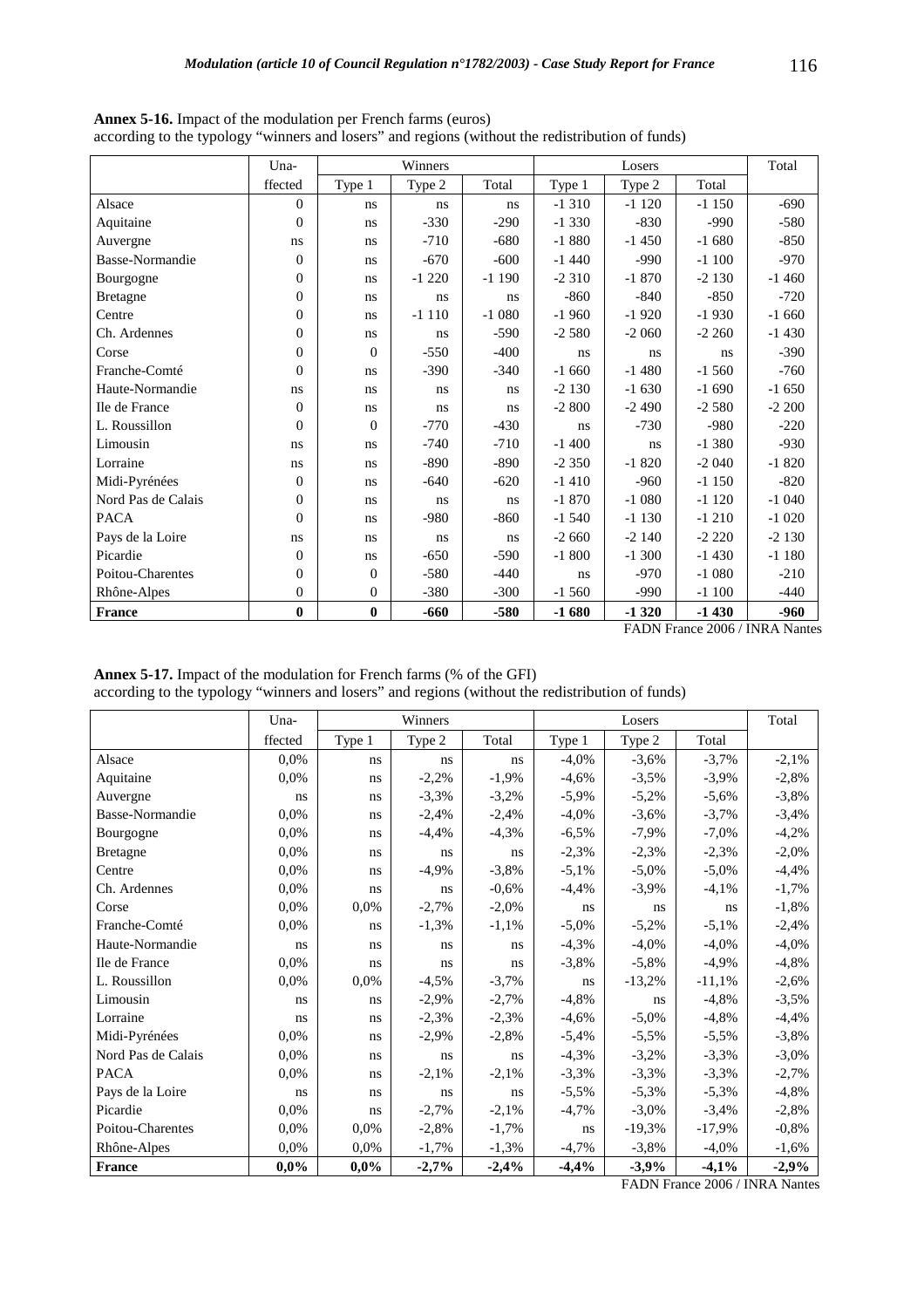|                    | Una-           | Winners<br>Losers |         |         |         |         | Total   |         |
|--------------------|----------------|-------------------|---------|---------|---------|---------|---------|---------|
|                    | ffected        | Type 1            | Type 2  | Total   | Type 1  | Type 2  | Total   |         |
| Alsace             | $\Omega$       | ns                | ns      | ns      | $-730$  | $-1120$ | $-1050$ | $-560$  |
| Aquitaine          | $\theta$       | ns                | 980     | 970     | $-800$  | $-830$  | $-820$  | $-300$  |
| Auvergne           | ns.            | ns                | 1 3 5 0 | 1 3 4 0 | $-760$  | $-1450$ | $-1090$ | 870     |
| Basse-Normandie    | $\Omega$       | ns                | 580     | 570     | $-630$  | $-990$  | $-900$  | $-590$  |
| Bourgogne          | $\Omega$       | ns                | 620     | 610     | $-1280$ | $-1870$ | $-1530$ | $-640$  |
| <b>Bretagne</b>    | $\Omega$       | ns                | ns      | ns      | $-680$  | $-840$  | $-780$  | $-630$  |
| Centre             | $\Omega$       | ns                | 600     | 590     | $-1330$ | $-1920$ | $-1800$ | $-1470$ |
| Ch. Ardennes       | $\overline{0}$ | ns                | ns      | 290     | $-1790$ | $-2060$ | $-1950$ | $-1210$ |
| Corse              | $\Omega$       | 1510              | 1 1 2 0 | 1 2 2 0 | ns      | ns      | ns      | 700     |
| Franche-Comté      | $\Omega$       | ns                | 1 5 3 0 | 1 5 5 0 | $-1070$ | $-1480$ | $-1300$ | 480     |
| Haute-Normandie    | ns             | ns                | ns      | ns      | $-1680$ | $-1630$ | $-1630$ | $-1540$ |
| Ile de France      | $\Omega$       | ns                | ns      | ns      | $-1860$ | $-2490$ | $-2300$ | $-1950$ |
| L. Roussillon      | $\theta$       | 940               | 1820    | 1 4 3 0 | ns      | $-730$  | $-800$  | 320     |
| Limousin           | ns.            | ns                | 900     | 890     | $-600$  | ns      | $-660$  | 350     |
| Lorraine           | ns.            | ns                | 1 260   | 1 260   | $-1460$ | $-1820$ | $-1670$ | $-1160$ |
| Midi-Pyrénées      | $\Omega$       | ns                | 970     | 960     | $-740$  | $-960$  | $-870$  | 10      |
| Nord Pas de Calais | $\Omega$       | ns                | ns      | ns      | $-1030$ | $-1080$ | $-1080$ | $-980$  |
| <b>PACA</b>        | $\Omega$       | ns                | 980     | 960     | $-900$  | $-1130$ | $-1080$ | $-720$  |
| Pays de la Loire   | ns.            | ns                | ns      | ns      | $-2000$ | $-2140$ | $-2120$ | $-2020$ |
| Picardie           | $\Omega$       | ns                | 460     | 570     | $-1110$ | $-1300$ | $-1250$ | $-910$  |
| Poitou-Charentes   | $\Omega$       | 1450              | 2690    | 2 3 9 0 | ns      | $-970$  | $-960$  | 430     |
| Rhône-Alpes        | $\theta$       | 1 1 4 0           | 1 4 4 0 | 1 3 8 0 | $-560$  | $-990$  | $-900$  | 460     |
| <b>France</b>      | $\bf{0}$       | 1 0 1 0           | 1 1 7 0 | 1 1 5 0 | $-1020$ | $-1320$ | $-1230$ | $-430$  |

**Annex 5-18.** Impact of the modulation per French farms (euros) according to the typology "winners and losers" and regions (with the redistribution of funds)

| <b>Annex 5-19.</b> Impact of the modulation for French farms (% of the GFI)                   |  |
|-----------------------------------------------------------------------------------------------|--|
| according to the typology "winners and losers" and regions (with the redistribution of funds) |  |

|                    | $Una-$  | Winners |        |       | Losers   |          | Total    |          |
|--------------------|---------|---------|--------|-------|----------|----------|----------|----------|
|                    | ffected | Type 1  | Type 2 | Total | Type 1   | Type 2   | Total    |          |
| Alsace             | 0.0%    | ns      | ns     | ns    | $-2,2%$  | $-3,6%$  | $-3,3%$  | $-1,7%$  |
| Aquitaine          | 0.0%    | ns      | 6,5%   | 6,3%  | $-2,7%$  | $-3,5%$  | $-3,3%$  | $-1,4%$  |
| Auvergne           | ns      | ns      | 6,3%   | 6,3%  | $-2,4%$  | $-5,2%$  | $-3,6%$  | 3,8%     |
| Basse-Normandie    | 0.0%    | ns      | 2,1%   | 2,2%  | $-1,8%$  | $-3,6%$  | $-3,0\%$ | $-2,0\%$ |
| Bourgogne          | 0,0%    | ns      | 2,2%   | 2,2%  | $-3,6%$  | $-7,9%$  | $-5,0\%$ | $-1,9%$  |
| <b>Bretagne</b>    | 0,0%    | ns      | ns     | ns    | $-1,8%$  | $-2,3%$  | $-2,1%$  | $-1,8%$  |
| Centre             | 0.0%    | ns      | 2,7%   | 2,0%  | $-3,5%$  | $-5,0\%$ | $-4,7%$  | $-3,9%$  |
| Ch. Ardennes       | 0.0%    | ns      | ns     | 0,3%  | $-3,0\%$ | $-3,9%$  | $-3,5%$  | $-1,4%$  |
| Corse              | 0,0%    | 7,2%    | 5,6%   | 6,0%  | ns       | ns       | ns       | 3,3%     |
| Franche-Comté      | 0,0%    | ns      | 5,0%   | 5,0%  | $-3,2%$  | $-5,2%$  | $-4,3%$  | 1,5%     |
| Haute-Normandie    | ns      | ns      | ns     | ns    | $-3,4%$  | $-4,0\%$ | $-3,9%$  | $-3,7%$  |
| Ile de France      | 0.0%    | ns      | ns     | ns    | $-2,5%$  | $-5,8%$  | $-4,4%$  | $-4,2%$  |
| L. Roussillon      | 0.0%    | 21,7%   | 10,5%  | 12,3% | ns       | $-13,2%$ | $-9,1%$  | 3,8%     |
| Limousin           | ns      | ns      | 3,5%   | 3,4%  | $-2,1%$  | ns       | $-2,3%$  | 1,3%     |
| Lorraine           | ns.     | ns      | 3,3%   | 3,3%  | $-2,8%$  | $-5,0\%$ | $-3,9%$  | $-2,8%$  |
| Midi-Pyrénées      | 0.0%    | ns      | 4,3%   | 4,4%  | $-2,9%$  | $-5,5%$  | $-4,2%$  | 0.0%     |
| Nord Pas de Calais | 0,0%    | ns      | ns     | ns    | $-2,4%$  | $-3,2%$  | $-3,2%$  | $-2,8%$  |
| <b>PACA</b>        | 0.0%    | ns      | 2,1%   | 2,3%  | $-1,9%$  | $-3,3%$  | $-2,9%$  | $-1,9%$  |
| Pays de la Loire   | ns      | ns      | ns     | ns    | $-4,1%$  | $-5,3%$  | $-5,1%$  | $-4,6%$  |
| Picardie           | 0.0%    | ns      | 1,9%   | 2,0%  | $-2,9%$  | $-3,0\%$ | $-3,0\%$ | $-2,2%$  |
| Poitou-Charentes   | 0.0%    | 3,3%    | 13,1%  | 9,1%  | ns       | $-19,3%$ | $-16,1%$ | 1,7%     |
| Rhône-Alpes        | 0,0%    | 4,6%    | 6,3%   | 5,9%  | $-1,7%$  | $-3,8%$  | $-3,3%$  | 1,7%     |
| France             | 0,0%    | 4,2%    | 4,8%   | 4,7%  | $-2,6%$  | $-3,9%$  | $-3,5%$  | $-1,3%$  |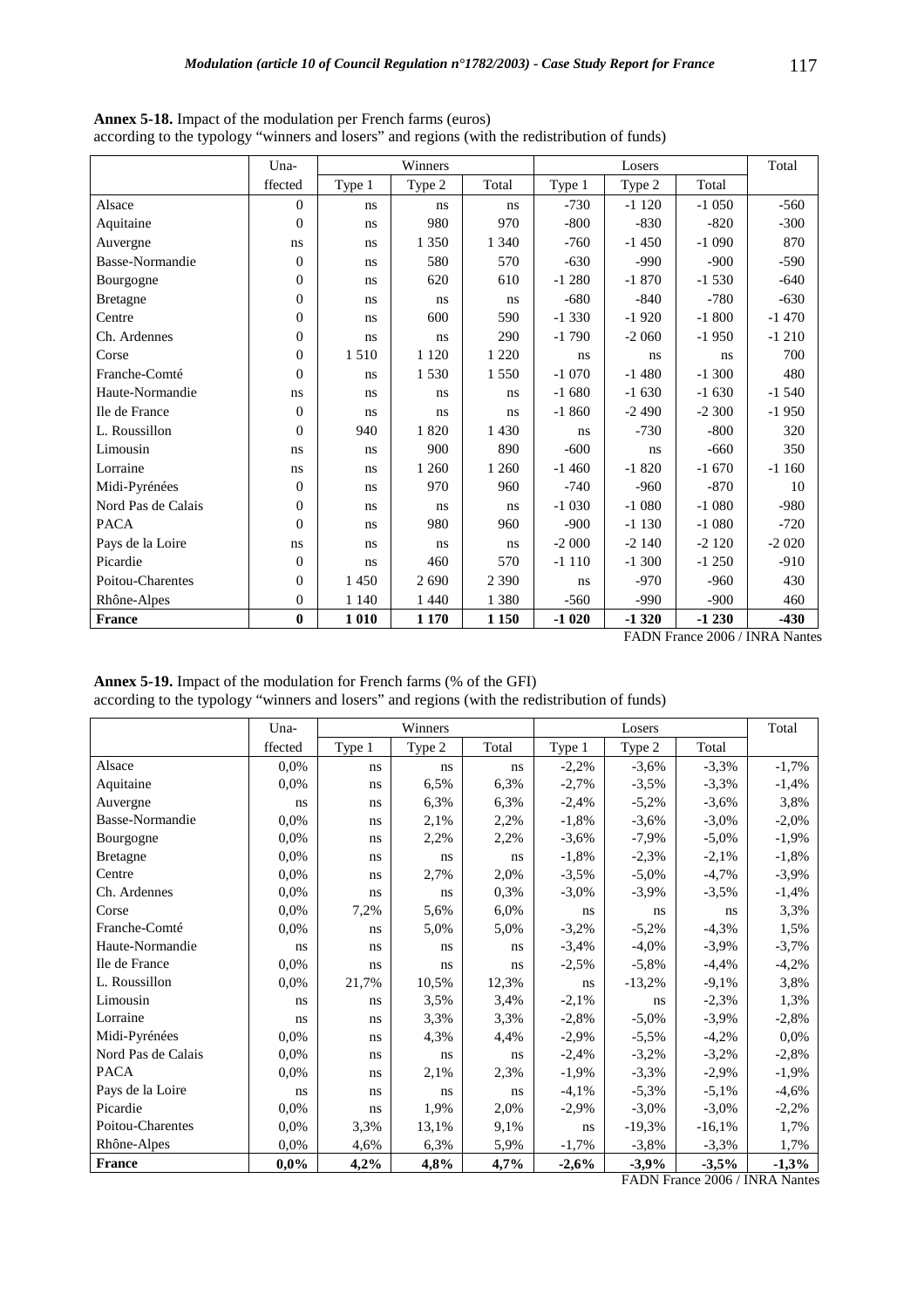# **Annex 6. Simulations to prepare the next CAP (EC proposals 20 may 2008): full decoupling and modulation**

|                                                |             | SFP per farm (euros) | SFP per hectare (euros) |          | SFP / Total subsidies |          |
|------------------------------------------------|-------------|----------------------|-------------------------|----------|-----------------------|----------|
|                                                | H1: Partial | H2: Full             | H1: Partial             | H2: Full | H1: Partial           | H2: Full |
| 13 - Specialist cereals, oilseed and protein   | 31 500      | 41 800               | 275                     | 365      | 71%                   | 94%      |
| 14 - General field cropping                    | 27 100      | 34 400               | 331                     | 421      | 73%                   | 93%      |
| 28 - Market Gardening                          | 900         | 1 300                | 225                     | 355      | 18%                   | 29%      |
| 29 - Specialist horticulture                   | 100         | 200                  | 240                     | 321      | 7%                    | 10%      |
| 37 - Specialist vineyards $(AOC)$              | 1 0 0 0     | 1 400                | 240                     | 351      | 26%                   | 38%      |
| 38 - Other vineyards                           | 2 3 0 0     | 3 100                | 267                     | 359      | 30%                   | 40%      |
| 39 - Fruits and permanent crops                | 1800        | 2 5 0 0              | 216                     | 297      | 16%                   | 21%      |
| 41 - Specialist dairying                       | 17 100      | 20 500               | 256                     | 308      | 65%                   | 78%      |
| 42 - Specialist cattle-rearing and fattening   | 11 600      | 28 700               | 139                     | 344      | 28%                   | 70%      |
| 43 - Cattle-dairying, rearing and fattening    | 24 000      | 34 300               | 249                     | 354      | 58%                   | 83%      |
| 44 - Sheep, goats and other grazing livestock  | 7800        | 14 600               | 111                     | 209      | 27%                   | 50%      |
| 50 - Specialist granivores                     | 5 700       | 8 3 0 0              | 253                     | 367      | 56%                   | 81%      |
| 60 - Mixed cropping                            | 13 300      | 18 500               | 267                     | 372      | 60%                   | 84%      |
| 71 - Mixed livestock, mainly grazing livestock | 17 900      | 27 200               | 254                     | 386      | 53%                   | 81%      |
| 72 - Mixed livestock, mainly granivores        | 15 300      | 22 900               | 263                     | 393      | 56%                   | 83%      |
| 81 - Field crops-grazing livestock combined    | 29 100      | 40 800               | 263                     | 367      | 64%                   | 90%      |
| 82 - Various crops and livestock combined      | 12 800      | 18 100               | 250                     | 356      | 59%                   | 84%      |
| All farms                                      | 16 600      | 23 800               | 242                     | 348      | 56%                   | 81%      |

**Annex 6-1.** Single Farm Payment to French farms with a partial (H1) or a full (H2) decoupling: according to types of farming

French FADN 2006 / INRA Nantes

| <b>Annex 6-2.</b> Single Farm Payment (SFP) to French farms with a partial (H1) or a full (H2) decoupling: |  |
|------------------------------------------------------------------------------------------------------------|--|
| according to regions                                                                                       |  |

|                    |             | SFP per farm (euros) |             | SFP per hectare (euros) |             | SFP / Total subsidies |
|--------------------|-------------|----------------------|-------------|-------------------------|-------------|-----------------------|
|                    | H1: Partial | H2: Full             | H1: Partial | H2: Full                | H1: Partial | H <sub>2</sub> : Full |
| Alsace             | 13 900      | 17 600               | 346         | 439                     | 72%         | 92%                   |
| Aquitaine          | 9 100       | 14 900               | 253         | 413                     | 45%         | 74%                   |
| Auvergne           | 13 600      | 22 700               | 170         | 284                     | 38%         | 63%                   |
| Basse-Normandie    | 18700       | 24 900               | 254         | 338                     | 66%         | 88%                   |
| Bourgogne          | 21 400      | 34 000               | 210         | 334                     | 52%         | 82%                   |
| <b>Bretagne</b>    | 15 200      | 19 800               | 304         | 396                     | 71%         | 92%                   |
| Centre             | 27 200      | 38 100               | 248         | 347                     | 66%         | 93%                   |
| Ch. Ardennes       | 26 200      | 32 700               | 292         | 364                     | 75%         | 93%                   |
| Corse              | 2 100       | 10 100               | 76          | 371                     | 10%         | 51%                   |
| Franche-Comté      | 16 900      | 21 300               | 183         | 230                     | 57%         | 72%                   |
| Haute-Normandie    | 30 200      | 39 300               | 304         | 395                     | 74%         | 96%                   |
| Ile de France      | 37 400      | 48 500               | 298         | 387                     | 74%         | 95%                   |
| L. Roussillon      | 3700        | 6 100                | 144         | 234                     | 25%         | 41%                   |
| Limousin           | 11 100      | 24 200               | 139         | 303                     | 31%         | 68%                   |
| Lorraine           | 31 900      | 43 200               | 235         | 319                     | 64%         | 87%                   |
| Midi-Pyrénées      | 12 900      | 21 300               | 206         | 341                     | 43%         | 71%                   |
| Nord Pas de Calais | 19 900      | 26 200               | 337         | 445                     | 71%         | 94%                   |
| <b>PACA</b>        | 17 500      | 26 200               | 256         | 383                     | 58%         | 87%                   |
| Pays de la Loire   | 37 600      | 48 300               | 335         | 430                     | 74%         | 95%                   |
| Picardie           | 20 000      | 28 800               | 249         | 359                     | 61%         | 88%                   |
| Poitou-Charentes   | 3700        | 5 700                | 188         | 289                     | 28%         | 43%                   |
| Rhône-Alpes        | 9 300       | 12 900               | 181         | 253                     | 45%         | 62%                   |
| France             | 16 600      | 23 800               | 242         | 348                     | 56%         | 81%                   |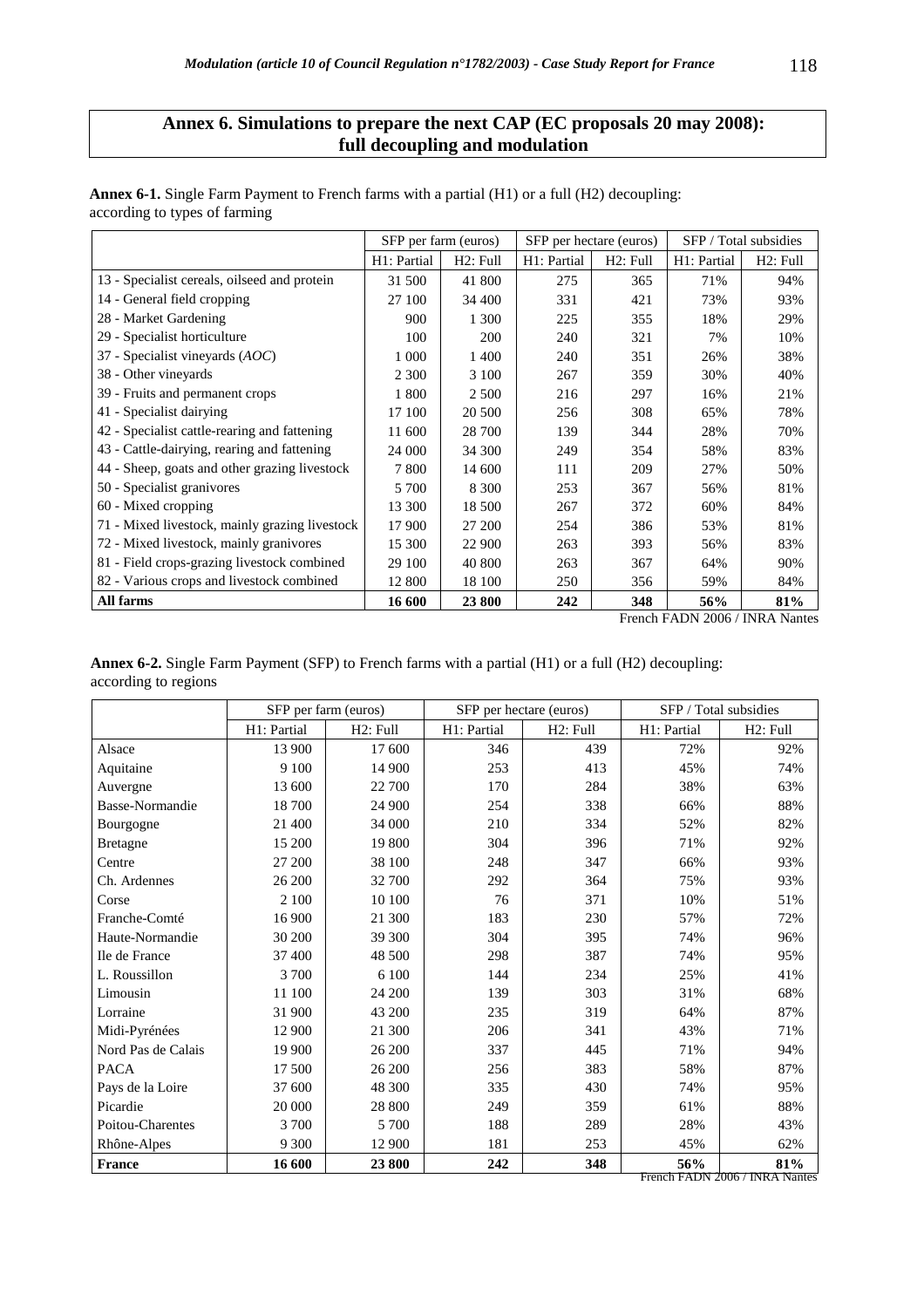**Annex 6-3.** Impact of the implementation of a flat-rate model for the SFP (at the national level) according to types of farming

|                                                | Euros            |          |             | $%$ GFI               | % Total direct subsidies |          |  |
|------------------------------------------------|------------------|----------|-------------|-----------------------|--------------------------|----------|--|
|                                                | H1: Partial      | H2: Full | H1: Partial | H <sub>2</sub> : Full | H1: Partial              | H2: Full |  |
| 13 - Specialist cereals, oilseed and protein   | $-3700$          | $-1900$  | $-13%$      | $-6\%$                | $-8\%$                   | $-4%$    |  |
| 14 - General field cropping                    | $-7200$          | $-5900$  | $-15%$      | $-13%$                | $-19%$                   | $-16%$   |  |
| 28 - Market Gardening                          | 100              | $\theta$ | $0\%$       | 0%                    | 2%                       | 0%       |  |
| 29 - Specialist horticulture                   | $\Omega$         | $\Omega$ | 0%          | 0%                    | 0%                       | 0%       |  |
| 37 - Specialist vineyards $(AOC)$              | $\Omega$         | $\theta$ | 0%          | 0%                    | 0%                       | 0%       |  |
| 38 - Other vineyards                           | $-200$           | $-100$   | $-1\%$      | 0%                    | $-3%$                    | $-1\%$   |  |
| 39 - Fruits and permanent crops                | 200              | 400      | 1%          | $1\%$                 | 2%                       | 3%       |  |
| 41 - Specialist dairying                       | $-900$           | 2 700    | $-3\%$      | 10%                   | $-3%$                    | 10%      |  |
| 42 - Specialist cattle-rearing and fattening   | 8 600            | 300      | 31%         | $1\%$                 | 21%                      | 1%       |  |
| 43 - Cattle-dairying, rearing and fattening    | $-600$           | $-600$   | $-2\%$      | $-2\%$                | $-1\%$                   | $-1\%$   |  |
| 44 - Sheep, goats and other grazing livestock  | 9 200            | 9 800    | 44%         | 47%                   | 32%                      | 34%      |  |
| 50 - Specialist granivores                     | $-200$           | $-400$   | 0%          | $-1\%$                | $-2\%$                   | $-4%$    |  |
| 60 - Mixed cropping                            | $-1200$          | $-1200$  | $-5\%$      | $-5\%$                | $-5\%$                   | -5%      |  |
| 71 - Mixed livestock, mainly grazing livestock | $-800$           | $-2700$  | $-2\%$      | $-8\%$                | $-2\%$                   | $-8\%$   |  |
| 72 - Mixed livestock, mainly granivores        | $-1200$          | $-2600$  | $-3%$       | $-6\%$                | $-4%$                    | $-9\%$   |  |
| 81 - Field crops-grazing livestock combined    | $-2200$          | $-2100$  | $-6\%$      | $-6%$                 | $-5\%$                   | $-5%$    |  |
| 82 - Various crops and livestock combined      | $-400$           | $-400$   | $-1\%$      | $-1\%$                | $-2\%$                   | $-2\%$   |  |
| All farms                                      | $\boldsymbol{0}$ | $\bf{0}$ | $0\%$       | $0\%$                 | $0\%$                    | $0\%$    |  |

French FADN 2006 / INRA Nantes

| <b>Annex 6-4.</b> Impact of the implementation of a flat-rate model for the SFP (at the national level) |  |
|---------------------------------------------------------------------------------------------------------|--|
| according to regions                                                                                    |  |

|                    |             | Euros                 |             | $%$ GFI  | % Total direct subsidies |          |  |
|--------------------|-------------|-----------------------|-------------|----------|--------------------------|----------|--|
|                    | H1: Partial | H <sub>2</sub> : Full | H1: Partial | H2: Full | H1: Partial              | H2: Full |  |
| Alsace             | $-4200$     | $-3700$               | $-13%$      | $-11%$   | $-22%$                   | $-19%$   |  |
| Aquitaine          | $-400$      | $-2400$               | $-2%$       | $-11%$   | $-2%$                    | $-12%$   |  |
| Auvergne           | 5 800       | 5 100                 | 26%         | 22%      | 16%                      | 14%      |  |
| Basse-Normandie    | $-900$      | 800                   | $-3%$       | 3%       | $-3%$                    | 3%       |  |
| Bourgogne          | 3 3 0 0     | 1500                  | 10%         | 4%       | 8%                       | 4%       |  |
| <b>Bretagne</b>    | $-3100$     | $-2400$               | $-9\%$      | $-7%$    | $-14%$                   | $-11%$   |  |
| Centre             | $-600$      | 200                   | $-2%$       | 1%       | $-1\%$                   | 0%       |  |
| Ch. Ardennes       | $-4500$     | $-1400$               | $-5%$       | $-2%$    | $-13%$                   | $-4%$    |  |
| Corse              | 4 500       | $-600$                | 21%         | $-3%$    | 23%                      | $-3%$    |  |
| Franche-Comté      | 5 500       | 10 900                | 18%         | 35%      | 19%                      | 37%      |  |
| Haute-Normandie    | $-6100$     | $-4600$               | $-15%$      | $-11%$   | $-15%$                   | $-11%$   |  |
| Ile de France      | $-7000$     | $-4900$               | $-15%$      | $-11%$   | $-14%$                   | $-10%$   |  |
| L. Roussillon      | 2 500       | 2 9 0 0               | 30%         | 35%      | 17%                      | 20%      |  |
| Limousin           | 8 3 0 0     | 3 600                 | 31%         | 14%      | 23%                      | 10%      |  |
| Lorraine           | 1 000       | 4 0 0 0               | 2%          | 10%      | 2%                       | 8%       |  |
| Midi-Pyrénées      | 2 3 0 0     | 400                   | 11%         | 2%       | 8%                       | 1%       |  |
| Nord Pas de Calais | $-5,600$    | $-5700$               | $-16%$      | $-16%$   | $-20%$                   | $-20%$   |  |
| <b>PACA</b>        | $-900$      | $-2300$               | $-2%$       | $-6%$    | $-3%$                    | $-8%$    |  |
| Pays de la Loire   | $-10400$    | $-9200$               | $-24%$      | $-21%$   | $-21%$                   | $-18%$   |  |
| Picardie           | $-500$      | $-900$                | $-1\%$      | $-2%$    | $-2%$                    | $-3%$    |  |
| Poitou-Charentes   | 1 100       | 1 200                 | 4%          | 5%       | 8%                       | 9%       |  |
| Rhône-Alpes        | 3 100       | 4 9 0 0               | 12%         | 18%      | 15%                      | 24%      |  |
| France             | $\bf{0}$    | $\bf{0}$              | 0%          | 0%       | 0%                       | 0%       |  |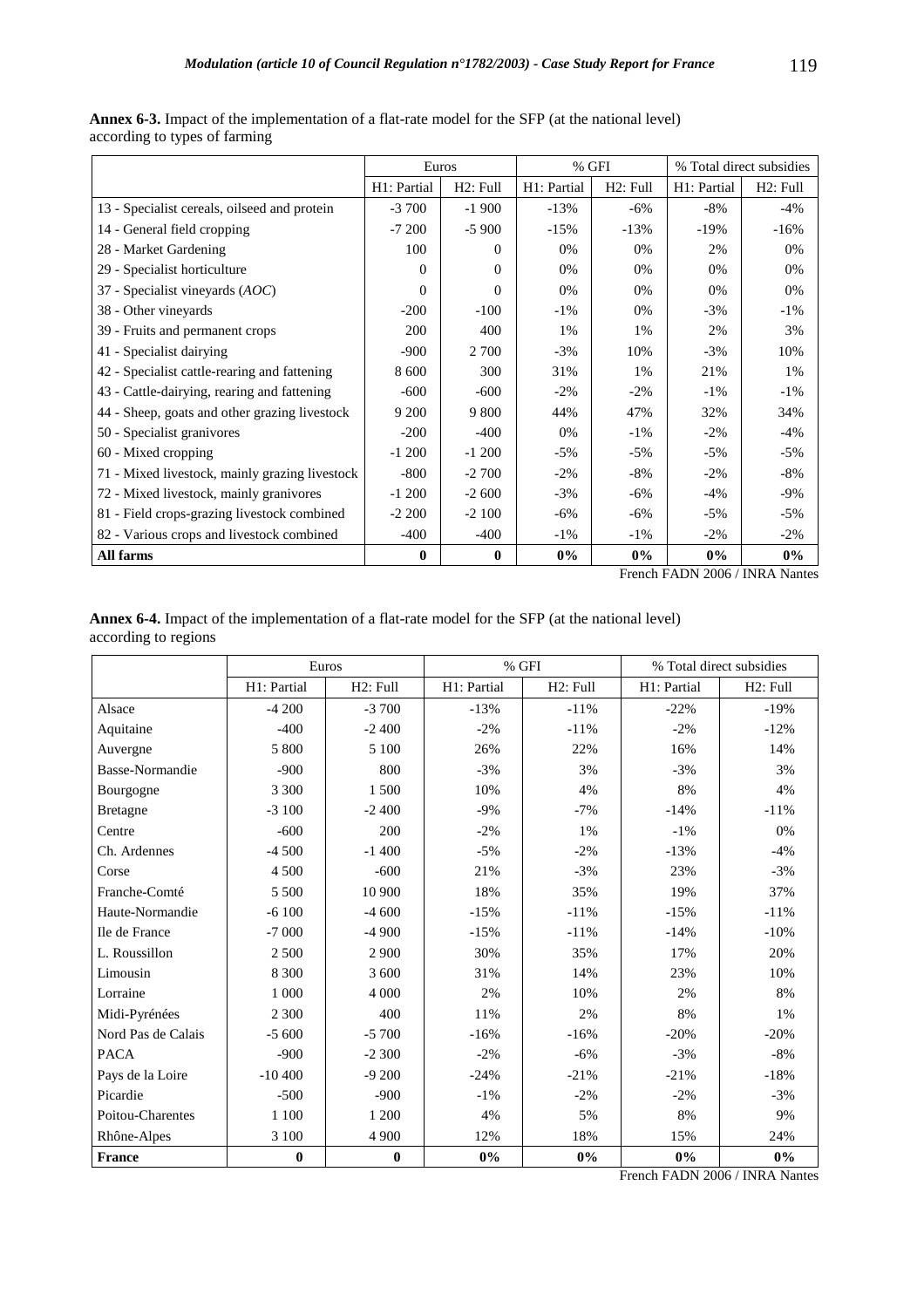according to types of farming (with the redistribution of funds - three hypothesis)

|                                                |                   | H1 (AEM+ICHN)          | H2(AEM)           |                        | H3 (Ha of grasslands) |                        |
|------------------------------------------------|-------------------|------------------------|-------------------|------------------------|-----------------------|------------------------|
|                                                | Euros<br>per farm | % of the<br><b>GFI</b> | Euros<br>per farm | % of the<br><b>GFI</b> | Euros<br>per farm     | % of the<br><b>GFI</b> |
| 13 - Specialist cereals, oilseed and protein   | $-2400$           | $-8.1\%$               | $-2000$           | $-6,7%$                | $-2,500$              | $-8,6%$                |
| 14 - General field cropping                    | $-1900$           | $-4,0\%$               | $-1,500$          | $-3,2%$                | $-2000$               | $-4,4%$                |
| 28 - Market Gardening                          | $\Omega$          | 0.0%                   | $\Omega$          | 0,1%                   | $\Omega$              | 0,0%                   |
| 29 - Specialist horticulture                   | $\Omega$          | 0.1%                   | $\Omega$          | $0.0\%$                | $\Omega$              | 0.1%                   |
| 37 - Specialist vineyards (AOC)                | 100               | 0.1%                   | 200               | 0,3%                   | 0                     | 0,0%                   |
| 38 - Other vineyards                           | 400               | 1,8%                   | 800               | 3,7%                   | $-100$                | $-0.4%$                |
| 39 - Fruits and permanent crops                | 300               | 0.8%                   | 500               | 1,3%                   | $\Omega$              | 0,1%                   |
| 41 - Specialist dairying                       | 1 0 0 0           | 3,6%                   | 800               | 2,8%                   | 1 300                 | 4,7%                   |
| 42 - Specialist cattle-rearing and fattening   | 2 0 0 0           | 7,3%                   | 2 0 0 0           | 7,1%                   | 2 100                 | 7,5%                   |
| 43 - Cattle-dairying, rearing and fattening    | $\theta$          | $-0,1%$                | $-200$            | $-0,6%$                | 1 200                 | 3,6%                   |
| 44 - Sheep, goats and other grazing livestock  | 4 100             | 19,7%                  | 2 5 0 0           | 12,1%                  | 2 100                 | 10,2%                  |
| 50 - Specialist granivores                     | $-200$            | $-0.4%$                | $-300$            | $-0.6%$                | $-200$                | $-0.4%$                |
| 60 - Mixed cropping                            | $-500$            | $-1,9%$                | $-400$            | $-1,6%$                | $-600$                | $-2,3%$                |
| 71 - Mixed livestock, mainly grazing livestock | $-400$            | $-1,1%$                | $-600$            | $-1,6%$                | 400                   | 1,3%                   |
| 72 - Mixed livestock, mainly granivores        | $-100$            | $-0,3%$                | $-100$            | $-0.3%$                | 300                   | 0,7%                   |
| 81 - Field crops-grazing livestock combined    | $-1,500$          | $-4,4%$                | $-1200$           | $-3,5%$                | $-300$                | $-0.8%$                |
| 82 - Various crops and livestock combined      | $-300$            | $-1,0\%$               | $-200$            | $-0.8\%$               | $-500$                | $-1,5%$                |
| All farms                                      | $\mathbf{0}$      | $0.0\%$                | $\bf{0}$          | $0.0\%$                | $\mathbf{0}$          | $0.0\%$                |

French FADN 2006 / INRA Nantes

(\*) See proposals of the European Commission on 20 May 2008. Compared to the situation of 2008 and by 2013, the modulation rate increases by 8% for amounts below 100 000 euros; 11% for amounts between 100 000 and 200 000 euros; 14% for amounts between 200 000 and 300 000 euros; 17% for amounts exceeding 300 000 euros.

In France, the funds collected with this modulation device are estimated at 528 million euros. In the simulation, we consider that  $100\%$  of this amount would be allocated to French farms the year  $n + 1$ . Three hypothesis are considered to distribute these funds:

**H1** : Funds are used to increase (+49%) the direct subsidies allocated to agro-environmental measures (AEM) and to less favourable area (ICHN).

**H2** : Funds are used to increase (+96%) the direct subsidies allocated to agro-environmental measures (AEM).

**H3** : Funds are used to allocate a special premiums to all grasslands (53 euros per hectare).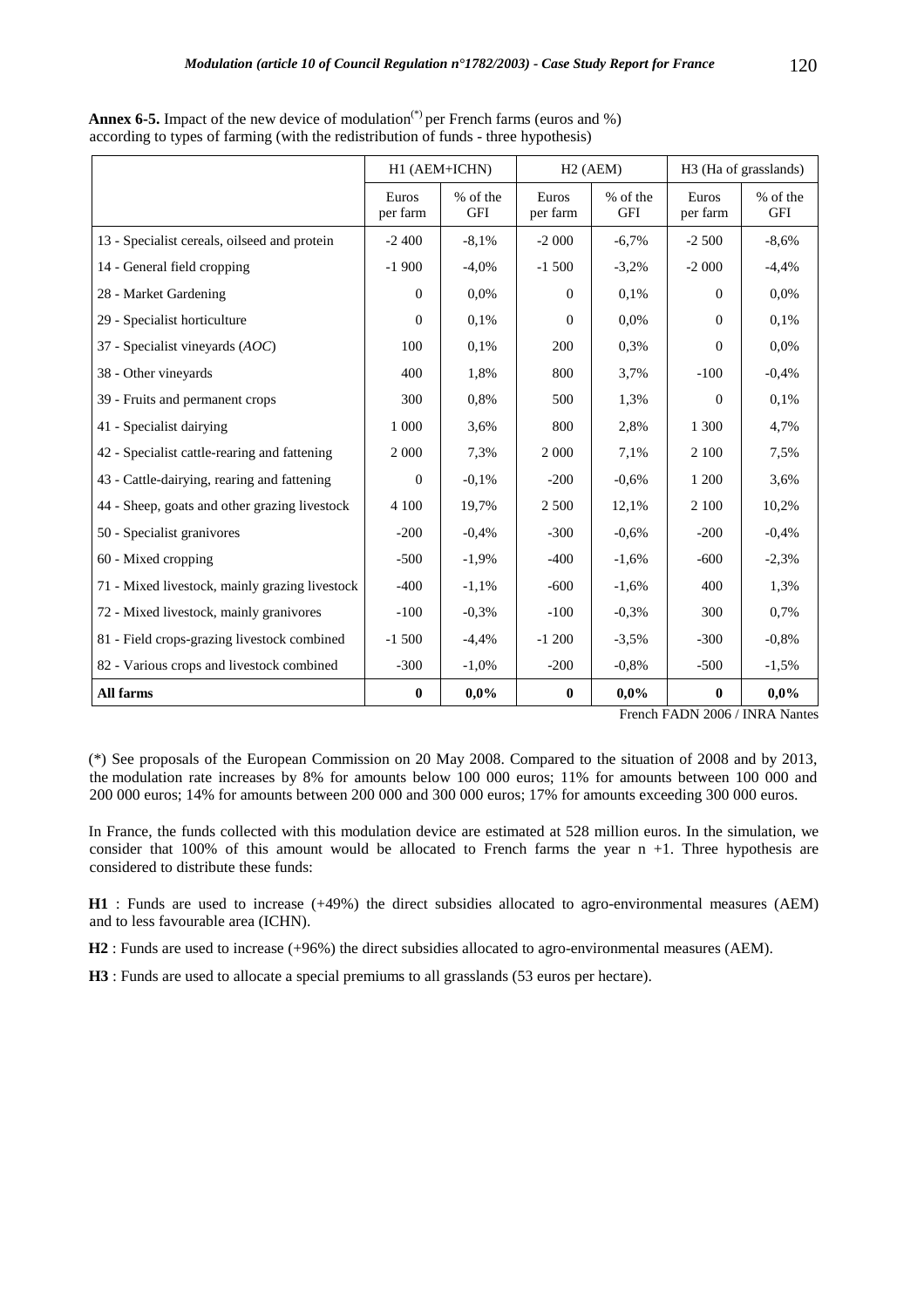|                        | H1 (AEM+ICHN)     |                        | $H2$ (AEM)        |                        |                   | H3 (Ha of grasslands)  |  |  |
|------------------------|-------------------|------------------------|-------------------|------------------------|-------------------|------------------------|--|--|
|                        | Euros<br>per farm | % of the<br><b>GFI</b> | Euros<br>per farm | % of the<br><b>GFI</b> | Euros<br>per farm | % of the<br><b>GFI</b> |  |  |
| Alsace                 | $-700$            | $-2,2%$                | $-600$            | $-1,7%$                | $-600$            | $-1,8%$                |  |  |
| Aquitaine              | $-100$            | $-0,5%$                | $-300$            | $-1,5%$                | $-100$            | $-0,5%$                |  |  |
| Auvergne               | 3700              | 16,2%                  | 2 3 0 0           | 10,3%                  | 2 2 0 0           | 9,7%                   |  |  |
| <b>Basse-Normandie</b> | $-400$            | $-1,5%$                | 300               | 1,0%                   | 800               | 2,8%                   |  |  |
| Bourgogne              | $\Omega$          | 0,1%                   | 900               | 2,6%                   | 400               | 1,2%                   |  |  |
| <b>Bretagne</b>        | $-900$            | $-2,5%$                | $-700$            | $-1,9%$                | $\overline{0}$    | $-0,1%$                |  |  |
| Centre                 | $-2100$           | $-5,6%$                | $-2000$           | $-5,2%$                | $-1,600$          | $-4,2%$                |  |  |
| Ch. Ardennes           | $-1700$           | $-2,0%$                | $-1100$           | $-1,3%$                | $-1300$           | $-1,6%$                |  |  |
| Corse                  | 2 600             | 12,1%                  | 300               | 1,4%                   | 800               | 3,8%                   |  |  |
| Franche-Comté          | 2 400             | 7,7%                   | 2 600             | 8,3%                   | 2 4 0 0           | 7,8%                   |  |  |
| Haute-Normandie        | $-2300$           | $-5,7%$                | $-2000$           | $-4,9%$                | $-1200$           | $-3,0\%$               |  |  |
| Ile de France          | $-2800$           | $-6,1%$                | $-2100$           | $-4,7%$                | $-3400$           | $-7,5%$                |  |  |
| L. Roussillon          | 1 200             | 14,5%                  | 1 200             | 14,5%                  | $\overline{0}$    | 0,5%                   |  |  |
| Limousin               | 2 3 0 0           | 8,5%                   | 1 800             | 6,9%                   | 2 4 0 0           | 9,1%                   |  |  |
| Lorraine               | $-1000$           | $-2,4%$                | $\overline{0}$    | 0,0%                   | 500               | 1,2%                   |  |  |
| Midi-Pyrénées          | 1 100             | 5,1%                   | 300               | 1,2%                   | 300               | 1,4%                   |  |  |
| Nord Pas de Calais     | $-1500$           | $-4,3%$                | $-1300$           | $-3,7%$                | $-900$            | $-2,6%$                |  |  |
| <b>PACA</b>            | $-800$            | $-2,1%$                | $-100$            | $-0,4%$                | 200               | 0,5%                   |  |  |
| Pays de la Loire       | $-3100$           | $-7,1%$                | $-2800$           | $-6,4%$                | $-2700$           | $-6,2%$                |  |  |
| Picardie               | $-1100$           | $-2,7%$                | $-1000$           | $-2,3%$                | $-600$            | $-1,5%$                |  |  |
| Poitou-Charentes       | 1500              | 5,9%                   | 1 100             | 4,1%                   | $\Omega$          | 0,1%                   |  |  |
| Rhône-Alpes            | 1 900             | 7,2%                   | 1 400             | 5,1%                   | $1\;100$          | 4,0%                   |  |  |
| France                 | $\bf{0}$          | 0,0%                   | $\boldsymbol{0}$  | 0,0%                   | $\boldsymbol{0}$  | 0,0%                   |  |  |

**Annex 6-6.** Impact of the new device of modulation<sup>(\*)</sup> per French farms (euros and %) according to regions (with the redistribution of funds - three hypothesis)

French FADN 2006 / INRA Nantes

 (\*) See proposals of the European Commission on 20 May 2008. Compared to the situation of 2008 and by 2013, the modulation rate increases by 8% for amounts below 100 000 euros; 11% for amounts between 100 000 and 200 000 euros; 14% for amounts between 200 000 and 300 000 euros; 17% for amounts exceeding 300 000 euros.

In France, the funds collected with this modulation device are estimated at 528 million euros. In the simulation, we consider that  $100\%$  of this amount would be allocated to French farms the year  $n + 1$ . Three hypothesis are considered to distribute these funds:

**H1** : Funds are used to increase (+49%) the direct subsidies allocated to agro-environmental measures (AEM) and to less favourable area (ICHN).

**H2** : Funds are used to increase (+96%) the direct subsidies allocated to agro-environmental measures (AEM).

**H3** : Funds are used to allocate a special premiums to all grasslands (53 euros per hectare).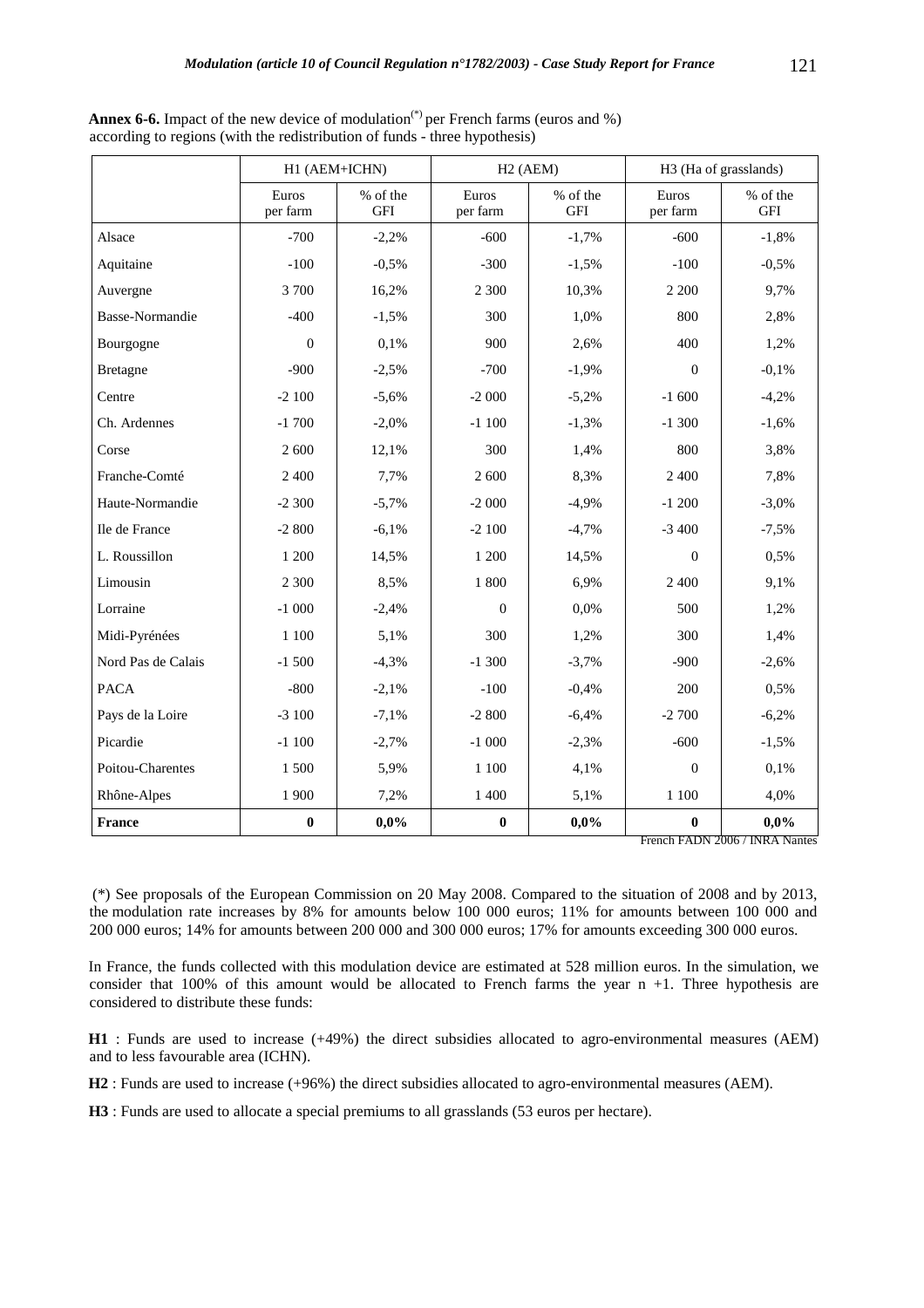## **Annex 7. The optional modulation in France in 2000-2001 (Article 4 of Regulation No. 1259/1999)**

## **1- The device of the optional modulation**

The CAP reform of 1999 gave the opportunity to Member States (optional) to implement, under some conditions, a modulation of direct subsidies. The French government and its Minister of agriculture (Mr Jean Glavany) has decided to use the modulation device as shown below (Decree No. 2000-280 of 24 March 2000).

This system was implemented in 2000 and 2001 in compliance with Article 4 of Regulation No. 1259/1999<sup>19</sup>. The funds of the modulation should be allocated to rural development. This system was abandoned in 2002 (Decree No. 2002-1246, October 7) by the new minister of agriculture (Mr Hervé Gaymard).

The Minister of Agriculture wanted that the device of modulation concerns largest farms, mainly those with a low number of agricultural jobs. The device was decided after several months of discussions and negotiations with the Agricultural Organisations (box 1). It included the main indicators mentioned in the EU regulation: the amount of direct subsidies per farm ; the Standard Gross Margin (SGM) ; agricultural employment.

**Box 1.** How to calculate the rate of modulation per farm ?

 $\overline{a}$ 

$$
0.03 * (A - 30\,000) + (0.25 * (B - 50\,000) / 100\,000) * (A - 30\,000 - C)
$$
\n
$$
T =
$$
\n
$$
\frac{\text{with:}}{\text{with:}}
$$
\n
$$
T = \text{Rate of modulation (this rate may not exceed 20%).}
$$
\n
$$
A = \text{The amount of CAP}^{20} \text{ direct subsidies per farm (euros).}
$$
\n
$$
\text{(for } GAEC^{21}, \text{ the amount of CAP direct subsidies per farm is divided by the number of associate).}
$$
\n
$$
B = \text{Standard Gross Margin (SGM) per farm (euros).}
$$
\n
$$
\text{C} = \text{Cost of labour (wages and social contributions for employees) (euros)}
$$

In this device, the modulation is not apply to farms with less than 30000 euros of CAP direct subsidies or less than 50000 euros of SGM. In the case of GAEC, the thresholds are higher (they are multiplied by the number of associates).

For the farms affected by the modulation, the rate of modulation is determined by combining a linear deduction and a gradual deduction depending on the SGM.

<sup>&</sup>lt;sup>19</sup> Member States may decide to reduce the amounts of payments which would be granted to farmers in respect of a given calendar year in cases where: 1) the labour force used on their holdings during that calendar year, expressed in annual work units, falls short of limits to be determined by the Member States, and/or ; 2) the overall prosperity of their holdings during that calendar year, expressed in the form of standard gross margin corresponding to the average situation of either a given region or a smaller geographic entity, rises above limits to be decided by Member States, and/or ; 3) the total amounts of payments granted under support schemes in respect of a calendar year exceed limits to be decided by Member States. The reduction of support to a farmer, in respect of a given calendar year, shall not exceed 20% of the total amount of payments which would be granted to the farmer in respect of the calendar year concerned.

<sup>&</sup>lt;sup>20</sup> CAP direct subsidies: in this document, it means direct subsidies granted to farms by the first pillar of the Common Agricultural Policy. In other words, subsidies affected by the modulation.

<sup>&</sup>lt;sup>21</sup> GAEC is an association of farmers (one farm for two to ten persons). This legal form is specific to France. It is widespread in the dairy farms, where the work is important. There 42 900 GAEC 42900 in France (2005), or 12% of agricultural holdings.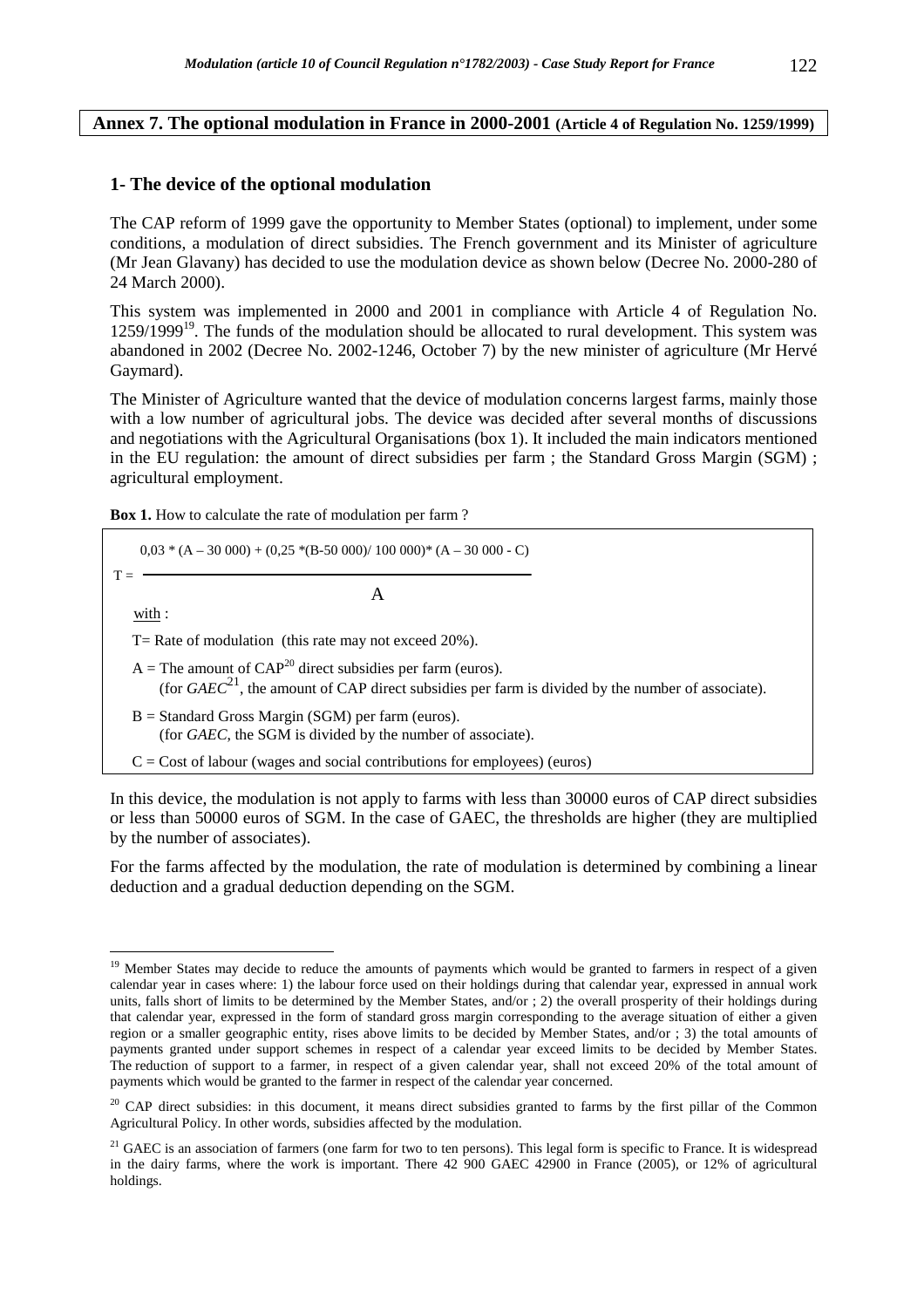- The linear deduction. A deduction (3%) is applied on the amount of the CAP direct subsidies, net of a reduction of 30000 euros. For GAEC, the amount of direct subsidies is divided by the number of associates.
- The gradual deduction. It varies according to economical dimension (SGM): 0% for farms with SGM less than or equal to 50000 euros to 25% for farms with SGM equal to or greater than 150000 euros. The rate is limited at 25% where the SGM exceeds the threshold of 150000 euros. For GAEC, SGM is divided by the number of associates. This rate is applied to the amount of CAP direct subsidies, net of a reduction of 30000 euros (for GAEC, the amount of direct subsidies is divided by the number of associates). Two other deductions are applied (see "C" in box 1): one corresponding to the wage costs (wages + social contributions for employees) in the limit of 22500 euros per salaried employment; a second of 7500 euros per family associate partner (Articles L321-5 and L1106-1 of the Rural Code).

To better understand the mechanism adopted by the French government, several examples are given (box 2).

**Box 2.** Rate of modulation calculated for several farms (examples)

Example No. 1: An individual farm with 29990 euros of CAP direct subsidies. This farm is not affected by the modulation. The amount of direct subsidies is less than 30000 euros.

Example No. 2: An individual farm with 35000 euros of CAP direct subsidies and 49000 euros of SGM. This farm is not affected by the modulation. Its SGM is less than 50000 euros.

Example No. 3: A *GAEC* (three associates) with 150000 euros of CAP direct subsidies, 300000 euros of SGM and one employee (annual cost for wages and social contributions: 20000 euros). The modulation rate is 0.4% (600 euros).

Example No. 4: An individual farm with 60000 euros of CAP direct subsidies, 100000 euros of SGM and one employee (annual cost for wages and social contributions: 20000 euros). The modulation rate is 3.6% (-2 150 euros).

Example No. 5: A *GAEC* (two associates) with 160000 euros of CAP direct subsidies and 280000 euros of SGM. The modulation rate is 7.9% (- 12750 euros).

Example No. 6: An individual farm with 130000 euros of CAP direct subsidies and 150000 euros of SGM. The modulation rate is 20% (-26 000 euros). The maximum permissible limit is reached.

# **2- The funds derived from the optional modulation**

In France, the funds derived from the modulation of CAP direct payments were of 114 million euros in 2000 and 99 million euros in 2001 (213 million euros in total).

| Table 1. The modulation impact and the budgetary support to agriculture in France (million euros) |
|---------------------------------------------------------------------------------------------------|
|---------------------------------------------------------------------------------------------------|

|                                                             | 2000  | 2001  |
|-------------------------------------------------------------|-------|-------|
| Global impact global of the modulation (millions euros)     | 114   | 99    |
| - In % of all budgetary support to French agriculture       | 0.91% | 0.78% |
| - In % of all budgetary support to first pillar of the CAP  | 1.07% | 0.92% |
| - In % of all budgetary support to second pillar of the CAP | 5,92% | 5,15% |

French Ministry of Agriculture

These amounts represent a very small proportion of total budgetary support (EU and France) allocated to French agriculture: respectively 0.78% and 0.91%. They represent about 1% of budgetary support of the first pillar of the CAP, or just over 5% of the second pillar (Table 1).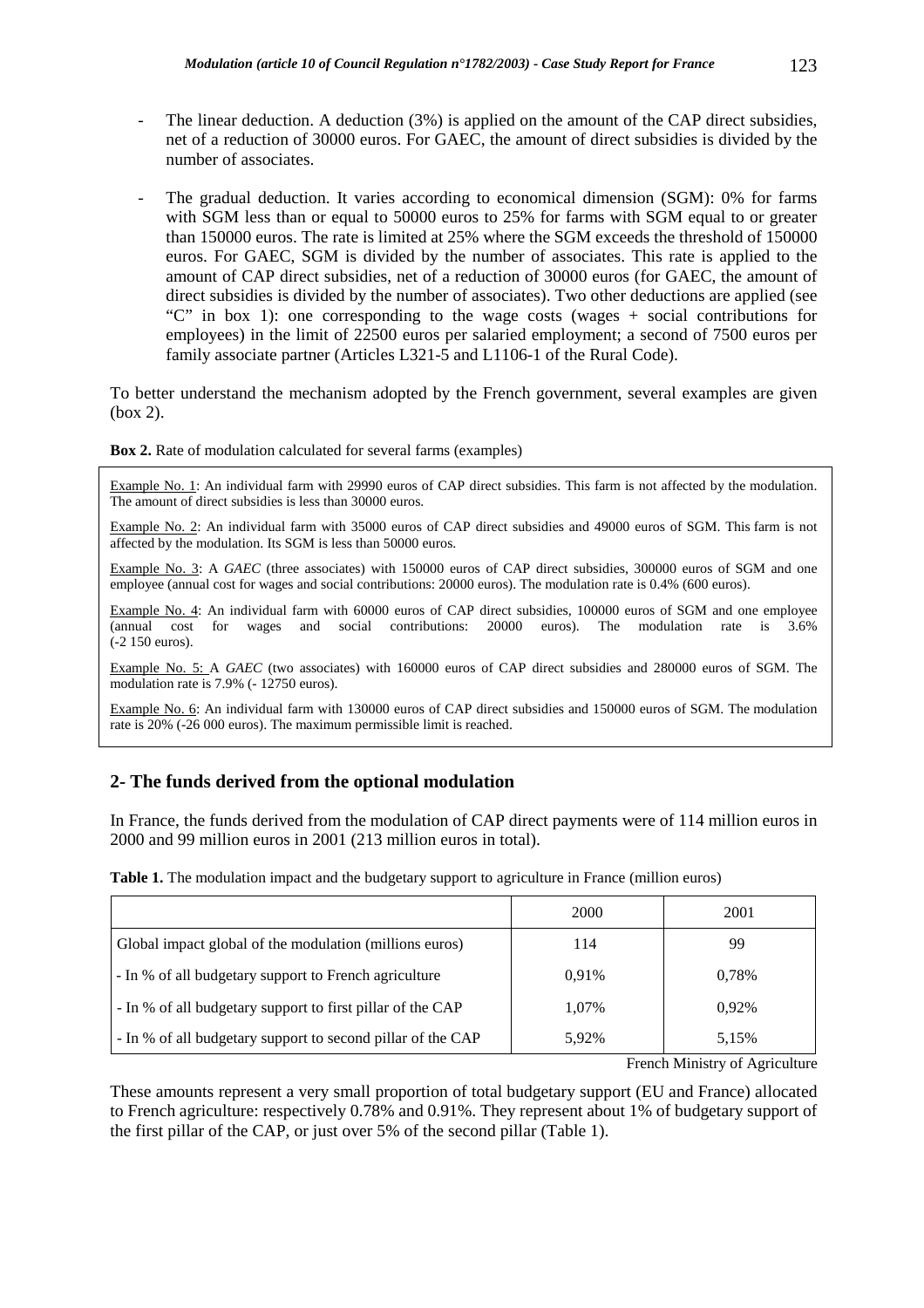## **3- Impact of the optional modulation for farms (without redistribution of funds)**

According to a simulation carried out from FADN, the modulation impact was equivalent to 2.1% of all CAP direct subsidies allocated to French farms. This impact is very much less than the 20% threshold allowed in Regulation No 1259/1999.

Only 15% of French agricultural holdings are concerned by the modulation (approximately 60000 farms). Nearly two-thirds of them were in the types of farming n°13 "Specialist cereals, oilseed and protein crops" and n°14 "General field cropping". Farms with herbivorous productions were little affected, with the exception of units combining several agricultural production. For farms which are concerned by the modulation, the impact was in average of 2660 euros per farm (-4.9% of their CAP direct subsidies).

|                    | Farms concerned by the modulation | Impact of the modulation |                                     |
|--------------------|-----------------------------------|--------------------------|-------------------------------------|
|                    | Number of farms                   | % all farms              | / CAP direct subsidies (%)          |
| Alsace             | 620                               | 10,3                     | $-1,6$                              |
| Aquitaine          | 2 3 2 0                           | 6,3                      | $-2,2$                              |
| Auvergne           | 1 540                             | 7.3                      | $-1,2$                              |
| Basse-Normandie    | 1750                              | 10,0                     | $-0,9$                              |
| Bourgogne          | 6 0 3 0                           | 36,5                     | $-3,1$                              |
| <b>Bretagne</b>    | 950                               | 2,4                      | $-0,2$                              |
| Centre             | 10 4 60                           | 47,3                     | $-4,1$                              |
| Champagne-Ardenne  | 5 640                             | 33,1                     | $-3,5$                              |
| Franche-Comté      | 660                               | 8,8                      | $-1,3$                              |
| Haute-Normandie    | 2 3 3 0                           | 30,8                     | $-2,5$                              |
| Ile-de-France      | 3 0 9 0                           | 69,0                     | $-5,7$                              |
| L-Roussillon       | 570                               | 2,6                      | $-2,0$                              |
| Limousin           | 920                               | 7,8                      | $-0,2$                              |
| Lorraine           | 3 0 8 0                           | 35,5                     | $-2,4$                              |
| Midi-Pyrénées      | 3 3 8 0                           | 9,5                      | $-1,5$                              |
| Nord-Pas-de-Calais | 1 1 1 0                           | 8,6                      | $-0,9$                              |
| <b>PACA</b>        | 420                               | 2,4                      | $-1,1$                              |
| Pays de la Loire   | 3 5 9 0                           | 10,0                     | $-0,8$                              |
| Picardie           | 5 2 6 0                           | 45,1                     | $-3,6$                              |
| Poitou-Charentes   | 4 7 9 0                           | 22,5                     | $-1,9$                              |
| Rhône-Alpes        | 800                               | 2,6                      | $-0,3$                              |
| France             | 59 300                            | 14,7                     | $-2,1$                              |
|                    |                                   |                          | $E$ A DM $E_{max}$<br>$/$ TNID A MI |

|  |  |  |  | Table 2. Impact of the optional modulation for French farms: according to regions |  |
|--|--|--|--|-----------------------------------------------------------------------------------|--|
|  |  |  |  |                                                                                   |  |

FADN France / INRA Nantes

The impact of the modulation varied from one region to another, depending mainly on the specialization and the size of farms. Six regions concentrated 60% of the modulation funds: Centre, Bourgogne, Champagne-Ardenne, Picardie, Poitou-Charentes and Pays de la Loire. A large proportion of farms are concerned by the modulation in regions where cereals and oilseeds are developed (69% in Ile-de-France, 47% in Centre, 45% in Picardie, 37% in Bourgogne, 35% in Lorraine, 33 % in Champagne-Ardennes). In the South of France (vineyards), the West (activities dairy, pork and poultry) and Auvergne (beef production on the basis of extensive systems), the share of farms affected was less than 10% (Table 2).

The decrease of CAP direct subsidies varied from less than 1% in six regions (Nord-Pas-de-Calais, Basse-Normandie, Pays de la Loire, Rhône-Alpes, Limousin, Bretagne) to 5,7% in Ile-de-France (this region with a large proportion of big farms specialized in cereals). So, the device of modulation does not involve an homogeneous budgetary effort. It was, in fact, concentrated on the larger farms.

The farms which are concerned by the modulation have been divided according to deciles based on the impact of modulation par farm (Table 3). The farms of the decile 1 lost, on average, 0.2% of their CAP direct subsidies. At the other extreme, the farms of decile 10 lost, on average, 13.3% of their direct subsidies (-12 720 euros). These last ones are most affected by the modulation: they participated for nearly half to the funds collected. Compared to the units of the first deciles, farms of decile 10 had a much higher amount of direct subsidies per farm and a better Gross Farm Income (GFI) per family Agricultural Work Unit (AWU).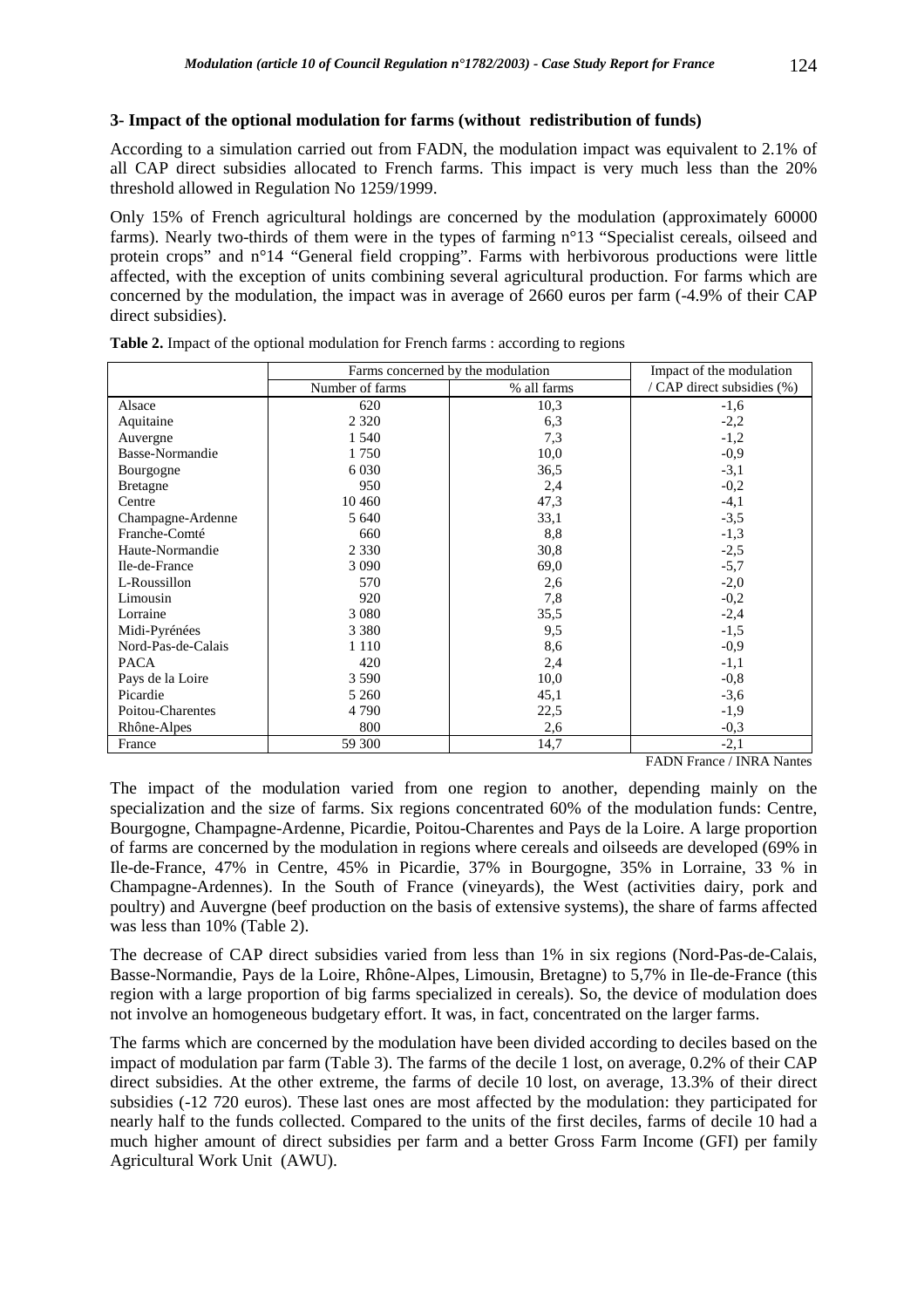| Deciles |            | Impact of the modulation | Amount after modulation  |                   |  |  |
|---------|------------|--------------------------|--------------------------|-------------------|--|--|
|         | Per farm   | In % of CAP              | CAP direct subsidies per | Gross Farm Income |  |  |
|         | (euros)    | direct subsidies         | farm                     | per Family AWU    |  |  |
|         |            |                          | (euros)                  | (euros)           |  |  |
|         | $-60$      | $-0.2$                   | 34 900                   | 39 400            |  |  |
|         | $-180$     | $-0.5$                   | 37 900                   | 44 500            |  |  |
| 3       | $-360$     | $-0,9$                   | 40 700                   | 44 200            |  |  |
|         | $-560$     | $-1,2$                   | 46 000                   | 47400             |  |  |
|         | $-850$     | $-1,8$                   | 47 900                   | 48 400            |  |  |
| 6       | $-1310$    | $-2,6$                   | 49 800                   | 53 100            |  |  |
|         | $-2040$    | $-3,5$                   | 55 400                   | 53 900            |  |  |
| 8       | $-3270$    | $-5,4$                   | 57 500                   | 59 500            |  |  |
| 9       | $-5300$    | $-7,7$                   | 63 700                   | 64 000            |  |  |
| 10      | $-12\,720$ | $-13.3$                  | 83 200                   | 81 300            |  |  |
| all     | $-2660$    | $-4,9$                   | 51 700                   | 53 100            |  |  |

| Table 3. Impact of the optional modulation for French farms: according to deciles of impact per farm |
|------------------------------------------------------------------------------------------------------|
|------------------------------------------------------------------------------------------------------|

(Calculation are based only on the farms concerned by modulation). FADN France / INRA Nantes

The farms which are concerned by the modulation have been divided according to deciles based on the impact of modulation par farm (Table 3). The farms of the decile 1 lost, on average, 0.2% of their CAP direct subsidies. At the other extreme, the farms of decile 10 lost, on average, 13.3% of their direct subsidies (-12 720 euros). These last ones are most affected by the modulation: they participated for nearly half to the funds collected. Compared to the units of the first deciles, farms of decile 10 had a much higher amount of direct subsidies per farm and a better Gross Farm Income (GFI) per family Agricultural Work Unit (AWU).

#### **4- The funds from the optional modulation were used to finance PHAE**

In 2000 and 2001, funds from the modulation were temporarily blocked in the European Agricultural Guidance and Guarantee Fund (EAGGF). From 2003, these funds were entirety refunded to the French farmers, as stipulated in Article 5 of Regulation (EC) No. 1259/1999. The modulation has indeed not induced a budget decrease for the French farmers but a reallocation of funds from the first pillar to the second pillar.

To understand better how the modulation funds were used, it is necessary to recall how the Rural Development Regulation (RDR) has been applied in France for the period 2000-2006 (Regulation No. 1257/1999).

The French government has chosen to implement the RDR, for the most part, by a national plan with seventeen measures: the Rural Development National Plan (RDNP). This choice of a centralized system was justified by the government's willingness to implement a new measure: the "CTE (Territorial Farming Contract)". Among the 22 measures that were proposed to the Member States under the RDR, only the measure "f" (support for the agro-environment) was mandatory. The RDNP aims at promoting sustainable agriculture and multifunctional; enhance forest resources; develop added value and quality of agricultural and forest products; reduce economic inequality by promoting employment; protect the ecological heritage; accompany the training of actors.

Starting in 2003 and until 2006, the funds of the modulation (213 million euros) have been focused on the measure "f" (agro-environment) of the RDNP. They were assigned to measures 19-03 (maintenance of open spaces with extensive management), 20-01 and 20-02 (extensive grassland). Specifically, the funds were used to finance a new premium for grassland: the "PHAE".

The funds from the modulation were distributed in the following way: 54.4 million in 2003, 51.6 million in 2004, 70.9 million in 2005 and 36.6 million euros in 2006. The funds came from the rural development budget. The rate of support was identical for all contracts. The PHAE was co-financed by the European Union, at 50% in 2003 and 2004, then up to 60% in 2005 and 2006 (for the period 2007- 2013, the rate of co-financing of agro-environmental measures is reduced to 55%).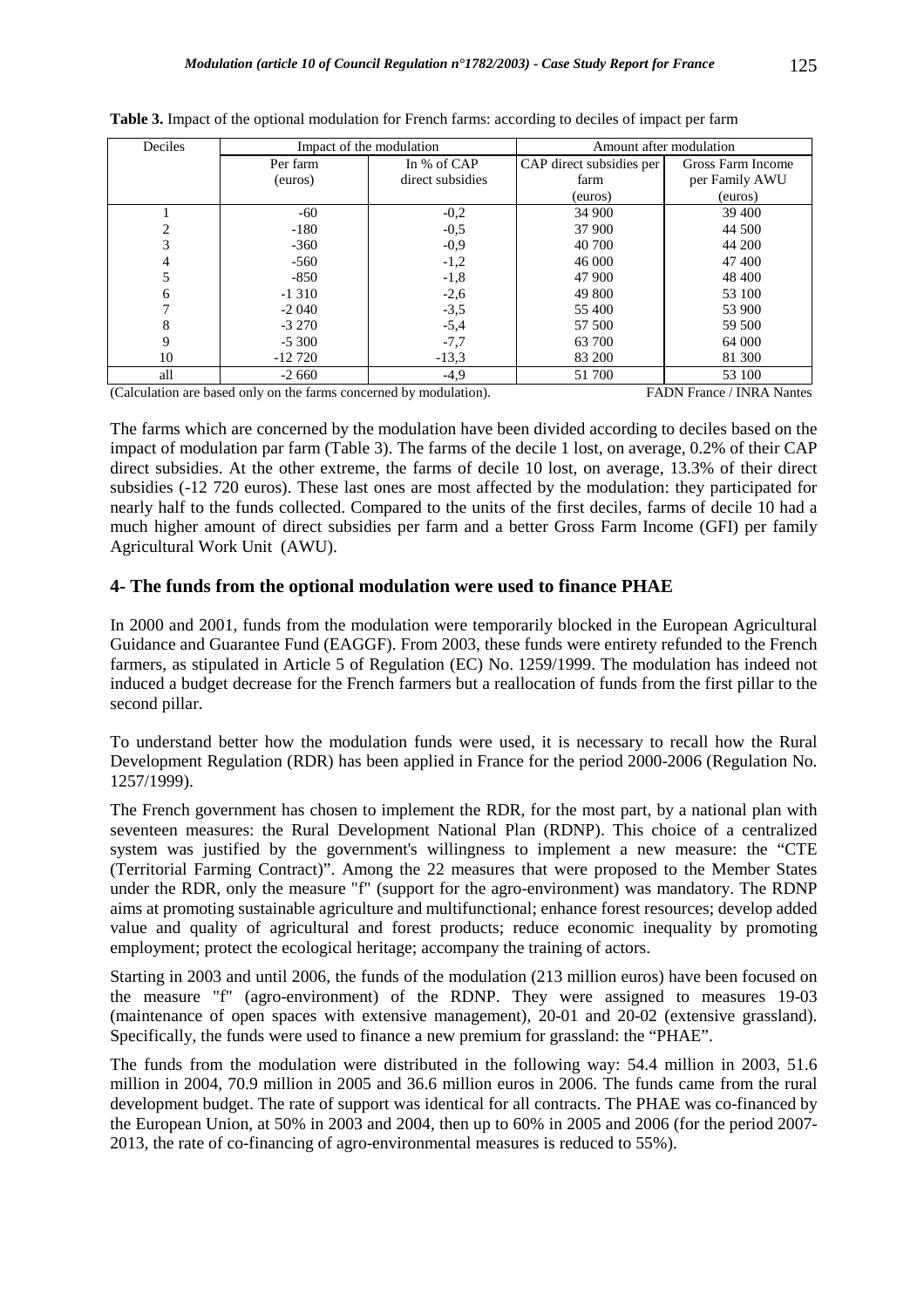Over the period 2003 to 2006, the aggregate amount of the PHAE is 814 million euros. It means 35% of the agro-environmental French measures (Table 4). Thus, the funds from the modulation (213 million euros) represent, on average for 2003-2006, 27% of the PHAE. This is equivalent to 9.5% of total agro-environment expenditure.

|                                      | 1999 | 2000     | 2001     | 2002     | 2003     | 2004     | 2005     | 2006 |
|--------------------------------------|------|----------|----------|----------|----------|----------|----------|------|
| * PHAE                               | 0    | $\theta$ | $\theta$ | $\Omega$ | 196      | 211      | 196      | 211  |
| * PMSEE                              | 90   | 97       | 184      | 159      | 8        | 0        | $\Omega$ |      |
| * CTE (agro-environmental measures)  | 0    | 3        | 81       | 257      | 350      | 290      | 281      | 230  |
| * CAD (agro-environmental measures)  | 0    | $\theta$ | $\Omega$ | $\Omega$ | $\Omega$ | $\theta$ | 36       | 99   |
| * Diversification of crops rotation  | 0    | 6        | $\theta$ | 4        | 11       | 20       | 27       | 26   |
| * Others agro-environmental measures | 185  | 185      | 61       | 37       | 37       | 21       | 12       |      |
| Agro-environmental measures (all)    | 275  | 290      | 327      | 457      | 602      | 541      | 552      | 576  |

**Table 4.** Budgetary support for agro-environmental measures in France (millions euros)

French Ministry of Agriculture, 2007

The PHAE was created in 2003 to replace the PMSEE (premium for extensive livestock systems). The PMSEE had been implemented in 1993 following the establishment of agro-environmental measures (Regulation No. 2078/92). Its purpose was to maintain extensive livestock systems and to limit the intensification of the fodder surfaces. The PMSEE was paid to farms that had a contract over five years, under two main conditions: they must have a stock density below 1.4 Livestock Unit (LU) per hectare ; the grassland surface must represents more than 75% of the UAA. The amount of PMSEE was 30 euros per hectare in 1993, 38 euros in 1994 and 46 euros in 1995 (within the limits of 100 hectares per farm). The number of recipients has declined by 40% between 1993 and 2002 (Table 5).

|      | Number of farms concerned<br>by | <b>Surfaces</b><br>(millions hectares) | Average amount<br>of the subsidies | Global cost (France)<br>of PMSEE and PHAE |
|------|---------------------------------|----------------------------------------|------------------------------------|-------------------------------------------|
|      | PMSEE and PHAE                  |                                        | per farm (euros)                   | (millions euros)                          |
| 1993 | 117 000                         | 5,8                                    | 1 300                              | 152                                       |
| 1994 | 118 000                         | 5,9                                    | 1600                               | 189                                       |
| 1995 | 104 000                         | 5,0                                    | 2 0 0 0                            | 208                                       |
| 1996 | 101 000                         | 5,6                                    | 2 0 0 0                            | 202                                       |
| 1997 | 96 000                          | 5,3                                    | 2 100                              | 202                                       |
| 1998 | 84 000                          | 5,0                                    | 2 3 0 0                            | 193                                       |
| 1999 | 79 000                          | 4,9                                    | 2 3 0 0                            | 182                                       |
| 2000 | 76 000                          | 4,8                                    | 2 3 5 0                            | 179                                       |
| 2001 | 73 000                          | 4,7                                    | 2 3 5 0                            | 172                                       |
| 2002 | 69 000                          | 4,4                                    | 2 3 5 0                            | 162                                       |
| 2003 | 57 000                          | 3,1                                    | 3 4 5 0                            | 196                                       |
| 2004 | 57 000                          | 3,2                                    | 3 7 5 0                            | 211                                       |
| 2005 | 56 000                          | 3,2                                    | 3 500                              | 196                                       |
| 2006 | 55 000                          | 3,2                                    | 3 800                              | 211                                       |

**Table 5.** PMSEE (1993-2002) and PHAE (2003-2006) in France

French ministry of Agriculture 2007

In 2003, expenditures for the PHAE were 20% higher than those of PMSEE (in 2002). Following the amendment of the conditions for granting, the number of recipients has decreased (from 69000 in 2002 to 57000 in 2003). Similarly, the areas concerned are more limited (4.4 million hectares in 2002 to 3.1 million hectares in 2003). The decrease in the number of beneficiaries is partly due to the fact that some farmers decided to implement a CTE. The average amount of aid per hectare has, however, increased from 46 euros in 2002 to 67 euros in 2003 and 76 euros in 2006.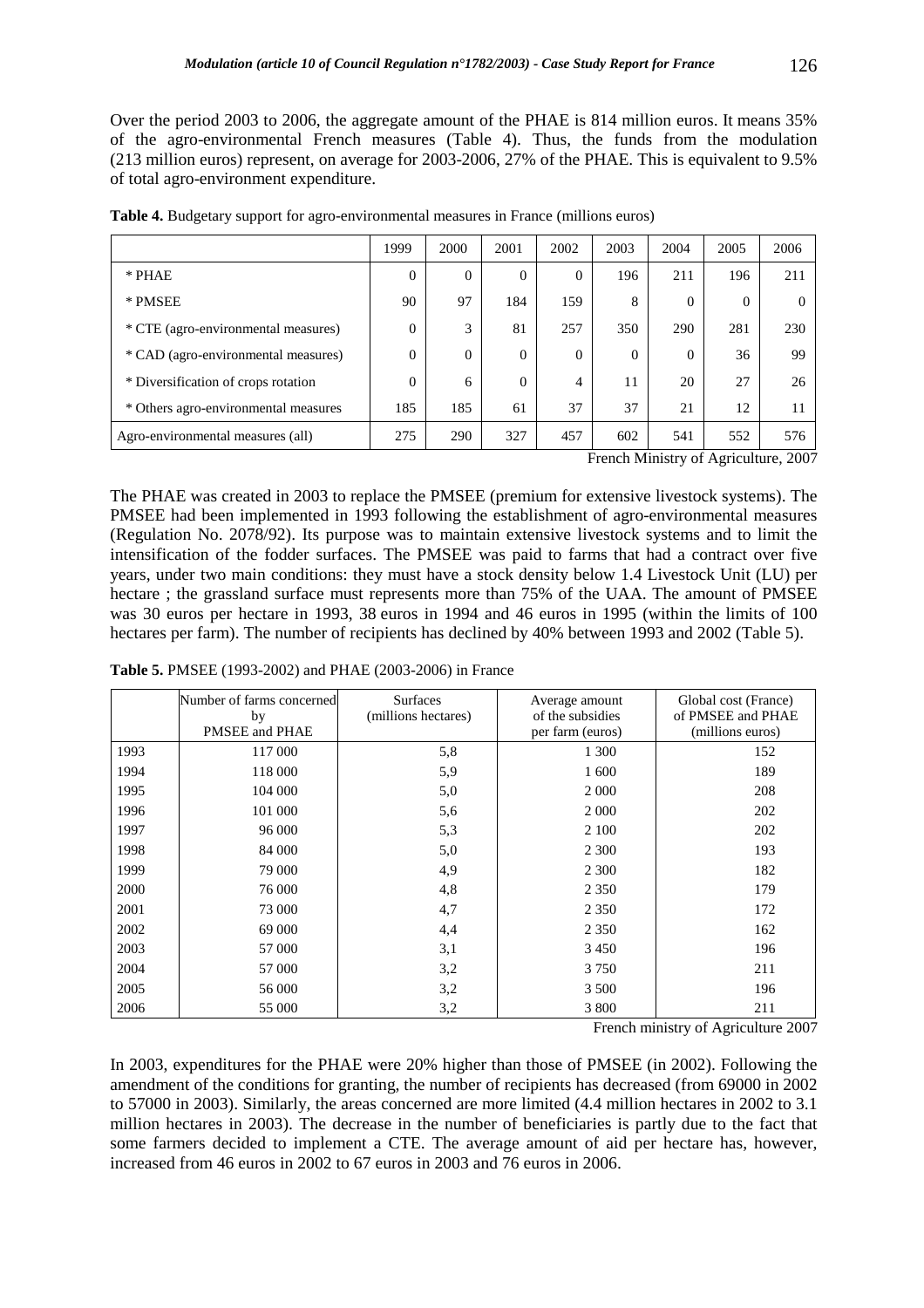In 2005, PHAE concerned 56000 farms and 3.2 million hectares, or 25% of the forage area. Among these areas, 0.2 million hectares correspond to mountain pasture. The PHAE is limited to 100 hectares per farm. The farms which are concerned by the PHAE are oriented towards herbivorous productions. Mountain regions (the Alps, the Pyrenees, the Massif Central, Vosges and Jura) received 70% of the total amount of the PHAE. The regions around Paris (production of cereals) and Alsace, are slightly concerned by this aid. Similarly, West of France, which is an intensive region, includes few PHAE surfaces. Thus, five regions concentrates two-third of the PHAE: Auvergne, Bourgogne, Limousin, Midi-Pyrénées and Rhône-Alpes. For these regions, the amount of PHAE represents a significant part of total direct support and, also, the family farm income.

In 2005, the average surface of PHAE per farm was 55 hectares. This surface was highest in the Mediterranean area (areas with low productivity). By contrast, it was lower than the national average in the Northwest, due to the predominance of intensive livestock.

# **5- What redistributive effects of the optional modulation ?**

To discuss the distributional effects of the modulation, an analysis is conducted on the French FADN (2005). According to this statistical tool (which regroup only the professional farms), the number of farms receiving the PHAE is 47000 in 2005 (slightly less than in the statistics presented above).

Approximately 92% of the farms which receive PHAE were not affected by the modulation device. These farms have less than 30000 euros of CAP direct subsidies or less than 50000 euros of SGM. For these farms, the implementation of the modulation has been beneficial. Considering that the funds from the modulation have financed 32% of the value of PHAE, the return is estimated at an average of 1300 euros per farm (PHAE amount of farm multiplied by 0.32). For the 3700 farms which received PHAE, but which were concerned by the modulation, the impact was neutral: the revaluation of PHAE was offset by the negative impact of the modulation. For 57500 farms which received PHAE, but which were affected by the modulation (primarily farms with cereal crops), the impact has been negative (with an average decline of 5% of CAP direct subsidies).

The farms which received the PHAE and which are not concerned by the modulation have, on average, a lower labour productivity than the other three groups of farms identified (Table 6). With 45000 euros of agricultural output per AWU, their FFI is 15700 euros per family AWU (one third less than the one obtained by the farms which were affected by the modulation).

|                                   | Farms which are affected | by modulation | Farms which are affected<br>by the modulation |           |  |  |
|-----------------------------------|--------------------------|---------------|-----------------------------------------------|-----------|--|--|
|                                   | <b>Without PHAE</b>      | With PHAE     | Without PHAE                                  | With PHAE |  |  |
| Number of farms                   | 57 500                   | 3 700         | 43 300                                        | 238 000   |  |  |
| Agricultural Work unit (AWU)      | 1,76                     | 1,71          | 1,47                                          | 2,14      |  |  |
| SGM (ESU)                         | 115                      | 72            | 40                                            | 77        |  |  |
| $UAA$ (ha)                        | 145                      | 155           | 81                                            | 56        |  |  |
| UAA per AWU (ha)                  | 82                       | 91            | 55                                            | 26        |  |  |
| Agricultural output / AWU (euros) | 83 200                   | 63 600        | 45 000                                        | 62 100    |  |  |
| Direct subsidies (euros)          | 54 400                   | 59 500        | 31 000                                        | 19 700    |  |  |
| Direct subsidies / FFI $(\% )$    | 169%                     | 168%          | 142%                                          | 71%       |  |  |
| PHAE (euros)                      | $\Omega$                 | 6 600         | 4 100                                         | 0         |  |  |
| PHAE / Direct subsidies (%)       | 0%                       | 11%           | 13%                                           | 0%        |  |  |
| PHAE / FFI (%)                    | 0%                       | 19%           | 19%                                           | 0%        |  |  |
| FFI / Family AWU (euros)          | 23 200                   | 24 900        | 15 700                                        | 19 000    |  |  |

**Table 6.** Structural and economic characteristics of French farms : according to their position face to the modulation and the PHAE